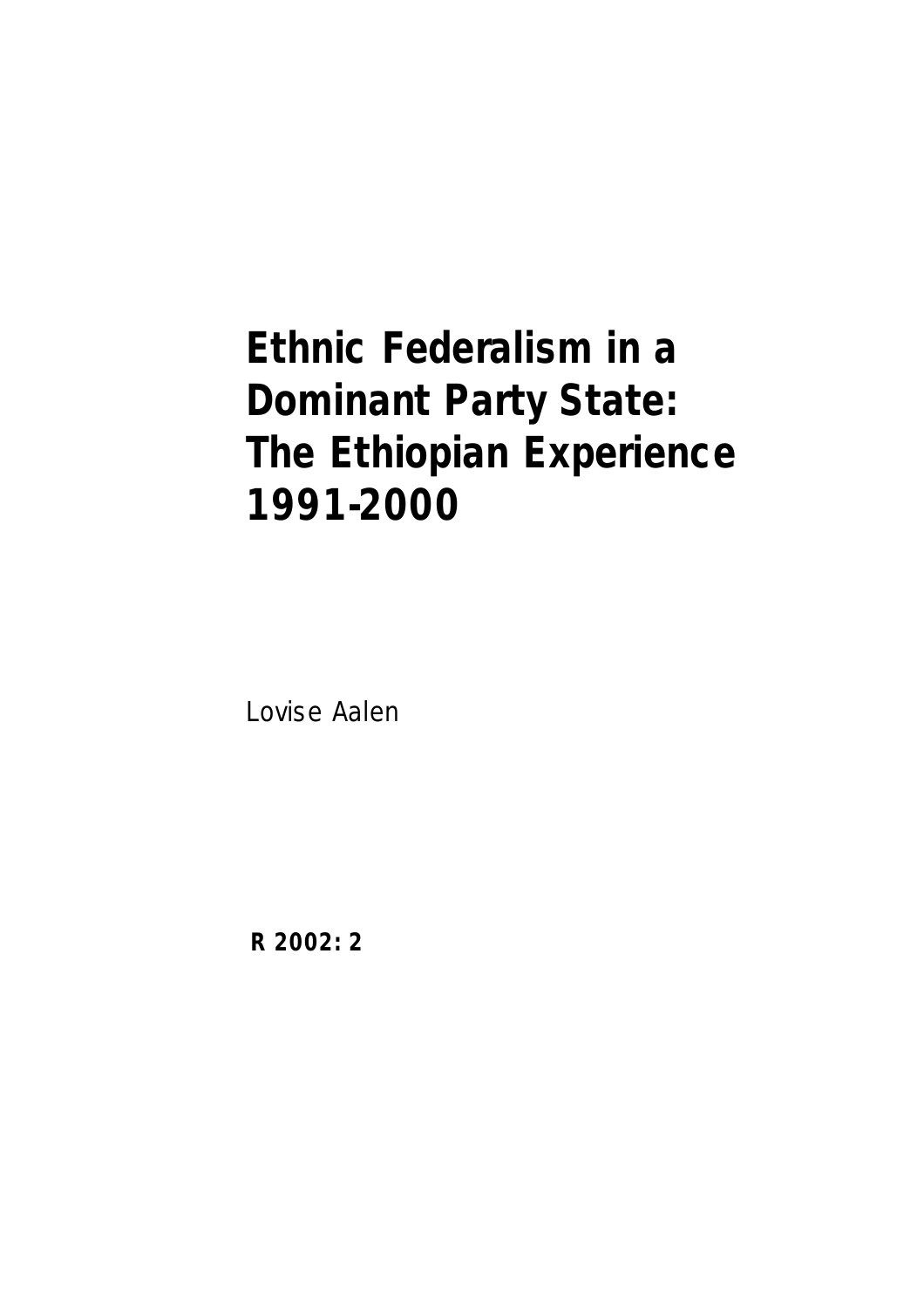# **Ethnic Federalism in a Dominant Party State: The Ethiopian Experience 1991-2000**

Lovise Aalen

**Report R 2002: 2**



**Chr. Michelsen Institute** *Development Studies and Human Rights*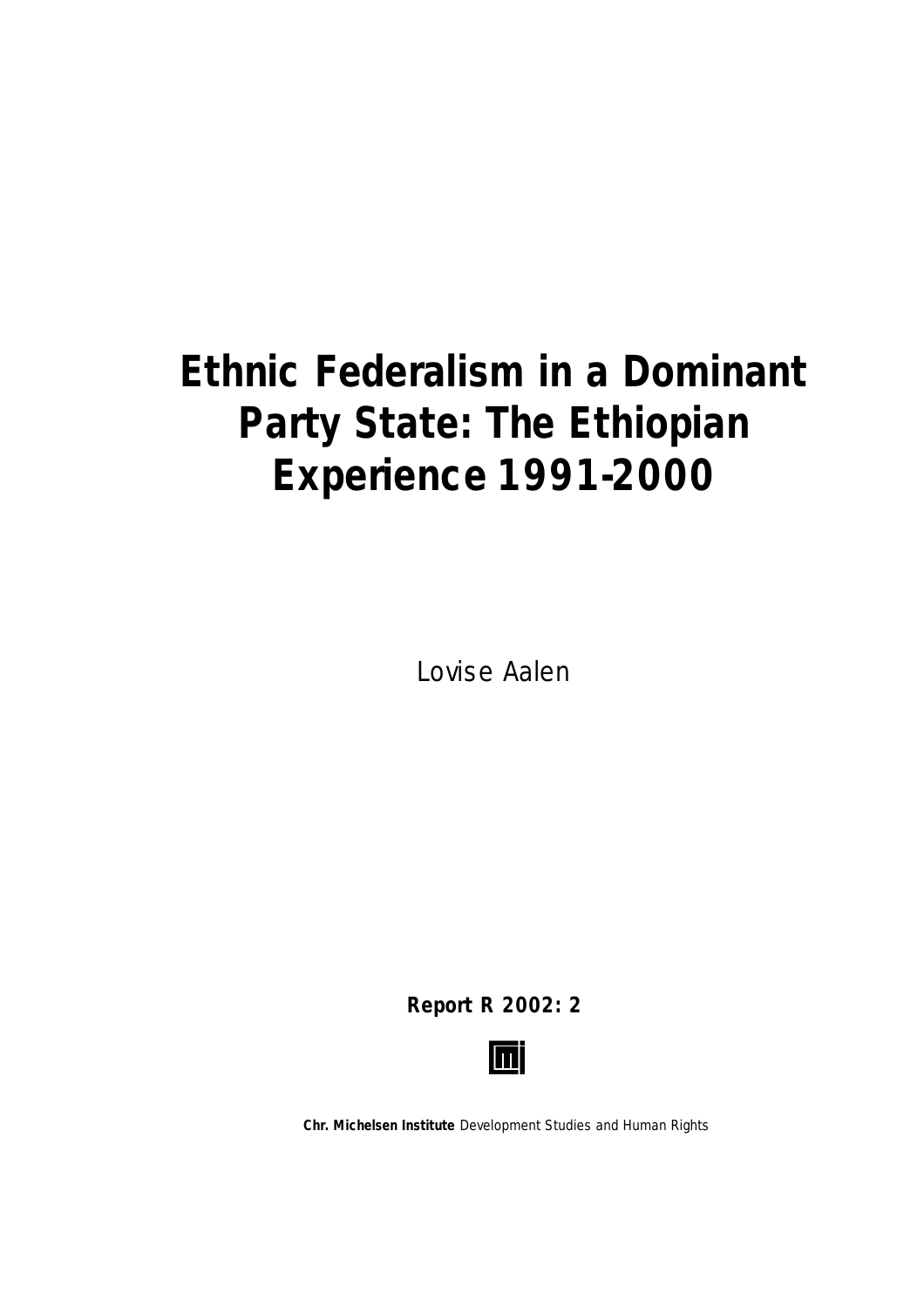### **CMI Reports**

This series can be ordered from: Chr. Michelsen Institute P.O. Box 6033 Postterminalen, N-5892 Bergen, Norway Tel: + 47 55 57 40 00 Fax: + 47 55 57 41 66 E-mail: cmi@.cmi.no Web/URL:http//www.cmi.no

Price: NOK 125 + postage

ISSN 0805-505X ISBN 82-8062-010-9

### **Indexing terms**

Political power Political parties Constitutions Ethiopia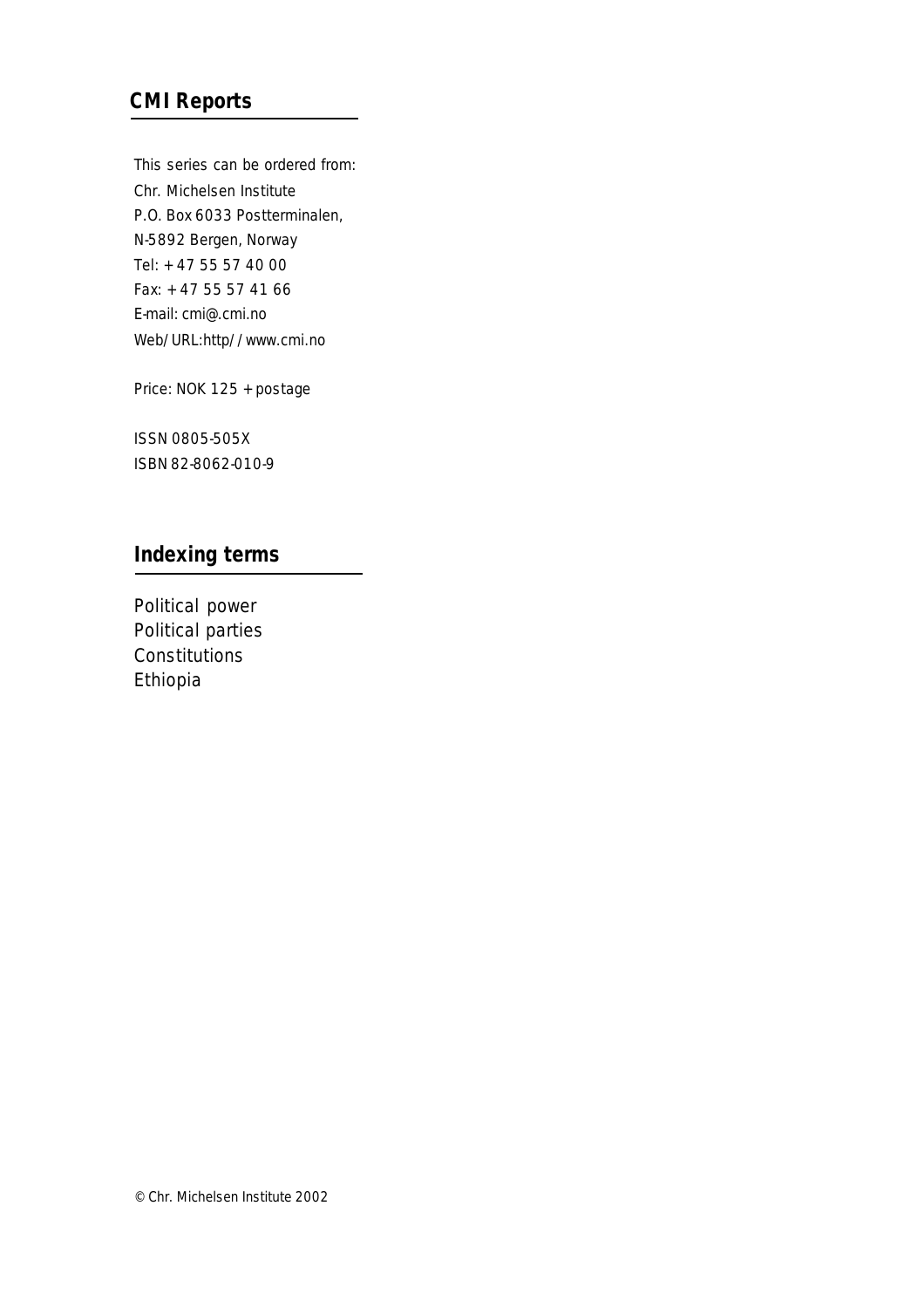## **Acknowledgements**

Throughout the work with this study I have been privileged to have access to many people whom I could consult, be encouraged by and obtain information from. As a student at Chr. Michelsen Institute, I have benefited greatly from the advice of Siegfried Pausewang. He has been particularly helpful in my understanding of the Ethiopian context and so-called "empirical issues". I would also like to express my gratitude to the other staff at Chr. Michelsen Institute for providing me with facilities and including me in their research environment.

My supervisor at Department of Comparative Politics (University of Bergen), Jan Oskar Engene, has given me prompt and clear feedback on my drafts all the way. As a generalist more than an Ethiopianist, he has asked me the right questions to make this study accessible also for people who have no preknowledge of Ethiopia.

I would like to thank Kjetil Tronvoll at Norwegian Institute of Human Rights in Oslo for facilitating the contact with Department of Political Science and International Relations at Addis Ababa University. Tronvoll was also kind to introduce me to many of his informants in Tigray region, and he allowed me to use "his" interpreter in Tigray.

I owe many thanks to several people at Department of Political Science and International Relations in Addis Ababa. Among them are the department head Asnake Kefale, Yacob Asano, Aklilu Abraham and Merera Gudina, who all took the time to discuss a range of issues with me and helped me with practical matters during my stay in Ethiopia. Finally, I would like to express gratitude to my interpreters and all the people who were willing to share their views with me during my field work in Ethiopia.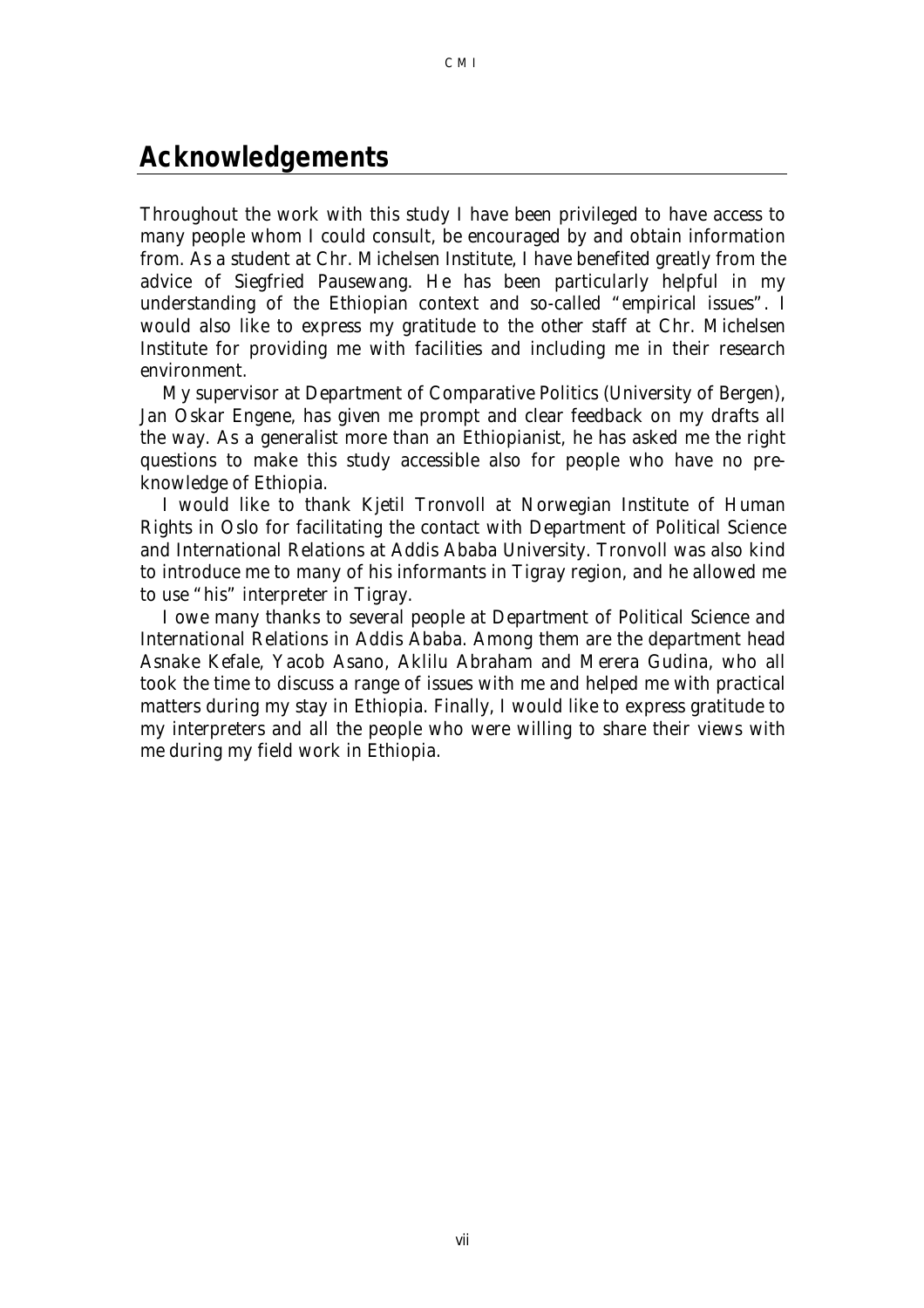# **List of abbreviations**

| All-Amhara Peoples Organisation                             |  |  |
|-------------------------------------------------------------|--|--|
| <b>Amhara National Democratic Movement</b>                  |  |  |
| Afar People's Democratic Organisation                       |  |  |
| Benishangul-Gumuz People's Democratic United Front          |  |  |
| Coalition of Alternative Forces for Peace and Democracy in  |  |  |
| Ethiopia                                                    |  |  |
| <b>Ethiopian Democratic Party</b>                           |  |  |
| Ethiopian Democratic Union Party                            |  |  |
| Ethiopian People's Revolutionary Democratic Front           |  |  |
| Ethiopian People's Revolutionary Party                      |  |  |
| Gambella People's Democratic Front                          |  |  |
| The House of the Federation                                 |  |  |
| Harari National League                                      |  |  |
| <b>House of Peoples' Representatives</b>                    |  |  |
| <b>Oromo Liberation Front</b>                               |  |  |
| <b>Oromo National Congress</b>                              |  |  |
| Oromo People's Democratic Organisation                      |  |  |
| Southern Ethiopian People's Democratic Coalition            |  |  |
| Southern Ethiopian People's Democratic Front                |  |  |
| Southern Nations, Nationalities and Peoples' Regional State |  |  |
| <b>Transitional Government of Ethiopia</b>                  |  |  |
| <b>Tigray People's Liberation Front</b>                     |  |  |
| <b>Workers Party of Ethiopia</b>                            |  |  |
|                                                             |  |  |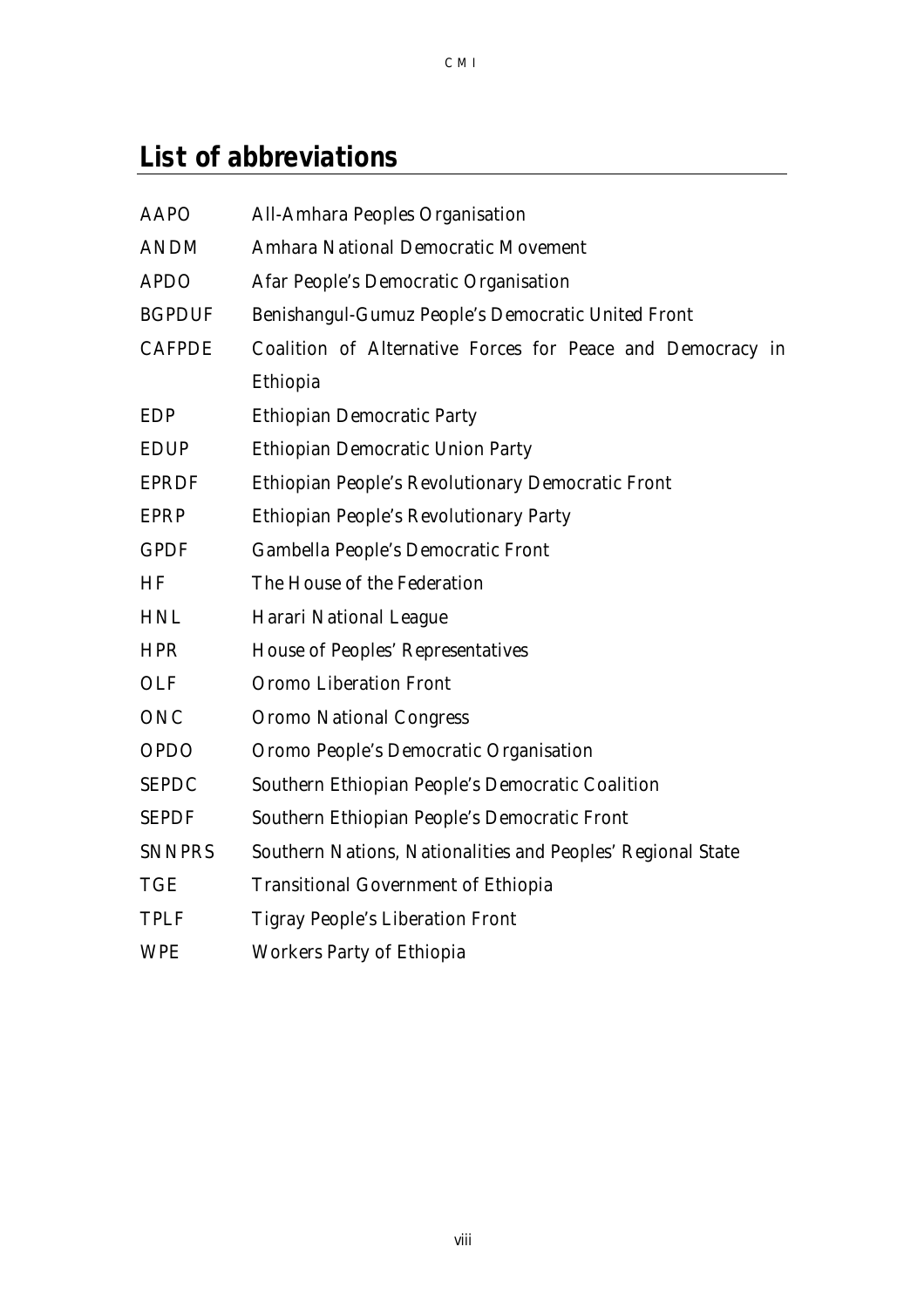

**Figure 1.1 Overview map of Ethiopia**

Source: Perry Castaneda Library Map Collection (www.lib.utexas.edu/maps/ethiopia.html)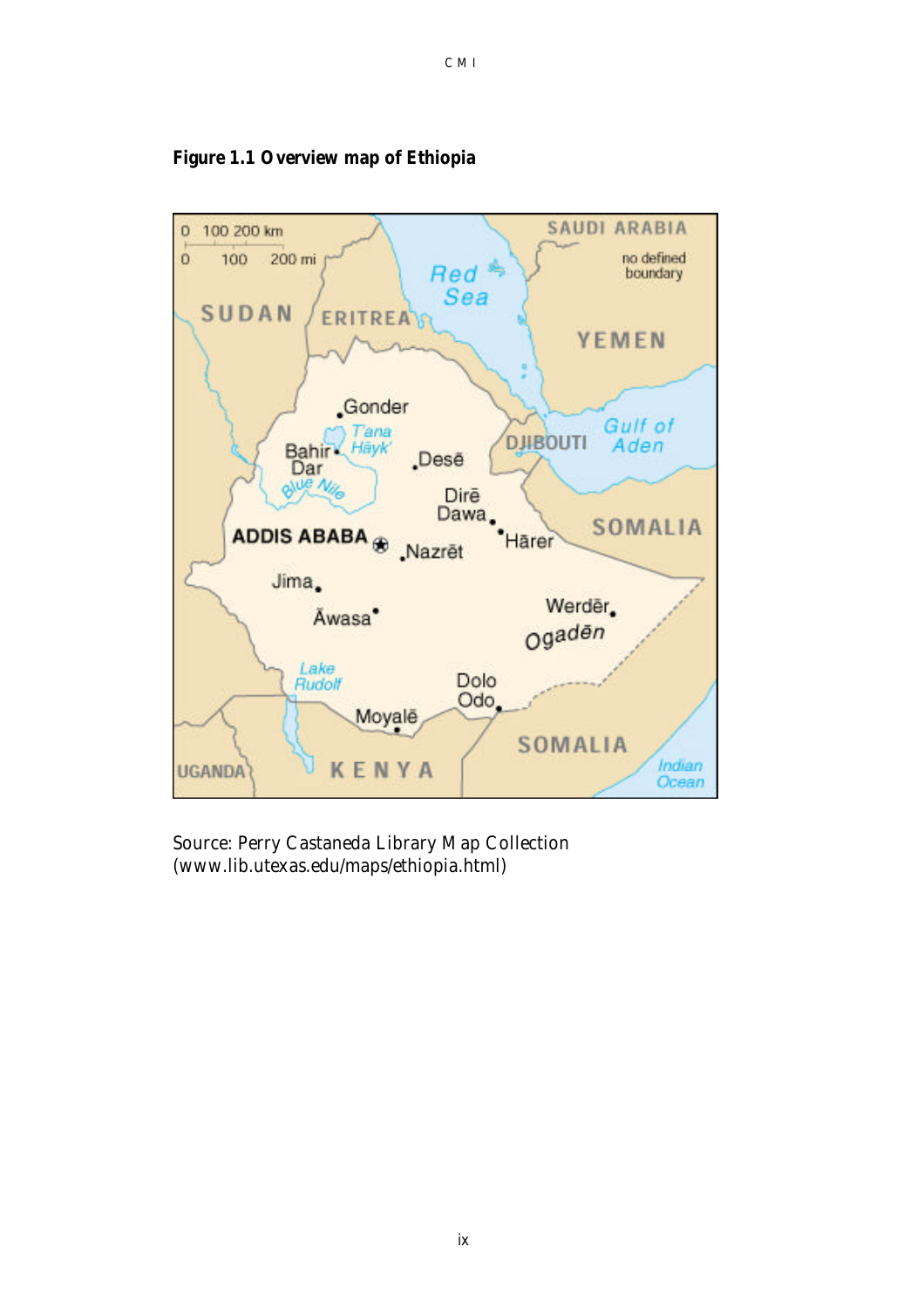CMI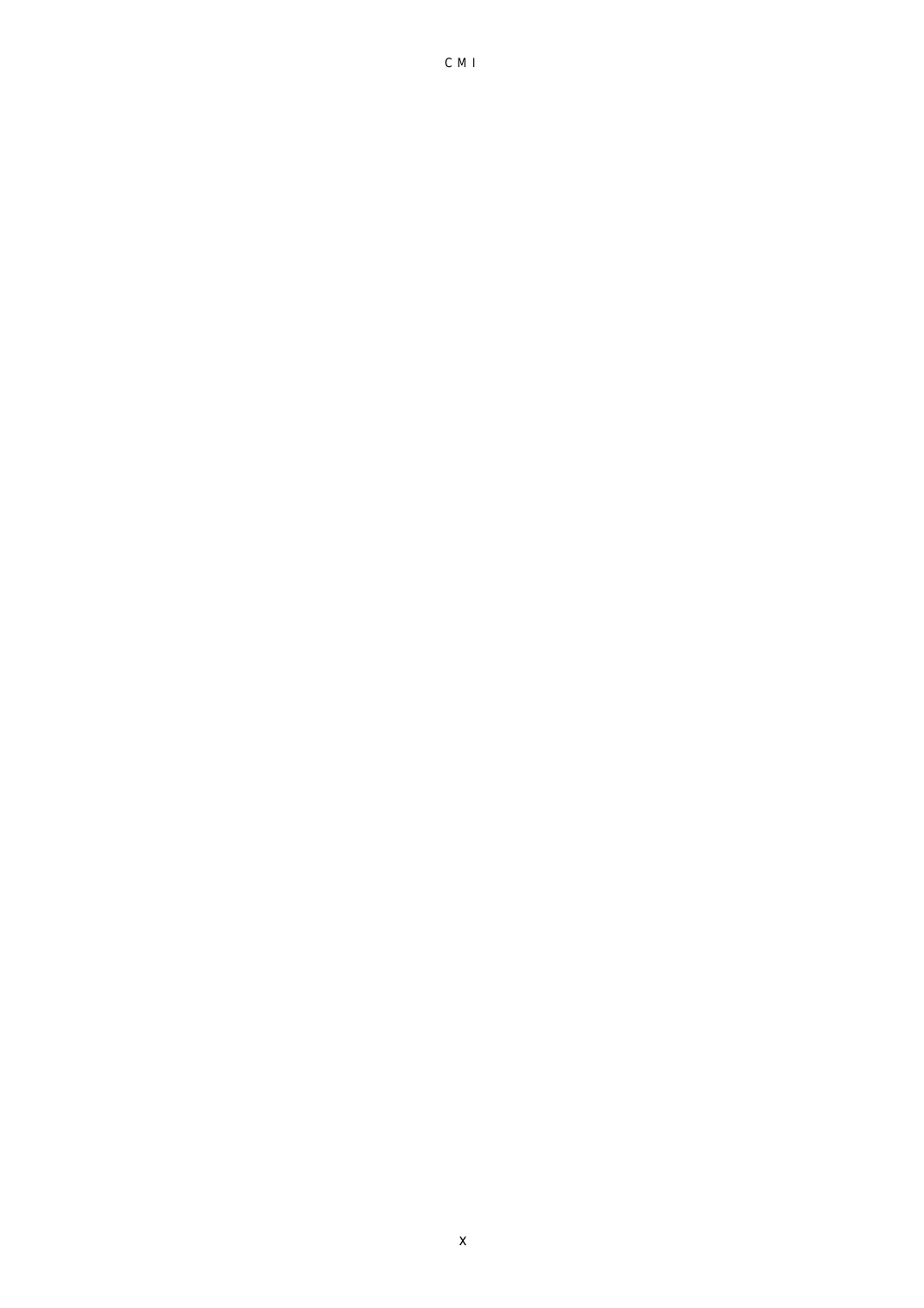## **Chapter 1: Introduction**

#### **Federalism the Ethiopian way**

Federalism was introduced in Ethiopia in 1991 when the Ethiopian People's Revolutionary Democratic Front (EPRDF) came to power and launched the idea of "self-determination for the nationalities", up to and including secession, devolving political, administrative and economic power to ethnically defined regional states. The 1994 constitution assured that both the federal and the regional governments have their own legislative, judicial and executive power and the right to levy taxes and allocate budgets. The federal government with a bicameral parliament and a constitutional president was assigned the responsibility of national defence, foreign relations, and the setting of national standards for major policies. Regional governments, governed by the state president/chief executive and the state council and the woreda (district) councils, was empowered to establish its own administration and formulate and execute economic, social and political strategies and plans. The most comprehensive rights of the regions, however, were probably the powers to adopt their own constitution, and if certain conditions were fulfilled, to secede from the federation.

The federalisation of Ethiopia was introduced after a long period of attempted centralisation in the country and was received with both hope and scepticism from the international community and political groupings within the country. Certain Western academics considered "ethnic federalism" as innovative, "giving room for thinking differently about ethnicity in the political evolution in Africa" (Chabal and Daloz 1999: 58), while others saw it as a recipe for state disintegration (Ottaway 1994). But during ten years of federalisation, the Ethiopian state has neither disintegrated nor eradicated conflicts between ethnic groups in the country. Instead, the most prevalent political development during this period is the consolidation of a centralised party rule along with the formalisation of a federal system, a development which implies an apparent paradox. According to fundamental federal theory (Duchacek 1987: 330; Elazar 1987: 178), centralised party rule and genuine federalism are incompatible because the presence of an all-powerful party inevitably centralises power and undermines regional autonomy.

This thesis aims at analysing the functioning and implementation of a federal political system within a dominant party system. Through the study of the legal and institutional devolution that is taking place in the country, elements of federalism and federation *de jure* will be identified. Furthermore, the relationship between formal structures and actual implementation (federation *de facto*) is explored in a federal – regional context.

Answers will be sought to the following research questions:

1. In what ways does the Ethiopian federal model *de jure* correspond or conflict with the central principles of federalism and the dominant practices of established federal systems?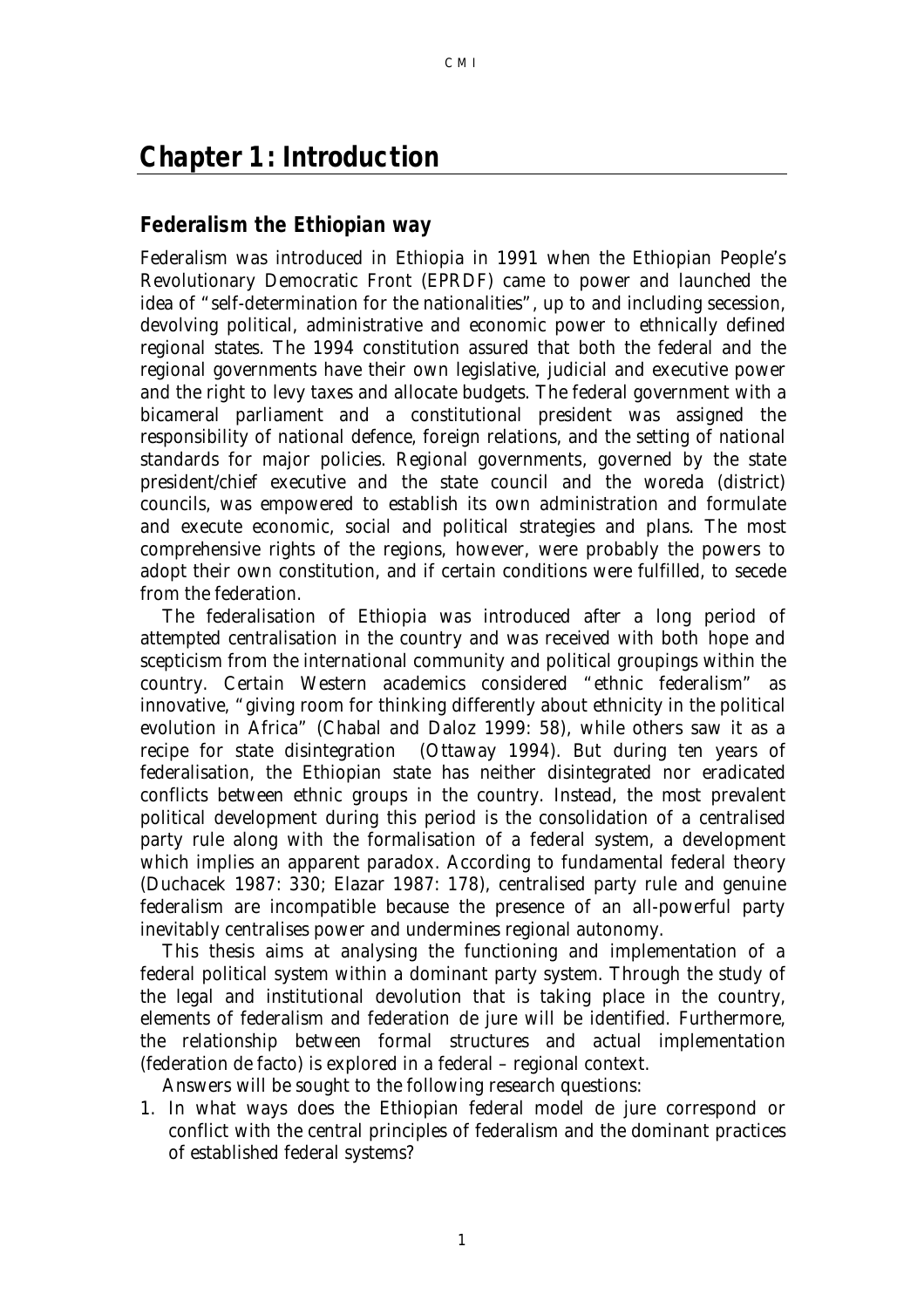2. What are the *de facto* relations between the federal and regional levels of government in Ethiopia, and what determines the nature of these relations?

#### **A history of struggles between central and regional forces**

A central issue in Ethiopian politics past and present is the struggle between regional and central forces. During the imperial era, the struggle was expressed through continuous disputes between the central king or Emperor and the regional lords and princes (Bahru Zewde<sup>1</sup> 1991). When the Marxist military junta came to power in 1974, the ethnically based movements replaced the lords and princes as regional forces. When the EPRDF took power in 1991, the ethnic liberation movements conquered the centre and regional forces apparently defeated the central elite. This account, however, shows that the EPRDF's conquest of the centre did not necessarily imply a real victory for the regional forces, but the appearance of a new central elite made up of previous regional forces (Teshale Tibetu 1995). This scenario constitutes the context in which the implementation of a federal system is carried out in Ethiopia today.

#### *Ethiopia as historical exception*

Although many outside observers today see Ethiopia as a country of famine, war, autocratic rule and internal strife, the Horn of Africa state has long been regarded as a land of legend and exceptionality. Ethiopia is considered to be an anomaly on the African continent with its early adoption of Christianity, imperial rule, written language and plough agriculture. The fact that it was the only country in Africa that remained independent during the colonial era adds to the image of Ethiopia as unique. The Pan-Africanist movement considered Ethiopia to be "the shrine enclosing the last sacred spark of African freedom, the impregnable rock of black resistance against white invasion, a living symbol, an incarnation of African independence" (Teshale Tibetu 1995: xv). Among scholars of Ethiopian history, however, there are controversies on the nature of the Ethiopian state and the role of the state building elite in the Abyssinian<sup>2</sup> highlands of the country. The main discussion among students of the Ethiopian past is whether the country is an ancient, unified entity created through incorporation and assimilation or a relatively young state made by conquest and internal colonisation.

The first kingdom in the Abyssinian highlands was established in the  $1<sup>st</sup>$ century A.D. and was located in Axum, Tigray. Christianity was adopted as early as in the  $4<sup>th</sup>$  century, but declined when the Muslims took control of the

<sup>&</sup>lt;sup>1</sup> When I refer to Ethiopian authors, I use both first and second names. Ethiopian second names are not family names, as in the European tradition, but the first name of the person's father. By only referring to the second name, as I do with non-Ethiopian authors, misunderstandings could occur, and one is led to believe that it is the father of the person one is talking about, and not the author himself.

 $2^{2}$  Abyssinia is the ancient name of the homelands of the Amhara and the Tigre in the northern and central highlands of Ethiopia. The Amhara and Tigrinya speaking highlanders also called themselves Habesha (Donham and James 1988: 23) The Amhara was the dominant part of the Abyssinian complex, so I therefore use the names Amhara and Abyssinian indiscriminately through the text.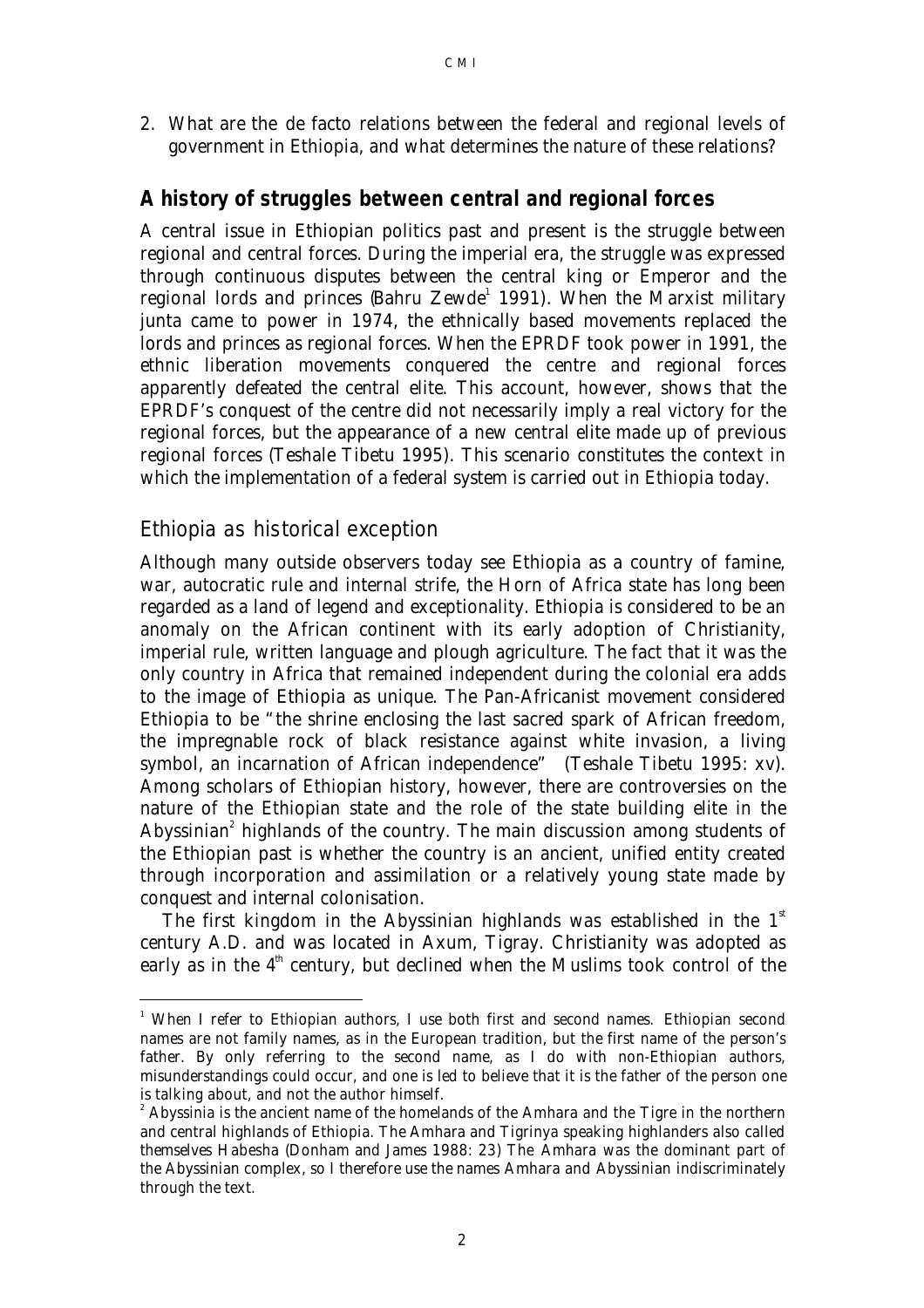Red Sea trade in the  $7<sup>th</sup>$  century. The building of the modern Ethiopian state, as we know it today, did not begin until the mid-19<sup>th</sup> century, after the instability and rivalling of the Zemana Mesafent $3$  (Era of the Princes) had ended. When Emperor Tewodros II came to power in 1855, he managed to limit the power of the regional princes and established a national army with modern arms. He ruled by the support of Tigrean princes but did not completely succeed in pacifying the regional forces and at his death in 1868, a new struggle about succession started. The rule of the succeeding Tigrean Emperor Yohannes was characterised by "controlled regionalism" (Bahru Zewde 1991: 44) but also failure to establish unquestioned central authority. The process of state building did not spur off again until the reign of Menelik II (1889-1913). Menelik expanded his rule from the central highland regions to the south and east of the country and established the borders of Ethiopia that we find today, a country including more than eighty different ethnic groups. He defeated powerful traditional kingdoms, some of them had been not been under the rule of the central highlanders before, such as the Oromo, the Wolaita, the Sidama, the Gurage and the Kafa.

Should this expansion process be called "unification" or "colonisation"? The so-called colonial paradigm within Ethiopian history, represented by the nationalist and radical left, claims that Ethiopia includes many independent nations that were conquered and occupied by various Abyssinian kingdoms (Holcomb and Ibssa 1990). Ethiopia as a state is seen as an artificial invention in line with the European colonies in Africa, where the northerners acted as European colonial settlers, with the aim of exploiting the human and material resources of the new-won territories. The so-called Ethiopianist paradigm, however, claims that the expansion to the periphery during the  $19<sup>th</sup>$  century was primarily a process of inclusion and assimilation rather than of colonisation. The expansion to the periphery was not a result of an Abyssinian desire to exploit and subjugate, but primarily an outcome of internal power struggles between Menelik and competing forces (Messay Kebede 1999: 42).

The expansion to the peripheries entailed a spread of the northern system of peasant-lord relationships to the newly incorporated areas. A fixed annual tribute was introduced and the power to administrate and collect taxes was given to soldiers from the north (*neftenya*) who had a prominent role in the conquest or local traditional elites (*balabat*) . In some areas, primarily in the lowlands, the Emperor expropriated land and the peasants who previously owned soil there had to buy it back from the state (Donham and James, 1988:38-39). The introduction of these systems supports the colonial paradigm's thesis that the Abyssinian expansion included exploitation and subjugation of southern peoples. The arrival of the Abyssinians led to violent conflicts in many areas and the newcomers applied brutal methods to pacify those who showed resistance (Marcus 1995: 67). The local elite had to become "amharised" to be accepted as administrators, which implied that they had to adopt the Amhara language, religion and culture. According to the Ethiopianist

<sup>&</sup>lt;sup>3</sup> Zemana Mesafent (1769-1855) was a period of violent struggles among princes from Gojjam, Tigray, Wollo etc. who were fighting for the control of Gondar, the imperial centre (Bahru Zewde 1999:11)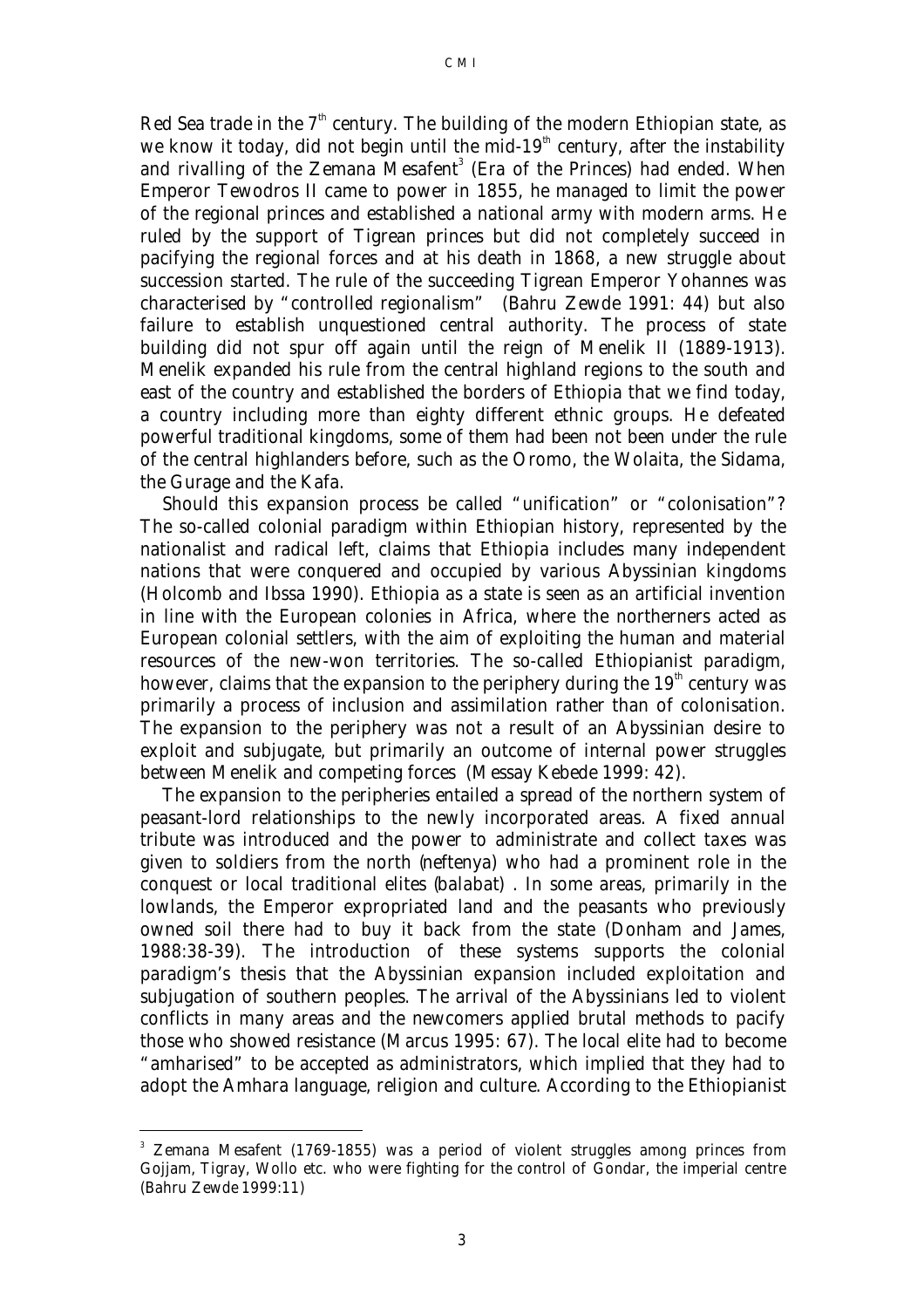paradigm, the "amharisation" was a sign of inclusiveness. This interpretation, however, ignores the fact that the Amhara rulers had a derogatory attitude to the southerners, and saw them as primitive pagans without a culture of their own (Marcus 1995).

Haile Selassie was crowned Emperor in 1930, but had been *de facto* in power since 1916. He continued Menelik's attempts to bureaucratise the state by establishing a ministerial system and a professional army and replacing some of the hereditary nobility with centrally appointed officials as regional administrators. He also initiated the establishment of a modern cash crop economy and the expansion of the educational system. A major problem during Haile Selassie's reign was that the modernisation measures did not to solve the most fundamental problems in society (Halliday and Molyneux 1981: 70). The Emperor still relied on alliances with the land-owning class despite the creation of a large bureaucracy. The power of the agricultural aristocracy blocked the reforms of land ownership and prevented a complete transition to a modern economy. Haile Selassie still relied on personal alliances and was not capable of handling the new social movements that grew out of the modernisation process. The Emperor's response to these problems was a further centralisation of the state and increasingly autocratic style of governance. First peasant rebellions, later ethnically based liberation fronts started campaigns in several parts of the country, in the newly annexed province of Eritrea (1961), in Tigray, in the Oromo areas, in Sidama and in the Somali region of Ogaden. When the agrarian crisis culminated in a large-scale famine in the north of the country in the early 1970s, the Emperor was unable and unwilling to respond properly.

#### *The 1974 coup: Marxist autocracy replacing monarchical absolutism as the centralising ideology*

"Opposition and repression mutually reinforced each other until they attained their logical conclusion in the revolution of 1974" .

This is how an Ethiopian historian ends his book about the building of the Ethiopian modern state up to 1974. Although the events in 1974 are most commonly described as a revolution, implying fundamental changes to the society, the continuities from the imperial regime to the new military regime became more apparent as the years went by after the coup.

The downfall of Haile Selassie was characterised as a "creeping coup" which started with demonstrations and strikes among civilians and mutinies in the armed forces and ended with the deposition of the Emperor and his regime and the establishment of a military government (Halliday and Molyneux 1981: 84). The main actors in the civilian rebellions were students and employees in the modern sectors in alliance with other parts of the urban work force. Many of the students who played a major role had returned from North-America and Europe, where they had been in exile during the reign of Haile Selassie, and were organised in the All-Ethiopian Socialist Movement (MEISON) and Ethiopian People's Revolutionary Party (EPRP). Both organisations viewed the problems in Ethiopia as a result of class conflicts and not as an outcome of struggles between ethnic groups. Although parts of the military tried to topple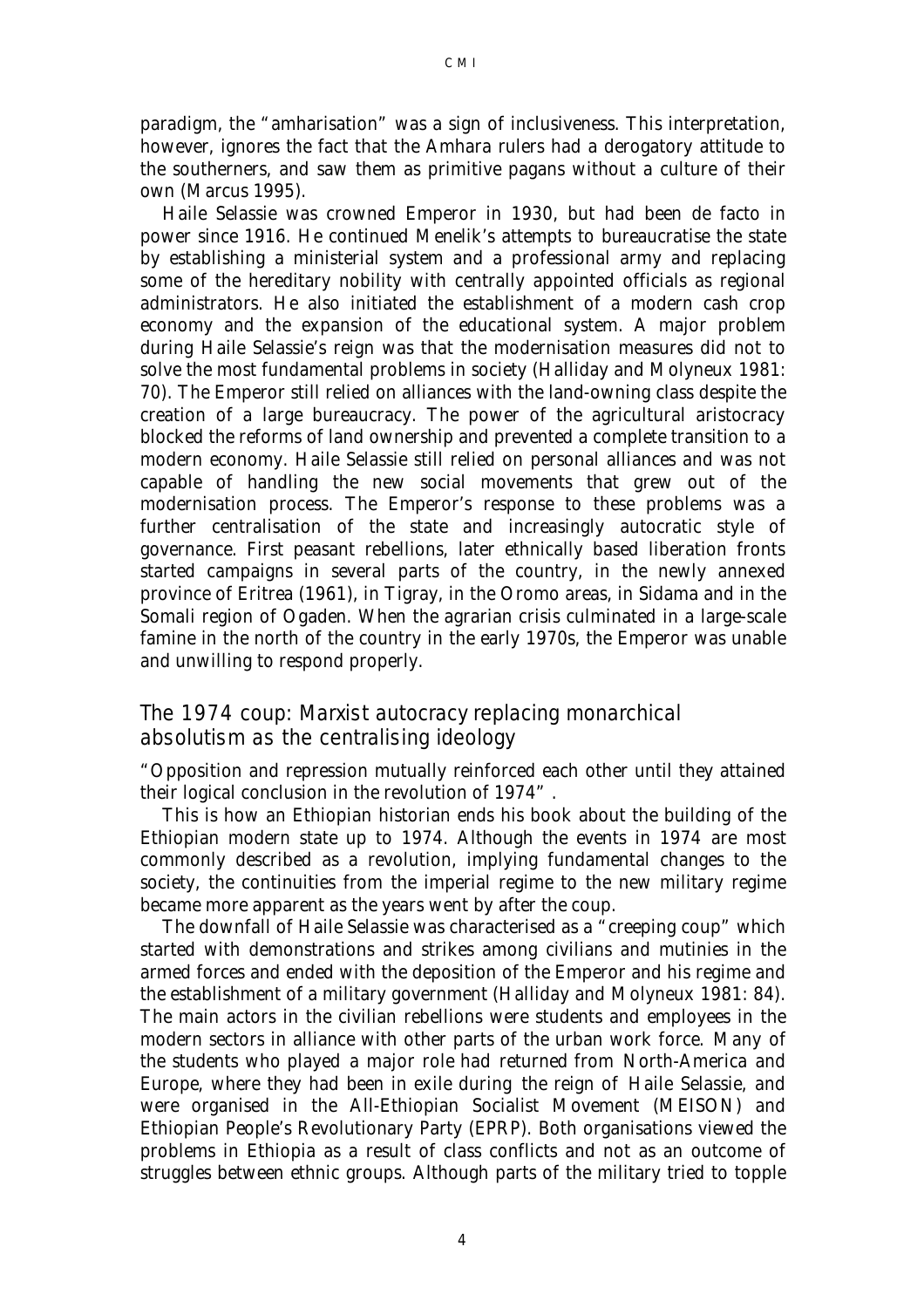the Emperor in an attempted coup in 1960, some sort of common front within the military against the imperial rule was not achieved unitl 1974, when a committee from all the different army units, called the *Derg* in Amharic, was formed. The Derg ordered the imperial government to resign, arrested the members of the old regime and nationalised the Emperor's assets. Their initial programme, *Ityopia Tikdem* ("Ethiopia First" in Amharic), was nationalistic more than revolutionary (Clapham 1988: 40). It promised loyalty to the throne, but nevertheless, the Emperor was nevertheless deposed and the Provisional Military Administration (PMAC) consisting exclusively of members from the Derg was created. Their next programme had a more radical tone, pursuing a Marxist ideology, and during the following years they implemented a range of radical policies. The most comprehensive was probably the land reform, which made all land in the country the property of the Ethiopian people and prohibited all kinds of tenancy, including properties in urban areas (Pausewang 1990:45).

Mengistu Haile Mariam emerged as the undisputed leader of the Derg after internal conflicts within the PMAC were eradicated. From 1976, a period of violence occurred, where EPRP assassinations of members of MEISON and supporters of the PMAC were followed by the Red Terror Campaign, where the Derg and its supporters haunted EPRP members, imprisoning 30,000 and killing several thousand of them<sup>4</sup> (Holliday and Molyneux 1981:123). MEISON, still in alliance with the military, hoped that their co-operation would lead to the creation of a Marxist mass party. But their dominance within the mass organisations became too strong for Mengistu, and from 1977 MEISON was violently suppressed. Many of the MEISON members became victims of the Red Terror that they had helped to unleash. The Derg created a so-called mass party of their own, the Workers Party of Ethiopia (WPE), in 1984.

The change that took place after Mengistu had consolidated his power should be described as a transformation rather than a revolution<sup>5</sup> (Harbeson 1988: 94). The regime break brought important changes to Ethiopian society, particularly connected to the land reforms during the two years after the coup, and might be classified as revolutionary. But after 1976, when Mengistu appeared as the unchallenged leader, the continuities from the imperial era became more prevailing. As Haile Selassie had done, Mengistu saw his regime as synonymous with the Ethiopian state and continued the pattern of extreme centralisation and denial of regional opposition forces. He replaced the monarchical absolutism with military Marxism as the ideology for building the nation and concentrating the power in his hands. During the Derg regime, ethnically based resistance movements definitely replaced the role of the

<sup>&</sup>lt;sup>4</sup> After the fall of the Mengistu regime, former Ethiopian government officials and others involved in the Red Terror Campaign, more than 5000 altogether, where charged with genocide and crimes against humanity in the so-called "Derg-trials". 3000 of these have fled the country and were tried *in absentia*, including Mengistu Haile Mariam, who is sheltered by Robert Mugabe in Zimbabwe. The trials started in 1994 and are expected to be finalised in 2004 (Aadland and Rognlien 1996).

<sup>&</sup>lt;sup>5</sup> "What is unique to a social revolution is that basic changes in social structures and political structure occur together in a mutually reinforcing manner" (Skocpol, Theda 1979).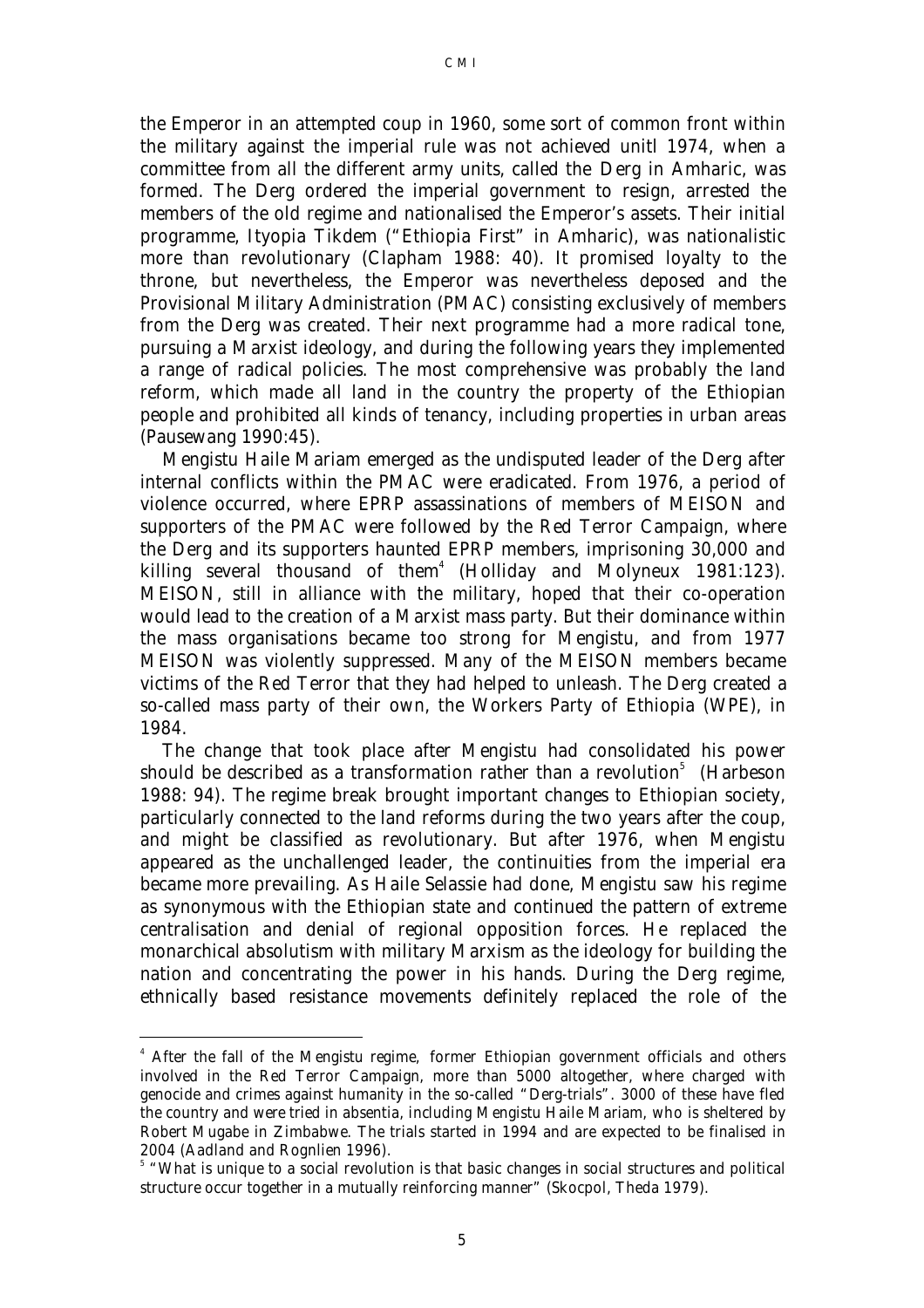regional lords as centrifugal forces. Despite the Derg's appeals to Marxism and a non-ethnic policy, the ethnically based opposition defined Mengistu's government as an Amhara suppresser. The resistance movements represented by the Eritrean People's Liberation Front (EPLF), Tigray People's Liberation Front (TPLF), and Oromo Liberation Front (OLF) were those who finally brought down the military junta and established a civilian government in 1991.

#### *The coming of the EPRDF and the transitional period*

"Alas, how true it is that the more things change, the more they tend to remain the same" (Teshale Tibetu 1995: 180)

By 1991, Ethiopia was back to its Menelikan borders. Eritrea became a *de facto* independent state, the Abyssinians were yet again in power – through the descendants of the Tigrayan Emperor Yohannes, and they were fighting to keep Ogaden and Oromia within its borders. The national-question-comes-first-wing of the student movement had won over those who claimed that class and economy were the crucial issues to understand Ethiopia (Teshale Tibetu 1995:170), and "self-determination for the nationalities", implying federalisation along ethnic lines, was introduced.

Tigray, a part of the Abyssinian ruler complex since 1888, but a junior partner to the Amhara, was economically neglected during the Haile Selassie and Derg regimes. The Tigray People's Liberation Front (TPLF) was officially established in 1975. Their manifesto from 1976 called for an independent republic of Tigray, but this was later modified to cultural and political autonomy for the region within a united Ethiopia. There were competing factions within the movement, disagreeing on whether the front should be exclusively Tigrayan with nationalist aims, or an ideologically based nationwide organisation. In 1985, Meles Zenawi and his Marxist-Leninist League of Tigray emerged as the winner in the internal struggles. From then on, the TPLF had the aim of building a multi-ethnic Marxist-Leninist party against the Derg, but only nationally based movements were allowed to be included (Young 1997: 139).

The TPLF operated as a guerrilla movement in alliance with the local peasantry. It conducted successful hit and run operations and in 1989 it had liberated the whole of Tigray region. A broader based movement, the Ethiopian People's Revolutionary Democratic Front (EPRDF) was created by the TPLF the same year and provided it with allies when it proceeded to Addis Ababa to topple Mengistu. Initially, the EPRDF included the Ethiopian People's Democratic Movement, an Amhara based organisation which later changed its name to the Amhara National Democratic Movement (ANDM), and Oromo People's Democratic Organisation (OPDO), created by the TPLF in 1990 and largely based on former soldiers of the Derg captured by the TPLF (Young 1997: 166). Apart from being the creator of the new front, the TPLF dominated its armed forces by providing two thirds of the soldiers (de Waal 1994: 30). When EPRDF arrived in Addis Ababa it met no resistance. The Mengistu regime had lost crucial external support when the Soviet Union was dissolved, and before the EPRDF arrived Mengistu had fled to Zimbabwe, aided by the United States. Negotiations hosted by the Unites States and the United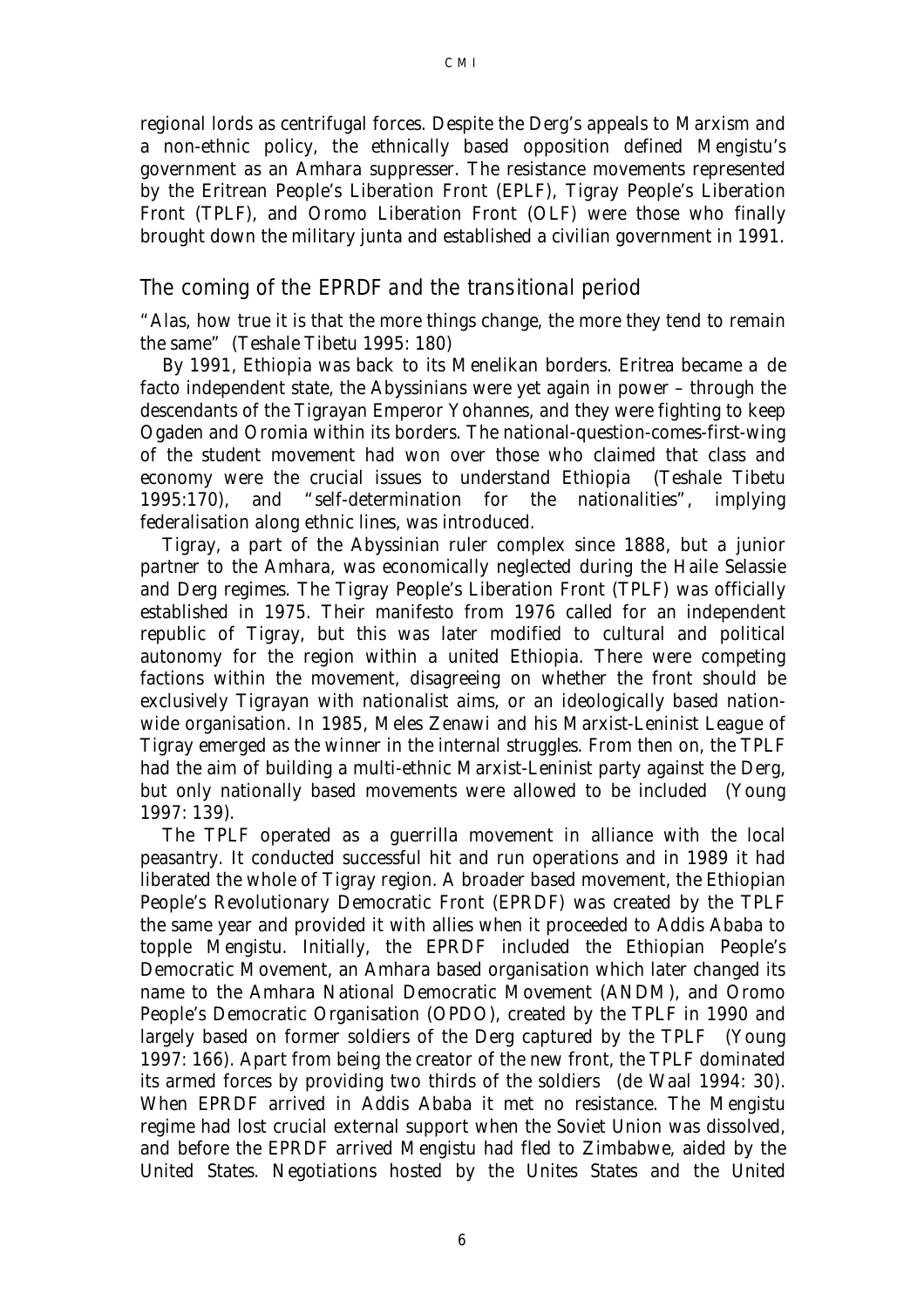Kingdom started in London and the Americans blessed a new Ethiopian government led by the TPLF/EPRDF and an independent Eritrea controlled by the EPLF.

The National Conference on Peace and Reconciliation in July 1991 was meant to lay the foundations for a transitional period after the regime change. It included selected individuals and twenty-seven political organisations. A precondition for the organisations to be allowed to take part was that they were ethnically based. Some of them were created for the occasion and hence, small ethnic movements with urban elite as leaders mushroomed (Vaughan 1994: 45). Individuals or movements which had been affiliated with Mengistu's WPE or organisations with a violent strategy and a non-ethnic base (like the EPRP) were excluded. The Transitional charter, which worked as an interim constitution, adopted EPRDF/TPLF's ideas largely unmodified, although the OLF played an important part in the shaping of the document (Leenco Lata 1999). The charter assured the right to self-determination for nations, nationalities and peoples, the independence of Eritrea and the aim of establishing elected regional and local administrations based on ethnic lines. The TPLF-leader Meles Zenawi became President of the Transitional Government of Ethiopia (TGE) and out of eighty-seven members of the Council of Representatives thirty-two belonged to the EPRDF. All this leads to the conclusion of one foreign observer, that "[a]lthough the 1991 conference may not have resulted in a one party government its convention reflects to a large degree a one party dynamic" (Vaughan 1994: 60).

Despite the TPLF/EPRDF's dominance, the TGE had initially a relatively broad base. Even the Oromo Liberation Front (OLF), which was antagonistic towards the new "Abyssinian rulers" was a part of the TGE, with ministers in the cabinet and 12 members in the Council of Representatives. The OLF had been founded in 1974 to fight for an independent Oromia and the rights of the Oromo people. The strategic co-operation between the OLF and the TPLF ended in 1986, when the TPLF was trying to get the OLF under its wings. The relationship between the two movements deteriorated in 1990 when the TPLF created its own Oromo satellite, the OPDO. The animosity escalated into armed fights in the south-east of the country started in August 1991, which also included Somali and Afar factions in 1992. In the wake of the fights twenty thousand Oromo were imprisoned, suspected of being OLF members (de Waal 1994: 27).

The first elections in the transitional period were conducted in 1992, to fulfil the aims of empowering ethnic and national groups by decentralising authority, federalising governmental structures and providing local government (*woreda* and *kebele*) with a popular mandate (Tronvoll 2000: 22). The three major groups contending for power were the All Amhara People's Organisation (AAPO), the OLF and the EPRDF. Essentially, the AAPO represented the urban Amhara in Addis Ababa and other larger towns and works for regaining the Amhara's lost positions, for the unity of Ethiopia and against Eritrean independence and ethnic federalism. During the pre-election campaign, the major parts of the opposition withdrew claiming that it could not participate on free and equal terms because of harassment and intimidation from the EPRDF. The OLF also withdrew from the TGE. The EPRDF won 96.6 per cent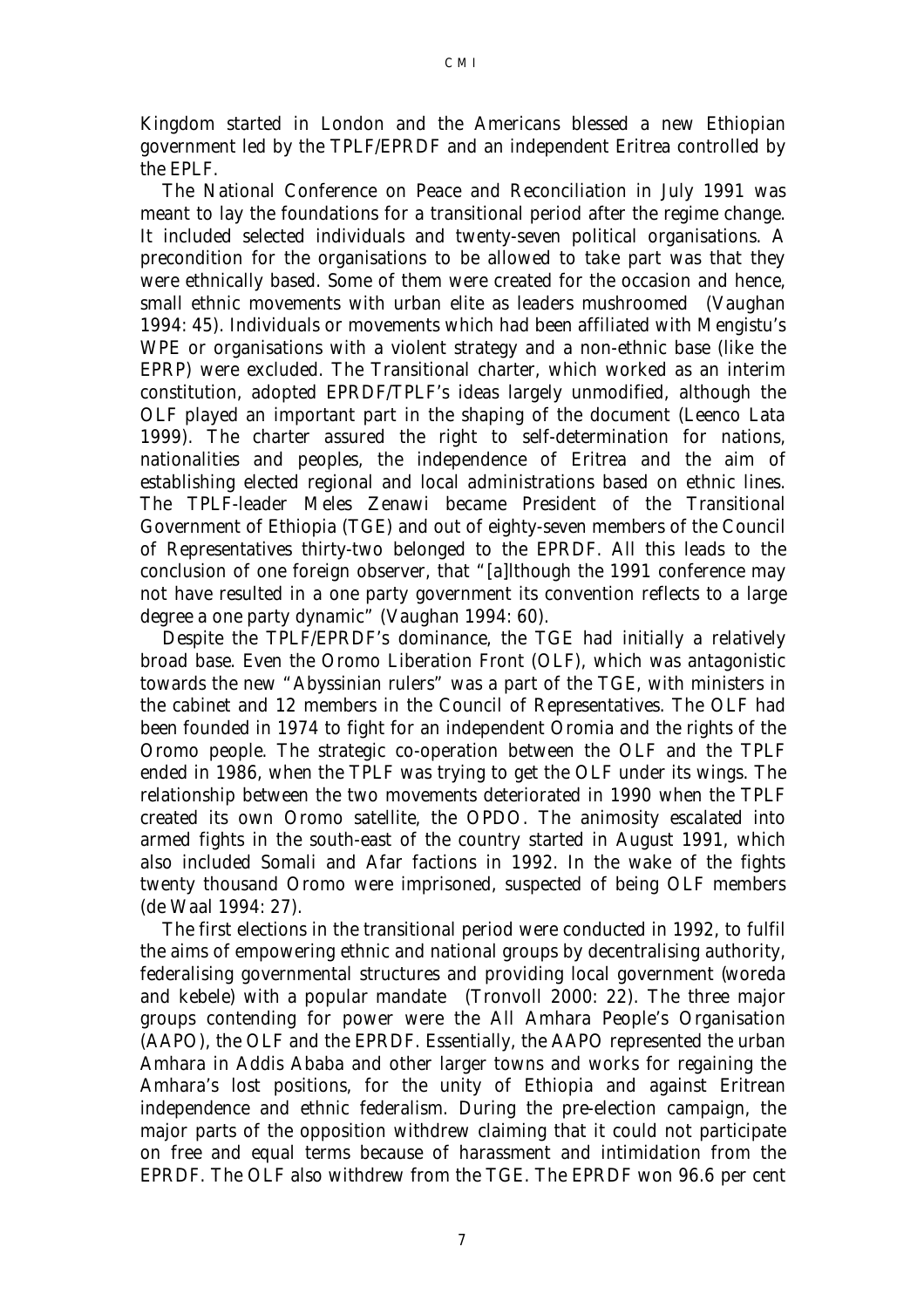of the vote<sup>6</sup> and achieved its goal of gaining a mandate to consolidate its rule "in the name of peace and stability" (Abbink 2000: 161). At the end of 1993, however, the governing coalition was further narrowed. The EPRDF threw out the Southern Ethiopian Peoples' Democratic Coalition (SEPDC) from the government because they had been part of a joint opposition statement condemning the TPLF/EPRDF's policy of creating puppet parties among the ethnic groups in the country.

During the election for the constitutional assembly in 1994, the opposition maintained its boycott, claiming it was better not to participate at all than to win a few seats here and there in an unfair competition. Several international observers described the electoral process as unfair because the EPRDF dominance prevented the free expression of choice (Pausewang 1994). The new constitution, the main document for legalising and formalising the federal system, was ratified by a Constitutional Assembly totally controlled by the ruling party in December 1994, and came into effect in August 1995.

#### *The consolidation of a dominant party system*

The regional and federal elections in 1995 marked the end of the transitional period in Ethiopia. It was intended to last only two and a half years, but the process of drafting and ratifying the constitution extended the period with a year. As the major parts of the opposition continued its boycott, there was no competition in the elections. Thus, it was not possible to assess the EPRDF's real support in the population despite its sweeping victories. International observers repeated their conclusions from the previous elections, stating they where neither free nor fair (Tronvoll and Aadland 1995).

The next elections for the federal and regional assemblies were conducted in 2000. For the first time since the emergence of the EPRDF, none of the legal and registered opposition parties boycotted the elections. Thus, this election could actually be seen as the first seriously contested election in Ethiopia's long history. Nevertheless, severe violations of the election law and intimidation and harassment of the opposition were reported, particularly in those areas where competition was present (Pausewang and Tronvoll 2000). The local elections conducted in the following year confirmed these negative tendencies, and the opposition parties withdrew from the process after the first election round. They claimed that they could not participate when the whole apparatus organising the elections was fraudulent and clearly in favour of the ruling party (Pausewang and Aalen 2001)

The political parties in Ethiopia are generally too poor in resources to organise a significant constituency. They have no firm roots in the past because of the systematic repression of political parties during previous regimes and the absence of a civic tradition. Additionally, the EPRDF's emphasis on ethnic political organisation prevents viable trans-ethnic parties to emerge. The majority of the opposition parties today have an ethnic base: the OLF and its

 $6$  This high number of votes for the EPRDF has been the trend in all the elections from the first in 1992 up to the local elections in 2001. It is believed that the number does not reflect the real opinion of the voters, but should rather be seen as an expression of the ruling party's control of and pressure on the electorate (Pausewang and Tronvoll 2000).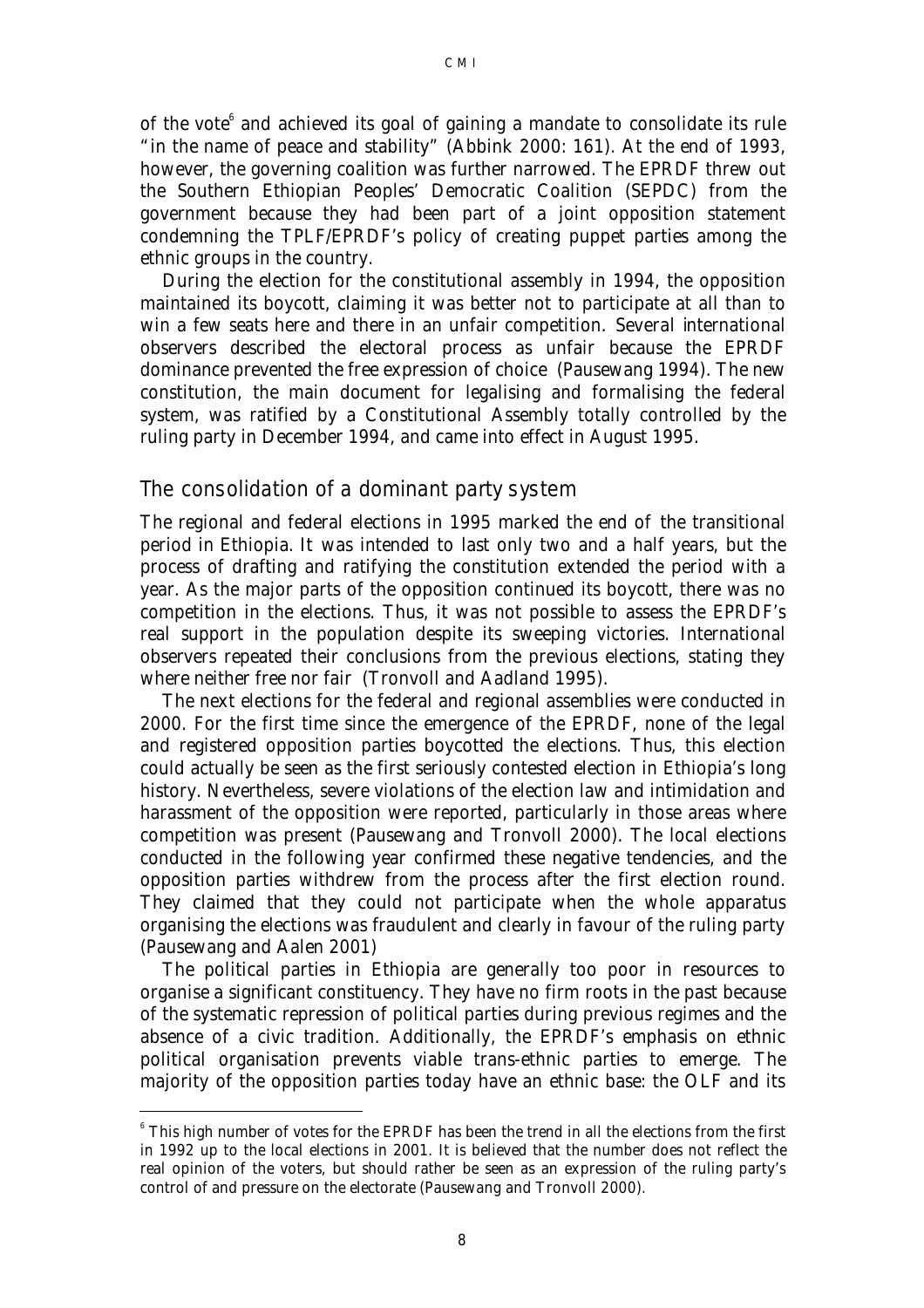competitor the Oromo National Congress, the AAPO, and the SEPDC, consisting of several small ethnically based parties in the south. But the Council of Alternative Forces for Peace and Democracy in Ethiopia (CAFPDE) was the only non-ethnic party until the elections in 2000. But CAPFDE has a southern domination and the same leader as the Southern Coalition, Dr Beyene Petros. A new non-ethnic party, the Ethiopian Democratic Party (EDP), was founded just before the 2000 elections. Despite its short period of existence, the EDP was remarkably successful in gaining support in the capital Addis Ababa. Nevertheless, common factors for all the opposition parties are that none of them has any influence on the political process and that they are all victims of government threats and harassment, especially in rural areas.

Since the establishment of the EPRDF in 1989, new parties have been included in the coalition. The Southern Ethiopian People's Democratic Front (SEPDF), consisting of several ERPDF-affiliated parties in the south of the country, was created and included in the EPRDF in 1994. In other regions, the EPRDF has assisted the establishment of several political parties which are not members of the coalition, but closely affiliated and supervised by the ruling party. They should therefore not be considered as opposition parties. Among them are the parties in power in Afar, Benishangul-Gumuz, Somali and Gambella regions.

Through the years, the leaders of the TPLF/EPRDF have continuously expressed the view that they are the only legitimate rulers because they were the ones who ousted the Derg: "We [the EPRDF] fought for 20 years, and it is not fair that any party born yesterday should compete with us. We will fight to keep the power"<sup>7</sup>. What emerges from this is a strong dominant party system, like the ones we find in Kenya and Zimbabwe. Regular elections are conducted, but these are often fraudulent and include severe intimidation of the political opposition.

The establishment of a federal system along ethnic lines can be seen as a part of EPRDF's strategy to consolidate its dominant party rule. A common interpretation of why the EPRDF introduced ethnic federalism is that it was a way of institutionalising the principle of "divide and rule" and ensuring the ruling party's position (Abbink 1997; Mohammed Hassen 1999). The TPLF was politically weak when it came to power because it represented less than ten per cent of the population. A way of securing its position was to transform the country into ethnically defined regional states and create ethnically defined parties under its control (Ottaway 1994). This thesis will look into these claims by exploring whether the ruling party intervenes in the regional states or allows the regional governments to implement the constitutional right to regional autonomy.

#### **The structure of the analysis**

Chapter 2 in this study includes an examination of different theoretical perspectives on federalism and federal systems. It incorporates both a brief exploration of federal theory in general and some more specific aspects that are

 $^7$  Stated by a higher EPRDF representative in the independent newspaper Eletawi Addis (Daily Addis) in the pre-election campaign 2001.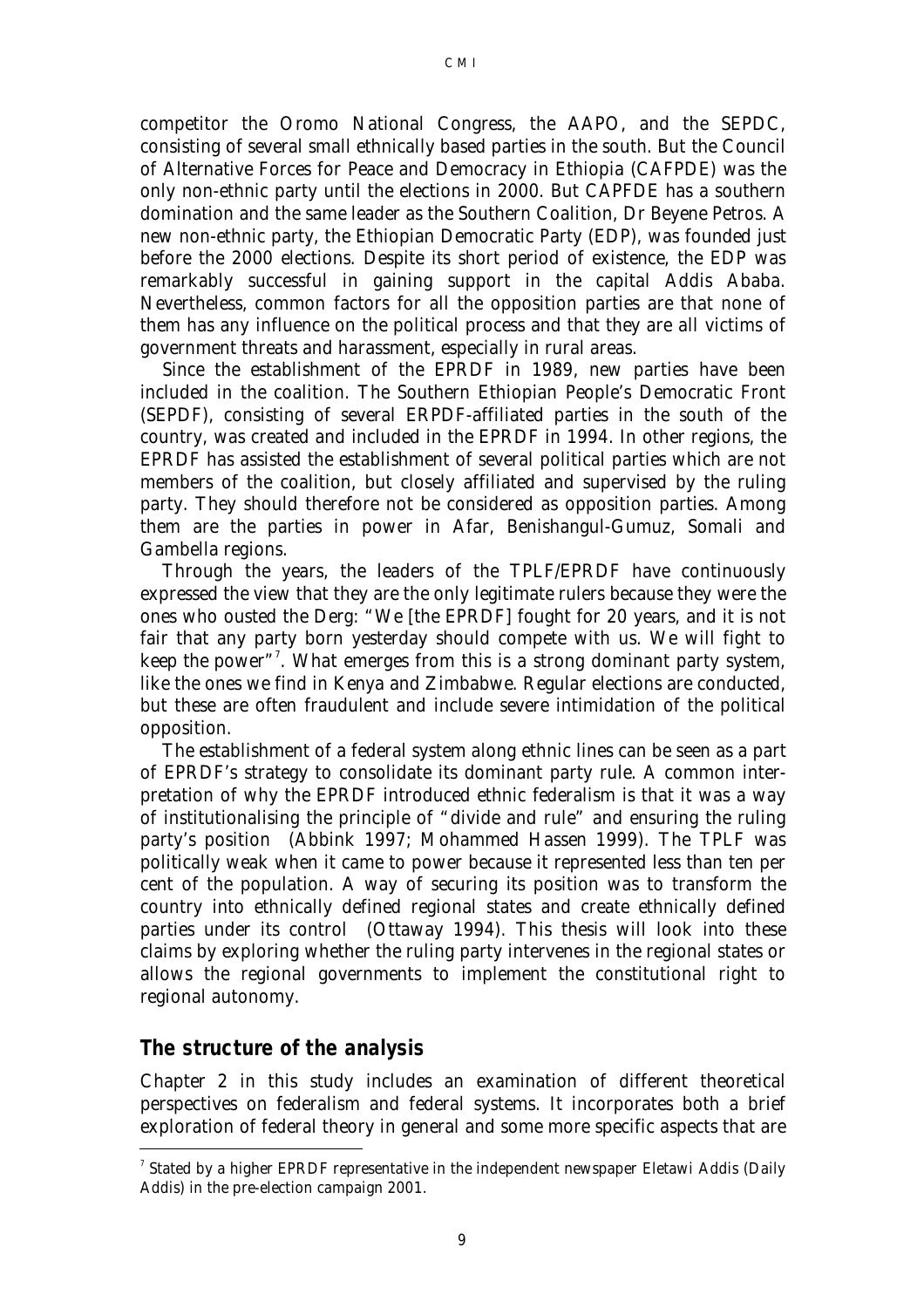particularly relevant for the Ethiopian federal system. The general aspects provide definitions on basic concepts which are helpful in answering the first of my research questions: in what way does the Ethiopian federal model *de jure* correspond or conflict with the central principles of federalism and dominant practices of established federal systems? The more specific aspects include theories on the functioning of federal systems, and are useful in the answering of my second research question: what are the *de facto* relations between the federal and regional levels of government in Ethiopia and what determines the nature of these relations?

Chapter 3 deals with the methodological considerations and data collection. The different sources of evidence like interviews, documents and literature are examined. The aim of this chapter is to ensure the validity and reliability of the analysis by describing how the data were collected and interpreted.

Chapter 4 explores Ethiopian federalism, the so-called normative base for the federation in Ethiopia. Under which circumstances were the federal system introduced? The chapter will firstly consider the justifications for introducing federalism as a principle of state construction, the so-called normative base for the Ethiopian federation. Secondly, it will examine the process of launching federalism in Ethiopia. Should the process be described as inclusive or exclusive, as a bargain or an imposition? Thirdly, it will present the opposition parties views of the federal project.

The institutional arrangements and the Ethiopian federation *de jure* are the subjects of analysis in chapter 5. With the basic definitions of federal theory as a point of departure, the Ethiopian constitutions and various government proclamations will be examined. The aim with this chapter is to understand how the formal federal structures are intended to work and whether these correspond or conflict with federal theory and the practices of other federal systems.

Chapter 6 is the final and major part of this analysis and deals with the actual functioning of the federal system. It starts with an examination of the various regional states' socio-economic, ethnic and political situations, and their relationship to the federal government. Thereafter, I shall pay attention to the fiscal relationship between the regional and federal governments. Finally, I will discuss the role played by the political parties in determining federalregional relations. Does the organisation of the political parties in Ethiopia enhance or weaken the federal division of power? In order to demonstrate the importance of the party structures in federal-regional relations, the last section of the chapter includes an analysis of central-regional party dynamics in two selected regions, Tigray and SNNPRS.

Chapter 7 is the concluding chapter. It will sum up the findings of the analysis and reflect on the implications of the overall conclusion that I have made for the previous chapters. Finally, I will describe some important political events that took place after my data collection was over, which might have great impacts on the functioning of the Ethiopian federal system in the future.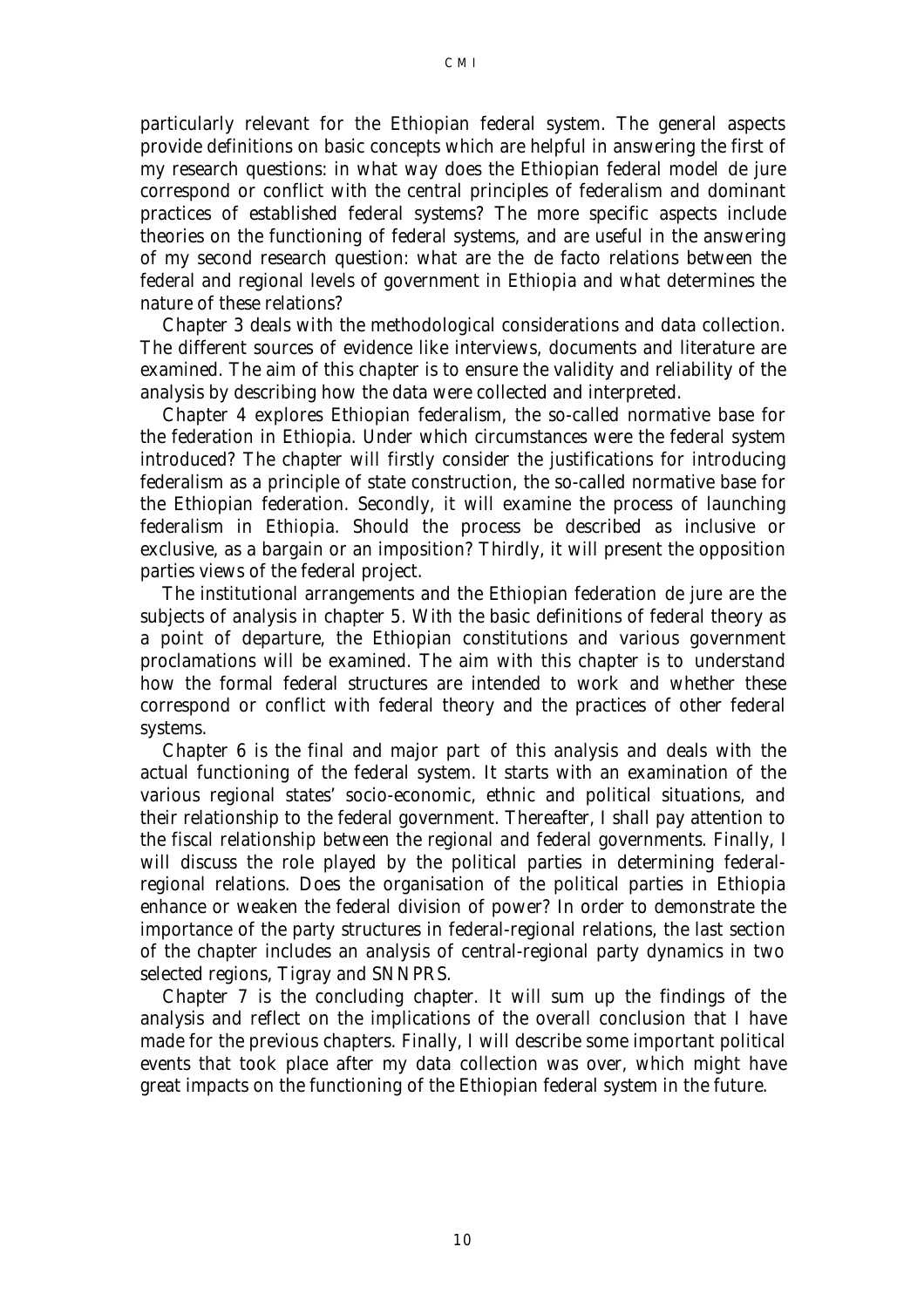# **Chapter 2: Theoretical approaches**

This study may be described as a theoretically interpretative study (Andersen 1997). Although it is empirically founded, established theory and generalisations are used to throw light on the empirical case selected for analysis. During my work, the processes of theoretical and empirical exploration have taken place simultaneously. It started off with a preliminary enquiry into the Ethiopian federal system through secondary sources and an initial investigation of federal theoretical perspectives. After data collections in Ethiopia and a deeper understanding of the functioning of the Ethiopian federal system, federal theory and practices were explored once again, with the aim of finding specific perspectives that could provide tools for analysing the data collected. Thus, there is no one-way relationship between theory and the empirical case in my study, and the theoretical and empirical findings have mutually nourished each other towards a better understanding of the political system in Ethiopia. In this chapter, then, there will first be a brief exploration of federal theory in general, followed by some specific aspects that are of particular relevance for the study of the Ethiopian federal system will be looked deeper into. The theoretical considerations will finally wind up in a model for analysing the Ethiopian federal system.

#### **Federalism and federation**

In federal studies, it has become common to distinguish between federation and federalism as two separate concepts, each describing different aspects of federal theory. Federalism is defined as a value concept including ideological and philosophical perspectives promoting the federal solution, while federation is an empirical reality, a specific type of institutional arrangement (Burgess 1993a: 4; King 1982: 76; Watts 1998:119). There are, however, different views on what a federal system is and what criteria should be used to distinguish federations from other political systems. Preston King has therefore tried to make a minimalist definition, including the core characteristics of a federal political system:

Basically we propose that any federation should be regarded as an institutional arrangement, taking form of a sovereign state, and distinguished from other such states solely on the fact that its central government incorporates regional units into its decision procedures on some constitutionally entrenched basis. (King 1982:77)

Thus, the essence of a federation is that the territorially based regional units, called states, provinces, regions, *Länder*, republics, or cantons, are represented at the central level of government, and that this representation is constitutionally guaranteed. This implies that the central government cannot change the rights and responsibilities of the constituent units without changing the constitution, and that constitutional amendments require consensus from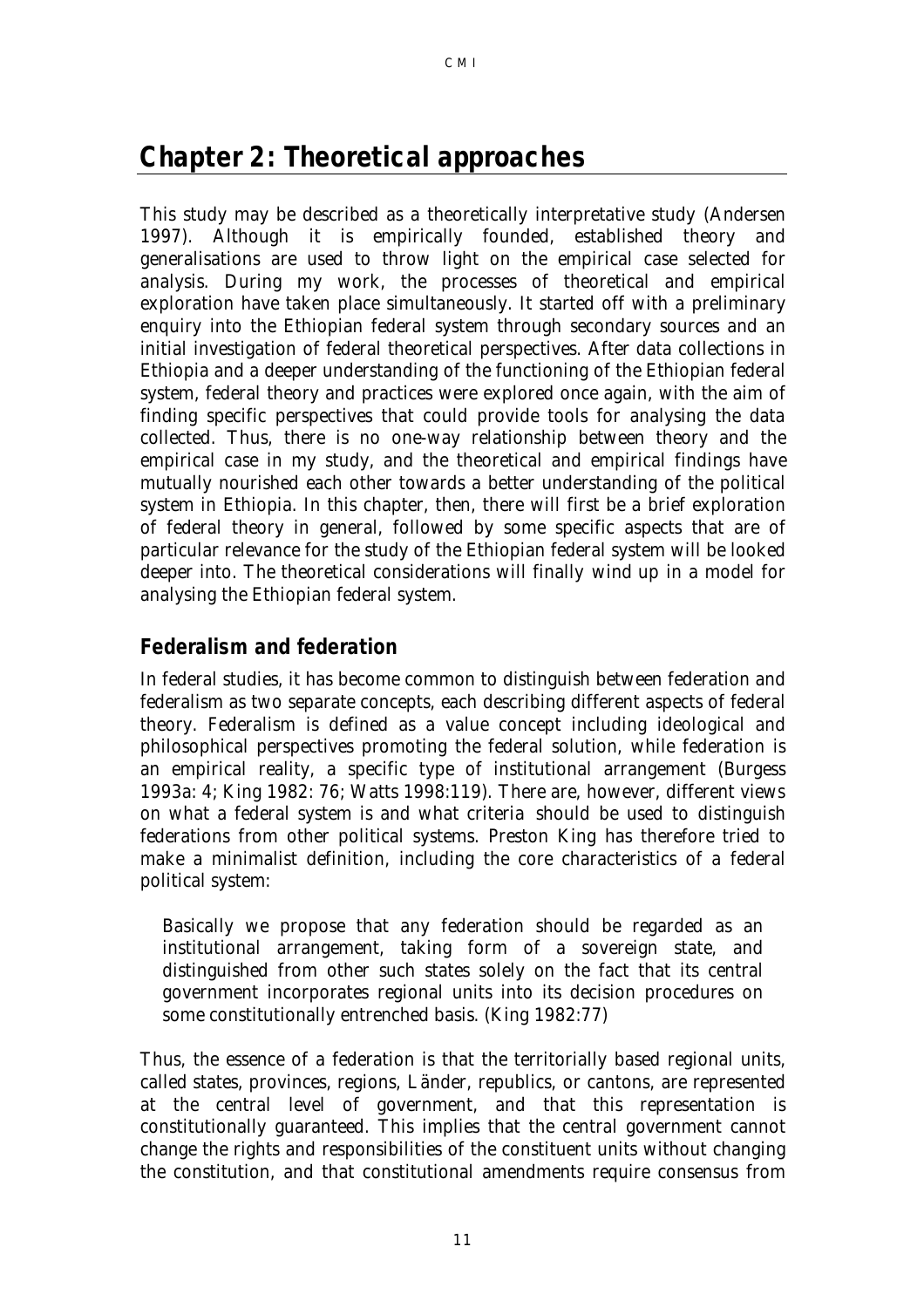all or the majority of the units. Following this, federalism as a normative concept would focus on promoting the view that territorially based regional units should be represented in the national legislature (King 1982: 75).

#### *Federalism – a normative concept*

Federalism as an ideology is not what we consider as an ideology in its traditional sense, like socialism or liberalism, which provides answers to questions of uman existence and aims of life, but more as a "programmatic orientation" (Smith 1995a: 4). It could be a prescriptive guide for action recommending and promoting the support for federation (Burgess 1993a: 8). Generally, federalism is considered to advocate the values of "unity in diversity" or "shared rule and self-rule" (Elazar 1987: 12) giving regional interests some authority of their own, inside the frame of a wider unity. Federalism is therefore often connected to the idea of diffused power structures. But as King (1982) has shown, there is no necessary link between federalism and decentralisation. There is however a long tradition of centralist federalism, where federalists have argued for unification and integration of independent power centres into larger unions (King 1982: 22). If independent power centres are integrated into the same political framework, there would be fewer instruments for waging independent wars, and finally this would contribute to a more stable and peaceful world. This was the central idea of the first thinkers behind the European Union. In addition to the peace argument, integration into larger unions has been promoted to achieve the benefits of large-scale economies and to become both economically and military stronger against external powers.

What King defines as decentralist federalism has had little practical impact on the organisation of political systems (King 1982:22). Advocates for this type of federalism, like the Russian anarchists Bakunin and Kropotkin, put forward a universal demand for unlimited decentralisation and the abolition of strong central governments. A more pragmatic version of decentralist federalism, however, was used when the German federal system was introduced in 1949. After World War II, the Allies wanted to create a less powerful centre in post-nazi-Germany, saw federalism as the solution their problem. Similar developments have taken place in Spain from the 1980s (the system of autonomous communities) and Britain in the 1990s (devolution of power to the national parliaments and assemblies).

The most common way of defending the federal solution is to point to what Prodhoun has called "the doctrine of balance" (quoted in Smith 1995a: 5). The solution sought is a compromise between integration and diversification, decentralisation and centralisation. The political system should be based on a pact or a convenant, where each unit freely and voluntarily surrenders some degree of autonomy to the central government in exchange for some compensating advantage. Elazar (1987: 5) defines federalism as "a political remedy for political diseases", designed to prevent tyranny without preventing governance.

Riker (1964: 13) pointed out that there is no causal relationship between federalism and freedom. He describes the linkage between federalism and the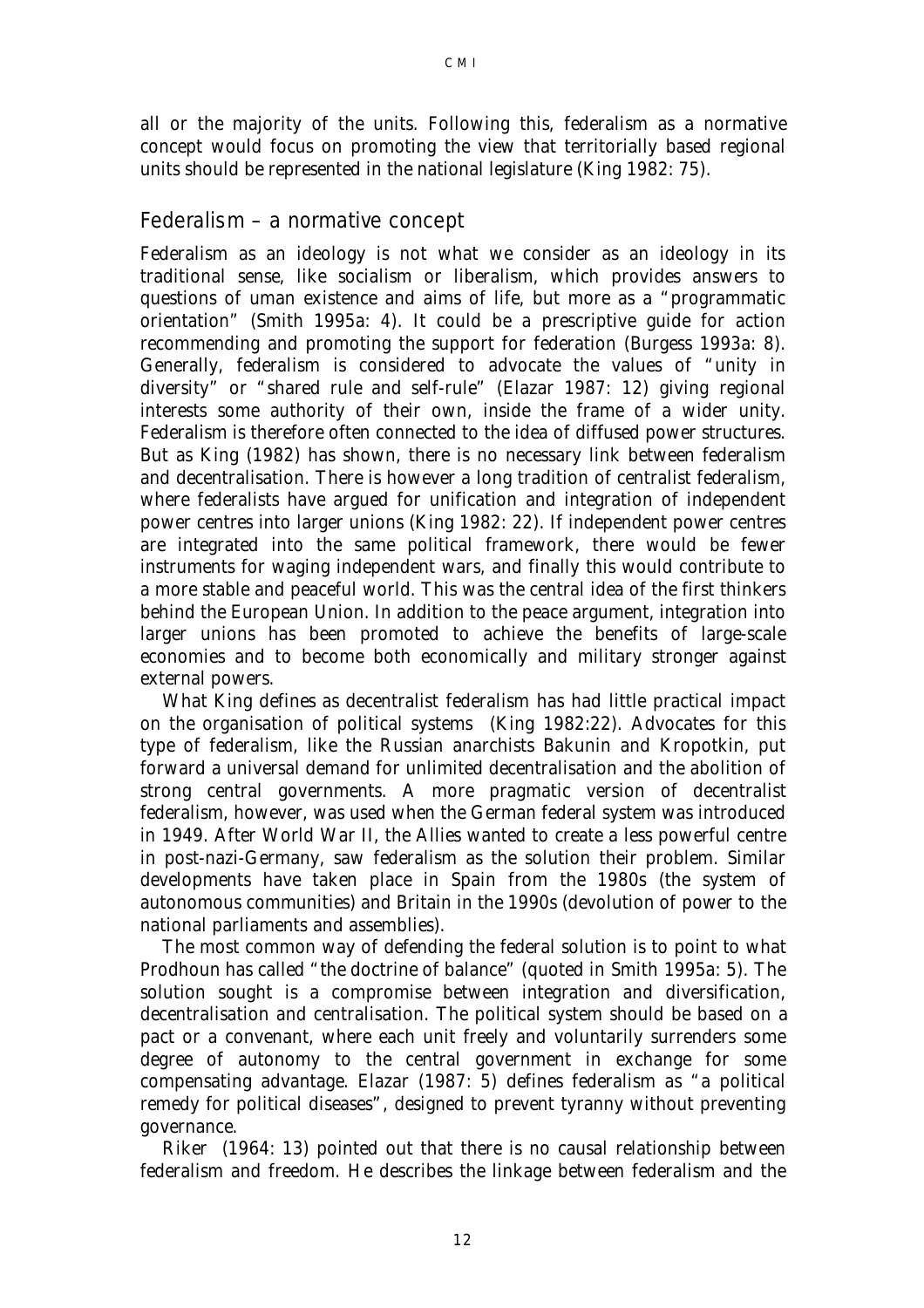guarantee for freedom as an "ideological fallacy", and argues that writers of federal constitutions have been more concerned with practical considerations of expanding government rather than the ideological considerations of guarding freedoms. This argument implies that federalism first of all reflects values and interests of political leaders who seek to benefit from state building and institutional reconstruction, rather than moral and philosophical virtues. To understand the normative base for promoting federations, it is therefore necessary to identify the distinct political uses of federalism (Burgess 1993b: 104). Who benefits from federalism and what interests are being defended or promoted? What does each federalism seek to achieve? To answer these questions, it is necessary to analyse the cultural and institutional settings of each federal constitution and to understand the interests of the political elite.

#### *Federalism as a tool for expanding power or maintaining unity*

The American Federalist Papers present federalism as a way of preventing liberal democracy from degenerating into tyranny (Burgess 1993b:32). Federalism allows a more sophisticated type of representation, both nationwide and territorially based, and this provides some separation of power and thereby prevents the concentration of power in few hands. On the one hand, if political leaders of the independent state governments have factious interests, they are not able to spread their interests to other states. On the other hand, the existence of strong independent state governments provides the bulwark for individual liberties against any possible encroachment by the federal government. Federalism is here promoted as a way of checking power and could therefore be understood as a part of the general principle of checks and balances in the American political system (Burgess 1993b:32).

Why are political elites willing to accept the federal bargain of checks and balances? Riker claims that the desire to expand territorial control or the fear of external military threat are always present when federalism is chosen as the basis for building a political system (1964:13). The politicians who offer the federal bargain have the desire to expand their territory and politicians who accept the bargain are willing to give up some independence for the sake of union in order to be protected from external enemies. Riker argues that the American Constitution, which established the United States as a federal system, had clear military motivations. The original thirteen colonies realised that in order to expand the new country and centralise its power it was more efficient to bargain than to conquer. The other states felt threatened by the centralising powers and were willing to accept the bargain because they did not have the capacity or the will to face military confrontations. Military considerations were also present in the establishment of the modern Swiss federation, when the liberal nationalist cantons wanted to expand their power and incorporated the conservative Sonderbund cantons after a military confrontation had ended (Riker 1964:35).

Riker's thesis of federalism as a response to the desire for expansion and military threat might give an explanation on why federal systems have been chosen in situations where previously independent states sought together in a wider union. In situations where originally unitary states have restructured to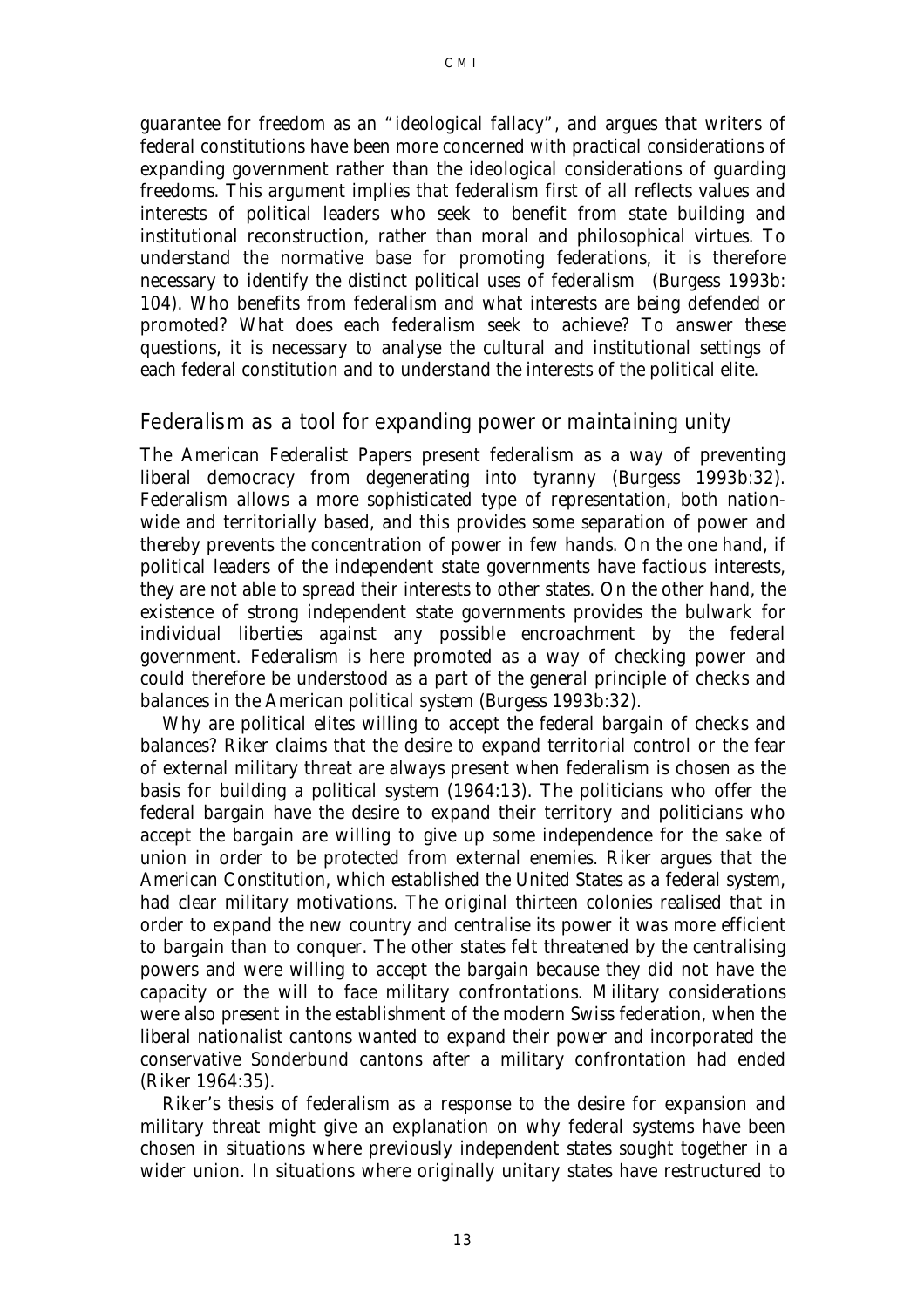become federations, other explanations are needed. When unitary states choose federalism as the normative base for political reconstruction, the threat of disintegration and the need to maintin unity are often the major arguments. Conflict management or accommodation of differences are perceived as essential to prevent dissolution of the state, and here federalism offers a solution.

Although federalism in its initial form (the American and Swiss models) was not designed to regulate conflicts based on ethnicity or other identity differences, it is today conceived as one of the better devices to mute conflicts among groups and between the central state and sub-national communities. Horowitz (1997), McGarry and O'Leary (1995), Coakley (2000), Hechter (2000) and Ghai (2000) are among those who argue for federalism as an appropriate method to accommodate difference in multicultural states. Horowitz classifies federalism as one of the structural techniques in conflict regulation. Together with electoral reform, federalism is the device to change the institutional format in which conflicts occur, "altering the structure of incentives for political actors without making any promises about ethnic outcomes" (1997:121). The aim is to make it pay to co-operate across ethnic boundaries. His prime example for this is Nigeria, where the change of federal structures through altering the number and ethnic composition of the federal units from the  $1^{\text{st}}$  to the  $2^{\text{nd}}$  republic has subdued conflicts among ethnic groups. Hecter (2000:142-145) claims that to the degree that federalism increases selfgovernment, the demand for secession is correspondingly reduced. Federalism is seen as a stabilising measure, because it meets the claims for autonomy by concession instead of repression.

O'Leary and McGarry (1995:34) remind us, however, that federalism has not solved conflicts in multiethnic states because minorities are still outnumbered on the federal level. Examples from Nigeria, India and Canada show that federalism has not solved conflicts based on differences, but has only managed and regulated them. Kymlicka (1998) argues that federalism does not prevent secession, but is rather a stepping stone for groups who are opting for independence. Along with Trudeau (cited in Burgess 1993b:18), he argues that the presence of regional autonomy in federal states increases the desire for more autonomy, and this leads to instability and increased nationalism. Examples from Canada and Spain, where boundaries are drawn along ethnic or national lines, show that federalism has not eliminated the claims for secession. In Spain, the federal system is asymmetrical: the historic nationalities have gained more autonomy than the other regions. One of the implications of an asymmetrical federal system is that the more autonomy a state gains, the less influence it will have on central level. When this is the case, it will be less tempting for a region to remain within the wider framework, and more attractive to secede. Kymlicka concludes that "the more successful a multinational federal system is in accommodating national minorities, the more it will strengthen the sense that these minorities are separate peoples with inherent rights to self-government, whose participation in the larger political country is conditional and revocable" (1998: 140).

#### *The institutional features of federations*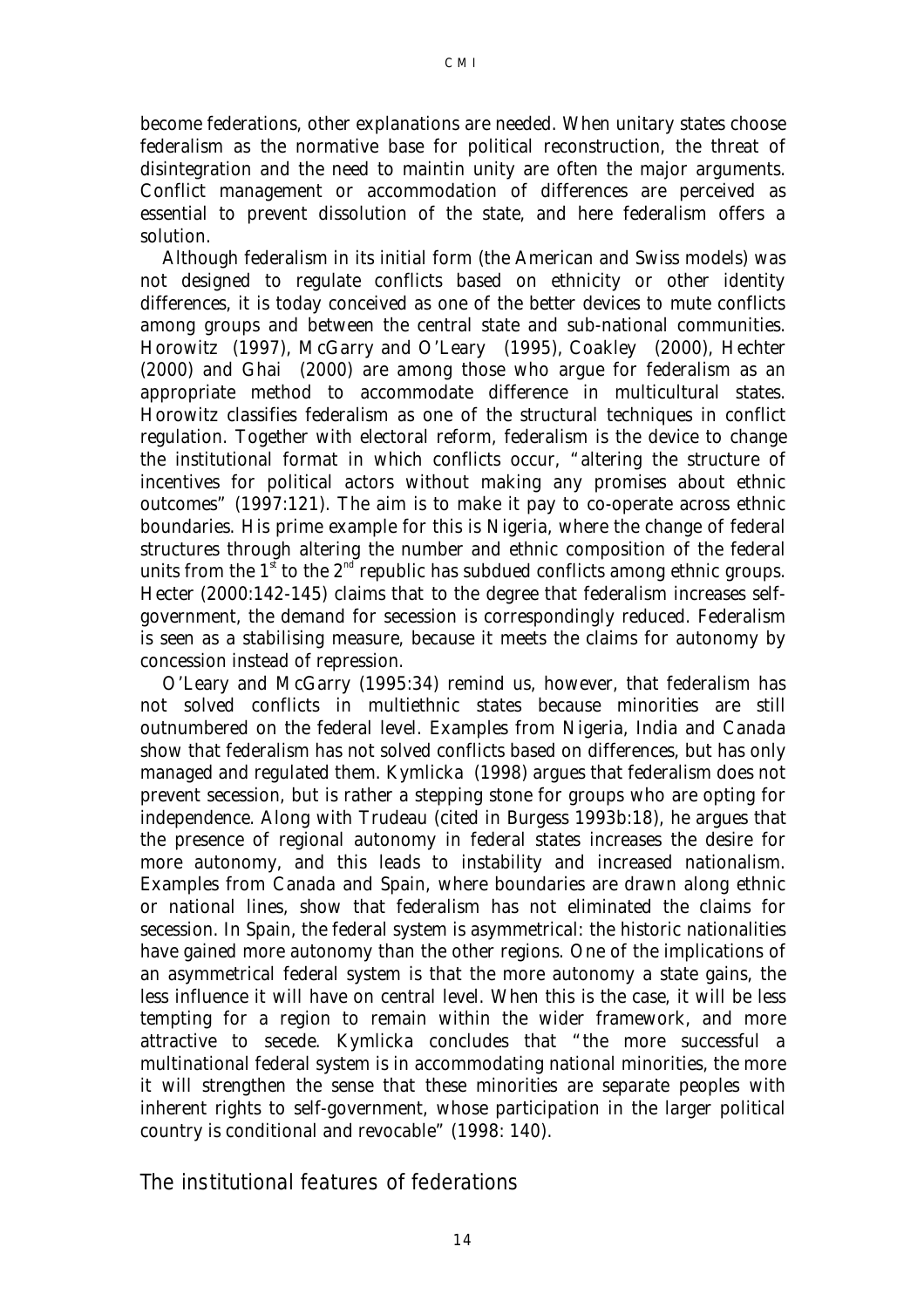Although most writers on federal theory could agree on King's minimalist definition of federations, there are many different views on whether other criteria than territorial representation with constitutional entrenchment should be included when distinguishing federal states from others. Duchacek, in his book from 1987, operates with a whole checklist of what federations are, with the so-called ten yardsticks of federalism (Duchacek 1987: 207). They include details on specific arrangements for sharing the powers and duties between the central and regional governments, what areas that should be the responsibility of the different levels of government, and the structure of courts. According to his definition of federal systems, the right to secession cannot be a part of a federal constitution because it undermines citizens' loyalty to the central level of governance. The problem with Duchacek's yardsticks is that he excludes systems that fulfil the criteria of King's definition, because they have chosen other institutional or practical solutions. As we shall see, the category of federations include a great variety of political systems, and the constitutionally entrenched regional representations can take various institutional forms. Duchacek's yardsticks must therefore be considered as a loose guide to what is common in federal systems, rather than a definition of what federal systems are.

Once again we can turn to King's minimalist definition of federations. As King has expressed it, the content of his definition means in practice that:

- 1. The basis of its representation is territorial.
- 2. This territorial representation has at least two tiers (local and regional governments).
- 3. At a minimum the regional units are electorally and perhaps otherwise incorporated into the decision making procedures at the national centre.
- 4. The basis of such regional representation at the centre cannot be easily altered, as by resort to the bare majoritarian procedure which serves normal purposes. (King 1982:143).

Particularly the two last points of King's elaboration, how regional units are incorporated into the central government and the procedures for altering regional representation, are important for how federal systems are organised in practice. Most, but not all, federal states organise regional representation in a bicameral system, while the procedures for altering regional representation are strictly submitted to the rule of law. Within these frames, however, there are various institutional solutions.

#### **Regional representation on central level**

Although bicameralism is "the natural ally of federalism" (Sharman 1987: 96), regional entrenchment is not necessarily done through a bicameral system, but could also be arranged in a unicameral way. This has happened in the federal systems of Pakistan and Yugoslavia. As King has pointed out, it is not the actual institutional arrangement which is important, but the fact that regional interests are represented and have a real say in central decision making. Nevertheless, most federations have chosen a bicameral system as the most suitable in combining regional and central representation. The first or lower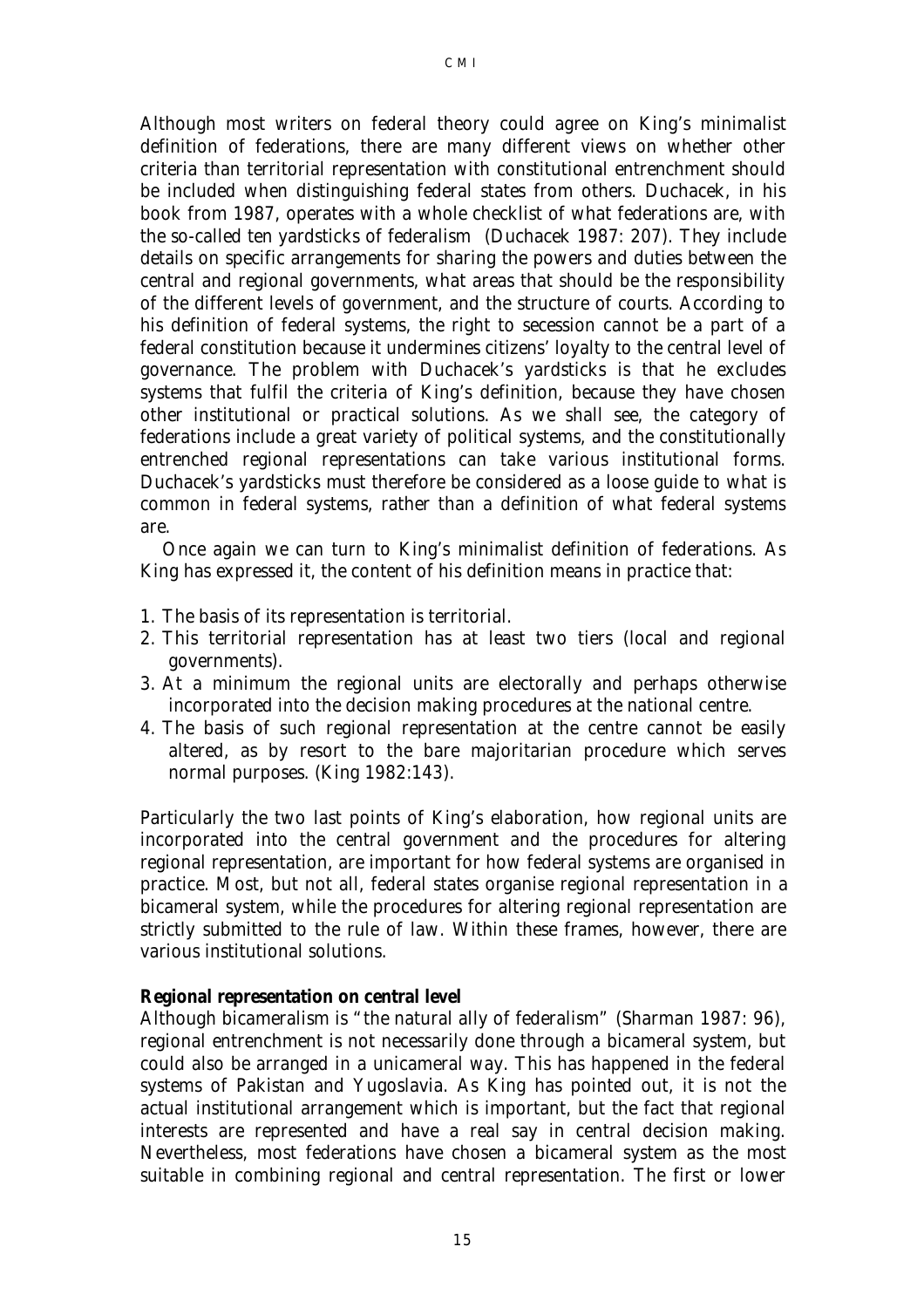chamber would normally fill the function of representing the interests of the federation as a whole and serve as a power base for the central government. The second or upper chamber serves a as representative institutions for the constituent units of the federation.

Second chambers would serve different purposes, according to what kind of federalism and federal tradition the federal system is based on (Sharman 1987:85). In the United States, where federalism is basically a tool for separating and checking power, the Senate (or second chamber) is used for checking the power of the national government as such, by the states in general. In federal systems with a parliamentary tradition or where federalism is used to maintain unity, the second chamber is in place to ensure that all legal action of the national government need the consult of the residents of smaller regions as it does for more populous regions. In the various federal systems, the representatives in the second chambers have different ways of being appointed and are therefore representing different kinds of regional interests. They could be delegates from the state executives as in Germany, elected by the state legislatures as in Switzerland or directly elected by the people, as in the modern American federation (Sharman 1987:84).

There is a dilemma connected to the representation of regional units on the central level in federal states (King 1993). Should priority be given to equal representation of regions as such or equal representation of its citizens? When each state has an equal number of representatives in the second chamber, it means that small states have the same vote as larger and more populous states. As a consequence of this, the individual vote of each citizen in the various states is given unequal weight and it might seem unfair that smaller states should have more representatives per citizen than the larger ones. When federations have decided to give regions the number of representatives according to a number of citizens in each state, it means that smaller states have much fewer votes in the second chambers than the more populous ones. Smaller states might then feel powerless and secluded. In the United States, priority is given to equal representation of states, and thus the less populated state of Alaska has as many representatives as the much more populous New York. In Germany, Canada and Switzerland there is unequal representation of the constituent units, giving more votes to the larger than the smaller states. A completely proportionate representation is still hard to achieve, so a compromise is sought to correct the most apparent imbalances. In Canada, for example, the large province of Québec has six times as many representatives as the tiny Prince Edward Island, but still the vote of each citizen in Prince Edward Island is given 17 per cent more weight than in Québec (King 1993:100).

#### **Representation and the rule of law**

As mentioned in the fourth point of King's elaboration of his definition, there have to be specific procedures for how regional representation can be altered. In federations, regional autonomy and regional representation constitutionally guaranteed, which means that the central government has no judicial right to abolish, amend or redefine territorial units and the constitution cannot be changed without an extraordinary majority of the constituent units. When the rule of law is so much emphasised, the way in which the constitution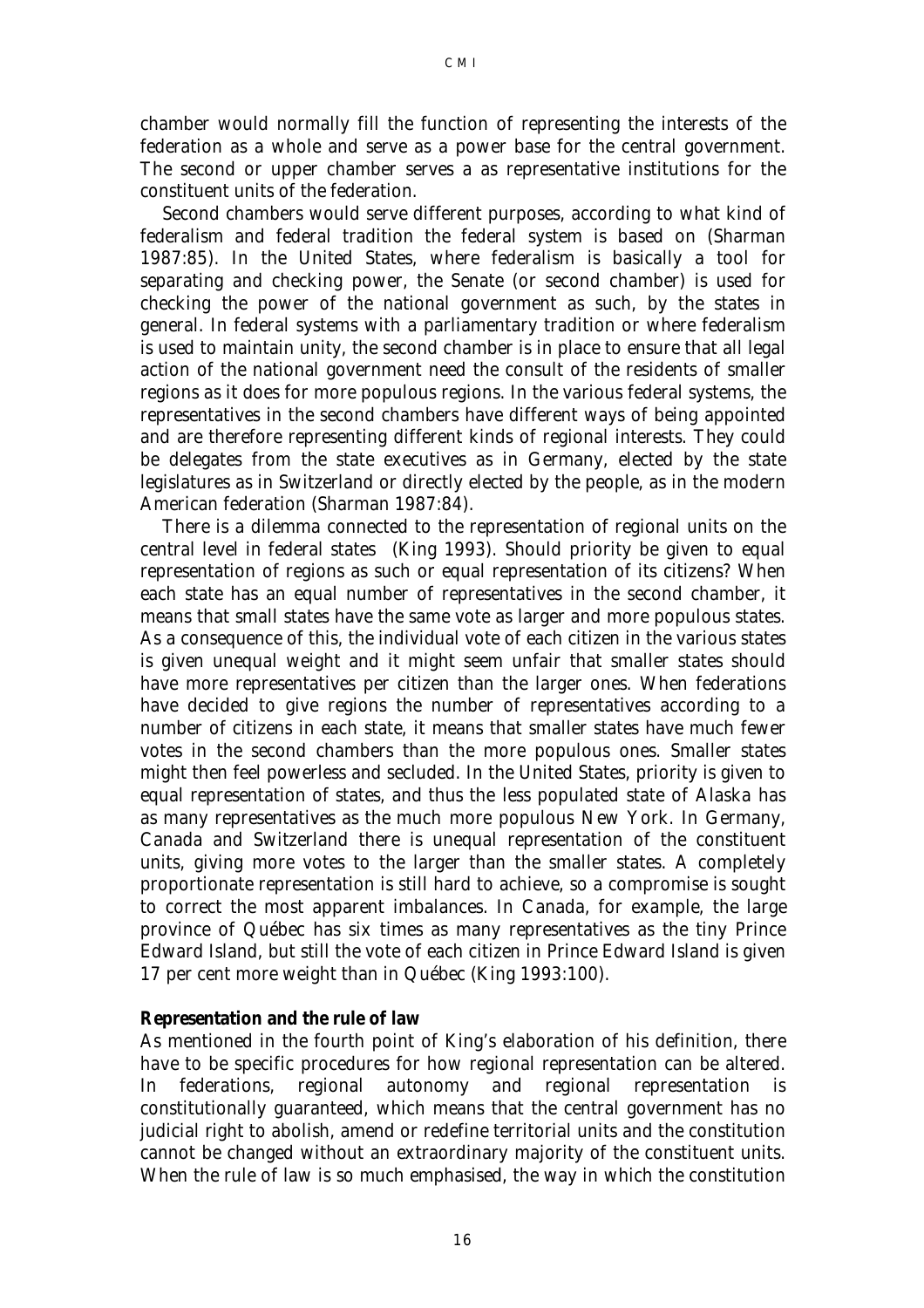is interpreted is of great importance and those who interpret it should be completely independent from political forces. Most federations rely therefore on the courts to play the primary adjudicating role in interpreting the constitution and adapting it to changing circumstances. One exception is the Swiss federation, where the legislative referendum has the major adjudicating role in defining the limits of federal jurisdiction (Watts 1998:126).

C<sub>M</sub><sub>I</sub>

#### **Constitutionalism and democracy**

Federalism means according to the previous elaboration, a fully constitutional government where citizens and regions are truly represented on the central level of government. This implies that the government has to be subjected to the law and committed to the principle of constitutionalism<sup>8</sup>, but does it necessarily mean the Western, liberal democratic sense of emphasis on the law? Burgess (1993a:6) argues that federations, in order to be genuine, cannot be a result of force and coercion from above or sustained by the threat of military power. King (1982) concludes in the same vein by stating that only those governments that are subordinated to the law, and thereby practice democracy, are judged as federations. The Soviet and Yugoslav federations should therefore not be considered as genuine, because the unity of their ethno-regional parts was maintained from above through coercion.

Other writers of federal theory have a more moderate view upon the relationship between democracy and federations. Riker claims, as previously mentioned, that the link between federalism and freedom and democracy is an ideological fallacy. An implication of this argument is that one should not take for granted the democratic credentials of Western liberal federations. Although there is rule of law, representation of citizens and regions at the central level is not necessarily efficient and true. Smith points out that it is important to acknowledge that federal projects might take a variety of forms which cannot be simply equated with late modern democracies: "To ignore this diversity is to limit our understanding of federations and to impoverish comparative analysis, let alone to ignore the fact that multi-ethnic policies whose democratic credentials are suspect may be capable of moving on to experiment with more democratic forms" (Smith 1995a: 8). When exploring the literature written on federal systems, it is apparent that it is biased towards Western, liberal democracies. The essential part of the literature is on Canada, Australia, United States and more recently the European Union, Spain and the emerging structures in the British Isles (de Villiers 1994; Burgess and Gagnon 1993). Less attention has been paid to the federal systems in the non-Western world, like those of Nigeria, India, South Africa and Ethiopia, although some of them have been the basis for case studies in comparative volumes on federal systems (Ghai 2000; Smith 1995). Federations are not stable and constant, but change according to the shifting social, political and economic conditions of each country. It is therefore of great importance to include a variety of states in federal studies. A federation that initially has good democratic credentials

<sup>&</sup>lt;sup>8</sup> The term constitutionalism refers to the idea of limiting the powers of government. These limits are in some sense self-imposed and are aiming at making the rulers accountable to the law and preventing arbitrary actions (Elster and Slagstad 1988: 2-3).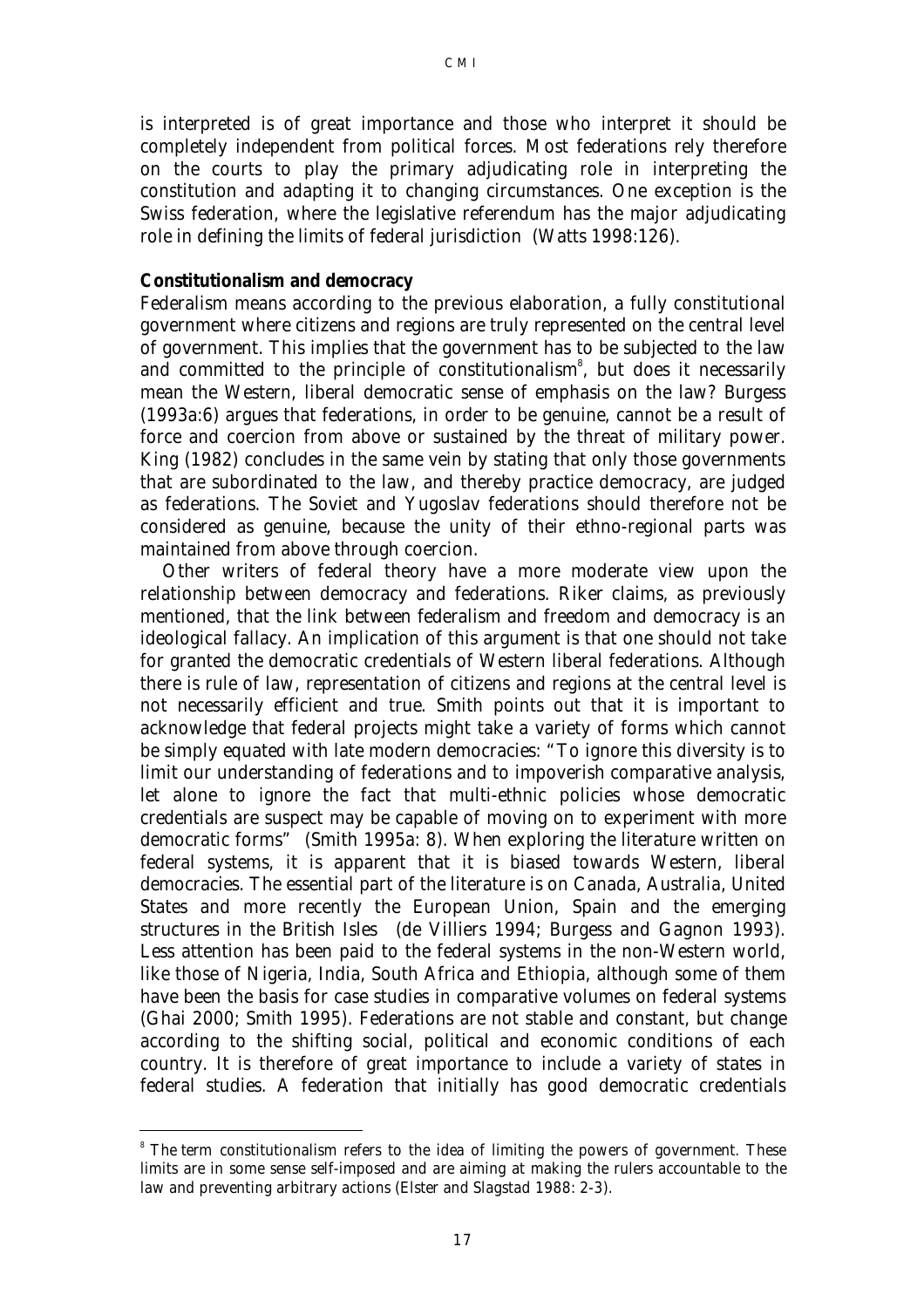might develop more coercive sides, and a federation which has been through autocratic periods might progress in a democratic direction. The Nigerian federation is an example of this, which started off with a democratic government but was soon overtaken by military rule, and after the fall of the  $2<sup>nd</sup>$  republic democratically elected government was reinstalled. This underlines also the importance of not only looking at the legalistic and institutional aspects of federations, but the actual implementation of the systems, and how they are affected by the particular political, economic and social conditions of the respective countries.

#### **What determines the functioning of federal systems?**

An understanding of the operation of federal systems requires an analysis of more than formal governmental structures. As Watts (1994:13) has pointed out, it requires an analysis of the interaction of societies, structures and processes. The functioning of the formal and institutional framework and the character of intergovernmental relations is dependent on the underlying political, social and economic structures and the roles played by *inter alia* interest groups, individual leaders, informal elites and political parties.

Livingston (1956) claims that federalism is a function not of constitutions but of societies. He judges a state as federal not by its federal government and its legal structures, but by the way social, political and economic interests were organised. His socio-cultural theory of federalism implies that a society is federal in the sense that its major linguistic, cultural, ethnic, economic or other interests are territorially grouped, but the diversities are not so great that there is no room for political integration. A federal government is then the device by which federal qualities of a society are articulated and protected. King (1982: 126-127) criticises Livingston by arguing that his socio-cultural theory does not make us more able to distinguish federal states from non-federal states. A society with a "federal character" does not necessarily choose a federal governmental system, but could choose other forms of proportional representation. Nevertheless, Livingston's theory adds more reality to the study of federalism by paying attention to the underlying social realities, and modifies the heavy emphasis being given to constitutional change (Tarlton 1965: 866).

#### *Symmetry and asymmetry*

Tarlton (1965) bases his study on the same assumptions as Livingston, that federations are products of society. But he looks more into how social, economic and political conditions are affecting the relationship between the federal government and its constituent units. He points to a fact that had been largely ignored by earlier studies, that federal systems may be more or less federated throughout its parts, and that the "federalness" and commitment to federalism is disparate among the various regions in a federal system (Mullins and Saunders 1994: 42-43). In an ideal symmetrical federal model, the constituent units have equal size of territory and population and the same economic features, cultures, social groupings and political institutions. They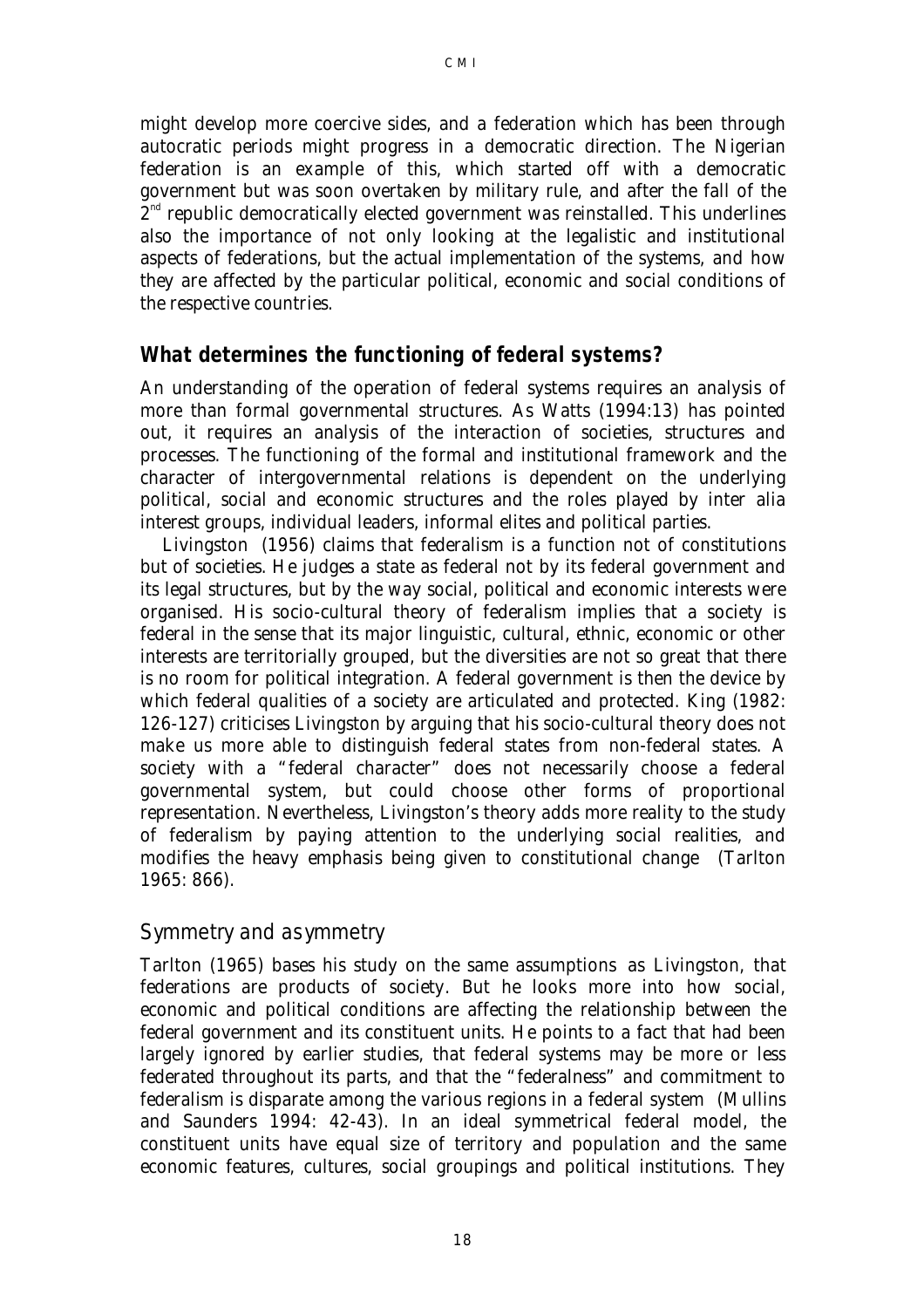share interests and concerns with the centre and with the system as a whole, and thus, all the regional states have a strong commitment to federal unity and have all the same relationship to the central authority (Tarton 1964: 868). In an asymmetrical federal model, the federation is composed of regional units which correspond to the differences in interest, character and make-up that exist within the whole society. The diversity in the larger society finds political expression through the regional governments, possessing varying degrees of autonomy and power. In an asymmetrical system, it would therefore be difficult to discern interests that could be clearly considered to be mutual or national in scope, and the various regions all have different types of relationships and commitments to the central authority and the system as a whole (Tarlton 1964: 869).

All federal systems have elements of both symmetry and asymmetry. Tarlton suggests that the higher degree of symmetry a federal system has, the more likely it is that the federation will be viable and suitable. The more a system is asymmetrical, the more unlikely is it that the federation will develop harmoniously. When diversity dominates, the potential for secession is higher, and this necessitates increased central control and authority to make the system work. In current studies of federations, the question of constitutional asymmetry is frequently discussed as a way of ensuring unity in multi-national states (Saunders and Mullins 1994). Constitutional asymmetry means that the constitution has defined that regional units have different relationships to the federal level in the state and different degrees of autonomy from the central authority. If we follow Tarlton's argument, constitutional asymmetry will enhance the degree of diversity in the federation and thereby decrease the chances of a harmonious relationship between regions and federal government. This contradicts the assumptions made of those who claim that constitutional asymmetry will enhance stability and decrease conflict, because minorities are given protection against domination. According to Tarlton's theory, federalism in general, and constitutionally asymmetric federalism in particular, might not be as good an instrument for accommodating differences as has been claimed by others. For federalism to be viable, the common interests must outweigh the potentially divisive regional interests.

#### *Fiscal issues*

Tarlton's asymmetry theory focuses on the fact that there is always a tension between the formal network and the experience and behaviour of the players within the network (Saunders and Mullins 1994: 44). In federal systems, this tension is present between the legal and institutional framework and the actual relationship between regional units, the central authority and the system as a whole, which is determined by underlying social, economic and political variations. The regional states are able and willing to implement the constitutional provisions of regional autonomy and representation on federal level according to their political, economic and social situation. A key in determining the actual implementation of constitutional rights is the fiscal relationship between the regions and the centre and among the regions. Fiscal issues are essential parts of intergovernmental relations, and reflect the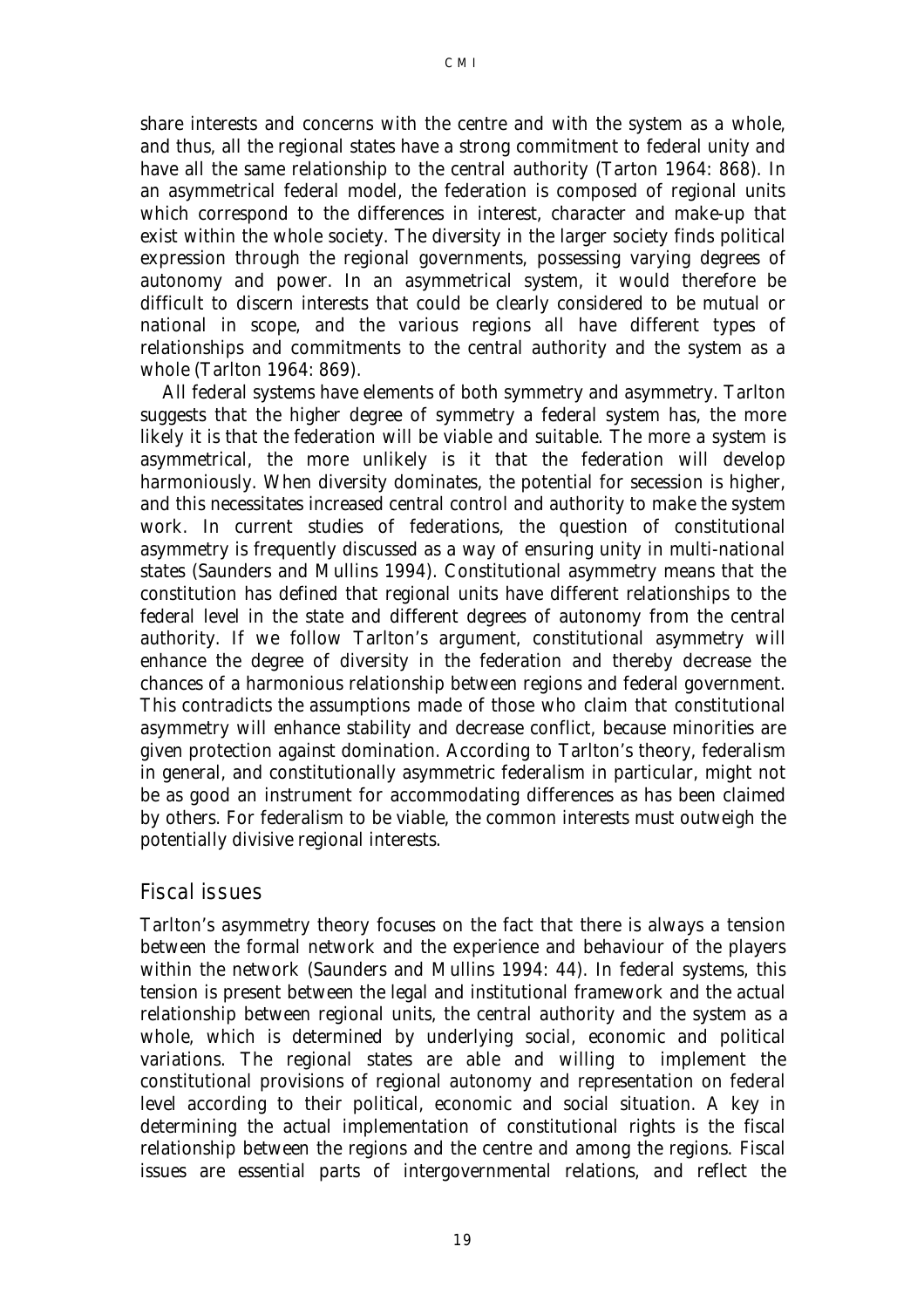interplay between structures (the provisions in the federal constitution), processes (the actual fiscal policies that are implemented), and society (the economic realities of the federation).

According to Watts (1994:129) the allocations of fiscal resources to each level of government within the federation is important for two reasons. Firstly, these resources enable or constrain the governments in exercising their constitutionally assigned legal and executive responsibilities. Secondly, taxing power and expenditures are in themselves important instruments for regulating the economy. In most federations, the constitution defines the expenditure responsibilities and revenue sources of each level of government, but it has become apparent that it is difficult to create a federal constitution where the allocation of autonomous revenue resources match precisely the expenditure responsibilities. Imbalances are therefore created, and there is a need to rely on financial transfers to correct these. Some imbalances are vertical, between the higher and lower levels of government, while others are horizontal between the various constituent units. In most federations, vertical imbalances are corrected by sharing of specific tax earnings and conditional or unconditional grants to improve the capacity of the lower units, while the horizontal imbalances are corrected by general equalising transfers and grants in aid to even out the regional disparities. When taxes are shared between the central and the regional levels of government, some proportion of the amount collected in the jurisdiction of the regional government is returned to that regional government. This amount could be used directly in the region, and the fiscal planning of the regional government is improved with certainty. This finally enhances the constituent units' economic independence and autonomy from the centre (Bahl and Linn1994: 8). The disadvantage of this kind of policy is that poorer regions with a meagre local tax base will loose and the horizontal imbalances will increase. This again will lead to what Tarlton warns of, increased asymmetry in the federal system. The policy of minimising horizontal imbalances through equalising grants from the centre, however, might undermine the incentives for regional revenue mobilisation and thereby increase the regional governments' reliance on central transfers. This might, in the end, undermine the constituent units' autonomy. But if we follow Tarlton's theory, correction of horizontal imbalances through equalisation will lead to a more sustainable federation in the long run, because it will lead to more symmetry among the units. Although the correction of vertical imbalances will increase the regional governments' autonomy in the short run, the following asymmetry between the constituent units will in the long run lead to more control and coercion from the centre because the disparities between the units make unity more fragile and hard to maintain.

#### *Political parties*

The structure of party systems and the role played by political parties are other important determinants of the operation of federal systems. The way political parties are organised might reinforce or corrode the federal division of power. Riker claimed that the structure of the party system should be regarded as the main variable in intervening between the background social conditions and the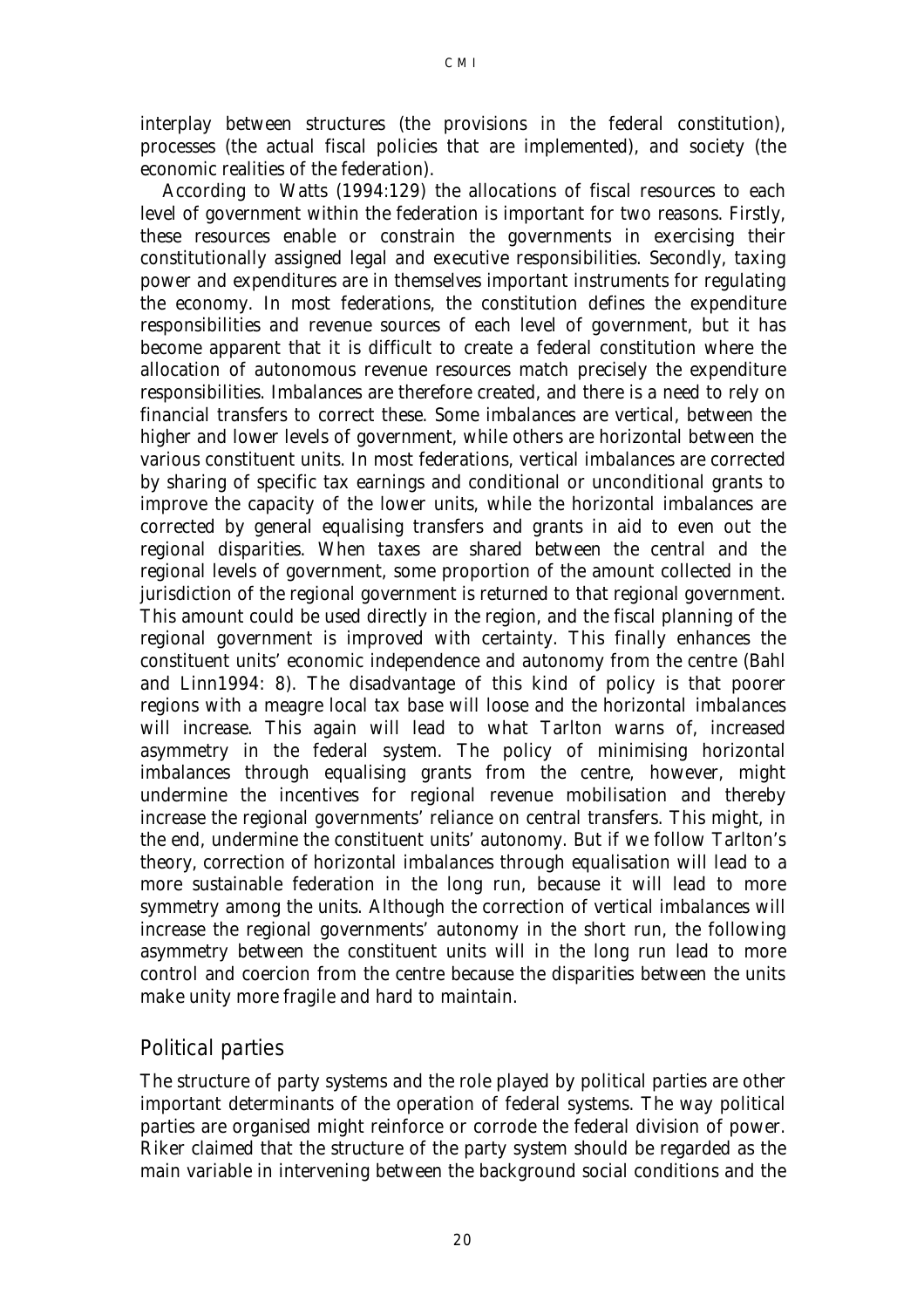specific nature of federations. Whether the party organisations are centralised or decentralised have crucial effects on the relationship between central and regional level. "The federal relationship is centralised according to the degree to which the parties organised to operate the central government control the parties organised to operate the constituent governments. This amounts to the assertion that the proximate cause of variations in the degree of centralisation (or peripheralisation) in the constitutional structure of a federalism is the variation in degree of party centralisation" (Riker 1964:129). Although the degree of centralisation and decentralisation of political parties and its effects on central-regional relations do not tell us anything about whether a state is federal or distinguish federations from other kinds of states (King 1982: 124- 126), they might help us to identify causes of why the federal systems of the world work so differently from one another.

Constitutional and institutional guarantees are meant to prevent political leaders at the central level of the federation from breaking the rules or changing the federal bargain unilaterally. Riker argues that these guarantees were ineffectual when the political leaders at the centre also control the party on the constituent level, because then there will be no opposition against the change. Thus, the degree of unity between the constituent and central governments is closely linked to changes in the federal relationship (Riker 1964:130). He showed how the structures of the party systems affect the operation of various federal systems. In the United States, the political parties have a highly decentralised organisation and there is a lack of unity on the national level of the organisation. Despite the fact that the Democrats and the Republicans control both the regional and central level of government, decentralisation of the two parties is sufficient to prevent the national leaders (e.g. the president) from controlling the lower level of the organisation either by organisational or ideological devices. In Canada, the federal government is controlled by nationally based parties, while the regional governments are controlled by provincial parties without any national base. Elections to the two levels are held on two different dates. These circumstances maintain the Canadian federal system as relatively peripheralised. The Soviet Union is an example of how the structure of the only legal party made the federal state as centralised as dictatorships in fully unitary states. The Communist party was highly centralised and hierarchical, and its position as the unchallenged authority made the federal system extremely centralised and the autonomy of the regional states only a paper provision.

More recent studies of federal systems in one-party states illustrate how important the organisation of the political party is for the operation of a federation. Smith (1995b) shows how the communist party employed totalitarian techniques in order to ensure the continuing imposition of centralised communist party rule over the nationality-based union republics. This was done through retaining the control of appointments, promotions and dismissals of local party cadres and state officials in the ethno-regions, and appointing Russians to certain regional key positions. This made them able to ensure the loyalty of the local party leadership and further reinforce the centralised control and the expedition of the centre's policies. Popovski's study shows similar traits in the Yugoslav federation: "Despite being referred to as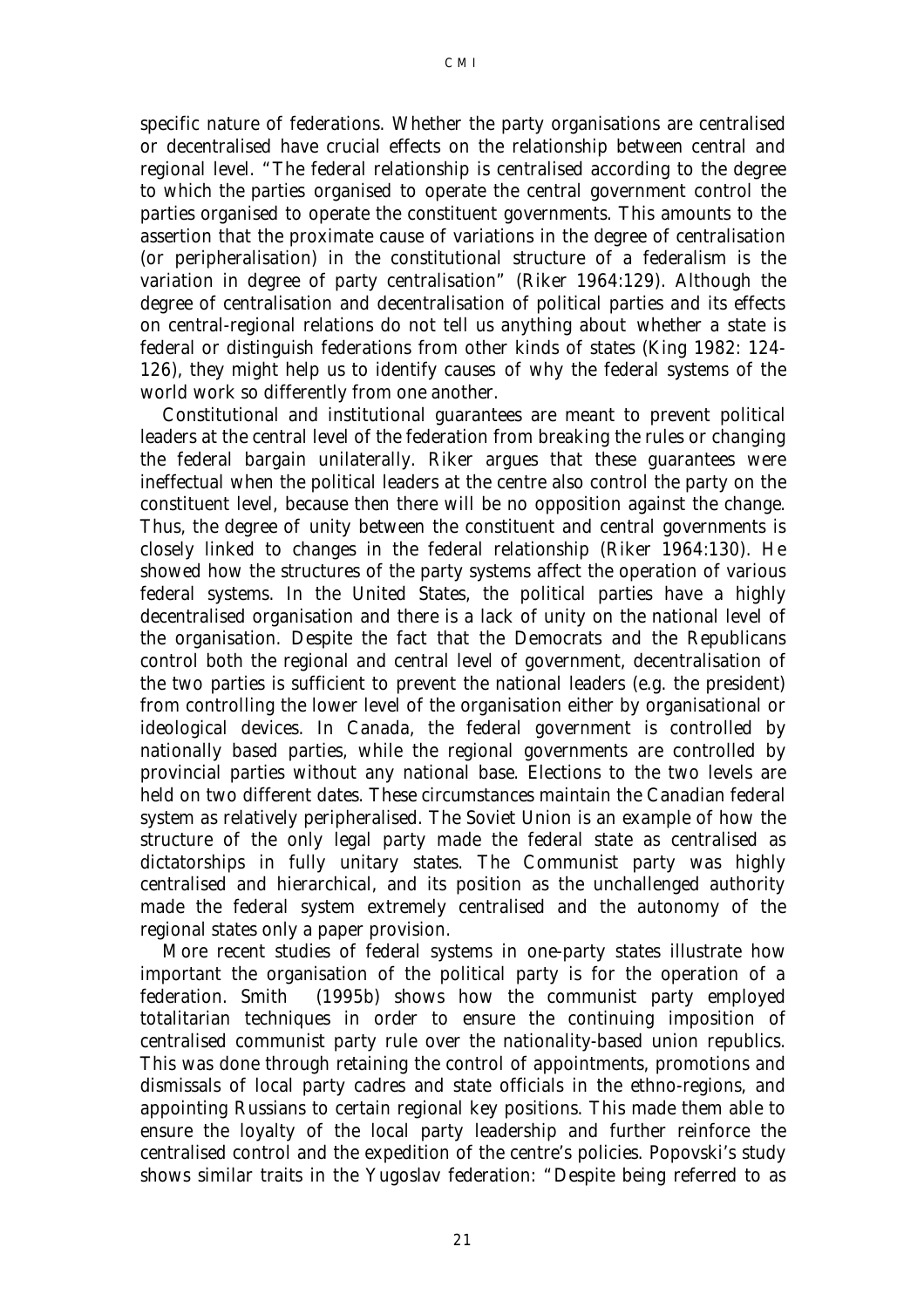federal, the new [Yugoslav] state was organised according to the communist party model in which centralisation was to be the main principle ruing the country. The country was ruled by the Politburo of the Central Committee of the Communist Party of Yugoslavia " (Popovski 1995: 187). When the Soviet Union and Yugoslavia collapsed at the end of the Cold War, regional leaders had played the ethnic card and mobilised against central control by the communist party.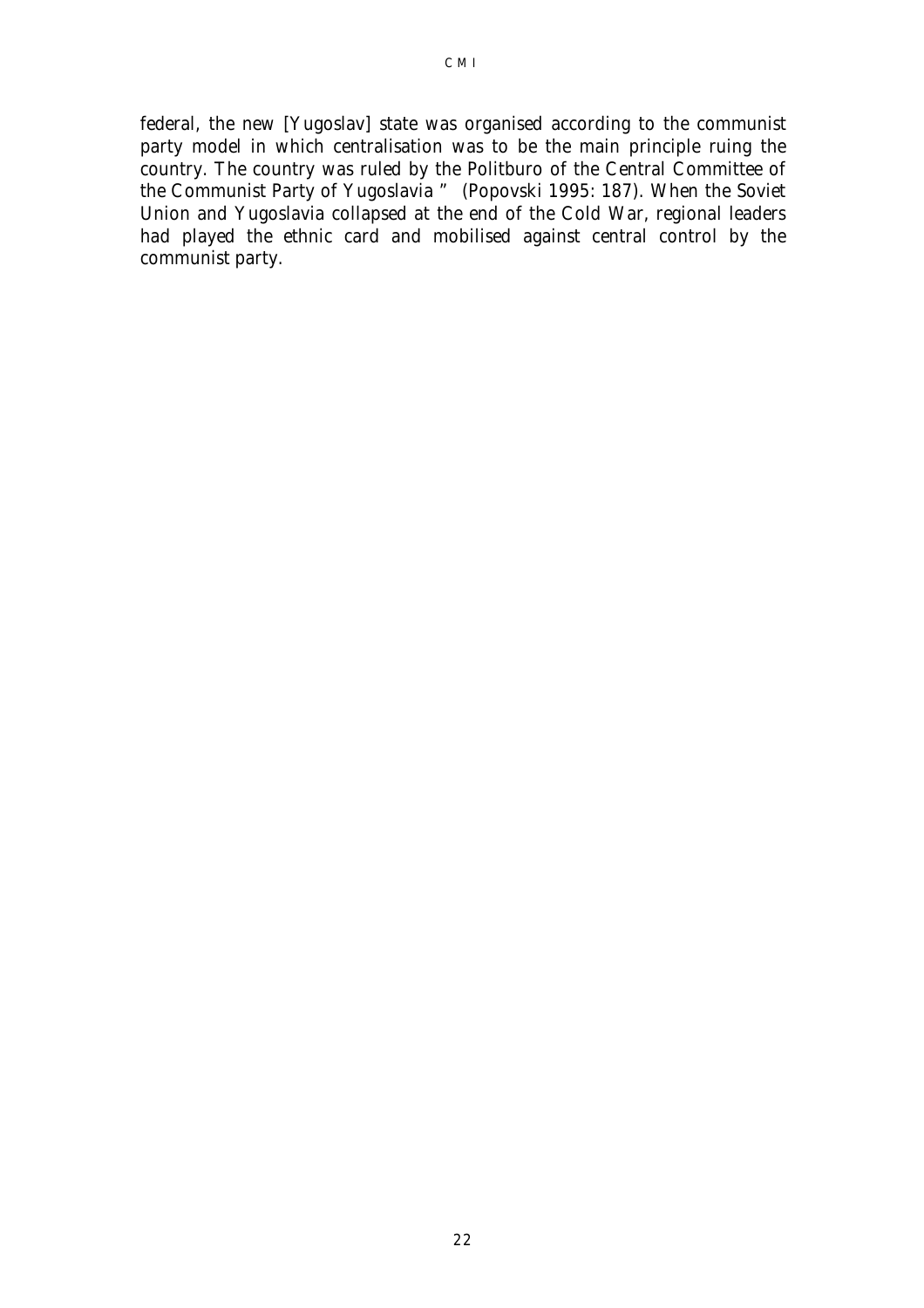#### **Federal theory in the analysis of the Ethiopian federal system**

What relevance does the discussion on the theoretical approaches above have for the analysis of the Ethiopian federal system? How can the theoretical approaches be used to guide the exploration of federalism and federation in Ethiopia? First of all, the discussion has provided a clarification of the central concepts of federalism and federation. A federation, which is a specific institutional arrangement, is based on a normative foundation, federalism. But as Riker and Burgess have demonstrated, the political use of federalism is not necessarily guided by ideological considerations, but rather by pragmatic decisions to expand territory or maintain unity. Following Riker's arguments, I should examine the circumstances under which the federal bargain was offered. Why did the ruling coalition decide to offer the federal bargain, and why did those who were offered the bargain decide to accept it? These points underline the need to go beyond political rhetoric and manifests to understand why federalism is introduced in a state. When Ethiopian federalism is analysed, I need to include not only the country's political leadership's justification for the introduction of federalism, but also the historical and political settings and the opposition forces' views on it. In this way, the underlying power relations that are essential in the determination of Ethiopia's state reconstruction could be revealed.

The elaboration on what a federation is, the institutional arrangement of a federal state, is helpful in my analysis of the Ethiopian federal system *de jure*. My first research question is, as mentioned in the introductory chapter, to determine how the Ethiopian federal model corresponds or conflicts with the central principles of federalism and the dominant practices of federal systems. Following King's minimalist definition of federations, I shall be able to determine whether the Ethiopian state should be defined as a federal state or not. Furthermore, the discussion on the institutional features of federations will be a guide for exploring the formal institutional framework of the Ethiopian system. How is regional representation in the central government arranged? How have the Ethiopians decided to solve the dilemma of equality of representation for citizens versus regions in the second chamber? What are the rules for altering the constitutionally guaranteed rules of representation?

The points made by Livingston, Tarlton and Riker demonstrate that the understanding of federal systems is incomplete with a focus exclusively on legal and institutional features. Intervening social, economic and political variables are essential in determining the functioning of a federation. These theoretical considerations will be important in my attempts to answer the second of my research questions: What are the *de facto* relations between the federal and regional levels of government in Ethiopia and what determines the nature of these relations? Tarlton, through his theory on symmerty and asymmetry, points out that the degree of commitment to the federation and autonomy from the centre varies greatly among the constituent units in a federal system. His theory will be the basis for my exploration of the various federal units in Ethiopia, their economic, social and political situation and how this affects their relationship to the federal centre and the federation as a whole. The fiscal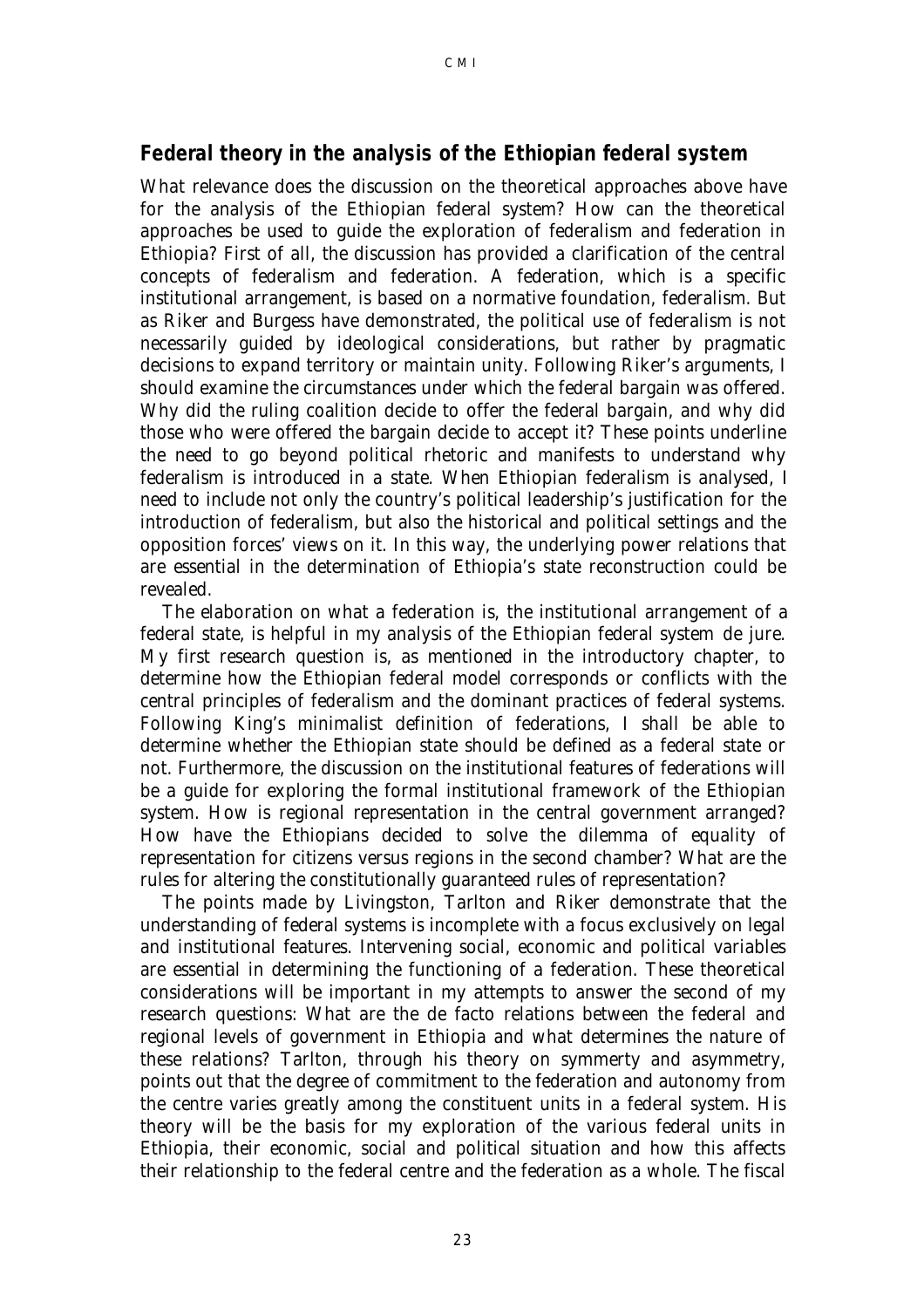relations between regional and federal level will be specifically addressed. What solution does the Ethiopian government seek in order to strike a balance between equalising horizontal imbalances and enhancing regional autonomy when fiscal relations are determined?

Riker claims that the organisational structures of political parties are the single most important factor in determining the character of federal systems. Decentralised party systems will create decentralised federations, and centralised party systems will make federations centralised. Riker's theory is hard to test through empirical studies because he does not provide any methods or variables for measuring the degree of centralisation and decentralisation of party and federal structures. Nevertheless, his conclusions are useful because they point out that institutional and legal frameworks are not implemented in a political vacuum, but are determined in the interplay with other political structures, and in most cases the political party system is the most important of these. In the analysis of the Ethiopian federation, Riker's assumptions will be used to guide the analysis of the role played by the ruling EPRDF. An essential part of this analysis is to reveal the relationship between the central EPRDF party and the regional affiliated parties. Does the EPRDF in Addis Ababa control the affairs of its regional member and allied parties or do the regional parties have a power base of their own?

As previously mentioned, the majority of the literature written on federalism and federations are based on experiences from Western political systems. Does this imply that federal theory is less relevant for political systems outside the Western world, for example for federations in Africa, Asia or Latin America? Do we need additional theoretical perspectives to analyse the federal systems in the developing world? I would argue that the basic principles of federalism and federations would essentially have the same content independent of where the federal systems are found. But there might be different characters of political structures that are determining the functioning of the federal systems in the Western and in the developing world. Authors like Bratton and van de Walle (1997) and Chabal and Daloz (1999) point to the facts that states in Africa have a different history of state building from the states of Europe and North America. The colonisation of Africa and the following development of neopatrimonial systems necessitate a special attention on informal and uninstitutionalised political structures in analyses of African systems. A neopatrimonial system implies that patrimonial customs and patterns co-exist with rational-legal institutions. Parallel and unofficial structures may well hold more power and authority than the formal administration (Bratton and van de Walle 1997:62). Chabal and Daloz talk about the "informalisation" of African politics and formulate their paradigm in this way: "[…] we would argue that all African states share a generalised system of patrimonialism and an acute degree of apparent disorder, as evidenced by a high level of governmental and administrative inefficiency, a lack of institutionalisation, a general disregard for the rules of the formal political and economic sectors, and a universal resort to personal (ized) and vertical solutions to societal problems" (1999: xix).

Do these arguments have any relevance for the study of the Ethiopian federal model? Ethiopia is an exception on the African continent by the fact that it has not been colonised by a foreign power, and has had a bureaucratised political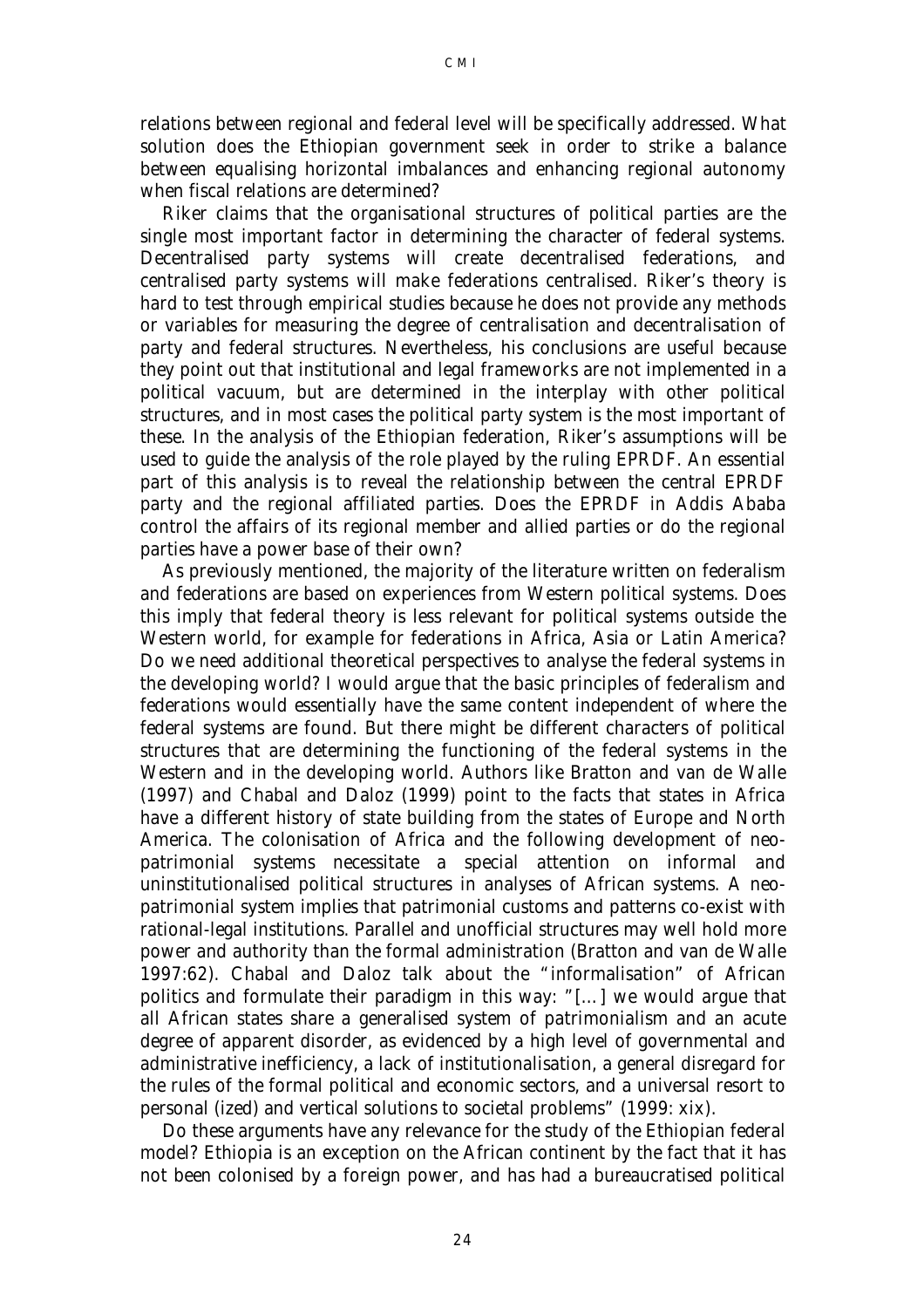system since the beginning of the  $20<sup>th</sup>$  century. Chabal and Daloz (1999: xxi) admit that parts of their analysis do not apply equally well to Ethiopia as to other African countries. Nevertheless, their analysis points to the fact that Ethiopia, like other African states, has a less institutionalised political system than we find in the West. I should therefore be aware of the political structures outside the formal institutions in the Ethiopian federation. It would be necessary to have a wide approach in the analysis of the functioning of the system and not only relying on predetermined variables that the federal theory might provide.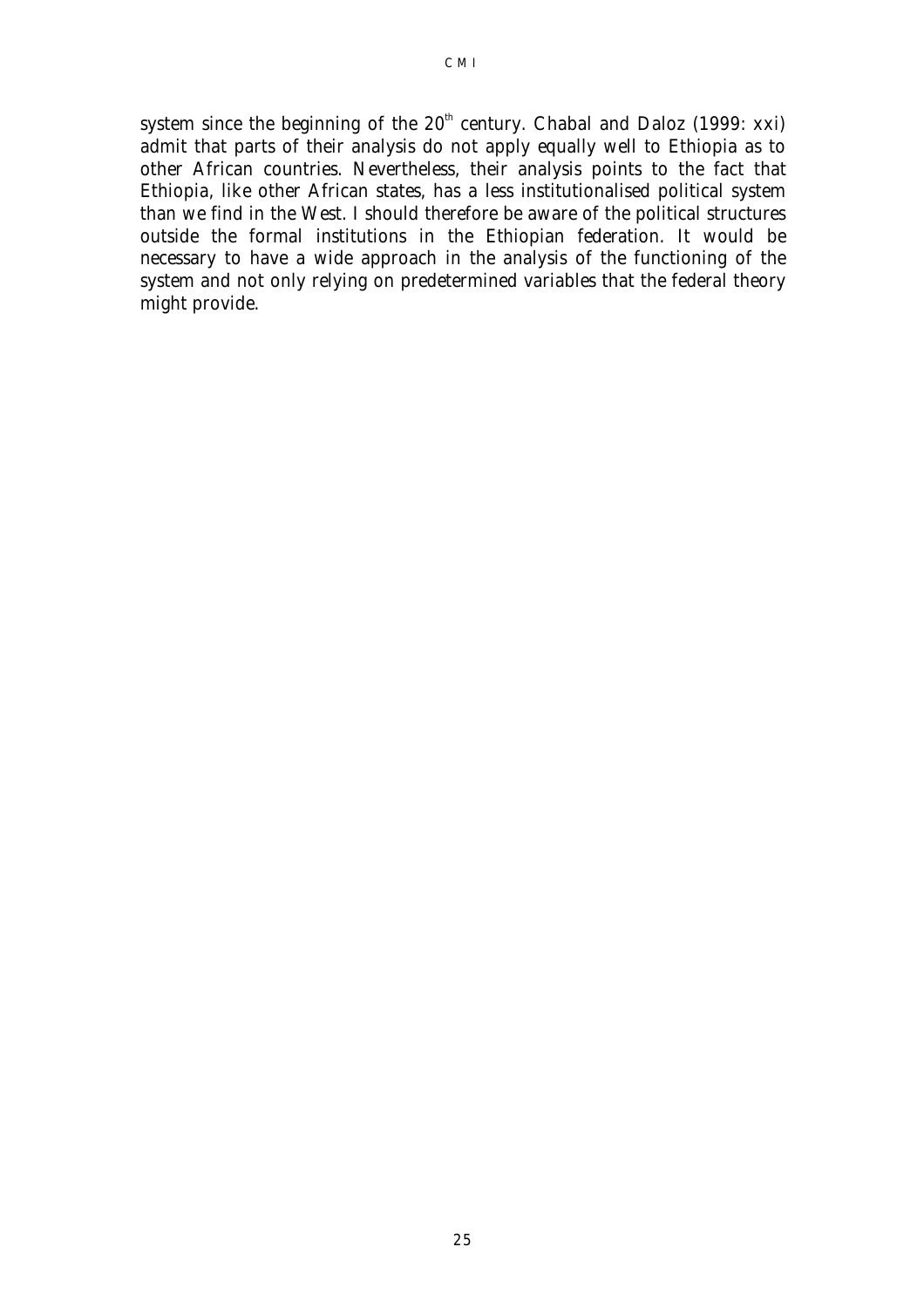## **Chapter 3: Methodological considerations and data collection**

As Yin (1994 :13) points out, case studies are good tools for investigating a "contemporary phenomenon within its real life context, especially when the boundaries between the phenomenon and the context are not clearly evident". The analysis of the Ethiopian federation includes a range of variables whose effects are difficult to isolate. My study must take into consideration various contextual issues, and thus, the case study strategy is the best method to arrive atmeaningful conclusions. By choosing such a strategy, I will use multiple sources of evidence and benefit from the prior development of theories to guide the analysis of the data collected.

A common objection to the case study as a research strategy is that it provides insufficient precision, and that there is a general lack of objective and rigorous methods for testing hypotheses (Yin 1994:9, Andersen 1997:5). The aim of case studies, however, is not to acquire statistical generalisation and measure effects, but to obtain analytical understanding, where "previously developed theory is used as a template to compare the empirical results of the case study" (Yin 1994:13). If the results of the case study fit the existing theory, it may be used to strengthen the theory, but if they are contradicting, the findings of the case study are not strong enough to refute the existing theory. They can, however, help refining the theory so that it achieves better explanatory power for later analyses.

A way of assessing the findings of my studies is to evaluate to what extent my descriptions of the Ethiopian context correspond with the observations of others. Yin (1994:34) calls the correspondence with observation "construct validity". To achieve this, three methods could be used: multiple sources of evidence (triangulation), having the key informants review drafts of the study, and increasing reliability. When divergent sources, in this case interviews, documents and literature, converge around a particular conclusion, one may have greater trust in the conclusion. I will use review by informants by inviting a number of people with knowledge of the subject to comment on early drafts of the study. Reliability means that the operations of this study can be repeated, by me or by others, and produce the same results. Therefore, the procedures for collecting and analysing the data need to be transparent, by making the reader aware of how and under what circumstances the information was gathered. I have tried to ensure this by referring to the sources in the text, and the transcripts of my interviews are accessible. I will, however, elaborate further on the circumstances under which my data were collected.

#### **Sources of "evidence"**

The analysis of the Ethiopian federal system relies on three different kinds of sources: qualitative interviews, documents and academic literature. Most of the literature and parts of the documents were collected in Norway (University of Bergen Library and Chr. Michelsen Institute Library) and Sweden (Nordic Africa Institute in Uppsala). Nearly all the interviews and the majority of the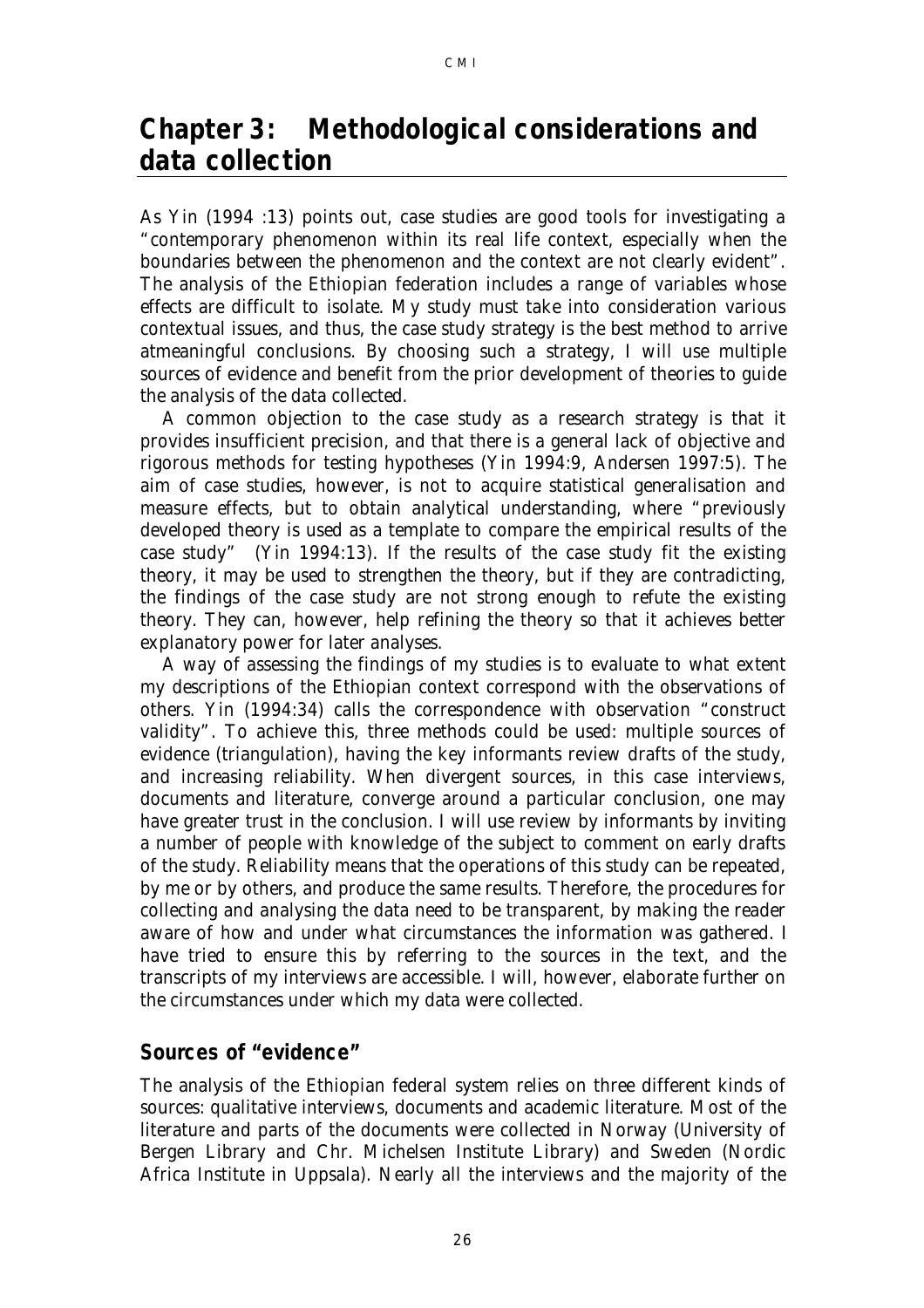documents were collected in Ethiopia, primarily in the period from May to September 2000. My first direct exposure to politics in Ethiopia, however, started right before the major data collection period. During the first three weeks of my first stay in Ethiopia (2.-21. May 2000) I was an observer from the Norwegian Institute of Human Rights for the regional and national elections in Tigray (Aalen 2000a). This gave me background knowledge on the political situation in the country, introduced me to the skills of data collection through interviews and gave me many useful contacts both in Tigray and Addis Ababa. During the major collection period, I spent about one and a half month in Addis Ababa, one month in Tigray, primarily in the regional capital Mekelle, and one month in Southern Nations, Nationalities and People's Regional State, SNNPRS, basically in the regional capital Awassa. After this period, more information was gathered during a month's stay in Addis Ababa in November 2000 as a participant at the  $14<sup>th</sup>$  International Conference on Ethiopian Studies (Aalen 2000b) and during a second month's stay as an observer for the Norwegian Institute of Human Rights during the local elections in Addis Ababa in February-March 2001 (Pausewang and Aalen 2001). These new visits gave me opportunities to fill in gaps in the data already collected, to maintain contacts and to be updated on recent developments.

In the following, each category of sources for the study of the Ethiopian federation will be described. I have tried to make explicit the way the data was presented to me as a researcher and how it was collected and interpreted. In this way, I hope to enhance what Yin (1994) called "construct validity" and avoid biased conclusions.

#### *Interviews*

The interviews include talks with seventy-one people in the federal capital Addis Ababa, in Tigray and the SNNPRS, each lasting on average about an hour. The total number of interviews might sound large, but the information value of each interview varies greatly. Some of the interviewees provided substantial and essential information, while others were either unwilling or unable to give useful information. The interviewees were not used as respondents, giving direct information about themselves, but as informants, providing information and opinion about pre-determined issues: the Ethiopian federal system and federal-regional relations. Informants, however, may have an interest in manipulating the reality and present it as it best serves their interests. When different informants give contradictory versions of events or processes, I am forced to interpret what is the most likely to have happened. In such situations, it is particularly important to be aware of my own impact on the interpretation. Although I have tried to make all sides heard, it is nevertheless impossible to be an objective observer. Where such instances occur, I have tried to make my own viewpoint known.

The interviews could be characterised as "open-ended" (Yin 1994: 84), where the informants were asked about both opinions and facts. Although no fixed sets of questions were presented, the interviews were "focused" and semistructured in a sense that they centred on pre-determined issues defined in an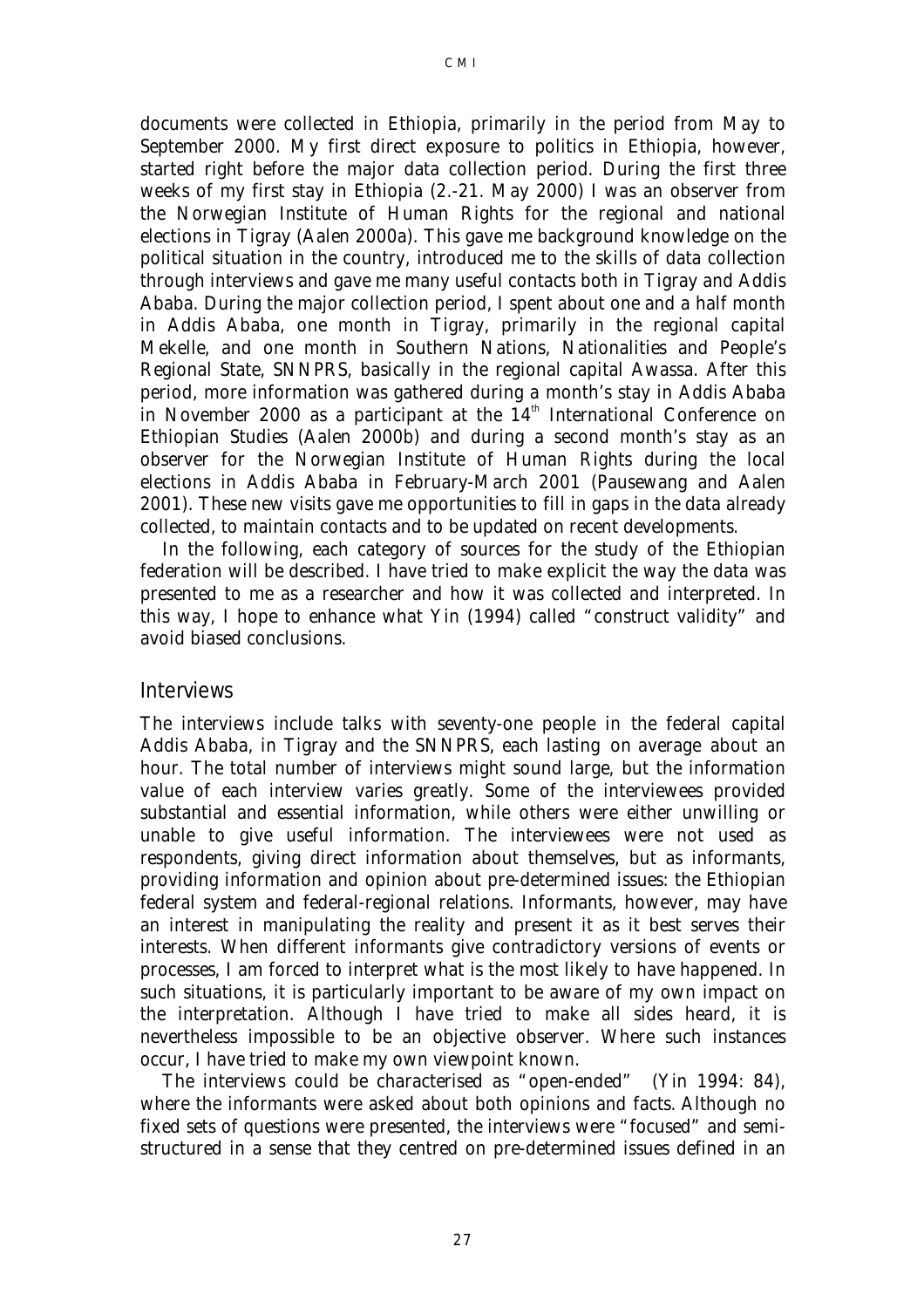interview guide.<sup>9</sup> The actual formulation of the questions was adopted to suit each particular interview. As I obtained more knowledge of the functioning of the Ethiopian federation during my stay, I added more questions on specific issues, like for instance the informal and uninstitutionalised aspects of the political system.

The interviews are crucial sources for the understanding of the *de facto* functioning of the federal system and are crucial in comprehending the informal political structures and politics that take place outside the institutional frames, particularly linked to the party system. The interviews will be used both directly and indirectly in the analysis. I have no intention of presenting the interview material as a whole, but will let the structure of the analysis determine where the material will be referred to, directly as quotes, or indirectly as references. But there are situations where the interview material will "talk for itself" and will be cited directly and in whole, as for instance when different political parties give their views on the Ethiopian federalism, the normative base for the federal system.

I rely on hand-written notes, despite the fact that the use of tape recorder would give more accurate information. This is time saving, but most important of all, to make notes does not make the informant as suspicious and uncomfortable as the use of a tape recorder might do. All names are kept confidential due to the sensitivity of the matters discussed, except those of people in public positions who have expressed that they are not afraid of exposing themselves.

#### **Selection of interviewees**

The material collected through interviews is not intended to represent the opinion of any particular group in Ethiopia, much less the Ethiopian people at large. The interviewees were selected to ensure variety of opinion, but not statistical representation, as my aim is to understand and not to measure opinions on the Ethiopian federalisation process. As the list of informants will show, I have deliberately chosen people known to have different opinions about, knowledge of and interest in the issue. Apart from the fact that different opinions might throw light on different aspects of the federalisation process, the exploration of different opinions is a way of cross-checking the information gathered. Before I started the actual data collection, I had already defined which groups of people that I wanted to obtain information from. A detailed list of informants inside each group, however, was adopted during the collection process. As I achieved more knowledge of the Ethiopian political system and its actors, I added more people within the pre-determined groups. The interviewees can be categorised in four predetermined groups:

1. Government officials at the federal (Addis Ababa) and regional level (Tigray and the SNNPRS), including both appointed and elected officials, i.e. bureaucrats and politicians in power. All of the elected officials belong to the ruling or its regional affiliate parties, and most of the bureaucrats, despite their alleged neutrality, are loyal to the incumbent government.

<sup>&</sup>lt;sup>9</sup> See Appendix 2.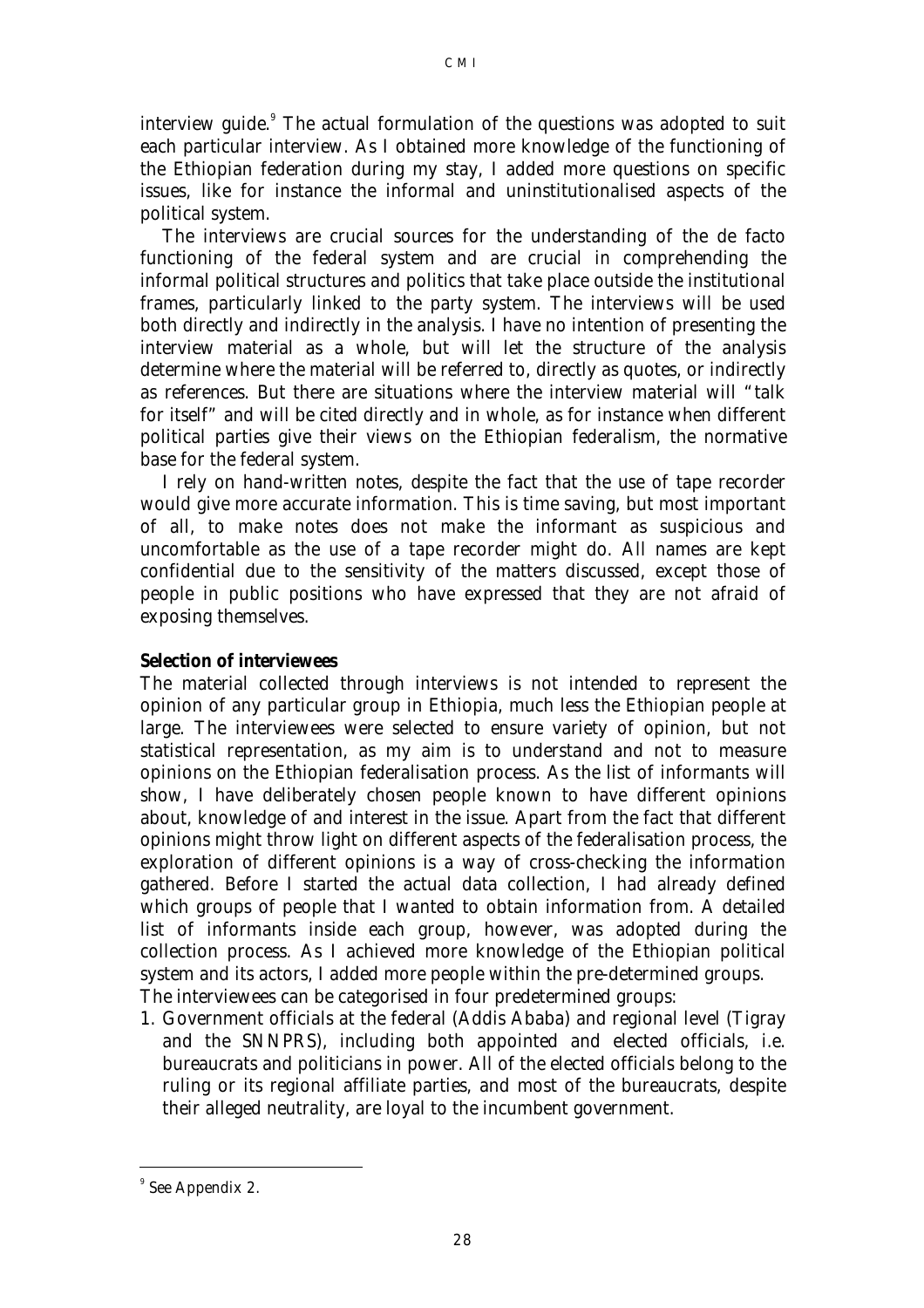- 2. Politicians and representatives of the opposition parties in Addis Ababa, Tigray and the SNNPRS. Most of them were interviewed in the capital, since the opposition parties generally are few and weak in the regional areas.
- 3. Academics working on issues related to the federalisation of Ethiopia, both Ethiopians and foreigners.
- 4. Representatives of non-governmental organisations, media and ordinary citizens particularly interested in the process of federalisation in Ethiopia.

The first of the groups, the governmental officials, is the most numerous. It includes thirty-one people altogether. The majority of them are in political positions, as representatives of the ruling party in the two regions.

|                      | <b>Bureaucrats</b> | Politically<br>Elected | <b>Total</b>   |
|----------------------|--------------------|------------------------|----------------|
| <b>Federal level</b> |                    | :C                     |                |
| Tigray region        |                    |                        | 13             |
| <b>SNNPRS</b>        |                    |                        | $\overline{2}$ |
| <b>Total</b>         |                    |                        |                |

Table 3.1 Overview of governmental officials interviewed (group 1)

In the planning and in the first period of my data collection, I was more concerned with the first group of interviewees than the other groups. With experience from Western political systems (particularly the Norwegian system), one of my assumptions was that the people in power, having formal positions, could provide crucial information about the functioning of the federal system. They are dealing with the daily operation and should be expected to know where the shoe pinches. During the process, it became more evident to me that although these people provided essential information, they were generally not willing to expose conditions that harmed the image of the ruling party and the incumbent government, and were less inclined to give information on informal structures that are essential to the *de facto* functioning of the federal system. In many cases, the government officials confirmed the existence of extragovernmental mechanisms, such as the presence of central party cadres in the regional administration, but did not admit the importance of these in the operation of the Ethiopian federation. In these cases, I had to rely on other sources, such as literature written by academics and information provided by other groups of interviewees, and based on this, make my own interpretations.

Generally, there were no major problems in making contacts and arranging interviews with governmental officials. The majority of those whom I approached were willing to share their views. My experience shows, however, that higher officials were harder to get hold of than those at lower levels. Some of them did not bother to reply to my requests, while others delegated the task to deputies or other lower officials. Examples of people whom I did not succeed to interview were the regional presidents of Tigray (Gebru Asrat) and SNNPRS (Abate Kisho) and the head of Regional Affairs Department at the Prime Minister's Office (Bitew Belay). The reason behind this might be ascribed to the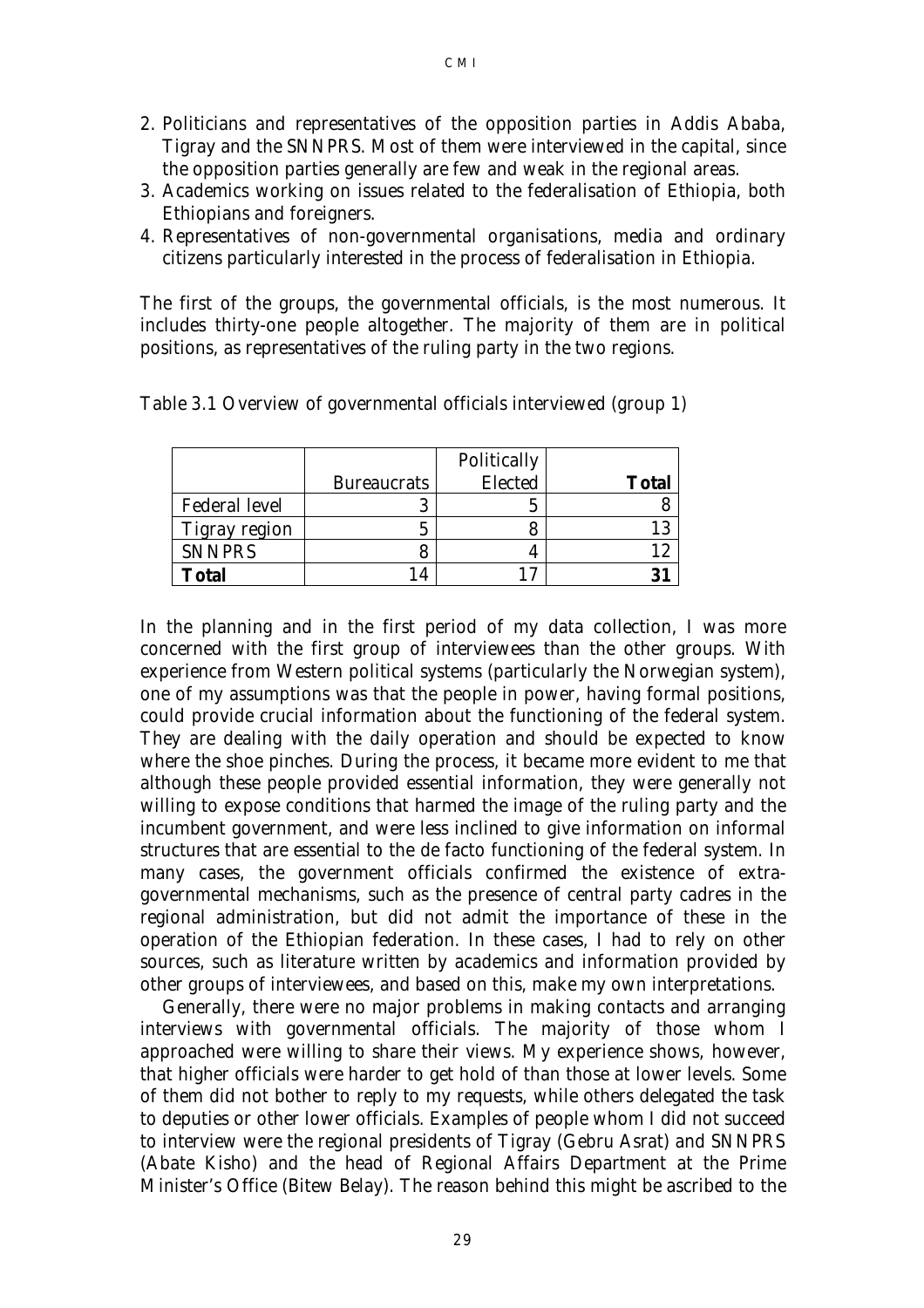fact that I, as a junior researcher, was not considered important enough to occupy their time. There might be other reasons too, but I see no advantage in speculating on this. Nevertheless, I do not suspect that the information provided by these higher officials would have changed the outcome of my research in any fundamental way. Although their views might have given my reports more weight and credibility, it is more or less predetermined what conclusions they would make, as all of them are closely connected to the ruling party, which has a strong inner discipline. The party leadership's view is well represented through interviews with other top-level party and government functionaries, such as the Speaker of the House of the People's Representatives, Dawit Yohannes.

Of all the opposition parties I contacted (group two) none declined to make appointments for interviews, and almost all of them arranged talks with their leaders or representatives of the party leadership for me. I consider the easy access to party leaders as a result of the opposition parties' desire to exploit a chance to make their opinion known. Otherwise they have very few channels to make their voices heard, since they have no formal positions and the major part of the media is controlled by the ruling party and inaccessible to them.

I included the political parties that are legal and registered at the National Electoral Board on my list. They are represented with seven interviews altogether, five conducted in Addis Ababa, one in Tigray and one in SNNPRS. The parties are all nationally based, despite the fact that some of them have an ethnic foundation. They include the All Amhara People's Organisation (AAPO), the Council of Alternative Forces for Peace and Democracy in Ethiopia/ Southern Ethiopia Peoples' Democratic Coalition (CAFPDE/SEPDC), the Ethiopian Democratic Party (EDP), the Ethiopian Democratic Union Party (EDUP), and the Oromo National Congress (ONC). Other political parties, such as those operating from exile or illegally, were not included, basically because they are hard to trace. I tried to get hold of representatives from the Oromo Liberation Front (OLF), which was a legal party participating in the transitional government until 1992, but my efforts did not succeed. Members of the OLF still living in Ethiopia are persecuted by the government and many of them live underground. The leadership is exiled in neighbouring countries or overseas.

The third group of interviewees includes seven academics. Most of the them are Ethiopians working at Addis Ababa University, while some are foreign academics who are experts on Ethiopian affairs, working either in NGO's in Ethiopia or at foreign universities. During my stay in Ethiopia, I was formally affiliated to the Department of Political Science and International Relations (DPSIR) at Addis Ababa University. Through the department, I obtained a permit to do research in the country, and was given office space and an academic contact person. Many of the academics who provided me with useful information about the federalisation process in Ethiopia worked at the DPSIR. Although the majority of the academics are standing outside the political game in Ethiopia, many of them were cautious of what kind of information they would give. The governing party is following the development at the university closely. In 1993, for instance, more than forty academics were expelled from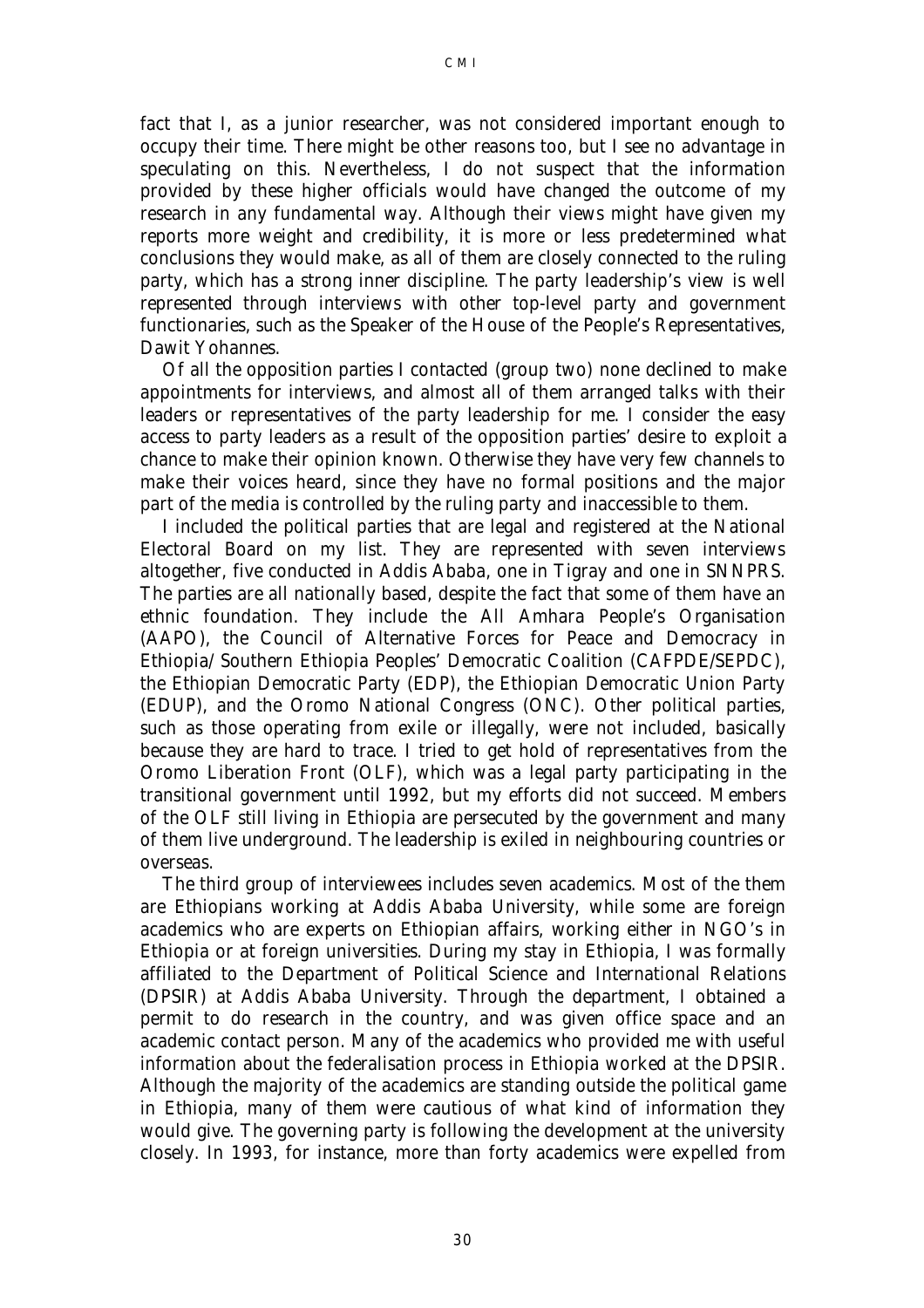the university after alleged conspiratory activities<sup>10</sup>. A clear exception from the purported political neutrality of the academics I interviewed is Merera Gudina, one of the assistant professors at the DPSIR. He is the chairman of Oromo National Congress, is very active in current political affairs, and is known to the public as one of the few outspoken. Although his points are academically valid, the information he has provided is first of all interpreted as that of a politician. I therefore categorise him among the opposition politicians, and not among the academics.

The interviewees in fourth group, including eleven representatives from NGOs, five journalists and ten so-called ordinary citizens, were selected because they might be expected to take a position between the anti-EPRDF stance of the opposition and EPRDF-loyal bureaucrats and politicians, and might therefore give new insights to the issues. Almost all in this group were approached in the regions, where working with interpreters facilitated conversations with non-English speaking people.

|                      | <b>NGOs</b> | Journalists | "Ordinary" | <b>Total</b> |
|----------------------|-------------|-------------|------------|--------------|
|                      |             |             | citizens   |              |
| <b>Federal level</b> | ∼           |             |            |              |
| Tigray region        |             | ∼           |            |              |
| <b>SNNPRS</b>        |             |             |            |              |
| <b>Total</b>         |             | .,          |            | 26           |

Table 3.2 Overview of representatives from NGOs, journalists and "ordinary" citizens interviewed (group 4)

It appeared that many of the NGO representatives were close to the ruling party because of the strong ties between civil society and the government. In the regions, the NGOs are mainly relief or community organisations and religious communities, including Muslims, Orthodox Christians and Protestants. Despite the fact that the non-religious NGOs like the Women's Association are formally independent of the state and the ruling party, they are often former parts of the ruling party organisation and do still have strong links to the EPRDF and the affiliate parties. Additionally, the government has defined relatively strict rules for how NGOs can operate and follow their activities closely. Traditionally, the protestant church has, particularly in the south of the country, been a base for the opposition against the government, while the Orthodox Church has been a known supporter of the regime (Tolo 1998). According to my experience during the interviews, however, none of the Christian communities were eager to talk politics, and as the Muslims, they claimed that politics were outside their domain. Nevertheless, the way they selected the questions they were willing to answer was in itself interesting information.

All interviewees from the media, including five journalists, were interviewed in the regions. Both in SNNPRS and Tigray, there is no regionally based free press. Thus, the journalists interviewed are all employed in the government

<sup>&</sup>lt;sup>10</sup> See Africa Confidential 1994 Vol. 35, No. 2.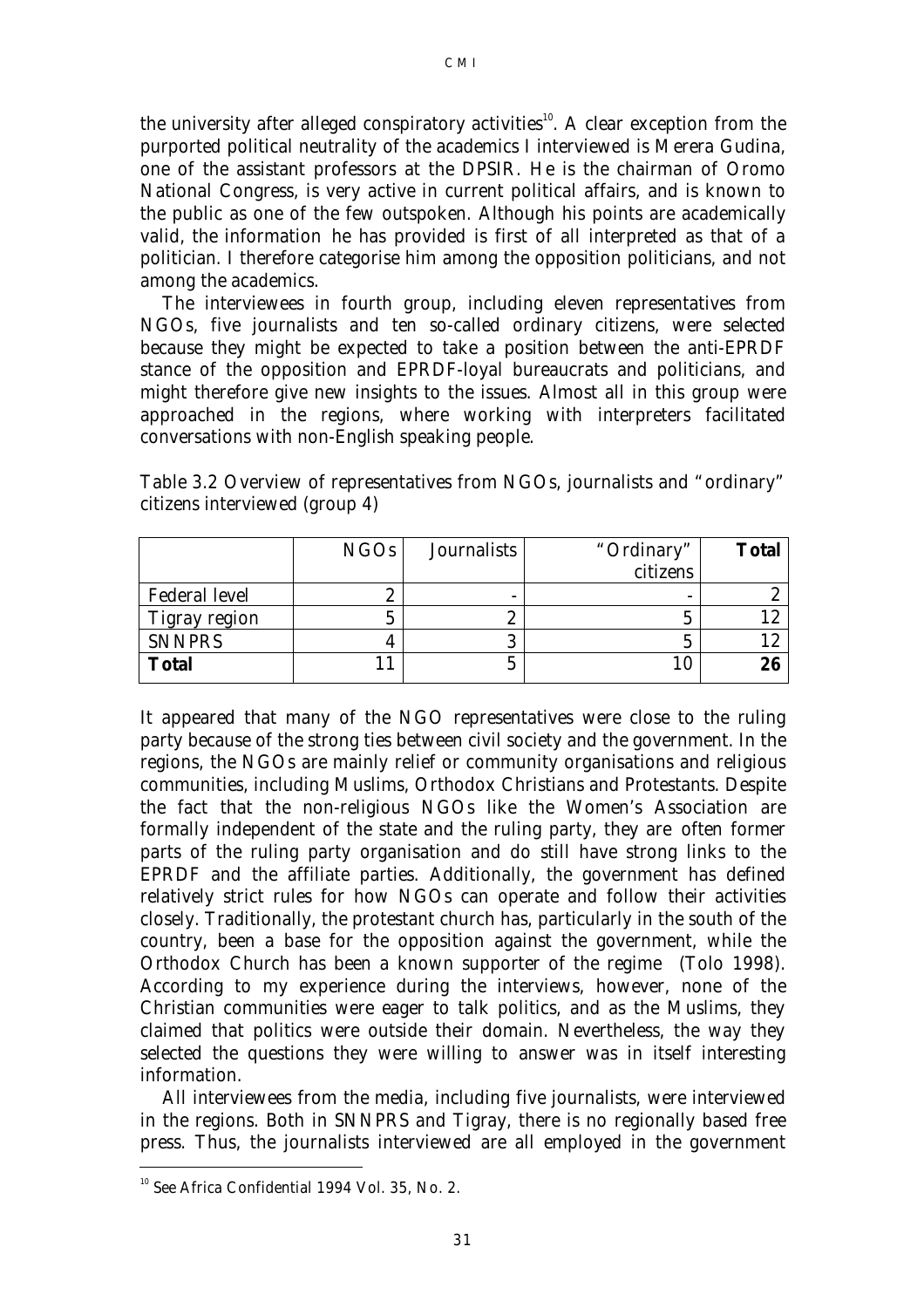owned media, either regional newspapers or national news agencies. The socalled ordinary citizens include people who were more or less randomly contacted, and basically include teachers, shopkeepers and farmers whom I met on different occasions. Their degree of outspokenness varied greatly according to region. In Tigray, where the TPLF is tightly controlling all aspects of society, people were generally very cautious, while in SNNPRS, where the political landscape is more diversified than in Tigray, people were more open, but still cautious.

#### **Understanding the social and cultural context**

Knowledge about the cultural context is important in order to avoid misinterpretations of the informants and the information gathered and to prevent unintended consequences of the research. Tronvoll (1998) emphasises the challenges of doing political research in Ethiopia. If the informant expresses the "wrong" political opinions, s/he can end up as a victim of torture and imprisonment, and in the most extreme cases disappearances and deaths. Thus, the researchers have to be extremely cautious not to expose the informants in a politically negative manner. Discretion, impartiality and awareness of the complex political landscape are therefore preconditions for carrying out political research in Ethiopia.

Ethiopians generally do often search for a hidden agenda and political implications in the questions addressed to them. Some explain this with the socalled Ethiopian culture, where silence and scepticism are seen as valued qualities (Levine 1974). Most probably it is not the Ethiopian culture *per se* that makes people suspicious, but the tradition of repression, intelligence and intervention by secret police and party cadres. Generally, Ethiopians feel that political issues should be avoided because they are seen as dangerous. A commonly cited Amhara proverb is "keep politics and electricity at a distance" (Tronvoll and Pausewang, 2000:153). Politics, as electricity, can harm you if you get too close to it. To make people talk openly about political issues was to a large extent a learning-by-doing-process. Although the problem of scepticism was impossible to avoid, I learnt that approaching the issues indirectly was a useful method. During the interviews, I often started with general and uncontroversial facts, and then proceeded to the sensitive issues at the end. In one sense, I experienced that being a young, foreign and female student was a disadvantage because I am the opposite of what Ethiopians traditionally see as an authority figure. In a few cases, the interviewees, particularly men in higher offices, treated me with less respect than what was favourable in order to obtain the information I needed. But most of the time I experienced that being young, female and a foreigner was an asset. I might be considered as less threatening than male researchers because men are the ones who are traditionally associated with the state and the government, and who deal with "dangerous" politics in Ethiopia.

As a foreigner studying an unfamiliar context, it is important to be aware of the fact that concepts, formulations, and terms could be understood differently in different cultural contexts. In Ethiopia, the Amharic word *mengist* means both "government" and "law" (Pausewang 1973 :69), which implies that there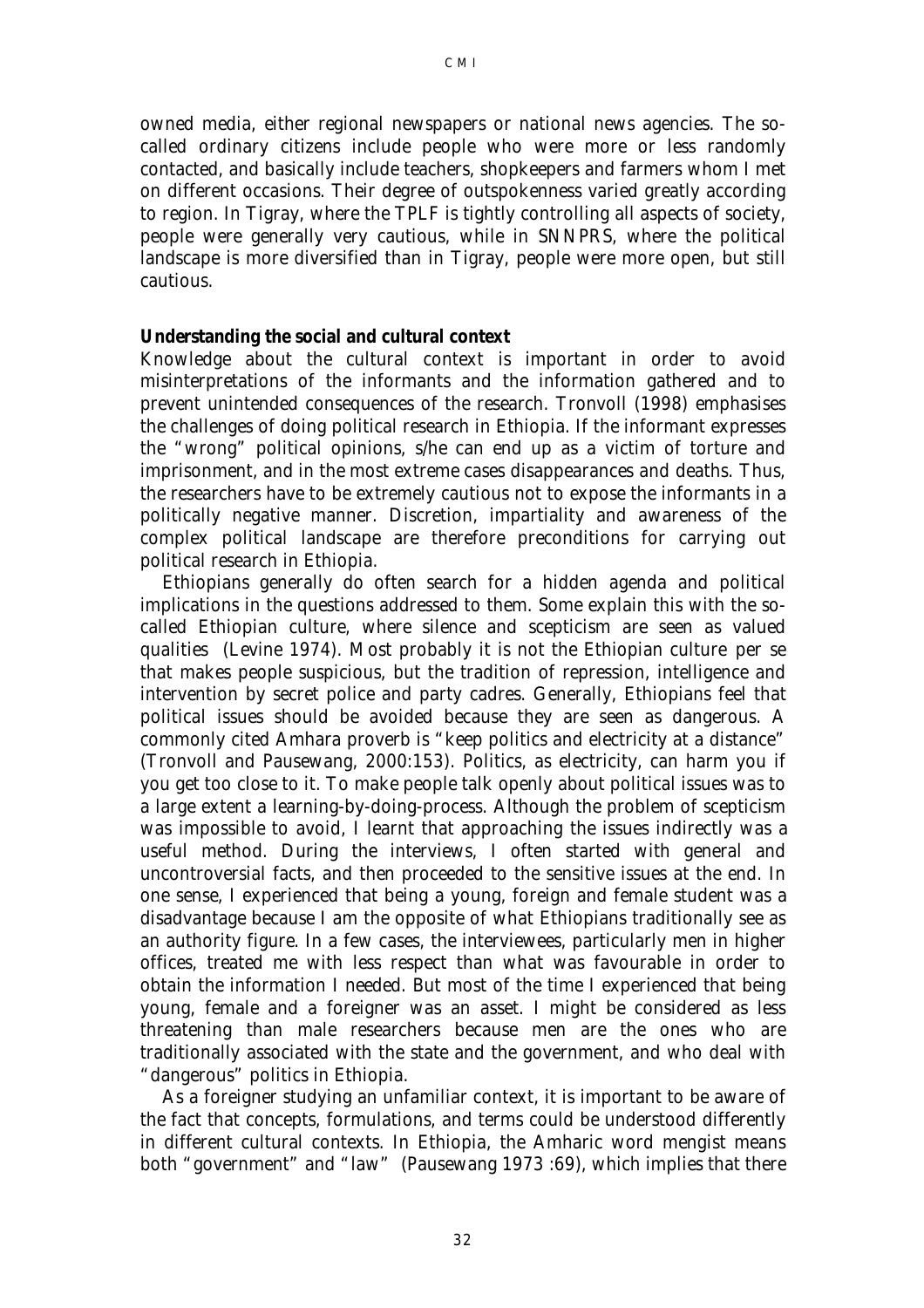C<sub>M</sub><sub>1</sub>

is no distinction between the abstract rule of law and the authority taking care of it, the law is what the government decides. Unless special clarifications are made, it is difficult to ask questions about confrontation of the government actions with the law. This is particularly important to be aware of in my study of Ethiopian federalism, because one of the aims is to explore the relationship between the *de jure* federal model (the law) and its *de facto* implementation (the actual government of the country).

### **The use of interpreter**

Another factor that makes it more challenging to do research in an unfamiliar country is the language barrier. Ethiopia is a country with more that eighty languages, which makes the use of interpreters a necessity. Since I did my research in two regions in addition to the capital Addis Ababa, I needed different interpreters who knew the regional languages there. I used one interpreter for the research in Tigray. In SNNPRS, I had two interpreters, basically because one of them did not have the time to work with me throughout the whole stay there. The interviews in Addis Ababa were conducted without interpretation, because all of the interviewees there spoke English.

To work with an interpreter makes the information from the interviewees second-hand, and the interpreter's own values and judgements might affect the result of the study. S/he might try to hide facts to support his/her own positions or because s/he believes they are irrelevant for the study. In the interview situation, the interpreter will be an important third person, and the way s/he acts towards the interviewee and how the interviewee looks upon the interpreter will have impacts on the quality and the quantity of the information. Choosing the right interpreter is therefore crucial for the outcome of the research.

When I looked for interpreters, I relied on advice from staff at the DPSIR at Addis Ababa University and from a Norwegian researcher with substantial field experience in Tigray. Good knowledge of the relevant regional languages and English, field experience and no political affiliation were the basic criteria for making the choice. All the three interpreters I ended up with took no part in any organised political activities and were not members of any political party. All had good language skills and varying degrees of field experience. The one in Tigray was an academic employed at the Mekelle University College. Due to the tight political control of Tigrayan society by the TPLF, he was careful to play an unobtrusive and prudent role in the talks with representatives from the ruling party. As a resident and employee in Mekelle, he had a vested interest to take care of. In this sense, it might have been preferable to use a Tigrayan speaking interpreter who was based outside Tigray. But then again, I might not have been able to benefit from the good knowledge of current affairs and make use of the updated contact network that the Mekelle-based interpreter had.

The interpreters whom I engaged for the research in SNNPRS were both based in Addis Ababa, as students at Addis Ababa University. One of them was also working as a teacher and had previously been engaged in data collection work for the University. The other did not have other field experience than from data collection for his own studies in political science. Both of them were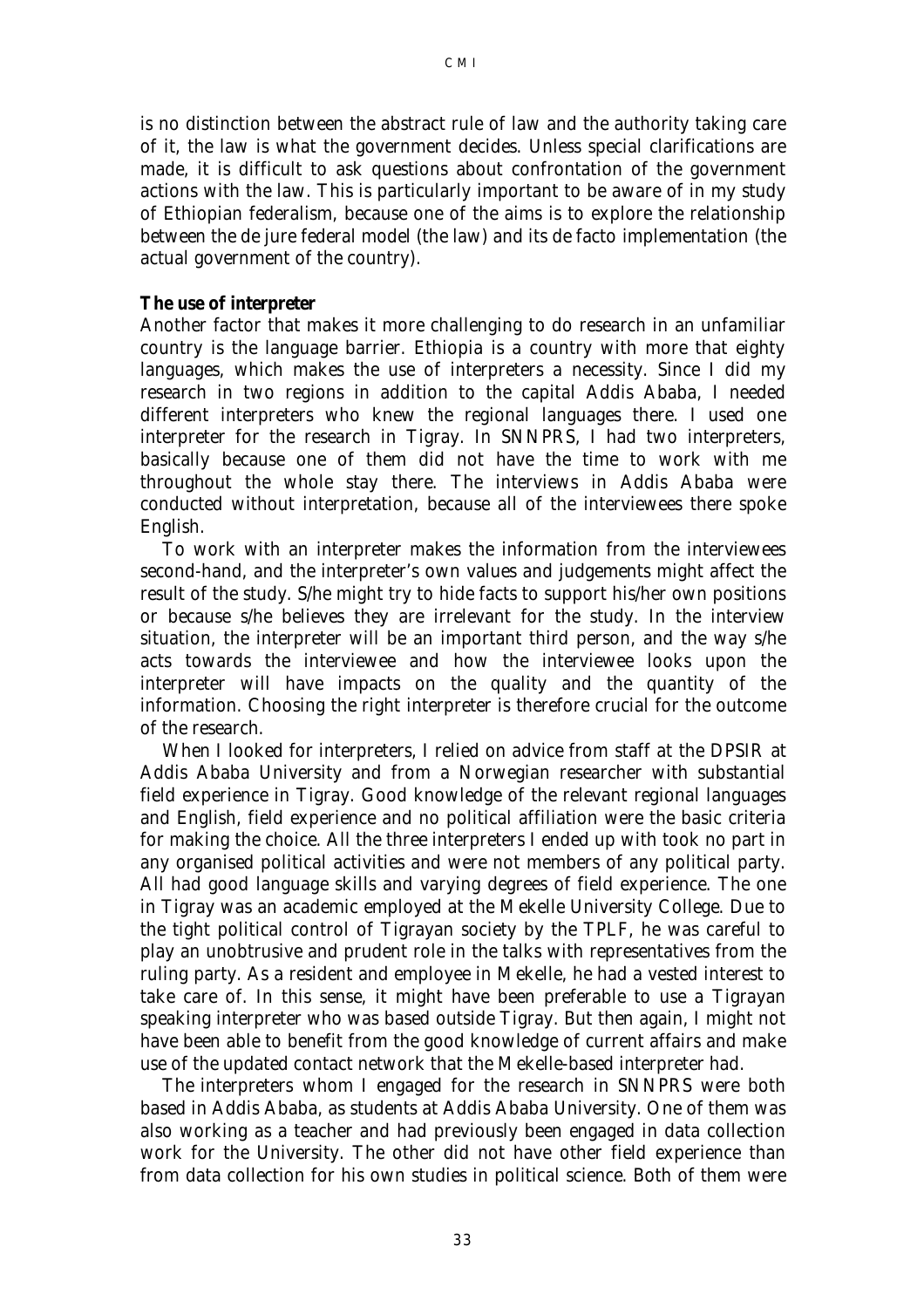fluent in Amharic, the language spoken in the regional capital Awassa, and in two other regional languages (Kambatinya and Sidaminya) spoken in some of the zones in SNNPRS. The facts that both of them were based outside the region and that the EPRDF and its affiliates are not the sole political actor in the region, made the interpreters less afraid of going into controversial and sensitive issues. Nevertheless, there were situations were the interpreters tried to avoid difficult situations without my consent. One, rather amusing example is when I asked one of the higher representatives of the local EPRDF party about the informal structures of party evaluation, called *gimgimma*. The party cadre was apparently surprised to get such a question and burst out in Amharic: "Oh, she's a dangerous woman!" The interpreter translated this to me as "That was a good question!" and continued. He did not tell me the real meaning until after the interview had ended.

One of the advantages ofthe use of interpretation was that it gave me some flexibility during the interviews, it gave me time to think and write while the informant was talking. My interpreters also provided me with research assistance, giving me contextualised information about the local culture and the sensitivity of certain topics.

### *Documents*

The documents include statistics, public reports and legal codes. Documentary sources are, as literature and interviews, products of social and political settings. They should not be accepted as literal records of happenings that have taken place or neutral measurements of quantifiable conditions. Yin (1994:81) suggests that the most important use of documents in case studies is to corroborate and augment evidence from other sources. If the documentary sources do not corroborate other sources, the researcher has a specific reason to inquire further into the case. Documents should therefore not be seen as findings in themselves, but should be used to find clues for further investigation. Below, I shall be examining the value of the statistics and public reports that are used in my study. The legal codes are also examined as sources of evidence. But they are normative rather than descriptive documents, and are therefore not subjected to the same kind of scrutiny as the other documents.

### **Statistics and public reports**

These sources are basically used as background information, providing numbers and figures about federal-regional relations and regional affairs. The statistics include for example figures on selected socio-economic variables in the various regions, regional and federal budget allocations, financial utilisation, federal-regional transfers, the manpower situation and the ethnic composition of the regions. Statistics are often seen as reliable and unbiased sources of information, particularly in a Western context, because they are meant to records of relatively neutral phenomena and are based on allegedly objective sources and measurements. But statistics are also social products, often made to serve certain purposes. Most of the statistics collected for my thesis are government produced, and might have been made deliberately to strengthen the government's image. Even statistics such as the popular census, which is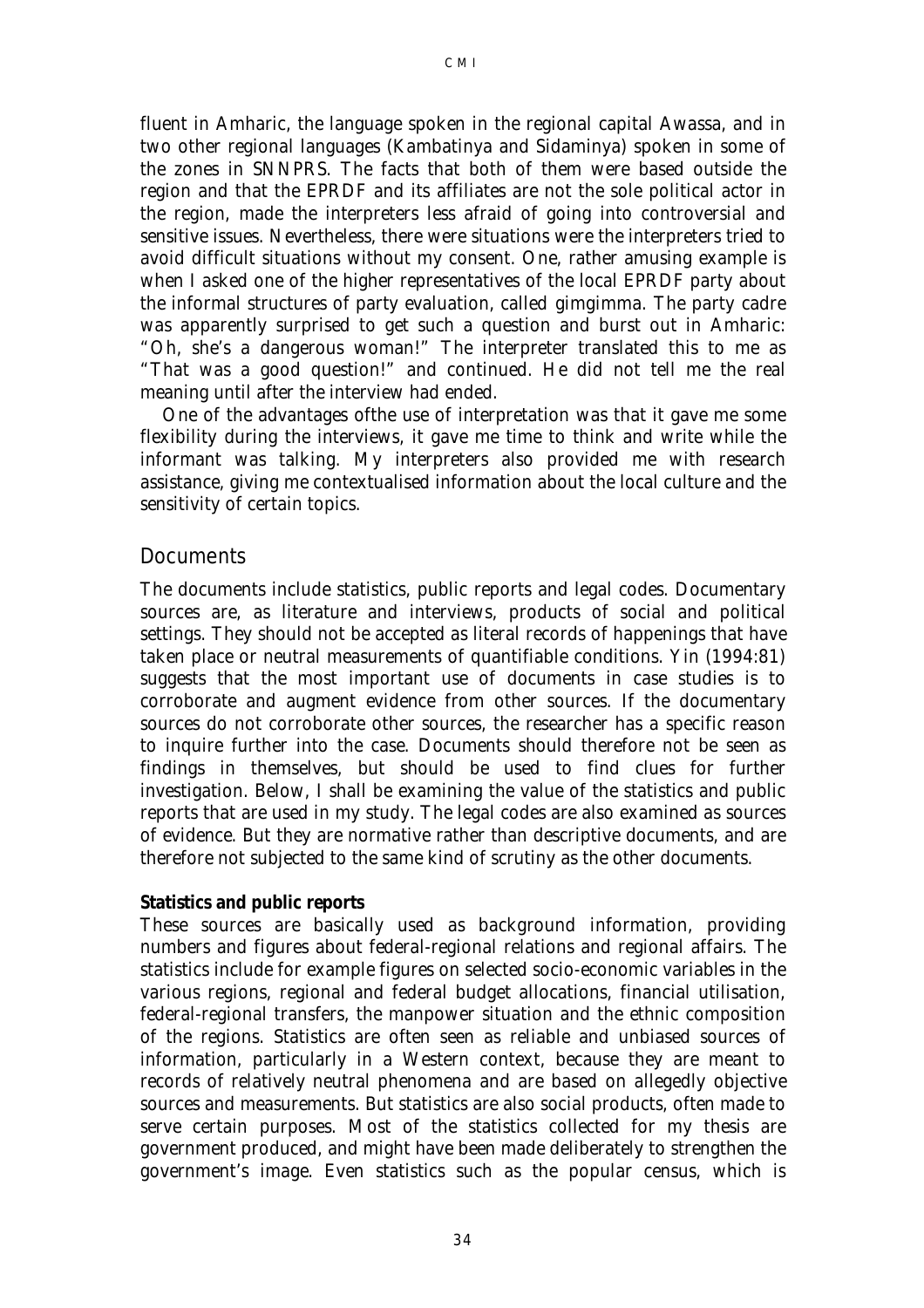considered to build on objective numbers, should be critically examined. In Ethiopia, the previous regimes tended to manipulate the population figures of ethnic groups and the ethnic composition of regions to serve political interests. This might also be the case during the current regime, particularly with the federalisation along ethnic boundaries in mind. I observed several times that informants, particularly those from minority ethnic groups, contested and raised doubts about the accuracy of the census. Although I cannot verify the validity of their points, they indicate that the popular census does not have as much credibility as it should.

The public reports include plans, evaluations and assessment studies compiled by governmental bodies and the World Bank, concerning the federalisation process. Government-produced reports are obviously political products and will be analysed and interpreted with that in mind. The reports made by the World Bank are probably to a lesser extent results of political considerations than the government produced ones. Still, the World Bank has co-operated with governmental bodies in the collection of data, and their objectivity should therefore not be taken for granted. Some of the reports are published only in Amharic, but were translated into English by my interpreters.

During the analysis of the statistics and reports, I did not experience that the findings directly contradicted the findings from the other kinds of sources. But I experienced that the documents did not include many of the essential aspects that came through in the interviews and the literature. An important reason for this is probably that these aspects are primarily found outside the formal sphere and are therefore not perceived as matters relevant for public statistics and reports, or are of a politically sensitive nature.

#### **Legal documents**

The legal documents are the foundation for the study of the *de jure* federal system of Ethiopia. Here lie the prescriptions for how federal-regional relations should be organised and what institutional arrangements and constitutional guarantees the federal system implies. The legal documents will tell whether the federal system of Ethiopia has a sufficient constitutional guarantee for regional representation to be defined as a federation. The examination of the *de jure* framework is also a pre-condition for judging the implementation and functioning of the federal system, and is the basis for revealing whether there is a discrepancy between federalism as a normative principle and the actual practices of the federation.

The major document is the Constitution of the Federal Democratic Republic of Ethiopia of 1994, which is the supreme law of the country. Essential are also the regional constitutions of Tigray and SNNPRS, specifying the regional arrangements of federalism in the two regions. The legal documents from the transitional period will also be explored. Although the constitutions are the most crucial documents, the Transitional charter of 1991 and various government proclamations from that period might give information that are left out or might clarify points that are ambiguous in the constitutions. All the legal documents are published in the governmental *Negarit Gazeta* both in English and Amharic.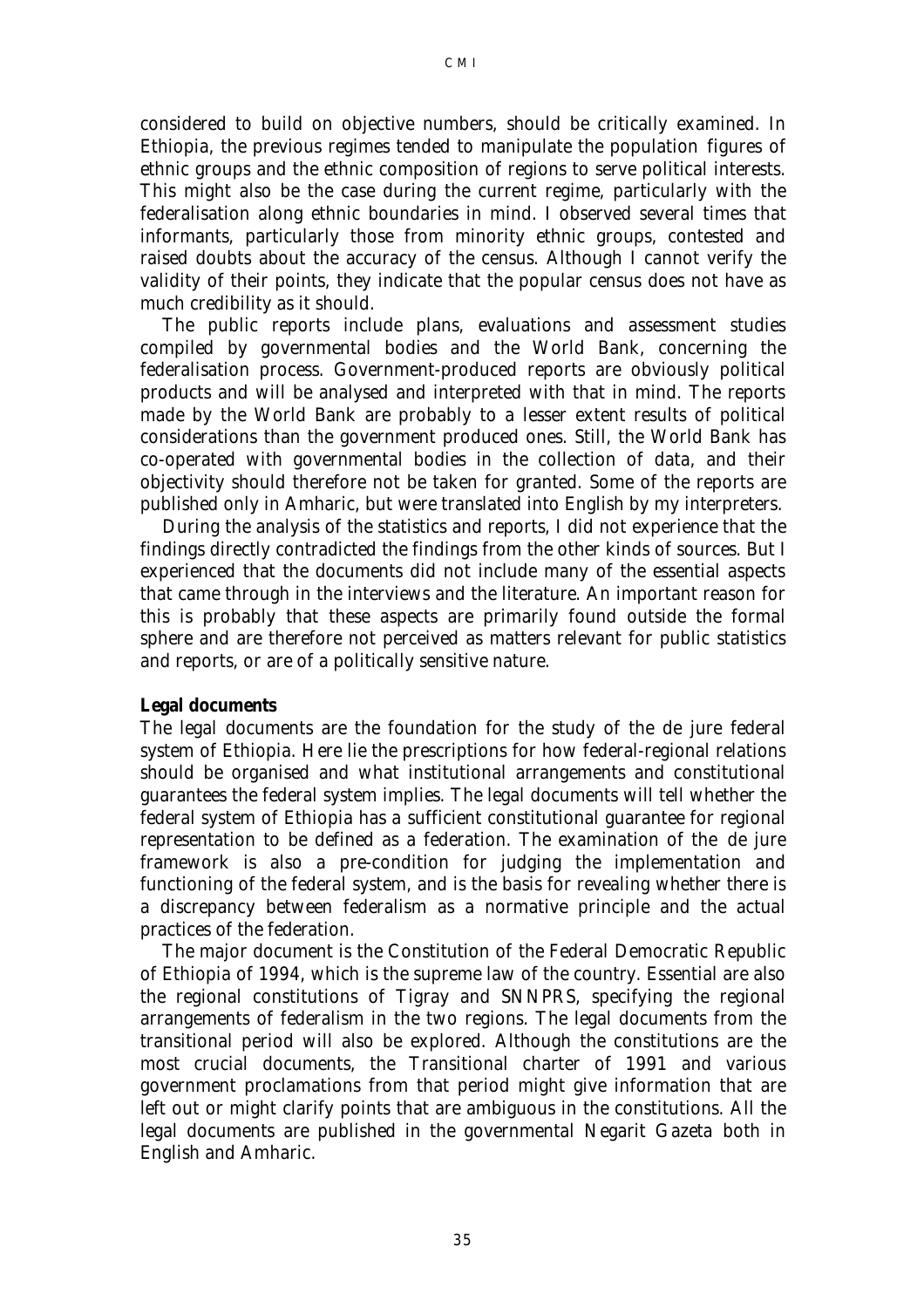### *Literature*

The exploration of academic literature on the subject has helped to ensure that rival interpretations of the Ethiopian federalisation process are considered and to identify key issues that should be included in the study. When possible, the readings have been supplemented by interviews of academics who have written or are currently working on the issues connected to the federalisation process in Ethiopia. This has helped to clarify the issues further and ensure that all relevant evidence is considered. When the conclusions of others converge with my conclusions, it is also a good way of enhancing the "construct validity" of my analytical generalisations.

The majority of the literature written on the Ethiopian federal system is based on how the Ethiopian federal system is defined on paper, on its legal and formal framework. The absence of deeper studies of the implementation and functioning of federation could be explained by the fact that the federal system in Ethiopia is relatively new with a short period of operation. Parts of the literature centre around the discussion of how viable a federal system based on ethnicity is, and why such a system was introduced in the country. This literature is useful in my discussion on Ethiopian *federalism*, the normative base for the federation and the political use of the federal "ideology". Ottaway (1994; 1995), Mohammed Hassen (1999), Vestal (1999) and Walle Egedayehu (1997) are among those who see ethnic federalism and the Ethiopian federal model as a recipe for state integration. They view federalism as a political tool for the ruling TPLF to stay in power by a policy of "divide and rule". Kidane Mengisteab (1997), Henze (1998) and Cohen (1995) have a more positive approach to the reorganisation of the Ethiopian state and see ethnic federalism as an interesting experiment or an innovative way of accommodating ethnic differences. In many ways, the American authors Henze and Vestal stand as extremes in their views on the Ethiopian political system and the ruling EPRDF. Henze, who has been involved in research on Ethiopia from the Haile Selassie era, has been criticised for being too sympathetic to the current government and for closing his eyes to the human rights violations and undemocratic practices of the  $EPRDF<sup>11</sup>$ . Vestal is on the other side hostile to the current regime, and has been associated to the nationalist Greater Ethiopiadiaspora in the US. This group is found on the extreme right, defending the unity of Ethiopia, including Eritrea.

Studies with a purer legalistic perspective, like those of Brietzke (1995), Mattei (1995) and Aberra Jembere (1997), are helpful in providing information about the legal and institutional arrangements of the Ethiopian federation, the so-called *de jure* model.

A few studies on the functioning of the federal system have appeared in the second half of the 1990s. A common denominator for these studies is that they are concerned with practical more than political aspects of federalisation and the following decentralisation of administration and government. De Jong (1999) looks at the effects of devolution of power on the fight against poverty. Meheret Ayenew (2000) and Tegegne Gebre Egziabher (1998) explore the

<sup>&</sup>lt;sup>11</sup> See and interesting discussion on EPRDF's democratic credentials between Paul Henze, Richard Joseph and John Harbeson in Journal of Democracy 1998, Vol. 9, No. 4.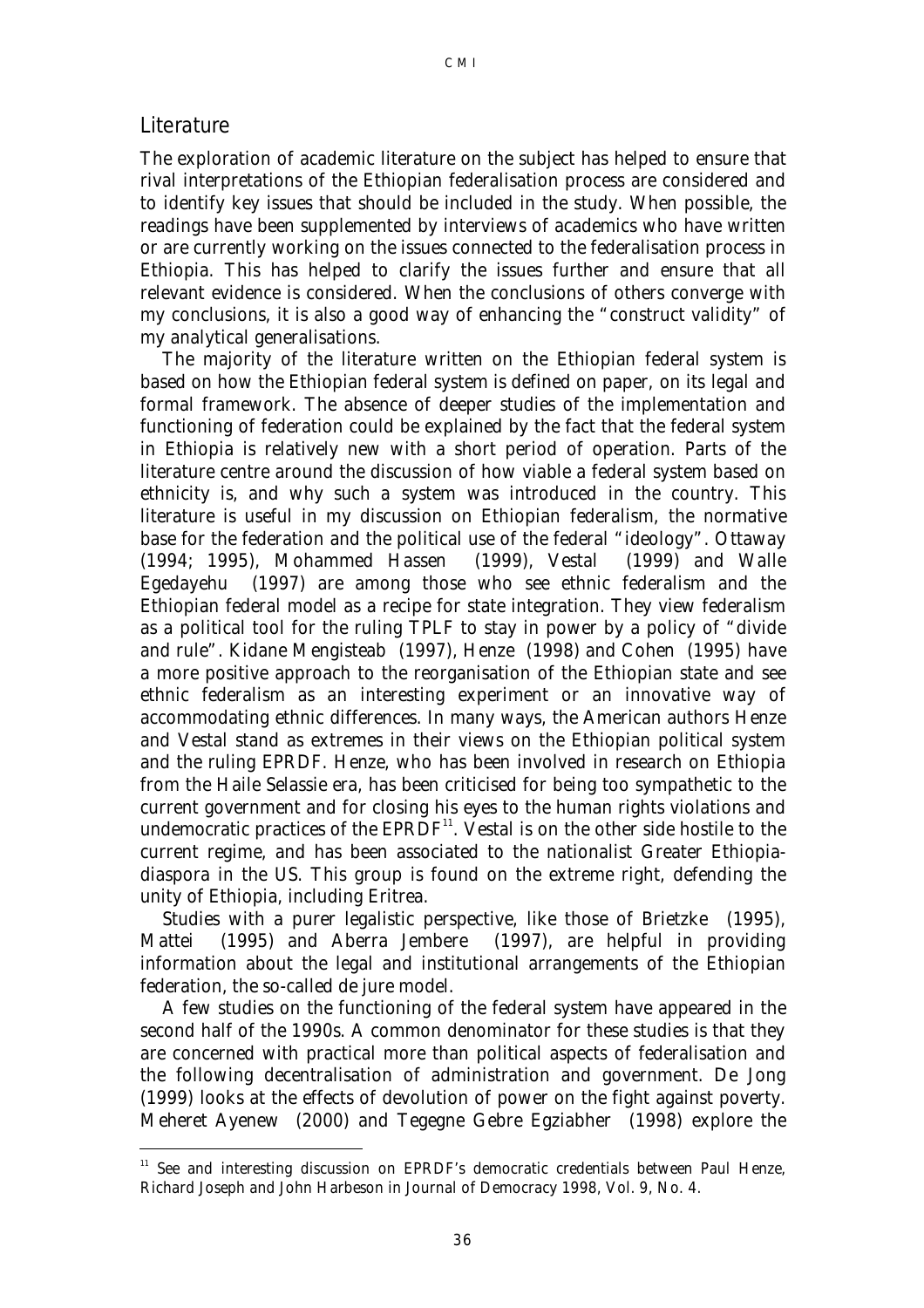constraints in decentralising the country, basically the inefficient empowerment of lower levels of government because of lack of manpower and financial resources.

The studies of John Young (1996; 1998, 1999, 2000) are among the few publications which consider the political aspects of the Ethiopian federalisation process in depth. He describes the asymmetry in the process in different parts of the country and includes both formal and informal arrangements that are crucial for the operation of the system. Through his previous studies of the TPLF organisation and history (Young 1997), Young has a good network of contacts in the ruling party, which has provided him with valuable information. Although he is considered to be a TPLF-friendly researcher, he has given many new insights into the federalisation process. Paul (2000), in his evaluation of the new constitutional orders in Ethiopia and Eritrea, touches upon the importance of a centralised party organisation in the functioning of the Ethiopian federation. Although his study is less comprehensive than those of Young, he gives a good summary of factors determining the operation of the federation and the political context of it.

When it comes to regional matters and conditions particular for Tigray region and SNNPRS, the literature is meagre. Apart from studies conducted by Aklilu Abraham on the federalisation process in Sidama and Wolaita zones in SNNPRS (2000), I have found no studies dealing with the political sides of federalisation in the two selected regional states. As background literature, I have relied on for example Young's "Peasant Revolution in Ethiopia" (1997) on Tigray and various anthropological studies from SNNPRS (Abbink 1991). Essentially, the data of current regional affairs in Tigray and SNNPRS has been collected through interviews and documents.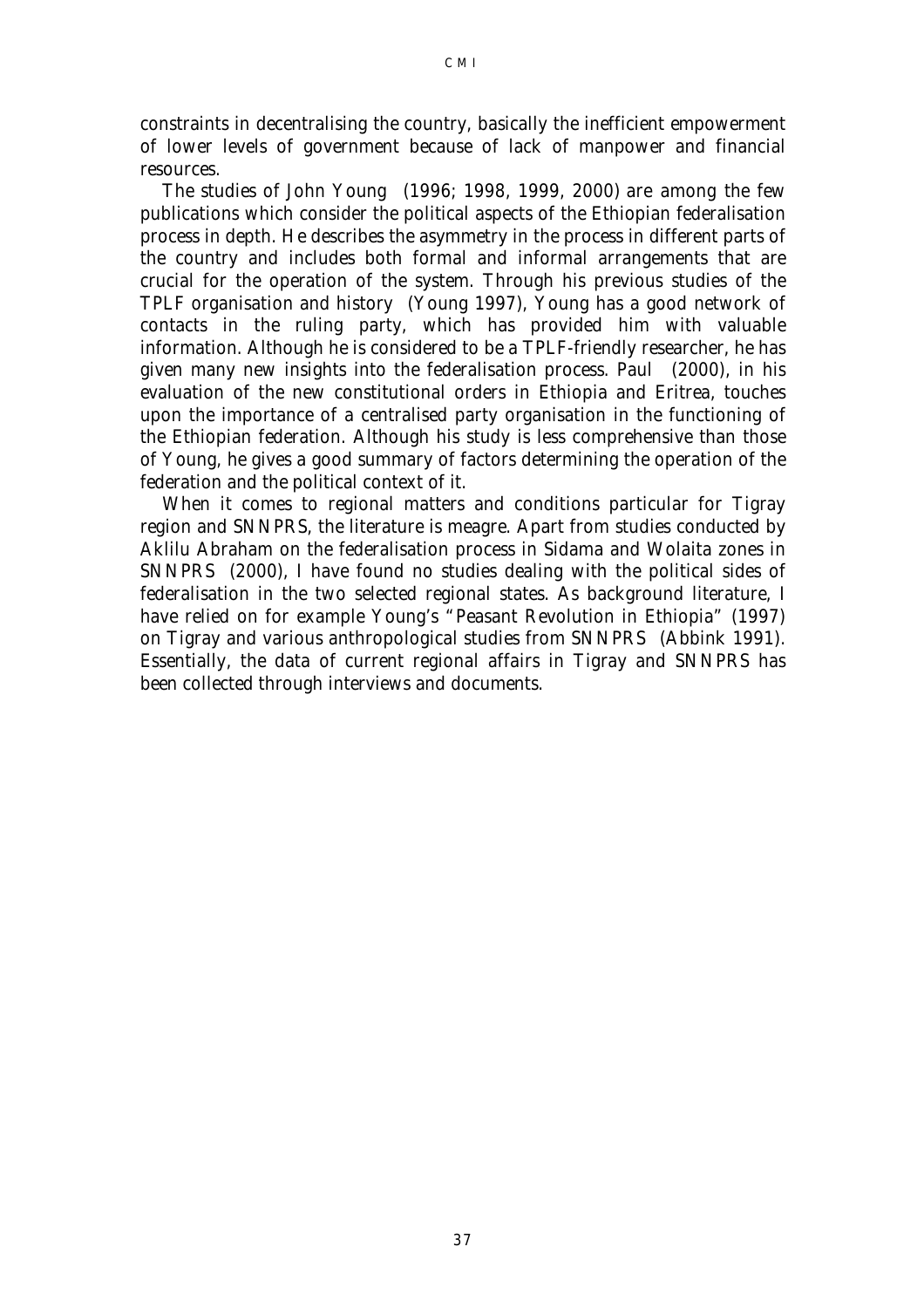# **Chapter 4: Ethiopian federalism: Ideological justifications and political use**

The purpose with this chapter is to determine when and under which circumstances the "federal bargain" was offered in Ethiopia. Firstly, the justifications for introducing federalism as a principle for state reconstruction, the so-called ideological or normative base, will be considered. Secondly, the possible pragmatic considerations and political uses of federalism by the Ethiopian political forces will be explored. How does the introduction of federalism reflect the interests of the political leaders to benefit from state building and institutional reconstruction?

The conclusions made to this chapter will provide important clues on what expectations both the ruling party, the opposition and the Ethiopian people at large have to the outcome of the so-called federal bargain and the working of the federal system. Both the ideological justification and the way federalism is used by the political leaders to support their interest have great impact on whether or not the federal system is perceived as legitimate.

# **The ideological foundation: the right to national selfdetermination**

The Tigray People's Liberation Front (TPLF), as the leading force of the Ethiopian Peoples' Revolutionary Democratic Front (EPRDF), was the political force that initiated the reconstruction of the Ethiopian state along federal lines. It should therefore be considered as the major architect behind Ethiopian federalism, offering "the federal bargain". The ideological background for Ethiopian federalism is undoubtedly connected to the TPLF's support for the principle of national self-determination. But as we shall see below, the meaning and implications of this principle remained unclear through the entire period of struggle against the Derg, and did not get a concrete content before the drafting of the transitional charter in 1991 and the new constitution in 1994.

# *The unanswered question: secession or autonomy for Tigray?*

From the establishment of the TPLF in the mid-1970s, the movement argued for the principle of "self-determination for the nationalities". The support for this principle was partly influenced by the ideas of the Ethiopian student movement of the 1960s and partly by Tigrayan nationalism. Both the students and the Tigrayan nationalists saw the Amhara domination as the major reason behind the problems in Ethiopian society. The radical, multiethnic student movement, based at Addis Ababa University, was inspired by the Leninist approach to the question of the nationalities. In solving what they saw as the fundamental problem of society, the class conflict, ethnic groups should be given various degrees of autonomy while a strong multiethnic communist party should stay in power. Tigrayan students were initially part of the student movement, but the urge to organise on the basis of nationality and to address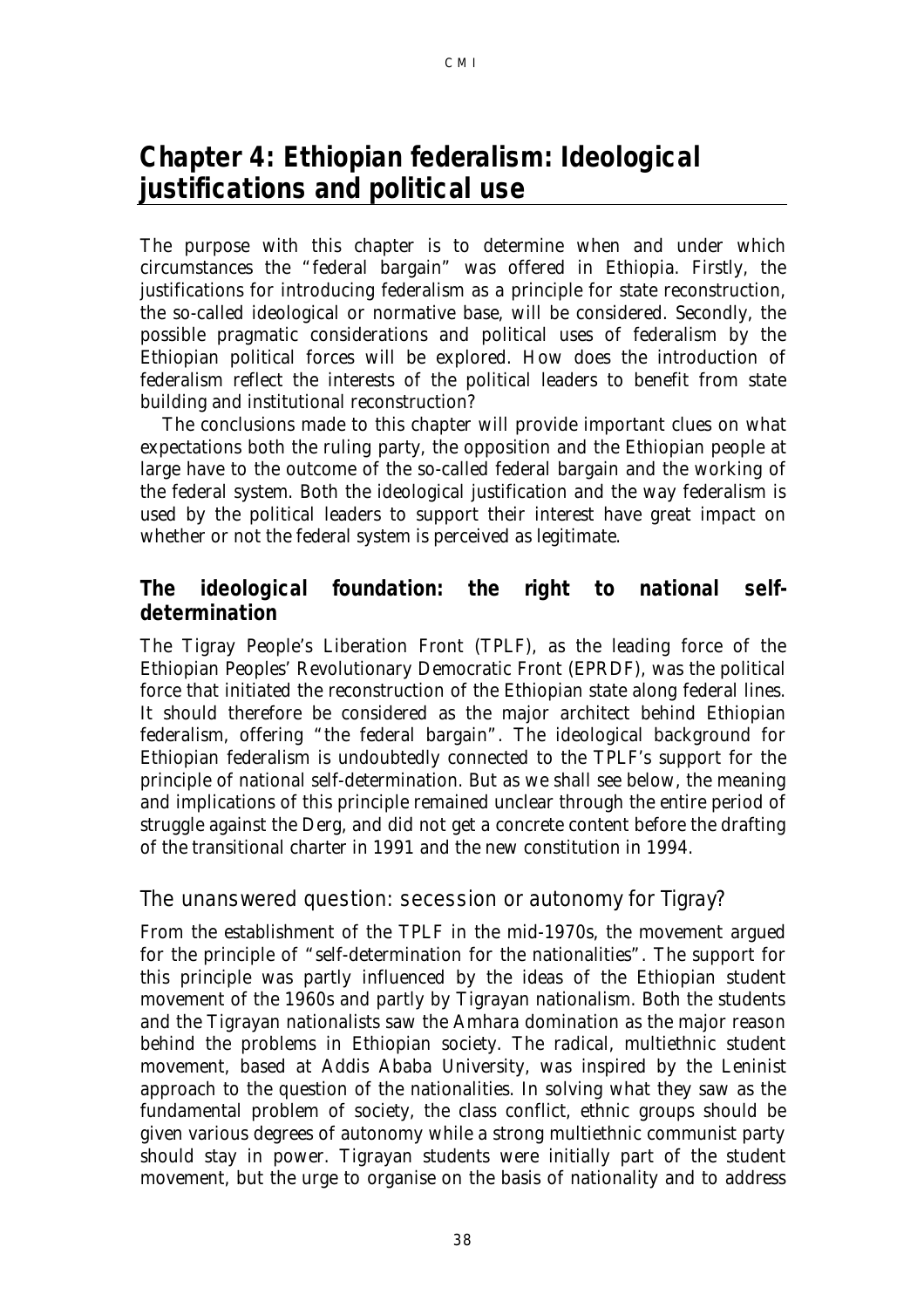the national question as the primary cause became stronger. Soon, Tigrayan students started the recruitment for an exclusively Tigrayan organisation working for national self-determination for Tigray region (Young 1997:80).

After the TPLF was founded in 1975, it remained unclear whether national self-determination for Tigray meant secession and independence or only regional autonomy within an Ethiopian framework. Despite the fact that the TPLF's 1976 manifesto stated the aim of establishing an independent republic of Tigray (Young 1997:99), the party later made clear that they did not consider secession as the only option. "Being part of a multi-national Ethiopia based on equality, where there are no oppressor or oppressed nations; where the right of every nation without distinction is constitutionally and in practice safeguarded, where democracy and social justice prevail, and where the fundamental human rights of the people are not violated, is also acceptable to the people of Tigray" (from TPLF's submission to the United Nations General Assembly, regarding the Tigray people's struggle for self-determination, 1982, quoted in Vaughan 1994:9). But during the struggle against the Derg, the TPLF never abandoned the idea of secession completely. It stated that if the oppression and exploitation of the Tigrayan people continued, it would mean the creation of an independent Tigray (Young 1997:100). Neither did the movement specify how national self-determination should be constitutionally, institutionally and practically entrenched. Self-determination "could result in anything from autonomy, federation, confederation, up to and including independence" (TPLF, *People's Voice*, April 1981, quoted in Markakis 1987: 254.)

The TPLF's establishment of the multiethnic EPRDF in 1989 might be interpreted as a sign of an increasing commitment to a united Ethiopia. By including other ethnic groups into a common front against Mengistu, it would seem that the movement had abandoned the idea of an independent Tigrayan republic and that the front went for a unified solution. A consideration of the way in which the EPRDF was created, however, might question the TPLF's intentions behind the formation of a common front. The organisations that became members of the EPRDF were to a large extent created by the TPLF itself and did not initially have any popular base. The Oromo People's Democratic Organisation (OPDO), as we know, consisted of former Derg soldiers who were captured by the TPLF during the final days of the war. According to Young (1997: 166), "the TPLF's dependence on creating its own allies" was due to the movement's fear of not being able to defeat the Derg on its own, or to be outnumbered by other organisations, such as the OLF. The formation of the EPRDF could thus be seen as an instrumental move to ensure a defeat of the Derg on terms defined by the TPLF, and not primarily as a sign of dedication to a unified Ethiopia.

# **"Offering the federal bargain"**

During the transitional conference in July 1991, "the federal bargain" (Riker 1965) was offered for the first time. A model akin to a federation<sup>12</sup> was offered

 $12$  The model offered at the transitional conference was not strictly federal, in a sense that the regional autonomy and representation at the central level had no constitutional guarantees.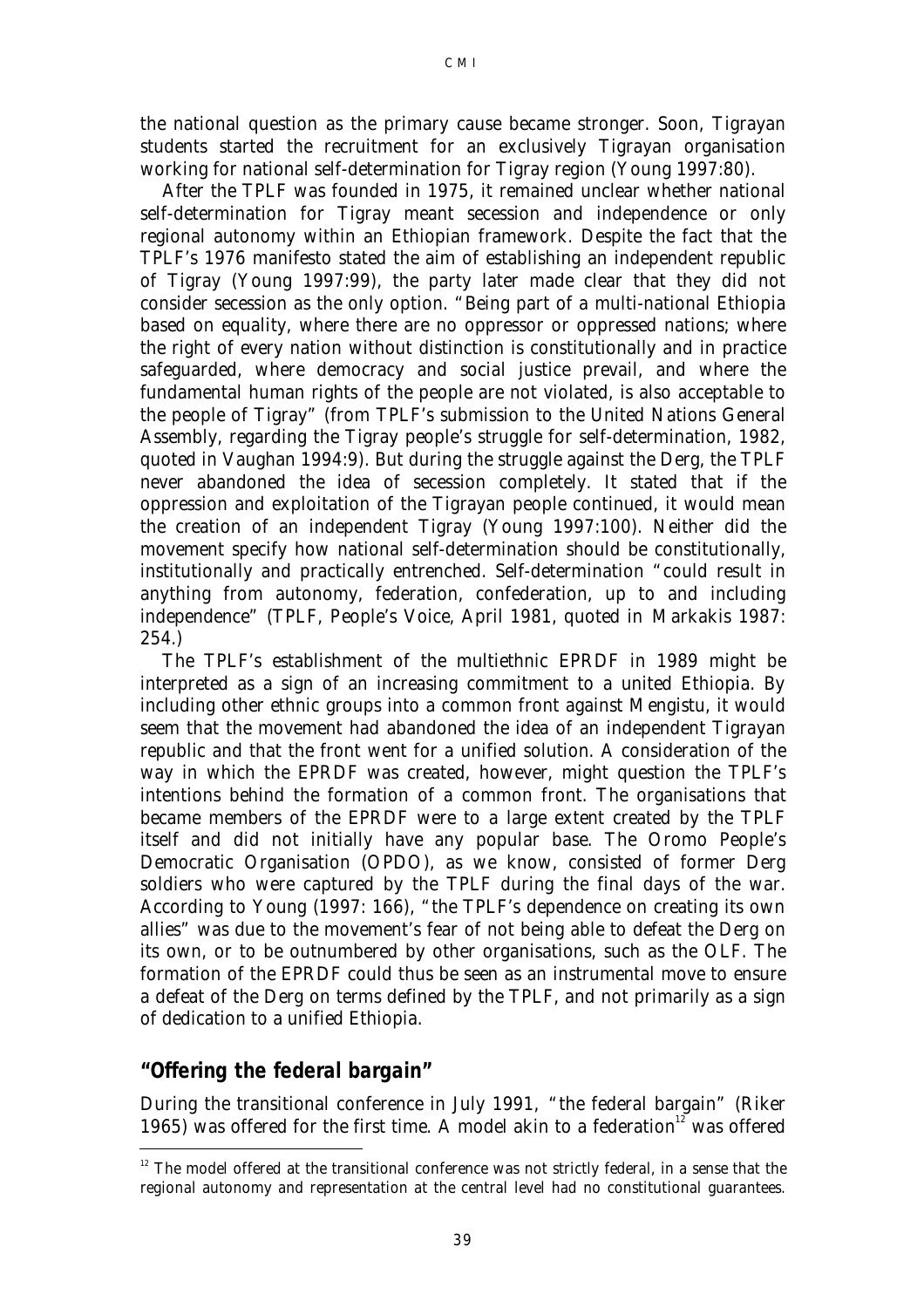as a solution to the problems of state reconstruction in Ethiopia. The right to self-determination for the nationalities was the cornerstone of the transitional charter. Every "nation, nationality and people" obtained the right to promote its own culture, history and language and administer its own affairs in addition to participating in the central government. The right to independence was also affirmed, if nations, nationalities and peoples were convinced that the above rights were denied they had the chance to seek secession (Transitional Period Charter of Ethiopia, Negarit Gazeta No.1 1991, Article 2). By including both decentralisation and the right to secession, the TPLF showed commitment to a unified Ethiopia at the same time as they left the possibility of exit open. When the Ethiopian constitution was ratified at the end of 1994, it was the second time "the federal bargain" was on the legal agenda in Ethiopia. The principles declared in the transitional charter were confirmed in a final organic law.

### *Decentralist federalism – a functionalist argument*

The new government, in the words of the transitional president Meles Zenawi, justified the adoption of the principles of the transitional charter in this way:

From a purely legal point of view, what we were trying to do was to stop the war, and start the process of peaceful competition, peaceful expression of political opinion, and so forth. The key cause of the war all over the country was the issue of nationalities. Any solution that did not address them did not address the issue of peace and war. […] People were fighting for the right to use their language, to use their culture, to administer themselves. So without guaranteeing these rights it was not possible to stop the war, or prevent another one coming up.

The other dimension is that of democratisation of society. When you open up, how are people going to express themselves? People were already expressing themselves even at the early stage before the conference in terms of nationalities. There were so many nationality-based organisations. That is representation of a certain sentiment." (Meles Zenawi, quoted in Vaughan 1994: 56)

According to this statement, the EPRDF argues for the introduction of a federal system as a way of maintaining unity and averting the disintegration of the country. Federalism is not seen as an end in itself, but serves the function of creating a viable Ethiopian state and facilitating the development of democracy. The argument is that if the different nationalities did not obtain any kind of autonomy, Ethiopia would soon erupt into war again. This is a kind of decentralist or balanced federalism (King 1982:22) which is based on the assumptions that people express their political aspirations along ethnic lines, and that the abolition of a strong central government and the empowerment of lower ethnically defined units will ensure stability. The fact that a large part of the movements that fought against the previous regime were ethnically based

Constitutionally guaranteed representation is the criterion for a system to be called federal, according to King's definition of a federation (King 1982: 77)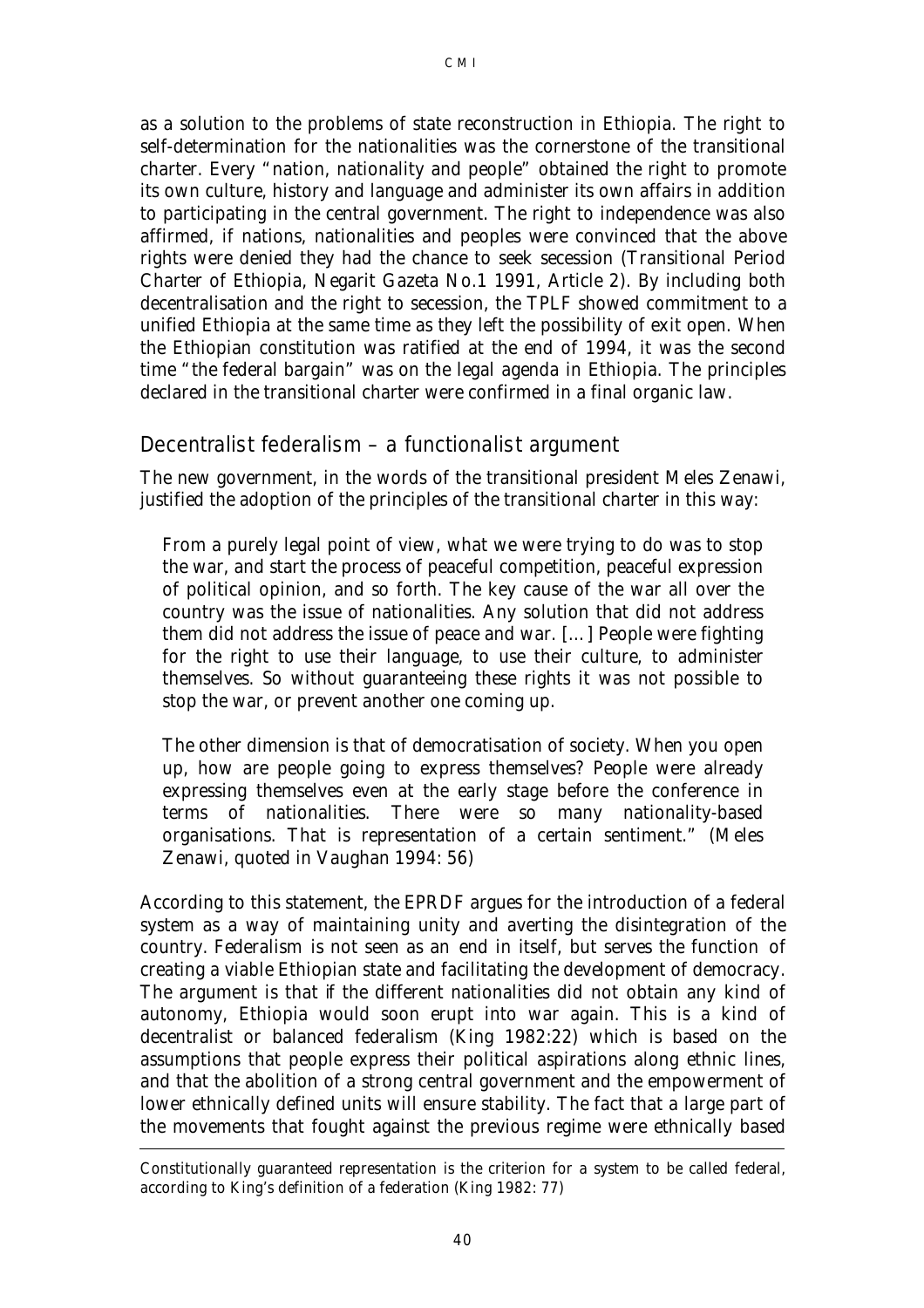C<sub>M</sub><sub>1</sub>

and that so many different nationality-based organisations participated in the transitional conference in July 1991 might seem to support Meles Zenawi's assumption that people express their political aspirations along ethnic lines. But as Vaughan (1994:57) has pointed out, the non-ethnic movements that had fought against the Derg were largely excluded from the conference and the organisations that actually participated were actively encouraged to organise on a nationality basis. Many of the nationality-based organisations did not have any popular base or prehistory before the conference was initiated.

# *A federal pact?*

A crucial aspect of decentralist and balanced federalist ideologies is that the federal bargain should be based on a covenant or a pact, where the various political forces in the country voluntarily agree to make arrangements for power sharing and devolution of power (Elazar 1987). In the Ethiopian context, does the transitional charter and the arrangements made during the transitional conference reflect such a pact? As studies of the conference have shown, there were minimal discussions on the issues around the principle of national self-determination and devolution of power along ethnic lines (Vaughan 1994:51, Young 1997:194). It is known that the OLF and the EPRDF had talks before the conference started, sorting out the major principles of the charter together (Leencho Lata 1999: xviii). The two organisations had a common interest in securing the principle of national self-determination in a "pre-conference consensus" (Vaughan 1994:35), and the EPRDF needed a strategic ally in defending the charter against other organisations. The fact that Eritrea got its *de facto* independence from Ethiopia after the London talks in May 1991 was also seen as a way of cementing the principle of national selfdetermination before it was discussed at the conference in July. The outcome of the transitional conference, the transitional charter, is therefore more a result of an agenda predetermined by the EPRDF and partly by the OLF, rather than a pact between all the organisations that participated in the conference.

In 1993, the TGE established a Constitutional Commission to prepare a draft for submission to a specially elected Constitutional Assembly. President Meles Zenawi urged the broadest possible participation in this project "in order to promote civic education, experience democracy and exercise selfdetermination". Despite various attempts from the government to invite public discussion, there was little meaningful public participatory debate, particularly on the issues of ethnic self-determination (Paul 2000:286). The Constitutional Commission invited international experts to comment on the different aspects of the constitutional draft, and this resulted in an international symposium held in Addis Ababa in May 1993. Later, the TGE published a booklet called "Discussions on Basic Constitutional Concepts" as a part of a nation wide civic education programme (TGE: Constitutional Commission 1993). Critics of this booklet claimed that it did not present general ideas on constitutionalism and democracy, but was rather an expression of "the ERPDF's ethnic ethic" and a "strong civic lesson in the primacy of the ethnic groups in the proposed constitution" (Vestal 1996:23). As a part of the civic education programme, there were open meetings in the *kebele*, the urban dwellers' associations and the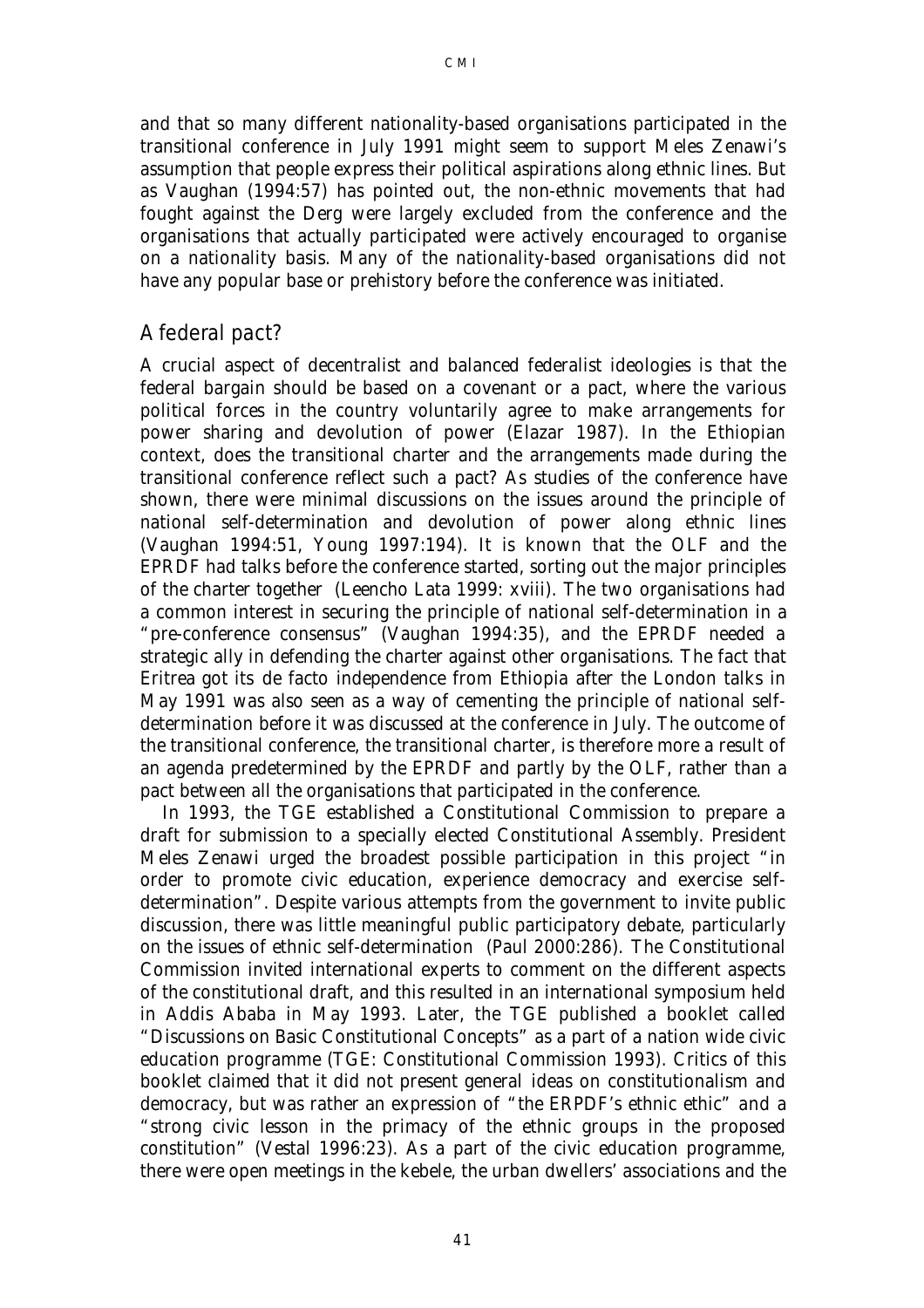rural peasants' associations, which are the lowest units in the Ethiopian administrative system. The exact number of people participating in these meetings is controversial, some claiming that only five per cent of the population took part (Abbink 1995:155), while others argue that "no more than 30 percent of the citizenry participated throughout the nation" (Vestal 1996:24). But the results of the discussions did not have any substantial impact on the final draft of the constitution. The EPRDF's attempts to consult the people in the drafting process might have been a way of making the constitutional process look more participatory and the Commission more accountable, but in the end, they were not very successful in reaching this aim. Opposition parties withdrew from the process and the elections to the Constitutional Assembly. Thus, the EPRDF controlled the Constitutional Commission, the elections and the final ratification in the assembly.

It is apparent that the process behind the new constitution was even less inclusive and participatory than the process behind the transitional charter. Although the transitional conference was marked by a "one-party dynamic" (Vaughan 1994:60), at least several political parties, organisations and individuals participated, and the fiercest competitor of the EPRDF, the OLF, was an important part in the process. In the constitutional process, the EPRDF totally dominated the scene. It is therefore impossible to conclude that the final confirmation of the federal solution through the constitution was based on a pact or covenant between contending political forces. The lack of broader participation and the dominance of the EPRDF in the constitutional process have a negative impact on the chances for a peaceful and constructive coexistence between the contending political forces in Ethiopia in the time after the transitional period. This was apparent during the last peace talks between the government and the OLF that were held in Bonn, Germany, in 1999. Although the OLF has changed its mind many times on the issues of unity and secession, it still refused to renounce armed struggle, and rejected at the same time the present Ethiopian constitution. Lencho Bati, the Washington-based OLF spokesman, said the constitution was unacceptable, because the OLF had not participated in the drafting of it (Irin News 30 August 2001).

# **Hostile or hesitant: the opposition's view on EPRDF's federal project**

The currently registered opposition parties in Ethiopia are all negative to the EPRDF's federal project – federalisation along ethnic lines finally formalised through the Ethiopian constitution of 1994. Some parties prefer a unitary government, while other parties go for federalism, but on other terms that those defined by the EPRDF.

# *Parties favouring the restoration of the unitary state*

The All Amhara People's Organisation (AAPO) and the Ethiopian Democratic Union Party (EDUP) are hostile to federalism in general, independently of how it is introduced and implemented, and favour a unitary government. There are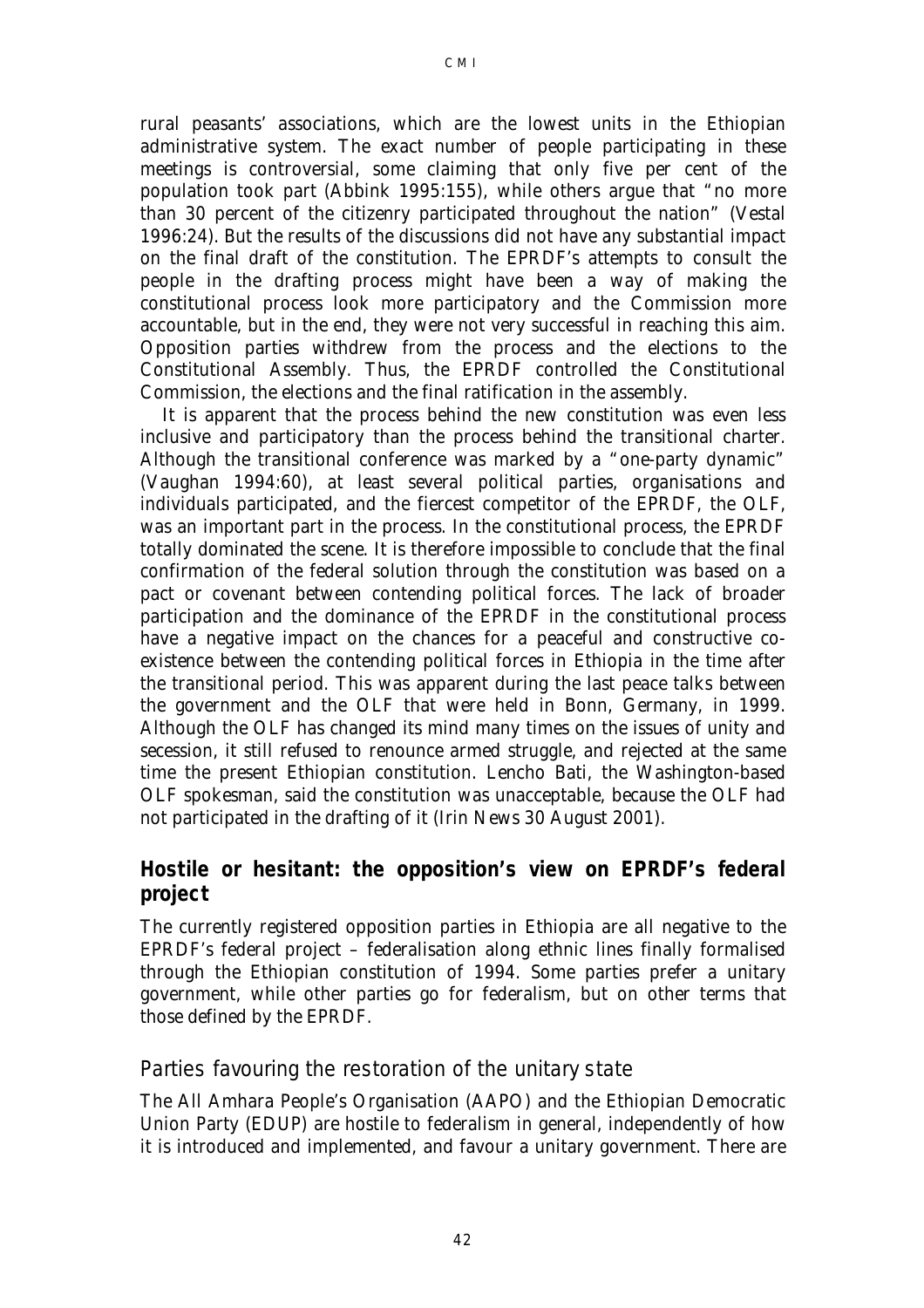particularly against article 39 of the constitution, which allows national groups to secede:

"EDUP strongly opposes the "right of nations, nationalities and peoples to self-determination including secession". EDUP advocates that Ethiopia should be a unitary state with a strong central government and that the various nationalities should have representation at the centre. (Interview, EDUP's Guish Gebre Selassie, Mekelle May 2000)

"The All Amhara People's Organisation does not accept the 1995 Ethiopian Constitution as a whole, and particularly not Article 39, subarticle 1.[…] A weakness of the constitution, as legal and political experts have commented on, is that a country must not include in its constitution an article that instigates people to secede. Ethiopia is a nation of one people of different ethnic groups. [The fact that] people [belong to] different ethnicities does not mean that they are different countries. […] So AAPO's view on Article 39 is that it disintegrates the Ethiopian state into different mini states and one people into many people." (AAPO's written response to questions that I submitted to the vice-chairman Ali Idris, Addis Ababa May 2000)

In order to understand these statements, it is important to take into account that the AAPO and particularly the EDUP are supported by representatives of the former Amhara elite and the old nobility. Both parties stress the idea of Ethiopian unity and see Ethiopia as one nation, despite its various ethnic groups. But despite the AAPO's stress on "Ethiopianness", people tend to see the party as advocates of the Amhara group, and not of Ethiopians in general. It is to be expected that these parties would be hostile to any kind of political reconstruction, particularly a reconstruction which attempts to dismantle the centralised state government, which has been the power base of these groups for centuries. But this does not imply that the EDUP and the AAPO's critique of the EPRDF's federal project should be disqualified. It indicates rather that it is less likely to get constructive criticism from these parties. Since a large part of the parties' electorate have vested interest in maintaining the state as it was before the regime change, they would defend the restoration of the centralised state rather than suggest reform.

# *"Federalism, but not ethnically based"*

The other major opposition parties, like the Oromo National Congress (ONC), Council of Alternative Forces for Peace and Democracy/Southern Ethiopia People's Democratic Coalition (CAFPDE/SEPDC) and the Ethiopian Democratic Party (EDP), favour a federal solution. But they are against federalisation along ethnic lines and the way EPRDF has introduced and implemented its federal policies. Political reconstruction is their aim, but they are not willing to follow EPRDF's recipe: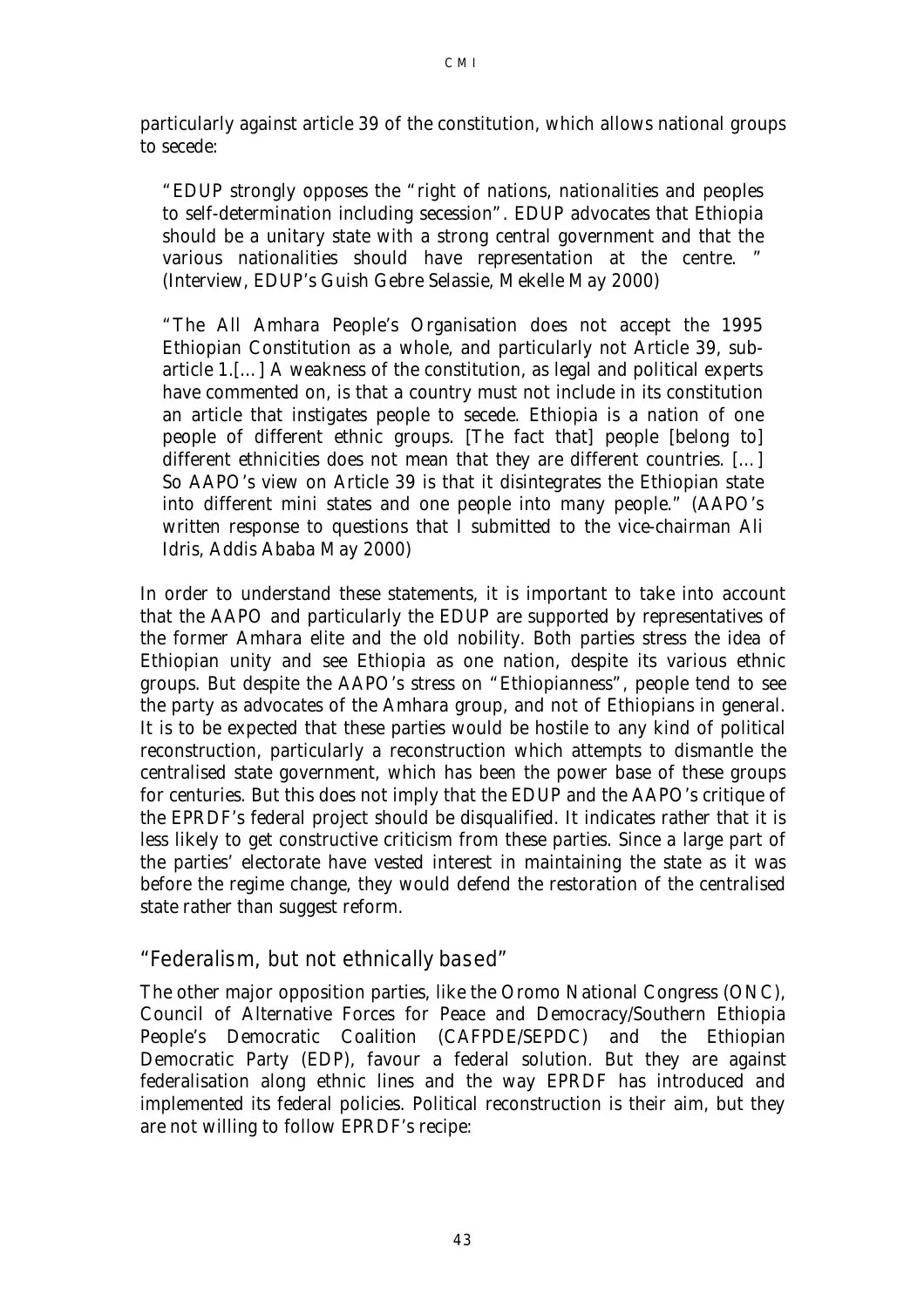"We are not against a federal system, that is a good system of governance for Ethiopia. The problem is the manner EPRDF is approaching it. We do not agree with what AAPO says, that the federal system is the main problem of the country. A unitary system is not a solution – we struggle to dismantle the centralised system. Regional autonomy is best expressed through a federal system.

Our difference with the ruling party is on the criteria they use for defining the regions. Ethnicity and linguistics is not applicable for the major parts of Ethiopia, maybe only for Tigray, Afar and Somali. Even for these regions, the population is not homogenous. In Oromiya, the majority of the urban population has a mixed origin. There is a widespread population movement in parts of the country and in the Amhara region there is a large area with Oromo. In the Southern region there are around 45 different ethnic groups. To make a region for each of these is not economically viable. In all regions the urban areas have a large group of Amhara. They cannot simply be discounted. The thoughts behind this model must be a reflection of only Tigrayan wishes." (Interview Beyene Pertros, Chairman of CAFPDE/SEPDC, Addis Ababa June 2000)

The CAFPDE/SEPDC's main argument against ethnic federalism is essentially that this system is not a viable solution in a multiethnic Ethiopia because of the heterogeneity of the population and the large number of ethnic groups. It seems therefore that the arguments are more functionalistically and practically than ideologically founded. The EDP follows the same argument, but does also try to outline an alternative federal model:

Federalism is a good way of sharing power, it gives the people opportunities to govern themselves and it could help to speed up the developmental and administrative efforts.

Our argument is that ethnic federalism is not viable in a country with more than 80 different ethnic groups – how could that many viable regions be created? According to our programme – federalism should be based on geography, historical and cultural ties, language and management and developmental opportunities. If there are conflicts between regions, these should be resolved by referendum among the respective peoples. This is an important point. Solutions should not be imposed from above like it is done today." (Interview Lidetu Ayalew, Secretary General EDP, Addis Ababa June 2000)

It remains unclear, however, what their alternative model of federalism is based on. Lidetu Ayalew attempts to define the EDP's federal model by mentioning a range of different criteria for regional states to be established. Except the stress on management and developmental opportunities, which are relatively vague concepts, the other criteria are very similar to those of the EPRDF: language, geography, and historical and cultural ties. If the two parties want to be seen as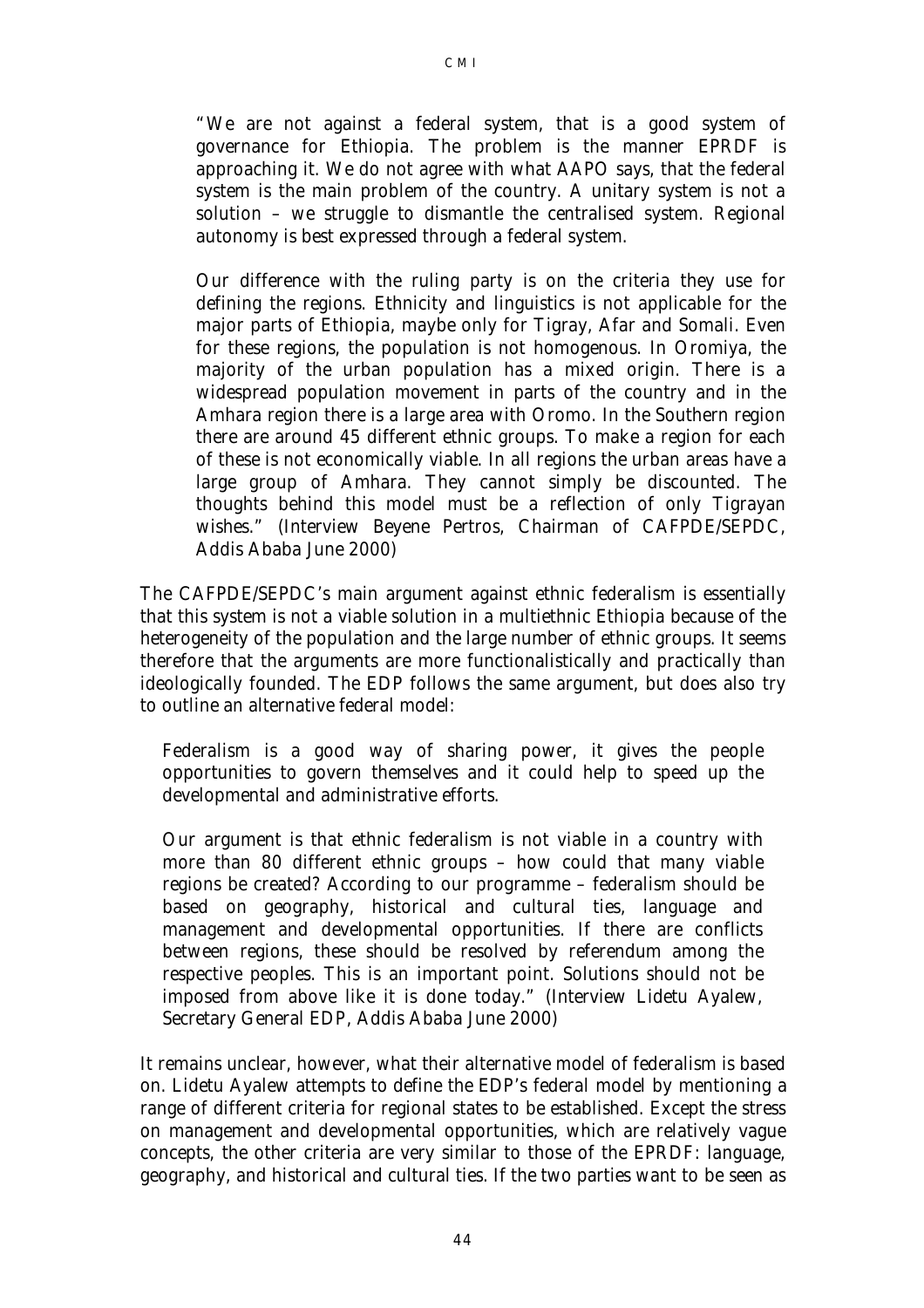a real alternative to the EPRDF and its federal policies, they need to develop their alternative federalism further and express their political visions clearer. The two parties' failure to define a clear alternative might be seen as an illustration of what many observers see as a typical trait in the current political debate in Ethiopia: the opposition is basically focusing on the disadvantages of the EPRDF policies instead of proposing new solutions.

# *"Ethnic federalism is only serving the interests of the TPLF"*

Despite the opposition's different views on federalism generally, both the antifederal and the pro-federal parties share the opinion that the current Ethiopian federal system is designed to serve the interests of the ruling coalition in general and the TPLF in particular. Article 39 of the Constitution, which asserts the right of nations, nationalities and peoples to self-determination, up to and including secession, is also rejected by the opposition currently active in conventional Ethiopian politics.<sup>13</sup> Due to the fact that the TPLF never clarified whether they wanted independence or regional autonomy for Tigray before the transition, the opposition parties have little trust in the TPLF's commitment to the building of a unified Ethiopia. The AAPO's statement illustrates the opposition's lack of trust in the ruling coalition:

"EPRDF is a nominal party. The power and all the go-ahead orders are in the hands of the Tigray People's Liberation Front. It is the TPLF that rules the country. According to the manifesto of TPLF, the party's aim is to free Tigray region and its people from the colonial rule of Ethiopia. Keeping this in mind, the so-called EPRDF's motivation for introducing a system of ethnic federalism is not for the sake of Ethiopia and Ethiopians, but for the well-being of the TPLF-group. The system is to disintegrate Ethiopia into pieces, abolishing the long existing unity of the people and retarding the development and growth of Ethiopia. On the other hand, it was to build Tigray to a greater, prosperous and wealthy nation and the Tigray people to a first class people in every aspect in the Horn of Africa." (AAPO's written response to questions that I submitted to the vicechairman Ali Idris, Addis Ababa May 2000)

The opposition generally disregards the ideological and democratic commitment of the ruling party, and claims that the current federal system was introduced only for pragmatic reasons. They share the view that the policy of ethnic federalisation is a political tool for the TPLF to stay in power. As a party representing a minority of the Ethiopian population, the TPLF needed an instrument to ensure that it maintained the control of the country. The EDP has expressed this view in the following way:

  $13$  This does not include the OLF, which is an illegal political party in Ethiopia today. This party supports the principle of national self-determination, but rejects the legitimacy of the EPRDF government and the new constitution.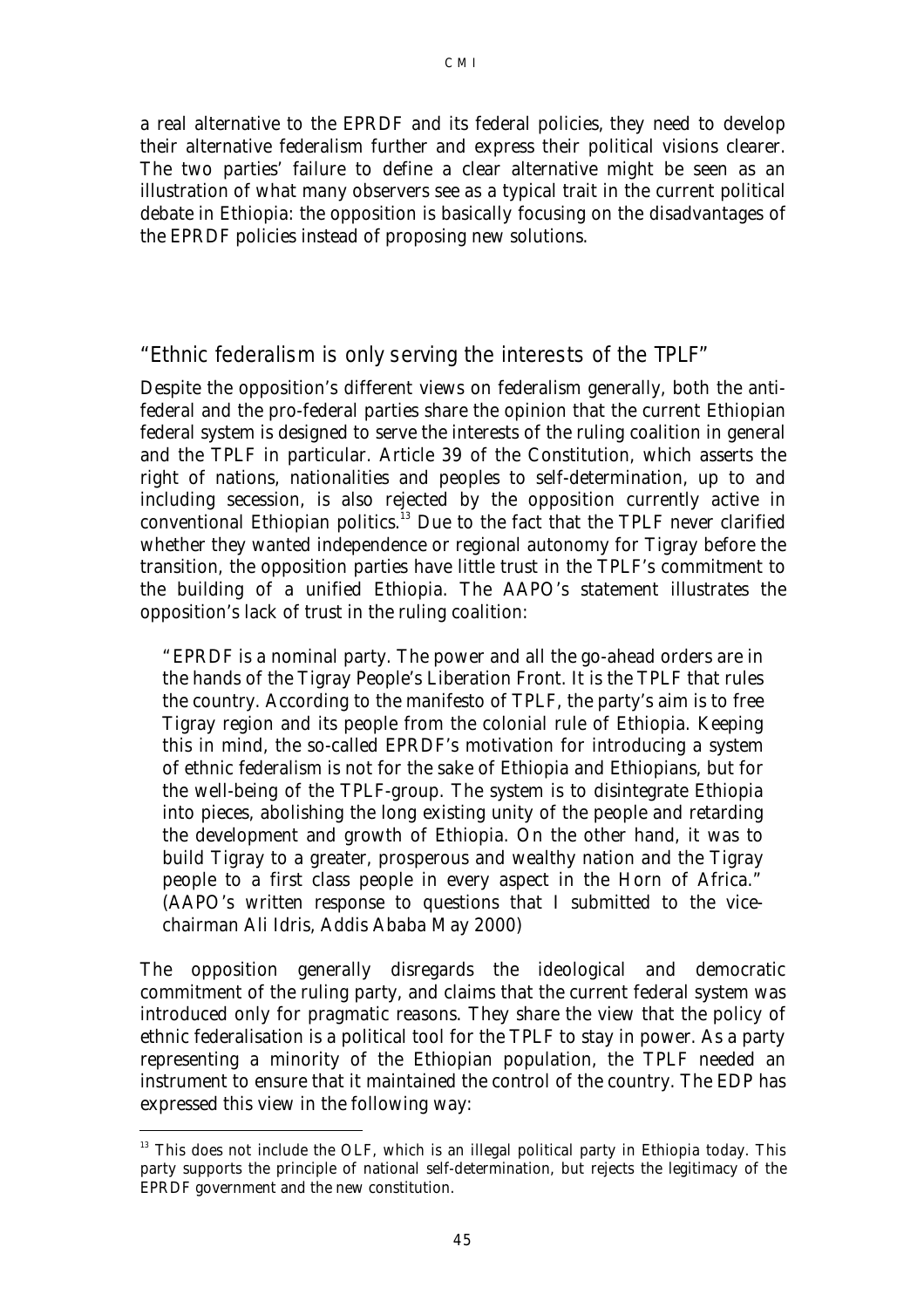When they [the EPRDF] came to power, the Derg and the Amhara were the declared enemies. They declared the right to self-determination in order to achieve popular support in the regions. This is a sort of divide and rule, a method of a minority governing a majority. In a democracy, this is impossible. Article 39 of the Constitution does not benefit the people, but was created to serve certain political aims." (Interview Lidetu Ayalew, Secretary General EDP, Addis Ababa June 2000)

Several of the opposition parties stress that there is a discrepancy between the federal provisions written in the transitional charter and the new constitution and the practice of the EPRDF government. They state that although the provisions might have been a basis for empowering the regions, the practice of the EPRDF work against this. Although the majority of the opposition parties opposes the EPRDF's federal model *per se*, there are some exceptions. Merera Gudina's argument, for example, does not discredit what is "on paper" – the Ethiopian constitution and the federal model. His critique is basically of the fact that the EPRDF is not following what is has written on the paper:

"This new system satisfied neither the historically marginalised nor the historically privileged. All it has done is to create a new elite and new authoritarianism. […] On paper there is a federal system, but in practice the system is still very centralised. This is done through the PDO system, People's Democratic Organisations, EPRDF affiliates in all regions of the country. The decision making is done through the principle of democratic centralism, controlled and decided upon by the politbureau of the TPLF. It is in the latter group that the decisions are taken. The adoption of both the so-called democracy and the federal system is done to serve the hegemonic interests of the Tigrayan elite." (Interview Merera Gudina, Chairman ONC, Addis Ababa May 2000)

The opposition's critique of the EPRDF's federal project shows a general lack of trust in the party in power. This lack of trust indicates that all kinds of political reforms, not only ethnic federalism, would have been met by hostility from the opposition parties. This hostility has to be understood as a result of the experience of ethnic antagonism during the previous regimes, but also by the way the current regime has handled the opposition. As we have seen above, the EPRDF has excluded the opposition from taking part in the "federal bargain" and the federal system has become exclusively "the EPRDF's federal project" instead of inclusively "Ethiopia's federal project".

# **EPRDF federalism: ideologically founded but pragmatically used**

As Riker (1964) points out, all writers of federal constitutions have a desire to make benefit from the political reorganisation that follows rather than enhancing freedom and democracy. When considering the Ethiopian opposition parties' critique of the EPRDF's federal project, it is rather apparent that the ruling coalition cannot escape the accusation of being pragmatically rather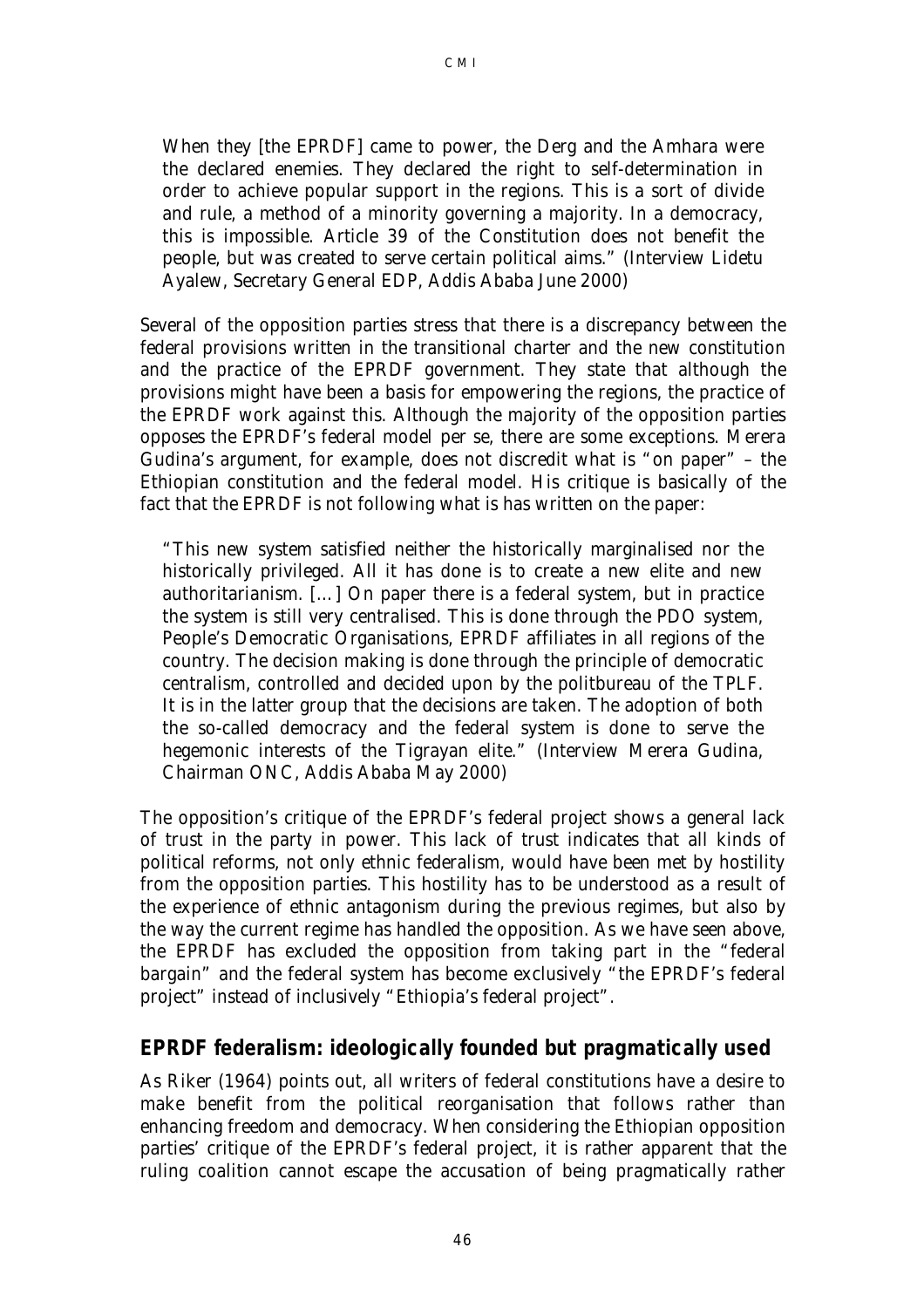than ideologically and democratically minded when introducing a federal system along ethnic lines. Despite a clear ideological and normative connection to the idea of national self-determination, the process of institutionalising the principle through the drafting of the federal constitution has severely lacked transparency. This has made the Ethiopian opposition as well as researchers observing the process sceptical to the EPRDF's intentions of introducing a federal system and has made many of them conclude that the ruling party lacks commitment to ideas other tha5n that of staying in power.

## *Divide and rule?*

One of the harshest critics of the current Ethiopian government, Marina Ottaway (1999:19), claims that the TPLF's only priority after the fall of the old regime was to stay in power and keep the control of other opposition forces that they had gained through military struggles. After many years of war between the Derg-controlled central state and ethnic liberation movements, ethnicity had become a political power that could not be removed or ignored. Thus, a TPLF-controlled centralised unitary state without ethnic concessions would have caused the same ethnic revolts that had put down the previous regimes. In order to stay in power they needed to reorganise the state. Federalism and ethnic division of the country served this purpose. Poluha (1998: 39) claims that by introducing ethnically based federalism, the opposition that the EPRDF feared (including the OLF) was disarmed and neutralised because the issues it had worked for, like ethnic regionalisation, were apparently resolved. By taking over the ethnic agenda, the EPRDF has been able to keep other key issues out of the political limelight. Young, who basically supports the idea of ethnic federalism, also admits that ethnic federalism is the best means for the TPLF to retain a leading position in an Ethiopian state where the Tigrayans constitute a minority (1996a:532).

# *The only way to democratise and avert disintegration?*

The EPRDF itself does in a way acknowledge that there were pragmatic considerations behind the introduction of ethnic federalism, but tries to present its intentions as more noble than those mentioned above. Meles Zenawi claimed that all they were trying to do was to stop the war, and to prevent a new one erupting. He also tried to legitimise the introduction of ethnic federalism by claiming that it was the only way of democratically restructuring the country, enhancing the political participation of the Ethiopian population and giving ethno-regional rights to the previously oppressed peoples or nationalities. The argument is based on the assumption that democracy can only be established through ethnicity, through regionally defined ethnic rights.

The EPRDF's argument for ethnic federalism as a way of averting disintegration is supported by several researchers. Kidane Mengisteab claims that ethnic federalism was "a bold effort to avert the country's total disintegration and the permanent state of conflict that a total disintegration would entail" (1992:12), and was "essential to stop the bloodshed and mend ethnic relations" (1999:126). Young argues that decentralisation along ethnic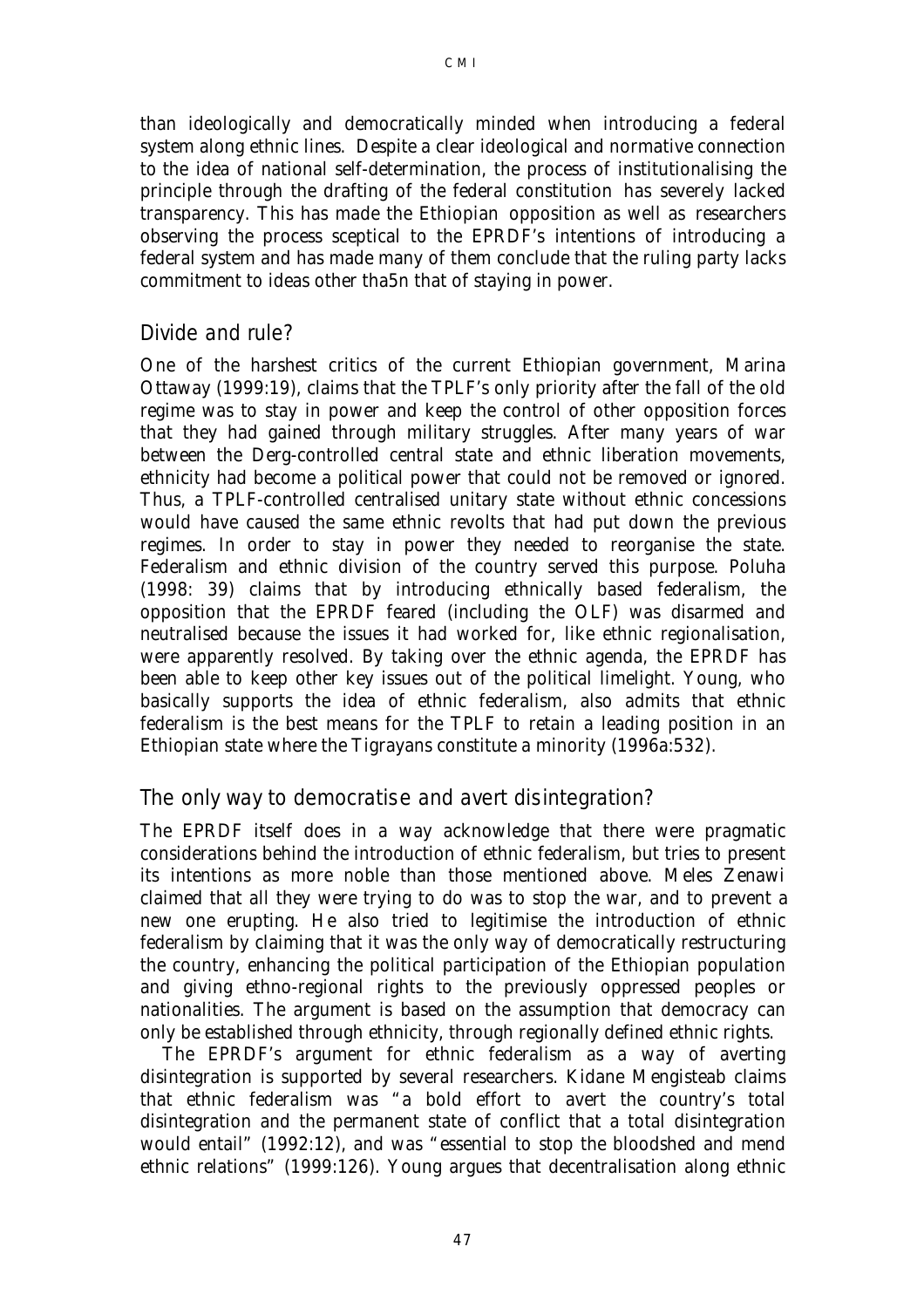lines was the only approach that could ensure the survival and unity of the Ethiopian state into the  $21<sup>st</sup>$  century (1996a: 532). It has also been pointed out that ethnic federalism was a response to the legacy of the ethnic domination and marginalisation in the history of the Ethiopian state and the need for a state reconstruction that delegitimised the old leadership elites (Abbink 1995:151). Federalism is then not only a way of maintaining unity, but also a means to overcome the Amhara hegemony and provide a structure in which the EPRDF could govern. The TPLF attempted to achieve legitimacy by the promotion of a convincing alternative to a centralised state with its records of past failures and war (Young 1997:202).

### **Conclusion: a federal project lacking legitimacy**

The TPLF's initial justification for introducing a federal system was the commitment to the principle of national self-determination. Although vaguely defined, this commitment was not merely a result of pragmatic considerations, but definitely an outcome of ideological influences from both the Marxist-Leninist inspired student movement and Tigrayan nationalism of the 1960s and '70s. It is therefore fair to say that Ethiopian federalism has a clear normative base. Federalism was chosen because it was a way of fulfilling an ideological aspiration: granting national groups the right to determine their own affairs within their own territory. After the transition, the TPLF justified the introduction of federalism by other, slightly more pragmatic and functionalist arguments. Empowering national groups through federalism was not only an end in itself, but essentially a means to maintain the unity of the country. One part of the political opposition against the EPRDF (the AAPO and the EDUP) has rejected this whole idea, claiming that ethnic federalism would lead to a split-up of the Ethiopian state. But the opposition's critique of the EPRDF's federal project is not only based on disagreements about the actual ideas that federalism is based on. All opposition parties, including both anti- and profederal parties, reject the current federal arrangements and the way they are implemented because they claim that it is only serving the party in power.

The ruling party has failed in the attempt to achieve legitimacy for its federal solution much because of the way in which the so-called federal bargain was offered. The lack of transparency and participation in the process has fed the argument that the EPRDF's federalism is a way of ensuring TPLF hegemony. Firstly, the TPLF before the transition never clarified whether it wanted an independent Tigrayan republic or regional autonomy for Tigray within Ethiopia. This has made the opposition suspicious of the TPLF's commitment to a unified Ethiopia, despite the fact that the front later has expressed its dedication to averting the disintegration of the country. Secondly, the process of introducing federalism in Ethiopia is more of a federal imposition than a federal bargain. When Riker (1964) describes why political elites accept a federal bargain, he claims that there is always an element of pressure on those who are offered the bargain. But some kind of trade-off had to be present, for example the promise of peace and stability. In Ethiopia, however, the EPRDF never really asked the opposition whether they wanted federalism or not. The military superiority of the TPLF and the control that they imposed during the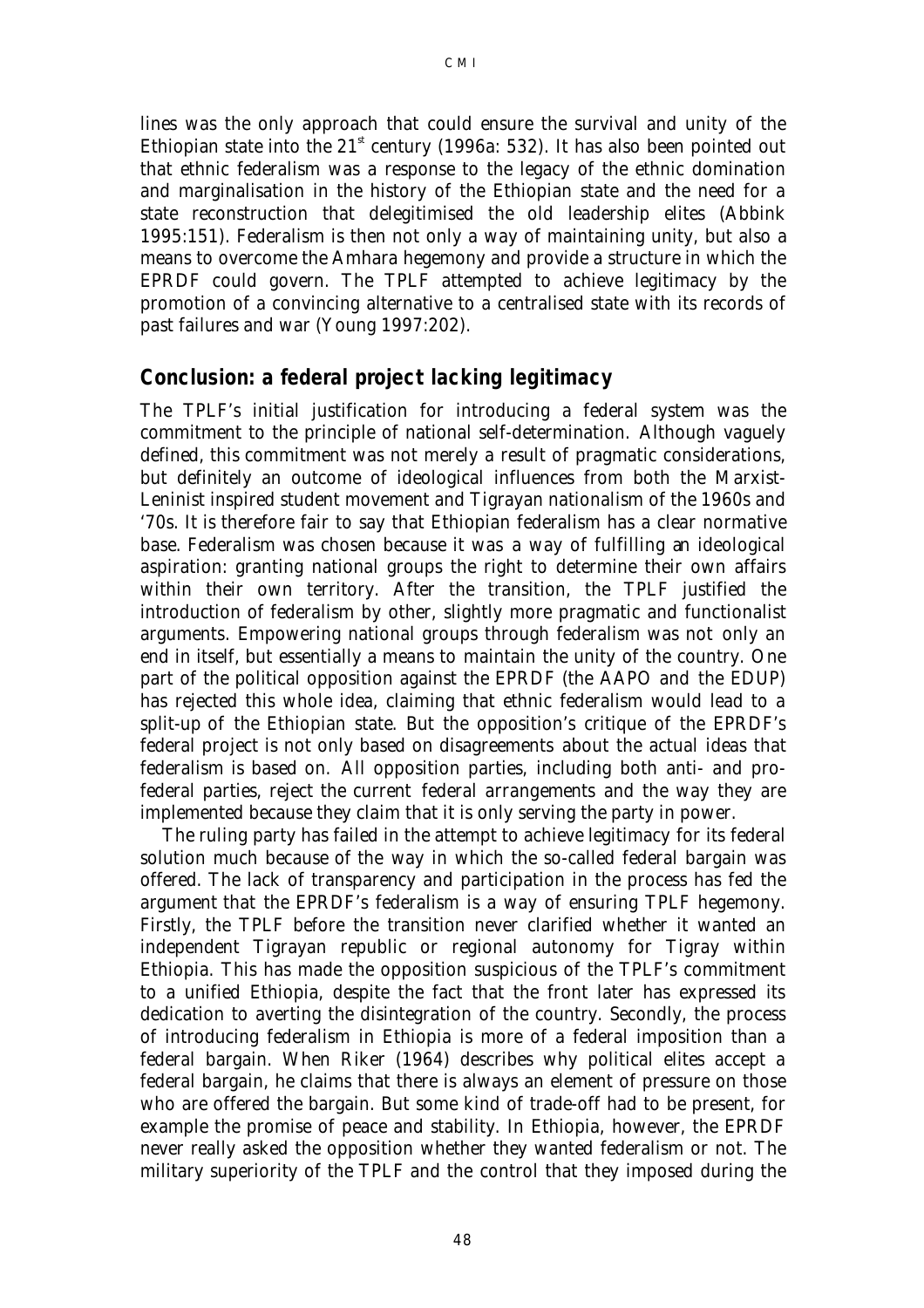transitional period made the opposition unable, both physically and politically, to reject the so-called federal bargain. According to Young (1996a: 532), the TPLF was convinced that their success in the battlefield during the struggle against the Derg confirmed the superiority of their political convictions. They were therefore basically unwilling to modify their ideas through bargaining. Although the transitional conference and the transitional charter had an element of bargaining, EPRDF's principle of national self-determination was adopted unmodified. The legitimacy the EPRDF might have gained in the transitional conference was eventually lost in the process of drafting the new constitution. As Mohammed Hassen has expressed it, the new constitution was "produced single handed by one organisation and its partners. It lost legitimacy even before it was ratified" (1999:253).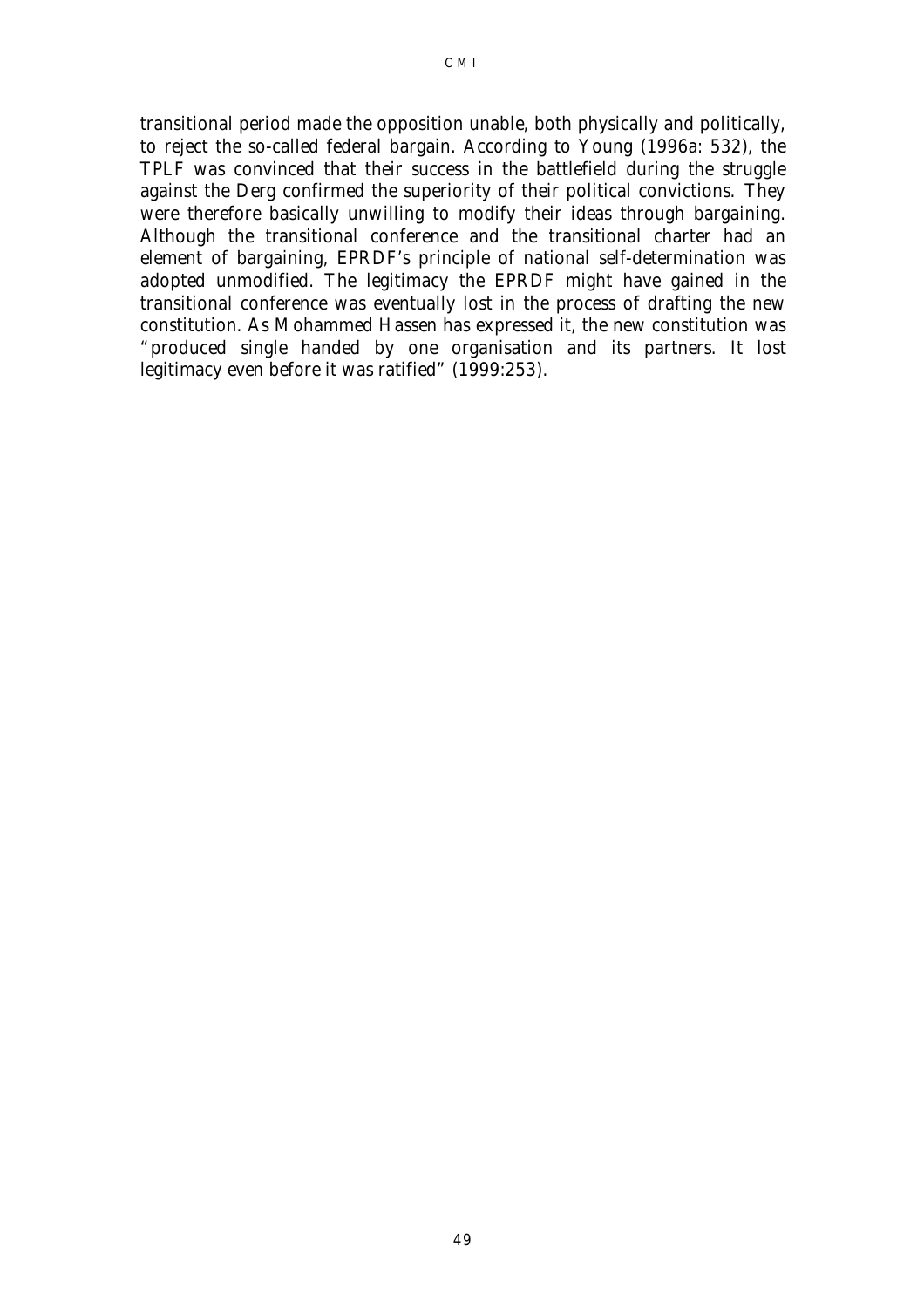# **Chapter 5: The legal and institutional arrangements of the Ethiopian federation**

This chapter will explore the Ethiopian federation through its legal and institutional arrangements, basically defined in the transitional charter of 1991, various transitional government proclamations and the federal constitution. The aim is to reveal whether these formal structures are in line with the fundamental federal principles mentioned in chapter two on theoretical approaches to federations. As an introduction, the chapter will start off with a brief account of the constitutional history of Ethiopia, in order to place the post-1991 legal arrangements in a historical context.

King's definition of a federation will be the point of departure for the analysis of the various legal documents that outline the Ethiopian federal arrangements. Let us quickly wind back and see that he defined a federation "as an institutional arrangement, taking form of a sovereign state, and distinguished from other such states solely on the fact that its central government incorporates regional units into its decision procedures on some constitutionally entrenched basis" (King 1982:77). Firstly, I will investigate on which basis the territorial units of the Ethiopian federation were established. Secondly, I will go into how these units are represented at the central level, with a particular focus on the organisation of the legislature (bicameralism). Thirdly, I will consider whether or not the regional units have a constitutional guarantee for their representation at the central level. Do the Ethiopian legal arrangements include a commitment to constitutionalism, which limits the government to such an extent that the federal structures cannot be altered without the consent of the regional units? The chapter will wind up by discussing the peculiarities and ambiguities of the Ethiopian federal arrangements with reference to federal theory and other federal practices.

# **A brief account of Ethiopian constitutional history**

The term constitutionalism refers to the idea of limiting the powers of government. These limits are in some sense self-imposed and are aiming at making the rulers accountable to the law and preventing arbitrary actions (Elster and Slagstad 1988: 2-3). Most countries abide by this principle through a commitment to a written constitution or well-established unwritten customs. Ethiopia got its first written constitution under the rule of Haile Selassie in 1931. The country has constitutionally significant documents which are dated before 1931 such as various law codes and administrative and protocol directives, but these did not impose any fundamental restrictions on the Emperor, who was seen as above the law and the source of all governmental powers (Fasil Nahum 1997: 17). The principle of imperial sovereignty and the Emperor's ability to impose his will on the subjects, however, was in practice restricted by the power of local and regional nobility. As the imperial rule became increasingly consolidated, the Emperor tried to minimise the regions'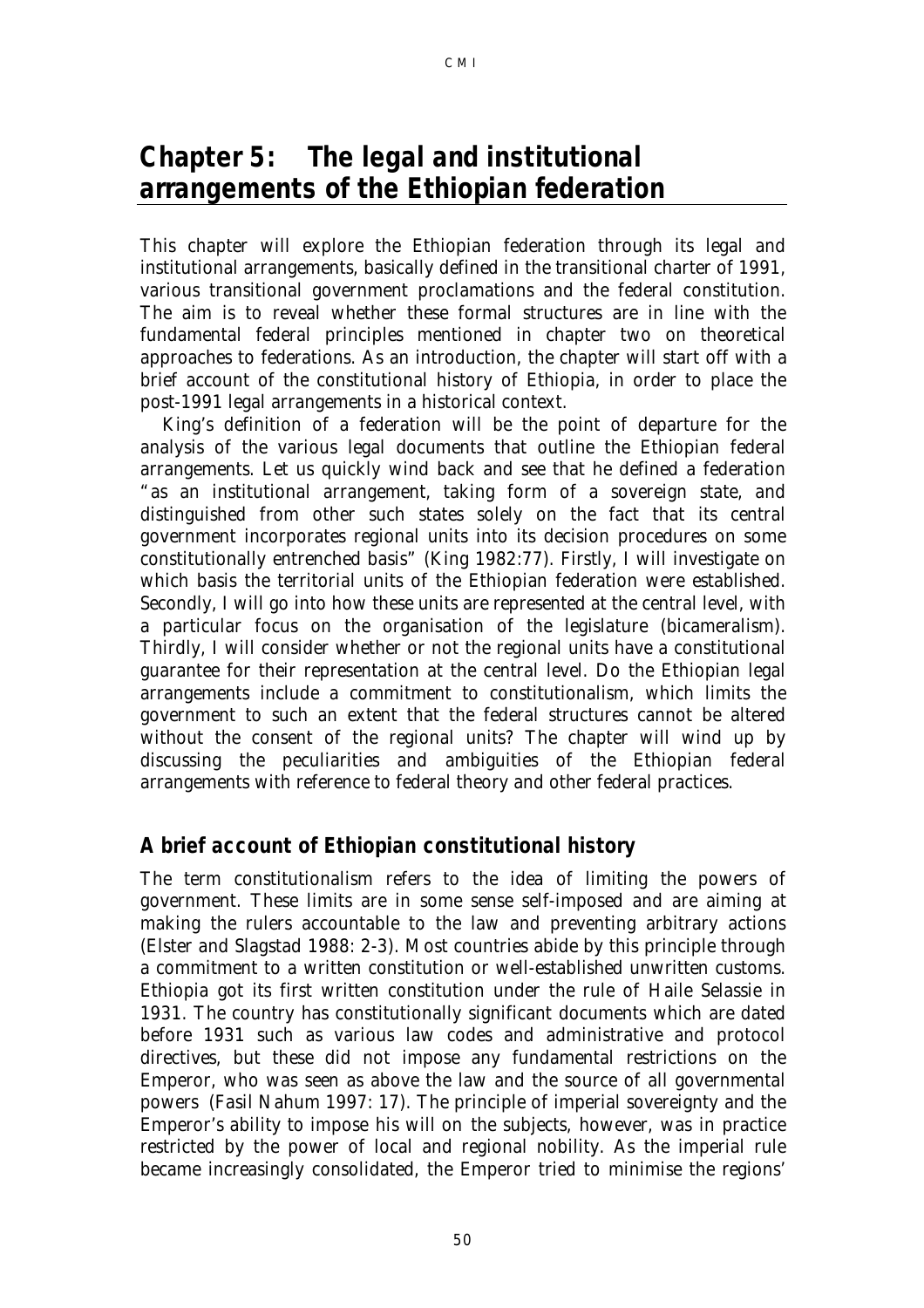control over him. The constitutions under Haile Selassie were therefore not as much means to limit the power of the ruler, but more a way of securing the sovereignty of imperial rule (Aberra Jembere 1994: 67). The Derg's constitution of 1987 followed this pattern. It provided for the establishment of a system of symbolic and cultural regional autonomy, but gave still room for centralisation of power, sustaining a strictly unitary form of administration and arbitrary rule (Clapham 1988: 204). Essentially, the pre-1991 constitutions in Ethiopia were not efficient in making the rulers abide by the principle of constitutionalism.

## *The constitutions under Haile Selassie – means of centralisation*

Haile Selassie's constitution of 1931 aimed at institutionalising and consolidating imperial power as well as entrenching the principle of unitary government at the expense of the regional lords' autonomy. Clapham (1969) claims that the two pillars of the 1931 constitution were centralisation and modernisation: it provided the formal basis for a process of centralisation that was necessary for both national unity and effective modernisation. As a sign of modernisation, the constitution made the establishment of a bicameral parliament possible, delegating some of the tasks that had previously been left to the imperial prerogative. The members of the chamber of deputies in the parliament (the first/lower chamber) were appointed by regional nobility while the members of the senate (the second/upper chamber) were assigned by the Emperor. But otherwise the constitutional guarantees were meagre, and the Emperor was even now perceived as above the law (Clapham 1969: 35). He gained the entire executive power over both central and regional government and the constitutional provisions did not prevent him from practically controlling both the legislature and the judiciary.

A revision of the 1931 constitution took place in 1955. The 1955 constitution secured a limited set of human rights, provided for the establishment of an independent judiciary and a more democratically elected legislature. Nevertheless, substantial constitutional restrictions on the imperial power were still lacking, and the Emperor was allowed to rule by emergency decree and was the one who appointed members of the senate, judges and ministers, civil and military officers and regional and local administrators (Aberra Jembere 1994: 72). Thus, the 1955 constitution did not limit the power of the Emperor in any fundamental way, but rather maintained and enhanced the central control over regional forces that Haile Selassie had institutionalised through the 1931 constitution.

## *The Derg constitution of 1987 – civilising military Marxism?*

In the period from 1974 to 1987 Ethiopia was ruled without a constitution. The Derg administered the country by prerogatives and proclamations until a new constitution was ratified in 1987. This document was supposed to ensure the hand-over of power from a military government (Provisional Military Administrative Council, PMAC) to the Workers Party of Ethiopia (WPE) and a new set of Marxist-Leninist institutions.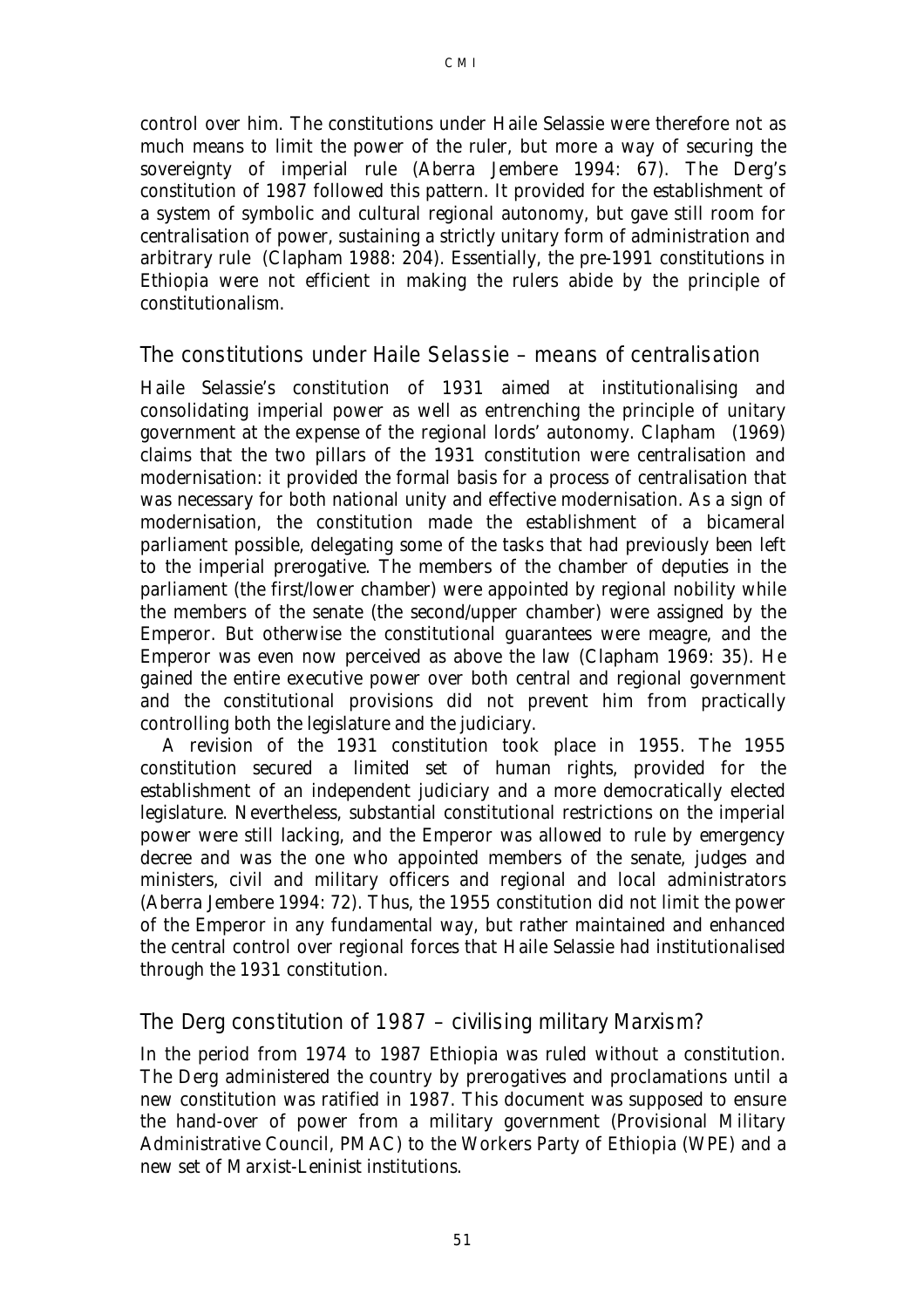The process of drafting a new constitution started in 1983, with the establishment of the Institute for the Study of the Ethiopian Nationalities. This institute should be providing the Ethiopian government with more knowledge about the country's national groups and projecting the process of constitutional drafting. It did obtain some information about the nationalities, but this was of little practical use in the drafting process. A preliminary draft was presented in 1984, but this was later amended by higher authorities. The Constitutional Commission established in 1986 was serving to give the impression that the drafting had a nation-wide participation, but it was otherwise nothing more than a "rubber stamp body" and was totally dominated by Mengistu's WPE (Clapham 1988:92).

Although the new constitution did not lead to any fundamental change in the way Ethiopia was ruled, the document provided for some administrative rearrangements. During Haile Selassie, there was a uniform hierarchy of administrative units. The country was divided into 14 regions (*kifle hager*), and these were subdivided into 102 provinces (*awraja*) and at the lowest level, 600 districts (*woreda*). All the regional leaders were appointed by the centre. With the Derg's new constitution, five out of thirty administrative regions, including Eritrea, Dire Dawa, Tigray, Assab and Ogaden, gained the status as autonomous (Ofcansky and Berry 1991: 223). But the powers enjoyed by these regions were strictly delegated and did not have any constitutional guarantees. Despite the stress on "the realisation of autonomy", the constitution stated unequivocally that Ethiopia "is a unitary state in which all the nationalities live in equality" (Harbeson 1988: 190). Although the regional administrators that were appointed originated from the regions themselves, the new administration as a whole remained centralised due to the fact that the bureaucracy in the regions was still centrally assigned. The regional parliaments were subordinated to the national parliament (*shengo*) (Clapham 1988: 204). The 1987 constitution formally ended the military rule, but the power of the WPE, which operated according to the Leninist principle of "democratic centralism", remained unchallenged by the constitutional provisions (Harbeson 1988:191). The transfer of power from military to civilian rule was therefore "cosmetic", because the people on the top remained largely in the same positions and maintained the same amount of power after the constitutional change (Clapham 1998: 92). Formally, some of the regions obtained autonomy, but the national groups became gradually more suppressed and less empowered than before.

# **Entrenching a federal system**

The federal system in Ethiopia was formally established when the new constitution of 1994 came into force in August 1995. But the process of devolution of political power had already started some years before as a result of the provisions of the transitional period charter from 1991 and proclamations from the central government in the transitional period.

As mentioned in chapter 4, the rights defined in the transitional period do not have any constitutional guarantees attached to them. Hence, the government was in principle free to federalise and then recentralise as it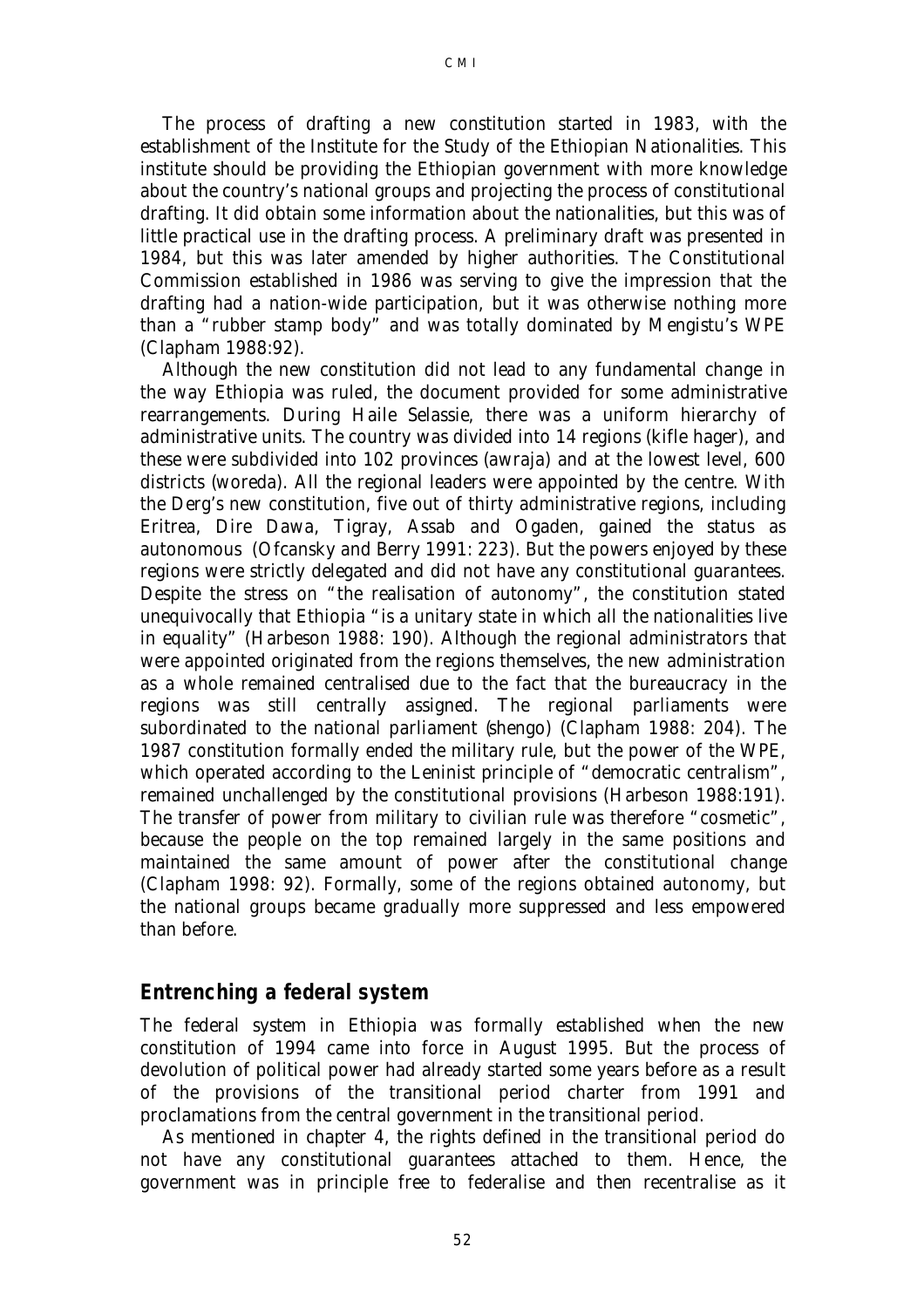pleased, because there were no provisions that prevented the charter and the proclamations to be unilaterally changed. It is the constitution of 1994 that formally entrenches the federal system in Ethiopia. Here, the regional representation and the division of powers and duties between the regional and central governments are set and cannot be unilaterally altered without breaking the constitution. The transitional charter of 1991 and various government proclamations are nevertheless important documents in the analysis of the Ethiopian federal model de jure, because they lay the foundation for the constitutional entrenchment and might as well clarify points that are ambiguous in the constitution.

# *The delimitation of regional units and the establishment of regional self-government*

The transitional charter does not include any detailed provisions on how to practically devolve political power. The only concrete stipulation is article 13, where the government is obliged to draft a law establishing local and regional councils and to arrange an election for these councils within three months after the establishment of the transitional government. The charter lacks also any definition of the units that would be granted the right to self-determination. In other words, it is not clear which nations, nationalities and peoples that would be granted their own administration. This was sorted out when the structures of each regional unit were formally established by proclamation 7 of 1992 (7/92). Twelve regional units, here called national/regional self-governments, were listed and defined on the basis of ethnic identities.<sup>14</sup> Two additional units were the "city state" of Addis Ababa, where the administration was responsible to the central government and not to its regional government, and the multiethnic city of Dire Dawa in the Somali region, which was directly administered by the central government. Only five of the ethnically defined states are relatively homogenous and have an ethnic majority (Tigray, Amhara, Afar, Somali, and Oromiya). The four regions in the south are very heterogenous with more than 45 ethnic groups altogether, while Gambella and Benishangul-Gumuz have no clear majority group. The population in Harari is ethnically mixed, and the non-indigenous Amhara and the Oromo constitute the majority. No official demarcation of the regional boundaries took place in connection with the designation of the regional units*<sup>15</sup>* .

Proclamation 7/92 defines the structures of the regional self-governments and the division of power between the central transitional government and the self-governments in a relatively detailed manner (chapter 2). These structures are in many ways similar and as detailed as those which were later outlined in the constitution. It also includes a provisions on the administration below the regional level, by stating that "the basic unit of hierarchy of every National/Regional Transitional Self-Government shall be the woreda;.."

 $\overline{a}$ 

 $14$  "Nation" or "Nationality" means a people living in the same geographical area and having a common language and a common psychological make up of identity" (Procl. 7/92, Art.7)

<sup>&</sup>lt;sup>15</sup> Up to now (year 2001), no official map of Federal Ethiopia is published and several conflicts over boundaries have occurred (Tronvoll, Kjetil 2000: 23).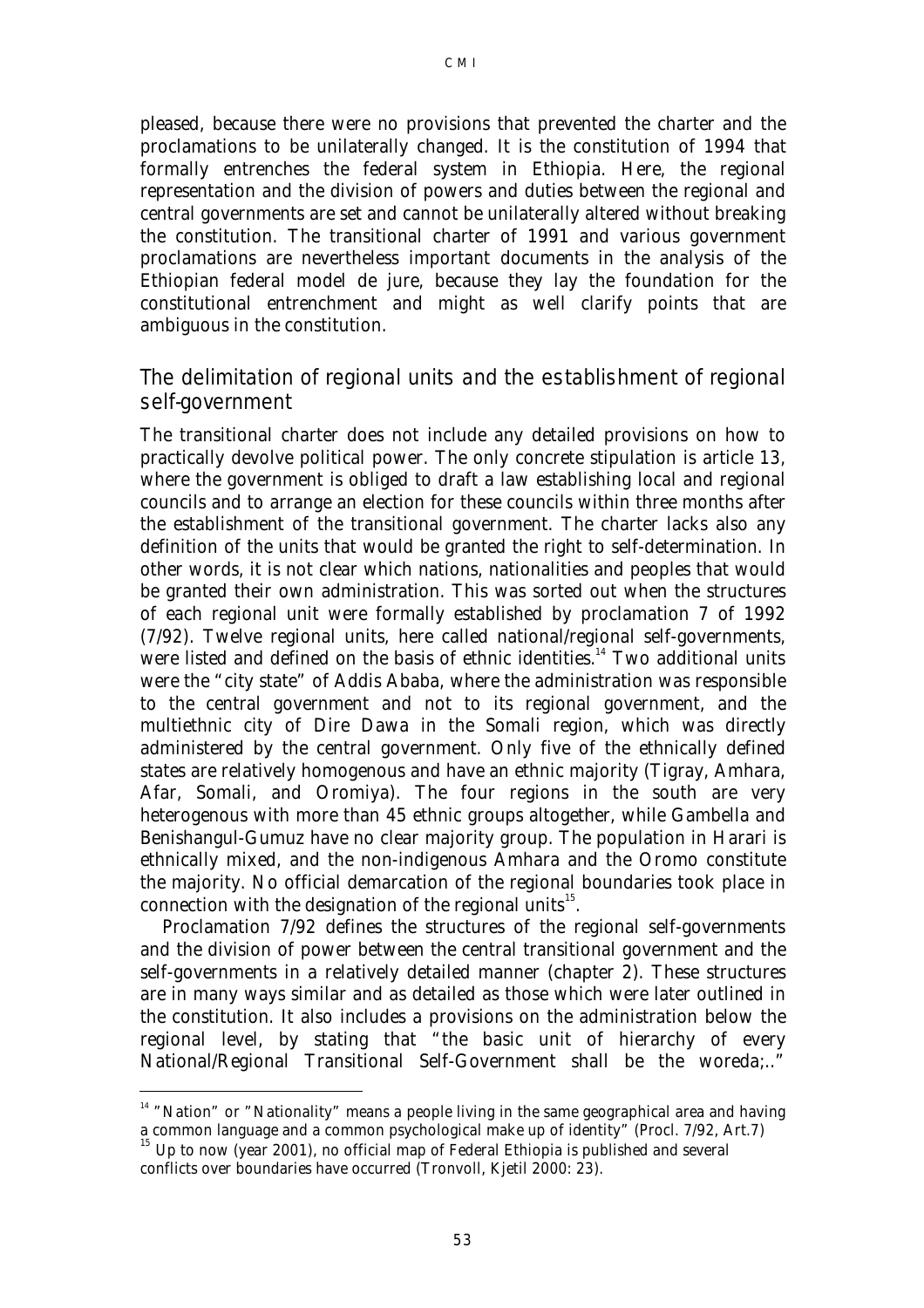(Art.5,1). The woreda administration should in every aspect be a subordinate organ of the regional government, but has the power to "prepare, determine and implement within its own areas concerning social services and economic development." (Art.40,1). In heterogenous areas, all ethnic groups are supposed to have their own woreda or zone structure, or where this is not possible, guaranteed representation in the elected woreda councils. The regional governments should decide the structures below the woreda, which in most cases are called kebele. Proclamation 41 of 1993 (41/93), gives a further elaboration on the powers and duties of the central and regional executive organs of the transitional government: the role of central ministries and commissions and regional bureaus.

Despite the fact that proclamations 7/92 and 41/93 give a fairly detailed sketch of federal-regional structures and sub-regional arrangements, the fiscal issues, which are essential in determining the regions' abilities to carry out their duties and responsibilities, are left out. But another proclamation, defining the sharing of revenues between the central government and the national/regional self-governments, tries to fill this gap (proclamation 33/92). It defines both regional and central revenue sources (chapter 5-6). The revenues granted for the central government are much larger than those for the regions, which gives a clear vertical imbalance. A correction of this imbalance is attempted by opening up for subsidies from central to regional level (chapter 7). Many financial issues are left unclarified in this proclamation, such as the rules that will determine the joint revenue sources. Despite this, the constitution (Art.95) largely repeats what is stated in proclamation 33/92, and there are no additional fundamental clarifications on the financial ambiguities there (Cohen 1995:172). After the transitional period ended, however, new types of subsidies and grants have been introduced and determined by the House of the Federation in order to correct both horizontal and vertical imbalances. But these new developments have no constitutional entrenchment and are more a result of political than legal considerations. The financial arrangements would therefore be a part of my analysis of the de facto functioning of the Ethiopian federation (chapter 6 of this study), and not a part of the de jure arrangements in this chapter.

# *Setting the principles of national self-determination and federation in the constitution of 1994*

The constitution of 1994 clearly states that Ethiopia is intended to be a federal state. Article 1 defines the nomenclature of the state: "This constitution establishes a federal and democratic state structure". The sovereign power is not given to the Ethiopian people at large or to the federal member states, but "resides with the nations, nationalities and peoples of Ethiopia" (Art.8,1). Article 39, which actually is to be found in the chapter on fundamental human rights, gives a further elaboration on what this sovereignty is about. It largely repeats from the transitional charter's article two, and asserts that "[e]very nation, nationality and people has an unconditional right to self-determination, up to and including the right to secession". The definition of nations, nationalities and peoples is essentially the same as in proclamation 7/92: "[…]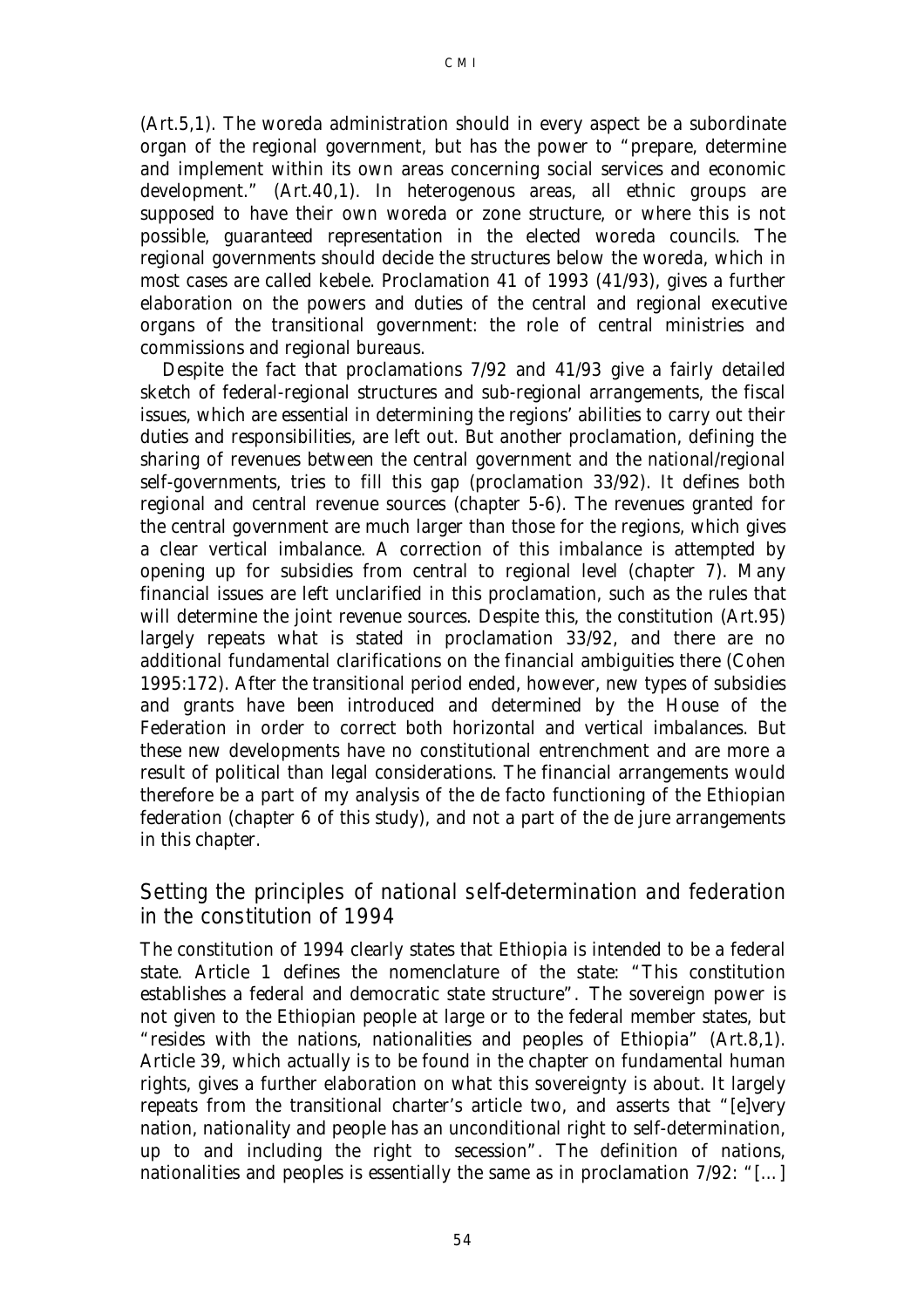a group of people who have or share a large measure of a common culture or similar customs, mutual intelligibility of language, belief in a common or related identities, a common psychological make-up, and an identifiable, predominantly contiguous territory." Of the criteria mentioned, it is only language and territory which are relatively easy to determine and distinguish, and it is therefore reasonable to claim that the Ethiopian federal units first and foremost are defined on a linguistic and territorial basis (Abbink 1997: 166). The other traits, such as common psychological make-up and identities, are hard to agree on and would probably be more unstable and changeable than language and territory.

Article 47 lists the names of the states of the Federal Democratic Republic of Ethiopia. The fourteen regions defined in proclamation 7/92 are reduced to nine, following the merger of the southern regions into one in 1994*<sup>16</sup>*. Since the sovereignty rests with the nations, nationalities and peoples and not with the people at large or the member states of the country, sub-article two points out that "nations, nationalities and peoples within the states […] have the right to establish, at any time, their own states". The transitional proclamations sketched out the sub-regional structures of the regional self-governments. In the constitution, however, there is no mention of the levels below the region. The sub-regional structures are left for the regions to decide, through the drafting and ratification of regional constitutions (Art.52, 4).

*Central-regional power division and regional representation as defined in the constitution*

#### **Powers and functions of the federal and regional state governments**

According to the federal constitution, the federal government with a bicameral parliament and a constitutional president is assigned the responsibility of, inter alia, national defence, foreign relations, monetary policies and foreign investment and the establishment and implementation of national standards on health, education, science and technology (Art.51). The various regional governments all have equal powers and duties, which indicates that the Ethiopian system is a constitutionally symmetrical federal system. They are governed by a state president, who is also the chief executive, and the state council. The regional states are empowered to establish their own administration with responsibility for the state's civil service, law and order and the state police force. It should formulate and execute state constitutions and laws, economic, social and developmental policies, strategies and plans and administer its own budget, and land and natural resources under federal law (Art.52).

The federal and regional governments share the right to levy taxes and collect duties on revenue sources, but the major sources of revenues are given to the federal level (Art. 95-97). The states do also have the "concurrent powers" that are given to the federal and state governments or the powers that

 $16$  The merger was a result of an initiative from the EPRDF and its southern affiliates (Interview Taye Amberbir, June 2000) The process behind the merger will be discussed in chapter 6.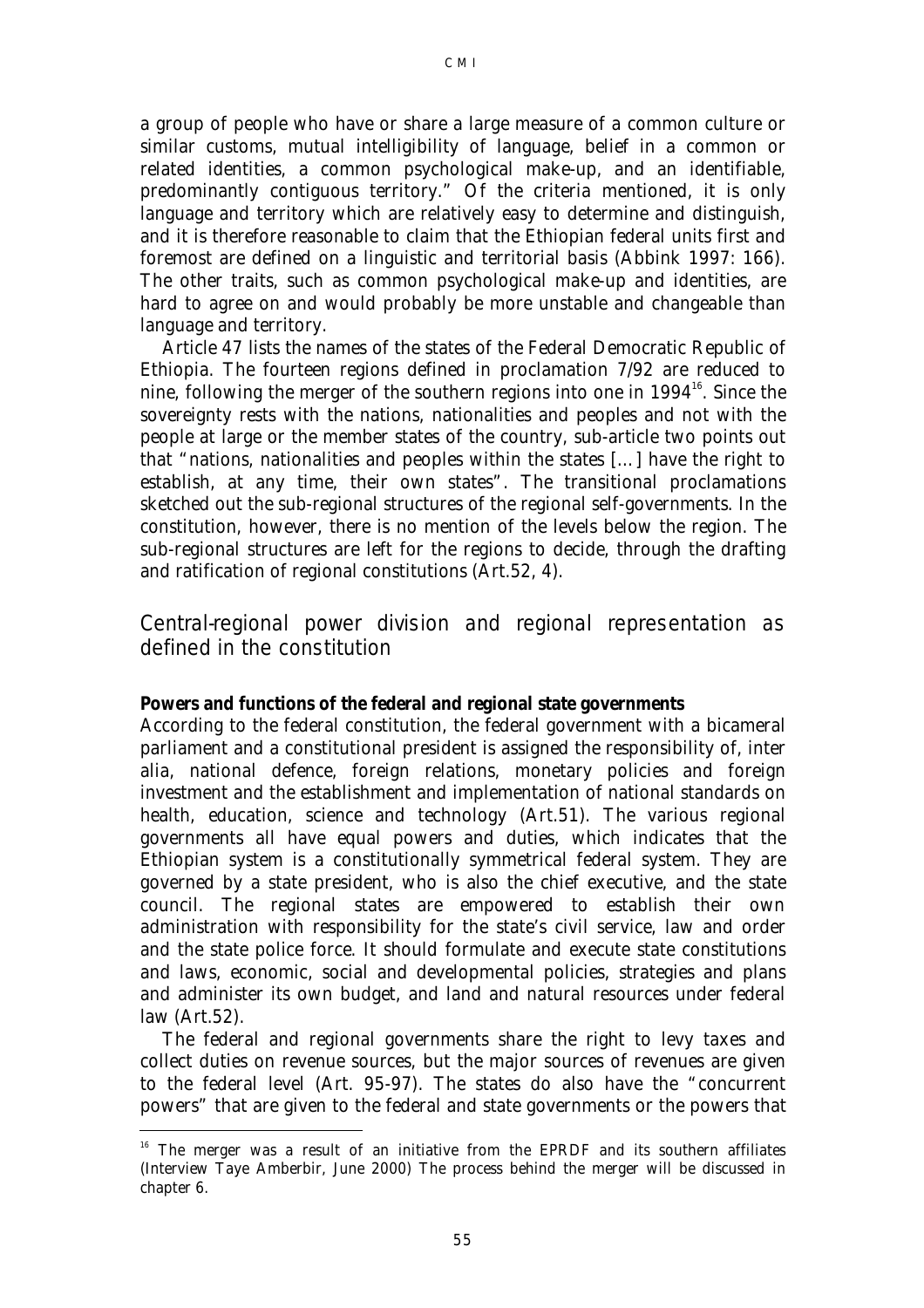are not given expressively to the federal government alone (Art.52,1). But there is no constitutional list of such powers. The federal government, however, is given the unspecified authority to delegate some of its power to the states if necessary (Art.50,9). During a state of emergency, the federal government can suspend all the important constitutional provisions which are empowering the regions, except article 39, which assures the right to national selfdetermination, up to and including secession *<sup>17</sup>* (Art. 93).

### **The House of the Peoples' Representatives – the first chamber**

The highest authority in the federal state is the House of Peoples' Representatives (HPR). It is equivalent to the first or lower chamber of a legislature, normally serving the interests of the people in the federation as a whole. The members of the HPR are elected by a plurality of the votes cast in general elections every five years (Art.54,1). But twenty of the seats are excepted from the majority-based, one-member constituencies and are reserved for officially recognised ethnic groups with less than 100,000 people, in order to ensure minority representation. How elections to these minority seats should be made is not specified in the constitution, other than that it should be determined by law (Art. 54,3; see also Tronvoll 2000: 23). The most important functions of the HPR are to enact laws on matters specified for the federal level and ratify national policy standards (Art.55).

The Ethiopian system is essentially parliamentarian, where the political party or parties with the greatest number of seats in the HPR shall form and lead the executive and approve the appointment of members for the executive Council of Ministers and the Prime Minister (Art.56). The HPR shall also nominate the candidate for the president, who will be accepted by a two-thirds majority of both chambers of the legislature (Art.70). The President has no real powers, but should, equally to other constitutional presidents and monarchs, formally sign all new laws coming from the HPR (Art.71). The Prime Minister has quite extensive powers, akin to those of presidents in presidential systems. He is the commander-in-chief of the armed forces (Art.74,1). Moreover, the ministers in the executive are primarily not accountable to the HPR, but to the Prime Minister (Art.76,2).

### **The House of the Federation – the second chamber**

The House of the Federation (HF) is the second or upper chamber in the federal government of Ethiopia. In conventional federal systems, the second chamber serves as the representative institution for the regional units. In the Ethiopian system, the HF has essentially the same function, but in the constitution this is formulated in a slightly different way: it is not composed of representatives from the federal units, but "of representatives of Nations, Nationalities and Peoples" (Art.61,1).

As we have seen in chapter two of this analysis, a common dilemma in determining the basis for representation in the second chamber is the contradiction between equality of representation of citizens and regions. Should

  $17$  Other rights that cannot be suspended during a state of emergency are article 1 (the nomenclature of the state); article 18 (prohibition of inhuman treatment); and article 25 (the right to equality) (stated in Art.93).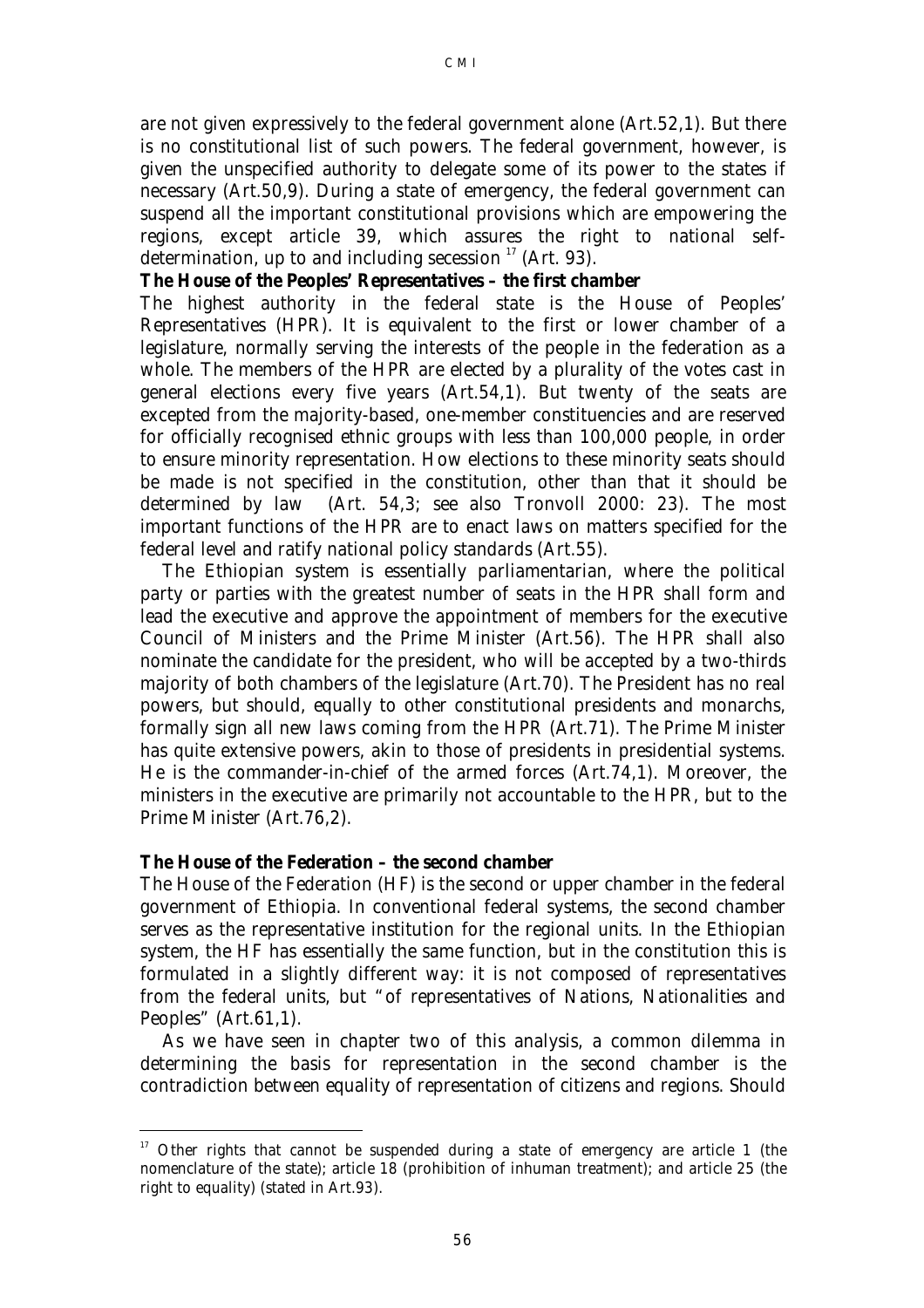all member states have the same vote, or should more populous states have more votes than the smaller states, so that each citizen's vote has the same weight? The Ethiopian federal system has attempted to reach a compromise in the conflict between equality of citizens and equality of regions in representation in the second chamber. Each officially recognised national group should in principle have one representative in the House. Additionally, the population number of each nation or nationality is taken into consideration by giving one representative extra for each million of its population (Art.61,2). Despite the fact that it is not the regional units per se, but the nations and nationalities which are represented in the HF, it is the State Councils in each regional state which elect the members to the HF (Art.61,3).

The House of the Federation has the power to interpret the constitution and to establish the Council of Constitutional Enquiry, which has the duty of investigating constitutional disputes (Art.61,1-2). HF should also decide upon issues related to the rights of states to self-determination including secession, find solutions to disputes between states, and determine the division of joint federal and state revenues and the federal subsidies to the states. But with only two sessions annually, it has little influence on the conduct of daily federal affairs (Art.67).

## *Constitutional guarantees for regional representation*

One of the fundamental characteristics of federations is that the basis of regional representation "cannot be easily altered, as by resort to the bare majoritarian procedure which serves normal purposes" (King 1982:143, see also chapter two of this study). Does the Ethiopian system have specific procedures for how regional representation should be altered? Are there any extraordinary rules to change the constitution?

As we have seen, regional representation in the central decision-making process is ensured through the House of the Federation. Constitutional provisions guarantee the powers and duties of this house. But the basis for regional representation itself is relatively ambiguous, since the right of representation is not given to the member states, but to the nations, nationalities and peoples. Adding to this complexity is the constitutional provision which allows nations, nationalities and peoples within states to establish, at any time, their own states (Art.47,2) or to secede from the Ethiopian federation (Art.39,1). But the conditions for establishing a state or secede are complicated and do not follow "the bare majoritarian procedure " (King 1982:143). If national groups want their own state within the federation, the state council has to accept it with a two-thirds majority and has to arrange a referendum where the majority of the voters agree on it. The demand for secession has to be approved by a two-thirds majority of the respective state council and a majority in a referendum arranged by the federal government.

Any proposal for constitutional amendment has to be supported by a twothirds majority in the House of Peoples Representatives or in the House of the Federation and or one third of the member states' councils (Art.104). The basic rights and freedoms as defined in chapter 3 of the constitution, and the rules for amending the constitution cannot be altered without the consent of all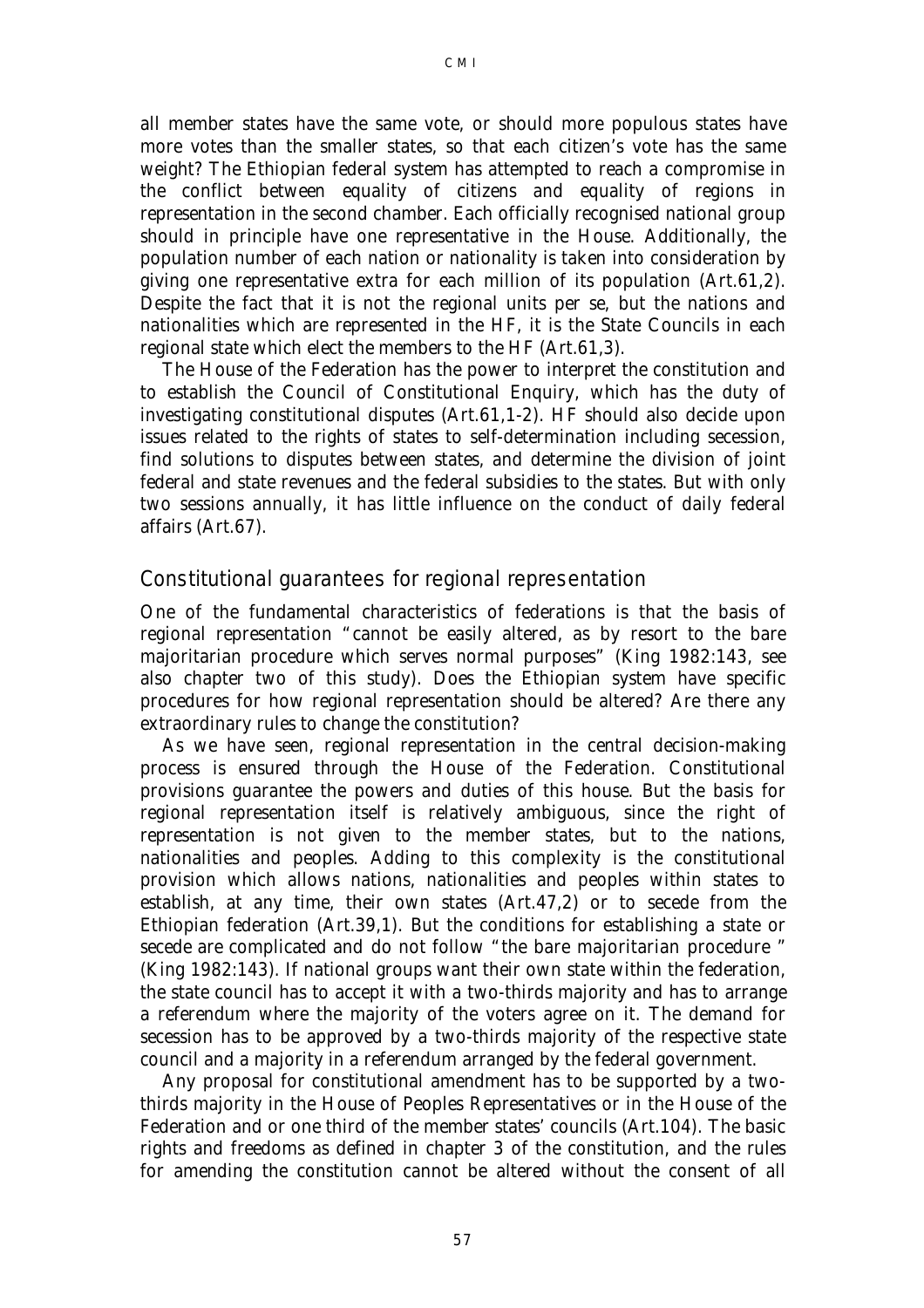member states (through a majority in each state council) and a two-thirds majority in both the House of Peoples Representatives and the House of the Federation (Art.105). The other provisions of the constitution can be altered by a two-thirds majority in a joint session in the HPR and the HF and a majority in two thirds of the state councils. This corresponds to the fundamental principle in federal states that the supreme law regulating federal-regional relations and regional representation at the federal level cannot be altered without an extraordinary majority at both federal and regional level.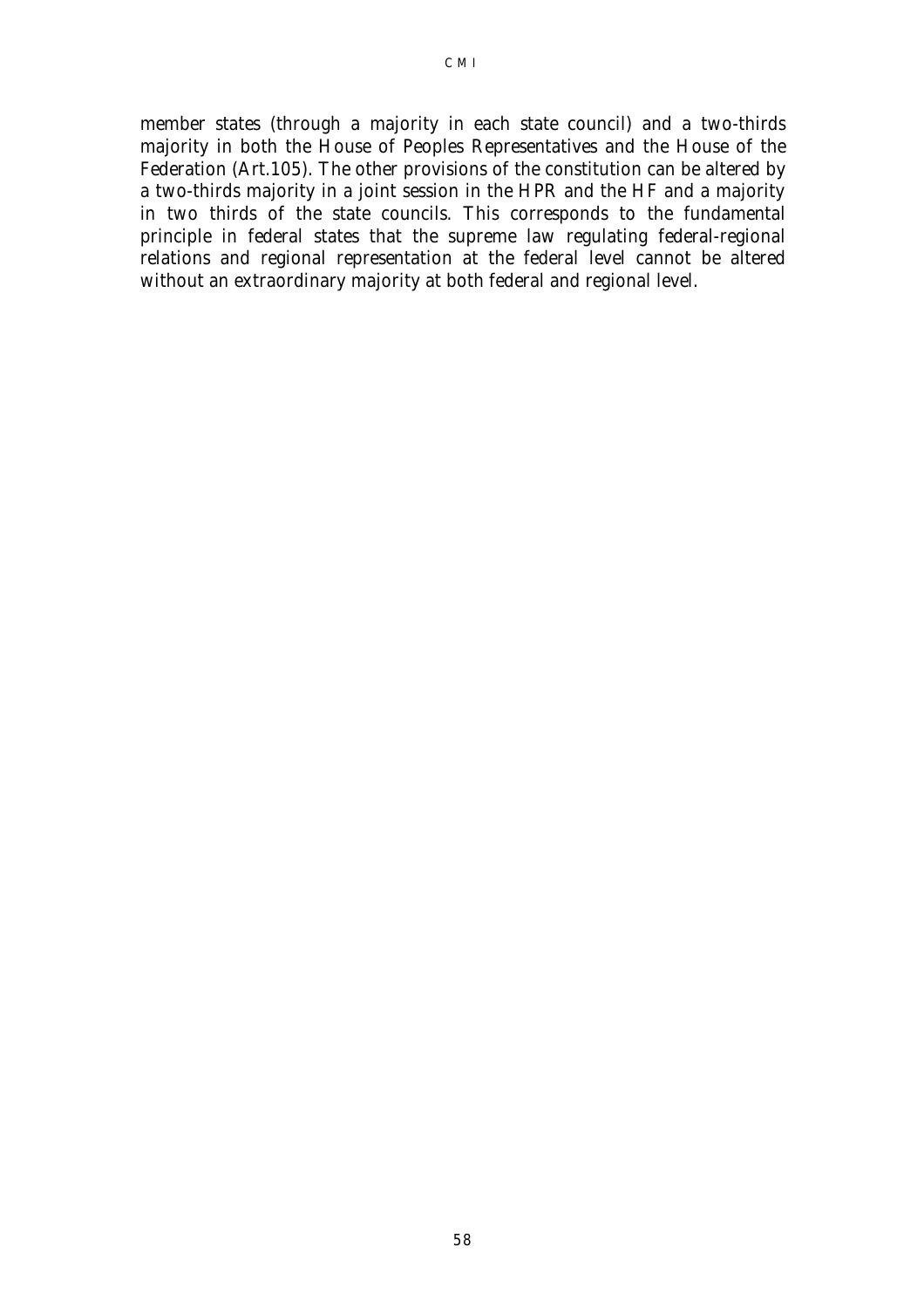# **Is the Ethiopian model really federal? Particularities and ambiguities of the Ethiopian federation** *de jure*

Throughout the transitional period, all the proclamations issued indicated that the regions and their sub-units would be subordinate to the central government and their ministries and agencies (Cohen 1995:160). Despite the transitional charter's stress on national self-determination, the regional power was restricted and there were no definite signs showing whether the Ethiopian state would be a decentralised, unitary system or a federation. But the constitution of 1994 removes this doubt. It clearly states that the government intends to leave the unitary structure and go for as federal solution (Art.1). But as we have seen above, there are several ambiguities and particularities in the Ethiopian federal arrangements. This makes the conclusions on whether the Ethiopian federation corresponds or conflicts with fundamental principles of federal theory and practice of established federations more complicated than it might appear in the first place. The right to secession, the granting of sovereignty to "nations, nationalities and the people" instead of the member states, the lack of an independent constitutional court and the strong executive are among the factors contributing to this complexity.

## *The contradiction of regional power – meagre authority but the right to secede*

There is an apparent paradox in the Ethiopian federal arrangements, which has been noted by several writers (Abbink 1997; Paul 2000; Brietzke 1995). On the one hand, the nations, nationalities and peoples have been granted the right to exit from the federation if certain conditions are fulfilled. This makes the independence of the constituent units more extensive than in other federal systems. On the other hand, the powers of the member states are relatively meagre, and the regional governments remain dependent on the federal level to be able to carry out their duties. As expressed by Brietzke, the constitution "proposes few self-determination remedies, since nothing is specified as lying in the gaps between secession, quite a narrow form of self-determination and a limited cultural autonomy" (1995: 35).

Certain federal theorists, among them Duchacek, go as far as arguing that the right to secession disqualifies a state as federal. It is argued that the right to secession will gradually undermine citizens' loyalty to the central government. Moreover, when regions are free to leave the union, the political arrangement between the centre and the states are more similar to a confederation without strong sub-national control than a federation (Duchacek 1987: 207). The fact that sovereignty in the Ethiopian federation is given to "nations, nationalities and peoples" and not to clearly defined member states means that national groups can secede not only from the federation, but also from each member state. This is clearly a constitutional anomaly, and does not have any parallels in other federal systems today. Whether the right to secession disqualifies Ethiopia from being a federal system is a matter of opinion. If we look at other federal states, there are some of them which have granted ethnic groups or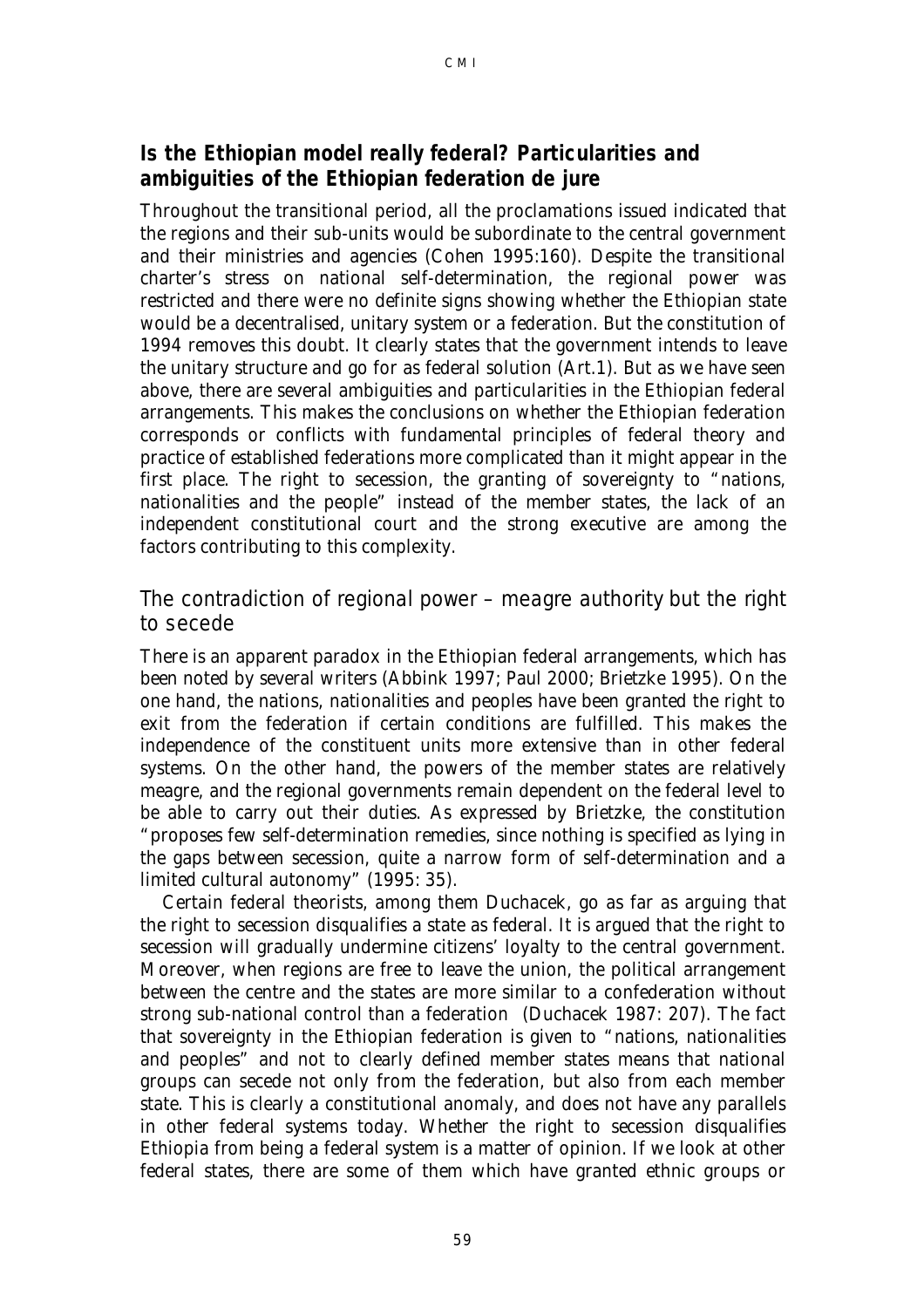regions extensive self-determination rights, but these are in most cases defined outside the constitutional framework.

Multiethnic federations like Spain and Canada have chosen to give concessions to ethnically based regions, but these concessions are basically defined elsewhere than in the constitution. This has made the arrangements more flexible and it has thus been possible to adopt them gradually to meet the demands of the current political situation. A large change in the Canadian political system, which took place when political forces in Québec sought to secede from the Canadian federation, occurred outside of the formal constitutional amending process. Parti Québecois governments asserted Québec's right to declare itself to be a sovereign country if such a move were approved in a referendum. The 1995 draft sovereignty bill was the legal framework that would have been used to realise independence if the government had won the referendum that year (Hechter 2000:196).

The Ethiopian constitution could be compared with the Spanish constitution of 1978 (Brietzke 1995:37). Like Ethiopia, Spain has been facing the problems of violent secession movements and an undemocratic past. In order to solve these problems, the Spanish government wanted to introduce some forms of regional autonomy, but chose not to define member states and state boundaries in any fixed way or to grant the contentious regions the right to secession through constitutional provisions (Colomer 1998). Instead, the so-called "autonomous communities" gained gradually broader powers of selfgovernment, more than what is common in other federal states, through bargaining between political parties in the regional and central governments. Yet the most important powers, such as military and economic security are reserved to the central government. The autonomous communities have been granted different kinds of self-determination rights, all according to the outcome of the bargaining. This asymmetry has some similarities to the arrangements of the new Russian federation. In the first Russian federal treaty of 1992, the various ethnorepublics were given the right to secede, which also was a theoretically available option during the Soviet Union era, but this was abandoned in a revised treaty of 1993. Instead, the federation entered a "postconstitutional process" where the centre began to negotiate a series of bilateral power sharing treaties with each ethnorepublic (Smith 2000: 350)

The Canadian, Spanish and Russian constitutions have thus chosen to exclude the right of secession, but have in practice granted quite extensive "remedies for self-determination" through various areas of self-government for the constituent units. The Ethiopian federation has to a large extent chosen to do the opposite: asserting the most extreme right to self-determination, the right to secession, at the same time as the powers given to the regions in the administration of daily affairs are quite scanty in a comparative perspective. Land and natural resources in the member states, for instance, are administered under federal law. The regional governments have to follow national standards in the conduct of day-to-day affairs. This means in practice that the five-year plans adopted by the EPRDF in the House of Peoples' Representatives have to be followed by the regional governments in every aspect of administration. The regional revenue sources are few and insubstantial compared to those that are left for the federal level, which means that the regional governments have to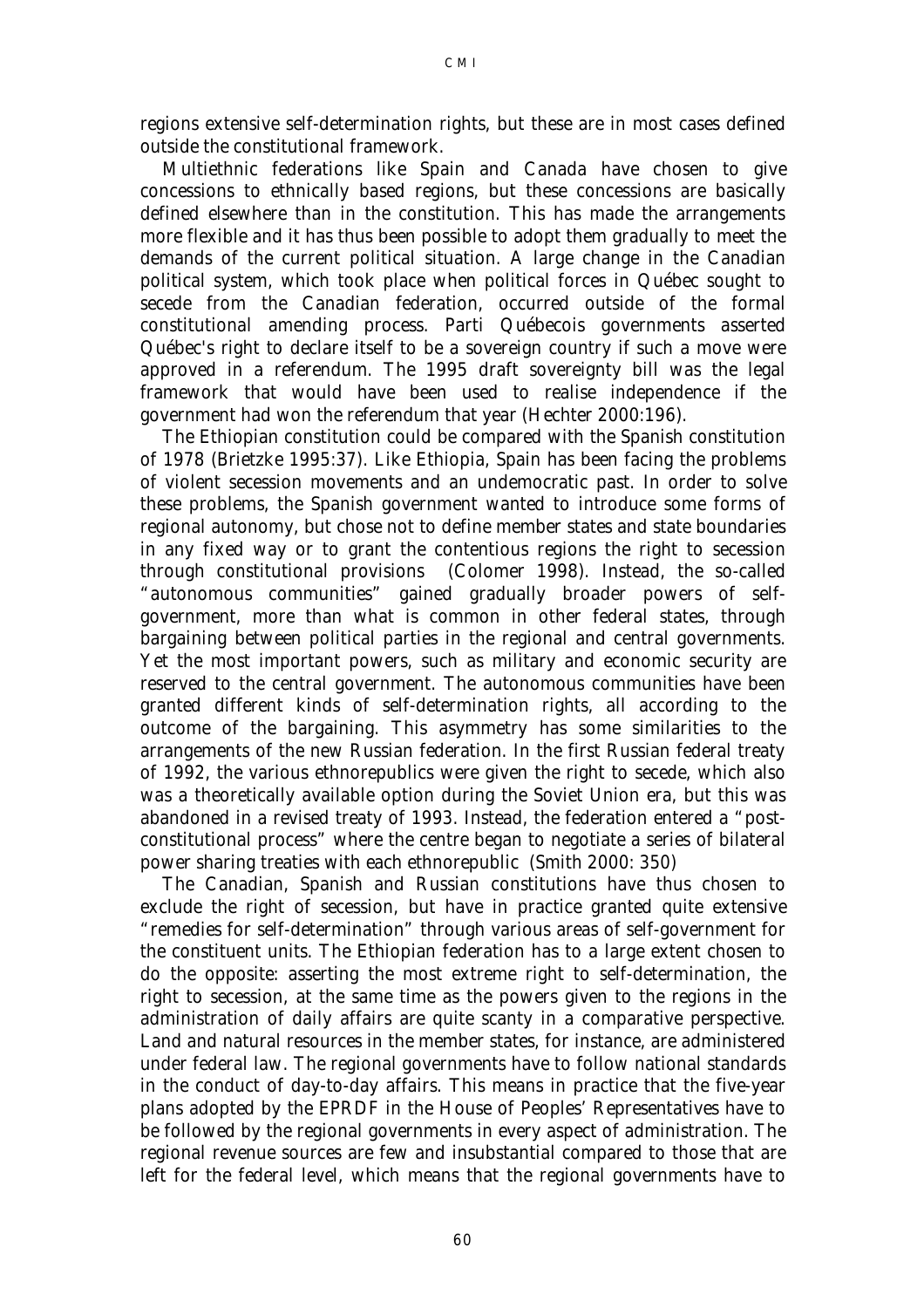rely on grants and subsidies from the federal government to be able to carry out their duties (Eshetu Chole 1994:8).

## *Insufficient constitutionalism? Few checks on the ruling power*

As noted in chapter two of this study, several federal theorists claim that a federation cannot be genuine unless the government is subordinate to the law (Burgess 1993; King 1982). If the political forces do not follow the provisions that are given in the constitution, the guarantees provided have no functions. In order to decide whether a government is subordinate to the law, it is necessary to look at the actual operation of the federal system and the practices of the political leadership. Hence, this is a matter that will be discussed in depth in the next chapter of this study, which will be dealing with the implementation of the Ethiopian federal system. However, the legal framework might give us some clues on how the federal system will work. The legal framework should provide the essential checks on the ruling powers to prevent them from exceeding their mandate or violating the rules regulating federal-regional relations. The question that should be answered here is: Does the Ethiopian constitution provide enough checks on the Ethiopian leadership to prevent the violation of federal principles?

In federal systems like that of the United States, the second chamber of the legislature has the role of checking the power of the other federal institutions and plays an essential part in the separation of powers. In parliamentary federal systems like the Australian or the Canadian, the second chamber shall ensure that all legal actions of the national government are consulted by the regional units (Sharman 1987: 85). The second chamber in the Ethiopian federal system, the House of the Federation, fills neither of these roles completely. The Ethiopian system is formally parliamentary, but has elements akin to presidential systems. The relationship between the House of Peoples' Representatives and the executive is regulated by parliamentarian principles and this altogether minimises the separation of powers and the checks and balances as seen in the U.S. Constitution (Brietzke 1995: 25). But the Prime Minister has more power than what is common in parliamentary systems, due to the facts that he controls the army and that the council of ministers are accountable to him. Furthermore, the House of the Federation does not have any role in checking the ordinary legislating process in the HPR, and this contradicts with the practice of other federal, bicameral parliamentarian systems. As noted above, it is only in cases where the constitution is at stake, or where the federal-regional relations at issue, that the House of the Federation has the power to intervene and make decisions. This implies that the regions, through the House of the Federation, do not have any say in debating the general policies on the federal level or proposing laws for the federal level. The institutional framework of the Ethiopian federation does altogether give a large space of action for a strong central executive, which is only to a small extent controlled or checked by the other institutions of the federation, the House of Peoples' Representatives and the House of the Federation.

In most federal systems, an independent constitutional court has the adjudicating role in interpreting the constitution and adapting it to changing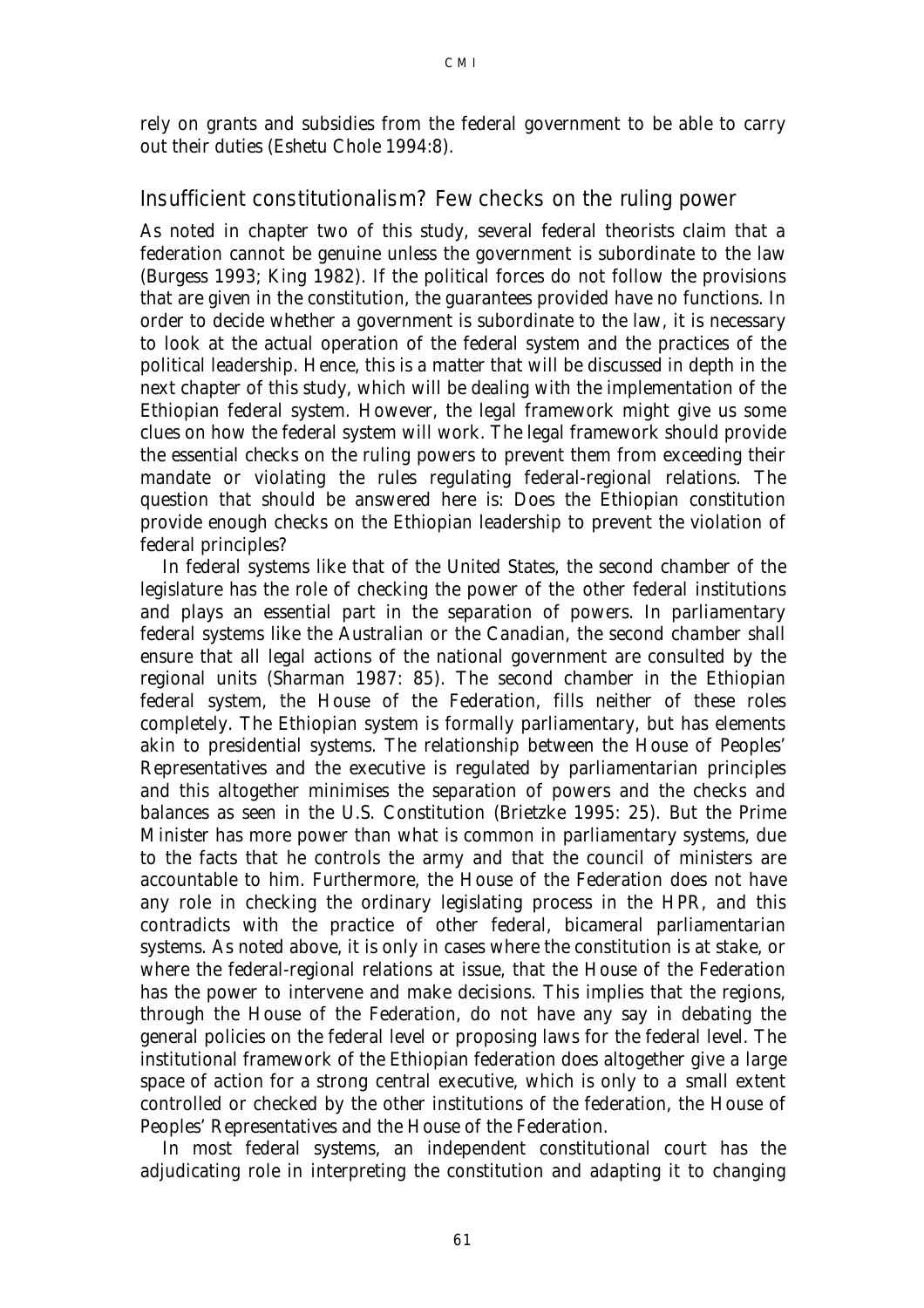circumstances. It is essential that this court is independent of political forces, so that all parties in the country can look upon it as impartial and trust its decisions to be unbiased. The Ethiopian federal system differs from other federal systems by not having an independent Constitutional Court. Instead, the constitutional issues are left to a political organ, the House of the Federation, and the legal-political Council of Constitutional Enquiry (Art.62). Any constitutional disputes arising in the court system has to be handled by the Council of Constitutional Enquiry, an organ under the HF established in 1996 (Art.82, see also Abbink 1997:168). The council is composed of both political and legal figures: the president and the vice-president of the Supreme Court; three members of the HF; and six legal experts selected by the HPR. The council shall submit its recommendations to the HF, which will determine the final outcome of the issue (Art.83).

This might indicate that the Ethiopian constitution makers do not believe that arguments between the federal and regional level are possible to solve on a legal basis, but that there have to be some political deliberations about them. Nevertheless, it means in practice that the constitutional interpretation is controlled by the party in power. Although the judiciary in general is independent, the judges in the court system, including those who are a part of the Council of Constitutional Enquiry, are appointed by the HPR on the proposal of the Prime Minister (Art. 81, see also Mattei 1995:124). The absence of an independent constitutional court has lead observers to claim that the Ethiopian system lacks the essential limits to government which a commitment to the principle of constitutionalism should imply (Vestal 1996:35). But if we compare the Ethiopian model with the Russian federation, for instance, it seems that the Ethiopian system's lack of checks on the executive is relatively moderate. In the Russian constitution, the president is given the power of judicial review and of arbitration between federal and local bodies or between constituent members of the federation (Smith 2000:349). This clearly conflicts with the basic federal principle that central authorities do not have the right to unilaterally redefine the powers of the constituent units.

# **Conclusion: A qualified but peculiar federal model**

If we strictly follow King's minimalist definition of federations, neither the meagre regional powers, the right to secession, the lack of checks on the central executive nor the absence of an independent constitutional court disqualify the Ethiopian system from being federal. Constitutionally guaranteed representation of regions in the central decision-making process, which is the critical criterion for King's definition of federations, is still unchallenged by these particularities.

King's claim that constitutional units in federal systems have to be incorporated into the central decision making process does not include any parameters on *how much* power and influence they should have or what regional empowerment should entail, except that their representation should be constitutionally guaranteed. Federal systems could therefore in practice have similar power sharing arrangements between central and regional level as decentralised unitary systems, as long as they are entrenched in the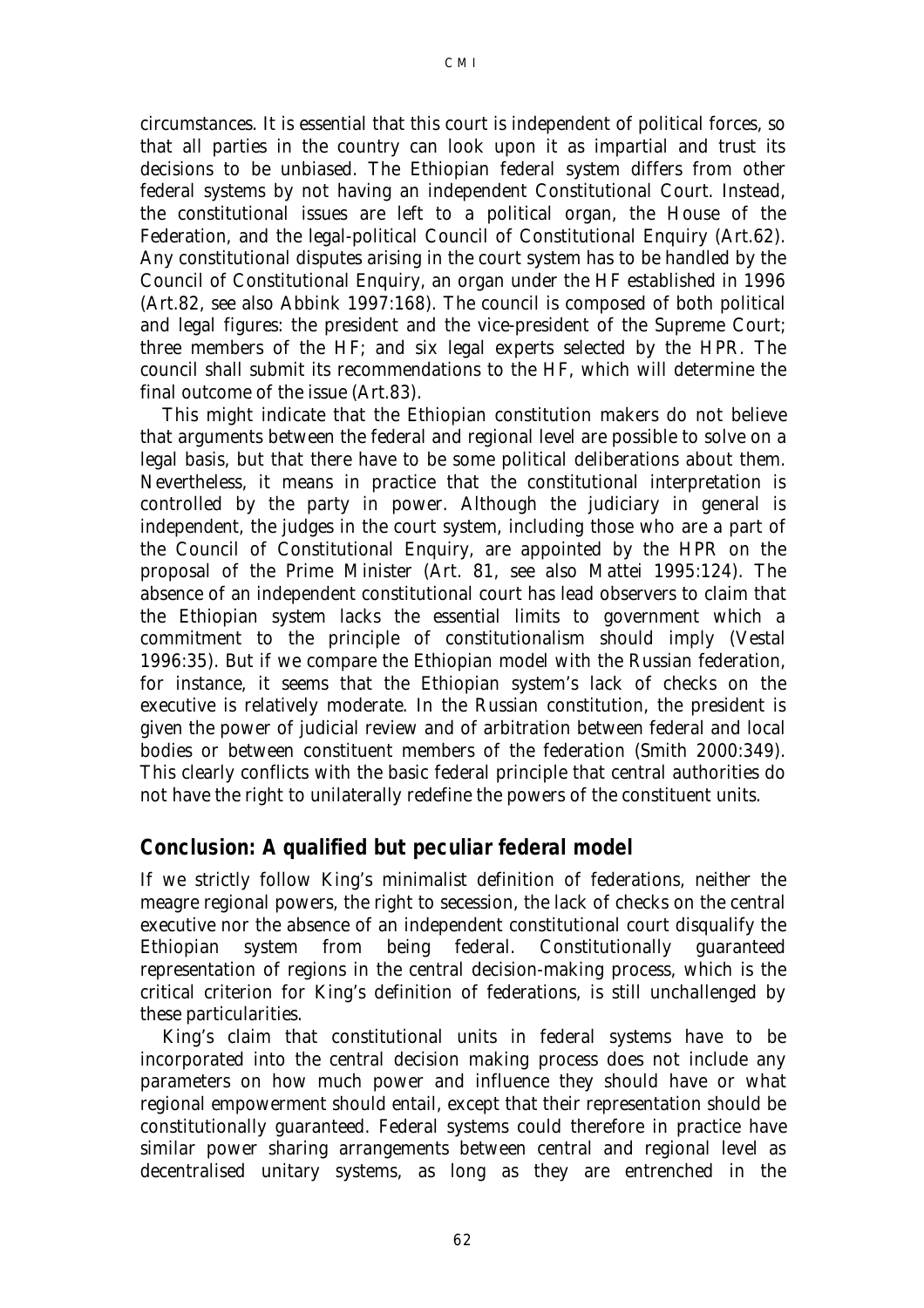constitution. Hence, it is problematic to claim that the Ethiopian regional states' meagre powers would make the Ethiopian system less federal. Several writers, including Abbink (1997:167) claims that the actual division of powers between member states and federal government is "not federal enough" because the states do not have any role in debating the policies and in proposing legislation formulated at federal level. He justifies this claim by pointing at the fact that other federal systems, such as the German, Canadian, Nigerian and Mexican, have given more power of this kind to the member states. Thus, his judgement of the Ethiopian federal system is based on comparison with other federal systems, and not on a clear definition of what a federation is.

The most common critique of the Ethiopian federal model is that it includes the right to secession (Brietzke 1995; Abbink 1997; Mattei 1995; Paul 2000; Cohen 1994). As mentioned above, their critiques are supported by federal theorists, such as Duchacek (1987), who argues that the right to secession undermines a state as federal. I would argue that the right to secession does not disqualify the Ethiopian system from being federal, again referring to King's definition of federations. Reading the Ethiopian constitution, it is apparent that the right to secession is hard to exercise both politically and procedurally and it is by all practical purposes not likely that it will take place. But as the critics rightly have pointed out, the fact that this right is written into the constitution might encourage groups or regions to try this option, and this might again destabilise unity of the federation in the long run.

Even though the institutions responsible for constitutional interpretation, the House of the Federation and the Council of Constitutional Enquiry, are not politically independent and might be dominated by the political party in power, it is still necessary to consult the regions to change the constitution. Complex rules of voting have to be followed, and hence, King's requirements that the constitution cannot be easily altered and that the amendment process "cannot resort to bare majoritarian procedure" is not violated. Therefore, the marginal checks on the central executive and the lack of an independent constitutional court do not endanger the federal arrangements in Ethiopia *per se.* But it might decrease the political leadership's commitment to the principle of constitutionalism, because it gives the party in power a greater opportunity to act without consulting the federal houses or the courts and to exploit the space of action which the lack of checks provide. Ultimately, this might influence the running of the daily affairs in the federation and obstruct federal-regional relations.

The most apparent trait in the constitutional history of Ethiopia is the lack of constitutionalism, the idea of self-imposed limits to the powers of rulers to make the government accountable to the law and prevent arbitrary action. They reflect to a large extent the thoughts behind the old Amharic proverb: "Just as the sky cannot be ploughed, the *negus* (king) cannot be indicted" (Leenco Lata 1999:xviii). None of the constitutions under Haile Selassie and Mengistu Haile Mariam prevented the government from imposing a repressive and autocratic regime on their subjects. Compared to these, the Ethiopian Constitution of 1994 is a great step forward. The central government is restricted by a range of constitutional provisions, and unlike the system of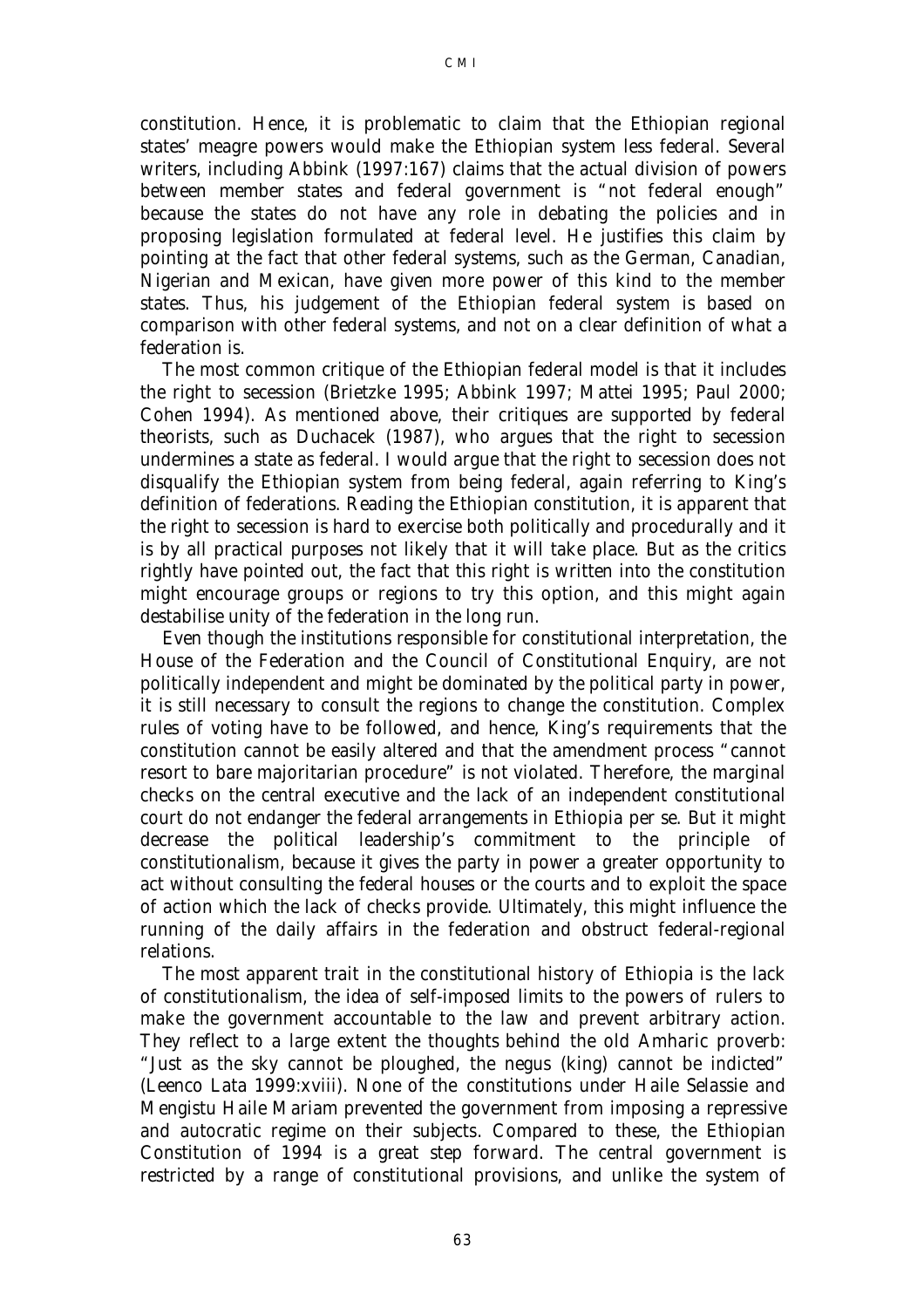regional autonomy during Mengistu, the regional governments' rights are constitutionally protected. But still, the fact that there are few of checks on the central executive and the political party in power implies that there are some continuities between the past constitutions and the one of today. Whether this will result in continued repressive rule can only be determined by exploring the actual implementation of the federal constitution and to what extent the central government decides to exceed their mandate. This will be the subject in the final chapter of this analysis, which considers the Ethiopian federal system *de facto*.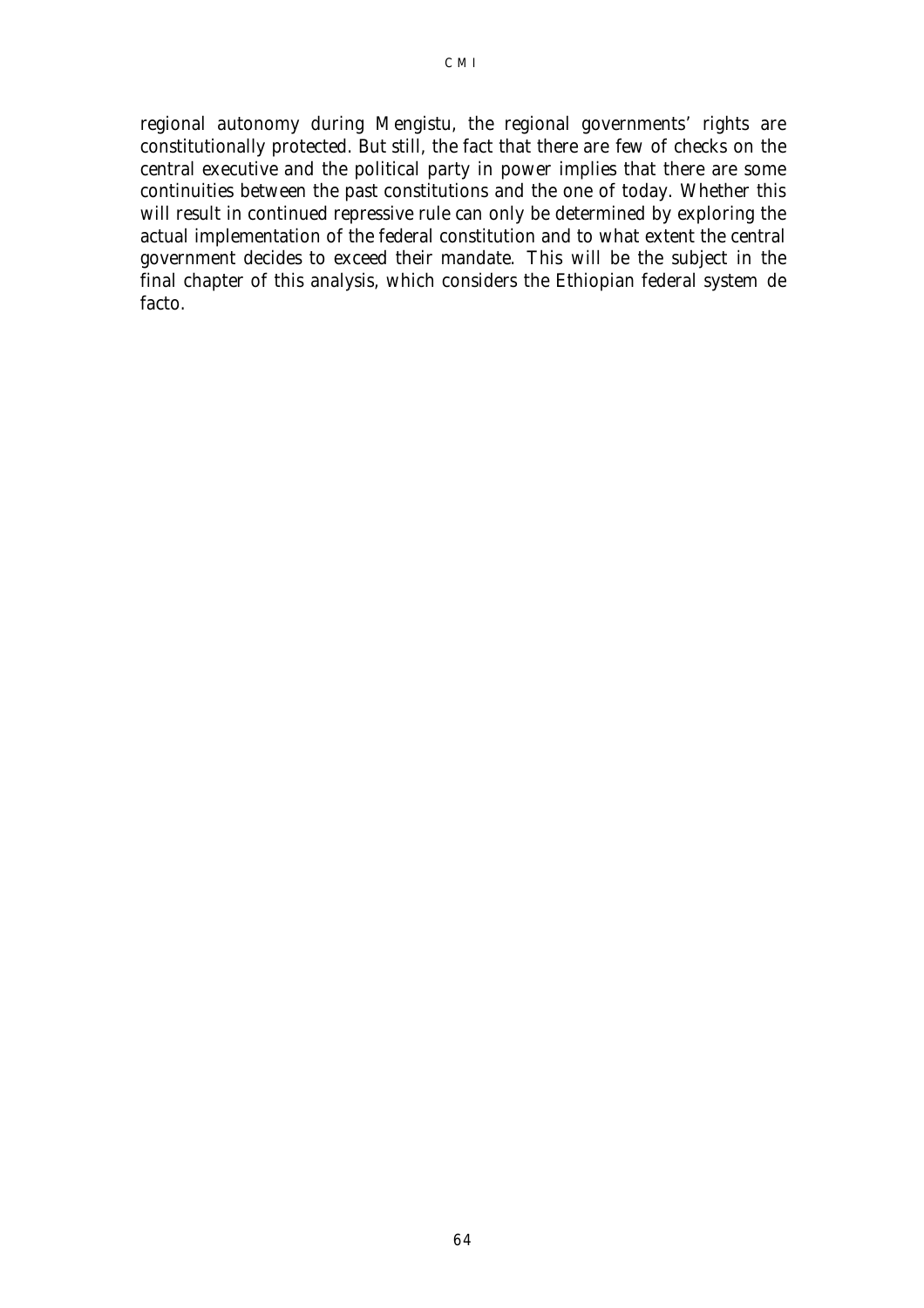# **Chapter 6: The functioning of the Ethiopian federal system**

The purpose with this chapter is to answer the second of my major research questions: what are the *de facto* relations between the federal and regional governments in Ethiopia and what determines these relations? An essential part of the chapter will be the exploration of the functioning and implementation of a federal system within a dominant party system. Additionally, I will try to link this part of the analysis with that of the previous chapter, by exploring how the stipulations defined in the formal framework, the constitution and proclamations, are implemented.

As Livingston (1956) and Tarlton (1965) point out, federations are products of societies more than of constitutions. Despite the fact that the legal framework is a precondition for a federal system to be established, it is the economic, political and social conditions that determine how a federal system actually works. Livingston's and Tarlton's ideas will be the point of departure for the exploration of the Ethiopian federation *de facto*. I will look into how the social, economic and political realities of the Ethiopian society are shaping the operation of the federal system. Firstly, I will describe the various regional units' ethnic composition, the relations between ethnic groups with in the regions, and their socio-economic situation. This will determine whether the Ethiopian federation should be portrayed as a symmetrical or asymmetrical system. Secondly, the fiscal relationship between the federal government and the regional units is explored. Questions to be answered are whether the various regional units have an independent financial base for governing their own affairs, or to what extent they rely on the centre for carrying out their responsibilities and duties. Thirdly, I will look into how the organisation and structure of the political parties in Ethiopia affect federal-regional relations. Does party rule enhance or decrease regional units' abilities to govern their own affairs and genuinely participate in the decision making at the federal level? Here, it is essential to understand the linkages between the central and regional structures of the ruling party apparatus and the roles played by central party officials in running regional affairs. Special attention will be given to Tigray and SNNPRS. These two regions are selected for analysis in order to show how the same political framework works differently in two very different regional contexts.

# **The asymmetry of the federal units**

The Ethiopian federal system is constitutionally symmetrical: all regular constituent units have the same formal and legal relationship to the federal government. Tarlton (1965) suggests that all federal systems, despite their constitutional symmetry, have an element of asymmetry in federal-regional relations. Various social, economic and political conditions determine each regional state's relationship to the centre and its commitment to the federation. According to Tarlton, the more a federal system is asymmetrical, the more unlikely is it that the federation will develop harmoniously, due to the diverse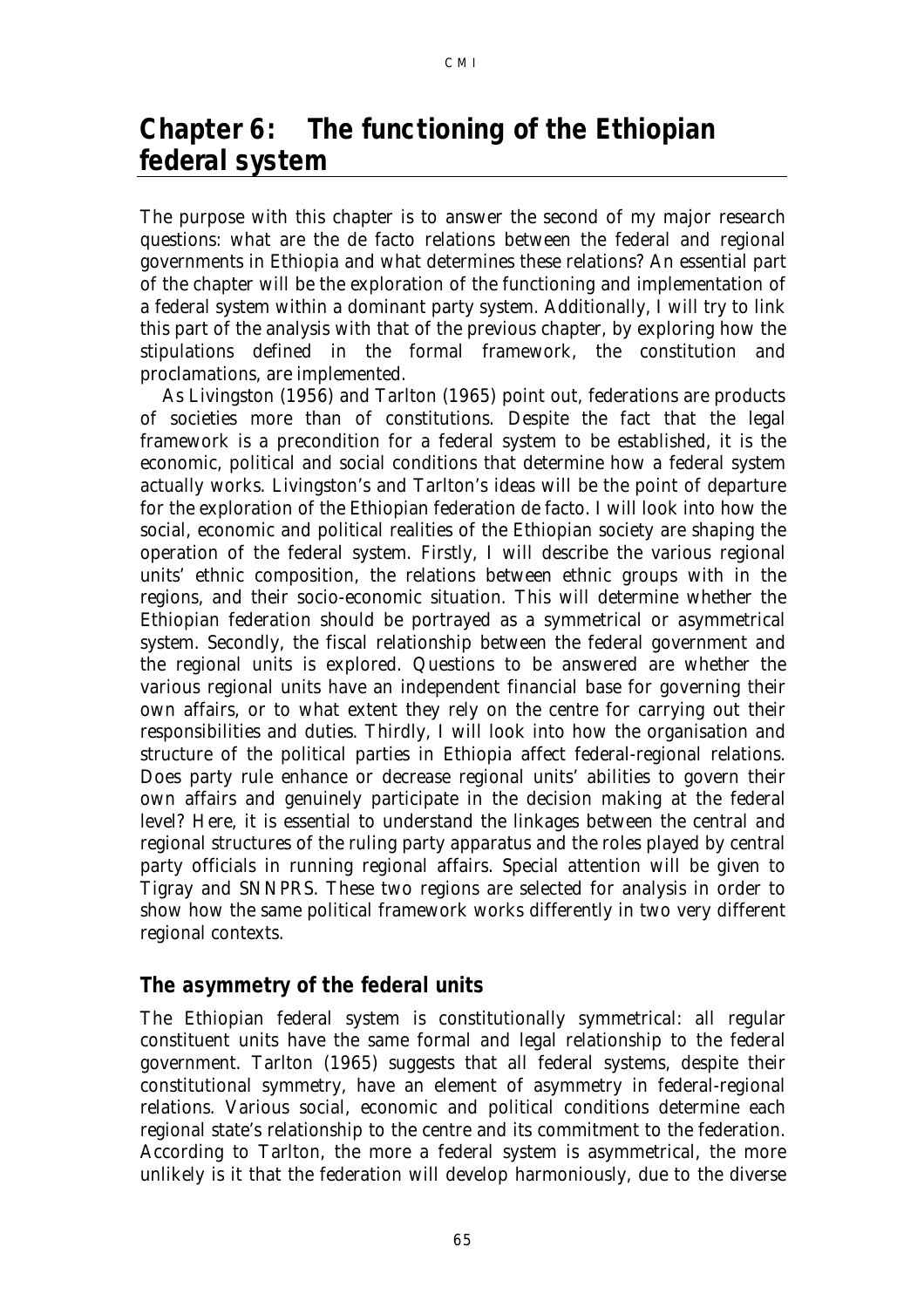interests of the constituent units. The diversity of the regional states and lack of commitment to the federation must be compensated by increased central control in order to keep the system together.

## *Ethnic delimitation of the federal units*

The Ethiopian federal system is definitely asymmetrical when it comes to the social, economic and political conditions of each unit. Due to the fact that "ethnic identity", or language in practice, has been the determinant factor in the delimitation of the constituent units, the various regions are very different from one another when it comes to ethnic composition, size of population and area, economic development and political landscape. The constituent units have therefore very different capacities to implement the constitutional provisions and the central government's intervention in each region varies.

| <b>Region</b>         | Regional<br>Capital | <b>Population</b><br>1996/97 | Area in<br>'000 km2 | <b>Number of</b><br>zones | Number of<br>woreda | Number of<br>special<br>woreda |
|-----------------------|---------------------|------------------------------|---------------------|---------------------------|---------------------|--------------------------------|
| Tigray                | Mekelle             | 3,358,358                    | 60.2                | 4                         | 35                  |                                |
| Afar                  | Aysaita             | 1.131.437                    | 77.0                | 5                         | 28                  |                                |
| Amhara                | Bahirdar            | 14.769.360                   | 188.8               | 10                        | 102                 |                                |
| Oromiya               | Finfine*            | 20,012,952                   | 360.0               | 12                        | 176                 |                                |
| Somali                | Jijiga              | 1.978.600                    | 215.9               | 9                         | 47                  |                                |
| Benishangul/<br>Gumuz | Asossa              | 492.689                      | 46.8                | 2                         | 13                  |                                |
| <b>SNNPRS</b>         | Awassa              | 11.064.818                   | 112.0               | $**9$                     | $***71$             | $***5$                         |
| Gambella              | <b>Gambella</b>     | 194,755                      | 26.1                | $\boldsymbol{2}$          | 8                   |                                |
| Harari                | Harar               | 143.587                      | 0.3                 | 3                         | 19                  |                                |
| Addis Ababa           | Addis Ababa         | 2,241,964                    | 0.4                 | 6                         | 28                  |                                |
| Diredawa              | Diredawa            | 277,245                      | 1.6                 | 4                         | 23                  |                                |
| <b>Total</b>          |                     | 55.765.765                   | 1089.1              | 66                        | 550                 | 6                              |

Table 6.1 Population, area, number of zones and *woreda* of the regional states

Source: Ministry of Economic Development and Co-operation, Regional Planning and Development Department (1998:7)

\*Oromiya's capital was changed from Finfine (the Oromo name for Addis Ababa) to Adama (Nazret) in 2001.

\*\* The number of zones and woreda in SNNPRS has been changed in 2000, when North Omo zone was split into several zones, and in 2001 when the Silte got their own zone, separated from the rest of the Gurage zone.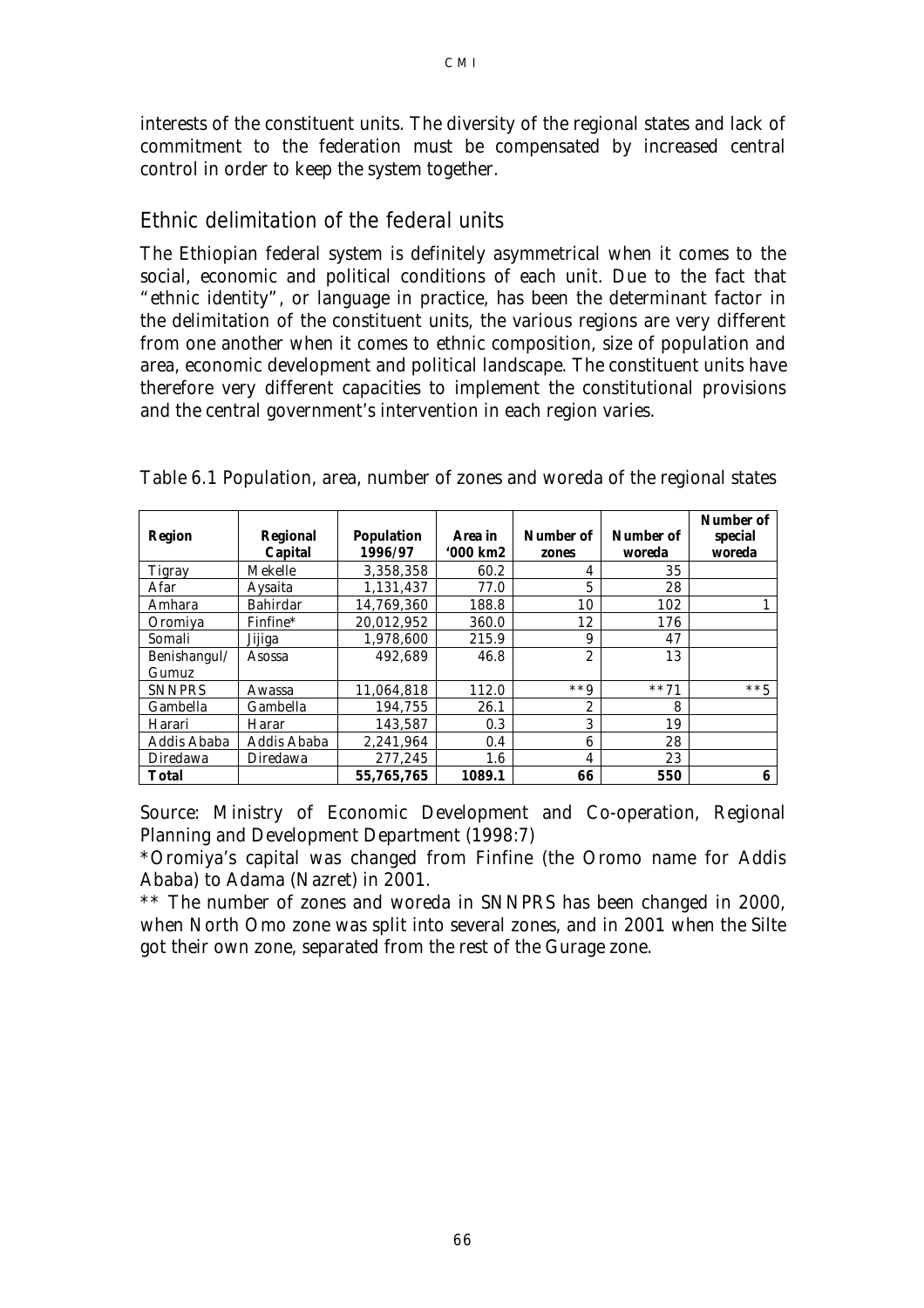

Figure 6.1 Regions and zones of Ethiopia 1.March 2000

Source: UNDP (www.reliefweb.int)

As we see from table 6.1 and figure 6.1, the federation includes regional units ranging from the large Oromiya state with more than 20 million people and an area of 360,000 square kilometres to the tiny Harari state, which includes less than 150,000 people dispersed on 300 square kilometres<sup>18</sup>. The number of subregional units varies accordingly: Oromiya has 12 zones and 176 *woreda*, and Gambella has only 2 zones and 8 *woreda*. The number of special *woreda* indicates the ethnic heterogeneity of the region. Special *woreda* are designed to protect minorities which live in an area with a majority group and where the group is not large enough to have its own zone or regional structure (Proclamation 7/92). It is the regional governments which determine whether special *woreda* should be established. SNNPRS has the largest number of special *woreda*, Amhara region has one, while the other regional states have not designed any special administrative structures to protect their minorities.

  $18$  The Harari state is located within the borders of the Oromiya region, and was granted regional status despite of its small size, due to its special "historical pre-eminence and cultural heritage". The Harari people are distinguished from the surrounding population by having an Arab origin and a Muslim faith and Harar city has been a site for Islamic authority for centuries (Gibbs, 1998).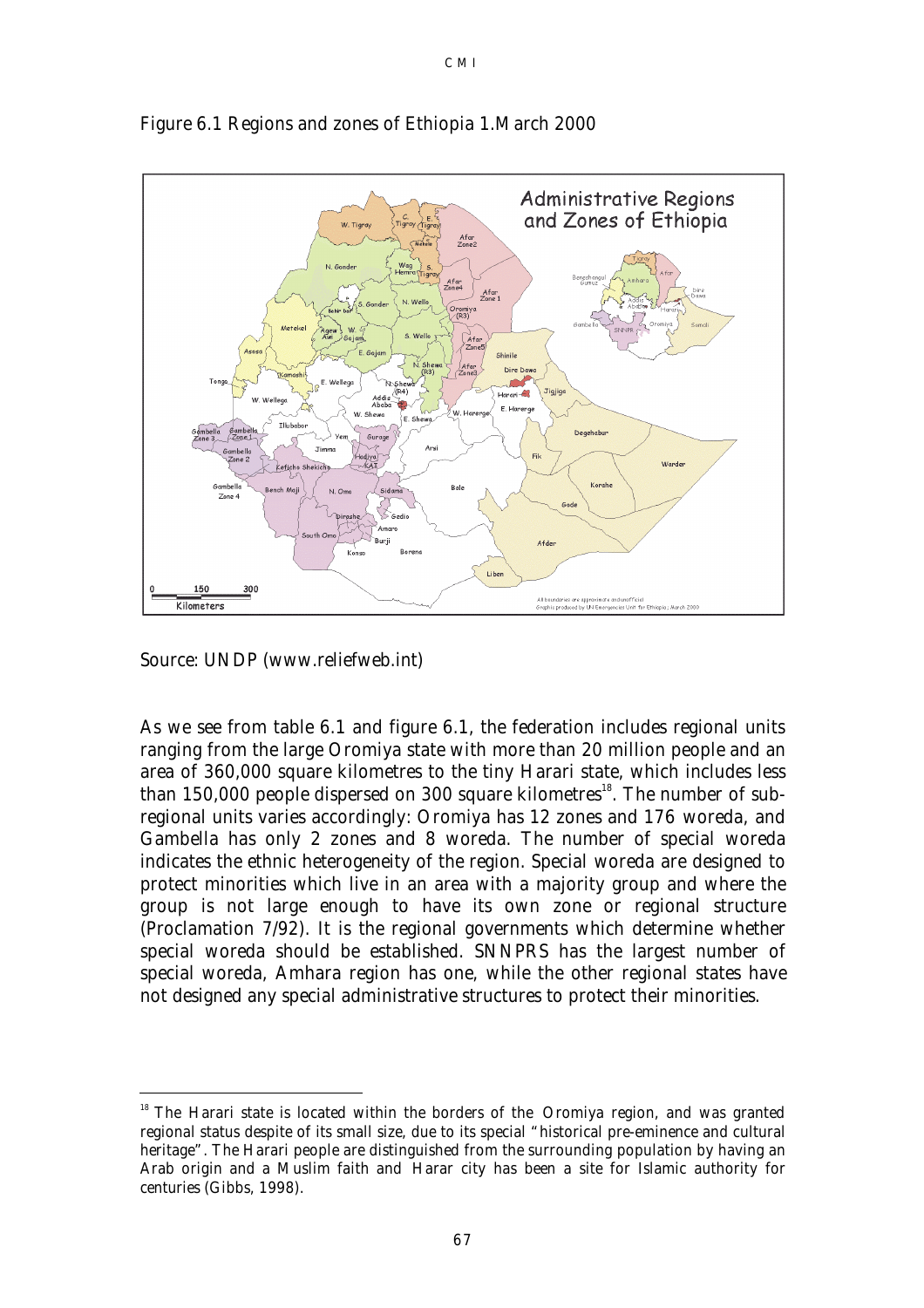| <b>Region</b> | <b>National</b><br><b>Group</b> | No. of<br>Repr.  | <b>Region</b> | <b>National group</b> | No.<br>of<br>repr. |
|---------------|---------------------------------|------------------|---------------|-----------------------|--------------------|
| <b>Tigray</b> | 1. Tigraway                     | 4                | <b>SNNPRS</b> | 17. Surma             | $\mathbf{1}$       |
|               | 2. Kunama                       | 1                | cont.         | 18. Zeyise            | 1                  |
|               | 3. Irob/Saho                    | $\mathbf{1}$     |               | 19. Gidecho           | 1                  |
| Afar          | 1. Afar                         | $\overline{c}$   |               | 20. Arbore            | 1                  |
| Amhara        | 1. Amhara                       | 16               |               | 21. Geleb             | 1                  |
|               | 2. Agew                         | 1                |               | 22. Gurage            | $\overline{3}$     |
|               | 3. Argoba                       | 1                |               | 23. Hamer             | 1                  |
| Oromiya       | 1. Oromo                        | 16               |               | 24. Gewada            | $\mathbf{1}$       |
|               | 2. Amhara                       | 1                |               | 25. Basketo           | 1                  |
| Somali        | 1. Somali                       | $\overline{4}$   |               | 26. Burji             | 1                  |
| Benishangul/  | 1. Gumuz                        | 1                |               | 27. Kambata           | $\mathbf{1}$       |
| Gumuz         | 2. Berta                        | 1                |               | 28. Bumi              | $\mathbf{1}$       |
|               | 3. Shinasha                     | 1                |               | 29. Dawro             | 1                  |
|               | 4. Mao                          | $\mathbf{1}$     |               | 30. Dame              | $\mathbf{1}$       |
|               | 5. Koma                         | $\mathbf{1}$     |               | 31. Kafficho          | 1                  |
| <b>SNNPRS</b> | 1. Wolaita                      | $\overline{c}$   |               | 32. Gacho             | 1                  |
|               | 2. Nao                          | 1                |               | 33. Tsemay            | $\mathbf{1}$       |
|               | 3. Kebena                       | 1                |               | 34. Gamo              | 1                  |
|               | 4. Derashe                      | $\overline{c}$   |               | 35. Bench             | 1                  |
|               | 5. Yem                          | $\overline{c}$   |               | 36. Konso             | $\overline{c}$     |
|               | 6. Sidama                       | 3                |               | 37. Meinet            | 1                  |
|               | 7. Mareko                       | 1                |               | 38. Oyda              | $\mathbf{1}$       |
|               | 8. Kore                         | $\mathbf{1}$     |               | 39. Alaba             | $\mathbf{1}$       |
|               | 9. Tembaro                      | 1                | Gambella      | 1. Anwak              | 1                  |
|               | 10. Hadyia                      | $\boldsymbol{2}$ |               | 2. Nuer               | $\mathbf{1}$       |
|               | 11. Konta                       | 1                |               | 3. Opa                | 1                  |
|               | 12. Ori                         | $\mathbf{1}$     |               | 4. Majangir           | $\mathbf{1}$       |
|               | 13. Gideo                       | 3                | Harari        | 1. Harari             | $\mathbf{1}$       |
|               | 14. Bena                        | 1                |               |                       |                    |
|               | 15. Shekicho                    | $\mathbf{1}$     | <b>Total</b>  | 58                    | 107                |
|               | 16. Male                        | $\mathbf{1}$     |               |                       |                    |

Table 6.2 Representatives to the House of the Federation 1995-2000

Source: The House of the Federation 2000

Table 6.2 above is an overview of the representatives to the House of the Federation (HF), the second chamber in the central government. It shows which national groups are represented, how many representatives each group has and to which region the national groups are belonging. Considering the fact that the federal units in Ethiopia were designed to empower "nations, nationalities and peoples" and give each ethnic group the right to administer itself, one should expect to find relatively ethnically homogenous regional states in the Ethiopian federation. Table 6.2 demonstrates, however, that the majority of the regional states have more than one national group represented in the HF. All the constituent units in the Ethiopian federation except three, the Afar, Harari and Somali, have several national groups represented. SNNPRS is the most heterogeneous, with 39 national groups represented in the House.

As stipulated in the constitution, each "nation, nationality and people" has the right to have one representative in the House of the Federation, and larger national groups are given one representative extra for each million of its population. Dire Dawa and Addis Ababa do not have any representatives in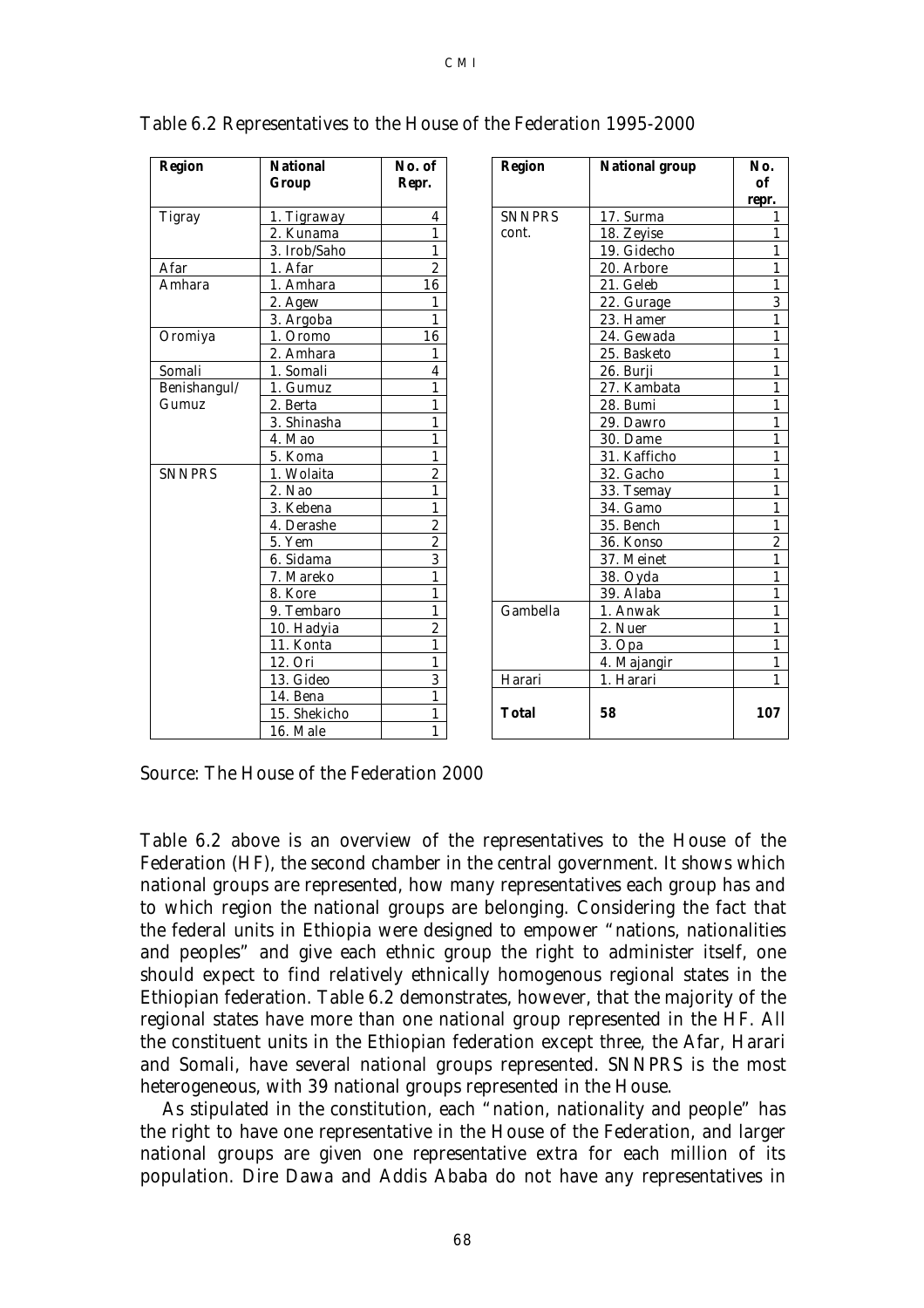the HF, because they are not regular federal units, but multiethnic administrative regions where the administration is directly responsible to the federal government. The 107 members of the HF represent 58 national groups. The number of national groups represented might appear arbitrary and does not correspond with other calculations of the number of ethnic groups in the country. According to the popular census of 1994, there are 80 different ethnic groups in the country (Central Statistical Authority 1998: 66). In proclamation 7/92, which established the national self-administrations in the transitional period, 65 national groups were acknowledged (Art.3). It seems that the group's ability to express itself in a coherent manner and forward its views to the relevant political bodies or external political forces' attempts of mobilising national groups might be important factors in determining whether a group should be granted representation. It is therefore reasonable to expect that the total number of national groups in the HF will be adjusted to the changing political circumstances in the future. Other factors determining this might also be the size and territorial concentration of the group. Groups that are scattered over a large territory, without a coherent identification and with a relatively small number of members might not be granted representation in the HF. National identity and group formation are essentially fluid phenomena, which continuously change with political and social circumstances. The ambiguous practices of determining which groups should have the right to representation and how many representatives each group should have in the second chamber are therefore potentially contentious. A case in point is the representation of the Oromo. They have only one more representative than the Amhara, despite the fact that the Oromo are more than 20 million people, while the Amhara are 14,7 million people (see table 6.1 for population numbers).

In many of the units in the Ethiopian federation, there have been or are currently conflicts between different majority groups or between the majority and the minorities. The western lowland regions of Benishangul-Gumuz and Gambella have both a majority consisting of two major ethnic groups and a minority of several smaller ones. In both states the two majority groups have fought against each other for the control of the regional government. In Benishangul-Gumuz, the Berta and the Gumuz, which together make up the majority of the population, have been at odds with each other. The Berta dominated the first years after the transition, but were outnumbered when a new political party was established by assistance from the EPRDF in 1998 (Young 1999: 335). This party was a result of a merger between different ethnic parties, representing the major ethnic groups in the region. In Gambella, the Nuer and the Anwak have fought for regional hegemony. The Nuer live on both sides of the Ethio-Sudanse border and have been involved with the Sudanese People's Liberation Army, which co-operated with the Derg. They were excluded from the regional government after the fall of the Derg, but have formed their own party which got seats in the state council in 1995 (Kurimoti 1997).

In Somali, the conflicts have been between different pastoralist clans of the Somali tribe. The clans have been mobilised for political and military purposes by political entrepreneurs (Tronvoll 2000: 8). After the fall of the Derg, the Ogaden tribe dominated the regional administration, but later twelve clans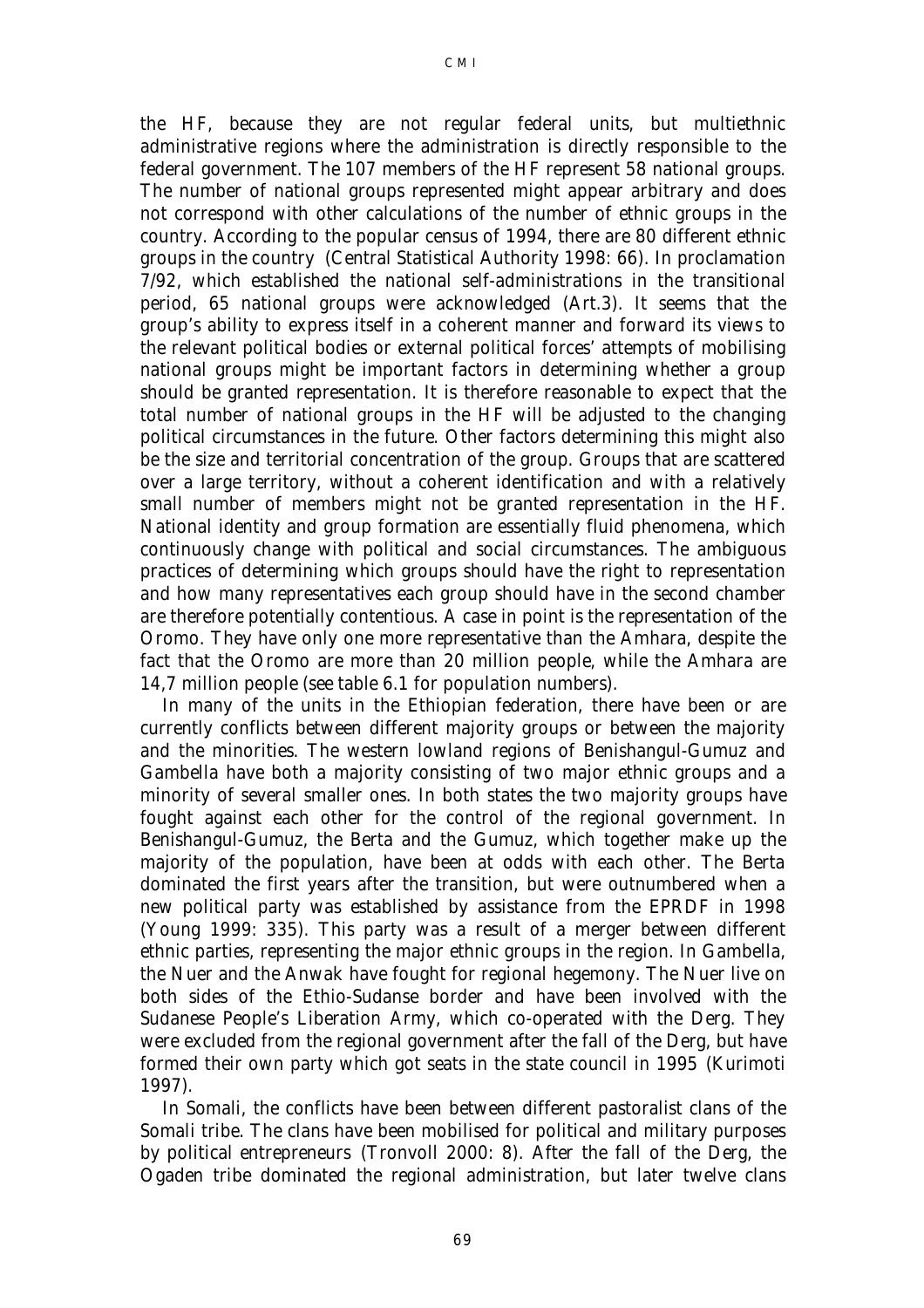united against them and the Ogaden party was ousted from the regional government. This has led the Ogaden National Liberation Front to resort to violence to fight the new regional administration and the central government (Markakis 1996). In Afar region, which also is a pastoralist and clan based society, the EPRDF has been instrumental in creating a new political party, Afar National Democratic Party, where five different clans have united. Still, conflicts between clans on grazing land, cattle and water resources are prevalent in the region (Interview Melako Fenta, August 2000). In Harari state, the indigenous Ge'usu people have been granted the right to govern the regional administration, and have a veto in the regional council, despite the fact that the Ge'usu are a minority in the region. The party in power since 1991, Harari National League, has half of the seats in the regional council and shares the executive power with the majority group, the Oromo (Gibbs 1998).

In the southern region, SNNPRS, there is a large potential for inter-ethnic struggles for regional hegemony because of the region's ethnic heterogeneity. But so far, none such conflicts have destabilised the regional government as they have in the lowland regions. One reason for this might be that the ethnic diversity and the existence of many and small ethnic groups make it difficult to establish clear alliances and fronts in the regional government. Another reason could be the intervention from political forces like the central EPRDF party and the regional partner to prevent such conflicts to occur.<sup>19</sup> Until now, conflicts on self-government and representation have taken place only at local level in the zones or *woreda*. Examples of such conflicts are the language issue in Wolaita in North Omo zone (Aklilu Abraham 2000), the Silte's request for an own zone independent of the rest of the Gurage zone (Interview Ahmend Hassen, August 2000) and conflicts between Suri and Dizi pastoralist groups in South Omo zone (Abbink 1993).

During my data collection in SNNPRS, it was nonetheless possible to observe popular discontent with the current composition of the regional administration. People interviewed outside the regional capital Awassa tended to claim that the Sidama, which is the largest ethnic group in the region, were favoured in the regional government. They pointed out that the regional capital is located in the Sidama zone, and many regional government officials, including the chief executive, belong to the Sidama group (Interviews in North Omo, names kept confidential, July 2000). Although Awassa is located in the Sidama zone, the town is rather multiethnic, and the majority of the population are Amharic speakers. People interviewed in Awassa had therefore different views on the composition of the regional administration from those living in other areas. A teacher in an Awassa school, for instance, argued that the regional government was too concerned with a balanced ethnic composition of the regional administration, so ethnicity became more important than skill when people were employed. "It is not the qualifications, but the nationality that matters. People hate this. The people that rule now are not educated, they assume offices with only  $12<sup>th</sup>$  grade." (Interview, name kept confidential, July 2000). This opinion is probably quite representative for the population in

 $19$  This point will be explored in more detail in the section on central interference in SNNPRS in the chapter 6.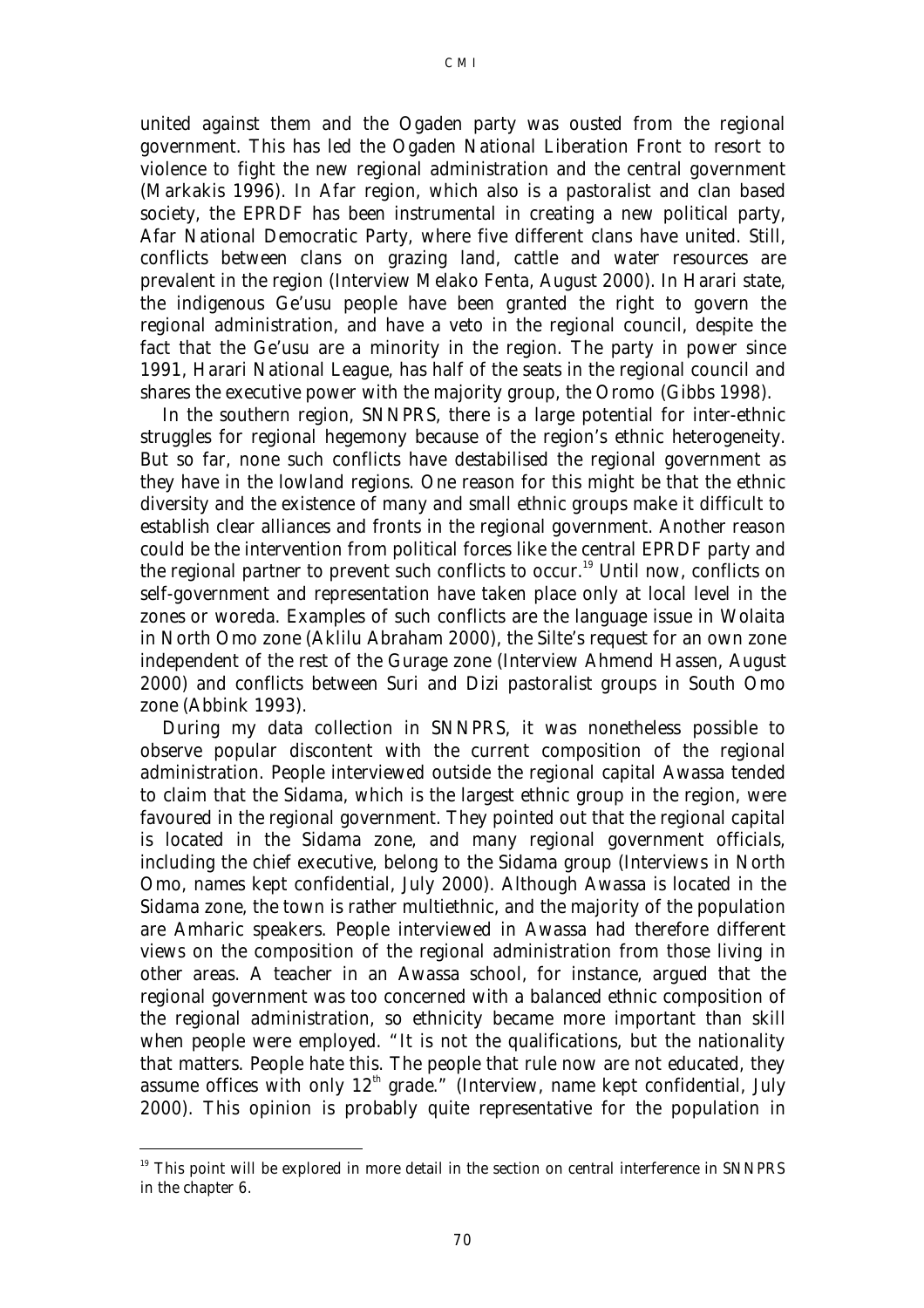Awassa and in other urban centres in Ethiopia where the inhabitants have a mixed ethnic origin and speak Amharic. These people have lost opportunities for regional and local employment because of the policy of local language use in administration and education (Aklilu Abraham 2000: 26).

In Tigray region, interethnic animosity and competition have not been an issue. The region has only two small minorities, the Kunama and the Irob, in addition to the large Tigrayan majority.<sup>20</sup> Both the Kunama and the Irob are represented in the House of the Federation and in the regional council, and the Irob have their own *woreda*. But none of the groups have attempted to introduce their own languages in education and administration or to organise own political organisations.<sup>21</sup> The Kunama, more than the Irob, have traditionally been relatively isolated from the wider society, and their life style as semi-pastoralists is quite apart from the rest of the people in Tigray. Representatives of the Kunama group stated that they were more interested in integrating into the wider society than to cultivate their indigenous language and culture. "We have been neglected during the previous regimes. We want to compensate for this and integrate or mix with the Tigrayans." (Interview, name kept confidential, August 2000).

Despite the apparently strong and unified identity of the majority group, local identifications and affiliations exist among the Tigrayans. Historically, local dynasties in Adwa, Agame and Inderta have fought for regional hegemony (Adhana H. Adhana 1998: 43). This local competition is still reflected in the regional politics of Tigray. Today, Adwa is seen as the most powerful because this is the hometown of TPLF chairman and Prime Minister Meles Zenawi and other prominent TPLF leaders.<sup>22</sup>

From the descriptions of the various regional states above, it is apparent that the delimitation of the federal units in Ethiopia has not only created very dissimilar constituent parts and an asymmetrical federal system, but also many regional states with ethnic heterogeneity within its borders. In several states, the competition between ethnic groups or clans for regional hegemony has led to destabilisation and weakening of the regional governments. Both the asymmetry of the states and the internal ethnic tension in the federal units illustrate that it is hard to create a stable federation based on ethnic identity. It also underlines the need for flexibility in such a system. In order to prevent conflict and disruption, federal and regional leaders have to be willing to adapt regional borders, zone and *woreda* structures and change the representation of national groups to the regional and federal institutions in accordance with shifting circumstances and new claims from national groups. Thus, the

 $20$  According to the 1994 Popular Census, the number of Kunama in Tigray are 1819, while the number of Irob is 22858. The Tigrayans/Tigreway are almost 3 million people (Central Statistical Authority 1998:67).

 $21$  Members of the Irob diaspora try to maintain the Irob language, but so far this has not resulted in any demands from the local Irob community to use their mother tongue in administration and education (Interview of member of the Irob community in Mekelle, name kept confidential, August 2000).

 $22 \text{ h}$  The tension within the Tigrayan majority became visible in the internal conflict within the TPLF, which erupted in March 2001. For more information, see later sections of this chapter.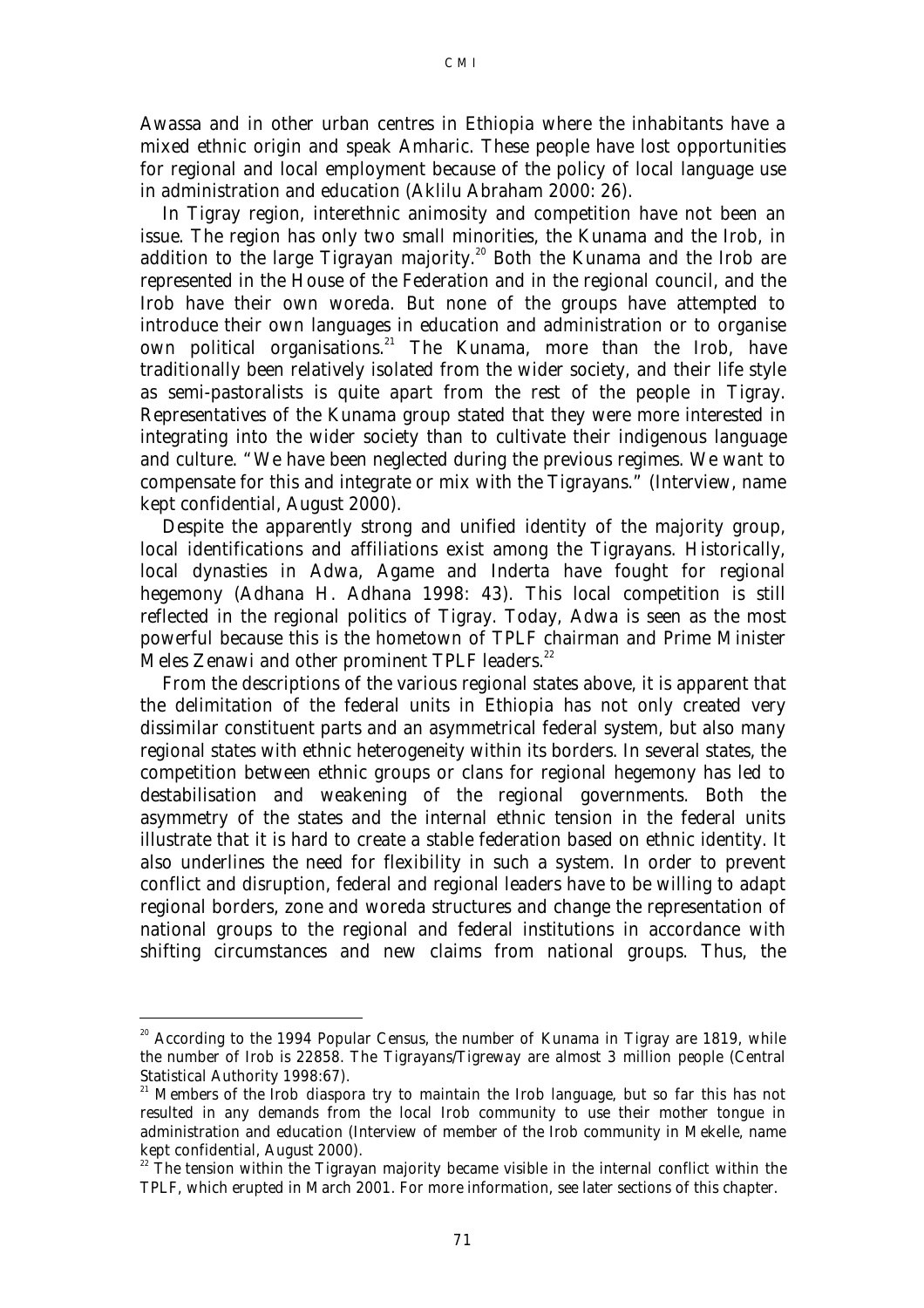Ethiopian federalisation should be seen as a continuous and dynamic process rather than a constant and fixed system.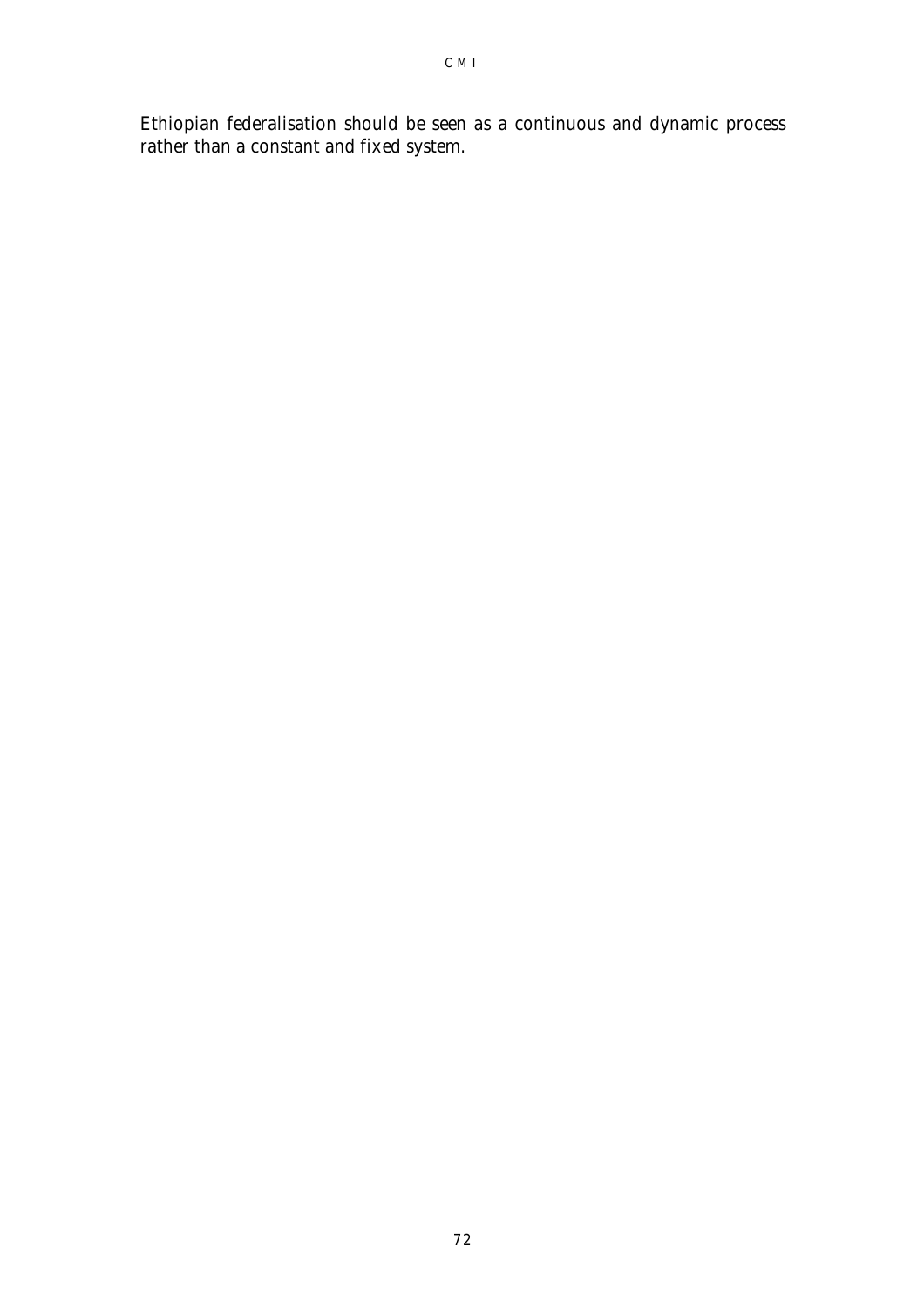#### *Socio-economic differences between the federal units*

The ethnic delimitation of the federal units has inevitably created large socioeconomic differences between the various regional states. Table 6.3 on selected socio-economic indicators of the regions of Ethiopia illustrates that all the federal units, except the urban regions of Addis Ababa and to some extent Harar and Diredawa have a very low level of socio-economic development.

|                   | <b>Urbanisation</b> | <b>Health</b> | Road network        | <b>Safe drinking</b> |
|-------------------|---------------------|---------------|---------------------|----------------------|
| <b>Region</b>     | (percentage)        | (doctor/      | (density in         | water ( $%$ of       |
|                   |                     | population    | $(000 \text{ km2})$ | pop. Served          |
|                   |                     | ratio)        |                     | with)                |
| <b>Tigray</b>     | 14.4                | 1:39050       | 25.9                | 21.4                 |
| Afar              | 2.9                 | 1:75429       | 10.9                | 13.0                 |
| Amhara            | 9.5                 | 1:58608       | 25.6                | 21.0                 |
| Oromiya           | 11.1                | 1:63735       | 28.6                | 22.5                 |
| Somali            | 7.4                 | 1:46013       | 5.8                 | 10.6                 |
| Benishangul-Gumuz | 7.3                 | 1:16989       | 8.6                 | 18.2                 |
| <b>SNNPRS</b>     | 7.2                 | 1:43391       | 38.2                | 19.3                 |
| Gambella          | 16.6                | 1:12172       | 12.3                | 26.7                 |
| Harari            | 58.8                | 1:3418        | 63.3                | 63.6                 |
| Addis Ababa       | 99.2                | 1:6970        | 175.0               | 100.0                |
| Diredawa          | 68.7                | 1:8401        | 28.7                | 78.8                 |

Table 6.3 Selected socio-economic indicators of the regions of Ethiopia 1996/- 97

Adapted from World Bank (2000: 70) and Ministry of Economic Development and Co-operation, Regional Planning and Development Department (1998: 44).

The generally low level of development indicates that the regions will have large obstacles in implementing the tasks that they are empowered to in the federal constitution. The regional governments are likely to depend on both technical and financial assistance from the central government in running the regional affairs.

As mentioned in chapter three of this analysis, figures on quantitative data in Ethiopia are sometimes inaccurate and lack reliability. The data from the lowland regions, and particularly those from Somali and Afar, should be treated with caution. It is difficult to measure both population numbers and socio-economic development among pastoralists because they move from area to area and are not registered in settled locations (Interview Tegegne Gebre Egziabher, June 2000). Nevertheless, the figures above give indications and are useful in understanding the asymmetry of the regional states in the federation.

The eastern lowlands of Somali and Afar are generally the least developed regions, while the western lowlands of Gambella and Benishangul-Gumuz score low on all the indicators except health. Gambella and Benishangul-Gumuz are peripheral regions in the west along the border to Sudan, which have been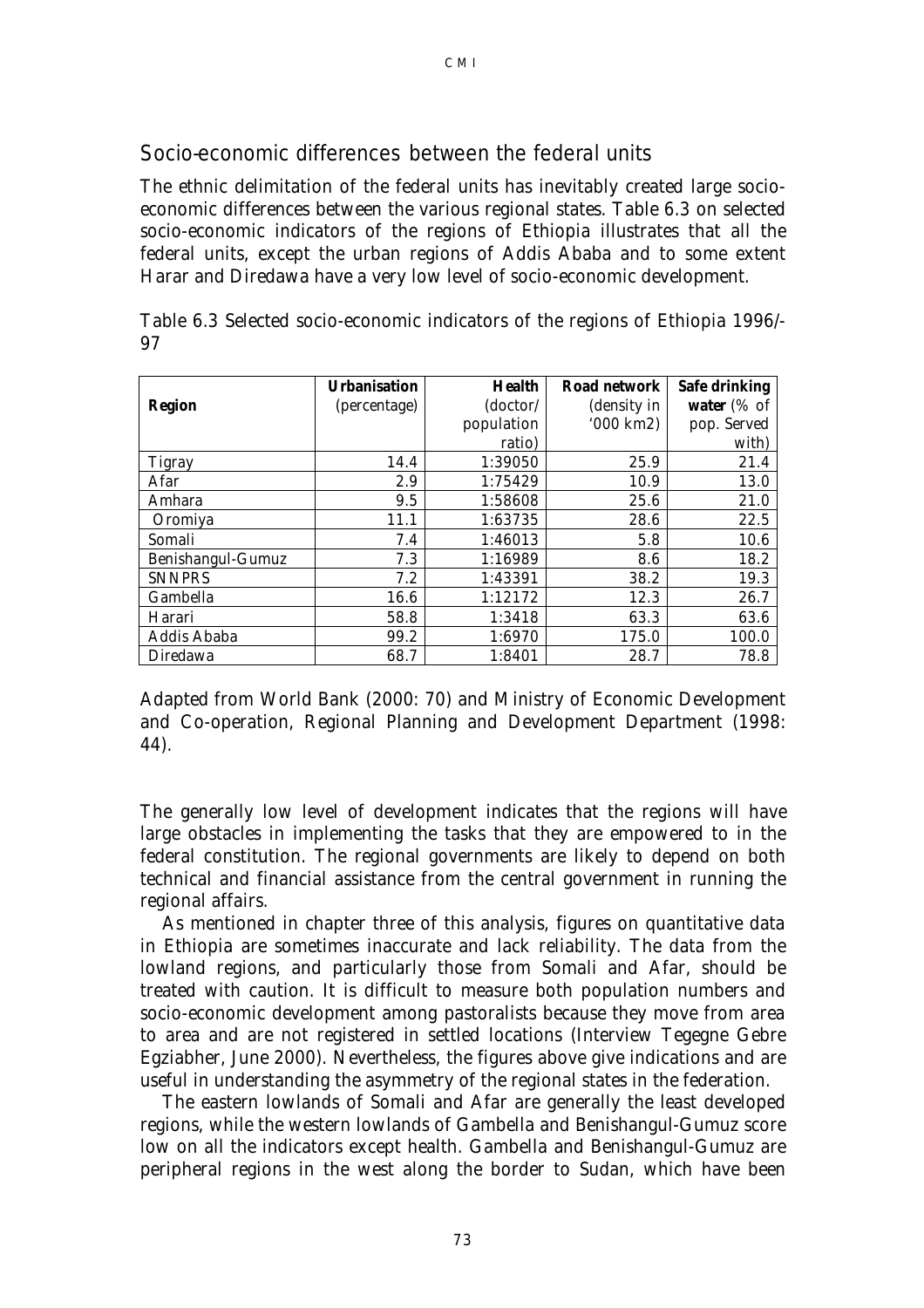largely neglected by the previous regimes and have thus little infrastructure and economic development. The reason why they have a relatively high ratio of doctor per person is probably that these regions have small populations compared to the other regions (see table 2.1).<sup>23</sup> The eastern lowlands of Somali and Afar are, as mentioned above, pastoralist and clan based societies, with marginal experience with modern administration and little economic diversification.

The socio-economic development level of each region is not necessarily the most important factor in determining federal-regional relations and the federal units' abilities to fulfil the constitutional provisions that make them selfgoverned. Historical and administrative experience and the way ethnic, religious and political conflicts are handled are other factors that need to be considered. The poorest regions, Afar, Somali, Gambella and Benishangul-Gumuz, have all little administrative experience and are prone to internal conflicts, either between clans or ethnic groups. These circumstances have direct impact on the lowland regions' ability to govern themselves and the extent to which the central government and the party apparatus intervene in regional affairs. This will be discussed further in the section on party power and federal-regional relations. The next section of this analysis, however, will explore the actual fiscal relationship between the regional governments and the federal government in the centre. Do the fiscal relations follow the same pattern as the socio-economic conditions described above, or are there other patterns appearing as a result of federal policies to minimise the economic gap between the regions?

## **Fiscal relations**

Decentralisation of fiscal relations between central and regional level is one of the important preconditions for a federal system to work. The political empowerment of federal units through representation in the central decision making process and self-government within own borders do not have much value if the regional governments are deprived of own funds. The more resources a region controls, the larger is the potential for genuine regional autonomy. In most federal systems, however, there is a gap between the regional governments' responsibilities (expenditures) and their income (revenue sources). Hence, the federal units become dependent on transfers from the central government to be able to carry out their tasks. This is also the case in Ethiopia. A common critique of the Ethiopian model is that the "lion's share" of the revenues in the country is assigned to the federal government, and the regional states are totally reliant on federal grants to perform their duties (Befekadu Degefe 1994; Eshetu Chole 1994).

The constitution allows the regional governments to design and implement economic policies and plans and to prepare and implement their own budgets. They have also the power to levy and administer taxes and dues under their jurisdiction and borrow money from domestic sources (Art. 95). But the taxes under regional jurisdiction do not give much income, and the process of

 $23$  The people in Gambella and Benishangul-Gumuz live relatively scattered and might not have easy access to doctors even if the doctor/population ratio is high.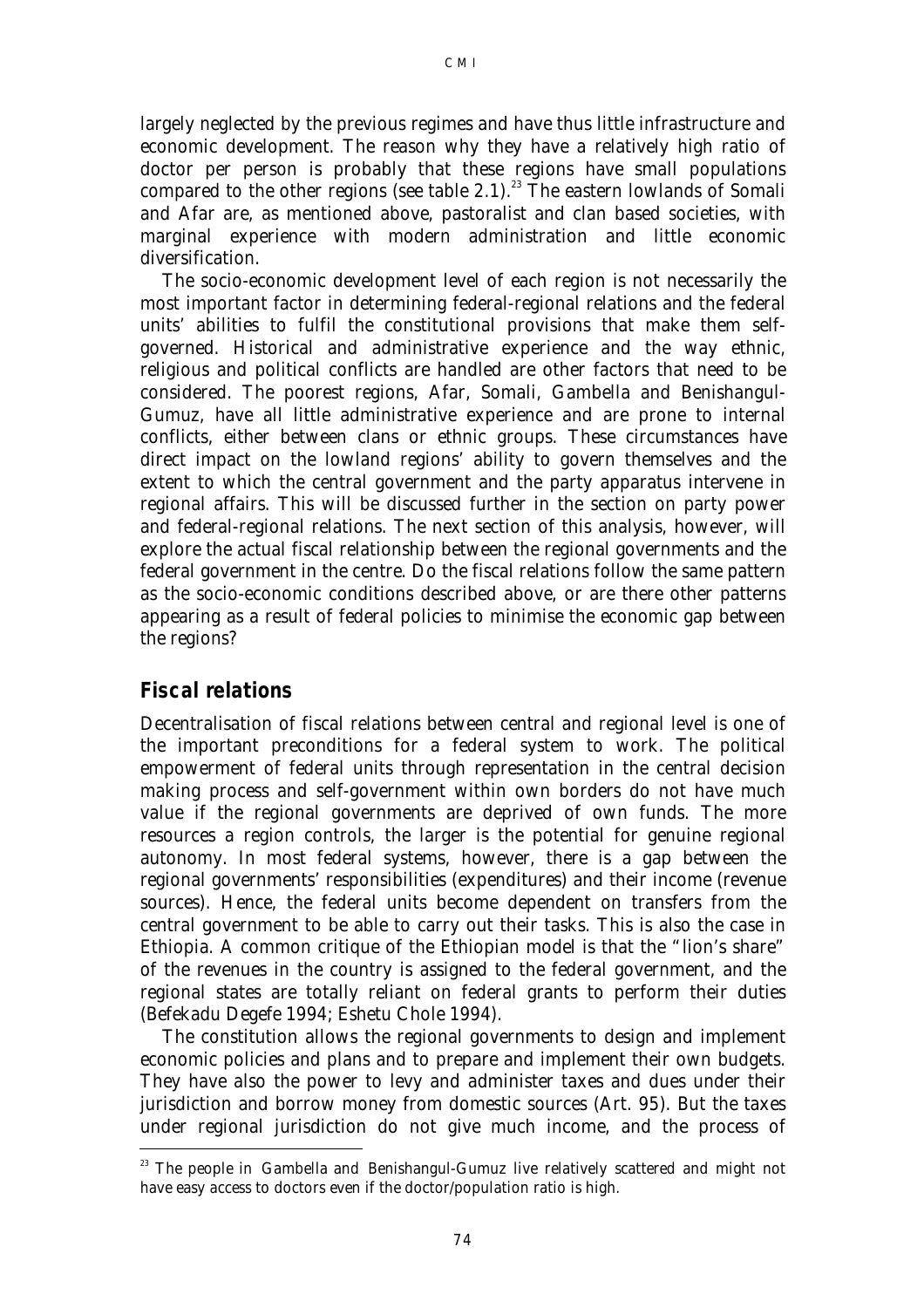domestic borrowing is cumbersome and of little practical use. The result of this is that the regions rely heavily on subsidies from the central government, and this gives a clear vertical imbalance. In addition to this, the various regions have very different capacities to collect revenues and perform the financial tasks assigned to them in the constitution. This contributes to horizontal or regional imbalances in the federal system.

### *Vertical imbalance – the regional states' dependence on the centre*

The major reason for the vertical imbalance in the Ethiopian federation is that the tax bases assigned to the regional governments are weak, while the most lucrative sources are given to the central government. As illustrated in table 6.4 on the following page, the central government has exclusively been given the largest revenue source, the foreign trade taxes. The regions' major sources are the direct and income/profit taxes, but from 1993 to 1998, the federal government has gradually taken a larger share of these taxes too.

Table 6.5 below shows that while the revenue sources of the regions are meagre, their expenditure responsibilities are large. In sectors like social services, health and education, the regional governments have covered between 70 and 90 per cent of the expenditures from 1993 to 1998. Generally, the regions have increasing shares of the public expenditure, while their revenue collection has been on the same level.

In addition to own revenue sources, the regions have access to some joint revenues, which are supposed to be shared between the regional and federal levels of government. These are taxes from *inter alia* jointly owned enterprises and large-scale mining enterprises (Art.98 of the constitution). The constitution gives the House of the Federation the power to determine the sharing of joint resources, but it has still not been able to perform this and the procedures for distributing joint revenues are not yet settled (World Bank 2000: vi). So far, the joint revenues have been collected and administered by the federal government. The four lowland regions, Afar, Somali, Benishangul-Gumuz and Gambella, have not received any shares of the joint revenues. Addis Ababa and Diredawa were the only regions which received substantial revenues from this source, due to the fact that these states have a large part of the jointly owned enterprises in the country within their borders. For the other regional states, the amounts from the shared revenue sources were minor (Fenta Mandefro 1998: 38).

The regions generally lack the capacity to collect taxes, both in logistics and skilled manpower. What might increase the regional tax base is privatisation of federal enterprises, rising agricultural incomes, and improvement of the administrative capacity of the regional governments. Despite the constitutional right to levy taxes, the regions do not have the right to change their tax bases as a means to increase their revenues. The tax level is standardised and harmonised all over the federation and is set by the Ministry of Finance. Generally, the Ministry of Finance has an important supervisory and controlling role in the regions, and provides essential assistance in regional finance bureaus.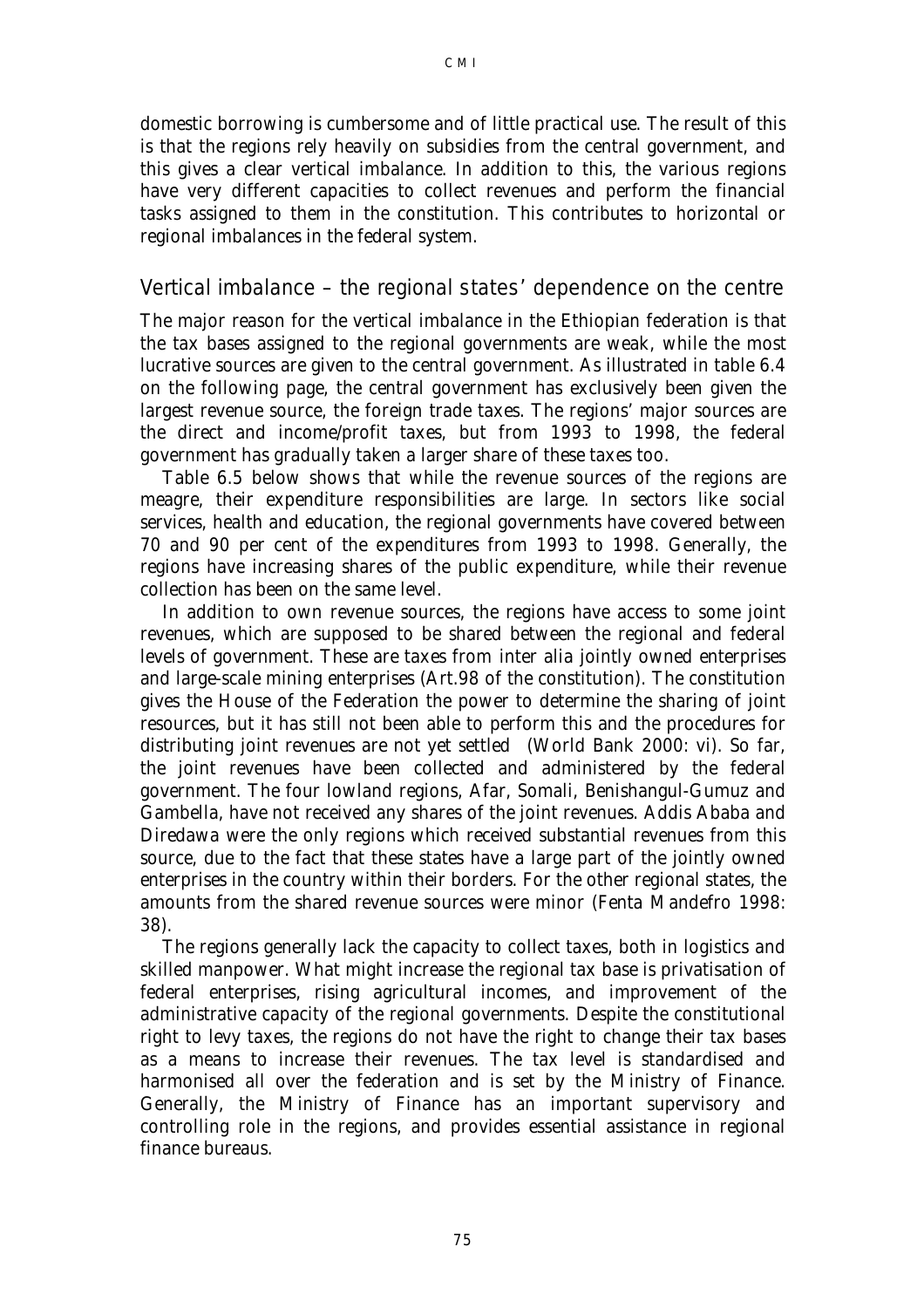| Category              |         | 1993/94 |         |              | 1994/95 |         |              | 1995/96 |         |              | 1996/97 |         |         | 1997/98 |         |
|-----------------------|---------|---------|---------|--------------|---------|---------|--------------|---------|---------|--------------|---------|---------|---------|---------|---------|
|                       | Total   | Federa  | Regiona | <b>Total</b> | Federal | Regiona | <b>Total</b> | Federal | Regiona | <b>Total</b> | Federal | Regiona | Total   | Federal | Regiona |
|                       |         | share   | l share |              | share   | ı share |              | share   | i share |              | share   | i share |         | share   | l share |
| Total tax revenue     | 3076.53 | 82.73   | 17.27   | 3878.77      | 83.1    | 16.82   | 4723.19      | 82.43   | 17.57   | 5322.24      | 81.80   | 18.2    | 5787.45 | 82.96   | 17.04   |
| Direct tax            | 945.22  | 55.49   | 44.51   | 1311.59      | 59.62   | 40.38   | 1753.84      | 64.47   | 35.53   | 1907.58      | 61.32   | 38.68   | 2030.22 | 61.58   | 38.42   |
| Income and profit tax | 899.66  | 58.30   | 41.70   | 1230.79      | 63.54   | 36.46   | 1648.85      | 68.58   | 31.42   | 1748.16      | 66.91   | 33.09   | 1859.79 | 67.23   | 32.77   |
| Indirect tax          | 834.14  | 88.19   | 11.81   | 945.55       | 87.02   | 12.98   | 155.43       | 82.09   | 17.91   | 1720.23      | 81.84   | 18.16   | 1376.88 | 85.02   | 14.98   |
| Foreign trade taxes   | 1297.17 | 99.06   | 0.04    | 1621.63      | 100.00  | 0.00    | 1813.92      | 100.00  | 0.00    | 2144.43      | 100.00  |         | 2380.35 | 100     | 0.00    |
| Non-tax revenue       | 832.82  | 80.30   | 29.70   | 1908.34      | 87.73   | 12.27   | 2099.44      | 85.74   | 4.26    | 2024.75      | 81.05   | 18.95   | 2242.61 | 81.96   | 18.04   |

Table 6.4 Share of federal and regional governments in revenue in Ethiopia 1993/93 to 1997/98 (in per cent)

Source: World Bank (2000:20)

# Table 6.5 Federal and regional shares in public expenditures in Ethiopia 1993/94 to 1997/98 (in per cent)

| Category                 |              | 1993/94          |                    |        | 1994/95          |                    |        | 1995/96                 |                    |              | 1996/97                 |                    |         | 1997/98                 |                    |
|--------------------------|--------------|------------------|--------------------|--------|------------------|--------------------|--------|-------------------------|--------------------|--------------|-------------------------|--------------------|---------|-------------------------|--------------------|
|                          | <b>Total</b> | Federal<br>share | Regiona<br>l share | Total  | Federal<br>share | Regiona<br>l share | Total  | <b>Federal</b><br>share | Regiona<br>l share | <b>Total</b> | <b>Federal</b><br>share | Regiona<br>l share | Total   | <b>Federal</b><br>share | Regiona<br>l share |
| General administration   | 690.0        | 47.4             | 52.6               | 922.0  | 41.4             | 58.6               | 1018.0 | 41.2                    | 58.8               | 1021.0       | 39.3                    | 60.7               | 1226.0  | 37.4                    | 62.6               |
| Defence                  | 663.0        | 100.0            | 0.0                | 737.0  | 100.0            | 0.0                | 672.0  | 100.0                   | 0.0                | 787.0        | 100.0                   | 0.0                | 847.0   | 100.0                   | 0.0                |
| <b>Economic services</b> | 2421.0       | 73.4             | 25.7               | 3014.0 | 65.8             | 34.2               | 2924.0 | 60.0                    | 40.0               | 3597.0       | 63.4                    | 36.6               | 4485.0  | 63.4                    | 36.6               |
| - of which (o/w) Roads   | 374.0        | 80.5             | 19.5               | 572.0  | 74.5             | 25.5               | 368.0  | 68.2                    | 31.8               | 902.0        | 63.3                    | 36.7               | 1258.0  | 77.6                    | 22.4               |
| Agriculture              | 565.0        | 43.5             | 56.5               | 529.0  | 29.2             | 70.8               | 659.0  | 27.3                    | 72.7               | 551.0        | 9.8                     | 90.2               | 848.0   | 28.6                    | 73.4               |
| Social services          | 1834.0       | 31.0             | 69.0               | 1929.0 | 27.7             | 72.3               | 2120.0 | 30.4                    | 69.6               | 2364.0       | 25.1                    | 75.5               | 2881.0  | 19.3                    | 80.7               |
| Education                | 998.0        | 24.5             | 75.5               | 1132.0 | 22.6             | 77.4               | 1360.0 | 30.7                    | 69.3               | 1448.0       | 22.9                    | 77.1               | 1683.0  | 20.5                    | 79.5               |
| Health                   | 378.0        | 17.8             | 82.8               | 431.0  | 13.9             | 86.1               | 470.0  | 18.2                    | 81.1               | 589.0        | 20.2                    | 79.8               | 752.0   | 9.0                     | 91.0               |
| Other                    | 1488.0       | 87.1             | 12.9               | 1791.0 | 85.5             | 14.5               | 1697.0 | 84.3                    | 15.7               | 1689.0       | 76.3                    | 23.7               | 2044.0  | 76.0                    | 24.0               |
| Interests<br>and<br>O/W  | 957.0        | 100.0            | 0.0                | 839.0  | 100.0            | 0.0                | 842.0  | 100.0                   | 0.0                | 880.0        | 100.0                   | 0.0                | 910.0   | 100.0                   | 0.0                |
| charges                  |              |                  |                    |        |                  |                    |        |                         |                    |              |                         |                    |         |                         |                    |
| <b>Total expenditure</b> | 70.9         | 65.5             | 34.4               | 8373.0 | 61.7             | 38.3               | 8521.0 | 58.8                    | 41.2               | 9458.0       | 56.5                    | 43.5               | 11483.0 | 54.5                    | 45.5               |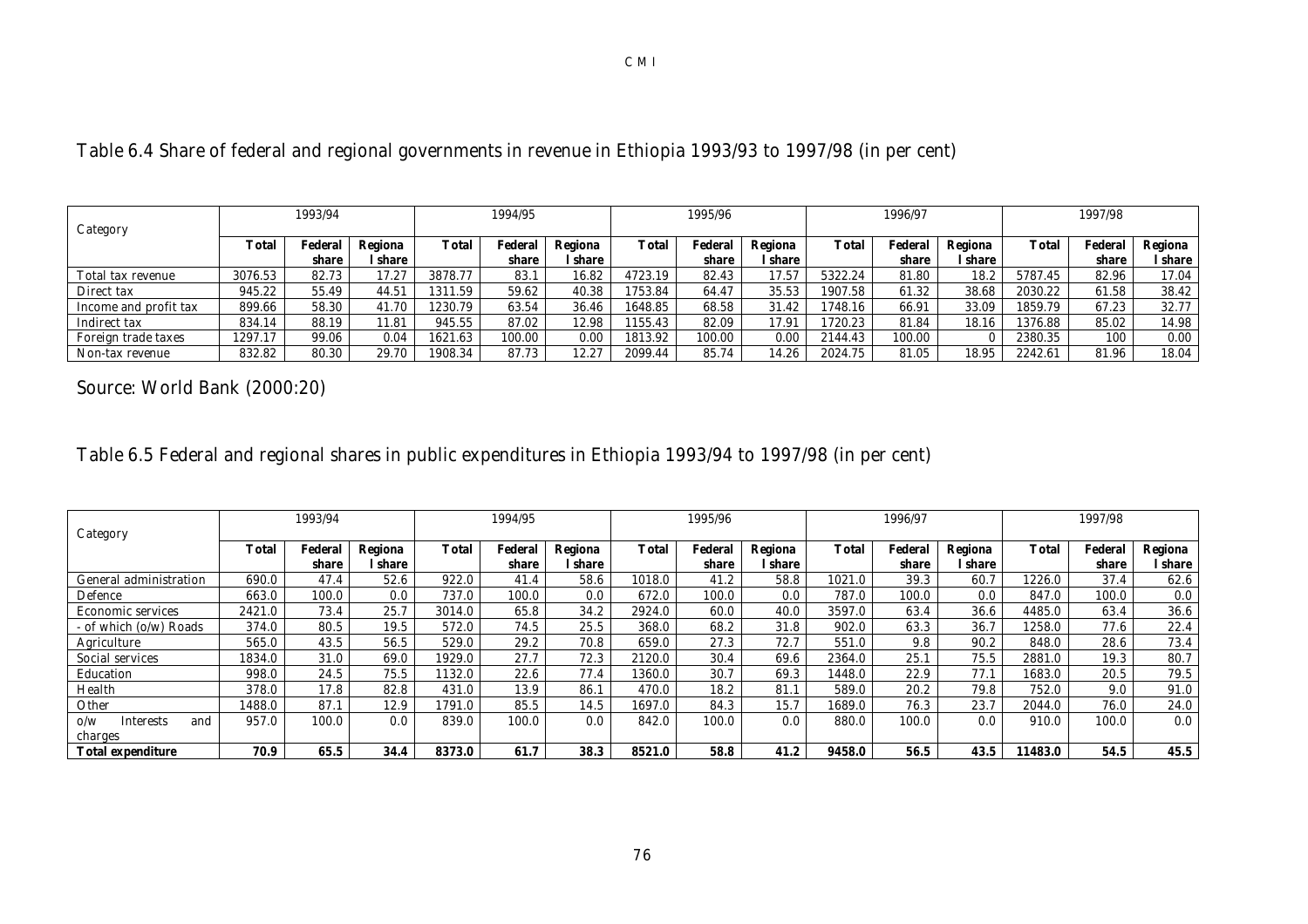Source: World Bank (2000:1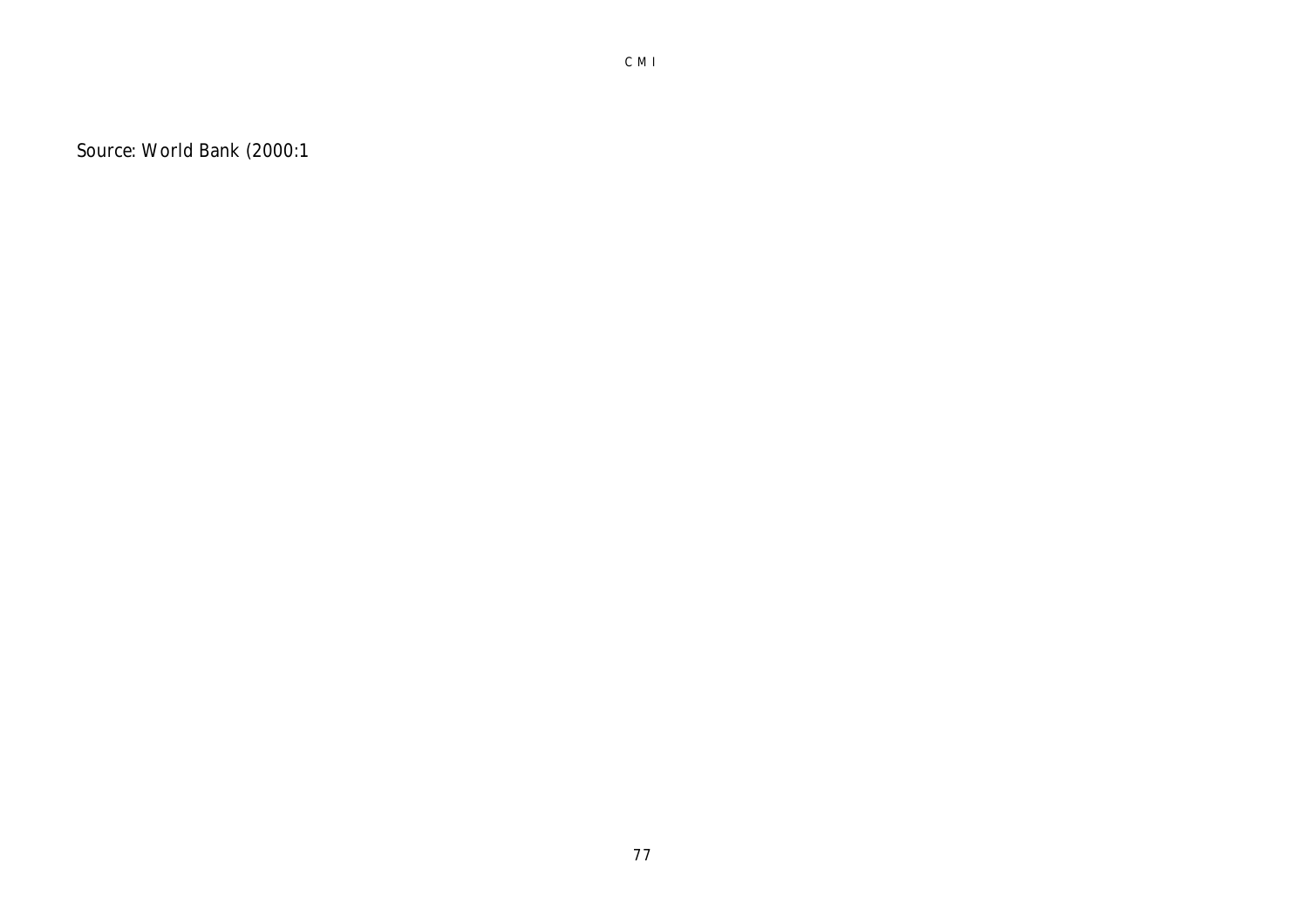The regions do not have the chance to receive any loans from international agencies or banks directly, and cannot negotiate with international donor agencies for grants and aid. All international deals have to go through the federal government. The Ministry of Economic Development and Co-operation (MEDaC) insists that such control is needed to promote equal development throughout the federation and to prevent the most attractive regions from receiving the bulk of international support (Interview Worku Yohalashet, November 2000). The regions do have the right to borrow money from domestic sources (Procl. 7/92, Art.35), but this has proved to be a cumbersome process. The loan has to be for specific purposes and Ministry of Finance determines each application from the regional governments by evaluating the project's feasibility. So far, few regions have used this opportunity, and if they have, then only for short-term cash management purposes (World Bank 2000:33).

#### *Horizontal imbalance – poor lowlands, wealthier 'city states'*

Considering the difference among the regional states in socio-economic development, it is expected that the various regional governments have varying financial capabilities and varying degrees of dependence on central transfers. Inefficient regional governments will have difficulties with collecting revenues and utilise regional budgets, and will thus have problems with fulfilling the responsibilities assigned to them in the constitutions. The collection of revenues is hampered by lack of trained manpower (both in number and qualification), lack of sufficient and reliable information to determine the amount for each taxpayer, and a low level of understanding by taxpayers of their obligations and failure to pay taxes in time (Fenta Mandefro 1998: 59). According to the previous descriptions of the federal units, it is to expect that the four lowland regions would be those which are facing the largest obstacles in achieving financial autonomy from the centre. The urban areas of Addis Ababa and Diredawa should be the regions with most financial independence.

The information provided in table 6.6 largely confirms these expectations. The table gives an overview of how much of the total expenditure of the regions is financed by own revenues. Diredawa and Addis Ababa have a high revenue capacity because they are the outlet in exporting and importing specific items : 30) Apart from the special cities of Addis Ababa and Diredawa, the regions can be divided into four groups. The first group includes Amhara, Tigray, Oromiya, and SNNPRS, all with ratios consistently near 20-30 per cent. The second group includes the western lowlands, Benishangul-Gumuz and Gambella, with rations below 10 per cent. The third category has a consistently declining ratio and includes only the Somali region. The reason why the Somali ratio is high in the first couple of years is because of the generally low expenditure in the region, and thus, the revenue ratio becomes high relative to the total expenditure. The regions in the fourth group, Afar and Harari, have very fluctuating ratios. Of all the regions, Tigray is the one which has been most successful in increasing the share of its total expenditures which is financed by own revenues. Although Diredawa has a high ratio, this is the region with the largest decline in own revenues, apart from Somali region.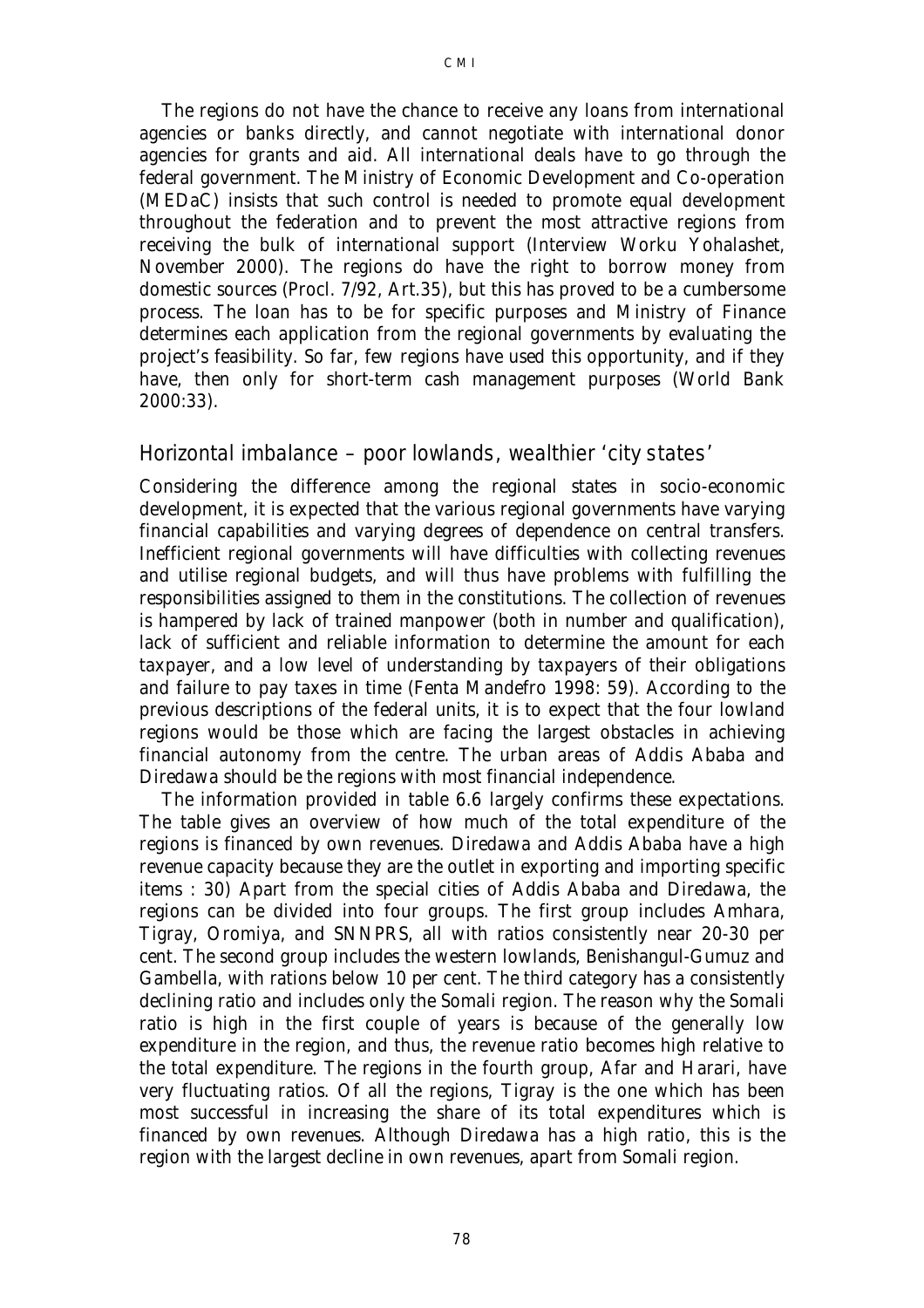| <b>Region</b>     | 1993/94 | 1994/95 | 1995/96 | 1996/97 | 1997/98<br>(budgeted) |
|-------------------|---------|---------|---------|---------|-----------------------|
| <b>Tigray</b>     | 18.6    | 19.6    | 28.9    | 26.6    | 23.3                  |
| Afar              | 8.8     | 13.2    | 9.7     | 22.0    | 4.4                   |
| Amhara            | 18.8    | 17.4    | 18.6    | 19.1    | 18.8                  |
| Oromiya           | 29.2    | 27.4    | 29.7    | 30.1    | 25.6                  |
| Somali            | 60.1    | 42.5    | 24.6    | 23.0    | 12.8                  |
| Benishangul/Gumuz | 6.6     | 7.2     | 5.9     | 6.8     | 4.5                   |
| <b>SNNPRS</b>     | 19.2    | 18.7    | 21.5    | 23.1    | 18.5                  |
| Gambella          | 8.8     | 10.8    | 5.8     | 8.7     | 4.8                   |
| Harari            | 33.7    | 15.7    | 18.8    | 19.6    | 8.9                   |
| Addis Ababa       | 63.8    | 67.6    | 75.8    | 99.7    | 76.4                  |
| Diredawa          | 89.8    | 68.8    | 50.9    | 53.4    | 33.6                  |

Table 6.6 Regional imbalance in Ethiopia (own revenue resources in per cent of total expenditure of the regional governments)

#### Source: World Bank (2000:26)

Note: Regional imbalance is computed simply as a ratio of own revenues to the total expenditures. Since none of the regions can run budgetary deficits, this measure is comparable across regions.

## *Federal grants and subsidies*

The vertical imbalance in Ethiopia is larger than in other federal systems in the developing world, for example Malaysia and Mexico. According to the World Bank's comparative data, Ethiopia has a vertical imbalance coefficient on 0.52, while Malaysia's and Mexico's coefficients are 0.37 and 0.36, respectively (World Bank 2000: 25). The lack of regional funds and the reliance on transfers from the centre reduce regional autonomy. Although federal grant may be unconditional, the receivers will feel obliged not to implement policies they know are against the will of the donor. But federal transfers are also essential means to equalise the uneven economic development in the federation and enhance the weaker regions' capabilities. If subsidies are equitably distributed, they could in the longer run reduce the asymmetry of the federal units and empower the economically weaker states.

The stated aim with introducing federal subsidies in Ethiopia is equity and efficient use of the existing scarce financial resources. Proclamation 33/92 (Art 7.2) describes the rationale behind the subsidies: *inter alia* to accelerate the development of hitherto neglected and forgotten areas, to promote social services and economic development and to narrow the per capita income gap between regions. The nature and size of the subsidies is formulated and implemented by the Ministry of Economic Development and Co-operation and the Ministry of Finance, but finally determined by the House of the Federation. This means that federal ministries deal with the daily administration of the subsidies.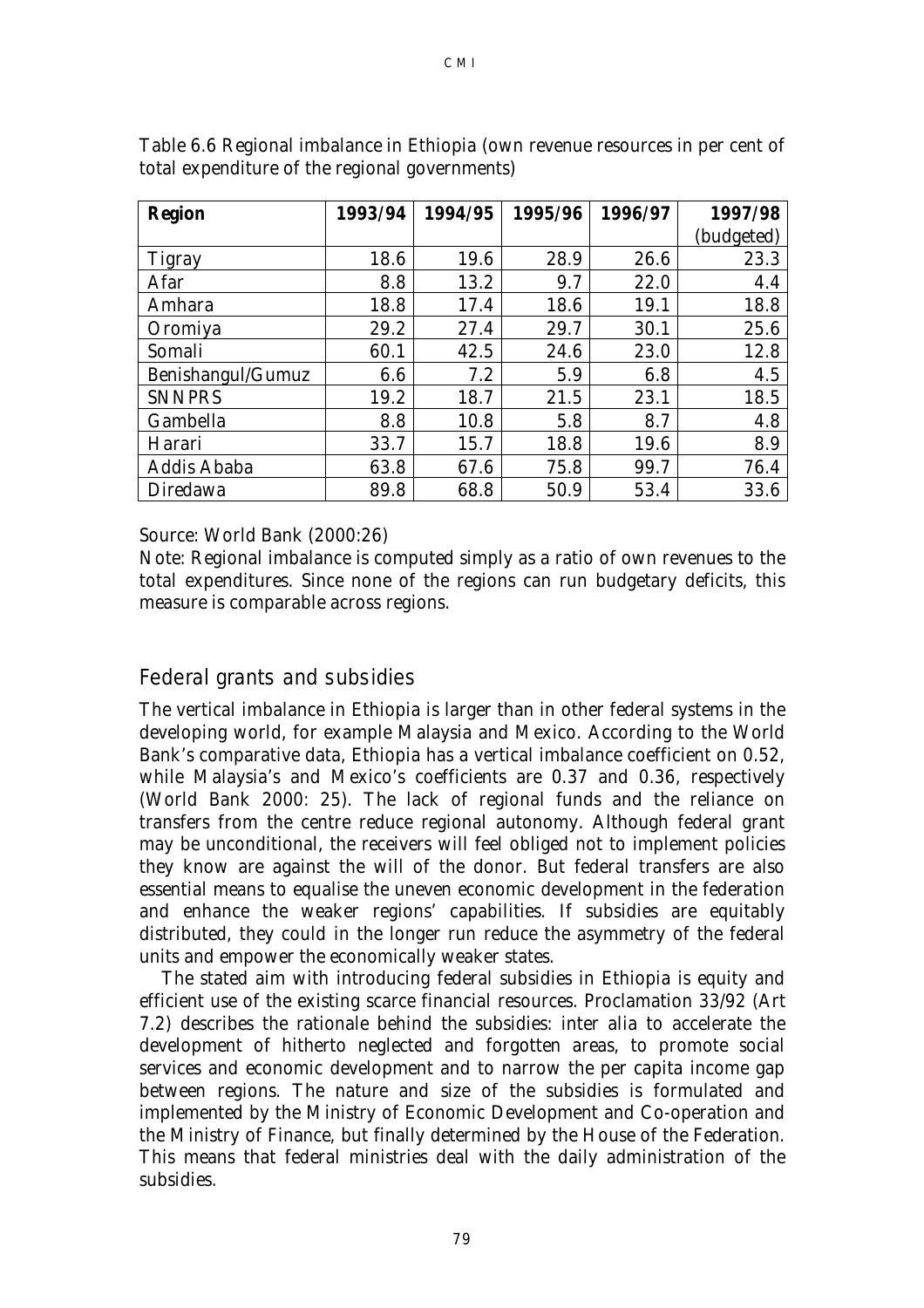| <b>Region</b>     | <b>Budget subsidy</b><br>(million birr) | Per capita subsidy<br>(in birr) | Subsidy share*<br>(per cent) |
|-------------------|-----------------------------------------|---------------------------------|------------------------------|
| <b>Tigray</b>     | 255.7                                   | 76.1                            | 7.8                          |
| Afar              | 225.8                                   | 199.6                           | 6.9                          |
| Amhara            | 725.1                                   | 49.1                            | 22.2                         |
| Oromiya           | 826.2                                   | 41.3                            | 25.3                         |
| Somali            | 282.3                                   | 142.6                           | 8.6                          |
| Benishangul/Gumuz | 161.1                                   | 326.8                           | 4.9                          |
| <b>SNNPRS</b>     | 554.1                                   | 50.1                            | 17.0                         |
| Gambella          | 126.1                                   | 646.7                           | 3.9                          |
| Harari            | 77.0                                    | 534.7                           | 2.4                          |
| Addis Ababa       | 0.0                                     | 0.0                             | 0.0                          |
| Diredawa          | 32.0                                    | 115.5                           | 1.0                          |
| Total             | 3265.3                                  | 58.6                            | 100.0                        |

#### Table 6.7 Budget subsidies to the regional governments 1997/98

Source: World Bank (2000:28)

 $\overline{a}$ 

\* This is the region's share of the total subsidies paid to the regions by the central government.

Table 6.7 shows how the federal grants were distributed according to the formula in 1997/98. The four lowland regions, and particularly Gambella and Benishangul-Gumuz, are the greatest beneficiaries and have all a relatively high per capita share of the subsidies. Harari's large share shows that the grants were distributed according to the first formula, where population, revenue capacity and socio-economic development had equal weight. This gave the less populous Harari state an advantage, compared to for example the more populous Oromiya.

The criteria for calculating regional grants have changed during the years. Before 1995, the size of transfers was decided by the central ministries on the basis of assessment of each region's *ad hoc* needs and specific project requests. From 1995, a weighted method to allocate grants was introduced (Interview Worku Yohalashet, November 2000). The grants are what the World Bank (2000: 30) calls unrestricted block grants, which allow the regions to determine the spending themselves. The initial formula for calculating each region's grants included the share of the total population, an index of a set of socioeconomic indicators<sup>24</sup>, and the revenue collecting capacity of the regional

 $24$  The socio-economic variable was based on eight distinct indicators: length of rural roads, share of rural population to total population, per capita industrial production, per capita food production, and density of pupils in elementary schools in relation to total population (Interview Worku Yohalashet, November 2000).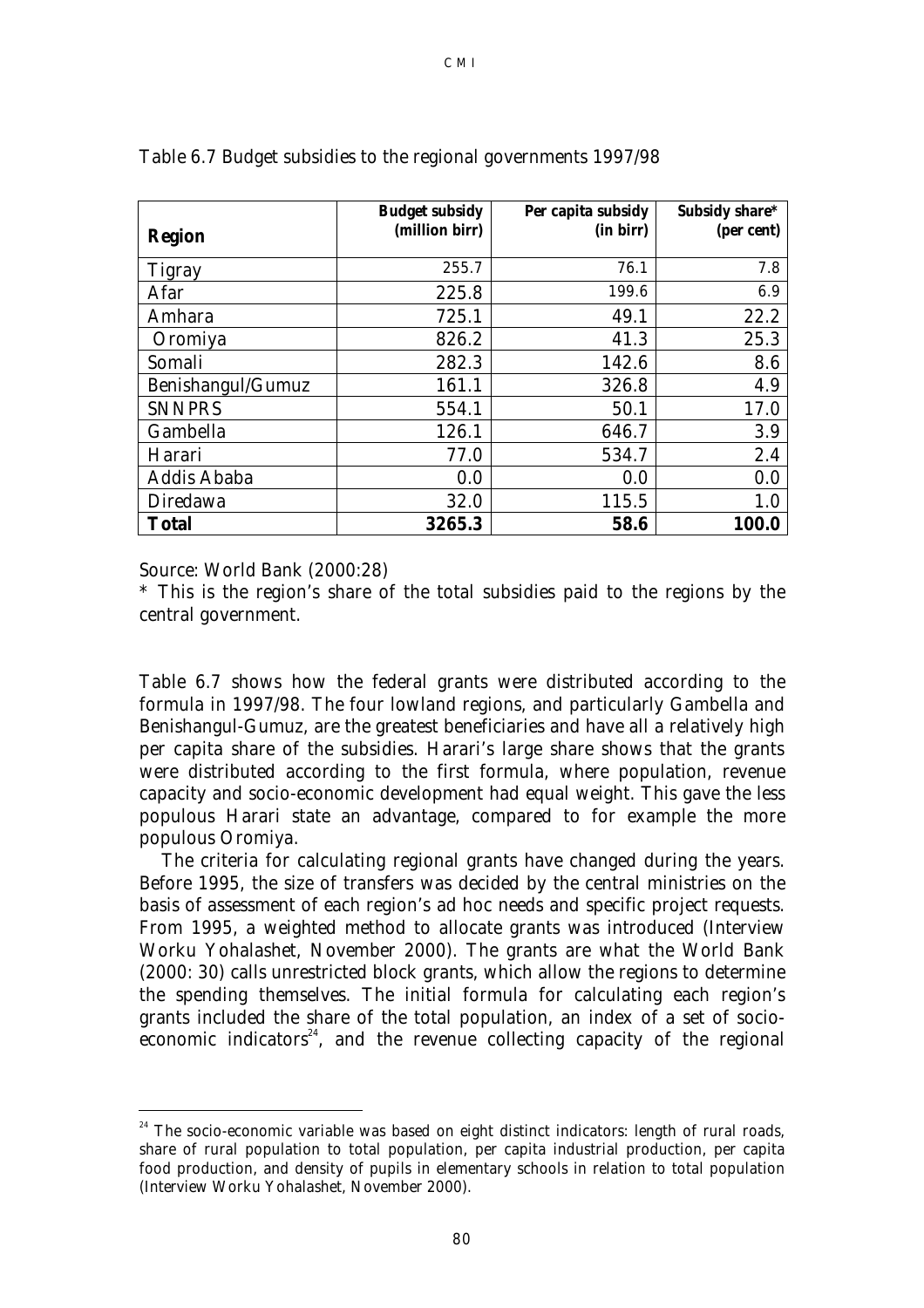government<sup>25</sup>. Each variable was given equal weight (33.3 per cent each). In 1998, the formula was changed, in order to give the more populous regions a larger share of the grants. Share of population was weighted 60 per cent, socioeconomic development 25 per cent and revenue capacity 15 per cent (Fenta Mandefro 1998: 47). In addition, the composition of the socio-economic index was altered to make it more transparent. The last revision of the formula took place in 2000, when a new poverty index was added in order to increase the promotion of the financial base for the poorer regions. The weight of the population share was reduced to 55 per cent, the socio-economic development index counted for 20 per cent, revenue collection capacity remained on the same level as previously, while the new poverty index was weighted 10 per cent (House of the Federation 2000.

In a poor country like Ethiopia with a generally low level of socio-economic development, it is natural that the regional governments lack resources. But as we have seen, it is not only the lack of socio-economic development that makes the regional financial base so weak. The constitution has assigned the most lucrative revenue sources to the federal government. This means that although the regions might improve their resource base in the future due to increased development efforts, the major income sources in the country will remain in the hands of the federal government as long as the constitution in not altered. The federal government's privileged position reduces regional autonomy, but could also be used deliberately by the federal government to reduce the economic gaps between the units in the federation. The current distribution of federal subsidies appears to promote equity of the units, but is promoted at the cost of regional autonomy. Whether this will lead to empowerment of the poorer regions or a continued reliance on the federal government in the longer run remains to be seen.

#### **Party power and federal – regional relations**

 $\overline{a}$ 

As Riker (1964) points out, the way in which party systems are organised might reinforce or undermine the federal division of power (see chapter two). If the same party organisation controls both federal and regional level of government and has a centralised party structure, this might weaken the power of the regional governments in a way that undermines regional autonomy. If a party system is genuinely decentralised, or if the regional governments are run by parties that operate independently of the party in power on central level, this might enhance the power of the regional governments and strengthen both their capability to run regional affairs and genuinely represent regional interests at the central level.

Ethiopia is today ruled by a coalition party composed of several regionally based ethnic parties. At first sight, this appears to be a party structure which enhances a federal division of power, because the central government appear to be run by an organisation with regional, rather than central bases of power. But practically, the EPRDF is controlling all the regional state governments in the Ethiopian federation, either directly through the member parties or

 $25$  The revenue capacity means the region's projected share of revenue in its budget relative to the planned performance of all other regions (World Bank 2000: 28).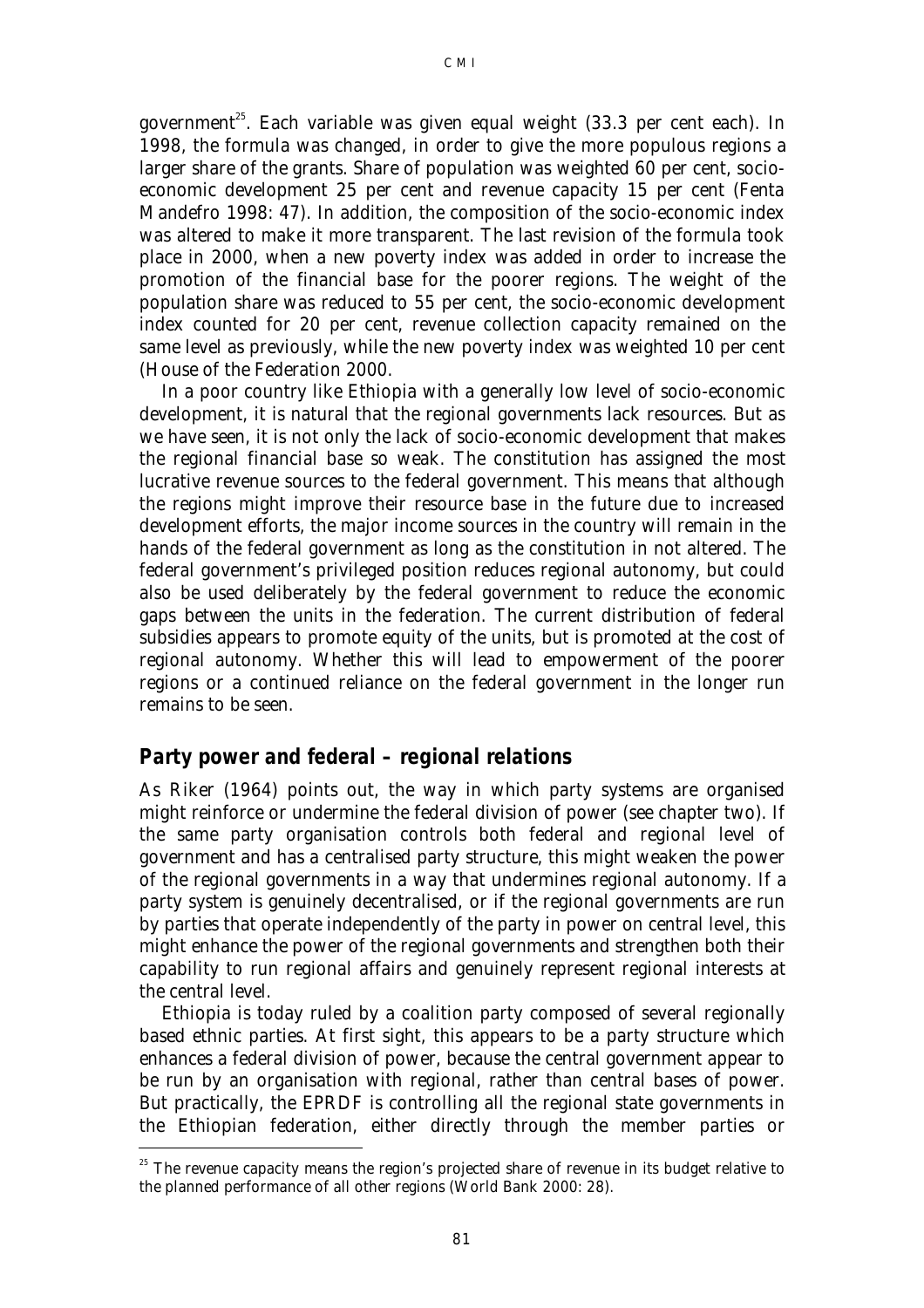indirectly through affiliate parties. These largely centralised party structures appear to contradict with the devolved power structures of a federal system. In the following sections, I will try to substantiate the argument that the party structure in Ethiopia undermines the federal division of power and subordinates the regional governments to the central government. Firstly, the network of EPRDF members and affiliate parties in the country will be described. Secondly, I will explore the inner party structures of the ruling party, which essentially follow a centralised pattern. Thirdly, I will describe methods how the EPRDF is controlling regional affairs.

#### *EPRDF and its allies in the regional administrations*

According to the formal structures of the political parties in Ethiopia, it seems like party power in the country does not appear to undermine or endanger the federal division of power. The ERPDF coalition is in power on the federal level, and regionally based parties, either members of ERPDF or independent, run the regional governments. On the surface, this structure might seem similar to the Canadian party structure, where the central government is controlled by parties with national bases, while the regions are governed by regionally based parties without a national base. This structure enhances a decentralised federal system, where the central government is unable to impose centrally decided policies in the regions without negotiating and consulting with the regional parties.

But a closer look reveals the party structures in Ethiopia are not as decentralised as the Canadian ones. The four member parties of the EPRDF, the Oromo People's Democratic Organisation (OPDO), the Amhara National Democratic Movement (ANDM), the Southern Ethiopian People's Democratic Front (SEPDF) and the Tigray People's Liberation Front (TPLF) operate only in the four regions of Oromiya, Amhara, SNNPRS and Tigray respectively. Although they formally are equal coalition partners on national level, the TPLF is the senior. It was the creator of the other parties and is the strongest political organisation. A member of the TPLF central committee explains the TPLF's dominance like this: "It is natural that the TPLF is the strongest political force and that its leader Meles Zenawi is the national leader. TPLF has many senior cadres, well-trained and experienced fighters, and in the beginning the largest numbers of members in the EPRDF coalition" (Interview Gebre'ab Barnabas, August 2000).

Figure 6.2 ERPDF party structures



 $26$ <sup>26</sup>The SEPDF is itself a coalition of several parties in the southern region.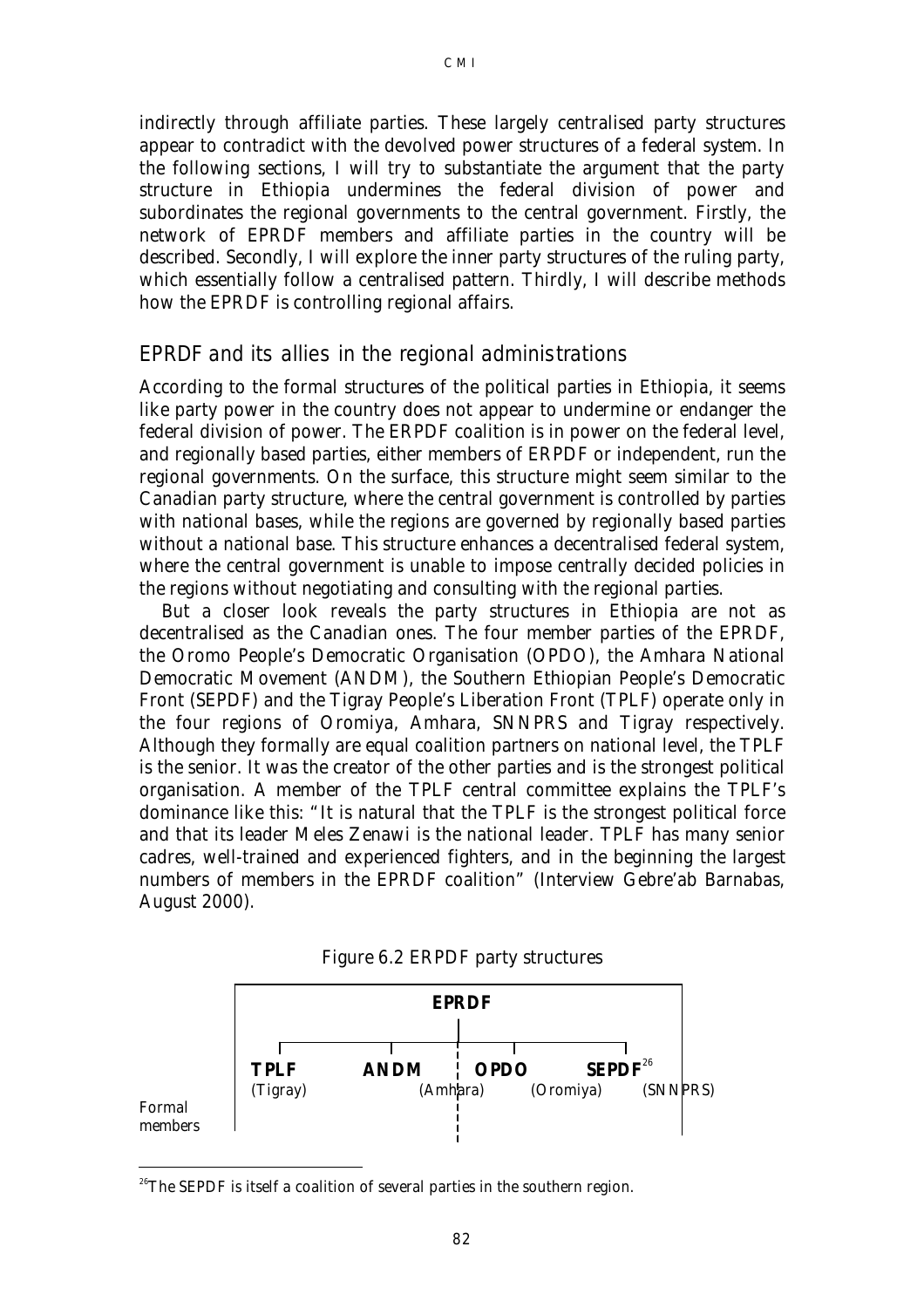

CMI

In addition to the member parties, the EPRDF has close allies and affiliate parties in the other regional states of the federation. These parties are formally independent from the ruling party, but cannot be seen as opposition parties because of their tight links to the EPRDF. Currently, there are EPRDF affiliate parties in power in all the regional states not ruled by EPRDF members, and these are also representing the regional governments in the federal institutions. These are the Afar People's Democratic Movement (APDO) in Afar region, the Somali People's Democratic Front (SPDF) in Somali, the Gambella People's Democratic Front (GPDF) in Gambella, the Benishangul-Gumuz Peoples Democratic Unity Front (BGPDUF) in Benishangul-Gumuz, and the Harari National League (HNL) in Harari (Figure 6.2). The EPRDF has been instrumental in creating all the regional affiliates (Young 1999; Markakis 1996; Gibbs 1998) and is working closely with them. But the EPRDF claims that so far these parties do not satisfy the conditions the ERPDF has set to allow parties to become members of the coalition. As the speaker of the House of Peoples' Representatives, Dawit Yohannes, expressed it: "We are a revolutionary democratic party and apply strict criteria for those organisations that want to become members of our coalition. So far they have not reached this stage. An example is the Afar and Somali parties, which because of their Muslim dominance, have not been able to fulfil the criteria of gender equality" (Interview November 2000). The EPRDF is continuously following the development in the affiliate parties and is assisting them in what they call organisation building. In all the lowland regions, EPRDF officials have arranged so-called "peace and development conferences" to sort out clan or ethnic differences and unite the contending groups under one party umbrella: " We are giving political assistance to the regions and the conferences are a medium to bring political fractions together" (Interview Dawit Yohannes November 2000).

#### *The principle of democratic centralism and accountability upwards*

Concepts like "good governance" and "economic liberalism" were taken into the EPRDF vocabulary when they came to power in 1991, much to please the international diplomacy and the donor community. The TPLF rejected Marxism and abandoned its admiration for Albanian socialism in 1989, but is still committed to "revolutionary democracy", and the principle of democratic centralism has a great impact on how decisions are taken within the party. The old management methods dominated by secrecy and conspiracy are still prevalent and very little of the decision making process inside the party is exposed to the public. A researcher who knows the TPLF organisation from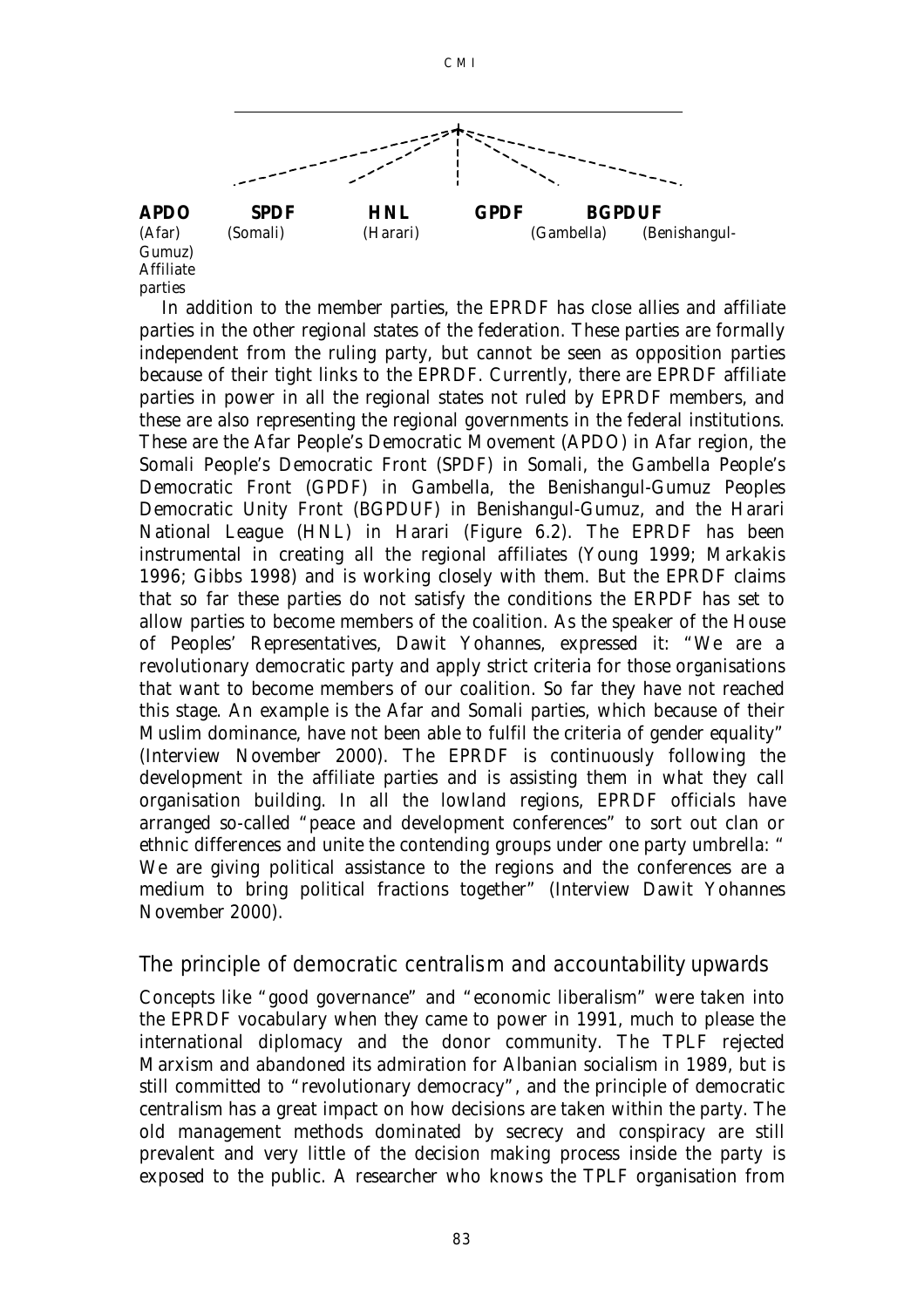inside claims that "A lack of transparency is evident at every level of government, in spite of the ready reference of the EPRDF leadership to democratic jargon" (Young 1997: 211).

The ruling coalition is led by the central committee, composed of sixty members from the four member parties. The committee elects the executive council, including five members each from the four parties. The central committee and the executive council take care of the daily work between the party congresses, which are normally held every second year. The party congresses decide the overall ERPDF programme. The central committee, however, has the power to implement specific plans of actions which are the basis for the EPRDF's five-year plans that are implemented nation widely, and has the right to elect and dismiss the executive committee as a whole or its individual members (Interview Gibre'ab Barnabas, August 2000). The five-year plan is adopted by all the regional parties and is the basis for regional policies and plans.

The member parties have the same structure as the mother party within their organisations, but they are also responsible to the central committee of the EPRDF. The four EPRDF parties have councils equivalent to central committees and executives at each level of administration, at the regional level, in the *woreda* and the *kebele*. These party organs are responsible and accountable to the party bodies in the hierarchy above them. Orders are dispatched from the top to the lower levels, and information about activities on the lower levels are forwarded upwards through the hierarchy to the top. "*Djoro*", the Amharic name for ear, is a popular name for local party cadres who are conducting intelligence among people in the neighbourhoods of the *kebele,* and reporting to the party organisation (Information obtained from interviews with voters, conducted during elections in Tigray 2000 and Addis Ababa 2001).

A general problem in Ethiopian political life is the difficulty of distinguishing the party organs from the administrative organs of the state. People tend to see the party and the state as one. This problem appears both at national, regional and local level. On top level, it is hard to distinguish between the leadership of the central committee and the party executive and the top executives of the government, because they essentially consist of the same groups of people  $27$ . As referred to in chapter five of this analysis, the Ethiopian constitution gives room for a strong executive, and the other branches of the government, the judiciary and the legislative have relatively little power to impose checks on the Prime Minister. This gives Meles Zenawi, as the head of the party executive and the Prime Minister of the executive government, quite extensive powers. When the executive has free hands, it means that, by all practical purposes, the ruling party can act without interference from other political forces. On regional level, the president of the state is both chief executive and head of the legislative state council. Thus, there is no distinction between the legislative and executive branch of government. The president, who in most cases is also one

 $27$  Of the eighteen ministers appointed by Meles Zenawi, only two are from outside the ERPDF. Most of the ministers are members of the executive committees of the EPRDF parties and some are members of the central committees (Walta Information Centre 2001)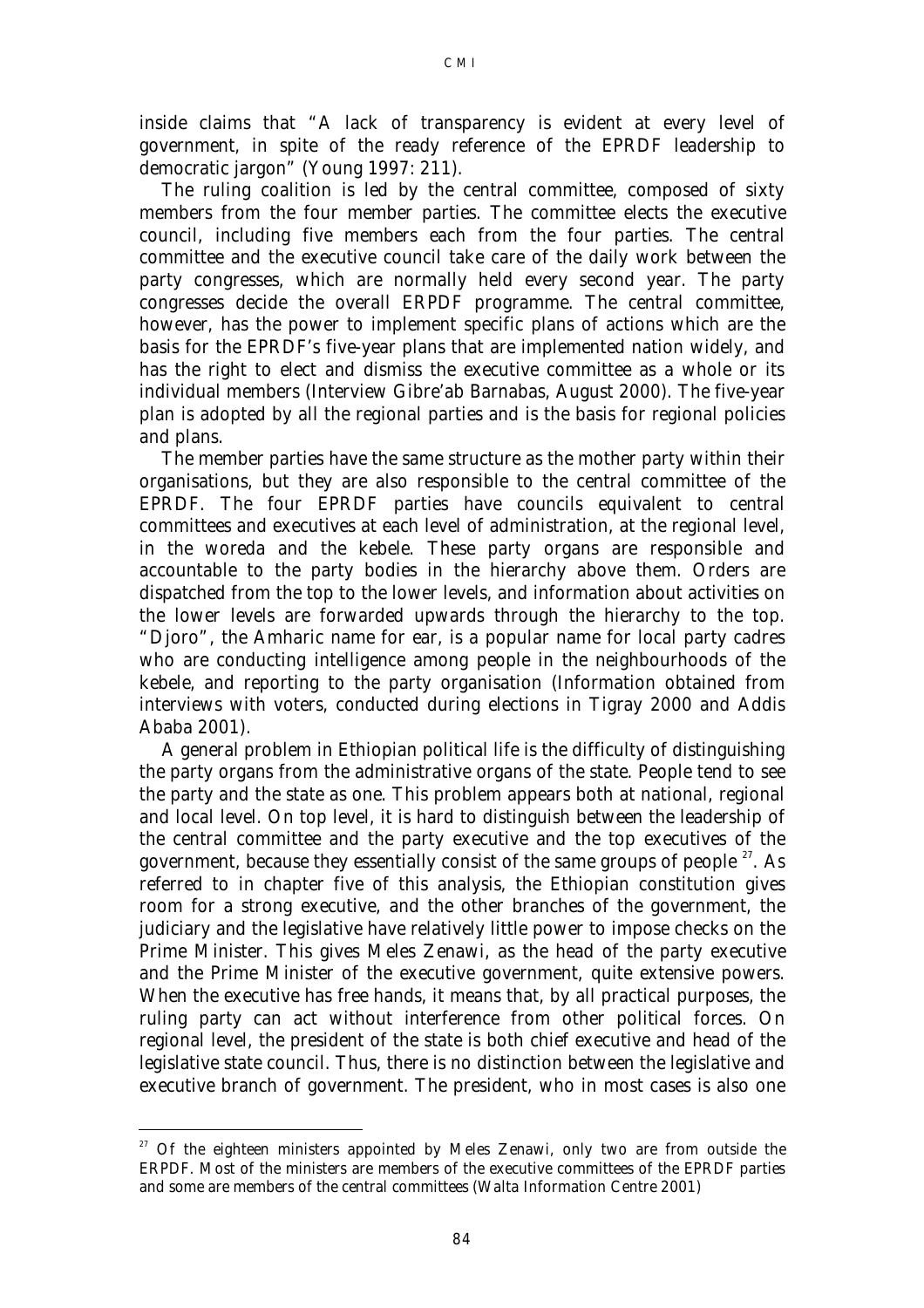of the chairmen of the regional ERPDF member party or affiliate party, has therefore extensive power in regional affairs. On local level, the blurred borders between the state and the party are expressed by people's notion of the *woreda* and *kebele* bureaucracy as party organs. In times of elections, for instance, there is a clear perception among the voters that if they do not vote for the ruling party, they will lose the benefits and services they have the right to obtain from the public administration (Aalen 2000a). In the southern region, SNNPRS, this has been a central issue in the election campaigns. The ruling party has felt justified in claiming the right to distribute aid, food and even land in the name of the party. Party cadres have argued that those supporting the opposition do not have the right to obtain such services, because it is the ruling party and not the opposition which controls the state (Pausewang and Aalen 2001).

The centralised party structure of the EPRDF is clearly contradictory to the provisions of the federal and regional constitutions, which give these levels the right to self-administration. It promotes upward accountability to the party organs above rather than downward accountability to the people of the region, *woreda* and *kebele*. The constitutional rights for the regions to formulate and implement plans and policies are severely diminished by the fact that the regional governments, which are all under the EPRDF's hegemony, follow the centrally designed policies and five-year plans. In theory, the blurred borders between state and party apparatus do not necessarily lead to a centralised and unfederal division of power. If both state and party structures are decentralised, they could strengthen regional autonomy, even though borders between the party and the state are indistinct. But in the Ethiopian case, the party structures are centralised, and when the state and the party are the same, this leads inevitably to a centralised division of state power.

#### *"Dual administration" – politics outside the legal framework*

The political relationship between the regional and federal government is regulated by both formal structures, defined in the constitution and various proclamations, and practices outside the legal framework, that are more or less formalised. The activity of the so-called Regional Affairs Department in the regions is one of the semi-formalised practices that intervenes in federalregional relations. The Regional Affairs Department is a part of the Prime Minister's office in the federal government. Officially, it is established to facilitate the communication between federal and regional government and give advice to the Prime Minister on federal affairs (Interview Lul Seged, August 2000). But as mentioned above, it is hard to distinguish between the party and the state administration, and in many cases the borders between the activities of the department and the party are blurred. Although the activities of the department are led by bureaucrats, the assistance has a relatively political character and experts assigned to the regions play a prominent role in the governing of regional affairs.

All the lowland regions, Benishangul-Gumuz, Gambella, Somali and Afar, are currently being supervised and assisted by the Regional Affairs Department (Interview Lul Seged, August 2000). The department has three sub-offices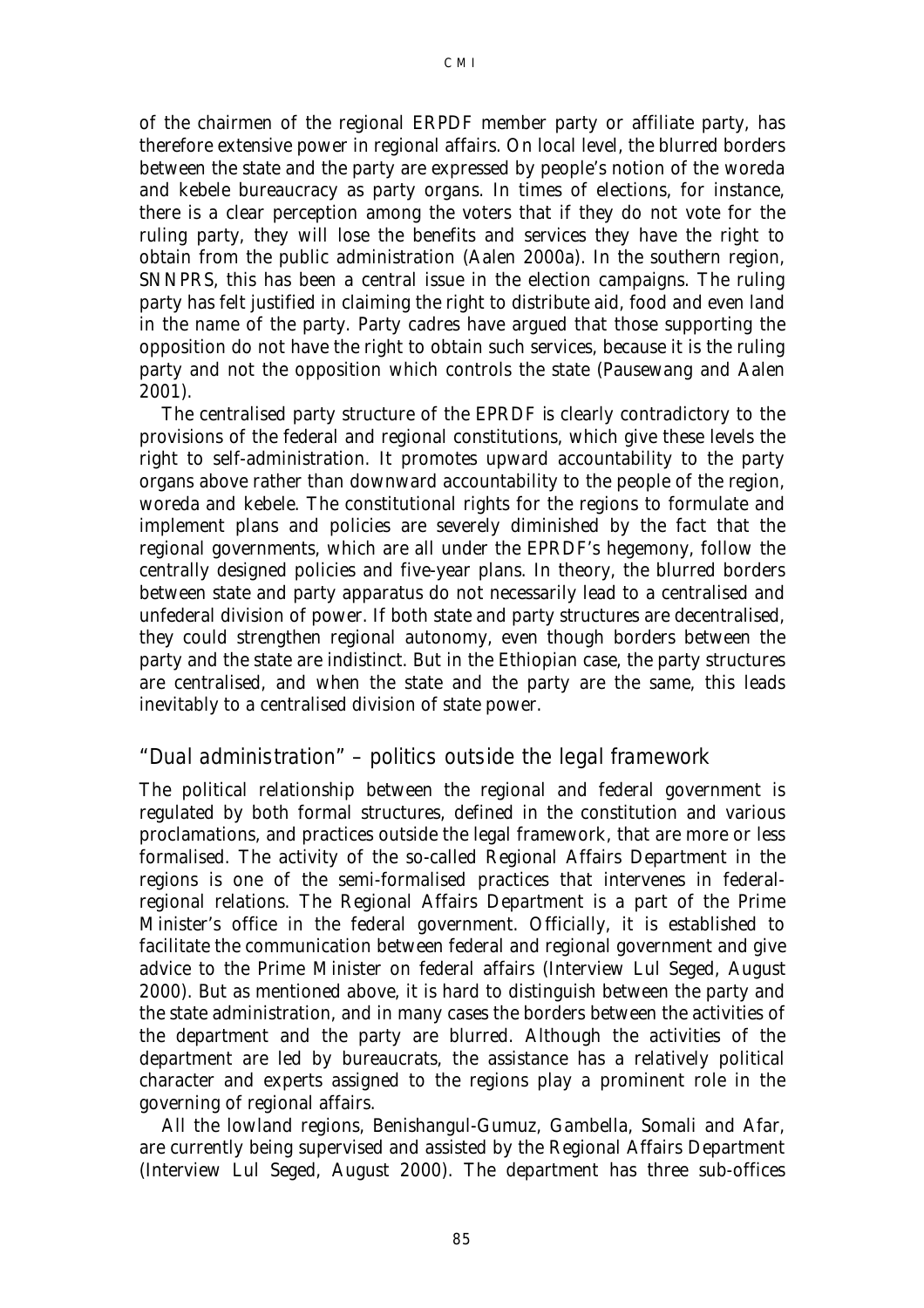dealing with development, human resource capacity building and political and administrative affairs in the four regions. They implement projects at all levels and send advisors and experts to assist the regional governments. Some advisors are based in the regions for a two years period, while others travel to the region frequently to monitor the situation. The assistance is generally nonformalised and does not have any legal framework to operate within. It is given on the basis of requests from the regions or by initiatives from the Department itself. The assistance to the four lowland regions does not have any time limit, but the advisors will be deployed there "until the regions are able to run their own affairs" (Interview Lul Seged, August 2000).

In the longer run, the assistance provided by the Regional Affairs Department might enhance the lowland regions' capability to utilise their constitutional rights to administer their own affairs. But currently the central advisors virtually run the regional governments and hinder genuine selfadministration. John Young has described how the central assistance works in Gambella and Benishangul Gumuz (Young 1999). Although the representatives from Regional Affairs Department officially are known as technical experts, they participate in regional council meetings and intervene directly in regional affairs. They exceed their mandate as consultants and assistants, and become more like managers that the regional government is accountable to. Despite this paternalism, Young argues that the central assistance in Gambella and Benishangul-Gumuz is generally welcomed by regional and local governments because they lack own manpower to carry out essential tasks. When it comes to Afar and Somali, however, the local and regional administrations are more hostile to external assistance and less willing to adapt traditional clan and pastoralist based authority to a more modern bureaucracy based administration (Interview Melaku Fenta, August 2000). The centrally appointed advisors there have been less able to carry out purely administrative and governmental tasks than in the western lowlands of Gambella and Benishangul-Gumuz. Due to inter-clan conflicts over cattle and grazing land, they have been preoccupied with trying to mediate and solve disagreements.

In addition to the semi-formalised and politico-bureaucratic assistance given by the Regional Affairs Department, the EPRDF has deployed party officials in the regions. These are officially known as "advisors", monitoring and assisting the EPRDF members or the affiliate parties in the regions, but they do not have any formal positions or portfolios. In 1999, all of the assigned advisors were TPLF cadres.*<sup>28</sup>* The most prominent of these is probably Bitew Belay in SNNPRS, who was the head of Regional Affairs Department from 1997 to 2001 and member of the TPLF executive committee. Although his major area of responsibility was the southern region, he also travelled frequently to other regional "hotspots" like Somali region, to reconcile contending political forces or replace inefficient or corrupt regional administrators through so-called peace conferences (Interview Dawit Yohannes, November 2000).

 $28$  According to the chairman of the opposition party ONC, the TPLF cadres assigned to the regions were Solomon Tesfaye for Oromiya, Hilawi Yoseph for Amhara, Bitew Belay from SNNPRS, Zarai Asgedom for Somali and Afar, Samuel Gebre-Mariam for Benishangul-Gumuz and Gambella, and Mulugeta Alemseged for Addis Ababa (Merera Gudina 2001: 10).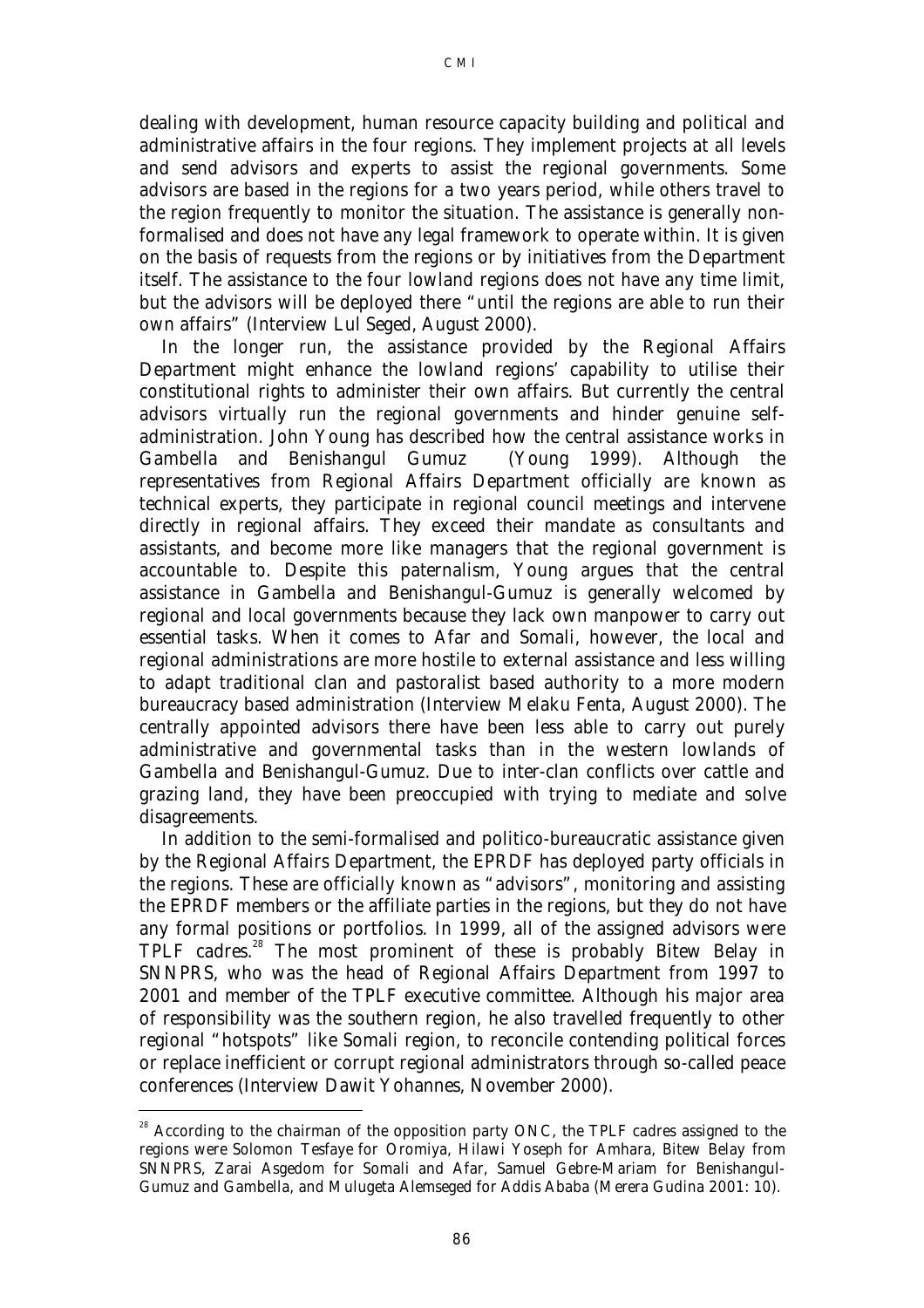CMI

The activities of the TPLF cadres in the regions are confirmed by representatives of the EPRDF and the central bureaucracy, but they present it as if the party advisors are "helping to introduce the federal system on the ground" (Interview Lul Seged, August 2000). As my studies in SNNPRS will show, however, the TPLF cadres constitute a second administrative structure in the regions. The regional officials in the regular and formal administration are to a large extent accountable to the TPFL cadres and dependent on them to remain in their positions. Other studies of the Ethiopian federal system have also pointed at the existence of a second administrative structure in the regions. Aklilu Amraham (2000: 21) states that "[…] in each regional state, political "advisors" are placed to guide and supervise the decisions of top executives of the regional government. Virtually every critical decision has to be considered by these 'watchdogs'." Jon Abbink (1995: 196) affirms that "EPRDF cadres and army units in most of the country form a kind of dual administration. They are acting behind the locally elected administrators, and the local officials are ultimately accountable to and dependent (for their jobs) on the EPRDF representatives."

One of the mechanisms that the ruling party is using to maintain its control in the regions all down to kebele level is the gimgemma, which implies public evaluation of politicians and bureaucrats, plans and programmes. This practice was originally initiated by the TPLF during the armed struggle to evaluate the mistakes and progresses of their military strategies (Interview Solomon Enqui, August 2000). It was legitimised by the claim that it made the leaders more efficient and accountable to the people. Today, the system of evaluation is introduced at all levels of government, both in political and bureaucratic organisations (Young 2000: 10). There are different kinds of evaluation of political leaders. On the higher levels in the regional administrations, the sessions are mostly conducted in meetings were only the evaluated person (s), witnesses and the chairman of the session are present. On lower levels, in the woreda and in the kebele, many evaluation sessions are open to the public where the audience can directly contribute with their views. Some gimgemma are pre-planned and conducted regularly, while others have a more immediate character and are arranged as a result of a request from the public or the party discovering an administrator's "misconduct". In all the different types of evaluations, the evaluated person is dismissed if s/he fails to justify his/her performance. In all the four lowland regions, the assigned TPLF cadres have frequently used gimgemma to replace inefficient and corrupt regional officials. The deputy ministers and governments of Somali, Gambella and Benishangul-Gumuz have been dismissed and some imprisoned as a result of gimgemma conferences that exposed mal-administration and corruption (Young 2000: 10).

Little research has been done on the implications of gimgemma on the power structures in the Ethiopian political system. Young (2000) claims that the Ethiopian evaluation measures have the potential of enhancing democracy and encourage transparency. They give the people a voice in their administration and make the leaders responsible to the citizens. He admits, however, that when major political programs and leading figures in government are subject of evaluation, there is a significant measure of orchestration to ensure that the political objectives of the central leadership of the TPLF are achieved.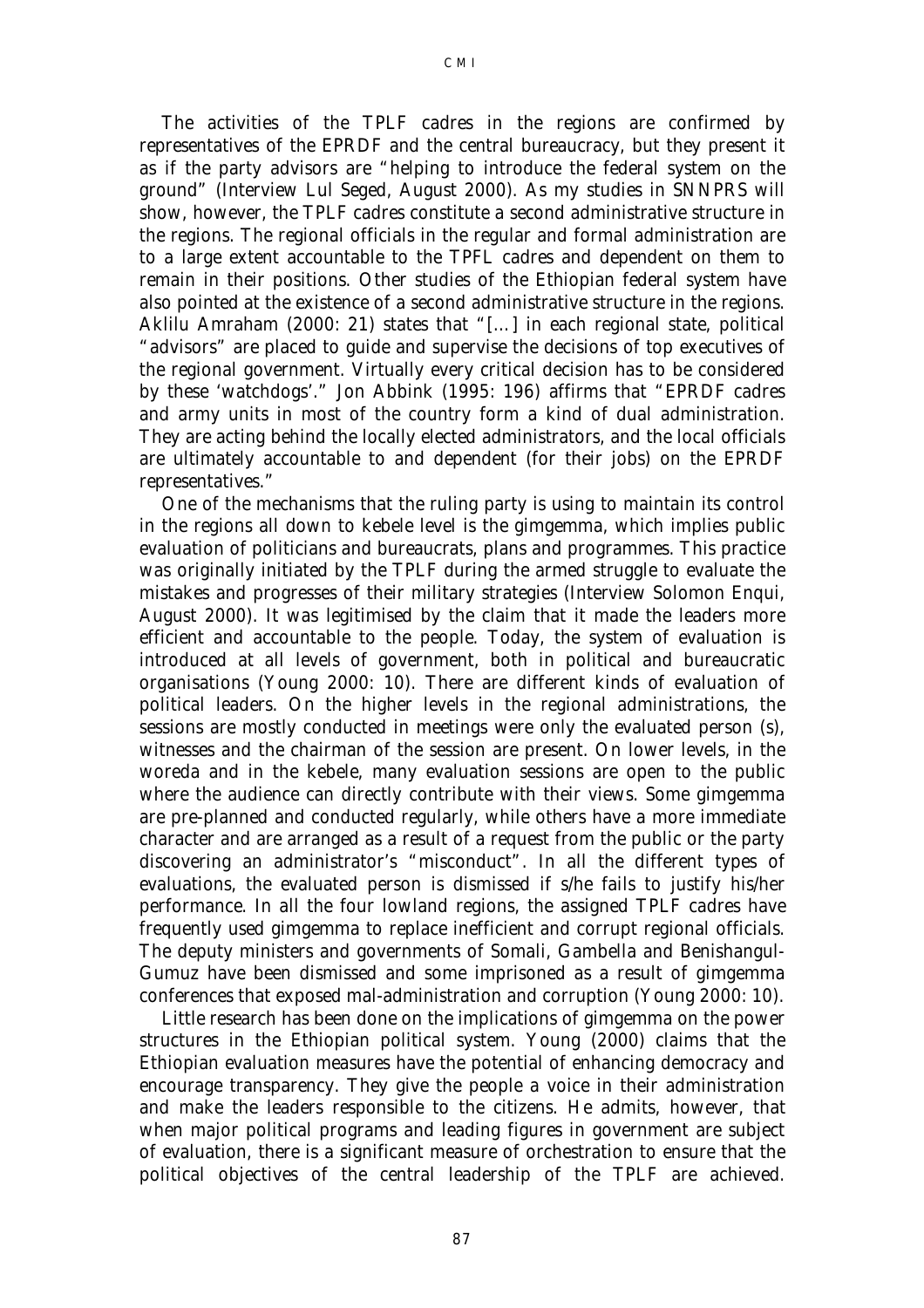According to Jon Abbink (2000: 160), gimgemma is the most widespread method to remove people from their jobs, and this explains the extraordinary rapid turnover of administrators and officials. Aklilu Ambraham (2000: 27) also links the high turn over of manpower with the evaluation practices. He argues that gimgemma has become more punitive than corrective and educating. My interviews from Tigray show that even in this region, where the TPLF's ideas have substantial popular support, people fear gimgemma. Many TPLF officials claimed that those who criticise the evaluation practice are essentially intellectuals or civil servants who cannot stand to be evaluated by peers or subordinates (Interview Hassen Shiffa, July 2000). My experience, however, was that not only intellectuals, but also people on the ground were critical to gimgemma. Although many people defended the practice, some saw it as the "soap of the TPLF", efficient for cleaning the hands of the party cadres and the decision making process look transparent (Informants interviewed in Tigray in May 2000 during the elections and July/August 2000). In SNNPRS, the scepticism to gimgemma was more outspoken than in Tigray. Since the evaluation idea derives from the TPLF, people in the south viewed it as a practice imposed from outside or above (Interviews of people, bureaucrats and party officials in Awassa and North Omo, names kept confidential, July 2000). Even higher officials from the SEPDF felt uncomfortable with talking about it. Many officials were surprised when I asked about gimgemma, and expressed that they considered the practice more as an internal party or administrative affair than a matter for public interest (see also chapter 3 of this analysis).

The evaluation of politicians and bureaucrats is not formalised or established by law and is therefore open to political manipulation. The outcome of the evaluation depends largely of the role played by the chairman of the session, and his abilities to persuade the other participants. Based on my interviews and the literature written on the subject, I would argue that gimgemma is one of the most important tools for the party in power to discipline the lower party cadres and bureaucrats and make them loyal to the central party line. The central party uses gimgemma to ensure its interests in the regional governments, as concretely seen in Somali, Benishangul-Gumuz and Gambella. This might undermine the regional governments' rights to autonomy and ultimately obstruct the federal division of power.

All in all, it appars that the four lowland regions are the units in the Ethiopian federation which experience the most severe central interference in regional affairs. They are governed by formally independent parties, but are nevertheless practically run by officials from the Regional Affairs Department and centrally assigned party cadres without formal positions. The EPRDF member states in the highlands, however, are facing less open interference in regional affairs than the lowland regions, central party officials operate more concealed. Even though the highland regions are all EPRDF members, it should be expected that the degree of central interference varies from state to state. The regions may have the same formal relationship to the central party apparatus, but the internal conditions within each state will probably shape the actual relationship between the regional and central government. The following analyses of Tigray and SNNPRS are meant to illustrate that the federalisation process take different shapes also within the EPRDF member states, and that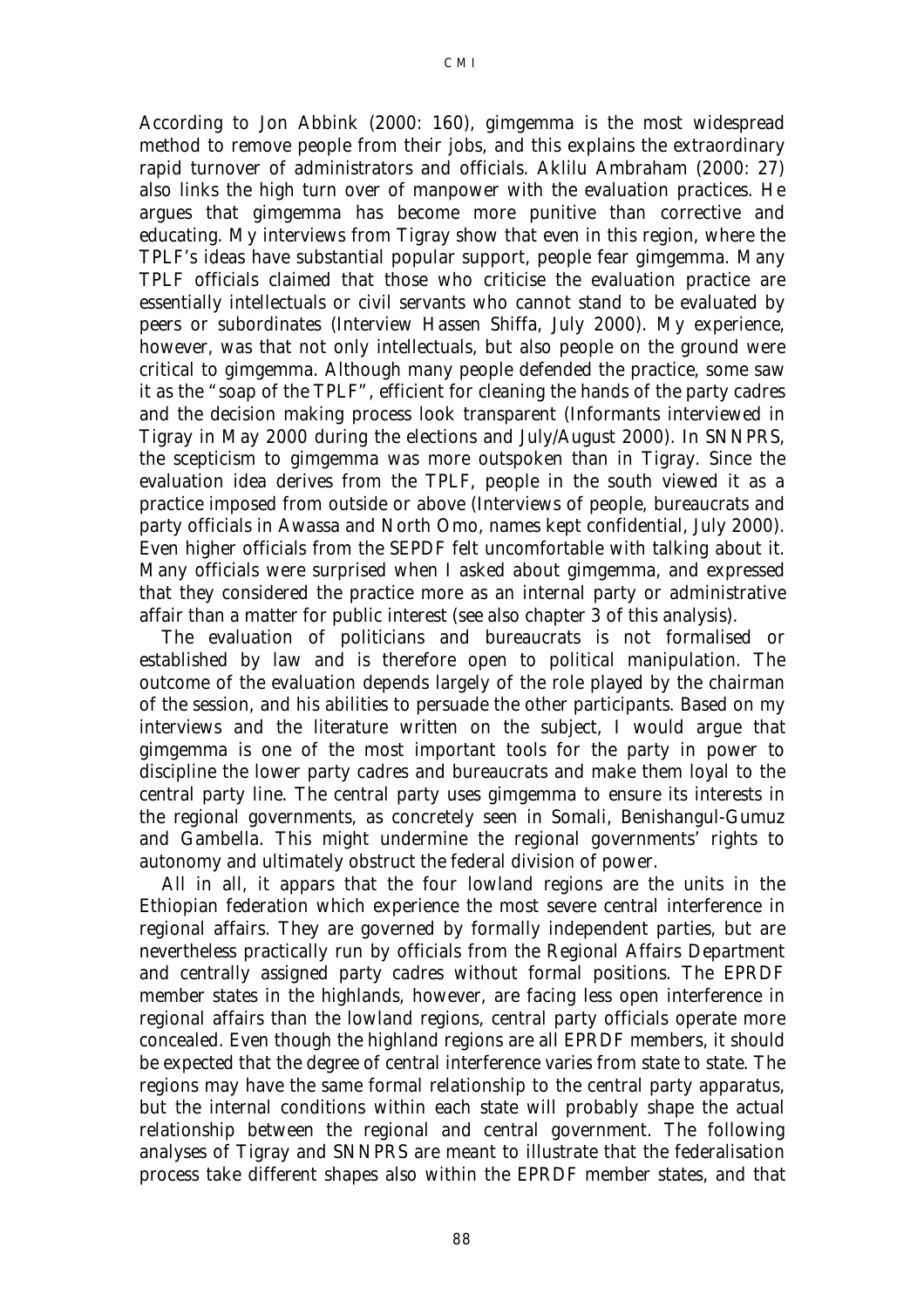these differences are particularly linked to the status of the regional party in power.

# **The dynamics of regional and central party power – examples from tigray and snnprs**

The last parts of this chapter will explore the implementation of a federal system in two selected regions, Tigray and SNNPRS. Both regions are governed by ERPDF parties and the regional governments are considered to be relatively self-sustained and capable of handling own affairs. Nevertheless, the two regions differ fundamentally from each other, both in ethnic and political composition. An analysis of the implications of these differences will contribute to the understanding of how the same political framework, the federal system, is implemented differently in two different regional contexts and how the informal political network determines the functioning of the Ethiopian federal system. Tigray is ethnically a relatively homogeneous state with a strong regional party. The TPLF is the senior partner in the ruling coalition on federal level and dominates the central government. SNNPRS is ethnically heterogeneous and has a rather weak regional party competing for power with opposition parties. It is the only region in the Ethiopian federation apart from Addis Ababa where opposition parties have gained substantial support and have been able to challenge the EPRDF in elections*<sup>29</sup>*. The southern EPRDF member, the Southern Ethiopian Peoples Democratic Front (SEPDF), is a coalition of several ethnic-based parties which were united in 1994. Together with the OPDO, SEPDF is the weakest part of the ruling EPRDF coalition and is consequently dominated by the TPLF.

The overall question in this part of my analysis is what implications the differences between Tigray and SNNPRS have on federal-regional relations in the two states. Several particular issues connected to this will be discussed. Firstly, is the creation of Tigray and SNNPRS as federal units a reflection of the interests of the party in power at federal level? Secondly, how does the status of the regional party affect the extent to which the central party apparatus intervenes in daily regional affairs? And finally, do these party dynamics have any impact on the empowerment of sub-regional structures in the two regional states?

# *The bases for creating Tigray and SNNPRS as federal units*

 $\overline{a}$ 

Tigray and SNNPRS have very different bases for being created as federal units. Tigray has a relatively long prehistory as an administrative unit, while SNNPRS as a unit was created as late as in 1994. SNNPRS is the third most populous regional state in Ethiopia and includes some of the most densely

<sup>&</sup>lt;sup>29</sup> Re-elections had to be conducted in several constituencies in SNNPRS during the elections in 2000 because of undue interventions from ruling party representatives. Finally, the southernbased opposition parties Southern Ethiopian Peoples Democratic Coalition, Hadiya National Democratic Organisation and Council of Alternative Forces for Peace and Democracy achieved nine seats in the House of Peoples' Representatives at federal level ( Pausewang and Tronvoll 2000).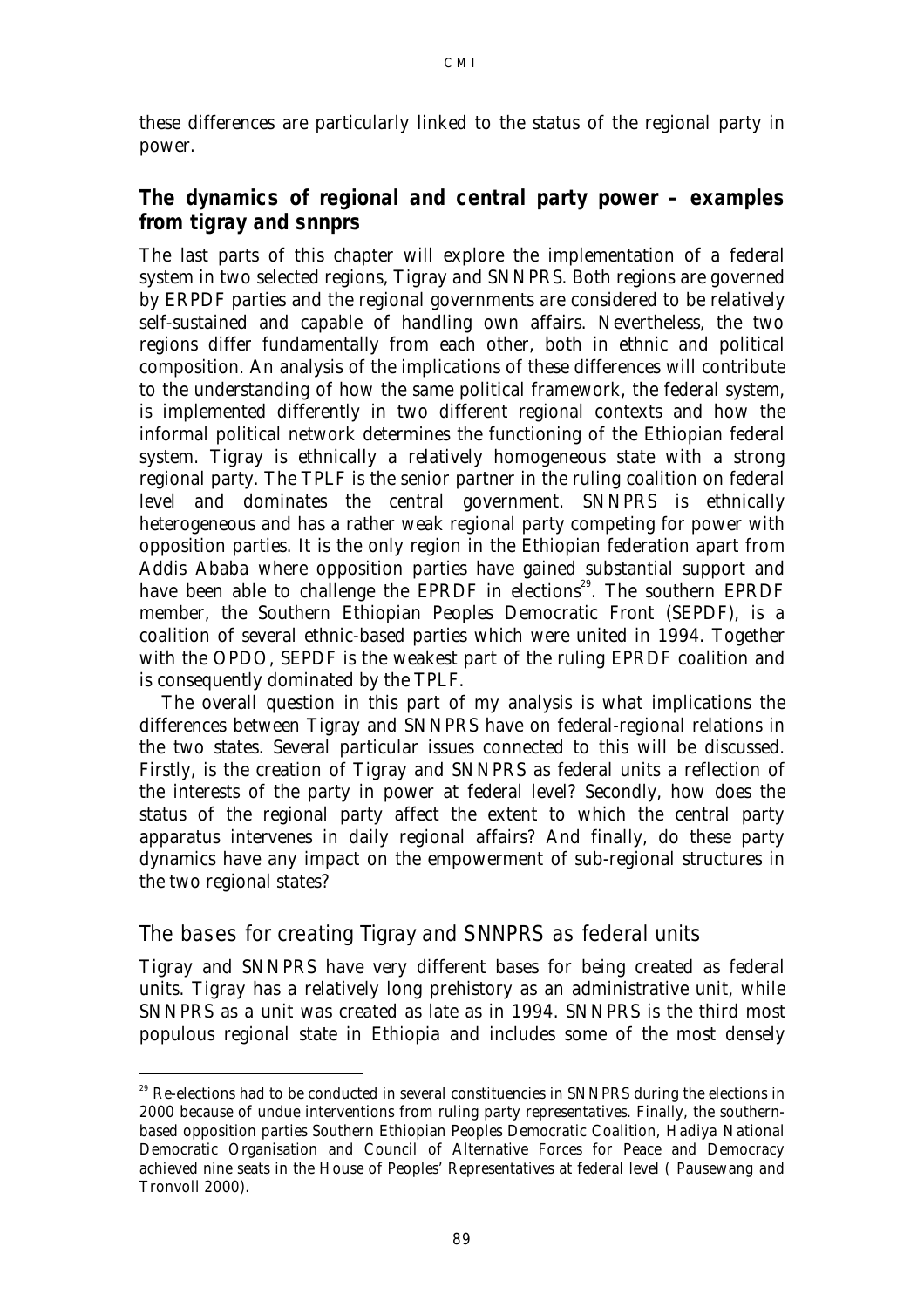populated areas in the country. It is also the most ethnically heterogeneous state in the federation, with more than fifty ethnic groups (Central Statistical Authority 1998: 73). During the rule of Haile Selassie and the Derg, the areas were administered from the centre through a province and awraja structure and divided into three major entities, Gemo-Gofa, Kefa and Sidamo.*<sup>30</sup>* When the EPRDF came to power in 1991, the areas became organised into five regions, given numbers from 7 to 11 and included Sidama, Wolaita, Omo, Kaffa, and Guraghe-Hadya-Kambata. In 1994, the five regions were merged into one and the new region was named the Southern Nations, Nationalities and Peoples Regional State (SNNPRS).

Tigray region included initially parts of the highlands in Eritrea, but after Italian colonisation of Eritrea at the end of the  $19<sup>th</sup>$  century, these parts were separated and the remainder of Tigray became an exclusively Ethiopian province. The central parts of Tigray have a long history of unity and have been ruled as one entity under Haile Selassie and the Derg. The region experienced de facto autonomy from the central state during the struggle against Derg, when the TPLF controlled parts of the area and finally was in command of the entire region in 1989. During the struggle against the Derg, the historically significant local affiliations based in Adwa, Agame and Inderta were watered down in favour of a strong and united Tigrayan front, the TPLF. Although local identifications are still at work today, the majority of the inhabitants perceive themselves first and foremost as Tigrayans.

The creation of Tigray as a federal unit is apparently a natural consequence of its prehistory, ethnic homogeneity and coherent political organisation. When it comes to SNNPRS, however, it is more of a puzzle why the southern areas were created as one federal unit and not as several, when the areas are so diverse and include so many distinct ethnic groups and large territories. During my data collection in the south, many people expressed dissatisfaction with the fact that the southern areas were administered as one, while for instance the Harari people, which are in number around ten per cent of the population in SNNPRS (see table 6.1), have their own federal unit. In order to understand the reasons behind the merger of the five southern regions in 1994, it is necessary to explore the political development in the region in the period after the EPRDF took power. Just before the regional merger took place, several EPRDF affiliated parties in the region established one common political front, the SEPDF, and became a member of the EPRDF coalition. When the parties were united across the five southern regions, it was also desirable to have one parallel administrative structure in the south. Regional officials claim that the merger of the regions came as a result of the regional party members' desire to utilise common resources and manpower in their respective administrations (Interview Taye Amberbir, July 2000). Opposition politicians, however, claim that the merger was an outcome of pressure from the central party, which had a clear strategy of obtaining a firmer grip of regional affairs in the south. The EPRDF preferred to control the troublesome southern areas through one rather than several federal units (Interview Beyene Petros, June 2000).

<sup>&</sup>lt;sup>30</sup> Parts of SNNPRS also belonged to other provinces like Bale, Arsi, Shoa and Illubabor.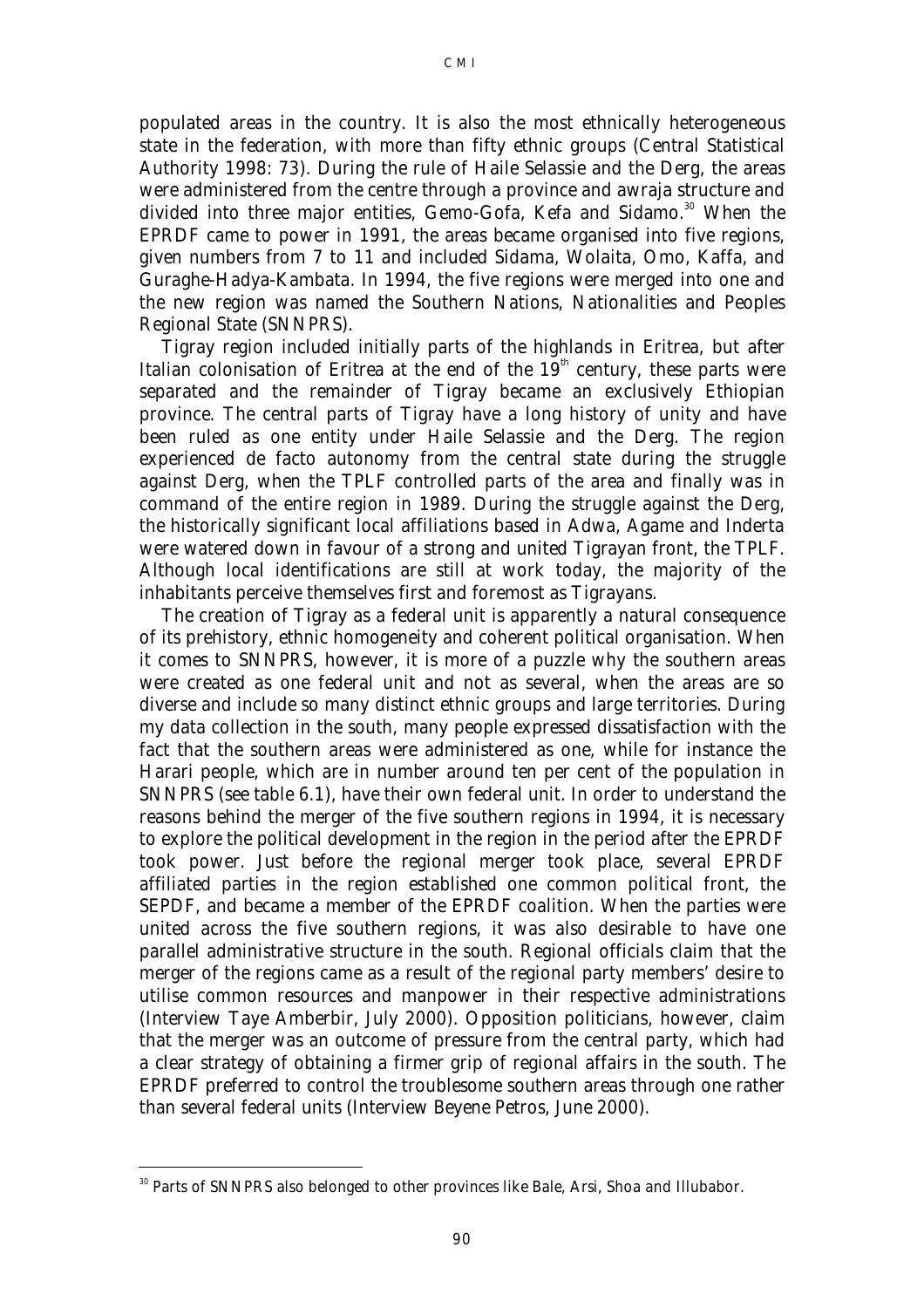## *TPLP's and SEPDF's regional positions and relations to the central EPRDF*

The different status of the regional parties in Tigray and SNNPRS should have implications on the relationship between the two regional governments and the central level. Before I had conducted my data collections in Tigray, my assumption was that because the region is ruled by the TPLF, the senior partner in the central government, I could expect few instances of conflicts between the regional and central level, and little central interference in regional affairs. In SNNPRS, however, where the regional party is relatively weak, I assumed that the central party would intervene in regional affairs in order to ensure its interests. Both of these assumptions were largely affirmed during my data collection.

When the Derg evacuated the southern areas in 1991, there was no TPLFallied southern-based organisation to take over the administration of the area. The first administrations were therefore militarily dominated and made up of TPLF-officials. Instead of relying on already established independent parties like the Southern Ethiopian Peoples' Democratic Coalition (SEPDC, led by Beyene Petros), the TPLF gave political training and administrative positions to southern Ethiopians who had been captured during the war (Young 1998: 198). Thus, the first administrations in the transitional period lacked both skilled manpower and legitimacy among the population. Although the region got its own EPRDF party in 1994, the extensive assistance and intervention from TPLF officials has continued. Several high-ranking individuals from the EPRDF apparatus are still stationed in the region. People interviewed in southern region had a relatively concrete picture of the central interference in the regional government. Generally, they did not mention structures or policies, but the interference was personalised through one specific man: Bitew Belay, member of the TPLF central committee who later became the head of the Regional Affairs Department at the Prime Minister's Office. He was officially known as a centrally appointed expert or advisor, assisting the regional president and chief executive, Abate Kisho, and the establishment and organisation building of the SEPDF. Initially, he was permanently stationed in the region, but after he was appointed as head of the Department of Regional Affairs, he continued to follow the regional affairs closely by frequently travelling to the region. During his permanent assignment, had no specified portfolio, so most people could not describe his role in southern politics accurately. The secrecy and ambiguity around his position is also expressed by high-ranking officials in the regional bureaucracy. A higher civil servant described him as "never directly involved in decisions and processes, but in practice he was at the top of the regional council" (Interview, July 2000, name kept confidential). Others have witnessed him participating in the sessions of the regional council, intervening in discussions and decision making (Stated by former participant in regional council meetings, name kept confidential, July 2000).

Representatives of the ERPDF in Addis Ababa confirm the presence of the EPRDF/TPLF officials in SNNPRS. Dawit Yohannes presents it as if the assigned TPLF cadres' tasks are to "identify the democratic elements in the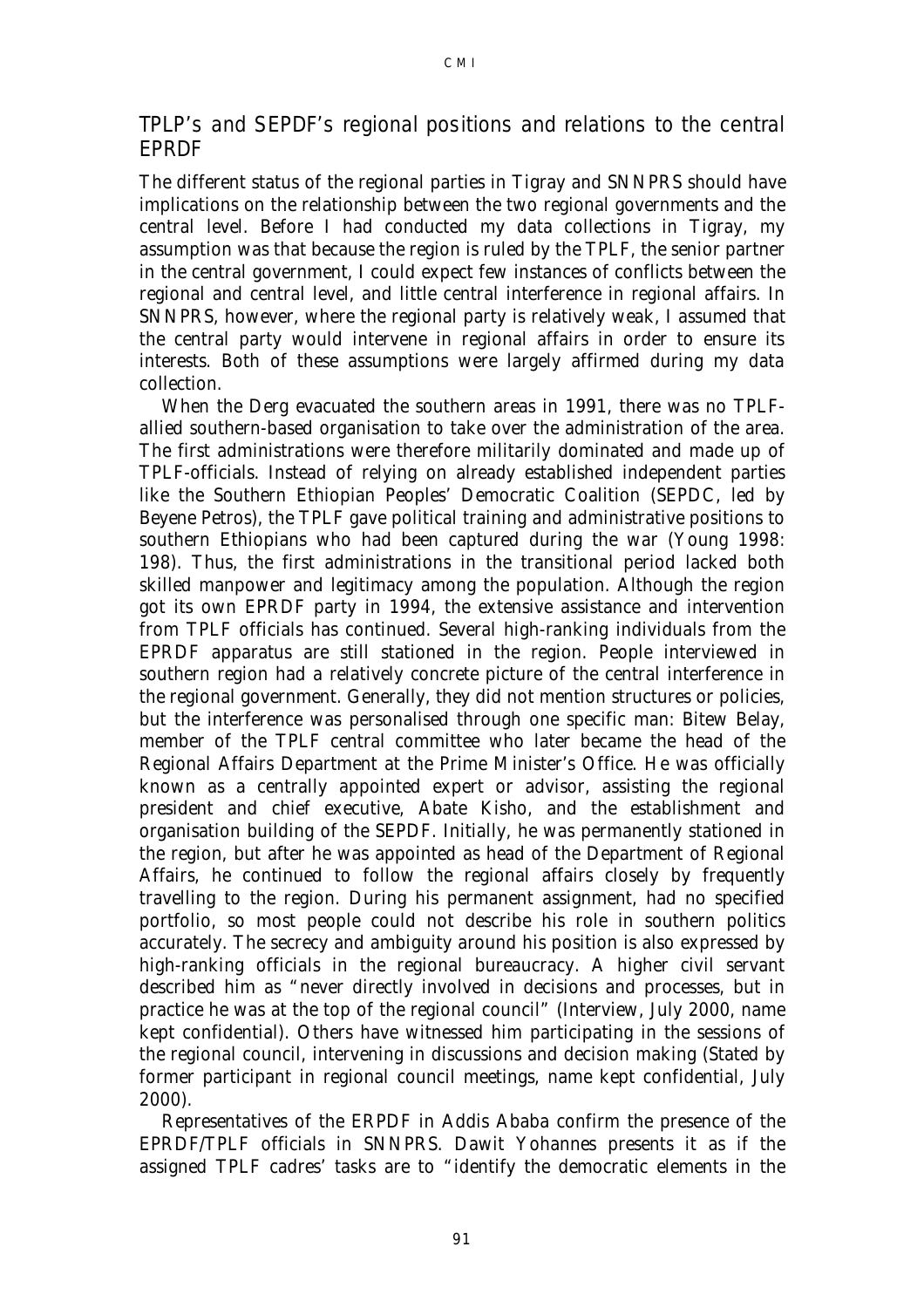region and help them to unite and develop" (Interview, Dawit Yohannes, November 2000). From the descriptions above, it is fair to say that the EPRDF has not only been interested in identifying and developing democratic elements, but has first of all been instrumental in creating a loyal ally, the SEPDF. This ally, however, has not yet been able or allowed to stand on his own feet. Several people interviewed in the southern region, including informants from the religious communities and NGO's, viewed the SEPDF as a puppet of the TPLF (Interviews, names kept confidential, June /July 2000). Thus, the presence of TPLF officials and their intervention in the regional affairs have hampered the SEPDF in gaining legitimacy and genuine support from the local population. The major objective of the central involvement is apparently to defend EPRDF's interests and ensure that the central party organisation maintains the control of the region that it gained when the Derg withdrew in 1991. Ultimately, this purpose is hard to combine with the aim of the federal constitution, which gives the "nations, nationalities and peoples" the right to self-determination.

In Tigray, the regional EPRDF party has a completely different position from that of the SEPDF has in the southern region. TPLF's position has been virtually unchallenged by political opponents<sup>31</sup>, and the party has a firm grip on the population through various mass organisations that were established during the struggle against the Derg.<sup>32</sup> Party officials in Tigray are eager to describe the close relationship between the people and the party: "When the TPLF established itself among the Tigrayan people, it was like mixing milk and water. If you try to separate them from each other, you will end up pouring out the whole liquid" (Interview of Ato Alem, party official in central zone, Tigray, August 2000). The relationship between the TPLF and the population, however, seems to be equivocal. On the one hand, people are aware of the control and reprisal capabilities of the party and find it hard to oppose its policies. This was observed during the elections in May 2000. An expression by a peasant woman, dependent on food-for-work programmes arranged by the local administration illustrates this: "If I don't vote on Election Day, they [the TPLF] will come and ask me and even take me out of my house.... The candidates are not elected to alleviate my problems. They are elected to be crowned [as kings] (Interview, name kept confidential, May 2000). On the other hand, the Tigrayan people see the TPLF as their own party, which has brought peace and development to the region. This combination of fear and loyalty makes people unwilling to criticise the party (Aalen 2000a). My experiences with conducting interviews in Tigray were therefore entirely different from those in the southern region where people tended to be more

<sup>&</sup>lt;sup>31</sup> The only opposition party that has attempted to run for elections in Tigray in the post Derg period is the EDUP. It has not been successful in gaining popular support. People's resistance against the EDUP is mainly due to the party's links to the former nobility and the prehistory of violent clashes between the TPLF and the EDUP in the struggle for regional hegemony in the 1970s (Aalen 2000a: 83).

<sup>&</sup>lt;sup>32</sup> Associations for women, youths and farmers were established during TPLF's mobilisation against Mengistu. Later, these organisations also spread to the rest of the country. Today, these are formally independent from the TPLF/EPRDF, but are still perceived as organs for the ruling party (Wright 2000: 42).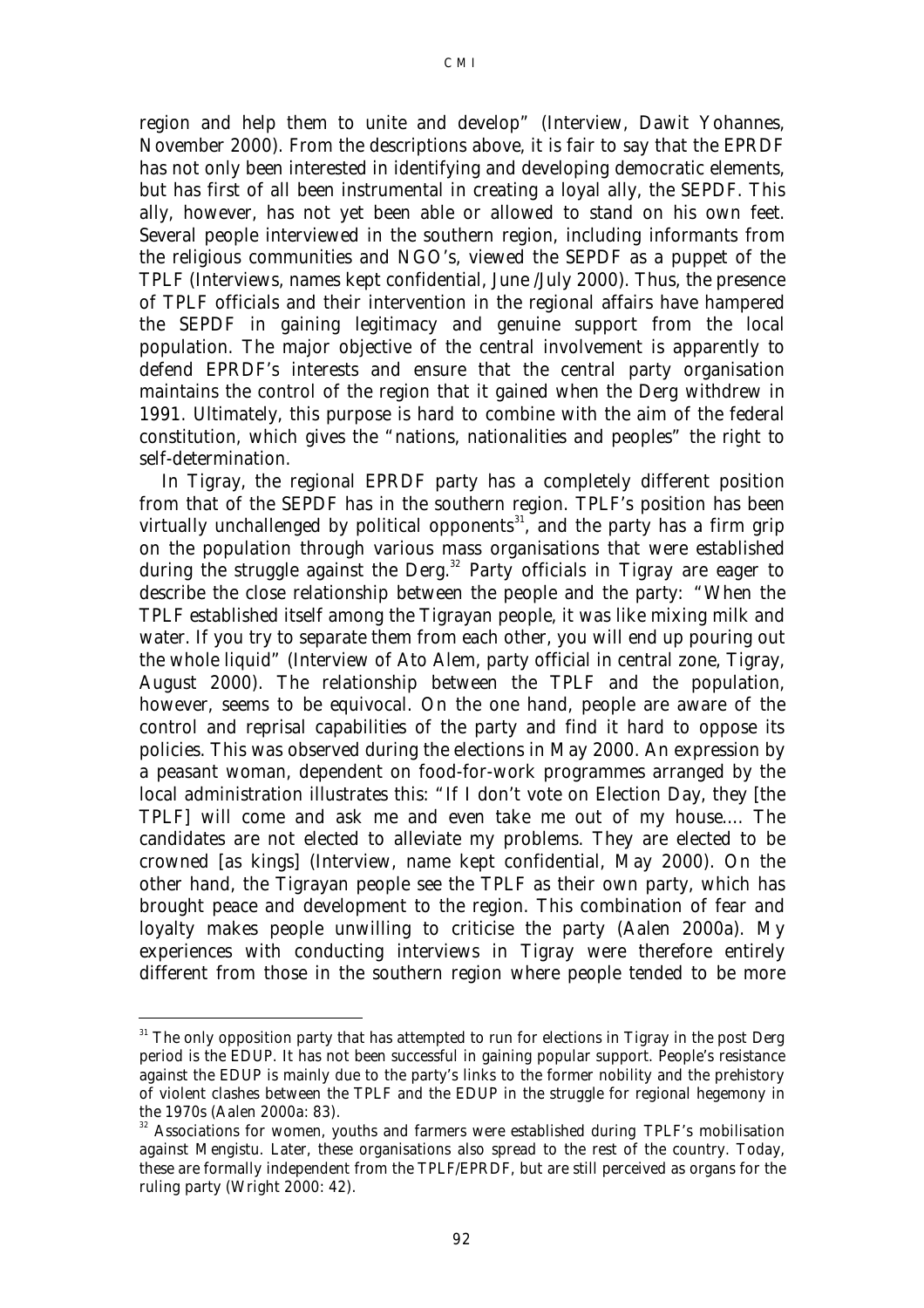outspoken because the links between the population and the governing party are not that close.

Despite the equivocal relationship between the TPLF and the people, my informants among the ordinary people generally viewed the TPLF as the legitimate ruler of Tigray. Unlike in the southern region where the party in power is seen as a mere instrument of the TPLF/EPRDF, the TPLF is seen as the genuine leadership. Both ordinary people and party representatives at all levels were eager to express how Tigray was more successful than other federal units in implementing federalism and gaining regional autonomy. They argued that the experiences from the armed struggle had made the politicians and bureaucrats in the region more committed and efficient, and less prone to corruption than in other regional states (Interviews with individuals in Mekelle, Wukro and Axum, July 2000).

The TPLF has the upper hand in governing the daily affairs not only in the regional state of Tigray, but also at federal level. This should imply that the regional government in Tigray and the federal government in Addis Ababa essentially have shared interests. As mentioned earlier, the TPLF is considered as the senior partner in the EPRDF coalition and the dominant force in the central government. Although the TPLF does not hold the majority of the ministerial posts in the central cabinet, the most important posts, including the Prime Minister, are held by members of the TPLF central committee.<sup>33</sup> The Prime Minister has extensive powers in the central government, and the other ministers are accountable to him. In addition to the formal positions of TPLF members, TPLF party ideologists play a crucial, but informal role in developing the EPRDF's policies and plans and as advisors to the government.<sup>34</sup> The TPLF is also a major actor in the economic sphere of Ethiopia. Regionally based TPLF-owned enterprises have business interests and networks in many parts of the country (Vestal 1999: appendix). In addition to this, many observers describe what they call the "Tigrayanisation" of the general power structures in Ethiopia. This implies that people with a Tigrayan background are consistently employed in important positions in the state machinery, in the economy and in public services (Abbink 1995: 156).

Due to the strong presence of TPLF members or affiliates at all levels of society in Ethiopia, it is reasonable to believe that the regional government in Tigray does not face any large obstacles in safeguarding its interests at federal level. Generally, it was not possible to trace any serious disagreements between the regional and central TPLF during my data collection. But the absence of central-regional conflicts within the TPLF might be an expression of party discipline rather than genuine harmony.<sup>35</sup> Other analysts claimed that it has

 $33$  At the time of my data collection (2000), the TPLF had the Prime Minister (Meles Zenawi), the minister of foreign affairs (Seyoum Mesfin), and the minister of internal affairs (Bitew Belay).

<sup>&</sup>lt;sup>34</sup> Among the most important party ideologists are Sebhat Nega, Seye Abraha, Alemseged Gebreamlak, Abai Seyoum and Tewolde Woldemariam. All of these joined the TPLF early, and at the time of my data collection, they were all part of TPLF's inner circles (Interview of a Tigrayan academic, name kept confidential, June 2000).

 $35$  The internal split in the TPLP that came to the surface in March 2001 is a strong indication that the relationship between the regionally based and the centrally based TPLF leaders is not as harmonious as it appeared during my data collection.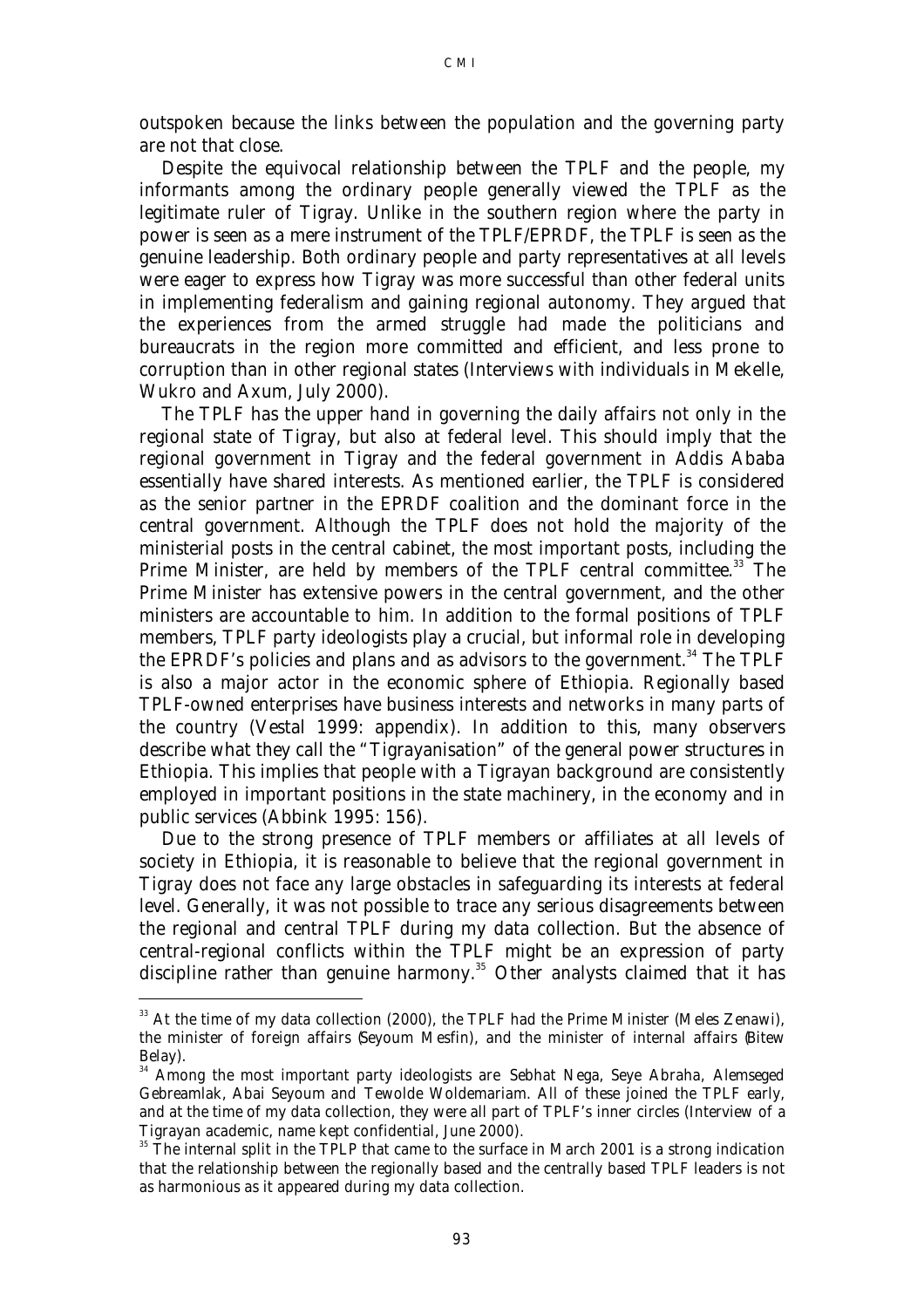been possible to observe tension between the regional government in Tigray and the central government in Addis Ababa (Interview Gunter Schröder, June 2000). The TPLF in Tigray sees Ethiopian problems through Tigrayan lenses, while the TPLF in Addis Ababa is forced to have a wider, national perspective on their policies to be able to stay in power. This was evident when the grants from the federal government were changed from earmarked subsidies to needy areas to unconditional grants allocated by formula in 1995. Because of this change, Tigray was not able to benefit from the grants as much as they had done in the previous period, and serious discussions between regional and central TPLF followed. I was not able to confirm these statements during my interviews with officials in the regional administration in Tigray. But some officials expressed dissatisfaction with the current financial arrangement of the federation, particularly the fact that all agreements with foreign donors had to go through the federal government (Interview Chekol Kidane, July 2000).

The TPLF's strong regional and federal position is a stark contrast to the position of the southern EPRDF partner, the SEPDF, which is disempowered at both regional and federal level. The descriptions above have illustrated that federal-regional relations in Ethiopia are heavily influenced by party structures. It is not only the party structures per se that matter, i.e. its centralised structures, but also the specific interests of the party in power. Since the ruling party at federal level is Tigray dominated, Tigrayan interest are pursued and Tigray regional state maintains an exceptional position in the federation, while the governments of other federal units, including SNNPRS, remain weak and practically ineffective. A precondition for the maintenance of Tigray's exceptional position in the federation, however, is that the regional and federal based TPLF leaders continue to share the same interests. If a conflict occurs, the federal-regional relations might be changed fundamentally.

#### *Local empowerment?*

Both Tigray and SNNPRS ratified their own constitutions in June 1995, formalising the federalisation process within each region. The general provisions and fundamental rights and freedoms in both constitutions are identical to those of the federal constitution (Chapt. 1-3 in both constitutions). This indicates that the two regional supreme laws have been drafted in close cooperation with the central government. But some of the provisions defining the sub-regional structures differ in the two regional constitutions. While Tigray, together with the other units in the federation, have adopted identical subregional structures as those defined by the central government in proclamation 7/92 during the transitional period, SNNPRS has chosen a different solution. The major difference is the role of the zone.



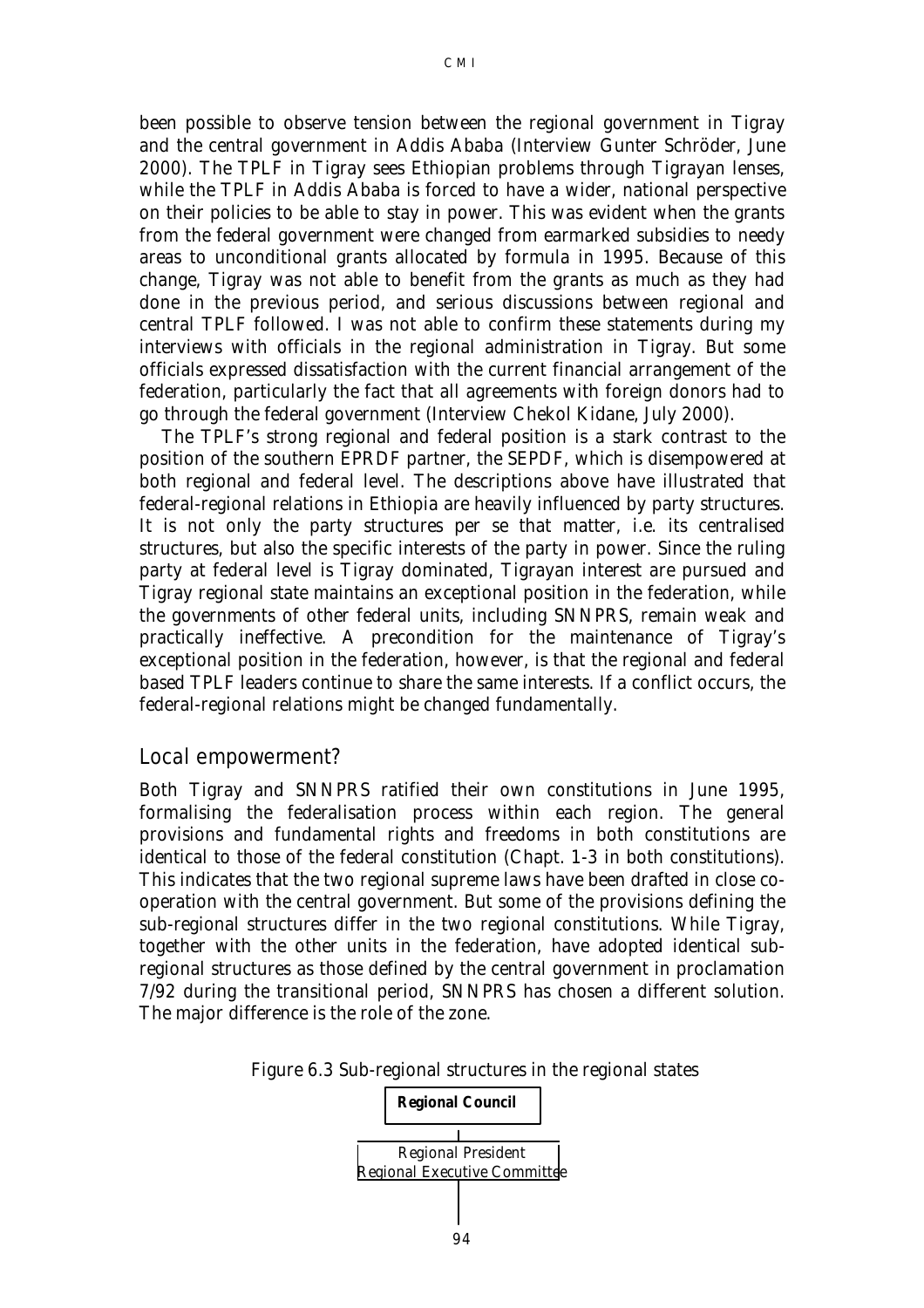

CMI

In Tigray, the zone is defined as "an administrative entity below the region comprising certain woreda" and is not given the right to have its own council (Art. 68 of the Tigray constitution). Members of the zonal administration are recruited from the regional state council and do not have a power base of their own. They act as extended arms of the regional council and a bridge between the regional administration and the woreda. In SNNPRS, the zones are empowered with a directly elected council with legislative authority (Art. 69 of the SNNPRS constitution). This is done to formally ensure that the many national groups in the region are empowered with an own administrative structure. Ethnic heterogeneity has therefore made the formal decentralisation in SNNPRS more extensive than in Tigray and the other federal units. The empowerment of the zone was probably also done to compensate those areas which went from regional to zone status when the five southern regions were merged in 1994. By the merger, they lost the right to autonomy, but by giving the zone legislative power, they regained some of this power.

Despite the constitutional empowerment of the regional and sub-regional administrative bodies, the two regions are facing serious problems in the practical implementation of the formal provisions. Politically elected and appointed officials at the regional, zonal and woreda level in Tigray and SNNPRS argued that the zone and woreda administrations are not able to carry out the responsibilities and rights defined in the constitution because of lack of financial and human capacity. The regional governments are supposed to distribute money to the sub-regional levels according to budgets and plans decided by the woreda and the zone (Tegegne Gebre Egziabher 1998). But in practice, the sub-regional units have little capacity to prepare budgets and plans and the planning process becomes a top-down instead of bottom-up process. In Tigray, the regional government decides the distribution of the regional funds without any substantial participation from the sub-regional levels, and hence, local self-government is reduced to implementing directions from above (Interview, Ato Gebre, July 2000). In SNNPRS, the zones and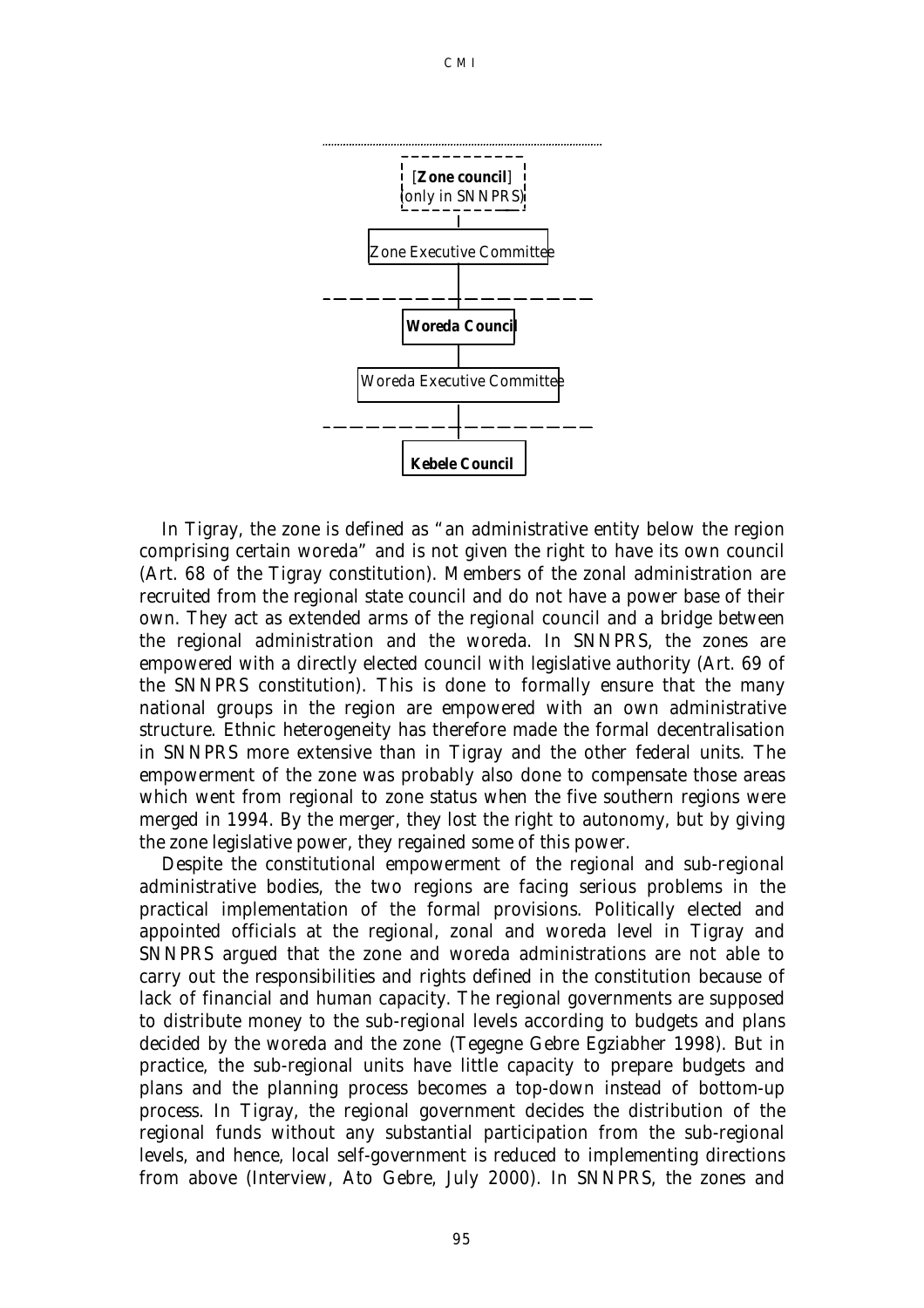woreda are more empowered than in Tigray, because the regional budget is distributed by a fixed formula and not by the priorities of the regional government alone. This formula is similar to the one used by the federal government in distributing grants to the regional states to enhance equity among the units (Interview, Shumeye Tesemma, June 2000). In Tigray, the regional government sees the region as one, both administratively and ethnically, and hence, the distribution of funds does not need to take into account possible local imbalances. But in SNNPRS, the ethnic diversity of the region makes it important to prevent local imbalances and secure all the zones and ethnic groups a fair share of the budget. This, together with the fact that the zone has an own legislative council, makes the local units in the southern region, at least formally, relatively more empowered than in Tigray.

Both politicians and bureaucrats in Tigray and SNNPRS claimed that the largest obstacle in empowering the local units was the lack of skilled manpower. Whether the lack of skilled manpower is a result of a genuine shortage of competent personnel or a result of special recruitment policies is a subject of discussion. In both regions, and particularly in SNNPRS, critical individuals complained that those who were employed in the public administration had to be party members and speak the indigenous language of the area (Interviews, civil servants and ordinary people, names kept confidential, July/ August 2000). Aklilu Abraham's studies from the southern region also show that the appointment of civil servants and public officials based on ethnic background and party affiliation limits the number of skilled persons available for employment and prevents highly qualified individuals from taking the jobs. Instead, incompetent and inexperienced personnel occupy the offices (Aklilu Abraham 2000: 27).

In southern region, it appears that the empowerment of the local administrative units and implementation of national self-determination also are severely hampered by direct interference from the central party. The activities of the centrally assigned party advisors is not restricted to the regional level, but is extended to both the zone and woreda, and even to kebele level. At the time of my data collection, people mentioned several TPLF-cadres active on the on sub-regional level.*<sup>36</sup>* A number of "ordinary" people told stories where these cadres had intervened directly in meetings and public gatherings at local level and demanded that the speakers should hold their talks in Amharic, so that they could take record of the discussions (Interviews, name kept confidential, July 2000).

Although each national group in SNNPRS has a constitutional right to selfdetermination, there are many examples of conflicts were national groups in the region have demanded an own administrative structure, but the regional government has attempted to deny them the right. One such example is the Wolaita, who have been a part of North Omo zone since the merger of the southern regions in 1994. The Wolaita area used to be an independent

Names that were mentioned were Tewolde Berhan Gebrehiwot assigned in the Hadiya/Kambata zone and Gebrewahid (second name unknown) in Sidama zone (Interview, journalist in a national news agency, assigned to SNNPRS, July 2000). Both Hadiya/Kambata and Sidama are areas were the opposition parties in the region have strong support, Hadiya National Democratic Organisation in Hadiya and Sidama Liberation Movement in Sidama.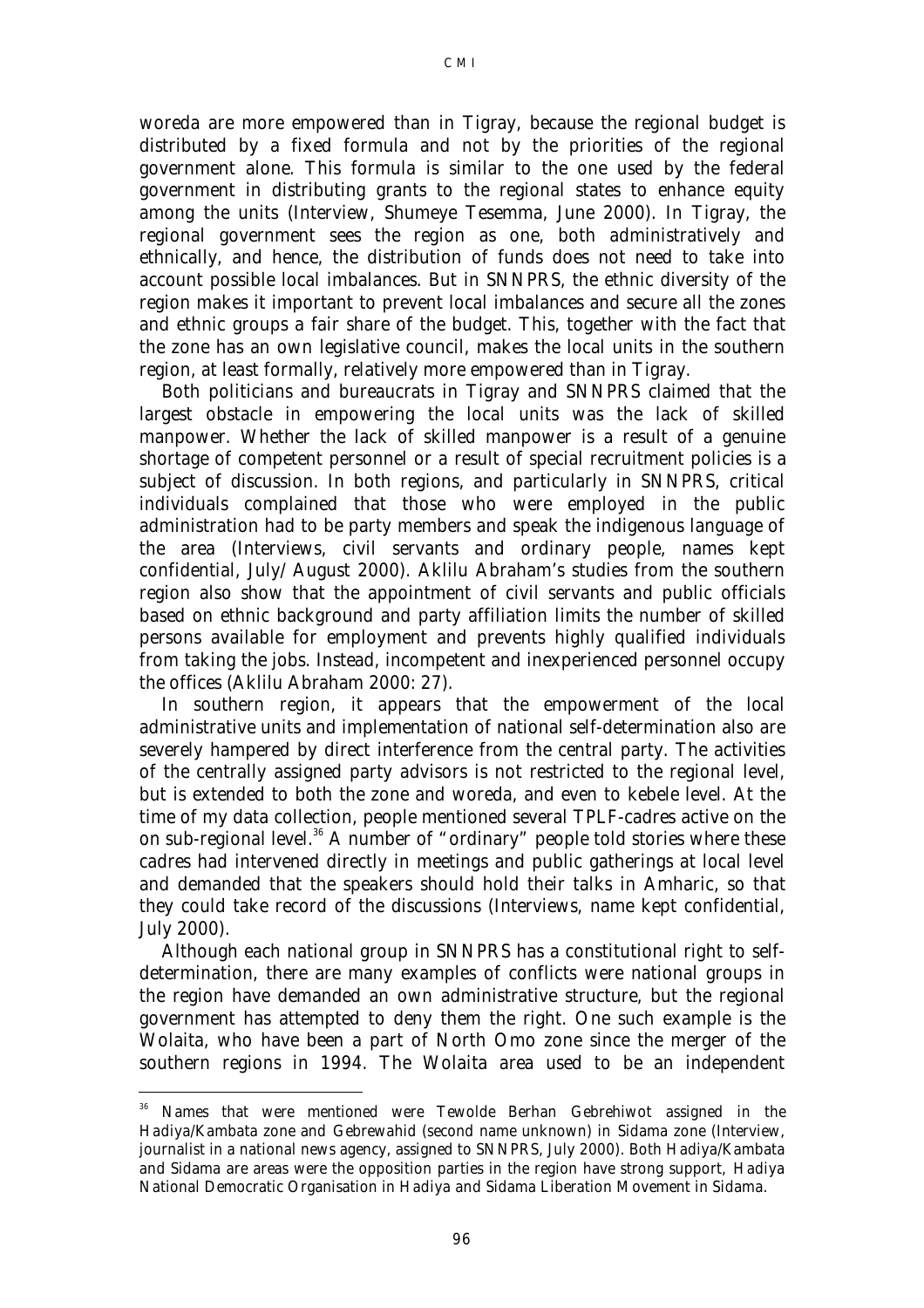kingdom before the expansion of the Ethiopian state in the  $18<sup>th</sup>$  century (Bahru Zewde 1991: 64), but today the status of the Wolaita is highly disputed. Most of the Wolaita people consider themselves as a group distinct from the other groups within North Omo zone, with a separate language and culture. Since the constitution gives national groups the right to self-determination, they claim that they have a constitutional right to have an own zone structure (Interviews in Soddo, North Omo, names kept confidential, July 2000). But the regional government claimed that the Wolaita language and culture are not possible to distinguish from other groups and that the Wolaita do not have any right to self-determination. The organisation of the local member party of the SEPRDF, Wogagoda*<sup>37</sup>*, reflects the regional government's attempts to institutionalise this approach, because it includes three other groups in addition to the Wolaita. Another reflection of this attitude is that the regional government tried to replace the various indigenous tongues in the zone with an artificially constructed language common for all the North Omo groups in the schools in 1999. This led to violent resistance from the Wolaita. Many people in the Wolaita area were intimidated, imprisoned or killed by local police and federal security forces sent to the area by the federal government (Ethiopian Human Rights Council 1999). The conflict led to interference from the central EPRDF party and various high ranking TPLF officials tried to mediate (Interview, journalist from a national news agency, stationed in Wolaita, name kept confidential, July 2000). Finally, the regional government gave in on the demands from the Wolaita, and withdrew the new language from the education. After some more rounds, the Wolaita achieved their own zone status in November 2000 (Interview, Petros Olango, November 2000).

The analyses of Tigray and SNNPRS have demonstrated that the federalisation of Ethiopia takes different shapes in different regions, both formally and practically. When comparing the two regions, it is apparent that the sub-regional units in the southern region are formally more powerful than their equals in Tigray. The zones in SNNPRS have a legislative council elected by the people, while in Tigray, the zone is only an executive arm of the regional council. In the south, the regional funds are distributed to the local units by a fixed equalising formula, and the zones and woreda can utilise them according to own priorities, while in Tigray, the distribution of funds is totally decided by regional level priorities. It seems therefore that the formal local empowerment in SNNPRS is more of a sub-regional federalisation process, while the empowerment of lower units in Tigray is equal to decentralisation. The major reason for this difference is that the SNNPRS is composed of many different ethnic groups which have a constitutional right to national self-determination.

But despite this, the local empowerment in the south is severely hampered by interference from centrally assigned party cadres in local affairs. The example from Wolaita demonstrates that the regional and local EPRDF parties, with assistance from the centre, have attempted to deny national groups the right to self-administration, in order to maintain party interests. But the costs of

<sup>&</sup>lt;sup>37</sup> "Wogagoda" is a short name for the ethnic groups in North Omo: the Wolaita, the Gamo, the Goffa and the Dawro (Interview, Daniel Demese, July 2000)). The common language that was introduced in North Omo was also called Wogagoda. This made people link the language conflict directly to the political party.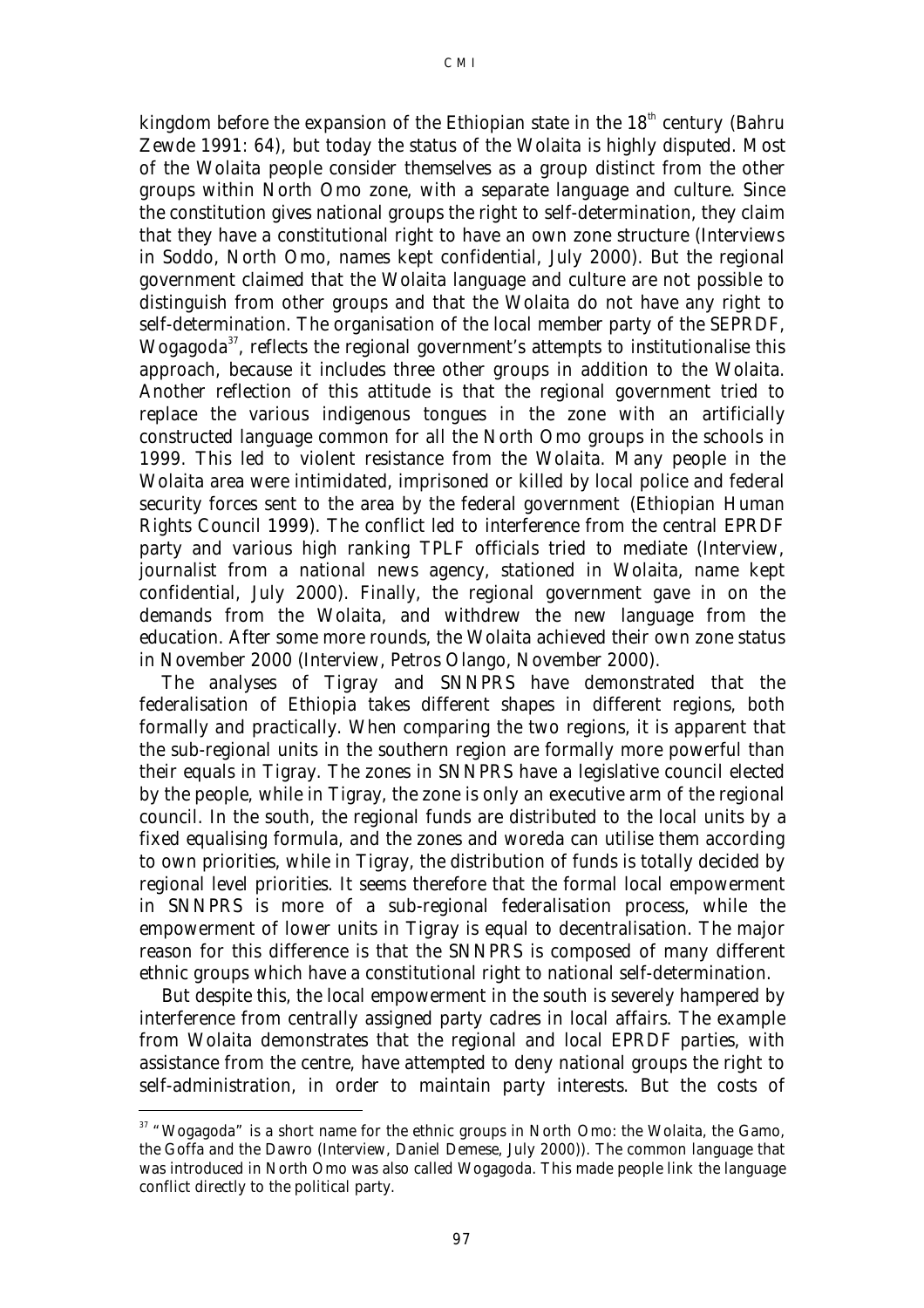denying the Wolaita own zone structures were too large, and the regional government finally gave in on their demands. The ethnic heterogeneity in the southern region and the fact that many of the national groups do not have own administrative units, imply that there will be more issues like this in the future. Whether the authorities will yield to the future demands remains to be seen. In Tigray, the situation is the opposite of that in SNNPRS. The ethnical and political homogeneity of the region contributes to a strong regional government. The regional party is dominant also at the central level, and this makes it less vulnerable to central interference.

#### **Conclusion: a two track federalisation process?**

This chapter has shown that the Ethiopian federation is composed of regional states with very different ethnic composition, socio-economic development and political situation. Accordingly, the various federal units have very different relations to the central government, both fiscally and politically. One of the assumptions in Tarlton's theory of symmetry and asymmetry in federal states (1965) is that the more a federation is asymmetrical, the more would the central government interfere in the federal units to keep the federation together. The federalisation process in Ethiopia partly complies with this assumption. The descriptions of the regional states above have shown that degree of central party and federal state interference in regional affairs varies greatly among the federal units. It seems like the more physically, economically and politically peripheral the federal units are, the stronger is the central interference. A clear two-track pattern appears, where the four lowland regions are administrative rather than federal units because of the strong central intervention, while the four EPRDF regions in the highlands at least formally have fulfilled the conditions to be classified as federal units, and apparently have functioning regional governments.

By all means, the four lowland regions, Benishangul-Gumuz , Gambella, Afar and Somali, have the weakest regional government and the lowest level of socio-economic development. They are the largest beneficiaries of the federal grants and subsidies, and their own revenue sources cannot sustain the region at all. The political parties in power in these regions are not members of the ruling coalition, but are nevertheless controlled by it. The way federal government, through Regional Affairs Department, intervenes in the regions, leads to a situation where the four lowland regions' chances of selfadministration are severely restricted.

The four EPRDF-member states in the highlands, Tigray, Amhara, SNNPRS and Oromyia, are all federal units with a higher, generally more sustainable socio-economic development than the lowland regions. On average, they manage to finance 20-30 per cent of their own expenditures, and have a reasonably good increase in own revenue collection capacity. Although these regions too rely heavily on financial assistance from the centre, they are improving their self-administrative capacities. Unlike the lowland regions, they manage to sustain themselves with manpower and administrative personnel, and do not rely on direct guidance from the Regional Affairs Department. Thus, the regional governments of these states are formally autonomous and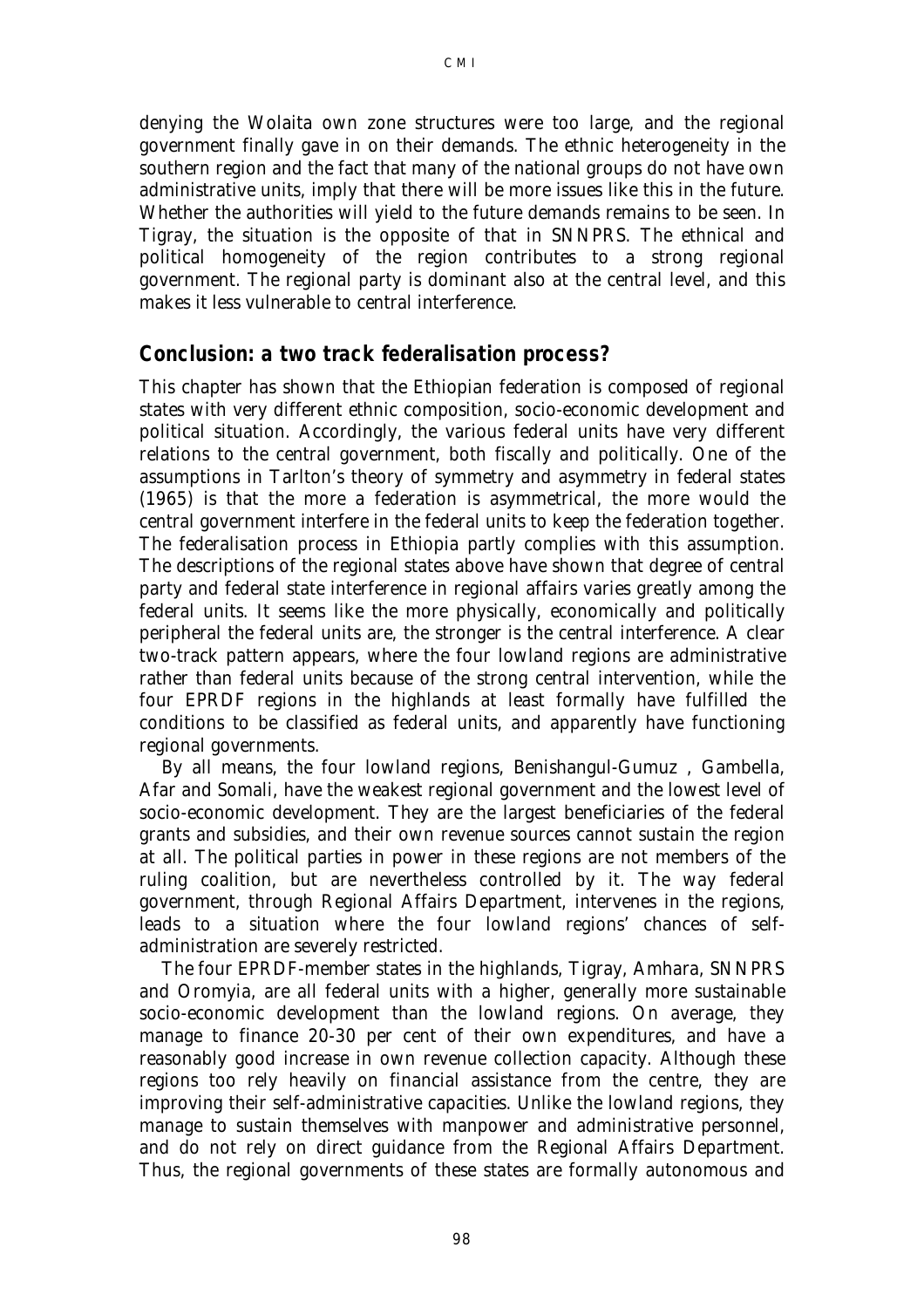appear to be full-blooded federal units. Nonetheless, the informal and uninstitutionalised intervention of the central EPRDF/TPLF cadres in regional affairs restricts the regional governments' opportunities to act independently of central level.

Addis Ababa, Harari and Diredawa have all a special status in the Ethiopian federation, and should be considered as anomalies not fitting into the pattern of the other federal units. The common denominators for these units are that they have a small territory, are multiethnic and urban, and have a relatively high level of socio-economic development. Addis Ababa and Diredawa are administrative regions and do not have the same right to national selfdetermination as the other units. Harari distinguishes itself from the other non-EPRDF units, the lowlands regions, by being relatively free from direct interference from Regional Affairs Department.

The analysis of the structures in the ruling party has demonstrated that EPRDF's network of partner organisations and affiliates controls the governments in all the regional states in the Ethiopian federation. The EPRDF is essentially a centralised party, where party officials at all levels are accountable to the hierarchy above. Additionally, borders between the party and the state bureaucracy are blurred, and this enables the party to utilise the state administration for its own purposes. The upward accountability and centralisation of party structures are essentially contradictory to the federal division of power. Although the regional states in Ethiopia are both financially and socio-economically weak, it is first of all the centralised party structures which undermine the federal units ability to act independently from the centre.

The studies of Tigray and SNNPRS contribute to a more nuanced description of the two-track federalisation process in Ethiopia and have further underlined the importance of party interests in the process. Despite the fact that both Tigray and SNNPRS are run by EPRDF member parties and are considered to have relatively sustainable socio-economic and financial development, there is a large difference in the status of the two regional states. The extreme ethnic heterogeneity of SNNPRS is of course a variable that makes this region different from Tigray and the other regions. But my analysis of the southern region has demonstrated that the weak EPRDF party in the region has made the regional government subordinated to the central party apparatus, and its running daily regional affairs has been dominated by centrally assigned party advisors. Tigray, on the opposite side, has enjoyed relative independence from the central party, mainly due to the fact that the regional party of Tigray and the central party leaders have shared interests.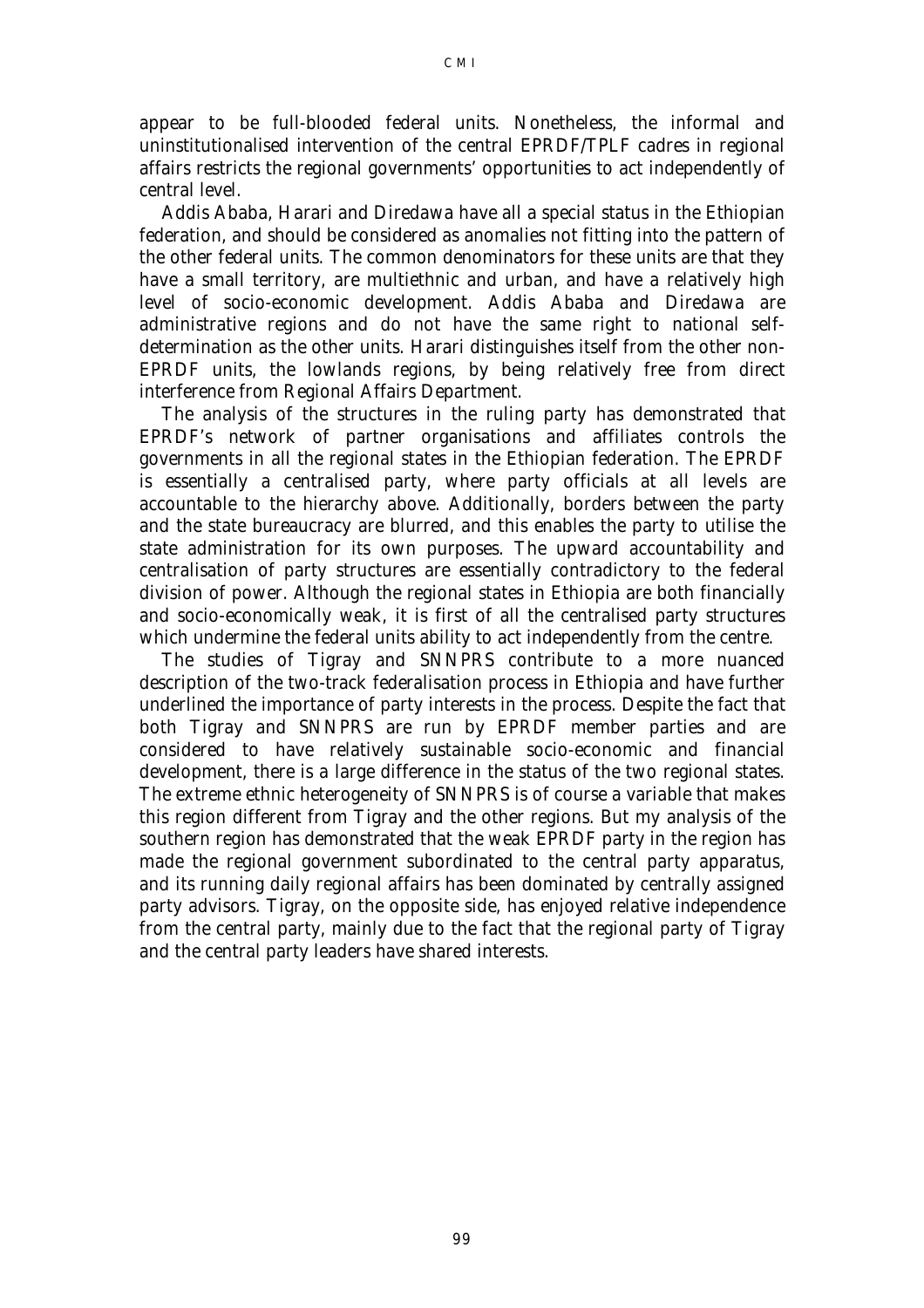# **Chapter 7: Conclusion**

This thesis has aimed at analysing both the legal and the practical aspects of the federalisation process in Ethiopia. The first objective was to discuss whether the Ethiopian federal model *de jure* corresponds or contradicts with the central principles of federalism and federal practices. The second objective was to explore the *de facto* relations between the federal and regional levels of government and uncover which factors determine the nature of these relations.

The overall conclusion of the analysis is that although the Ethiopian *de jure* model meets the requirements of a federal system, the *de facto* relations between the central government and the federal units are so centralised that the federal division of power is severely undermined. A major reason behind this is the centralised structure of the party system. The asymmetry of the federal units and their lack of an independent financial base do also contribute to a weakening of the federal division of power.

#### **A summary of the findings**

Various aspects of theories on federalism and federations provided a useful framework for the analysis of the Ethiopian federal system. Studies of federalism, the normative basis for federations, underlined the importance of looking beyond ideological rhetoric in the justification of federations, and instead explore the political use of federalism. Who benefits from a reconstruction of the state along federal lines and under which circumstances is the federal model introduced? The central argument in chapter 4 is that the federalisation of Ethiopia was introduced in a way that made it lose legitimacy even before it was implemented. The architect of the ethnic federal model, the TPLF, had a commitment to the principle of national self-determination during the struggle against the previous regime, and a desire to reconstruct the Ethiopian state in order to neutralise the old repressive elites. But the concern for its own survival as the ruling power led it to impose the federal system from above, practically excluding the other political forces in the country. This essentially undemocratic process made the political opposition view the new federal model as a purely TPLF-dominated project and not as an undertaking favouring the whole Ethiopian population.

King's (1982) minimalist definition of federations and other studies of the institutional features of federations was a starting point for the analysis of de legal framework for the Ethiopian federation. In King's definition, the Ethiopian system is qualified as federal. The Ethiopian constitution guarantees the constituent units representation at the federal level, and this representation cannot be changed without the consent of the majority of the constituent units. But there are some peculiarities in the Ethiopian model, which make it quite dissimilar to other federal systems of the world. In the constitution, the sovereignty of the state is not given to the federal units as in other federations, but to "the nations, nationalities and peoples" of Ethiopia. The right to national self-determination includes the right to secede. But this extreme right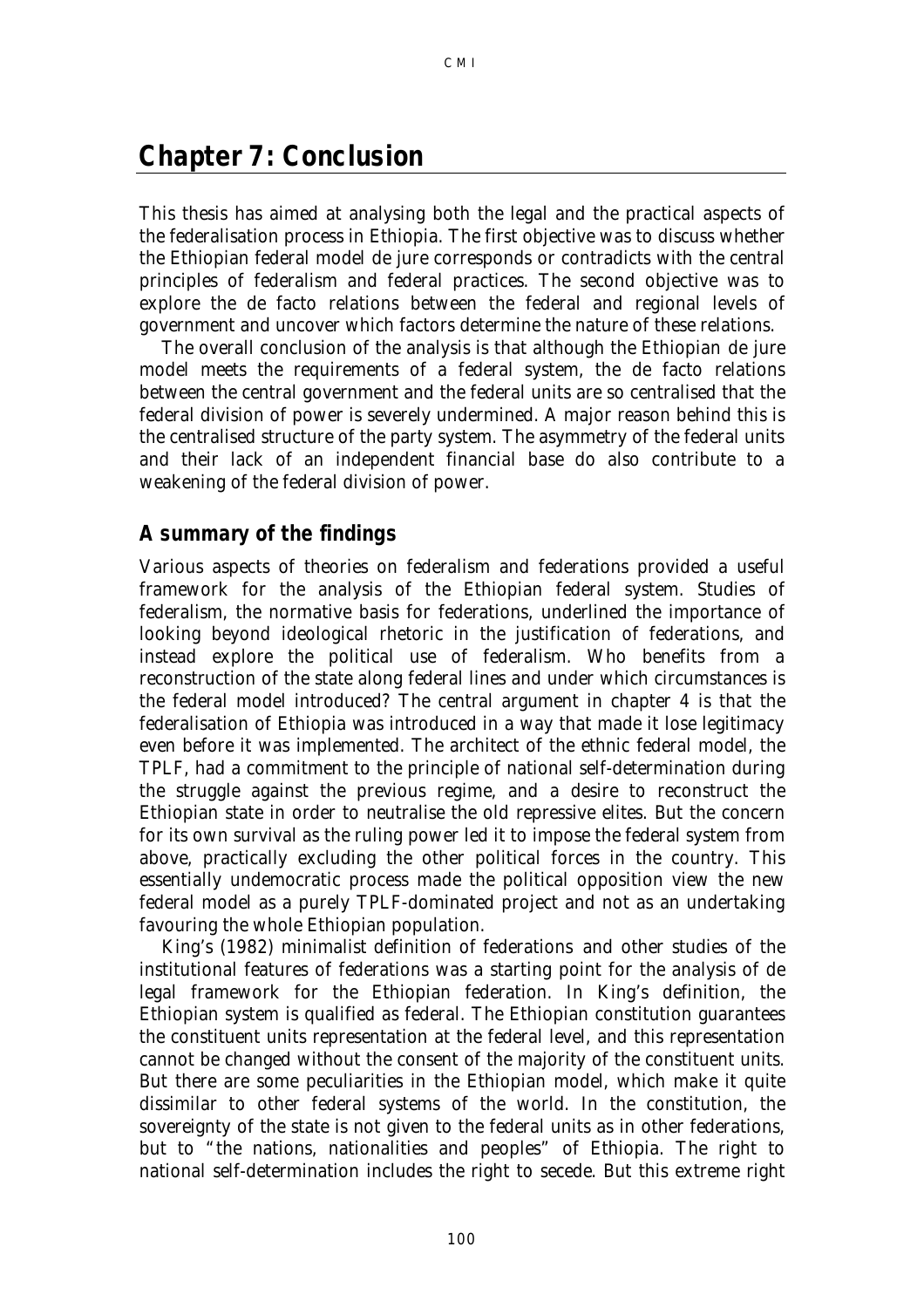does not fit in with the powers of the federal units, which are relatively meagre, and gives the central government the upper hand. The odd combination of the right to secession and the meagre regional powers distinguishes the Ethiopian federal model from other federal systems that are relevant to compare with. The Russian, Canadian and Spanish federations do not offer the federal units a right to secession, but have given them other extensive remedies for selfdetermination. Other peculiarities in the Ethiopian legal framework are the absence of an independent constitutional court and the lack of checks on the head of the central executive, the Prime Minister. These aspects give the party in power at the centre a large space of action.

Tarlton's (1965) and Riker's (1964) theories underline that the functioning of federal systems cannot be predetermined or understood by only looking at the ideological justifications or the constitutional framework for federations. This argument was the point of departure for the analysis of the *de facto* federal system of Ethiopia in chapter 6. Tarlton's theory on symmetry and asymmetry assumes that the more dissimilar the constituent units of a federation are, the more would the central government intervene in regional affairs to keep the federation together. The exploration of the Ethiopian federal units revealed that the federation is highly asymmetrical when it comes to ethnic composition, interethnic relations and socio-economic development level. The study of fiscal relations between the regional states and the central government uncovered that the central government has been granted the most lucrative revenue sources in the country. Consequently, the regional states' financial bases are so weak that they remain dependent on federal grants and subsidies to carry out their constitutionally defined responsibilities. Especially the lowland regions, which have the lowest level of socio-economic development, are totally dependent on federal transfers, while the four highland regions at least manage to fund about a fourth of their own expenditures.

Riker's studies of federations underline the importance of exploring the political context in which a federal system is implemented. He claims that the single most important factor in determining the character of a federal system is the operation of the party system. The analysis of the party system in Ethiopia showed that the coalition in power controls all the regional states in the federation either through its member parties or through affiliate parties. The EPRDF's centralised organisational structure makes the regional governments in the various units accountable to the party hierarchy above instead of to the regional institutions and the electorate. The four lowland regions, which are run by affiliates of the EPRDF, face the most serious interference from the central government. Advisors from the Regional Affairs Department at the Prime Minister's Office together with informal advisors from the central party virtually control the regional governments there. The four highland regions, which are run by EPRDF member parties, do not experience the same form of central interference. Nevertheless, the informal and unistitutionalised intervention from the central party through TPLF cadres undermines their chance to act independently from the federal level. The studies from SNNPRS and Tigray show that the status of the regional EPRDF parties and their relationship to the central leadership are decisive in determining the degree of central party interference. In SNNPRS, where the regional party has a weak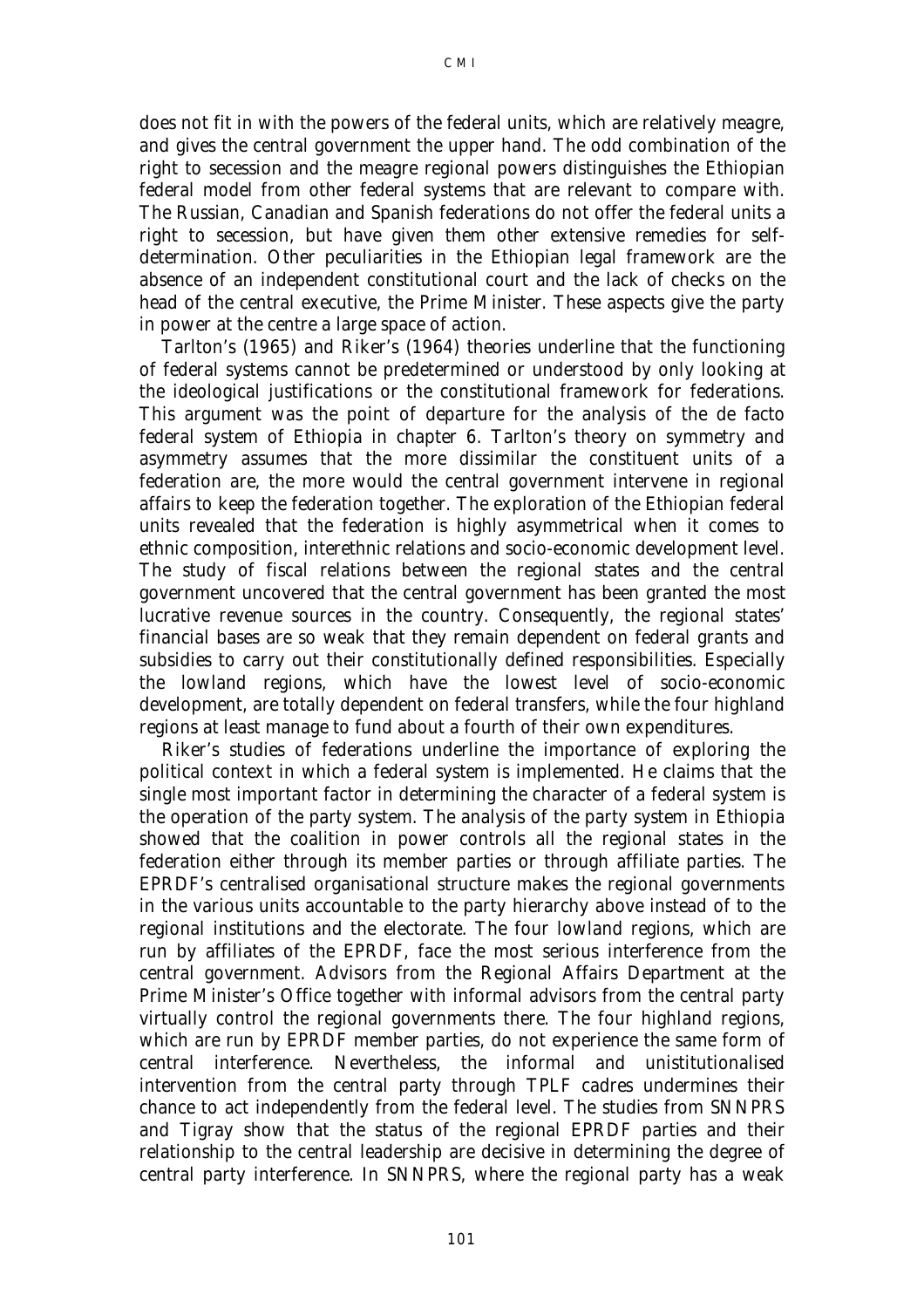position, TPLF/EPRDF cadres interfere directly in regional affairs and are active even at local level to ensure the interests of the EPRDF. In Tigray, the position of the regional party is strong and the regional party leaders share interest with the central party leaders. The regional government is therefore

# **The status of and prospects for the ethiopian federation**

able to act relatively independent from the central government.

This analysis has explored the Ethiopian federal system in its first nine years of operation. During this period, the EPRDF strengthened its position as the dominant party by building its own satellites in the regional states of Ethiopia. In the following section, I will reflect on which consequences this centralisation has for the status of the Ethiopian state. Should Ethiopia still be defined as federal, or does the dominant position of the EPRDF disqualify the state from being federal? A federation should be viewed as a dynamic process more than a permanent and unchanging system. It is reasonable to expect that the operation of the Ethiopian federation will develop and change in the future, dependent on political events and circumstances. Some events that took place immediately after my data collection was over will probably have important impacts on the federalisation process in the coming time. The last section of the conclusion will briefly mention these issues.

# *Does the de facto centralisation of the Ethiopian system disqualify it from being federal?*

In my overall conclusion, I claim that the centralisation of federal-regional relations in Ethiopia has severely undermined the federal division of power. This implies that the regional governments are not able to act independently from the federal government and are acting more or less as extended arms of the party in power at the central level. But do these facts disqualify the functioning Ethiopian system from being federal?

In chapter 2 on theoretical approaches to federalism and federations, I referred to discussions on what could disqualify political systems as federal. Some theorists, among them Burgess (1993) and King (1982), argue that a federation cannot be genuine if it is a result of or maintained by coercion from above. Additionally, federal governments have to be subjected to the law and committed to the principle of constitutionalism. On this basis, they claim that the Soviet and Yugoslav federations cannot be considered as genuine federations. These federations were maintained by the control of the communist party, and the various ethno-regional parts had marginal *de facto* independence from the centre. Does this argument imply that also the Ethiopian federation is a sham?

As wee saw in chapter 4 of this analysis, the Ethiopian federation was introduced in an undemocratic manner. There was no genuine bargaining between different political forces, and the federal constitution was practically imposed from above by the ruling party. The study of the functioning of the federal system revealed that the ruling party uses force and intimidation to control regional affairs. Due to these circumstances, it is possible to argue that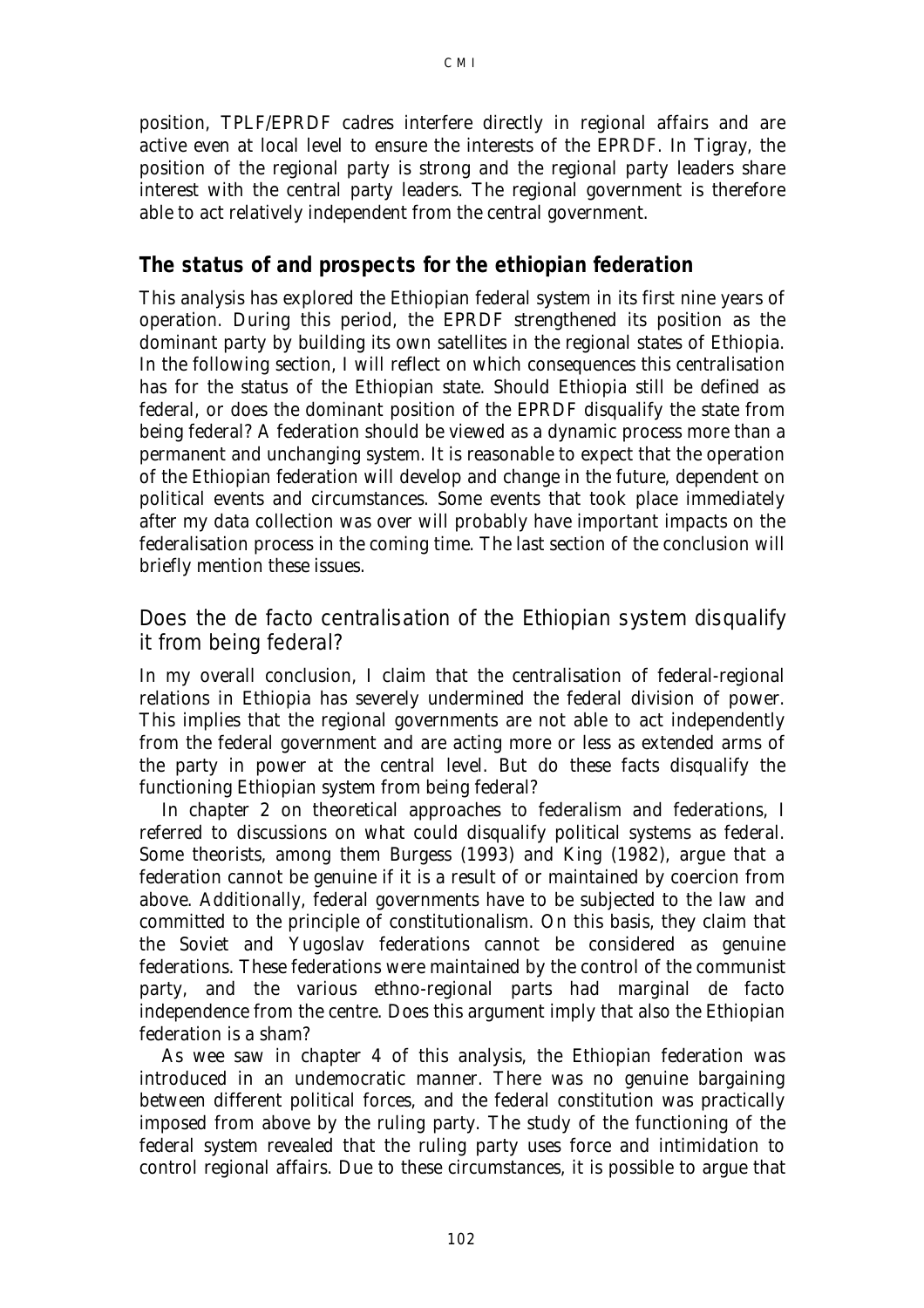the Ethiopian federation can be seen as a result of and is maintained by coercion from above. Accordingly, if we follow the argument above, the Ethiopian polity should not be defined as genuinely federal.

A question that remains to be answered is whether the Ethiopian government is subject to the law or not. Does the central government ignore the constitutional provisions that regulate its activities or does it respect the principle of constitutionalism? The formal framework for the Ethiopian federation ensures that the government cannot act without taking the law into consideration. The regional representation at federal level cannot be changed without violating the constitution. My studies have not been able to observe any *formal* violations of these provisions. The ruling EPRDF has so far refrained from changing the constitution unilaterally to adapt it to its own needs. But as we have seen in the studies of the more *informal* and uninstitutionalised practices, the ruling party's actions have practically undermined the true representation of the regional units in the central decision making process. A final judgement on the Ethiopian government's commitment to constitutionalism, however, should be made after observing the process of constitutional amendment and the EPRDF's respect for the constitutional provisions in the longer run.

Smith (1995) argues that federal projects might take a variety of forms which simply cannot be confined to late modern democracies. He stresses that federal states with undemocratic practices may develop into more democratic forms as the time goes by. Thus, it could be counterproductive to disqualify states as federal just because they do not fulfil the criteria of democratic governance from the start. His points are also valid in the Ethiopian context. The Ethiopian federal system will continuously change, all according to the political circumstances in the country. The undemocratic character of EPRDF is not necessarily a permanent phenomenon. Both internal and external political events might change its relations to the opposition forces and to the allies in the regional governments, which finally might alter the federal-regional relations. Due to this, the federalisation of Ethiopia should be seen as a process in constant change, and not as a fixed system. Whether this process would lead to further centralisation or more genuine regional autonomy remains to be seen.

# *Party power in change – the internal split in TPLF*

One of the events that might have an important impact on the federalisation process in Ethiopia took place after my data collection was over. In March 2001, the party chairman of the TPLF and current Prime Minister, Meles Zenawi, was challenged by an opposing fraction, headed by two party vice chairmen and two party ideologists. At a TPLF central committee meeting, 12 committee members voted against Meles, while 16 voted in favour. The dissenters, led by the senior Siye Abraha, claimed that Meles Zenawi had been too compliant with the Eritreans during the war with Eritrea from May 1998 to December 2000 (Indian Ocean Newsletter, March 24.2000). Meles is considered to have little personal support in Tigray, while it is generally believed that the dissenters have popular backing in the region (Tronvoll 2001). The opposing senior cadres were expelled from their positions within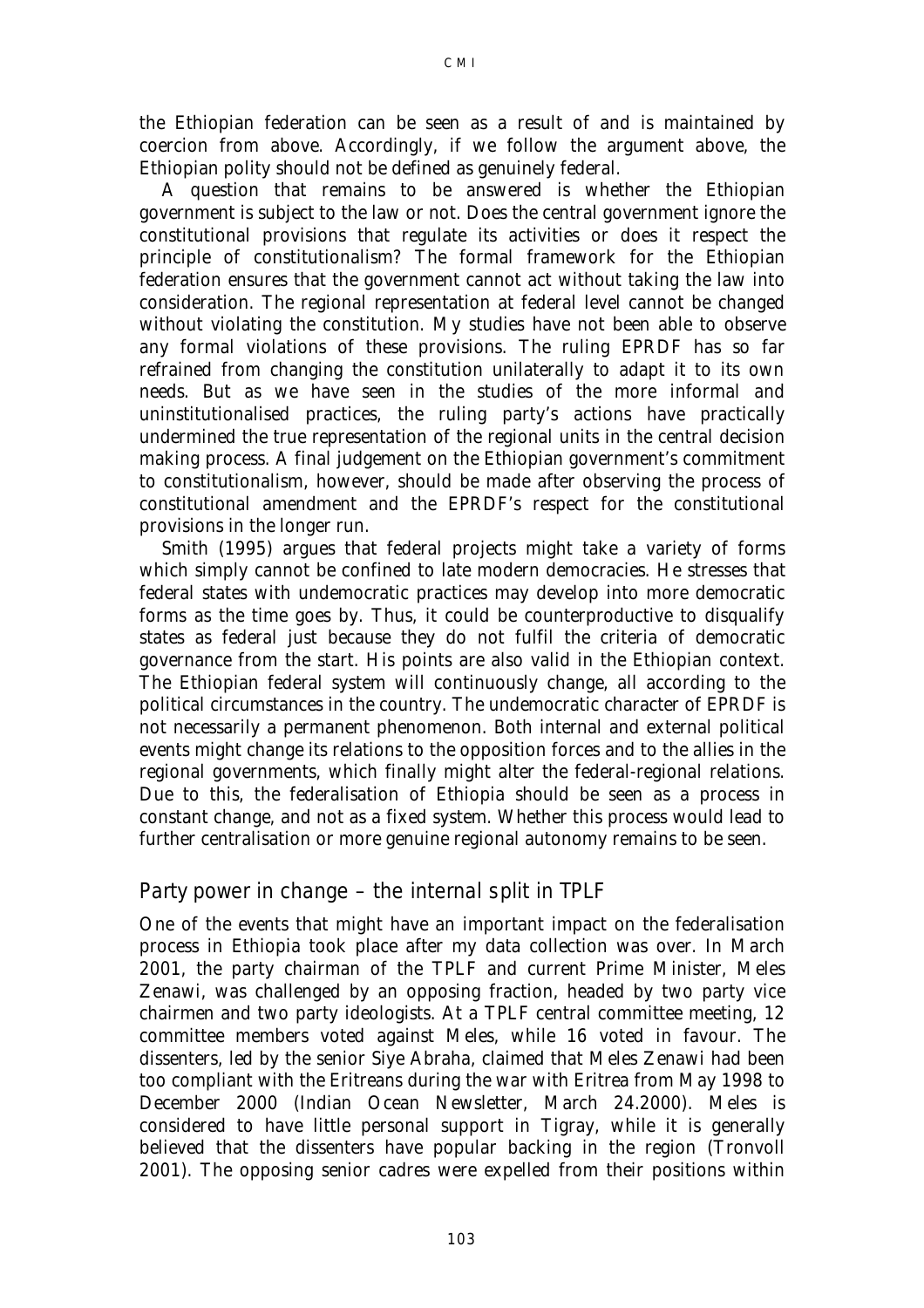the party and the government. A month after the crack, most of the dissenters were arrested on charges of corruption. Among the twelve dissenters were Gebru Asrat, the President of Tigray region, and Bitew Belay, head of the Regional Affairs Department at Prime Minister's Office. As previously mentioned, Bitew was one of the key TPLF cadres intervening in the various regional states to ensure the interests of the ruling party.

The expulsion of the dissenters had a direct impact on the regional EPRDF parties and their relations to the TPLF. Both in the OPDO and the SEPDF, members of the chairmanship had to leave their positions, being accused of conspiring with the dissenters and of corruption. The President of the Ethiopian federation, Negasso Gidada, who was a member of the central and executive committee of the OPDO, openly criticised the EPRDF leadership for intervening in the internal affairs of the OPDO, and was dismissed from his positions in the party. The OPDO was on the verge of a major split, as parts of the leadership wanted to leave the EPRDF coalition and become an independent party. One of the leaders announced that "he would rather die than to continue being a puppet [of TPLF]"<sup>38</sup> (Indian Ocean Newsletter, June 30. 2000). In the southern EPRDF party, the SEPDF, the party chairman and president of SNNPRS, Abate Kisho, together with several others from the party leadership, were expelled from the party because of collaboration with the TPLF dissenters and were arrested for corruption (Addis Tribune, June 2001).

The internal split in the TPLF has thus changed the relationship between the central TPLF/EPRDF leadership and the various regional allies. Since these relations are decisive in defining the federal – regional relations, this event might have direct impact on the operation of the federal system in Ethiopia. Several scenarios are possible. Prime Minister Meles Zenawi escaped being ousted from power, and has through a so-called "renewal movement" removed opposing forces in EPRDF, TPLF and the other member parties. The Tigrayanbased fraction of the TPLF has been severely weakened. More central interference in regional affairs in Tigray is to be expected hereafter, to prevent new conflicts to erupt. Tigray might lose its position as the most autonomous region in the federation, and there might be a clearer division between the central and regional TPLF leadership. Another possible scenario is that because Meles' position is weakened inside the Tigray based TPLF, he has to rely more on support from the other EPRDF parties and affiliates to stay in power. In order to achieve support from them, the central leadership might have to give greater autonomy for the regional governments and a more genuine federal division of power. The outcome of the TPLF split is hard to predict. It shows that federal-regional relations in Ethiopia are closely linked to changes in party power, and hence, that the nature of the federal system will continue to change in future.

The struggle between central and regional forces has been the main theme throughout the history of Ethiopian state building. In the medieval and imperial ages, the struggle was between regional lords and the centrally based

 $\overline{a}$ 

<sup>&</sup>lt;sup>38</sup> About half of the central committee in the OPDO defected to the militant opposition OLF, one of the most significant defector was Almaz Mako, the speaker of the House of the Federation (Africa Confidential October 26. 2000).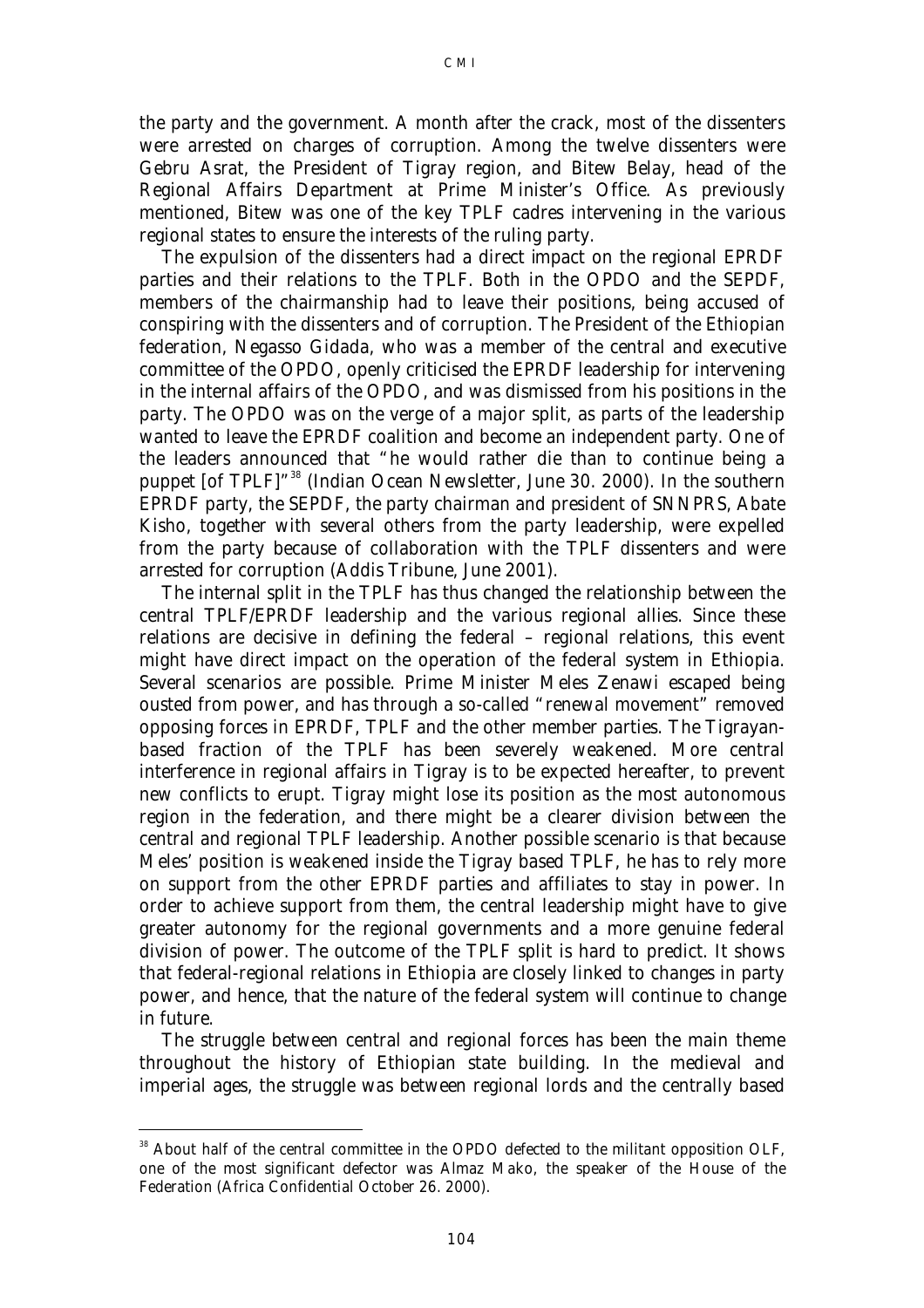king or Emperor, while in the second half of the  $20<sup>th</sup>$  century, it was between ethnically based liberation movements and central autocracies. Does the current federalisation of Ethiopia offer a new and sustainable solution to the central- regional conflicts or are the old struggles just continuing in another shape? The federal system offers at least the legal and institutional framework for a reorganisation of central-regional relations. But as this analysis has demonstrated, the adoption of the new framework has so far not led to any fundamental change in the relationship between regional and central forces in the Ethiopian state. Like in the past, the central government, now the EPRDF/TPLF instead of the Emperor or the Derg, is attempting to control the regional forces through power exercise. But the internal split in the TPLF and the following uprising in the other regional parties show how fragile the power base of the central government might be.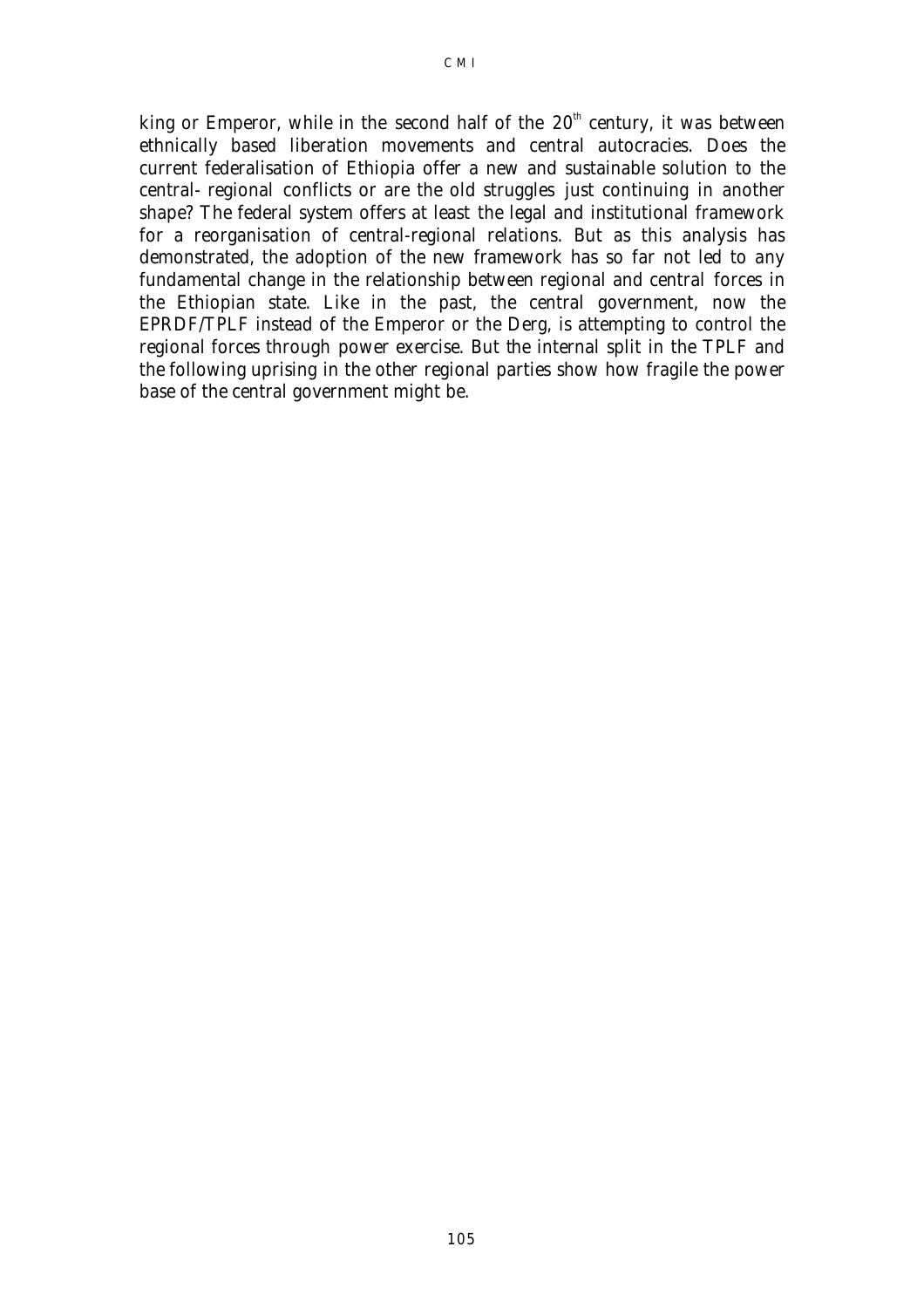# **Bibliography**

### **Books, journal articles, reports and theses**

- Abbink, Jon 1991. 'The deconstruction of "tribe": ethnicity and politics in Southwestern Ethiopia'. *Journal of Ethiopian Studies* 24: 1-21.
- Abbink, Jon 1993. 'Ethnic conflict in the "tribal zone": the Dizi and Suri in Southern Ethiopia'. *The Journal of Modern African Studies* 31: 675- 682.
- Abbink, Jon 1995. 'Breaking and making the state: the dynamic of ethnic democracy in Ethiopia'. *Journal of Contemporary African Studies* 13: 149-163.
- Abbink, Jon 1997. 'Ethnicity and constitutionalism in contemporary Ethiopia'. *Journal of African Law* 41: 159-174.
- Abbink, Jon 2000. 'The organization and observation of elections in federal Ethiopia: retrospect and prospect' in Abbink, Jon and Hesseling, Gerti (ed.) *Election observation and democratization in Africa*. Basingstoke: Macmillan.
- Aberra Jembere 1997. 'The major institutional arrangements of federation and decentralisation in Africa; the case of Ethiopia' *The conference on federalism and decentralisation in Africa: the multicultural challenge*. Institute of federalism, University of Freiburg, Switzerland, Oct. 23-25.
- Adhana H. Adhana 1998. 'Tigray the birth of a nation within the Ethiopian polity' in Mohamed Salih, M.A. And Markakis, John (ed.) *Ethnicity and the state in eastern Africa*. Uppsala: Nordiska Afrikainstitutet.
- Aklilu Abraham 2000. 'Ethiopia: the challenge of federalism based on ethnic restructuring. A case study of the Sidama and Wolaita ethnic groups in Southern Nations, Nationalities and Peoples Regional State (SNNPRS)'.: Robert S. McNamara Fellowship Programme (unpublished).
- Andersen, Svein S. 1997. *Case-studier og generalisering*. Bergen-Sandviken: Fagbokforlaget.
- Bahl, Roy and Linn, Johannes 1994. 'Fiscal decentralisation and intergovernmental transfers in less developed countries'. *Publius: The Journal of Federalism* 24: 1-19.
- Bahru Zewde 1991. *A history of modern Ethiopia: 1855-1974*. London: James Curry.
- Befekadu Degefe 1994. 'The legal framework for fiscal decentralisation in Ethiopia in the transitional period' in Eshetu Chole (ed.) *Fiscal decentralisation in Ethiopia*. Addis Ababa: Ethiopian Economist Association.
- Bratton, Michael and Van De Walle, Nicolas 1997. *Democratic experiments in Africa : regime transitions in comparative perspective*. Cambridge: Cambridge University Press.
- Brietzke, P.H. 1995. 'Ethiopia's "leap in the dark": federalism and selfdetermination in the new constitution'. *Journal of African Law* 39: 19- 38.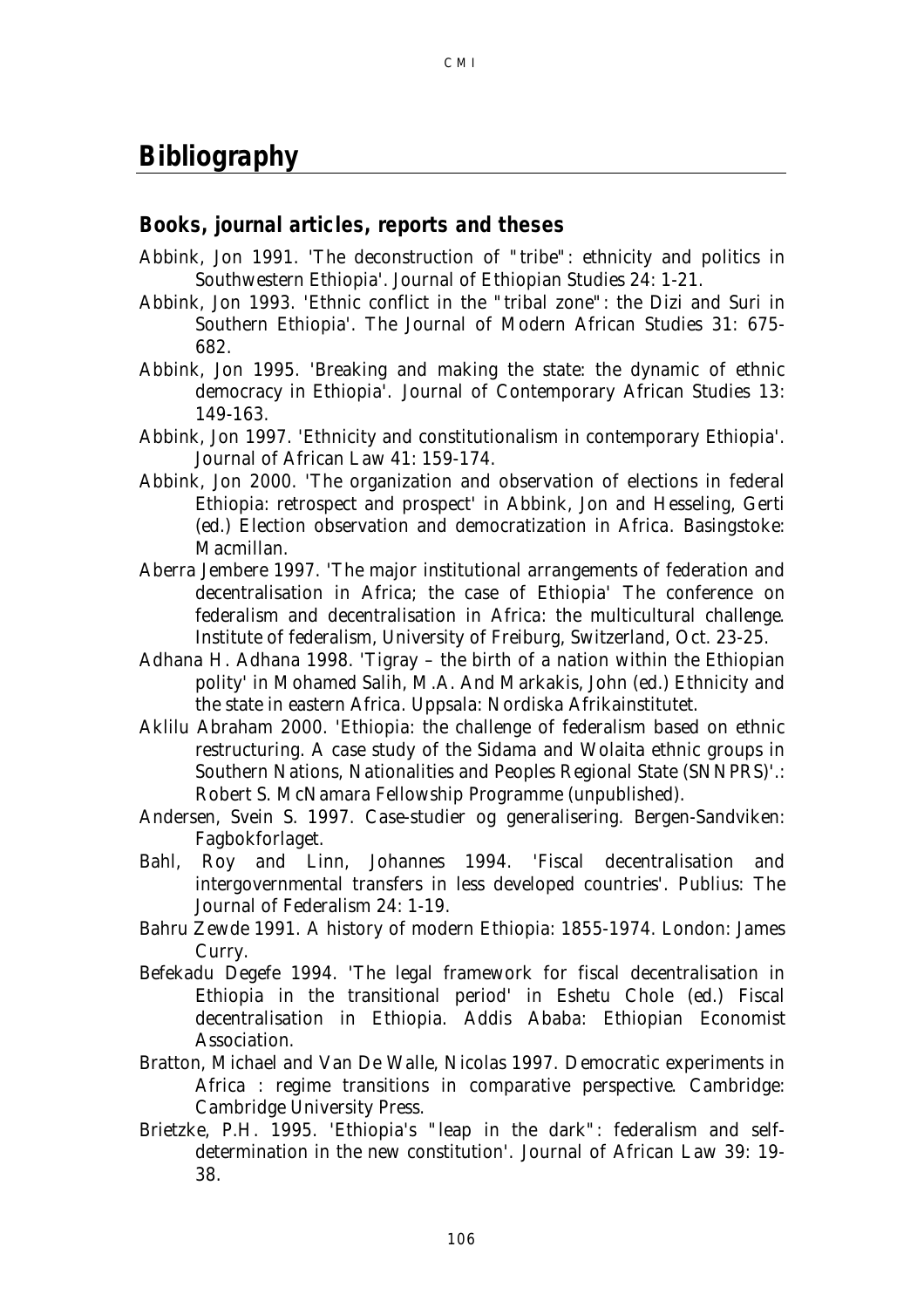- Burgess, Michael 1993a. 'Federalism and federation: a reappraisal' in Burgess, M. and Gagnon, A. (ed.) *Comparative federalism and federation*. New York: Harvester Wheatsheaf.
- Burgess, Michael 1993b. 'The political uses of federalism' in Burgess, M. and Gagnon, A. (ed.) *Comparative federalism and federation*. New York: Harvester Wheatsheaf.
- Central Statistical Authority 1998. 'The 1994 population and housing census of Ethiopia. Results at country level'. Addis Ababa: Federal Democratic Republic of Ethiopia, Office of population and housing census commission.
- Chabal, Partick and Daloz, Jean-Pascal 1999. *Africa works. Disorder as a political instrument*. Oxford: James Curry.
- Clapham, Christopher 1969. *Haile Sellassie's government*. London: Longmans, Green and Co.
- Clapham, Christopher 1988. *Transformations and continuities in revolutionary Ethiopia*. Cambridge: Cambridge University Press.
- Coakley, John 2000. *The territorial management of ethnic conflict*. London: Frank Cass.
- Cohen, J.M. 1995. '"Ethnic federalism" in Ethiopia'. *Northeast African Studies* 2: 157-188.
- Colomer, Josep M. 1998. 'The Spanish 'State of Autonomies': noninstitutionalised federalism'. *West European Politics* 24: 40-52.
- De Jong, Karin 1999. 'Ethiopia: regionalising poverty?' in De Jong, Karin Et.Al (ed.) *Decentralisation and poverty: exploring the linkages*. Helsinki: Policy Paper 1/1999 Institute of Development Studies, Univeristy of Helsinki.
- De Villiers, Bertus 1994. *Evaluating federal systems*. Dordrect: Martinuus Nijhoff.
- De Waal, Alex 1994. 'Rethinking Ethiopia' in Gurdon, C. (ed.) *The Horn of Africa*. London/ New York: UCL Press/ St. Martin Press.
- Donham, D. And James, W. 1988. 'Southern marches of Ethiopia: essays in history and social anthropology'. Cambridge: Cambridge University Press.
- Duchacek, I.D. 1987. *Comparative Federalism: The territorial dimension of politics*. Lanham, Md.: University Press of America.
- Elazar, Daniel 1987. *Exploring federalism*. Tuscalosa, Ala.: University of Alabama Press.
- Elster, J. and Slagstad, R., 1988. *Constitutionalism and democracy*. Cambridge: Cambridge University Press.
- Eshetu Chole 1994. 'Opening Pandora's box: preliminary notes on fiscal decentralisation in contemporary Ethiopia'. *Northeast African Studies* 1: 7-30.
- Ethiopian Human Rights Council 1999. '27th Special Report: Human rights violations in North Omo'. Addis Ababa: EHRCO.
- Fasil Nahum 1997. *Constitution for a nation of nations*. Lawrenceville: The Red Sea Press.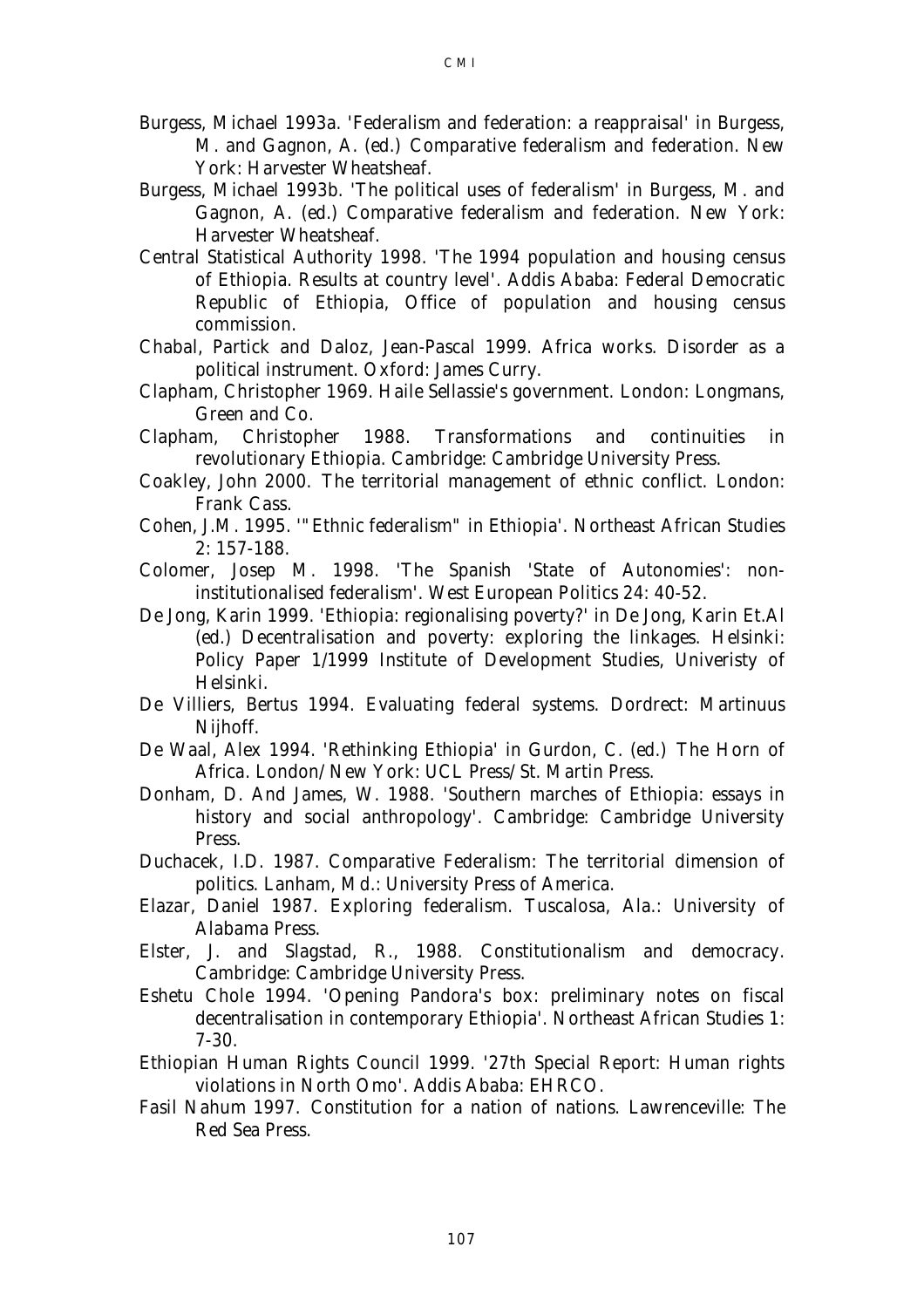- Fenta Mandefro 1998. 'Decentralisation in post-Derg Ethiopia: aspects of federal-regional relations' *School of Graduate Studies*. Addis Ababa: Addis Ababa University: Master dissertation.
- Ghai, Yash 2000. *Autonomy and ethnicity : negotiating competing claims in multi-ethnic states*. New York: Cambridge University Press.
- Gibbs, Christine 1998. 'Sharing the faith religion and ethnicity in the city of Harar'. *Horn of Africa : an Independent Journal* 16: 144-161.
- Halliday, F. And Molyneux, M. 1981. *The Ethiopian revolution*. Woking: Urvin Brothers.
- Harbeson, John W. 1988. *The Ethiopian transformation*. Boulder/ London: Westview Press.
- Hechter, Michael 2000. *Containing nationalism*. Oxford: Oxford University Press.
- Henze, Paul B. 1998. 'Is Ethiopia democratic? A political success story'. *Journal of Democracy* 9: 40-54.
- Holcomb, Bonnie K. And Ibssa, Sisai 1990. *The invention of Ethiopia. The making of a dependent colonial state in Northeast Africa*. Trenton, New Jersey: The Red Sea Press.
- Horowitz, Donald 1997. 'Ethnic conflict management for policy makers' in Montville, Joseph V. (ed.) *Conflict and peacemaking in multiethnic states*. New York: Lexington Books.
- House of the Federation, Federal Democratic Republic of Ethiopia 2000. 'A report on the last five years performance 1995-2000'. Addis Ababa: Commercial Priniting Press (in Amharic).
- Kidane Mengisteab 1997. 'New approaches to state building in Africa: The case of Ethiopia's ethnic based federalism'. *African Studies Review* 40: 111-132.
- King, Preston 1982. *Federalism and federation*. London: Croom Helm.
- King, Preston 1993. 'Federation and representation' in Burgess, M. and Gagnon, A. (ed.) *Comparative federalism and federation*. New York: Harvester Wheatsheaf.
- Kurimoti, Eisei 1997. 'Politicization of ethnicity in Gambella region' in Katsuyoshi Fukui, Eisei Kurimoti and Masayosi Shigeta (ed.) *Ethiopia in broader perspective. Papers of the XIIIth International Conference of Ethiopian Studies*. Kyoto: Shokado Book Sellers.
- Kymlicka, Will 1998. 'Is federalism a viable alternative to secession?' in Lehning, Percy M. (ed.) *Theories of secession*. London: Routledge.
- Leencho Lata 1999. *The Ethiopian state at the crossroads*. Lawrenceville: The Red Sea Press.
- Levine, D. 1974. *Greater Ethiopia: the evolution of a multi-ethnic society*. Chicago: Chicago University Press.
- Livingston, W.S. 1956. *Federalism and constitutional change*. Oxford: Oxford University Press.
- Marcus, Harold G. 1995. *The life and times of Menelik II: Ethiopia 1844- 1913*. Lawrenceville, NJ: The Red Sea Press.
- Markakis, John 1987. *National and class conflict in the Horn of Africa*. Cambridge: Cambridge University Press.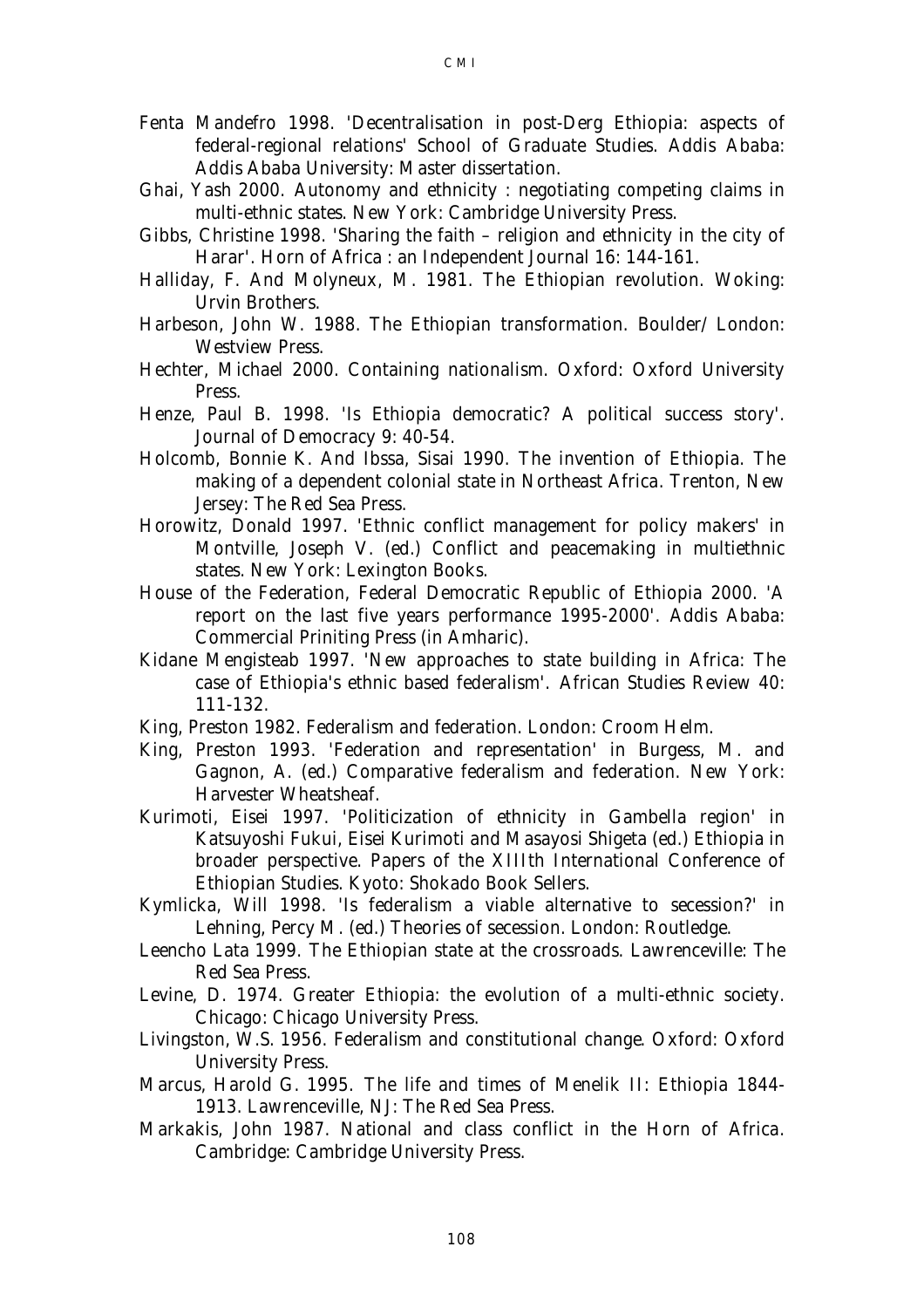Markakis, John 1996. 'The Somali in Ethiopia'. *Review of African Political Economy* 23: 567-572.

- Mattei, Ugo 1995. 'The new Ethiopian Constitution: First thoughts on ethnical federalism and the reception of Western institutions' in Grande, Elisabetta (ed.) *Transplants innovation and legal tradition in the Horn of Africa*. Torino: L'harmattan Italia.
- Meheret Ayenew 2000. 'Decentralization in Ethiopia: Two case studies on devolution of power to local government' Paper presented at the conference on *The view from below: democratization and governance in Ethiopia*. Forum for Social Studies, Addis Ababa, January 22.-24.
- Merera Gudina 2001. 'Chapter 5 Ethnic nationalism and the attempt to democratize the multi-ethnic polity of Ethiopia, 1999-2000: A descrption and an analysis' *Institute of Social Studies*. The Hague: PhD thesis, unpublished.
- Messay Kebede 1999. *Survival and modernization. Ethiopia's enigmatic past: a philosophical discourse*. Lawrenceville: The Red Sea Press.
- Ministry of Economic Development and Cooperation 1998. 'Regional Development in Ethiopia (Overview)'. Addis Ababa: Regional planning and development department.
- Mohammed Hassen 1999. 'Ethiopia: Missed opportunities for peaceful democratic process' in Kidane Mengisteab and Daddieh, Cyril (ed.) *State building and democratisation in Africa*. Westport: Praeger.
- Mullins, Anne and Saunders, Cheryl 1994. '"Different strokes for different people": Some thoughts on symmetry and difference in federal systems' in De Villiers, Bertus (ed.) *Evaluating federal systems*. Dordrect/ London/ Boston: Martinuus Nijhoff.
- Ofcansky, Thomas P. And Berry, Laverle, 1991. 'Ethiopia a country study'. Washington D.C: Federal Research Division, Library of the Congress.
- Ottaway, Marina 1994. *Democratization and ethnic nationalism: African and Eastern European Experiences*. Washington DC: Overseas Development Council.
- Ottaway, Marina 1995. 'The Ethiopian transition: democratization or new authoritarianism'. *Northeast African Studies* 2: 64-84.
- Paul, James C.N. 2000. 'Ethnicity and the new constitutional orders in Ethiopia and Eritrea' in Ghai, Yash (ed.) *Autonomy and ethnicity: negotiating competing claims in multi-ethnic states*. Cambridge: Cambridge University Press.
- Pausewang, Siegfried 1973. *Methods and concepts of social research in a rural developing society*. Munchen: Weltforum Verlag.
- Pausewang, Siegfried 1990. 'Meret Le Arrashu' in Pausewang, Siegfried, Fantu Cheru, Stefan Brune and Eshetu Chole (ed.) *Ethiopia: rural development options*. London: Zed Books.
- Pausewang, Siegfried 1994. *The 1994 election and democracy in Ethiopia*. Oslo: Norwegian Institute of Human Rights.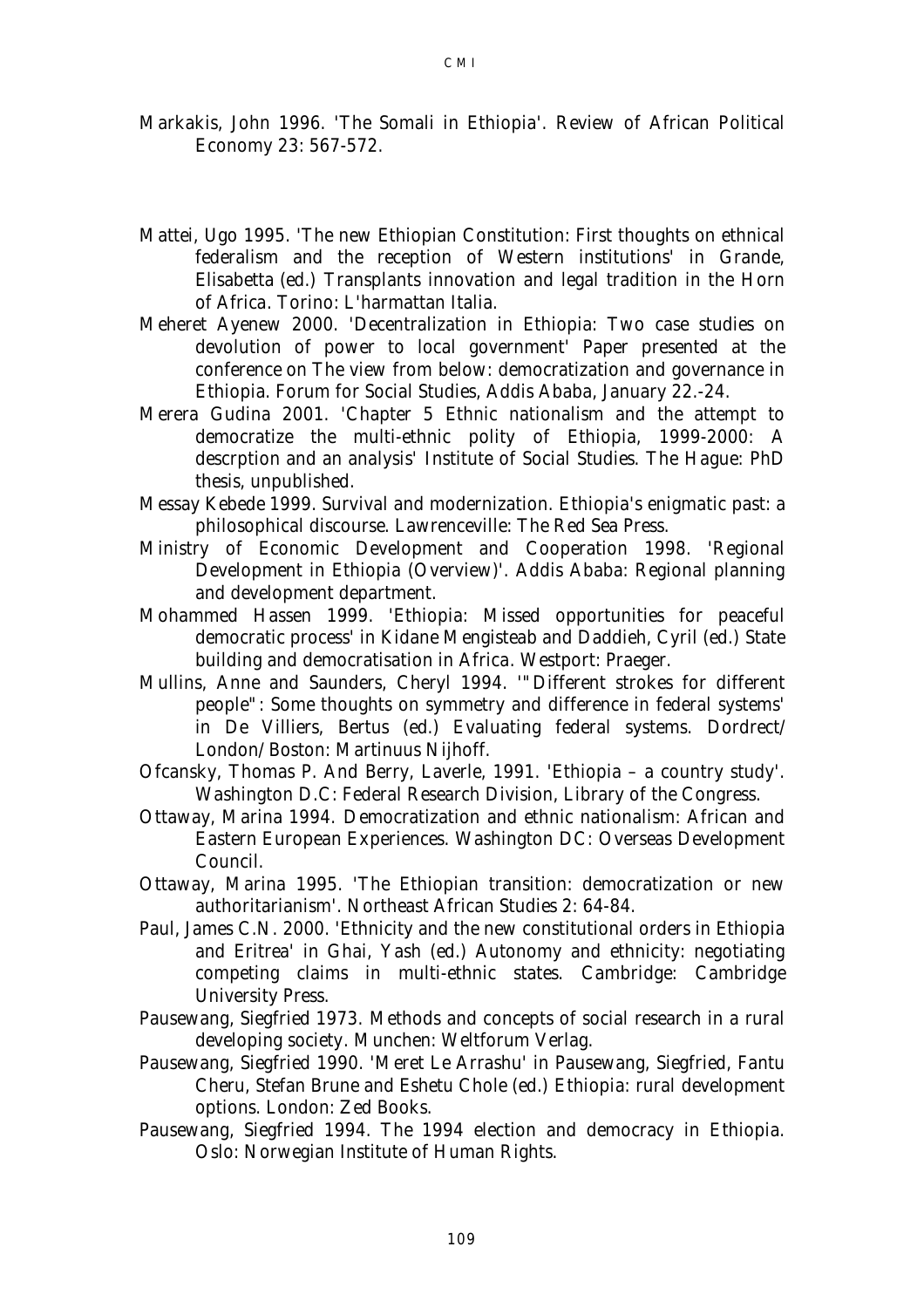- Pausewang, Siegfried and Tronvoll, Kjetil 2000. *The Ethiopian 2000 elections: democracy advanced or restricted?*. Oslo: Norwegian Institute of Human Rights.
- Pausewang, Siegfried and Aalen, Lovise 2001. *Withering democracy : local elections in Ethiopia, February/March 2001*. Oslo: Universitetet i Oslo/ Institutt for menneskerettigheter.
- Poluha, Eva 1998. 'Ethnicity and democracy a viable alliance?' in Mohamed Salih, M.A. and Markakis, John (ed.) *Ethnicity and the state in Eastern Africa*. Uppsala: Nordiska Afrikainstitutet.
- Popovski, Vesna 1995. 'Yugoslavia: politics, federation, nation' in Smith, Graham (ed.) *Federalism: the multiethnic challenge*. London/New York: Longman.
- Riker, William H. 1964. *Federalism : origin, operation, significance*. Boston: Little Brown.
- Sharman, Campbell 1987. 'Second chambers' in Bakvis, H, and Chandler, W.M. (ed.) *Federalism and the role of the state*. Toronto: University of Toronto Press.
- Skocpol, Theda 1979. *States and social revolutions*. Cambridge: Cambridge University Press.
- Smith, Graham 1995a. 'Mapping the federal condition: political practice and social justice' in Smith, Graham (ed.) *Federalism: the multiethnic challenge*. London/New York: Longman.
- Smith, Graham 1995b. 'Federation, defederation and refederation: from the Soviet Union to Russian statehood' in Smith, Graham (ed.) *Federalism: the multiethnic challenge*. London/New York: Longman.
- Smith, Graham 2000. 'Sustainable federalism, democratization and distributive justice' in Kymlicka, Will and Wayne, Norman (ed.) *Citizenship in diverse societies*. Oxford: Oxford University Press.
- Tarlton, Charles 1965. 'Symmetry and asymmetry as elements of federalism: a theoretical speculation.'. *Journal of Politics* 27: 861-875.
- Tegegne Gebre Egziabher 1998. 'The influence of decentraliazation on some aspects of local and regional development and planning in Ethiopia'. *Eastern Africa Social Science Research Review* 14: 33-63.
- Teshale Tibetu 1995. *The making of modern Ethiopia: 1896-1974*. Trenton, New Jersey: The Red Sea Press.
- Tolo, Arne 1998. *Sidama and Ethiopian: the emergence of the Mekane Yesus Church in Sidama*. Oslo: Biblia/Fjellhaug skoler.
- Tronvoll, Kjetil 1998. 'Negotiating conflicting identities: an outline for research into gender, ethnicity and nationalism in Eritrea and Ethiopia'. (Working paper) Oslo: Universitetet i Oslo/ Norwegian Institute of Human Rights.
- Tronvoll, Kjetil 2000. *Ethiopia: a new start?* London: Minority Rights Group International.
- Tronvoll, Kjetil 2001. 'Foreword' in Pausewang, Siegfried and Aalen, Lovise 'Withering democracy: Local elections in Ethiopia, February/March 2001.' (Working paper) Oslo: Universitetet i Oslo/ Institutt for menneskerettigheter.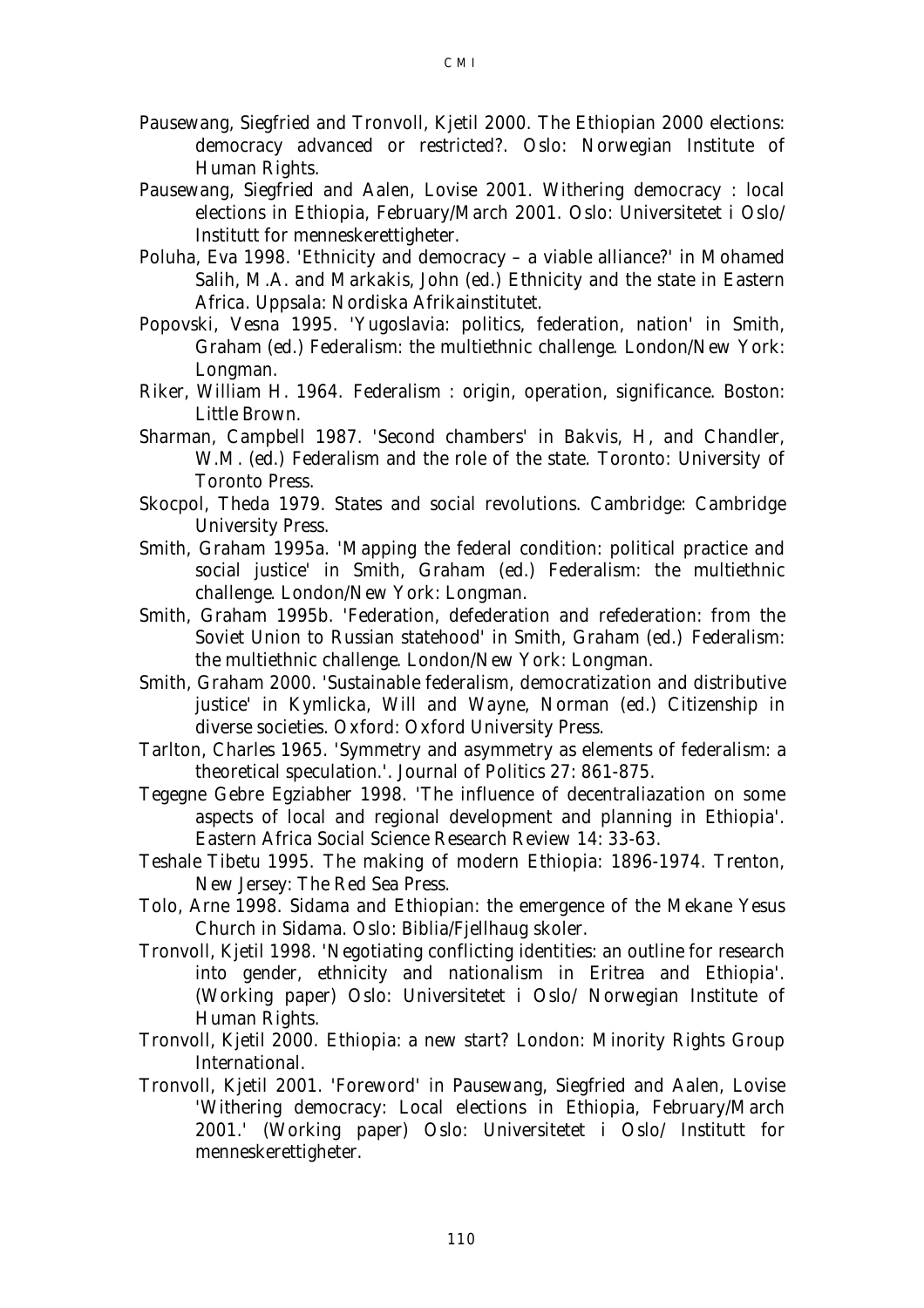- Tronvoll, Kjetil and Aadland, Øyvind 1995. *The process of democratisation in Ethiopia: an expression of popular participation or political resistance?* Oslo: Norwegian Institute of Human Rights.
- Vaughan, Sarah 1994. *The Addis Ababa Transitional Conference of July 1991: its origin, history and significance*. Edinburgh: Edinburgh University/ Centre for African Studies.
- Vestal, T 1999. *Ethiopia: a post cold was state*. Westport: Praeger.
- Walle Egedayehu 1997. 'Ethiopia: the pitfalls of ethnic federalism' in Agbango, G. (ed.) *Issues and trends in contemporary African politics*. New York: Peter Lang.
- Walta Information Centre 2001. 'House approves new cabinet'.: www.waltainfo.com.
- Watts, Ronald 1998. 'Federalism, federal systems and federations'. *Annual Review of Political Science*: 117-137.
- World Bank 2000. 'Ethiopia: regionalization study'.: World Bank Macroeconomics 2, Country Department 6, Africa Region.
- Wright, Marta Camilla 2000. 'The elections in Addis Ababa. Bureaucracy as an instrument for political manipulation?' in Pausewang, Siegfried and Tronvoll, Kjetil (ed.) *The Ethiopian 2000 elections: Democracy advanced or restricted?* Oslo: Norwegian Institute of Human Rights.
- Yin, Robert K. 1994. *Case study research, design and method*. London: Sage Publications.
- Young, John 1996. 'Ethnicity and power in Ethiopia'. *Review of African Political Economy* 70: 531-542.
- Young, John 1997. *Peasant revolution in Ethiopia*. Cambridge: Cambridge University Press.
- Young, John 1998. 'Regionalism and democracy in Ethiopia'. *Third World Quarterly* 19: 191-204.
- Young, John 1999. 'Along Ethiopia's western frontier: Gambella and Benishangul in transition'. *The Journal of Modern African Studies* 3: 321-346.
- Young, John 2000. 'Post civil war transition in Ethiopia'. *Unpublished paper*.
- Aadland, Øyvind and Rognlien, Knut 1996. *Report on the observation of the "Derg-trial" in Addis Ababa, Ethiopia : trial of the former Ethiopian government officials before the First Division of the Central High Court of the Federal Democratic Republic of Ethiopia : 7-20 February and 15 April – 2 May 1996*. Oslo: The Norwegian Institute for Human Rights.
- Aalen, Lovise 2000a. 'Expressions of control, fear and devotion: the elections in Mekelle and Wukro, Tigray Region' in Pausewang, Siegfried and and Tronvoll, Kjetil (ed.) *The Ethiopian 2000 elections: democracy advanced or restricted?* Oslo: Norwegian Institute of Human Rights.
- Aalen, Lovise 2000b. 'Ethiopia's paradox: constitutional devolution and centralised party rule' *Paper presented on the 14th International Conference on Ethiopian Studies*. Addis Ababa, November 2000.

# **Periodicals and newspapers**

Addis Tribune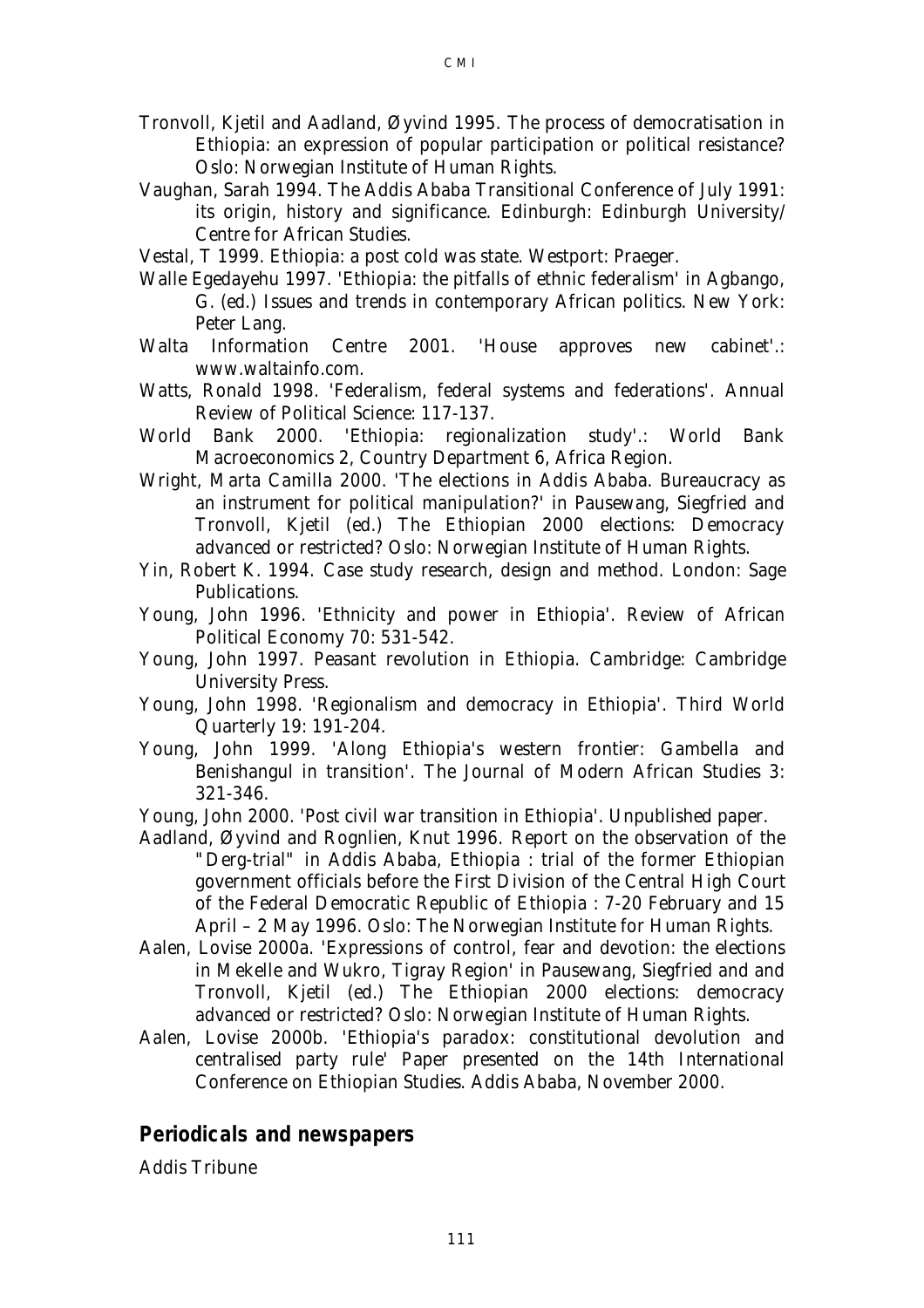Africa Confidential Indian Ocean Newsletter

# **Legal documents**

*Constitution of the Federal Democratic Republic of Ethiopia 1994*. Addis Ababa 1995, December 8.

*The Constitution of the Federal State of Tigray.* Mekelle 1995, June 19. Unofficial translation

*Constitution of Southern Nations, Nationalities and Peoples Regional State.* Debub Negarit Gazeta, Proclamation 1/1995, June 22.

*A proclamation to provide for the Establishment of National/Regional Self-Governments.* Negarit Gazeta, Proclamation No. 7/1992

*A proclamation to define the sharing of revenue between the Central Government and the National/Regional Self-Governments* Negarit Gazeta, Proclamation 33/1992

*A proclamation to define powers and duties of the central and regional executive organs of the transitional government of Ethiopia* Negarit Gazeta, Proclamation 41/1993

*Transitional Period Charter.* Negarit Gazeta, No 1, 1991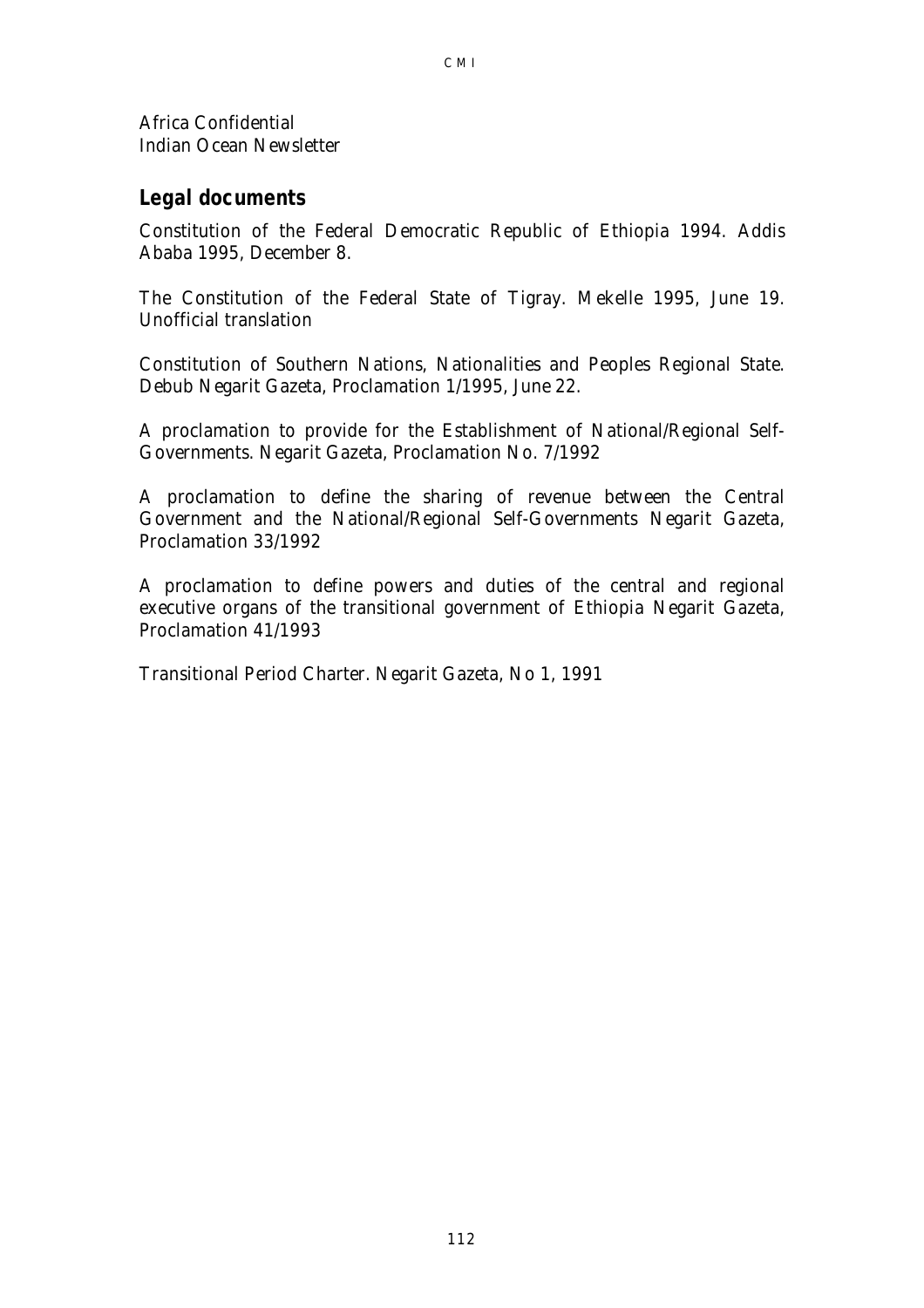# **Appendix 1: List of public interviewees**

Ali Idris, May 2000, Vice Chairman of the AAPO

Ahmend Hassen, August 2000, Representative in the House of People's Representatives, Gurage Nationalities Democratic Movemenst (a part of the SEPDF)

CMI

Ato Alem, August 2000, Head of Propaganda and Mobilisation Office in Central zone, Tigray

Dr Beyene Petros, June 2000, Chairman of SEPDC/CAFPDE

Chekol Kidane, July 2000, Chief Adviser to the Regional President on Economic Affairs, Tigray

Daniel Demese, July 2000, Vice Chairman of North Omo zone, SNNPRS

Dawit Yohannes, November 2000, Speaker, House of Peoples' Representatives of FDRE and member of the ANDM executive committee

Dr Gebre'ab Barnabas, August 2000, Representative of the TPLF in the House of Peoples' Representatives and central committee member, the TPLF

Ato Gebre, July 2000, Head of Macro Plan Office, Bureau of Planning and Economic Development, Tigray

Guish Gebre Selassie, May 2000, Representative of the EDUP in Tigray

Gunter Schröder, June 2000, Adviser to the Mekane Yesus Church, Ethiopia

Hassen Shiffa, July 2000, Representative for Tigray national group in the House of the Federation and member of the TPLF

Lul Seged, August 2000, Head of Development Bureau, Regional Affairs Department, Prime Minister's Office

Lidetu Ayalew, June 2000, Secretary General of the EDP

Melaku Fenta, August 2000, Afar Desk, Development Bureau, Regional Affairs Department, Prime Minister's Office

Merera Gudina, May 2000, Chairman of the ONC

Petros Olango, November 2000, Deputy Speaker, House of Peoples' Representatives of FDRE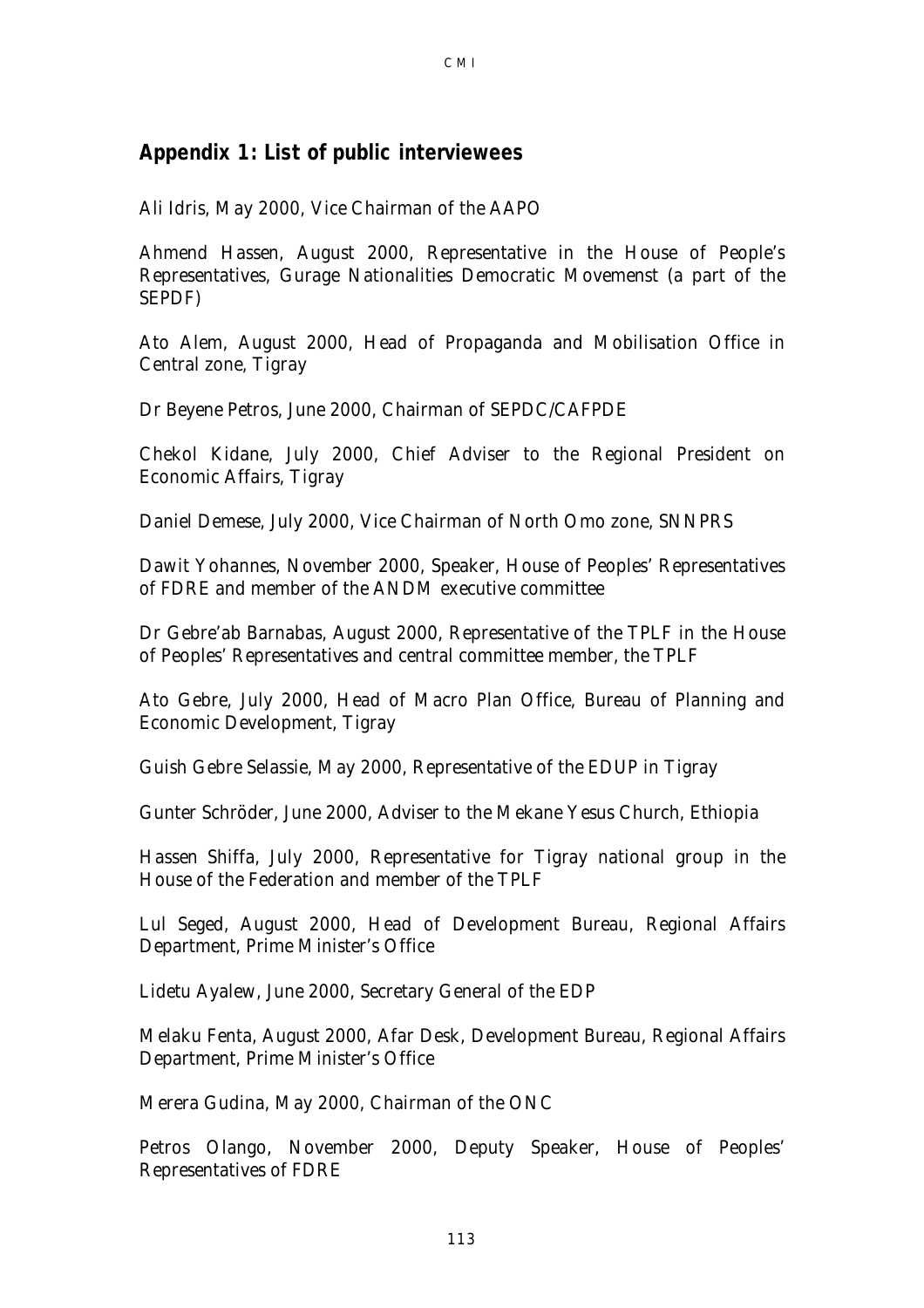Dr Solomon Enqui, July 2000, Chief Adviser to the Regional President on Social Affairs, Tigray and central committee member, the TPLF

Shumeye Tesemma, June 2000, Head of the Budget Department, Bureau of Finance, SNNPRS

Taye Emberbir, June 2000, Head of the President's Office, SNNPRS

Tegegne Gebre Egziabher, June 2000, Head of Institute of Development Research, Addis Ababa University

Warko Yohalashet, November 2000, Head of the Regional Planning and Development Department, Ministry of Economic Development and Cooperation (MEDaC)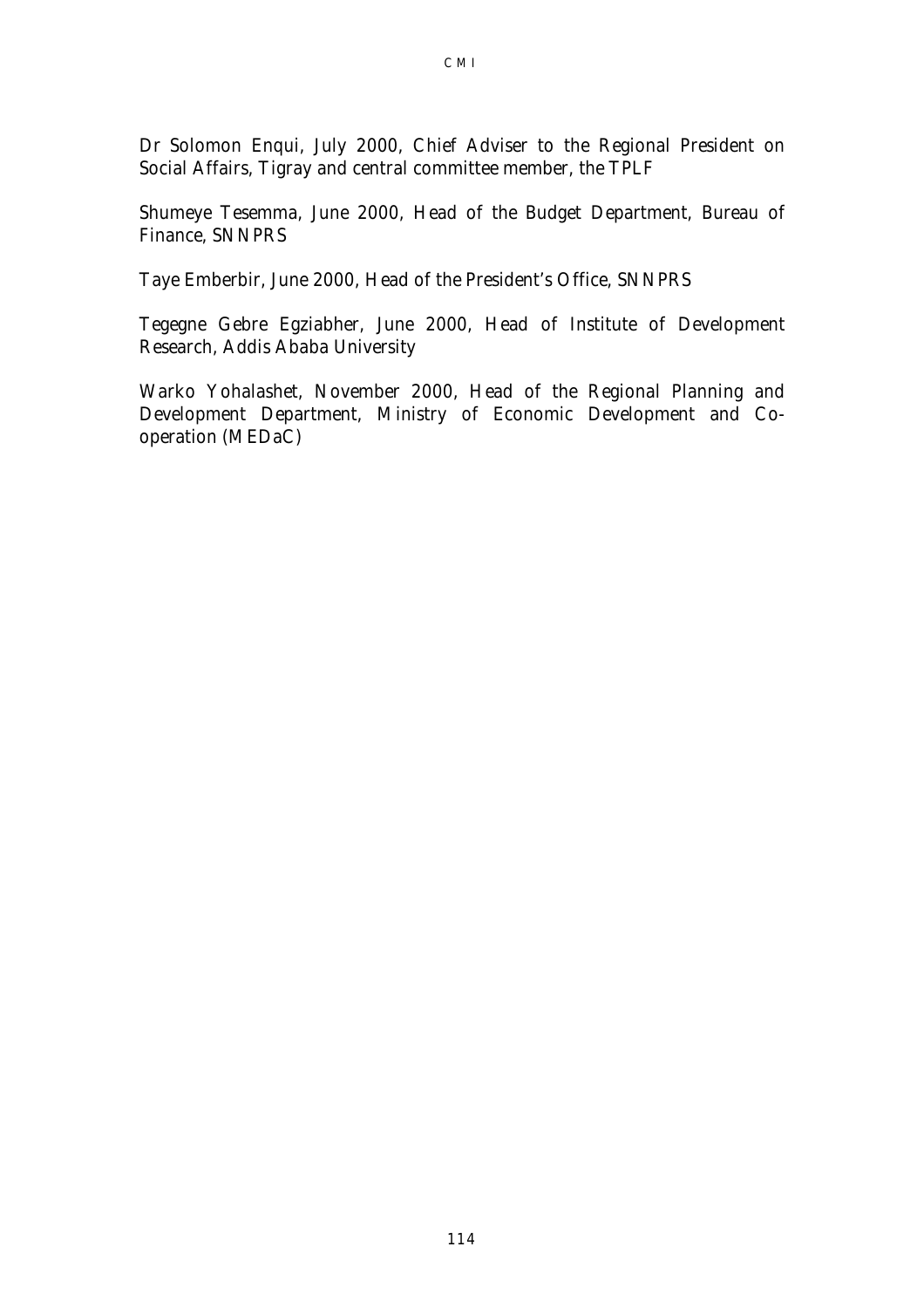# **Appendix 2: Interview guide**

- 1. What do you consider as the major motivations behind introducing as federal system in Ethiopia?
- 2. What do you perceive as the major strengths and weaknesses with the constitutional framework for the federal arrangements?
- 3. What do you consider as the main obstacles in the process of implementing " self-determination for the nationalities" / regional autonomy?
- 4. What do you consider as the major factors determining the states varying degrees of autonomy?
- 5. Which specific power structures (both formal and informal) do you consider as the most important in defining the relations between the centre and the state governments?
- 6. To what extent are the states financially independent from the central government?
- 7. In general, has the introduction of "ethnic federalism" led to an increase or a decrease in the level of conflicts between ethnic groups?
- 8. In evaluating the performance of the current government in Ethiopia, would you say that it represents a break or continuity from the previous regimes? Give examples!

### *Additional, more specified questions for regional interviews*

- 1. Which power structures (both formal and informal) do you consider as the most important in the initiation and implementation of the regional state policies?
- 2. How would you describe the manpower situation in the state administration?
- 3. How are the claims from different ethnic groups to participate in the state government accommodated?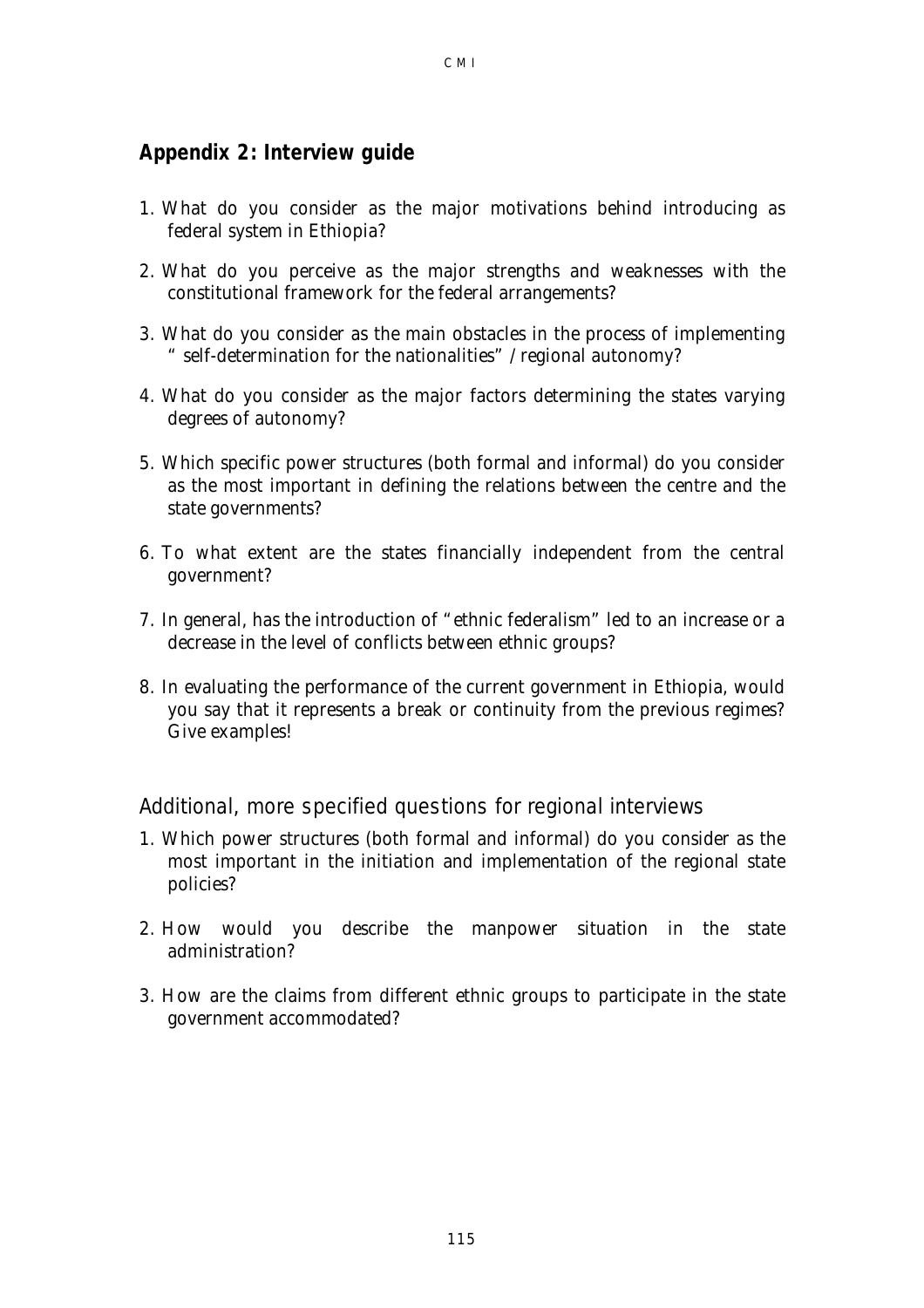# **Appendix 3: Constitution of the federal democratic republic of Ethiopia**

### **PREAMBLE**

We, the Nations, Nationalities and Peoples of Ethiopia:

Strongly committed, in full and free exercise of our right to self-determination, to building a political community founded on the rule of law and capable of ensuring a lasting peace, guaranteeing a democratic order, and advancing our economic and social development.

Firmly convinced that the fulfilment of this objective requires full respect of individual and people's fundamental freedoms and rights, to live together on the basis of equality and without any sexual, religious or cultural discrimination;

Further convinced that by continuing to live with our rich and proud cultural legacies in territories we have long inhabited, have, through continuous interaction on various levels and forms of life, built up common interest and have also contributed to the emergence of a common outlook;

Fully cognizant that our common destiny can best be served by rectifying historically unjust relationships and by further promoting our shared interests;

Convinced that to live as one economic community is necessary in order to create sustainable and mutually supportive conditions for ensuring respect for our rights and freedoms and for the colletive promotion of our interests;

Determined to consolidate, as a lasting legacy, the peace and the prospect of a democratic order which our struggles and sacrifices have brought about;

Have therefore adopted, on  $8<sup>th</sup>$  December 1994 this constitution through representatives we have duly elected for this purpose as an instrument that binds us in a mutual commitment to fulfill the objectives and the principles set forth above.

### **CHAPTER ONE GENERAL PROVISIONS Article 1**

#### **Nomenclature of the State**

This Constitution establishes a Federal and Democratic state structure. Accordingly, the Ethiopian State shall be known as the Federal Democratic Republic of Ethiopia.

**Article 2**

### **Ethiopian Territorial Jurisdiction**

The territorial jurisdiction of Ethiopia shall comprise the territory of the members of the Federation and its boundaries shall be as determined by international agreements.

### **Article 3**

#### **The Ethiopian Flag**

- 1.The Ethiopian flag shall consist of green at the top, yellow in the middle and red at the bottom, and shall have a national emblem at the center. The three colors shall be set horizontally in equal dimension.
- 2.The national emblem on the flag shall reflect the hope of the Nations, Nationalities, Peoples as well as religious communities of Ethiopia to live together in equality and unity.
- 3.Members of the Federation may have their respective flags and emblems and shall determine the details thereof through their respective legislatures.

#### **Article 4**

#### **The National Anthem of Ethiopia**

The national anthem of Ethiopia, to be determined by law, shall reflect the ideals of the Constitution, the commitment of the peoples of Ethiopia to live together in a democratic order and of their common destiny.

#### **Article 5**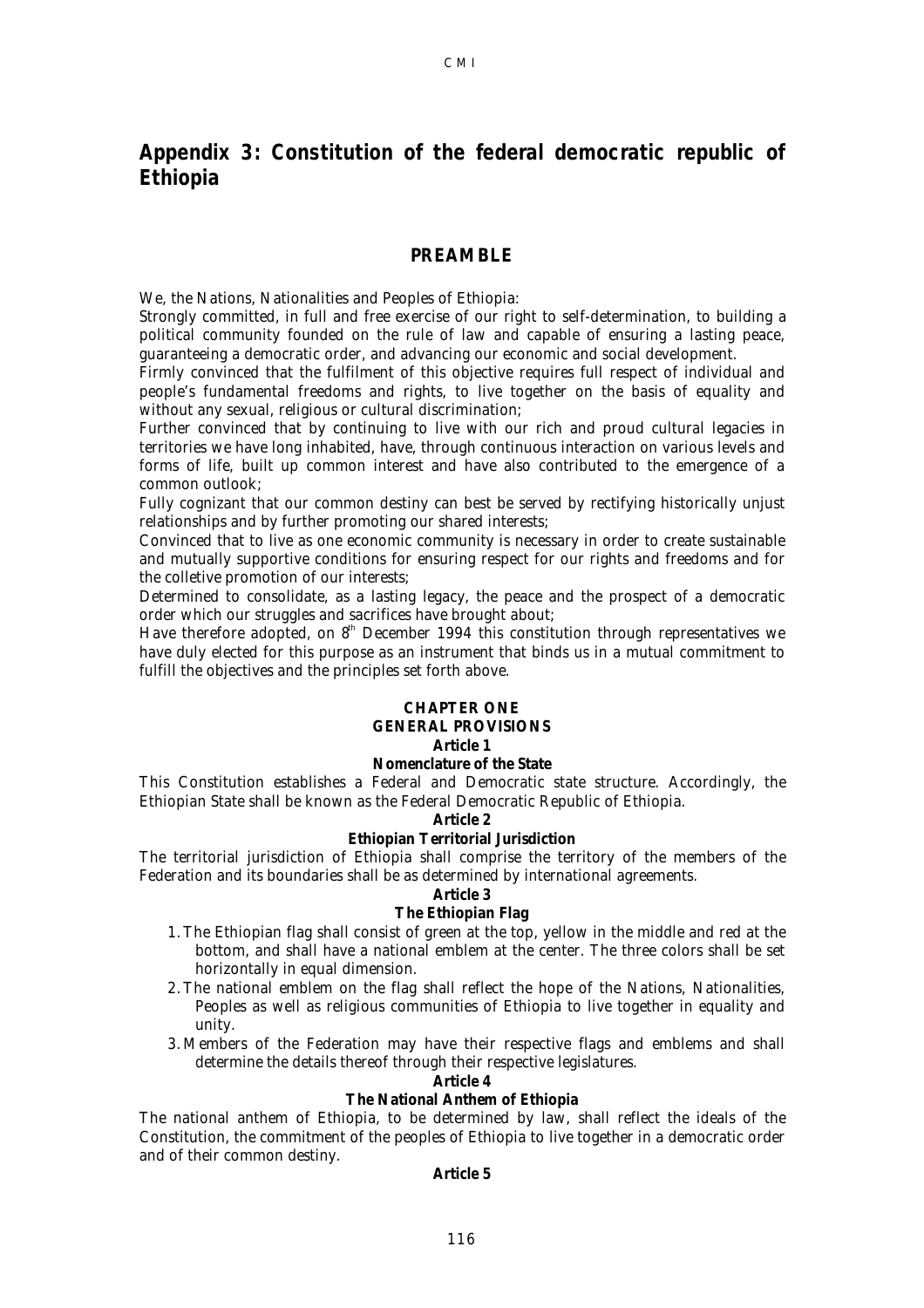#### **Languages**

1. All Ethiopian languages shall enjoy equal state recognition.

2. Amharic shall be the working language of the Federal Government.

3.Members of the Federation may by law determine their respective working languages.

# **Article 6**

### **Nationality**

- 1. Any person of either sex shall be an Ethiopian national where both or either parent is Ethiopian.
- 2. Foreign nationals may acquire Ethiopian nationality.
- 3. Particulars relating to nationality shall be determined by law.

### **Article 7**

### **Gender Reference**

Provisions of this Constitution set out in the masculine gender shall also apply to the feminine gender.

#### **CHAPTER TWO**

#### **FUNDAMENTAL PRINCIPLES OF THE CONSTITUTION Article 8**

# **Sovereignty of the people**

- 1. All sovereign power resides in the nations, nationalities and peoples of Ethiopia.
- 2.This Constitution is an expression of their sovereignty.
- 3.Their sovereignty shall be expressed through their representatives elected in accordance with this Constitution and through their direct democratic participation.

#### **Article 9**

### **Supremacy of the Constitution**

- 1.The Constitution is the supreme law of the land. Any law, customary practice or a decision of an organ of state or a public official which contravenes this Constitution shall be of no effect.
- 2. All citizens, organs of state, political organizations, other associations as well as their officials have the duty to ensure observance of the Constitution and obey it.
- 3.It is prohibited to assume state power in any manner other than that provided under the Constitution.
- 4. All international agreements ratified by Ethiopia are an integral part of the law of the land.

### **Article 10**

### **Human and Democratic Rights**

- 1. Human rights and freedoms, emanating from the nature of mankind are inalienable and inviolable.
- 2. Human and democratic rights of citizens and peoples shall be respected.

#### **Article 11**

#### **Separation of State and Religion**

- 1. State and religion are separate.
- 2.There shall be no state religion.
- 3.The State shall not interfere in religious affairs and religion shall not interfere in state affairs.

### **Article 12**

### **Conduct and Accountability of Government**

- 1.The conduct of affairs of government shall be transparent.
- 2. Any public official or an elected representative is accountable for any failure in official duties.
- 3.In case of loss of confidence, the people may recall an elected representative. The particulars of recall shall be determined by law.

### CHAPTER THREE FUNDAMENTAL RIGHTS AND FREEDOMS **Article 13 Scope of Application and Interpretation**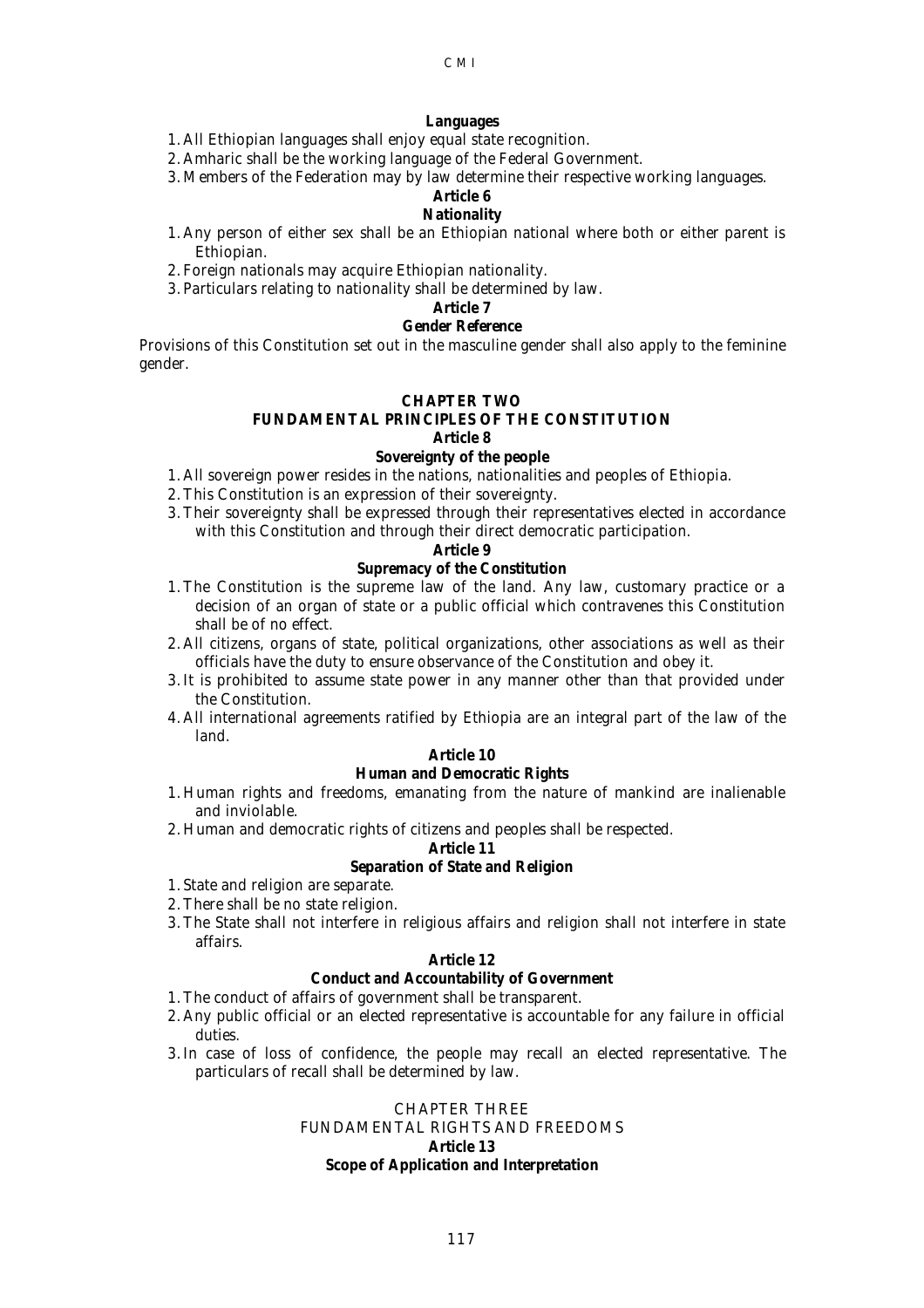- 1. All Federal and State legislative, executive and judicial organs at all levels shall have the responsibility and duty to respect and enforce the provisions of this Chapter.
- **2.**The fundamental rights and freedoms specified in this Chapter shall be interpreted in a manner conforming to the principles of the Universal Declaration of Human Rights, International Covenants on Human Rights and International instruments adopted by Ethiopia.

#### **PART ONE HUMAN RIGHTS Article 14**

Rights to life, the Security of the Person and Liberty. Every person has the inviolable and inalienable right to life, the security of person and liberty.

#### **Article 15 Right of Life**

Every person has the right to life. No person may be deprived of his life except as a punishment for a serious criminal offence determined by law.

#### **Article 16**

### **The Right of the Security of Person**

Every one has the right to protection against bodily harm.

#### Article 17

#### Right to Liberty

- 1. No one shall be deprived of his or her liberty except on such grounds and in accordance with such procedures as are established by law.
- 2. No person may be subjected to arbitrary arrest, and no person may be detained without a charge or conviction against him.

#### **Article 18**

#### **Prohibition against Inhuman Treatment**

- 1. Everyone has the right to protection against cruel, inhuman or degrading treatment or punishment.
- 2. No one shall be held in slavery or servitude. Trafficking in human beings, for whatever purpose is prohibited.
- 3. No one shall be required to perform forced or compulsory labour.
- 4. For the purpose of sub-Article 3 of this Article, the phrase "forced or compulsory labour" shall not include:-

a) Any work or service normally required of a person who is under detention in consequence of a lawful order, or of a person during conditional release from such detention;

b) In the case of conscientious objectors, any service exacted in lieu of compulsory military service;

c) Any service exacted in cases of emergency or calamity threatening the life or well-being of the community;

d) Any economic or social development activity voluntarily performed by a community within its locality.

#### **Article 19**

#### **Rights of Persons Arrested**

- 1. Persons arrested have the right to be informed promptly, in a language they understand, of the reasons for their arrest and of any charge against them.
- 2. Persons arrested have the right to remain silent. Upon arrest, they have the right to be informed promptly, in a language they understand, that any statement they make may be used as evidence against them in court.
- 3. Persons arrested have the right to be brought before a court within 48 hours of their arrest. Such time shall not include the time reasonably required for the journey from the place of arrest to the court. On appearing before a court, they have the right to be given prompt and specific explanation of the reasons for their arrest due to the alleged crime committed.
- 4. All persons have an inalienable right to petition the court to order their physical release where the arresting police officer or the law enforcer fails to bring them before a court within the prescribed time and to provide reasons for their arrest. Where the interest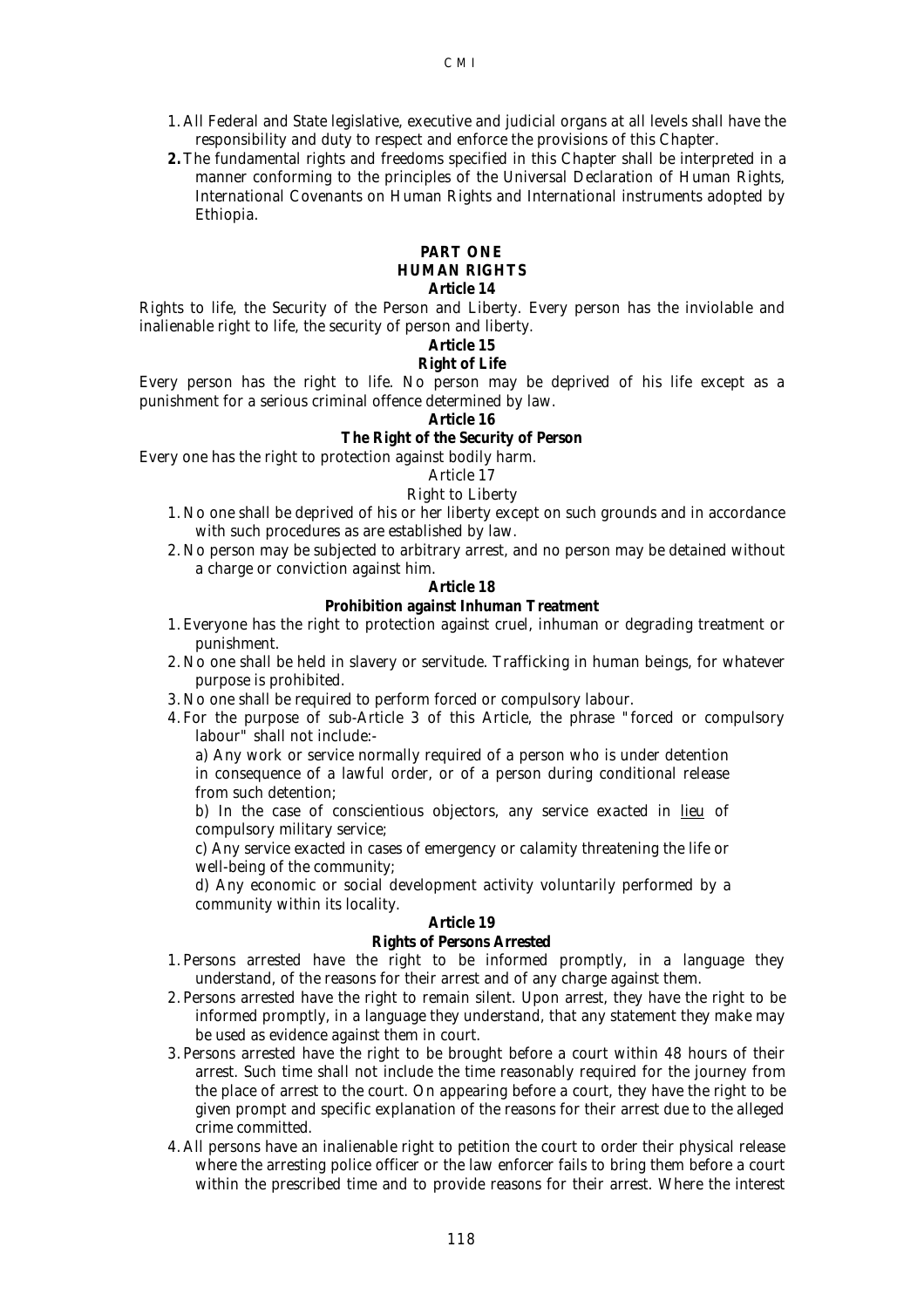of justice requires, the court may order the arrested person to remain in custody or, when requested, remand him for a time strictly required to carry out the necessary investigation. In determining the additional time necessary for investigation, the court shall ensure that the responsible law enforcement authorities carry out the investigation respecting the arrested person's right to a speedy trial.

- 5. Persons arrested shall not be compelled to make confessions or admissions which could be used in evidence against them. Any evidence obtained under such coercion shall not be admissible.
- 6. Persons arrested have the right to be released on bail. In exceptional circumstances prescribed by law, the court may deny bail or demand adequate guarantee or the conditional release of the arrested person.

### **Article 20**

#### **Rights of Persons Accused**

- 1. Accused persons have the right to a public trial by an ordinary court of law within a reasonable time after having been charged. The court may hear cases in a closed session only with a view to protecting the right to privacy of the parties concerned, public morals and national security.
- 2. Accused persons have the right to be informed with sufficient particulars of the charge brought against them and to be given the charge in writing.
- 3.During proceedings accused persons have the right to be presumed innocent until proved guilty according to law and not to be compelled to testify against themselves.
- 4. Accused persons have the right to full access to any evidence presented against them, to examine witnesses testifying against them, to adduce or to have evidence produced in their own defense, and to obtain the attendance of and examination of witnesses on their behalf before the court.
- 5. Accused persons have the right to be represented by legal counsel of their choice, and, if they do not have sufficient means to pay for it and miscarriage of justice would result, to be provided with legal representation at state expense.
- 6. All persons have the right of appeal to the competent court against an order or a judgment of the court which first heard the case.
- 7.They have the right to request the assistance of an interpreter at state expense where the court proceedings are conducted in a language which they do not understand.

#### **Article 21**

#### **The Rights of Persons Held in Custody and Convicted Prisoners**

- 1. All persons held in custody and persons imprisoned upon conviction and sentencing have the right to treatments respecting their human dignity.
- 2. All persons shall have the opportunity to communicate with, and to be visited by, their spouses or partners, close relatives, friends, religious councillors, medical doctors and their legal counsel.

#### **Article 22**

#### **Non-retroactivity of Criminal Law**

- 1. No one shall be held guilty of any criminal offence on account of any act or omission which did not constitute a criminal offence at the time when it was committed. Nor shall a heavier penalty be imposed on any person than the one that was applicable at the time when the criminal offence was committed.
- 2. Notwithstanding the provisions of sub-Article 1 of this Article, a law promulgated subsequent to the commission of the offence shall apply if it is advantageous to the accused or convicted person.

### Article 23

#### Prohibition of Double Jeopardy

No person shall be liable to be tried or punished again for an offence for which he has already been finally convicted or acquitted in accordance with the criminal law and procedure.

#### **Article 24**

#### **Right to Honour and Reputation**

- 1. Everyone has the right to respect for his human dignity, reputation and honour.
- 2. Everyone has the right to the free development of his personality in a manner compatible with the rights of other citizens.
- 3. Everyone shall have the right to recognition everywhere as a person.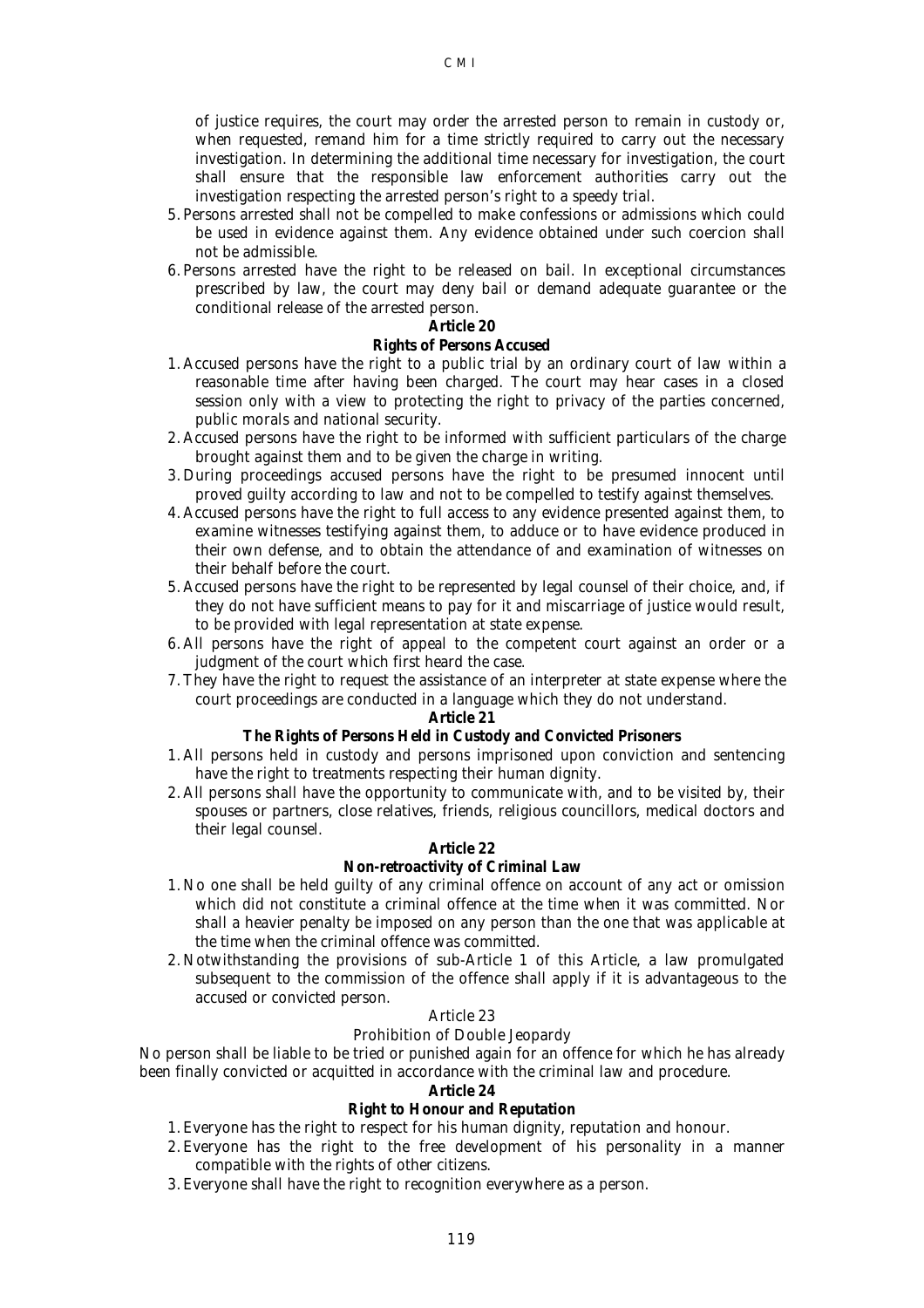C<sub>M</sub><sub>I</sub>

### **Article 25 Right to Equality**

All persons are equal before the law and are entitled without any discrimination to the equal protection of the law. In this respect, the law shall guarantee to all persons equal and effective protection without discrimination on grounds of race, nation, nationality, or other social origin, colour, sex, language, religion, political or other opinion, property, birth or other status.

### **Article 26**

### **Right to Privacy**

- 1. Everyone has the right to privacy. This right shall include the right not to be subjected to searches of his personal possession.
- 2. Everyone has the right to the inviolability of his notes and correspondence including postal letters, and communications made by means of telephone, telecommunications and electronic devices.
- 3. Public officials shall respect and protect these rights. No restrictions may be placed on the enjoyment of such rights except in compelling circumstances and in accordance with specific laws whose purposes shall be the safeguarding of national security or public peace, the prevention of crimes or the protection of health, public morality or the rights and freedoms of others.

### **Article 27**

#### **Freedom of religion, Belief and Opinion**

- 1. Everyone has the right to freedom of thought, conscience and religion. This right shall include the freedom to hold or to adopt a religion or belief of his choice, and the freedom, either individually or in community with others, and in public or private, to manifest his religion or belief in worship, observance, practice and teaching.
- 2.Without prejudice to the provisions of sub-Article 2 of Article 90, believers may establish institutions of religious education and administration in order to propagate and organize their religion.
- 3. No one shall be subject to coercion or other means which would restrict or prevent his freedom to hold a belief of his choice.
- 4. Parents and legal guardians have the right to bring to up their children ensuring their religious and moral education in conformity with their own convictions.
- 5. Freedom to express or manifest one's religion or belief may be subject only to such limitations as are prescribed by law and are necessary to protect public safety, peace, health, education, public morality or the fundamental rights and freedoms of others, and to ensure the independence of the state from religion.

#### **Article 28**

#### **Crimes Against Humanity**

- 1. Criminal liability of persons who commit crimes against humanity, so defined by international agreements ratified by Ethiopia and by other laws of Ethiopia, such as genocide, summary executions, forcible disappearances or torture shall not be barred by statute of limitation. Such offences may not be commuted by amnesty or pardon of the legislature or any other state organ.
- 2.In the case of persons convicted of any crime stated in sub-Article 1 of this Article and sentenced with the death penalty, the Head of State may, without prejudice to the provisions herein above, commute the punishment to life imprisonment.

### **PART TWO DEMOCRATIC RIGHTS Article 29**

#### **Right of Thought, Opinion and Expression**

- 1. Everyone has the right to hold opinions without interference.
- 2. Everyone has the right to freedom of expression without any interference. This right shall include freedom to seek, receive and impart information and ideas of all kinds, regardless of frontiers, either orally, in writing or in print, in the form of art, or through any media of his choice.
- 3. Freedom of the press and other mass media and freedom or artistic creativity is guaranteed. Freedom of the press shall specifically include the following elements: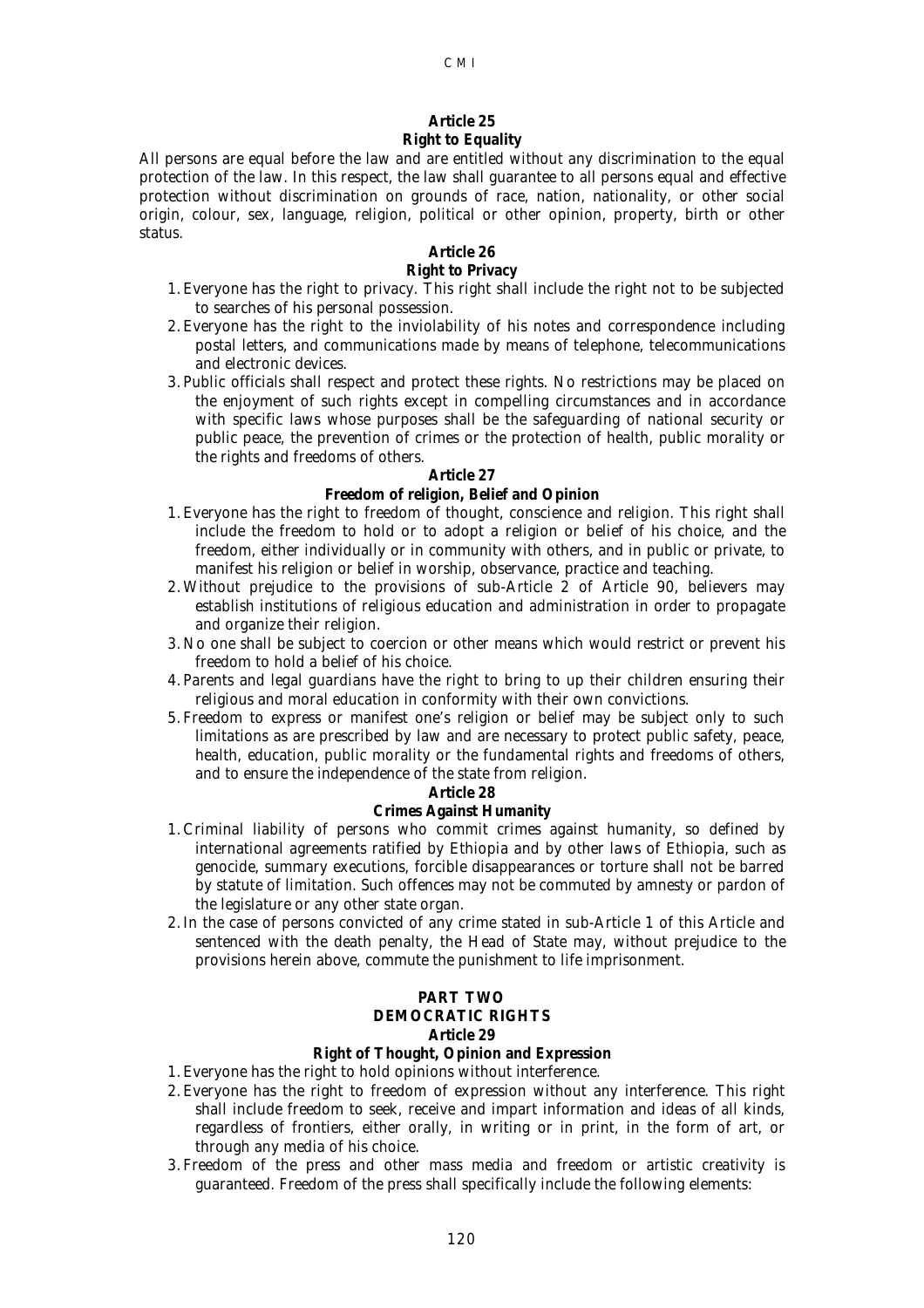- 4. Prohibition of any form of censorship.
- 5. Access to information of public interest
- 6.In the interest of the free flow of information, ideas and opinions which are essential to the functioning of a democratic order, the press shall, as an institution, enjoy legal protection to ensure its operational independence and its capacity to entertain diverse opinions.
- 7. Any media financed by or under the control of the State shall be operated in a manner ensuring its capacity to entertain diversity in the expression of opinion.
- 8.These rights can be limited only through laws which are guided by the principle that freedom of expression and information cannot be limited on account of the content or effect of the point of view expressed. Legal limitations can be laid down in order to protect the well-being of the youth, and the honour and reputation of individuals. Any propaganda for war as well as the public expression of opinion intended to injure human dignity shall be prohibited by law.
- 9. Any citizen who violates any legal limitations on the exercise of these rights may be held liable under the law.

### **Article 30**

### **The Right of Assembly, Demonstration and Petition**

- 1. Everyone has the right to assemble and to demonstrate together with others peaceably and unarmed, and to petition. Appropriate regulations may be made in the interest of public convenience relating to the location of open-air meetings and the route of movement of demonstrators or, for the protection of democratic rights, public morality and peace during such a meeting or demonstration.
- 2.This right does not exempt from liability under laws enacted to protect the well-being of the youth or the honour and reputation of individuals, and laws prohibiting any propaganda for war and any public expression of opinions intended to injure human dignity.

#### **Article 31 Freedom of Association**

Every person has the right to freedom of association for any cause or purpose. Organizations formed, in violation of appropriate laws, or to illegally subvert the constitutional order, or which promote such activities are prohibited.

#### **Article 32**

#### **Freedom of Movement**

- 1. Any Ethiopian or foreign national lawfully in Ethiopia has, within the national territory, the right to liberty of movement and freedom to choose his residence, as well as the freedom to leave the country at any time he wishes to.
- 2. Any Ethiopian national has the right to return to his country.

#### **Article 33**

#### **Rights of Nationality**

- 1. No Ethiopian national shall be deprived of his or her Ethiopian nationality against his or her will. Marriage of an Ethiopian national of either sex to a foreign national shall not annul his or her Ethiopian nationality.
- 2. Every Ethiopian national has the right to the enjoyment of all rights, protection and benefits derived from Ethiopian nationality as prescribed by law.
- 3. Any national has the right to change his Ethiopian nationality.
- 4. Ethiopian nationality may be conferred upon foreigners in accordance with law enacted and procedures established consistent with international agreements ratified by Ethiopia.

#### **Article 34**

### **Marital, Personal and Family Rights**

1.Men and women, without any distinction as to race, nation, nationality or religion, who have attained marriageable age as defined by law, have the right to marry and found a family. They have equal rights while entering into, during marriage and at the time of divorce. Laws shall be enacted to ensure the protection of rights and interests of children at the time of divorce.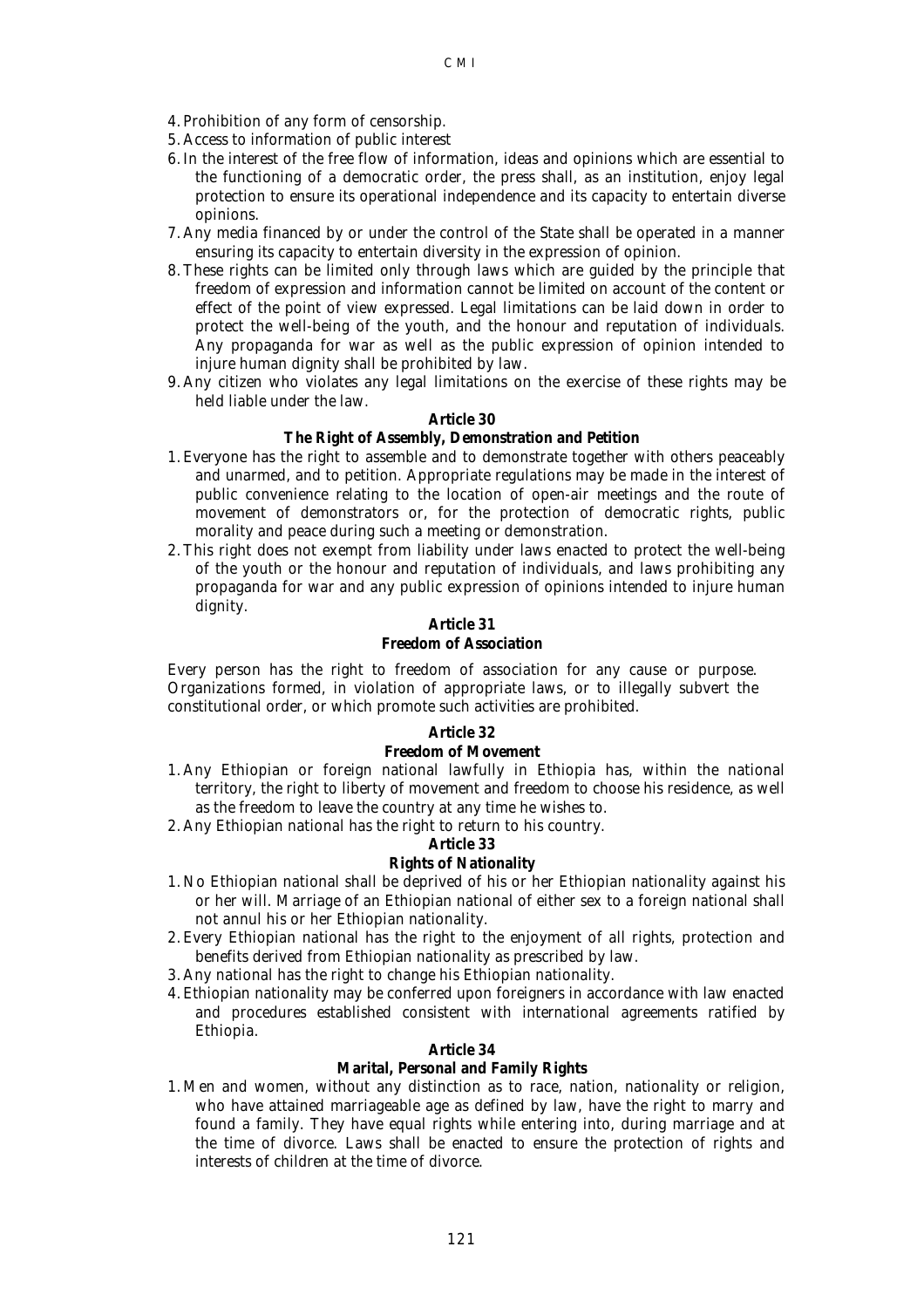- 2.Marriage shall be entered into only with the free and full consent of the intending spouses.
- 3.The family is the natural and fundamental unit of society and is entitled to protection by society and the State.
- 4.In accordance with provisions to be specified by law, a law giving recognition to marriage concluded under systems of religious or customary laws may be enacted.
- 5.This Constitution shall not preclude the adjudication of disputes relating to personal and family laws in accordance with religious or customary laws, with the consent of the parties to the dispute. Particulars shall be determined by law.

#### **Article 35 Rights of Women**

- 1.Women shall, in the enjoyment of rights and protections provided for by this Constitution, have equal right with men.
- 2.Women have equal rights with men in marriage as prescribed by this Constitution.
- 3.The historical legacy of inequality and discrimination suffered by women in Ethiopia taken into account, women, in order to remedy this legacy, are entitled to affirmative measures. The purpose of such measures shall be provide special attention to women so as to enable them to compete and participate on the basis of equality with men in political, social and economic life as well as in public and private institutions.
- 4.The State shall enforce the right of women to eliminate the influences of harmful customs. Laws, customs and practices that oppress or cause bodily or mental harm to women are prohibited.
	- a. Women have the right to maternity leave with full pay. The duration of maternity leave shall be determined by law taking into account the nature of the work, the health of the mother and the well-being of the child and family.
	- b. Maternity leave may, in accordance with the provisions of law, include prenatal leave with full pay.
- 5. Women have the right to full consultation in the formulation of national development policies, the designing and execution of projects, and particularly in the case of projects affecting the interests of women.

6. Women have the right to acquire, administer, control, use and transfer property. In particular, they have equal rights with men with respect to use, transfer, administration and control of land. They shall also enjoy equal treatment in the inheritance of property.

7. Women shall have a right to equality in employment, promotion, pay, and the transfer of pension entitlements.

8. To prevent harm arising from pregnancy and childbirth and in order to safeguard their health, women have the right of access to family planning education, information and capacity.

#### **Article 36 Rights of Children**

Every child has the right:

- 1. To life;
- 2. To a name and nationality;
- 3. To know and be cared for by his or her parents or legal guardians;
- 4. Not to be subject to exploitative practices, neither to be required nor permitted to perform work which may be hazardous or harmful to his or her education, health or well-being;
- 5. To be free of corporal punishment or cruel and inhumane treatment in schools and other institutions responsible for the care of children.
- 6. In all actions concerning children undertaken by public and private welfare institutions, courts of law, administrative authorities or legislative bodies, the primary consideration shall be the best interest of the child.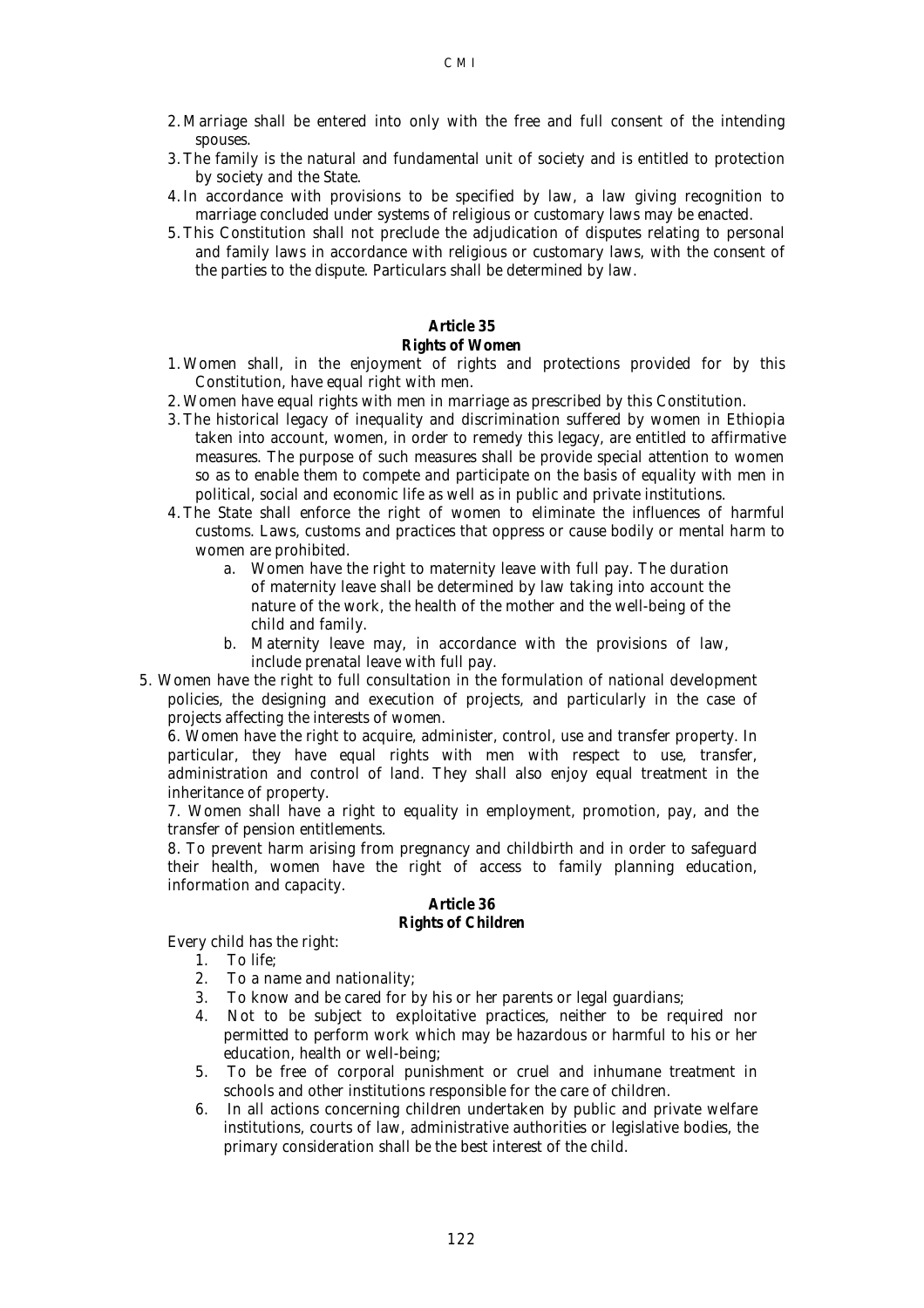- 7. Juvenile offenders admitted to corrective or rehabilitative institutions, and juveniles who become wards of the State or who are placed in public or private orphanages, shall be kept separately from adults.
- 8. Children born out of wedlock shall have the same rights as children born of wedlock.
- 9. The State shall accord special protection to orphans and shall encourage the establishment of institutions which ensure and promote their adoption and advance their welfare, and education.

### **Article 37**

### **A right of Access to Justice**

- 1. Everyone has the right to bring a justiciable matter to, and to obtain a decision or judgment by, a court of law or any other competent body with judicial power.
- 2.The Decision or judgment referred to under sub-Article 1 of this Article may also be sought by:
- 3. Any association representing the Collective or individual interest of its members; or
- 4. Any group or person who is a member of, or represents a group with similar interests.

### **Article 38**

### **The Right to Vote and to be Elected**

- 1. Every Ethiopian national, without any discrimination based on color, race, nation, nationality, sex, language, religion, political or other opinion or other status, has the following rights:
- 2.To take part in the conduct of public affairs, directly and through freely chosen representatives;
- 3. On the attainment of 18 years of age, to vote in accordance with law;
- 4.To vote and to be elected at periodic elections to any office at any level of government; elections shall be by universal and equal suffrage and shall be held by secret ballot, guaranteeing the free expression of the will of the electors.
- 5.The right of everyone to be a member of his own will of a political organization, labour union, trade organization, or employers' or professional association shall be respected if he or she meets the special and general requirements stipulated by such organization.
- 6. Elections to positions of responsibility with any of the organizations referred to under sub-Article 2 of this Article shall be conducted in a free and democratic manner.
- 7.The provisions of Sub-Articles 2 and 3 of this Article shall apply to civic organizations which significantly affect the public interest.

#### **Article 39**

#### **Rights of Nationalities, and Peoples**

- 1. Every Nation, Nationality and People in Ethiopia has an unconditional right to selfdetermination, including the right to secession.
- 2. Every Nation, Nationality and People in Ethiopia has the right to speak, to write and to develop its own language; to express, to develop and to promote its culture; and to preserve its history.
- 3. Every Nation, Nationality and People in Ethiopia has the right to a full measure of selfgovernment which includes the right to establish institutions of government in the territory that it inhabits and to equitable representation in State and Federal governments.
- 4.The right to self-determination, including secession of every Nation, Nationality and People shall come into effect:
- 5.When a demand for secession has been approved by a two-thirds majority of the members of the Legislative Council of the Nation, Nationality or People concerned;
- 6.When the Federal Government has organized a referendum which must take place within three years from the time it received the concerned council's decision for secession;
- 7.When the demand for secession is supported by majority vote in the referendum;
- 8.When the Federal Government will have transferred its powers to the council of the Nation, Nationality or People who has voted to secede; and
- 9.When the division of assets is effected in a manner prescribed by law.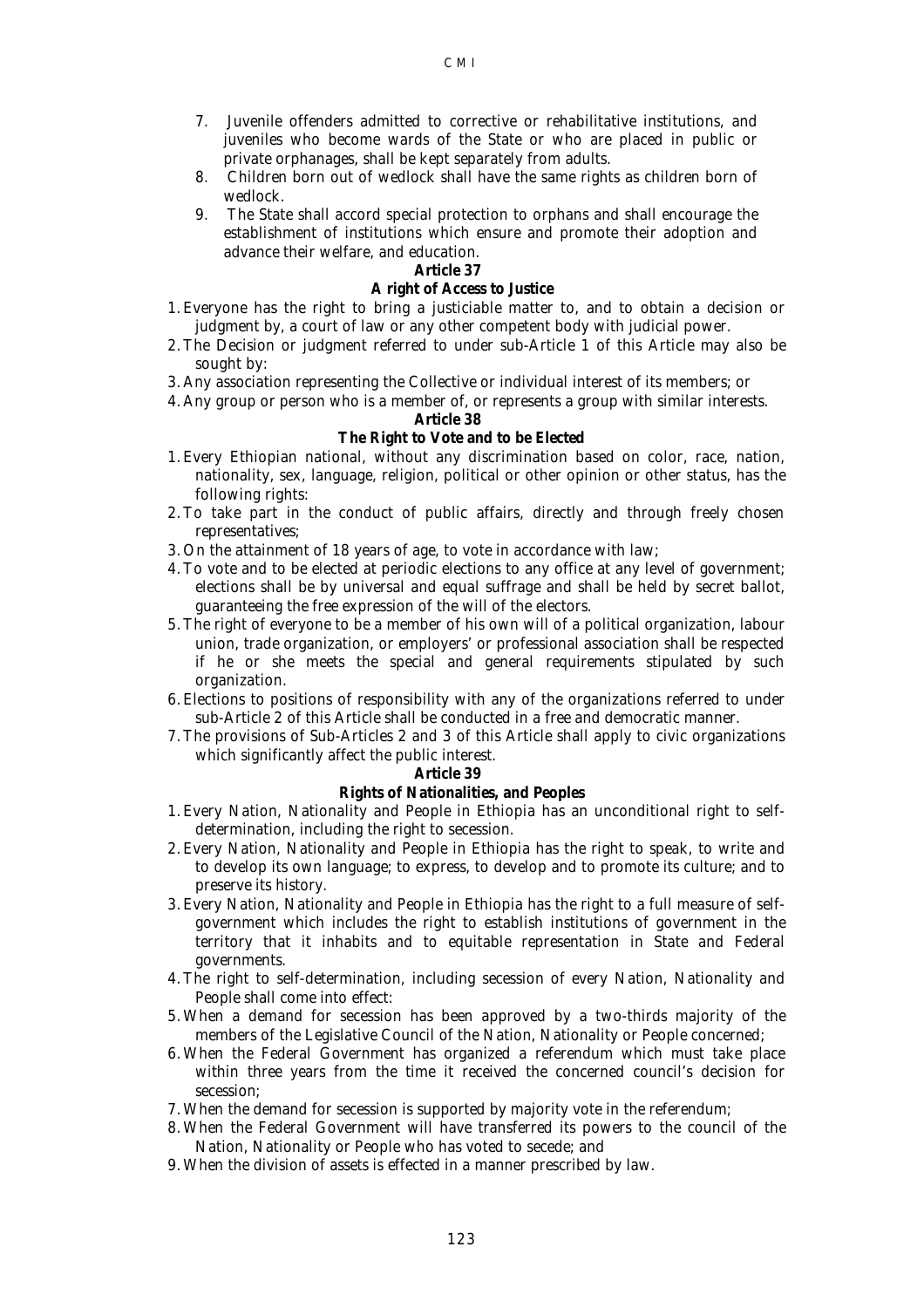10. A "Nation, Nationality or People" for the purpose of this Constitution, is a group of people who have or share a large measure of a common culture or similar customs, mutual intelligibility of language, belief in a common or related identities, a common psychological make-up, and who inhabit an identifiable, predominantly contiguous territory.

# **Article 40**

### **The Right to Property**

- 1. Every Ethiopian citizen has the right to the ownership of private property. Unless prescribed otherwise by law on account of public interest, this right shall include the right to acquire, to use and, in a manner compatible with the rights of other citizens, to dispose of such property by sale or bequest or to transfer it otherwise.
- 2. "Private property", for the purpose of this Article, shall mean any tangible or intangible product which has value and is produced by the labour, creativity, enterprise or capital of an individual citizen, associations which enjoy juridical personality under the law, or in appropriate circumstances, by communities specifically empowered by law to own property in common.
- 3.The right to ownership of rural and urban land, as well as of all natural resources, is exclusively vested in the State and in the peoples of Ethiopia. Land is a common property of the Nations, Nationalities and peoples of Ethiopia and shall not be subject to sale or to other means of exchange.
- 4. Ethiopian peasants have the right to obtain land without payment and the protection against eviction from their possession. The implementation of this provision shall be specified by law.
- 5. Ethiopian pastoralists have the right to free land for grazing and cultivation as well as the right not to be displaced from their own lands. The implementation shall be specified by law.
- 6.Without prejudice to the right of Ethiopian Nations, Nationalities, and Peoples to the ownership of land, government shall ensure the right of private investors to the use of land on the basis of payment arrangements established by law. Particulars shall be determined by law.
- 7. Every Ethiopian shall have the full right to the immovable property he builds and to the permanent improvements he brings about on the land by his labour or capital. This right shall include the right to alienate, to bequeath, and, where the right of use expires, to remove his property, transfer his title, or claim compensation for it. Particulars shall be determined by law.
- 8.Without prejudice to the right to private property, the government may expropriate private property for public purposes subject to payment in advance of compensation commensurate to the value of the property.

#### **Article 41**

#### **Economic, Social and Cultural Rights**

- 1. Every Ethiopian has the right to engage freely in economic activity and to pursue a livelihood of his choice anywhere within the national territory.
- 2. Every Ethiopian has the right to choose his or her means of livelihood, occupation and profession.
- 3. Every Ethiopian national has the right to equal access to public funded social services.
- 4.The State has the obligation to allocate ever increasing resources to provide to the public health, education and other social services.
- 5.The State shall, within available means, allocate resources to provide rehabilitation and assistance to the physically and mentally disabled, the aged, and to children who are left without parents or guardian.
- 6.The State shall pursue policies which aim to expand job opportunities for the unemployed and the poor and shall accordingly undertake programmes and public works projects.
- 7.The State shall undertake all measures necessary to increase opportunities for citizens to find gainful employment.
- 8. Ethiopian farmers and pastoralists have the right to receive a fair price for their products, that would lead to improvement in their conditions of life and to enable them to obtain an equitable share of the national wealth commensurate with their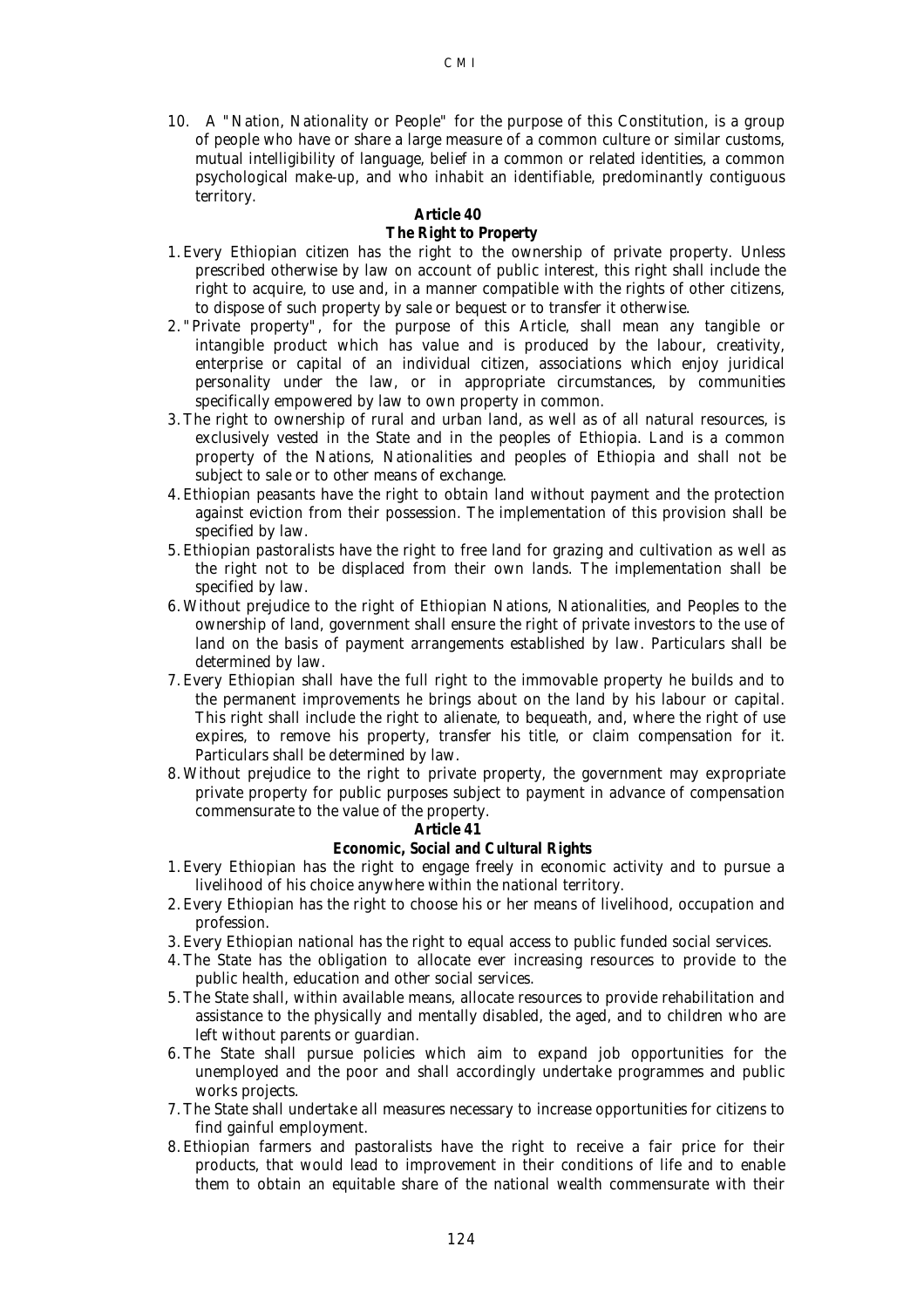contribution. This objective shall guide the State in the formulation of economic, social and development policies.

9.The state has the responsibility to protect and preserve historical and cultural legacies, and to contribute to the promotion of the arts and sports.

### **Article 42**

### **Rights of Labour**

1. (a) Factory and service workers, farmers, farm labourers, other rural workers and government employees whose work compatibility allows for it and who are below a certain level of responsibility, have the right to form associations to improve their conditions of employment and economic well-being. This right includes the right to form trade unions and other associations to bargain collectively with employers or other organizations that affect their interests.

(b) Categories of persons referred to in paragraph (a) of this sub-Article has the right to express grievances, including the right to strike.

(c) Government employees who enjoy the rights provided under paragraphs (a) and (b) of this sub – Article shall be determined by law.

(d) Women workers have the right to equal pay for equal work.

2. Workers have the right to reasonable limitation of working hours, to rest, to leisure, to periodic leaves with pay, to remuneration for public holidays as well as a healthy and safe work environment.

3. Without prejudice to the rights recognized under sub–Article 1 of this Article, laws enacted for the implementation of such rights shall establish procedures for the formation of trade unions and for the regulation of the collective bargaining process.

### **Article 43**

### **The Right to Development**

- 1.The peoples of Ethiopia as a whole, and each Nation, Nationality and People in Ethiopia in particular have the right to improved living standards and to sustainable development.
- 2. Nationals have the right to participate in national development and, in particular, to be consulted with respect to policies and projects affecting their community.
- 3. All international agreements and relations concluded, established or conducted by the State shall protect and ensure Ethiopia's right to sustainable development.
- 4.The basic aim of development activities shall be to enhance the capacity of citizens for development and to meet their basic needs.

#### **Article 44**

#### **Environmental Rights**

- 1. All Persons have the right to a clean and healthy environment.
- 2. All persons who have been displaced or whose livelihoods have been adversely affected as a result of State programmes have the right to commensurate monetary or alternative means of compensation, including relocation with adequate State assistance.

## **CHAPTER FOUR STATE STRUCTURE**

# **Article 45**

### **Form of Government**

The Federal Democratic Republic of Ethiopia shall have a parliamentarian form of government.

### **Article 46**

### **States of the Federation**

- 1.The Federal Democratic Republic shall comprise of States.
- 2. States shall be delimited on the basis of the settlement patterns, language, identity and consent of the peoples concerned.

#### **Article 47**

### **Member States of the Federal Democratic Republic**

Member States of the Federal Democratic Republic of Ethiopia are the Following:

- 1.The State of Tigray
- 2.The State of Afar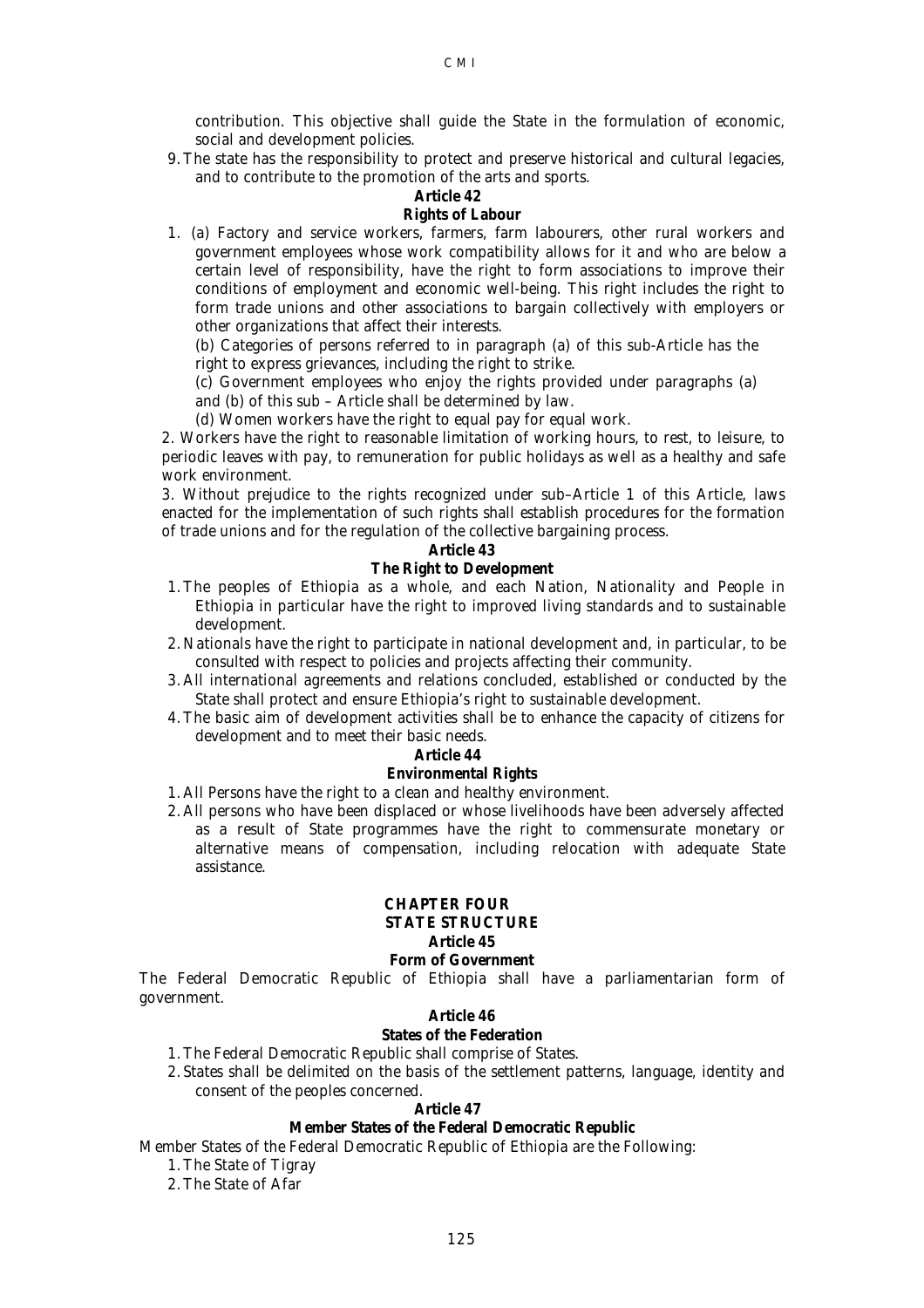- 3.The State of Amhara
- 4.The State of Oromia
- 5.The State of Somalia
- 6.The State of Benshangul/Gumuz
- 7.The State of the Southern Nations, Nationalities and Peoples
- 8.The State of the Gambela Peoples
- 9.The State of the Harari People
- a. Nations, Nationalities and Peoples within the States enumerated in sub-Article 1 of this article have the right to establish, at any time, their own States;
- b.The right of any Nation, Nationality or people to form its own state is exercisable under the following procedures;
- c. When the demand for statehood has been approved by a two-thirds majority of the members of the Council of the Nation, Nationality or People concerned, and the demand is presented in writing to the State Council;
- d.When the Council that received the demand has organized a referendum within one year to be held in the Nation, Nationality or People that made the demand;
- e. When the demand for statehood is supported by a majority vote in the referendum;
- f. When the State Council will have transferred its powers to the Nation, Nationality or people that made the demand; and
- g. When the new State created by the referendum without any need for application, directly becomes a member of the Federal Democratic Republic of Ethiopia;
- h. 4. Member States of the Federal Democratic Republic of Ethiopia shall have equal rights and powers;

### **Article 48**

### **State Border Changes**

- 1. All State border disputes shall be settled by agreement of the concerned States. Where the concerned States fail to reach agreement, the House of the Federation shall decide such disputes on the basis of settlement patterns and the wishes of the peoples concerned.
- 2.The House of Federation shall, within a period of two years, render a final decision on a dispute submitted to it pursuant to sub-Article 1 of this Article.

### **Article 49**

#### **Capital City**

- 1. Addis Ababa shall be the capital city of the Federal State.
- 2.The residents of Addis Ababa shall have a full measure of self-government. Particulars shall be determined by law.
- 3.The Administration of Addis Ababa shall be responsible to the Federal Government.
- 4. Residents of Addis Ababa shall in accordance with the provisions of this Constitution, be represented in the House of Peoples' Representatives.
- 5.The Special interest of the State of Oromia in Addis Ababa, regarding the provision of social services or the utilization of natural resources and other similar matters, as well as joint administrative matters arising from the location of Addis Ababa within the State of Oromia, shall be respected. Particulars shall be determined by law.

### **CHAPTER FIVE THE STRUCTURE AND DIVISION OF POWERS Article 50**

#### **Structure of the Organs of State**

- 1.The Federal Democratic Republic of Ethiopia comprises the Federal Government and the State members.
- 2.The Federal Government and the States shall have legislative, executive and judicial powers.
- 3.The House of Peoples' Representatives is the highest authority of the Federal Government. The House is responsible to the people. The State Council is the highest organ of State authority. It is responsible to the People of the State.
- 4. State government shall be established at State and other administrative levels that they find necessary. Adequate power shall be granted to the lowest units of government to enable the People to participate directly in the administration of such units.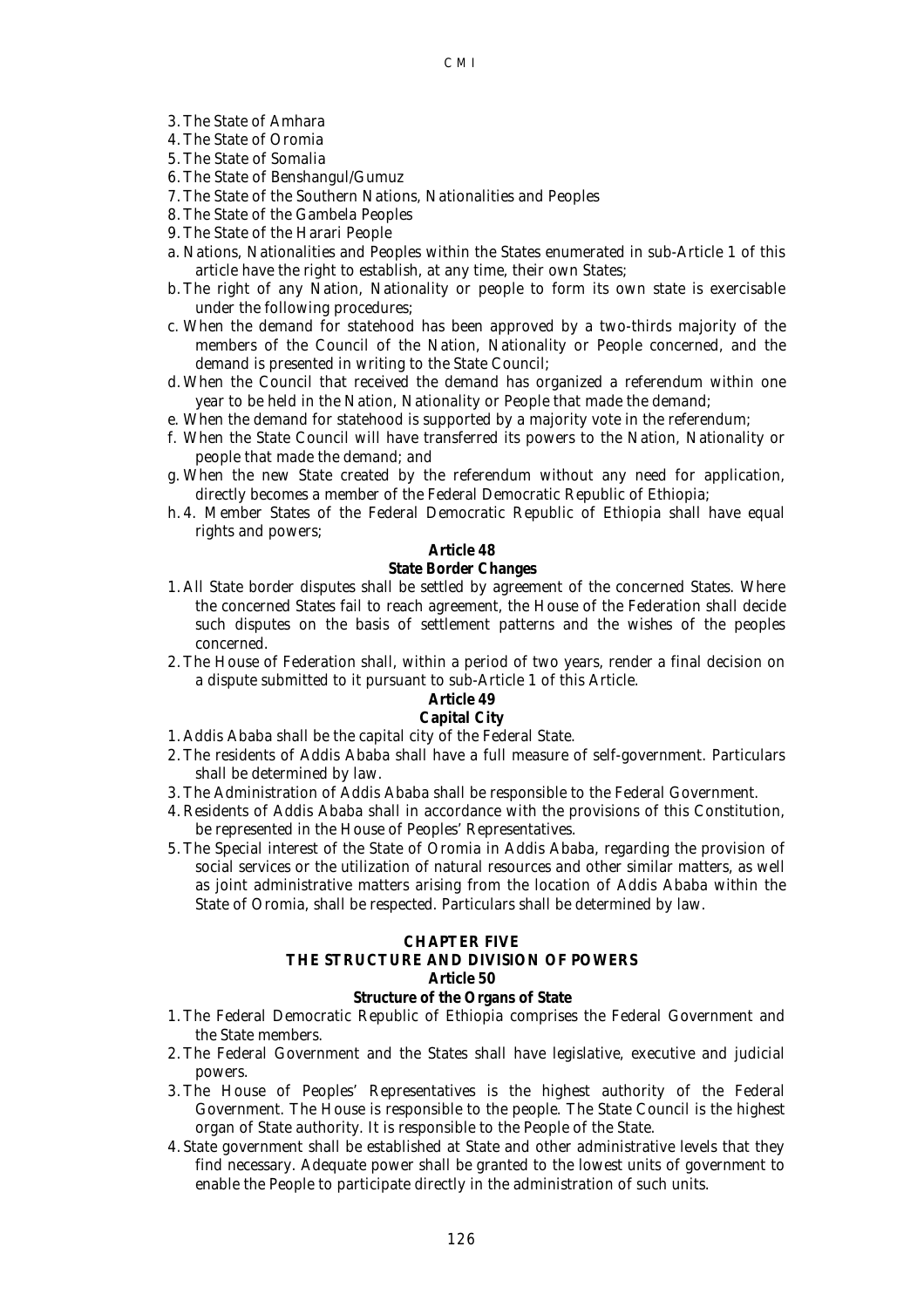- 5.The State Council has the power of legislation on matters falling under State jurisdiction. Consistent with the provisions of this Constitution, the Council has power to draft, adopt and amend the state constitution.
- 6.The State administration constitutes the highest organ of executive power.
- 7. State judicial power is vested in its courts.
- 8. Federal and State powers are defined by this Constitution. The States shall respect the powers of the Federal Government. The Federal Government shall likewise respect the powers of the States.
- 9.The Federal Government may, when necessary, delegate to the States powers and functions granted to it by Article 51 of this Constitution.

#### **Article 51**

### **Powers and Functions of the Federal Government**

- 1.It shall protect and defend the Constitution.
- 2.It shall formulate and implement the country's policies, strategies and plans in respect of overall economic, social and development matters.
- 3.It shall establish and implement national standards and basic policy criteria for public health, education, science and technology as well as for the protection and preservation of cultural and historical legacies.
- 4.It shall formulate and execute the country's financial, monetary and foreign investment policies and strategies.
- 5.It shall enact laws for the utilization and conservation of land and other natural resources, historical sites and objects.
- 6.It shall establish and administer national defence and public security forces as well as a federal police force.
- 7.It shall administer the National Bank, print and borrow money, mint coins, regulate foreign exchange and money in circulation; it shall determine by law the conditions and terms under which States can borrow money form internal sources.
- 8.It shall formulate and implement foreign policy; it shall negotiate and ratify international agreements.
- 9.It shall be responsible for the development, administration and regulation of air, rail, waterways and sea transport and major roads linking two or more States, as well as for postal and telecommunication services.
- 10. It shall levy taxes and collect duties on revenue sources reserved to the Federal Government; it shall draw up, approve and administer the Federal Government's budget.
- 11. It shall determine and administer the utilization of the waters or rivers and lakes linking two or more States or crossing the boundaries of the national territorial jurisdiction.
- 12. It shall regulate inter-State and foreign commerce.
- 13. It shall administer and expand all federally funded institutions that provide services to two or more States.
- 14. It shall deploy, at the request of a state administration. Federal defence forces to arrest a deteriorating security situation within the requesting State when its authorities are unable to control it.
- 15. It shall enact, in order to give practical effect to political rights provided for in this Constitution, all necessary laws governing political parties and elections.
- 16. It has the power to declare and to lift national state of emergency and states of emergencies limited to certain parts of the country.
- 17. It shall determine matters relating to nationality.
- 18. It shall determine and administer all matters relating to immigration, the granting of passports, entry into and exit from the country, refugees and asylum.
- 19. It shall patent inventions and protect copyrights.
- 20. It shall establish uniform standards of measurement and calendar.
- 21. It shall enact laws regulating the possession and bearing of arms.

### **Article 52**

### **Powers and Functions of States**

1. All powers not given expressly to the Federal Government alone, or concurrently to the Federal Government and the States are reserved to the States;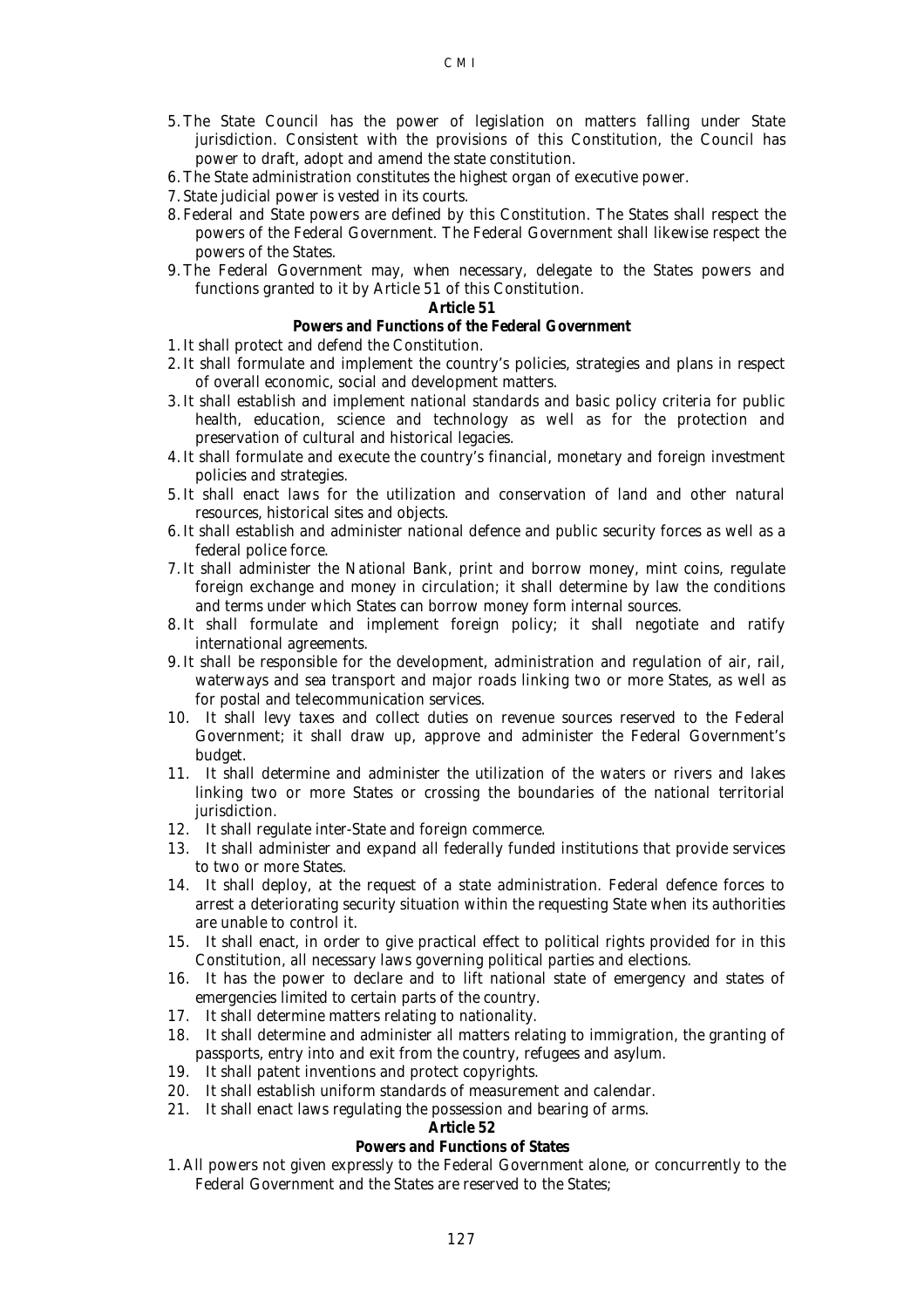- 2. Consistent with sub-Article 1 of this Article, States shall have the following powers and functions;
- 3.To establish a State administration that best advances self-government, a democratic order based on the rule of law; to protect and defend the Federal Constitution;
- 4.To enact and execute the state constitution and other laws;
- 5.To formulate and execute economic, social and development policies, strategies and plans of the State;
- 6.To administer land and other natural resources in accordance with Federal laws;
- 7.To levy and collect taxes and duties on revenue sources reserved to the States and to draw up and administer the State budget;
- 8.To enact and enforce laws on the State civil service and their condition of work; in the implementation of this responsibility it shall ensure that educational; training and experience requirements for any job, title or position approximate national standards;
- 9.To establish and administer a state police force, and to maintain public order and peace within the State;

#### **CHAPTER SIX THE FEDERAL HOUSES Article 53 The Federal Houses**

There shall be two Federal Houses: The House of Peoples' Representatives and the House of the Federation.

### **Part One The House of Peoples' Representatives Article 54**

### **Members of the House of Peoples' Representatives**

- 1.Members of the House of Peoples' Representatives shall be elected by the People for a term of five years on the basis of universal suffrage and by direct, free and fair elections held by secret ballot.
- 2.Members of the House shall be elected from candidates in each electoral district by a plurality of the votes cast. Provisions shall be made by law for special representation for minority Nationalities and Peoples.
- 3.Members of the House, on the basis of population and special representation of minority Nationalities and Peoples, shall not exceed 550; of these, minority Nationalities and Peoples shall have at least 20 seats. Particulars shall be determined by law.
- 4.Members of the House are representatives of the Ethiopian People as a whole. They are governed by:
	- (a) the Constitution:
	- (b) the will of the people;
	- (c) and Their Conscience.
- 5. No member of the House may be prosecuted on account of any vote he casts or opinion he expresses in the House, nor shall any administrative action be taken against any member on such grounds.
- 6. No member of the House may be arrested or prosecuted without the permission of the House except in the case of flagrant delicto.
- 7. A member of the House may, in accordance with law, lose his mandate of representation upon loss of confidence by the electorate.

#### **Article 55**

#### **Powers and Functions of the House of Peoples' Representatives**

- 1.The House of Peoples' Representatives shall have the power of legislation in all matters assigned by this Constitution to Federal Jurisdiction.
- 2. Consistent with the provision of sub-Article 1 of this Article, the House of Peoples' Representatives shall enact specific laws on the following matters: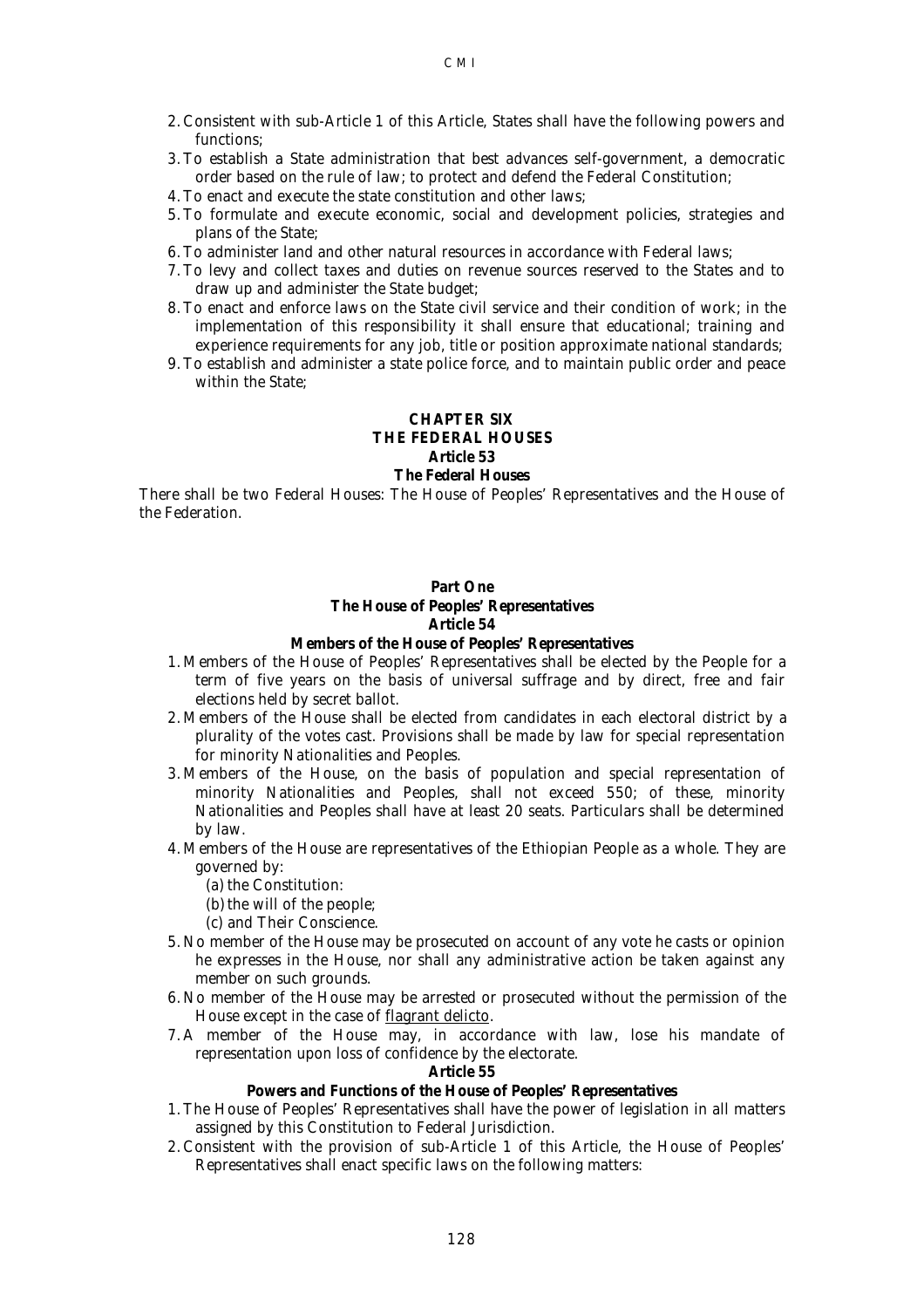3. Utilization of land and other natural resources, of rivers and lakes crossing the boundaries of the national territorial jurisdiction or linking two or more States;

C<sub>M</sub><sub>1</sub>

- 4.Inter-State commerce and foreign trade;
- 5. Air, rail water and sea transport, major roads linking two or more States, postal and telecommunication services;
- 6. Enforcement of the political rights established by the Constitution and electoral laws and procedures;
- 7. Nationality, immigration, passport, exit from and entry into the country, the rights of refugees and of asylum.
- 8. Uniform standards of measurement and calendar;
- 9. Patents and copyrights;
- 10. The possession and bearing of arms.
- 11. It shall enact a labour code.
- 12. It shall enact a commercial code.
- 13. It shall enact a penal code. The States may, however, enact penal laws on matters that are not specifically covered by Federal penal legislation.
- 14. It shall enact civil laws which the House of the Federation deems necessary to establish and sustain one economic community.
- 15. It shall determine the organization of national defence, public security, and a national police force. If the conduct of these forces infringes upon human rights and the nation's security it shall carry out investigations and take necessary measures.
- 16. In conformity with Article 93 of the Constitution it shall declare state of emergency; it shall consider and resolve on a decree of a state of emergency declared by the executive.
- 17. On the basis of a draft law submitted to it by the Council of Ministers it shall proclaim a state of war.
- 18. It shall approve general policies and strategies of economic, social and development, and fiscal and monetary policy of the country. It shall enact laws on matters relating to the local currency, the administration of the National Bank, and foreign exchange.
- 19. It shall levy taxes and duties on revenue sources reserved to the Federal Government, it shall ratify the Federal budget.
- 20. It shall ratify international agreements concluded by the executive.
- 21. It shall approve the appointment of Federal judges, members of the Council of Ministers, Commissioners, the Auditor General, and of other officials whose appointment is required by law to be approved by it.
- 22. It shall establish a Human Rights Commission and determine by law its powers and functions.
- 23. It shall establish the institution of the Ombudsman, and select and appoint its members. It shall determine by law the powers and functions of the institution.
- 24. It shall, on its own initiative, request a joint session of the House of the Federation and of the House of Peoples' Representatives to take appropriate measures when State authorities are unable to arrest violations of human rights within their jurisdiction. It shall, on the basis of the joint decision of the House, give directives to the concerned State authorities.
- 25. It has the power to call and to question the Prime Minister and other Federal officials and to investigate the Executive's conduct and discharge of its responsibilities.
- 26. It shall, at the request of one-third of its members, discuss any matter pertaining to the powers of the powers of the executive. In has, in such cases, the power to take decisions or measures it deems necessary.
- 27. It shall elect the Speaker and Deputy Speaker of the House. It shall establish standing and ad hoc committees as it deems necessary to accomplish its work.

#### **Article 56 Political Power**

A political party, or a coalition of political parties that has the greatest number of seats in the House of Peoples' Representatives shall form the Executive and lead it.

#### **Article 57**

#### **Adoption of Laws**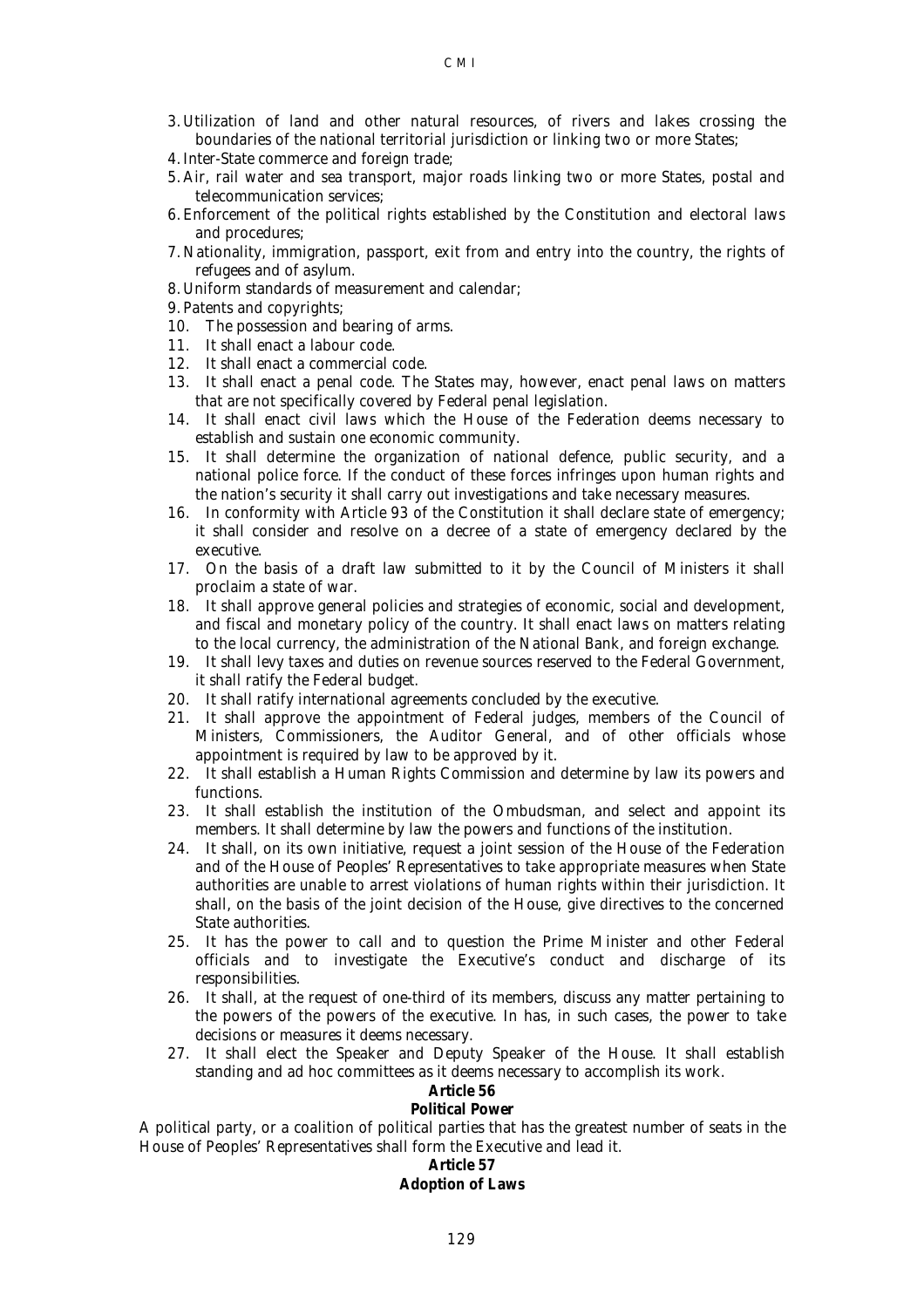Laws deliberated upon and passed by the House shall be submitted to the Nation's President for signature. The President shall sign a law submitted to him with in fifteen days. If the President does not sign the law submitted to him within fifteen days. If the President does not sign the law within fifteen days it shall take effect without his signature.

#### **Article 58**

### **Meetings of the House, Duration of its Term**

- 1.The presence of more than half of the members of the House constitutes a quorum.
- 2.The annual session of the House shall begin on Monday of the final week of the Ethiopian Month of Meskerem and end on the  $30<sup>th</sup>$  day of the Ethiopian month of Sene. The House may adjourn for one month of recess during its annual session.
- 3.The House of Peoples' Representatives shall be elected for a term of five years. Elections for a new House shall be concluded one month prior to the expiry of the House's term.
- 4.The Speaker of the House may call a meeting of the House when it is in recess. The Speaker of the House is also obliged to call a meeting of the House at the request of more than one-half of the members.
- 5.Meetings of the House shall be public. The House may, however, hold a closed meeting at the request of the Executive or members of the House if such a request is supported by a decision of more than one-half of the members of the House.

#### **Article 59**

#### **Decisions and Rules of Procedure of the House**

- 1. Unless otherwise provided in the Constitution, all decisions of the House shall be by a majority vote of the members present and voting.
- 2.The House shall adopt rules and procedures regarding the organization of its work and of its legislative process.

### **Article 60**

### **Dissolution of the House**

- 1.With the consent of the House, the Prime Minister may cause the dissolution of the House before the expiry of its term in order to hold new elections.
- 2.The President may invite political parties to form a coalition government within one week, if the Council of Ministers of a previous coalition is dissolved because of the loss of its majority in the House. The House shall be dissolved and new elections shall be held if the political parties cannot agree to the continuation of the previous coalition or to form a new majority coalition.
- 3.If the House is dissolved pursuant to sub-Article 1 or 2 of this Article, new elections shall be held within six months of its dissolution.
- 4.The new House shall convene within thirty days of the conclusion of the elections.
- 5. Following the dissolution of the House, the previous governing party or coalition of parties shall continue as a caretaker government. Beyond conducting the day to day affairs of government and organizing new elections, it may not enact new proclamations, regulations or decrees, nor may it repeal or amend any existing law.

### **PART TWO THE HOUSE OF THE FEDERATION Article 61**

### **Members of the House of the Federation**

- 1.The House of the Federation is composed of representatives of Nations, Nationalities and Peoples.
- 2. Each Nation, Nationality and People shall be represented in the House of the Federation by at least one member. Each Nation or Nationality shall be represented by one additional representatives for each one million of its population.
- 3.Members of the House of the Federation shall be elected by the State Councils. The State Councils may themselves elect representatives to the House of the Federation, or they may hold elections to have the representatives elected by the people directly.

#### **Article 62**

### **Powers and Functions of the House of the Federation**

- 1.The House has the power to interpret the Constitution.
- 2.It shall organize the Council of Constitutional Inquiry.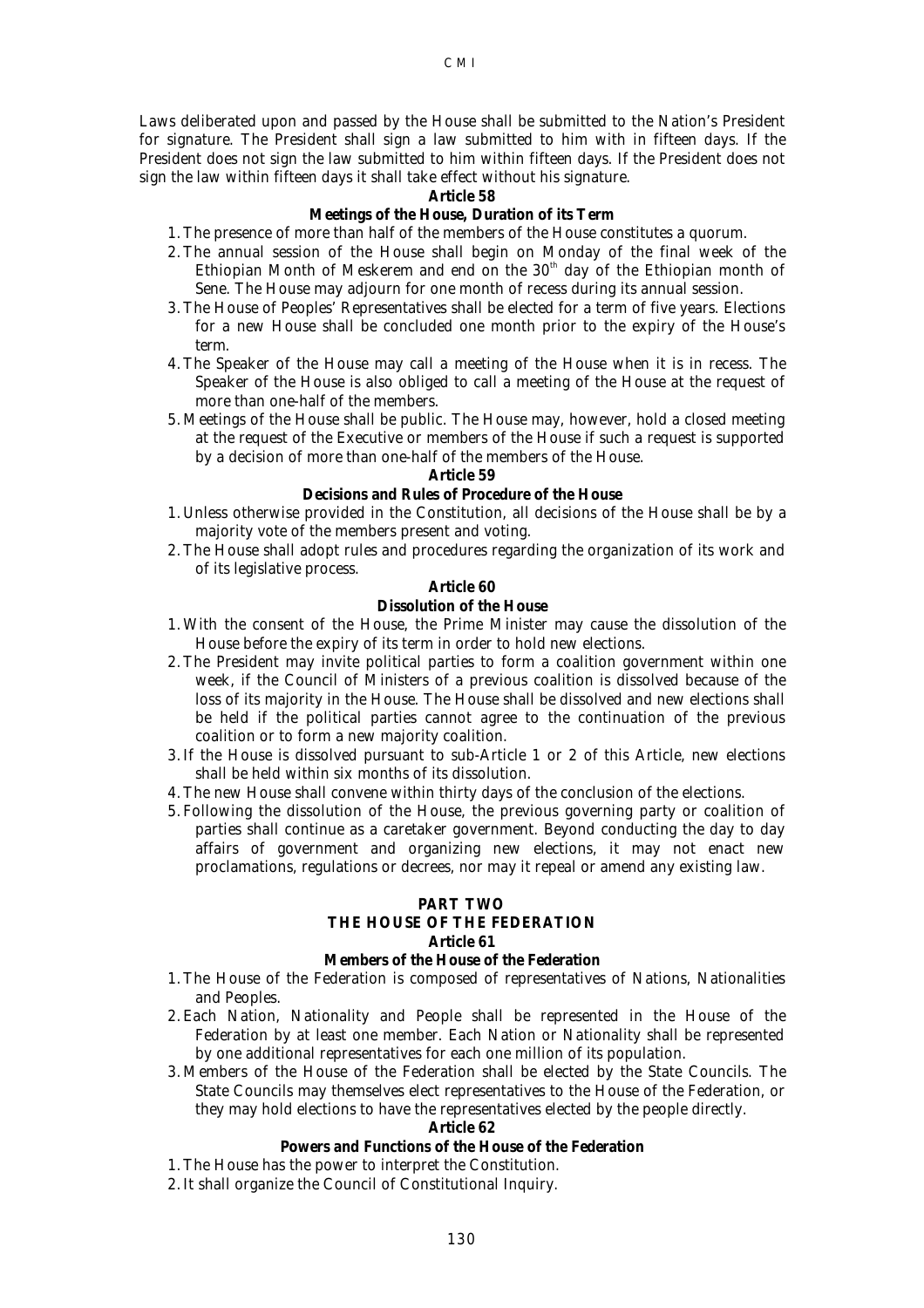- 3.It shall, in accordance with the Constitution, decide on issues relating to the rights of Nations, Nationalities and Peoples to self-determination, including the right to secession.
- 4.It shall promote the equality of the Peoples of Ethiopia enshrined in the Constitution and promote and consolidate their unity based on their mutual consent.
- 5.It shall exercise the powers concurrently entrusted to it and to the House of Peoples' Representatives.
- 6.It shall strive to find solutions to disputes or misunderstandings that may arise between **States**
- 7.It shall determine the division of revenues derived from joint Federal and State tax sources and the subsidies that the Federal Government may provide to the States.
- 8.It shall determine civil matters which require the enactment of laws by the House of Peoples' Representatives.
- 9.It shall order Federal intervention if any State, in violation of this Constitution, endangers the constitutional order.
- 10. It shall establish permanent and ad hoc committees.
- 11. It shall elect the Speaker and the Deputy Speaker of the House and it shall adopt rules of procedure and internal administration.

#### **Article 63**

### **Immunity of Members of the House of Federation**

- 1. No member of the House of the Federation may be prosecuted on account of any vote he casts or opinion he expresses in the House, nor shall any administrative action be taken against any member on such grounds.
- 2. No member of the House of the Federation may be arrested or prosecuted without the permission of the House except in the case in the case of flagrant delicto.

#### **Article 64**

#### **Decisions and Rules of Procedure**

- 1.The presence at a meeting of two-thirds of the members of the House of the Federation constitutes a quorum. All decisions of the House require the approval of a majority of members present and voting.
- 2.Members of the House may vote only when they are present in person in the House.

### **Article 65**

#### **Budget**

The House of the Federation shall submit its budget for approval to the House of Peoples' Representatives.

#### **Article 66**

#### **Powers of the Speaker of the House**

- 1.The Speaker of the House of the Federation shall preside over the meetings of the House.
- 2. He shall, on behalf of the House, direct all its administrative affairs.
- 3. He shall enforce all disciplinary actions the House takes on its members.

#### **Article 67**

#### **Sessions and Term of Mandate**

- 1.The House of the Federation shall hold at least two sessions annually.
- 2.The term of mandate of the House of the Federation shall be five years.

#### **Article 68**

### **Prohibition of Simultaneous Membership in the Two Houses**

No one may be a member of the House of Peoples' Representatives and of the House of the Federation simultaneously.

#### **CHAPTER SEVEN THE PRESIDENT OF THE REPUBLIC Article 69 The President**

#### **The President of the Federal Democratic Republic of Ethiopia is the Head of State.**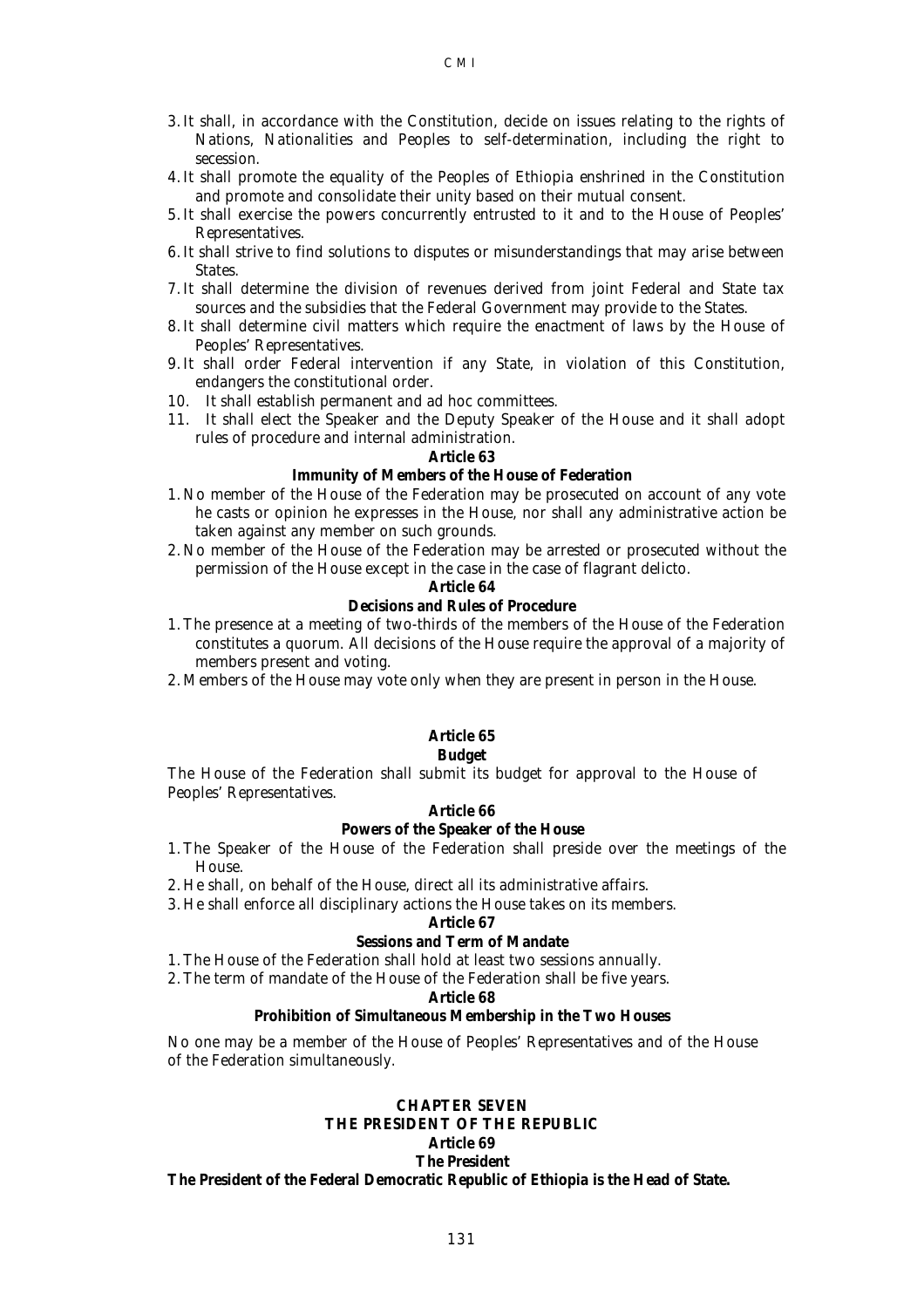#### **Article 70**

### Nomination and appointment of the President

- 1.The House of Peoples' Representatives shall nominate the candidate for president.
- 2.The nominee shall be elected President if a joint session of the House of Peoples' Representatives and the House of the Federation approves his candidacy by a twothirds majority vote.
- 3. A member of either House shall vacate his seat if elected President.
- 4.The term of office of the President shall be six years. No person shall be elected President for more than two terms.
- 5. Upon his election in accordance with sub-Article 2 of this Article, the President, before commencing his responsibility, shall, at a time the joint session of the House determines, present himself before it and shall make a declaration of loyalty to the Constitution and the Peoples of Ethiopia in the following words:
- 6. "I ….., when on this date commence my responsibility as President of the Federal Democratic Republic of Ethiopia, pledge to carry out faithfully the high responsibility entrusted to me."

### **Article 71**

### **Powers and Functions of the President**

- 1. He shall open the Joint session of the House of Peoples' Representatives and the House of the Federation at the commencement of their annual sessions.
- 2. He shall proclaim in the Negarit Gazette laws and international agreements approved by the House of Peoples' Representatives in accordance with the Constitution.
- 3. He shall, upon recommendations by the Prime Minister, appoint ambassadors and other envoys to represent the country abroad.
- 4. He shall receive the credentials of foreign ambassadors and special envoys.
- 5. He shall award medals, prizes and gifts in accordance with conditions and procedures established by law.
- 6. He shall, upon recommendation by the Prime Minister and in accordance with law, grant high military titles.
- 7. He shall, in accordance with conditions and procedures established by law, grant pardon.

### **CHAPTER EIGHT THE EXECUTIVE Article 72**

#### **The Powers of the Executive**

- 1.The Highest executive powers of the Federal Government are vested in the Prime Minister and in the Council of Ministers.
- 2.The Prime Minister and the Council of Ministers are responsible to the House of Peoples' Representatives. In the exercise of State functions, members of the Council of Ministers are collectively responsible for all decisions they make as a body.
- 3. Unless otherwise provided in this Constitution the term of office of the Prime Minister is for the duration of the mandate of the House of Peoples' Representatives.

#### **Article 73**

#### **Appointment of the Prime Minister**

- 1.The Prime Minister shall be elected from among members of the House of Peoples' Representatives.
- 2. Power of Government shall be assumed by the political party or a coalition of political parties that constitutes a majority in the House of Peoples' Representatives.

### **Article 74**

### **Powers and Functions of the Prime Minister**

1.The Prime Minister is the Chief Executive, the Chairman of the Council of Ministers, and the Commander-in-Chief of the national armed forces.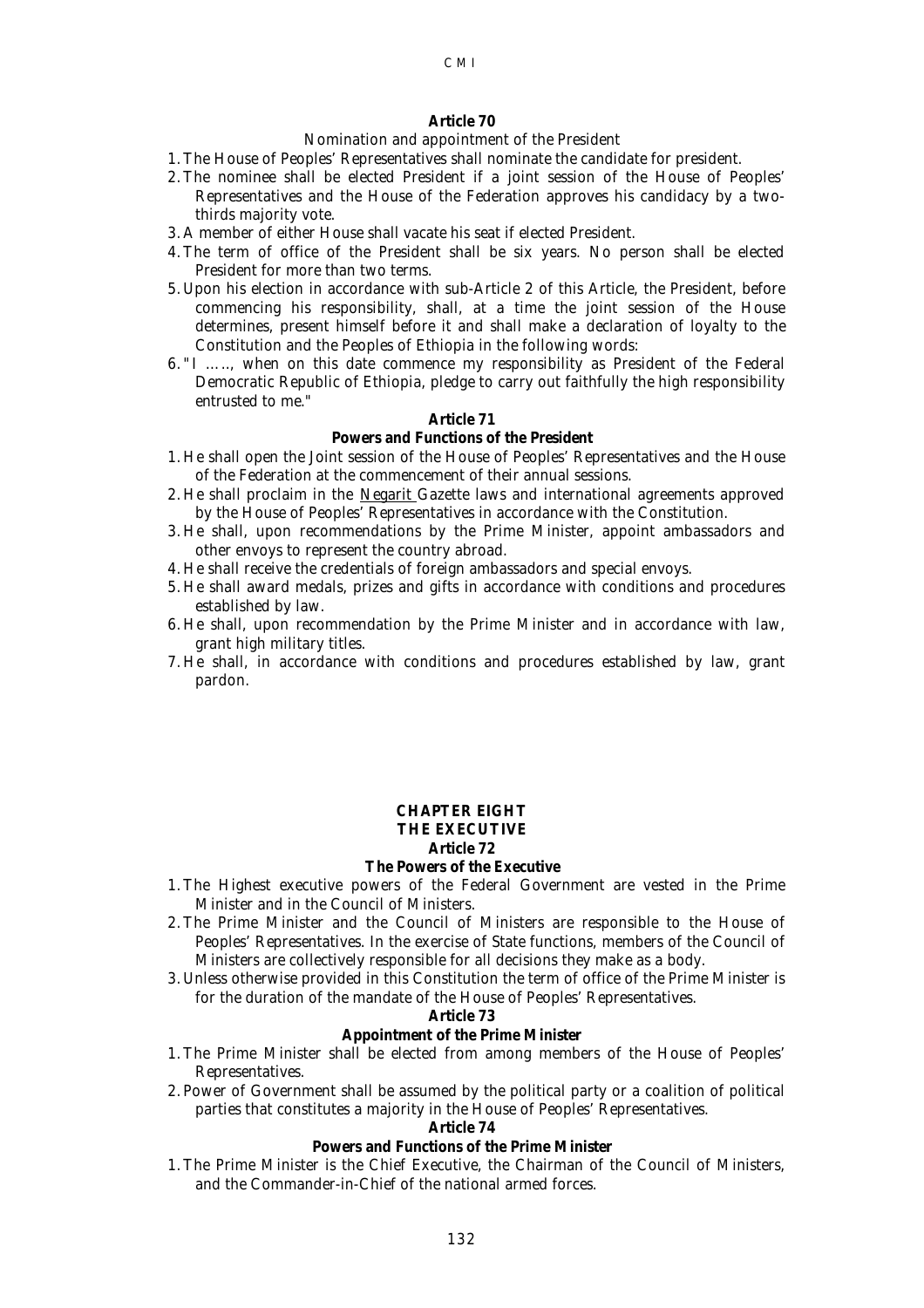2.The Prime Minister shall submit for approval to the House of Peoples' Representatives nominees for ministerial posts from among members of the two Houses or from among persons who are not members of either House and possess the required qualifications.

C<sub>M</sub><sub>I</sub>

- 3. He shall follow up and ensure the implementation of laws, policies, directives and other decisions adopted by the House of Peoples' Representatives.
- 4. He leads the Council of Ministers, coordinates its activities and acts as its representative.
- 5. He exercises overall supervision over the implementation of policies, regulations, directives and decisions adopted by the Council of Ministers.
- 6. He exercises overall supervision over the implementation of the country's foreign policy.
- 7. He selects and submits for approval to the House of Peoples' Representatives nominations for posts of Commissioners, the President and Vice-President of the Federal Supreme Court and the Auditor General.
- 8. He supervises the conduct and efficiency of the Federal administration and takes such corrective measures as are necessary.
- 9. He appoints high civilian officials of the Federal Government other than those referred to in sub-Articles 2 and 3 of this Article.
- 10. In accordance with law enacted or decision adopted by the House of Peoples' Representatives, he recommends to the President nominees for the award of medals, prizes and gifts.
- 11. He shall submit to the House of Peoples' Representatives periodic reports on work accomplished by the Executive as well as on its plans and proposals.
- 12. He shall discharge all responsibilities entrusted to him by this Constitution and other laws.
- 13. He shall obey and enforce the Constitution.

#### **Article 75**

### **Deputy Prime Minister**

The Deputy Prime Minister shall:

- 1. Carry out responsibilities which shall be specifically entrusted to him by the Prime Minister;
- 2. Act on behalf of the Prime Minister in his absence.
- The Deputy Prime Minister shall be responsible to the Prime Minister.

#### **Article 76**

### **The Council of Ministers**

- 1.The Council of Ministers comprises the Prime Minister, the Deputy Prime Minister, Ministers and other members as may be determined by law.
- 2.The Council of Ministers is responsible to the Prime Minister.
- 3.In all its decisions, the Council of Ministers is responsible to the House of Peoples' Representatives.

#### **Article 77**

#### **Powers and Functions of the Council of Ministers**

- 1.The Council of Ministers ensures the implementation of laws and decisions adopted by the House of Peoples' Representatives.
- 2.It shall decide on the organizational structure of ministries and other organs of government responsible to it; it shall coordinate their activities and provide leadership.
- 3.It shall draw up the annual Federal budget and, when approved by the House of Peoples' Representatives, it shall implement it.
- 4.It shall ensure the proper execution of financial and monetary policies of the country; it shall administer the National Bank, decide on the printing of money and minting of coins, borrow money from domestic and external sources, and regulate foreign exchange matters.
- 5.It shall protect patents and copyrights.
- 6.It shall formulate and implement economic, social and development policies and strategies.
- 7.It shall provide uniform standards of measurement and calendar.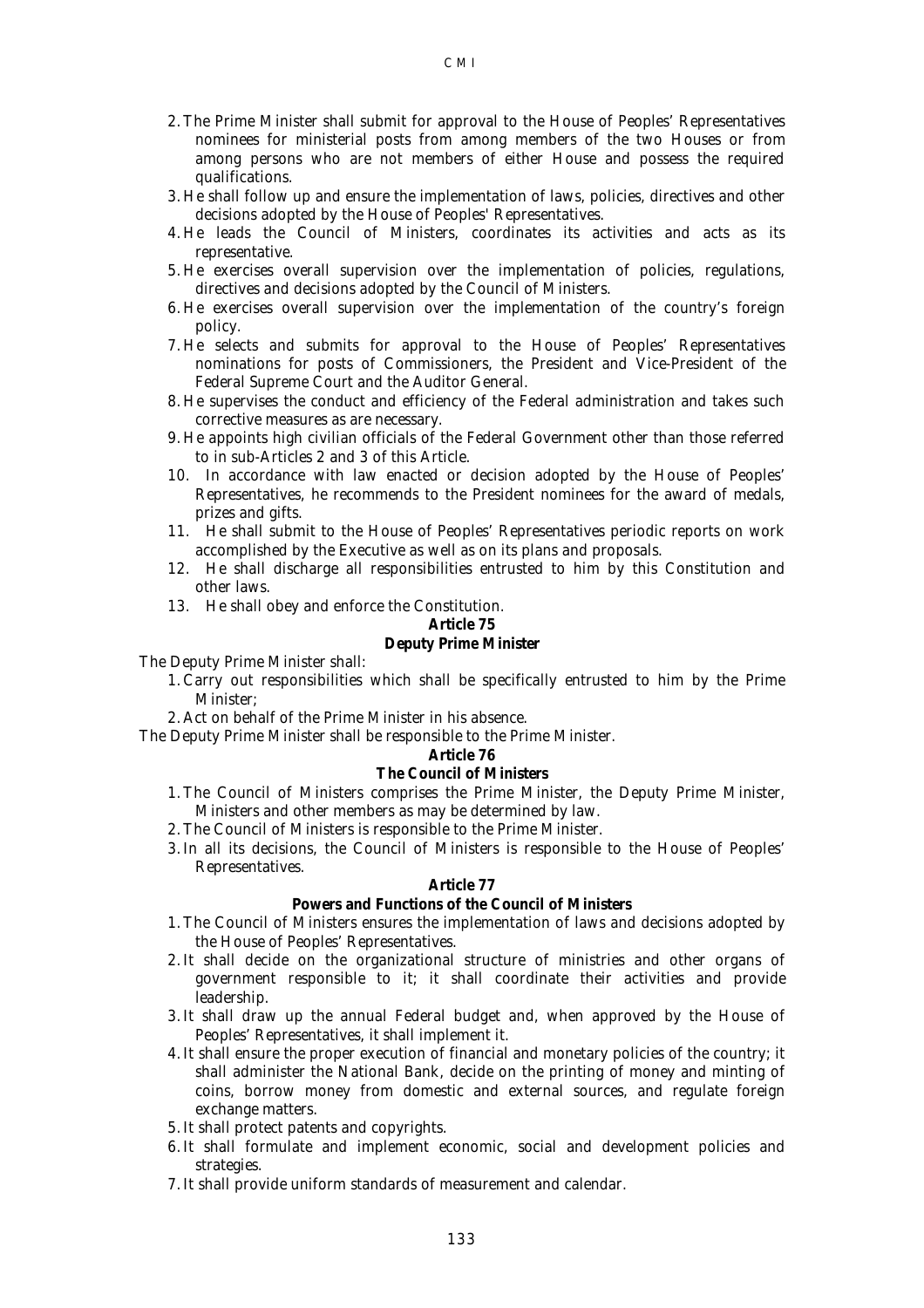- 8.It shall formulate the country's foreign policy and exercise overall supervision over its implementation.
- 9.It shall ensure the observance of law and order.
- 10. It has the power to declare a state of emergency; in doing so, it shall, within the time limit prescribed by the Constitution, submit the proclamation declaring a state of emergency for approval by the House of Peoples' Representatives.
- 11. It shall submit draft laws to the House of Peoples' Representatives on any matter falling within its competence, including draft laws on a declaration of war.
- 12. It shall carry out other responsibilities that may be entrusted to it by the House of Peoples' Representatives and the Prime Minister.
- 13. It shall enact regulations pursuant to powers vested in it by the House of Peoples' Representatives.

#### **CHAPTER NINE**

#### **STRUCTURE AND POWERS OF THE COURTS Article 78**

#### **Independence of the Judiciary**

- 1. An independent judiciary is established by this Constitution.
- 2. Supreme Federal judicial Authority is vested in the Federal Supreme Court. The House of Peoples' Representatives may, by two-thirds majority vote, establish nationwide, or in some parts of the country only, the Federal High Court and First Instance Courts it deems necessary. Unless decided in this manner, the jurisdictions of the Federal High Court and of the First-Instance Courts are hereby delegated to the State courts.
- 3. States shall establish State Supreme, High and First-Instance Courts. Particulars shall be determined by law.
- 4. Special or ad hoc courts which take judicial powers away form the regular courts or institutions legally empowered to exercise judicial functions and which do not follow legally prescribed procedures shall not be established.
- 5. Pursuant to sub-Article 5 of Article 34 the House of Peoples' Representatives and State Councils can establish or give official recognition to religious and customary courts. Religious and customary courts that had state recognition and functioned prior to the adoption of the Constitution shall be organized on the basis of recognition accorded to them by this Constitution.

#### **Article 79 Judicial Powers**

- 1.Judicial powers, both at Federal and State levels, are vested in the courts.
- 2. Courts of any level shall be free from any interference or influence of any governmental body, government official or from any other source.
- 3.Judges shall exercise their functions in full independence and shall be directed solely by the law.
- 4. No judge shall be removed from his duties before he reaches the retirement age determined by law except under the following conditions:
- 5.When the Judicial Administration Council decides to remove him for violation of disciplinary rules or on grounds of gross incompetence or inefficiency; or
- 6.When the Judicial Administration Council decides that a judge can no longer carry out his responsibilities on account of illness; and
- 7.When the House of Peoples' Representatives or the concerned State Council approves by a majority vote the decisions of the Judicial Administration Council.
- 8.The retirement of judges may not be extended beyond the retirement age determined by law.
- 9.The Federal Supreme Court shall draw up and submit to the House of Peoples' Representatives for approval the budget of the Federal courts, and upon approval, administer the budget.
- 10. Budgets of State courts shall be determined by the respective State Council. The House of Peoples' Representatives shall allocate compensatory budgets for States whose Supreme and High Courts concurrently exercise the jurisdiction of the Federal High Court and Federal First-Instance Courts.

#### **Article 80**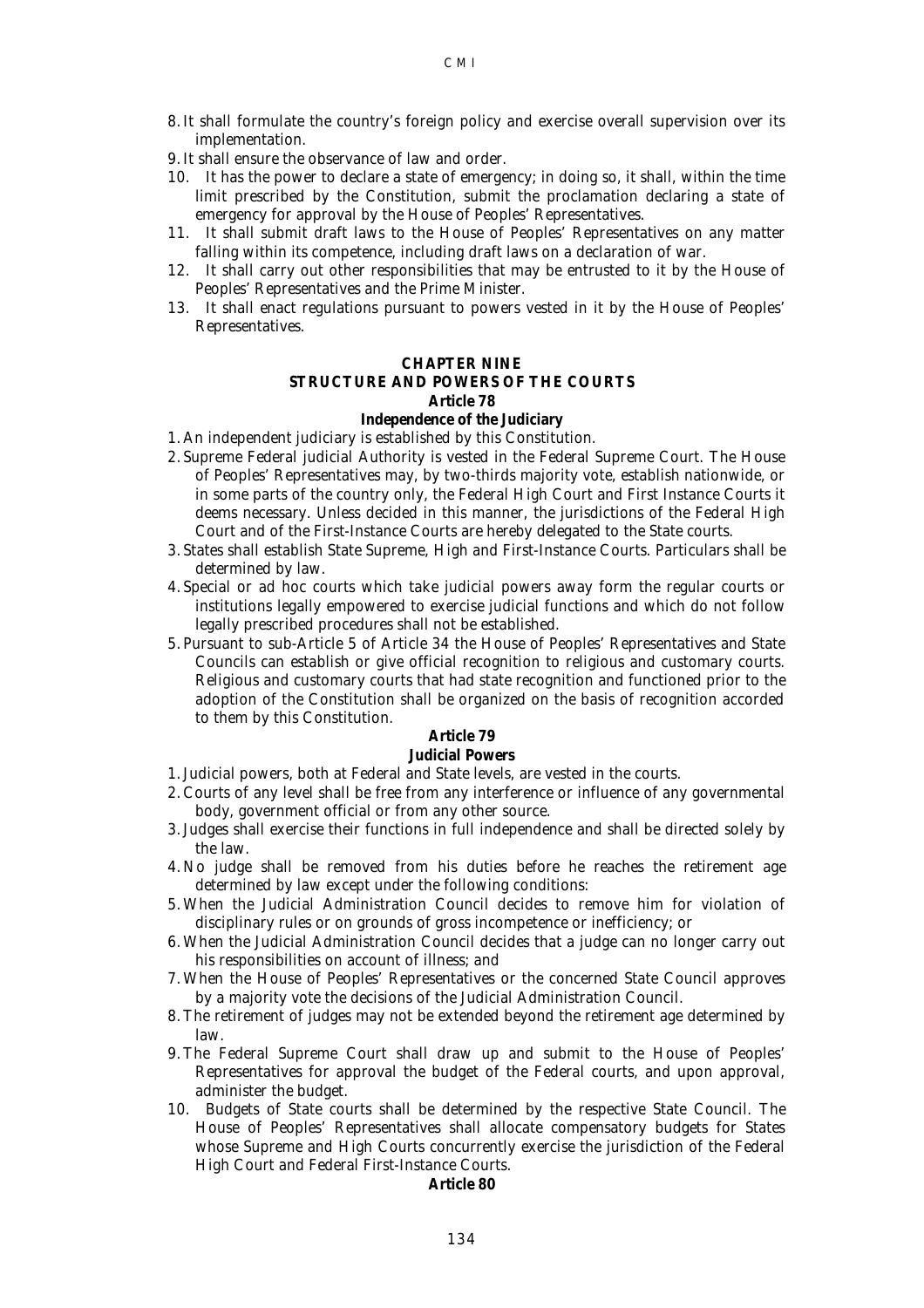#### **Concurrent Jurisdiction of Courts**

- 1.The Federal Supreme Court shall have the highest and final judicial power over Federal matters.
- 2. State Supreme Courts shall have the highest and final judicial power over state matters. They shall also exercise the Jurisdiction of the Federal High Court.
- 3. Not with standing the Provision of sub-Articles 1 and 2 of this Article;
- 4.The Federal Supreme Court has a power of causation over any final court decision containing a basic error of law. Particulars shall be determined by law.
- 5.The State Supreme Court has power of causation over any final court decision on State matters which contains a basic error of law. Particulars shall be determined by law.
- 6. State High Courts shall, in addition to State jurisdiction, exercise the jurisdiction of the Federal First-Instance Court.
- 7.Decisions rendered by a State High Court exercising the jurisdiction of the Federal First-Instance court are appealable to the State supreme court.
- 8.Decisions rendered by a State Supreme Court on Federal matters are appealable to the Federal Supreme Court.

### **Article 81**

### **Appointment of Judges**

- 1. The President and Vice-President of the Federal Supreme Court shall, upon recommendation by the Prime Minister, be appointed by the House of Peoples' Representatives.
- 2. Regarding other Federal judges, the Prime Minister shall submit to the House of Peoples' Representatives for appointment candidates selected by the Federal Judicial Administration Council.
- 3. The State Council shall, upon recommendation by the Chief Executive of the State, appoint the President and Vice-President of the Supreme Court.
- 4. State Supreme and High Court judges shall, upon recommendation by the State Judicial Administration Council, be appointed by the State Council. The State Judicial Administration Council, before submitting nominations to the State Council, has the responsibility to solicit and obtain the views of the Federal Judicial Administration Council on the nominees and to forward those views along with its recommendations. If the Federal Judicial Administration Council does not submit its views within three months, the State Council may grant the appointments.
- 5. Judges of State First-Instance Courts shall, upon recommendation by the state Judicial Administration Council, be appointed by the State Council.
- 6. Matters of code of professional conduct and discipline as well as transfer of judges of any court shall be determined by the concerned Judicial Administration Council.

#### **Article 82**

#### **Structure of the Council of Constitutional Inquiry**

- 1.The Council of Constitutional Inquiry is established by this constitution.
- 2.The Council of Constitutional Inquiry shall have eleven members comprising:
- 3.The President of the Federal Supreme Court, who shall serve as its President;
- 4.The vice-president of the Federal Supreme Court, who shall serve as its Vice-President:
- 5. Six legal experts, appointed by the President of the Republic on recommendation by the House of Peoples' Representatives, who shall have proven professional competence and high moral standing;
- 6.Three persons designated by the House of the Federation from among its members.
- 7.The Council of Constitutional Inquiry shall establish an organizational structure which can ensure expeditious execution of its responsibilities.

#### **Article 83**

### **Interpretation of the Constitution**

- 1. All constitutional disputes shall be decided by the House of the Federation.
- 2.The House of the Federation shall, within thirty days of receipt, decide a constitutional dispute submitted to it by the Council of constitutional Inquiry.

#### **Article 84**

#### **Powers and Functions of the Council of Constitutional Inquiry**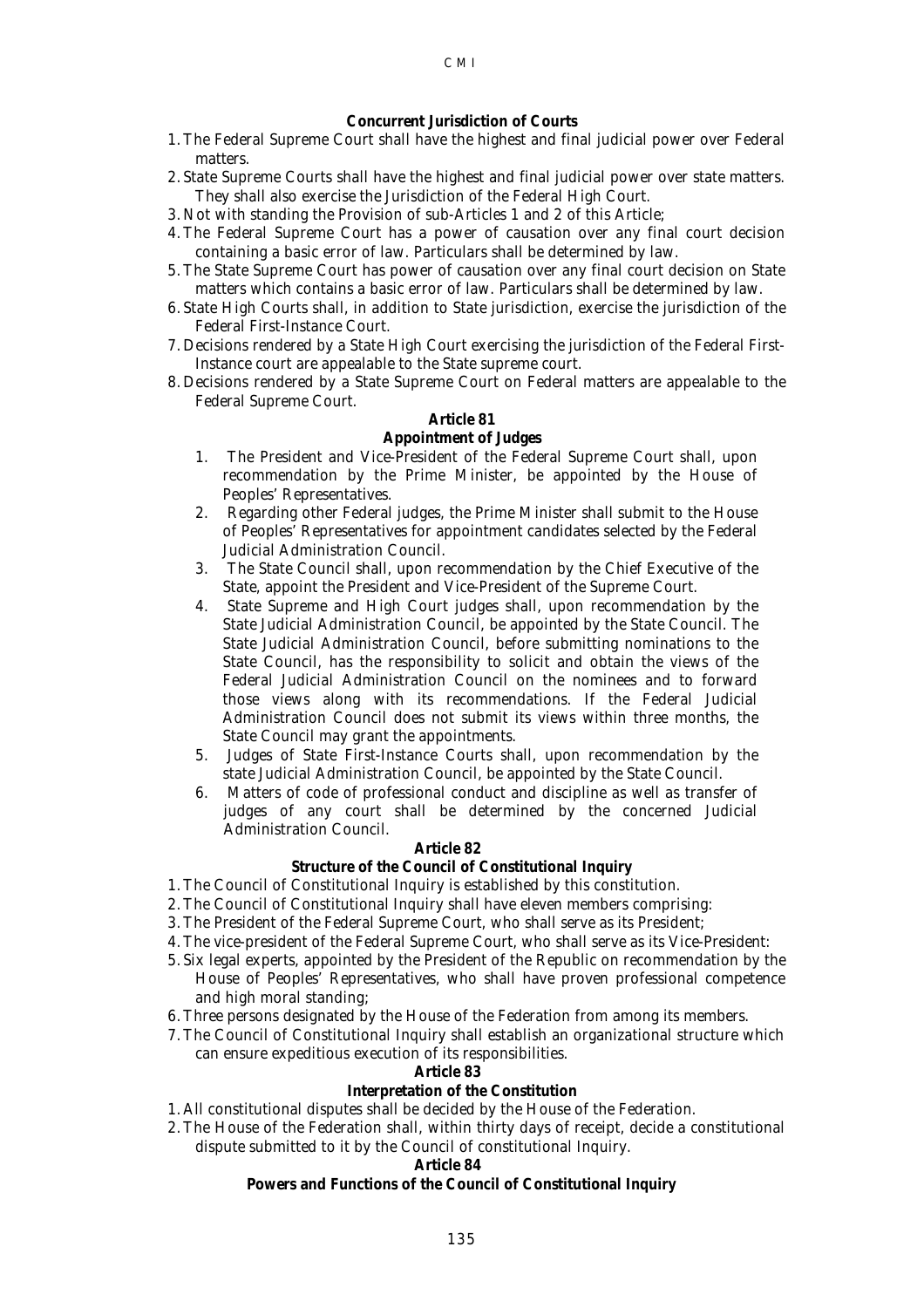- 1.The Council of Constitutional Inquiry shall have powers to investigate constitutional disputes. Should the Council, upon consideration of the matter, find it necessary to interpret the Constitution, it shall submit its recommendations thereon to the House of the Federation.
- 2.Where any Federal or State law is contested as being unconstitutional and such a dispute is submitted to it by any court or interested party, the Council shall consider the matter and submit it to the House of the Federation for a final decision.
- 3.When issues of constitutional interpretation arise in the courts, the Council shall:
- 4. Remand the case to the concerned court if it finds there is no need for constitutional interpretation; the interested party, if dissatisfied with the decision of the Council, may appeal to the House of the Federation.
- 5. Submit its recommendations to the House of the Federation for a final decision if it believes there is a need for constitutional interpretation.
- 6.The council shall draft its rules of procedure and submit them to the House of the Federation; and implement them upon approval.

#### **CHAPTER TEN NATIONAL POLICY PRINCIPLES AND OBJECTIVES Article 85 Objectives**

- 1. Any organ of Government shall, in the implementation of the Constitution, other laws and public policies, be guided by the principles and objectives specified under this Chapter.
- 2.The term "Government" in this Chapter shall mean a Federal or State government as the case may be.

#### **Article 86**

#### **Principles for External Relations**

- 1.To promote policies of foreign relations based on the protection of national interests and respect for the sovereignty of the country.
- 2.To promote mutual respect for national sovereignty and equality of states and noninterference in the internal affairs of other states.
- 3.To ensure that the foreign relation policies of the country are based on mutual interests and equality of states as well as that international agreements promote the interests of Ethiopia.
- 4.To observe international agreements which ensure respect for Ethiopia's sovereignty and are not contrary to the interests of its Peoples.
- 5.To forge and promote ever-growing economic union and fraternal relations of Peoples with Ethiopia's neighbors and other African countries.
- 6.To seek and support peaceful solutions to international disputes.

#### **Article 87**

#### **Principles for National Defence**

- 1.The composition of the national armed forces shall reflect the equitable representation of the Nations, Nationalities and Peoples of Ethiopia.
- 2.The Minister of Defence shall be a civilian.
- 3.The armed forces shall protect the sovereignty of the country and carry out any responsibilities as may be assigned to them under any state of emergency declared in accordance with the Constitution.
- 4.The armed forces shall at all times obey and respect the Constitution.
- 5.The armed forces shall carry out their functions free of any partisanship to any political organization (s).

### **Article 88**

### **Political Objectives**

- 1.Guided by democratic principles, Government shall promote and support the People's self-rule at all levels.
- 2.Government shall respect the identity of Nations, Nationalities and Peoples. Accordingly Government shall have the duty to strengthen ties of equality, unity and fraternity among them.

#### **Article 89**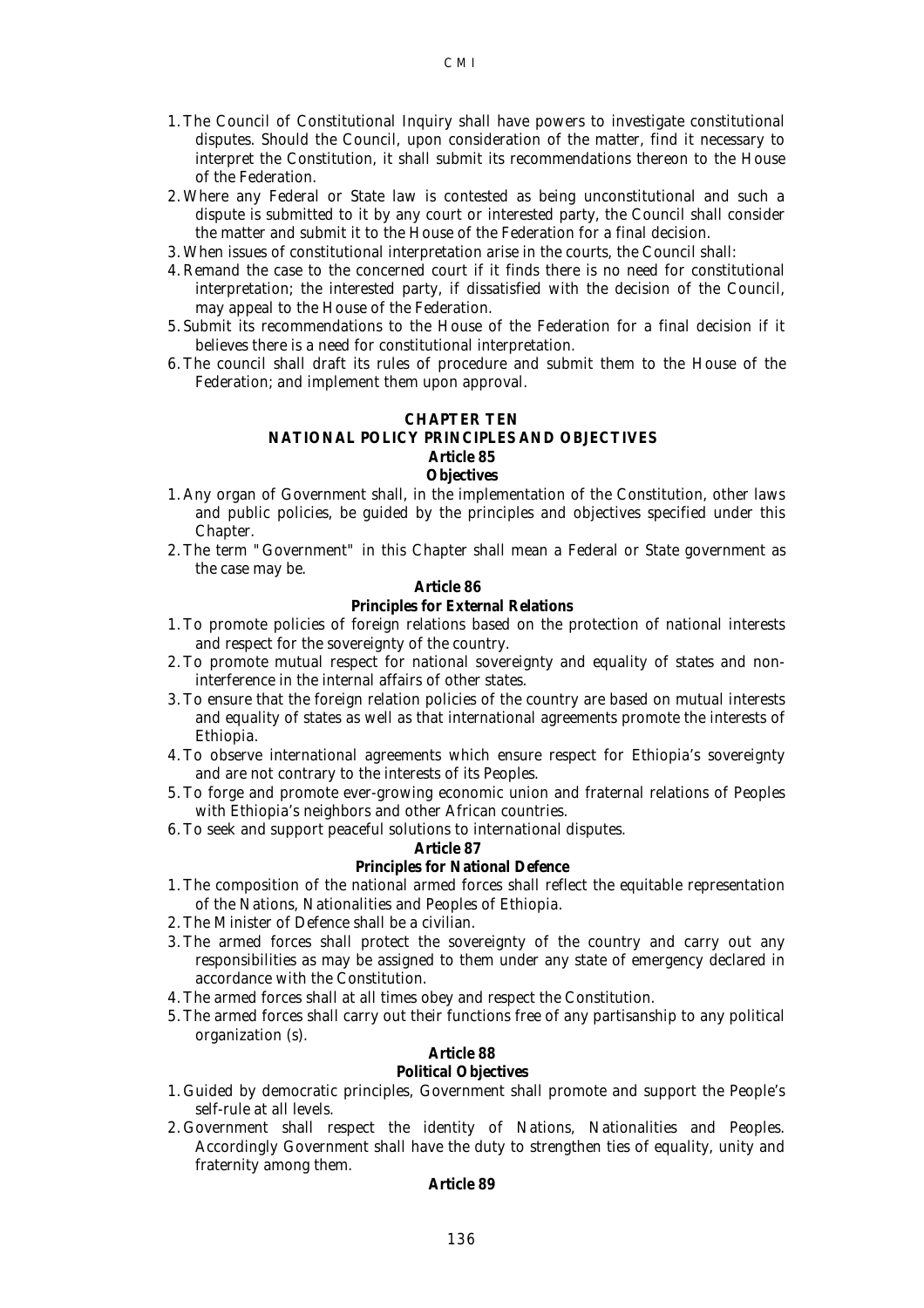#### **Economic Objectives**

- 1.Government shall have the duty to formulate policies which ensure that all Ethiopians can benefit from the country's legacy of intellectual and material resources.
- 2.Government has the duty to ensure that all Ethiopians get equal opportunity to improve their economic condition and to promote equitable distribution of wealth among them.
- 3.Government shall take measures to avert any natural and manmade disasters, and, in the event of disasters, to provide timely assistance to the victims.
- 4.Government shall provide special assistance to Nations, Nationalities, and Peoples least advantaged in economic and social development.
- 5.Government has the duty to hold, on behalf of the People, land and other natural resources and to deploy them for their common benefit and development.
- 6.Government shall at all times promote the participation of the People in the formulation of national development policies and programmes; it shall also have the duty to support the initiatives of the People in their development endeavors.
- 7.Government shall ensure the participation of women in equality with men in all economic and social development endeavors.
- 8.Government shall endeavor to protect and promote the health, welfare and living standards of the working population of the country.

#### **Article 90**

#### **Social objectives**

- 1.To the extent the country's resources permit, policies shall aim to provide all Ethiopians access to public health and education, clean water, housing, food and social security.
- 2. Education shall be provided in a manner that is free form any religious influence, political partisanship or cultural prejudices.

#### **Article 91**

#### **Cultural Objectives**

- 1.Government shall have the duty to support, on the basis of equality, the growth and enrichment of cultures and traditions that are compatible with fundamental rights, human dignity, democratic norms and ideals, and the provisions of the Constitution.
- 2.Government and all Ethiopian citizens shall have the duty to protect the country's natural endowment, historical sites and objects.
- 3.Government shall have the duty, to the extent its resources permit, to support the development of the arts, science and technology.

#### **Article 92**

#### **Environmental Objectives**

- 1.Government shall endeavor to ensure that all Ethiopians live in a clean and healthy environment.
- 2.The design and implementation of programmes and projects of development shall not damage or destroy the environment.
- 3. People have the right to full consultation and to the expression of views in the planning and implementations of environmental policies and projects that affect them directly.
- 4.Government and citizens shall have the duty to protect the environment.

### **CHAPTER ELEVEN MISCELLANEOUS PROVISIONS Article 93**

### **Declaration of State of Emergency**

- a. The Council of Ministers of the Federal Government shall have the power to decree a state of emergency, should an external invasion, a break down of law and order which endangers the Constitutional order and which cannot be controlled by the regular law enforcement agencies and personnel, a natural disaster, or an epidemic occur.
- b. State executives can decree a State-Wide state of emergency should a natural disaster or an epidemic occur. Particulars shall be determined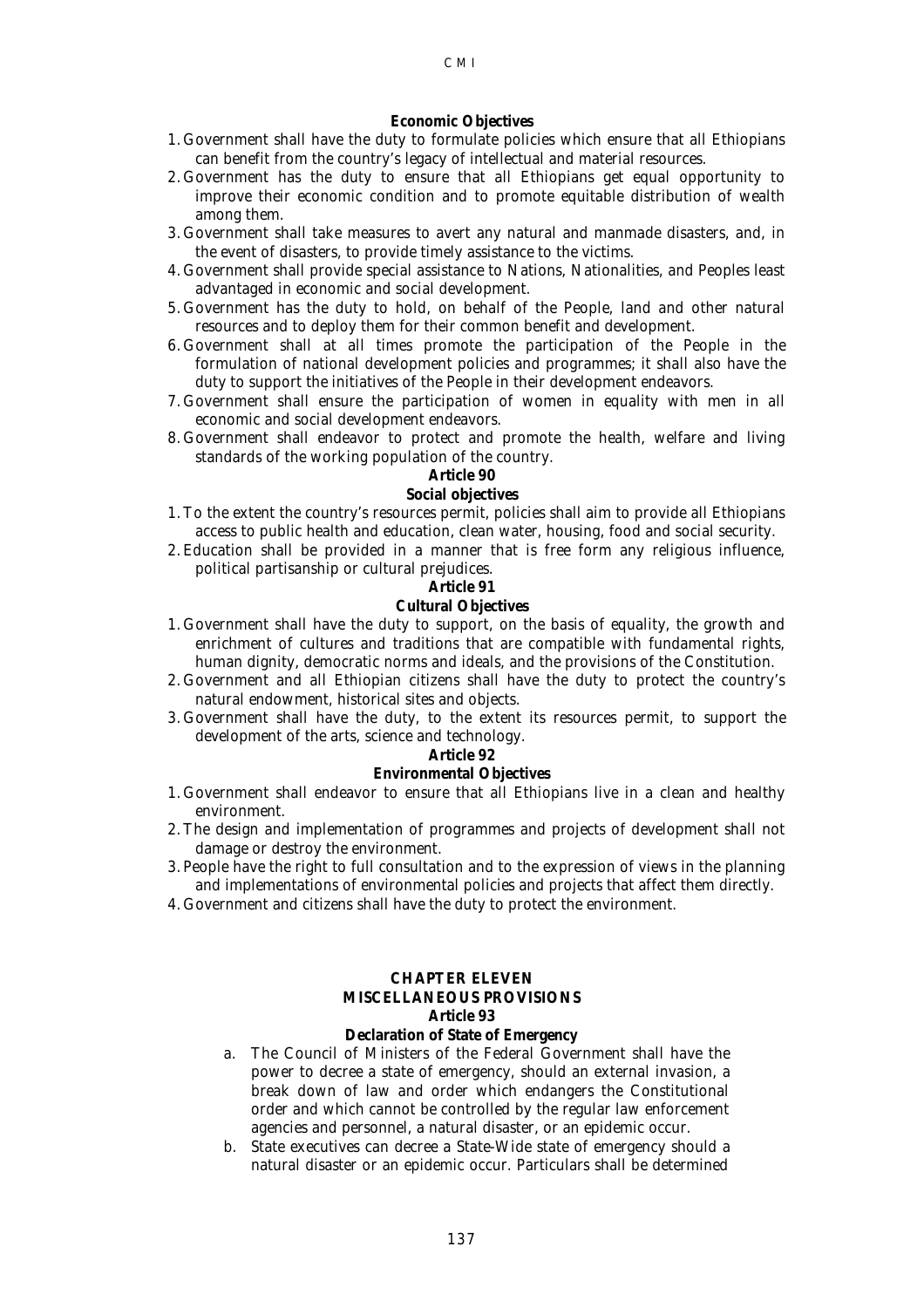in State Constitutions to be promulgated in conformity with this Constitution.

A state of emergency declared in accordance with sub-Article

(a) of this Article:

If declared when the House of Peoples' Representatives is in session, the decree shall be submitted to the House within forty-eight hours of its declaration. The decree, if not approved by a two-thirds majority vote of members of the House of Peoples' Representatives, shall be repealed forthwith.

Subject to the required vote of approval set out in (a) of this sub-Article, the decree declaring a state of emergency when the House of Peoples' Representatives, shall be submitted to it within fifteen days of its adoption.

A state of emergency decreed by the Council of Ministers, if approved by the House of Peoples' Representatives, can remain in effect up to six months. The House of Peoples' Representatives may by a two-thirds majority vote, allow the state of emergency proclamation to be renewed every four months successively.

4. (a) When a state of emergency is declared, the Council of Ministers shall, in accordance with regulations it issues, have all necessary power to protect the country's peace and sovereignty, and to maintain public security, law and order.

 (b) The Council of Ministers shall have the power to suspend such political and democratic rights contained in this Constitution to the extent necessary to avert the conditions that required the declaration of a state of emergency.

 (c) In the exercise of its emergency powers the Council of Ministers cannot, however, suspend or limit the rights provided for in Articles 1, 18, 25, and sub-Articles 1 and 2 of Article 39 of this Constitution.

The House of Peoples' Representatives, while declaring a state of emergency, shall simultaneously establish a State of Emergency Inquiry Board, comprising of seven persons to be chosen and assigned by the House from among its members and from legal experts.

The State of Emergency Inquiry Board shall have the following powers and responsibilities:

To make public within one month the names of all individuals arrested on account of the state of emergency together with the reasons for their arrest.

To inspect and follow up that no measure taken during the state of emergency is inhumane.

To recommend to the Prime Minister or to the Council of Ministers corrective measures if it finds a case of inhumane treatment.

To ensure the prosecution of perpetrators of inhumane acts.

To submit its views to the House of Peoples' Representatives on a request to extend the duration of the state of emergency.

#### **Article 94**

#### **Financial Expenditures**

- 1.The Federal Government and the States shall respectively bear all financial expenditures necessary to carry out all responsibilities and functions assigned to them by law. Unless otherwise agreed upon, the financial expenditures required for the carrying out of any delegated function by a State shall be borne by the delegating party.
- 2.The Federal Government may grant to States emergency, rehabilitation and development assistance and loans, due care being taken that such assistance and loans do not hinder the proportionate development of States. The Federal Government shall have the power to audit and inspect the proportionate development of States. **Article 95**

#### **Revenue**

The Federal Government and the States shall share revenue taking the federal arrangement into account.

#### **Article 96**

#### **Federal Power of Taxation**

1.The Federal Government shall levy and collect custom duties taxes and other charges on imports and exports.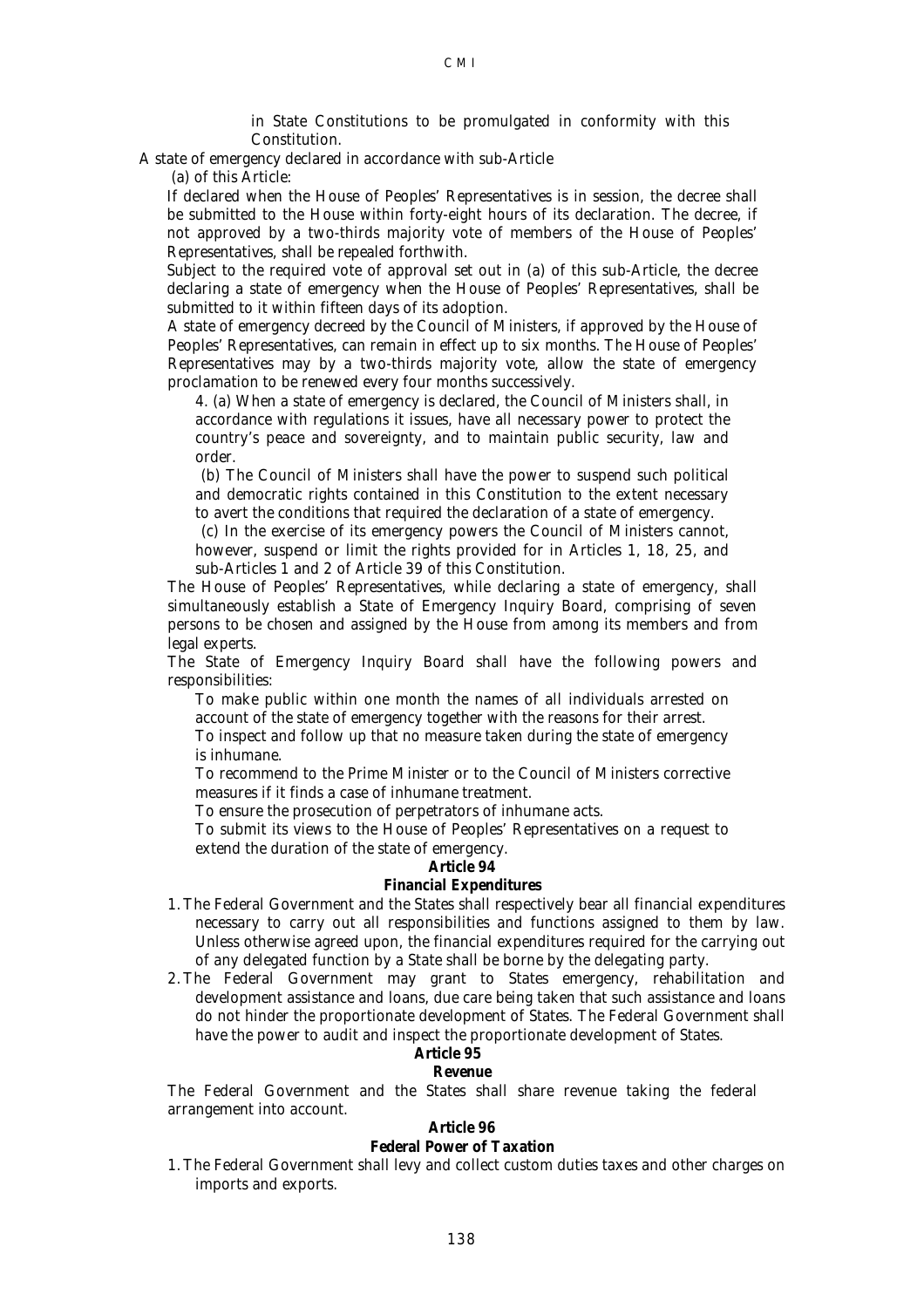- 2.It shall levy and collect income tax on employees of the Federal Government and international organizations.
- 3.It shall levy and collect income, profit, sales and excise taxes on enterprises owned by the Federal Government.
- 4.It shall tax the income and winnings of national lotteries and other games of chance.
- 5.It shall levy and collect taxes on the income of air, rail and sea transport services.
- 6.It shall levy and collect taxes on income of houses and properties owned by the Federal Government; it shall fix rents.
- 7.It shall determine and collect fees and charges relating to licenses issued and services rendered by organs of the Federal Government.
- 8.It shall levy and collect taxes on monopolies.
- 9.It shall levy and collect Federal stamp duties.

#### **Article 97**

#### **State Power of Taxation**

- 1. States shall levy and collect income taxes on employees of the State and of private enterprises.
- 2. States shall determine and collect fees for land usufructuary rights.
- 3. States shall levy and collect taxes on the incomes of private farmers and farmers incorporated in cooperative associations.
- 4. States shall levy and collect profit and sales taxes on individual traders carrying out a business within their territory.
- 5. States shall levy and collect taxes on income from transport services rendered on waters within their territory.
- 6.They shall levy and collect taxes on income derived from private houses and other properties within the State. They shall collect rent on houses and other properties they own.
- 7. States shall levy and collect profit, sales, excise and personal income taxes on income of enterprises owned by the States.
- 8. Consistent with the provisions sub-Article 3 of Article 98, States shall levy and collect taxes on income derived from mining operations, and royalties and land rentals on such operations.
- 9.They shall determine and collect fees and charges relating to licenses issued and services rendered by States organs.
- 10. They shall fix and collect royalty for use of forest resources.

#### **Article 98**

#### **Concurrent Power of Taxation**

- 1.The Federal Government and the States shall jointly levy and collect profit, sales, excise and personal income taxes on enterprises they jointly establish.
- 2.They shall jointly levy and collect taxes on the profits of companies and on dividends due to shareholders.
- 3.They shall jointly levy and collect taxes on incomes derived from large-scale mining and all petroleum and gas operations, and royalties on such operations.

#### **Article 99**

#### **Undesignated Powers of Taxation**

The House of the Federation and the House of Peoples' Representatives shall, in a joint session, determine by a two-thirds majority vote on the exercise of powers of taxation which have not been specifically provided for in the Constitution.

#### **Article 100**

#### **Directives on Taxation**

- 1.In exercising their taxing powers, States and the Federal Government shall ensure that any tax is related to the source of revenue taxed and that it is determined following proper considerations.
- 2.They shall ensure that the tax does not adversely affect their relationship and that the rate and amount of taxes shall be commensurate with services the taxes help deliver.
- 3. Neither States nor the Federal Government shall levy and collect taxes on each other's property unless it is a profit-making enterprise.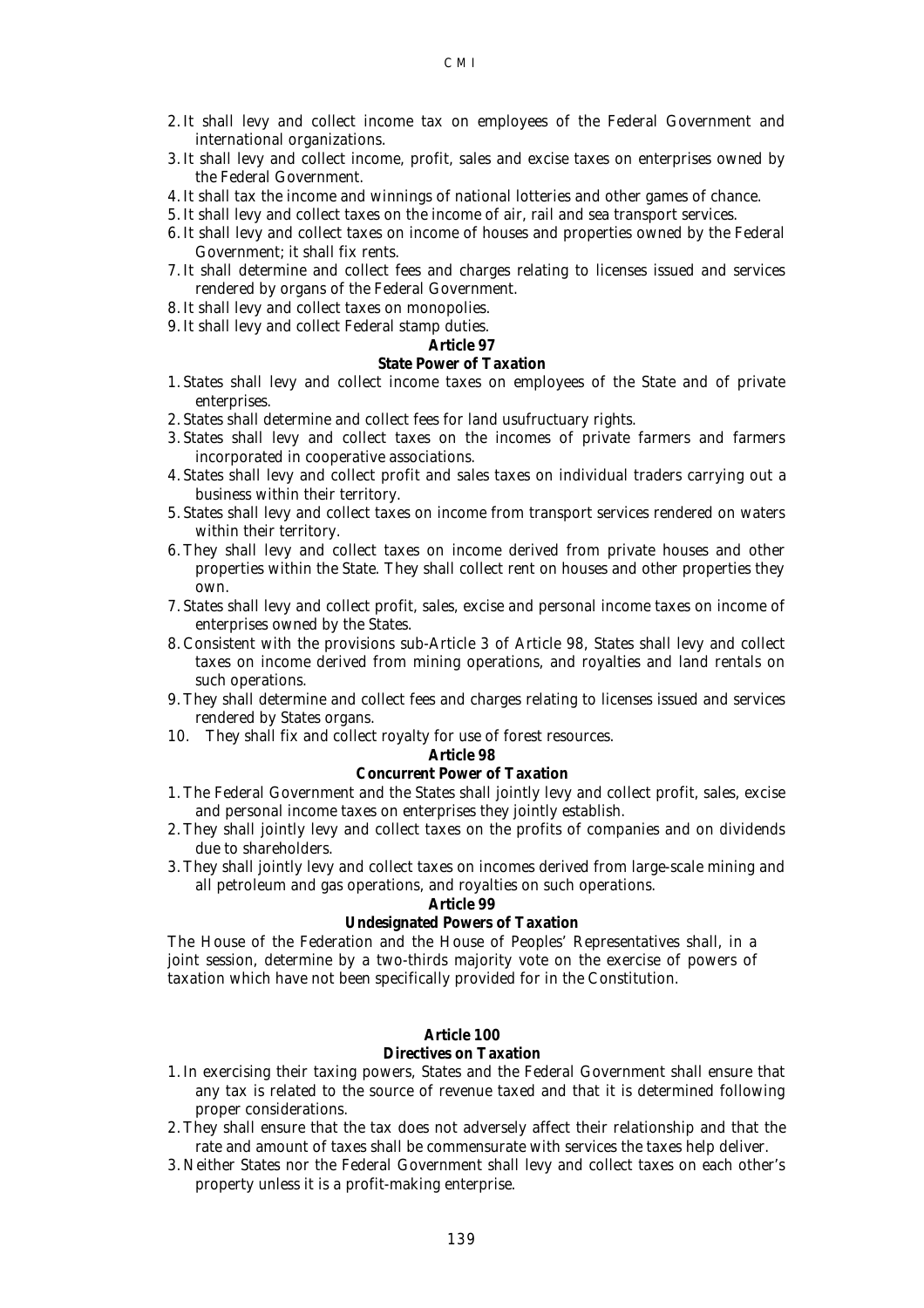#### **Article 101 The Auditor General**

- 1.The Auditor General shall, upon recommendations of the Prime Minister, be appointed by the House of Peoples' Representatives.
- 2.The Auditor General shall audit and inspect the accounts of ministries and other agencies of the Federal Government to ensure that expenditures are properly made for activities carried out during the fiscal year and in accordance with the approved allocations, and submit his reports thereon to the House of Peoples' Representatives.
- 3.The Auditor General shall draw up and submit for approval to the House of Peoples' Representatives his office's annual budget.
- 4.The details of functions of the Auditor General shall be determined by law.

#### **Article 102 Election Board**

- 1.There shall be established a National Election Board independent of any influence, to conduct in an impartial manner free and fair elections in Federal and State constituencies.
- 2.Members of the Board shall be appointed by the House of Peoples' Representatives upon recommendation of the Prime Minister. Particulars shall be determined by law.

#### **Article 103**

#### **Population Census Commission**

- 1.There shall be established a National Census Commission that shall conduct a population census periodically.
- 2.Members of the National Census Commission shall be appointed by the House of Peoples' Representatives upon recommendation of the Prime Minister.
- 3.The Commission shall have a Secretary General and necessary professional and support staff.
- 4.The annual budget of the Commission shall be submitted for approval to the House of Peoples' Representatives.
- 5. A national populations census shall be conducted every ten years. The House of the Federation shall determine the boundaries of constituencies on the basis of the census results and a proposal submitted to the House by the National Election Board.
- 6.The Commission shall be accountable to the House of Peoples' Representatives. It shall submit to the House periodic reports on the conduct of its programs and activities.

#### **Article 104**

#### **Initiation of Amendments**

Any proposal for constitutional amendment, if supported by two-thirds majority vote in the House of Peoples' Representatives, or by a two-thirds majority vote in the House of the Federation or when one-third of the State Councils of the member States of the Federation, by a majority vote in each Council have supported it, shall be submitted for discussion and decision to the general public and to those whom the amendment of the Constitution concerns.

#### **Article 105**

#### **Amendment of the Constitution**

- 1. All rights and freedoms specified in Chapter There of this Constitution, this very Article, and Article 104 can be amended only in the following manner:
	- a. When all States Councils, by a majority vote, approve the proposed amendment;
	- b. When the House of Peoples' Representatives, by a two-thirds majority vote, approves the proposed amendment; and
	- c. When the House of the Federation, by a two-thirds majority vote, approves the proposed amendment.
- 2. All provisions of this Constitution other than those specified in sub-Article 1 of this Article can be amended only in the following manner:
	- a. When the House of Peoples' Representatives and the House of the Federation, in a joint session, approve a proposed amendment by a two-thirds majority vote; and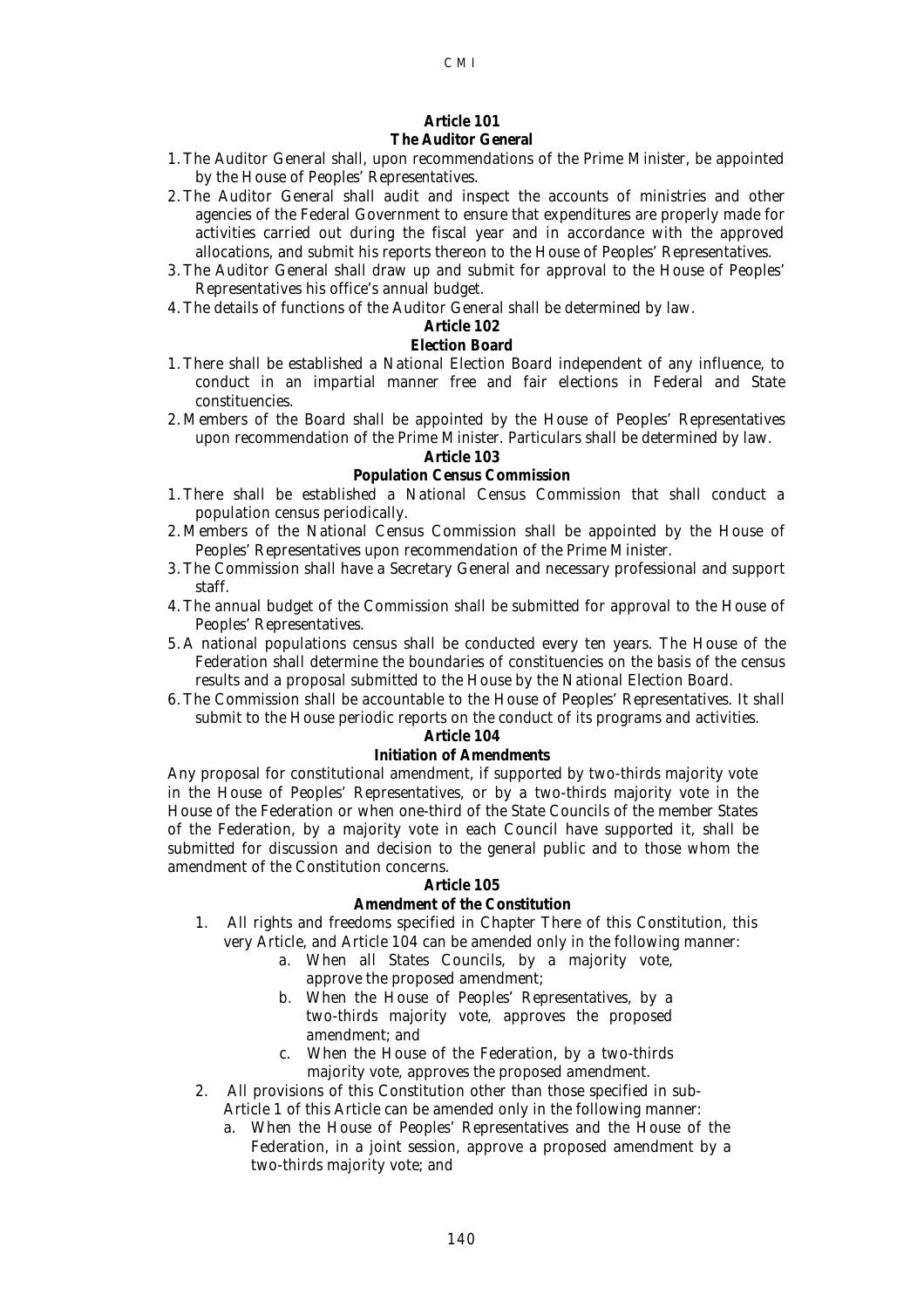b. When two-thirds of the Councils of the member States of the Federation approve the proposed amendment by majority votes.

#### **Article 106**

#### **The Version with Final Legal Authority**

The Amharic version of this Constitution shall have final legal authority.

Background information: FDRE Office of the Government Spokesperson 08/05/99 (http://www.ethiospokes.net/Backgrnd/b2610982.htm)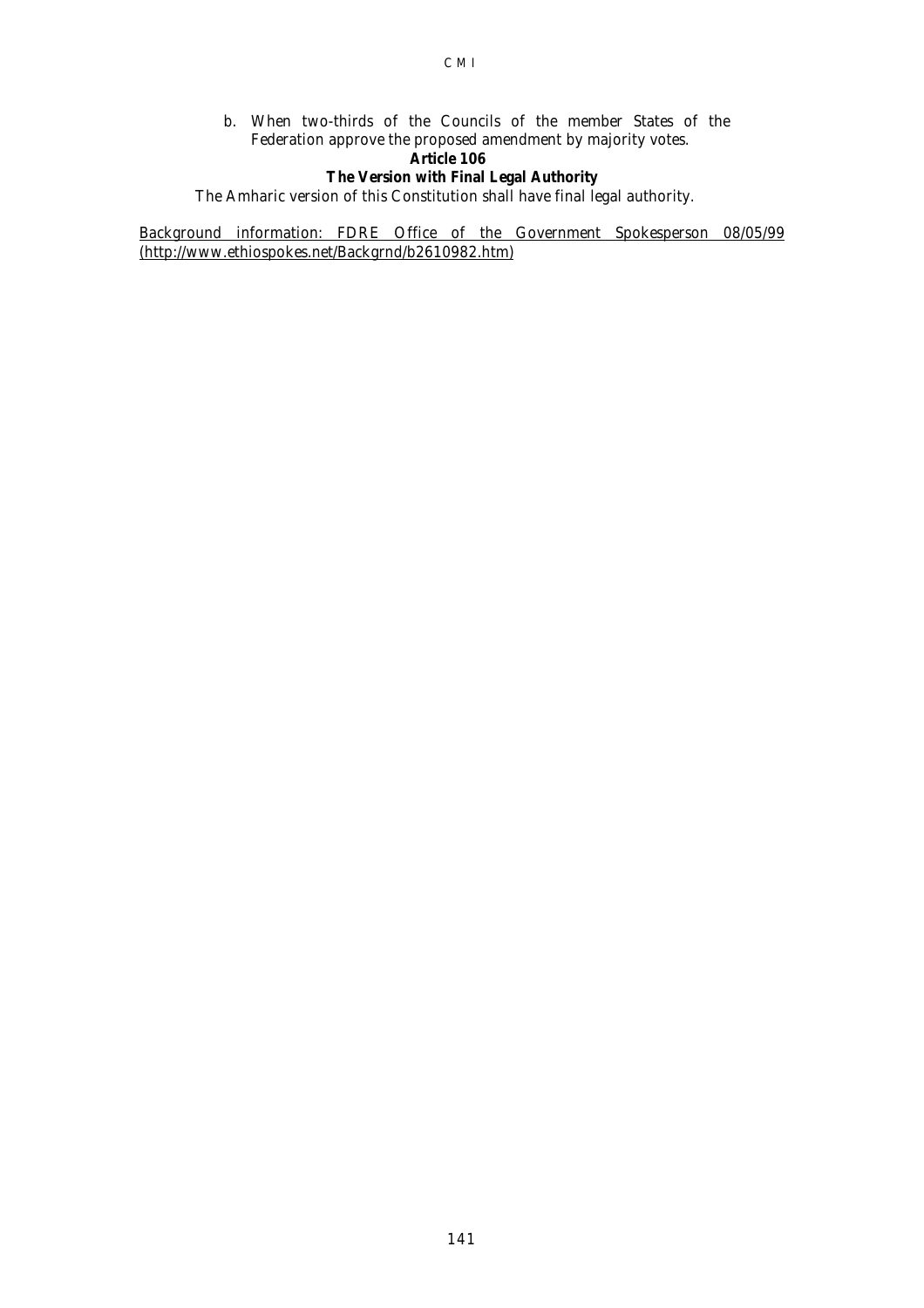| The 1974 coup: Marxist autocracy replacing monarchical absolutism as the centralising  |  |
|----------------------------------------------------------------------------------------|--|
|                                                                                        |  |
|                                                                                        |  |
|                                                                                        |  |
|                                                                                        |  |
|                                                                                        |  |
|                                                                                        |  |
|                                                                                        |  |
|                                                                                        |  |
|                                                                                        |  |
|                                                                                        |  |
|                                                                                        |  |
|                                                                                        |  |
|                                                                                        |  |
|                                                                                        |  |
| <b>CHAPTER 4: ETHIOPIAN FEDERALISM: IDEOLOGICAL JUSTIFICATIONS AND</b>                 |  |
|                                                                                        |  |
|                                                                                        |  |
|                                                                                        |  |
|                                                                                        |  |
|                                                                                        |  |
|                                                                                        |  |
|                                                                                        |  |
|                                                                                        |  |
|                                                                                        |  |
|                                                                                        |  |
|                                                                                        |  |
|                                                                                        |  |
| CHAPTER 5:THE LEGAL AND INSTITUTIONAL ARRANGEMENTS OF THE ETHIOPIAN                    |  |
|                                                                                        |  |
|                                                                                        |  |
|                                                                                        |  |
|                                                                                        |  |
| The delimitation of regional units and the establishment of regional self-government53 |  |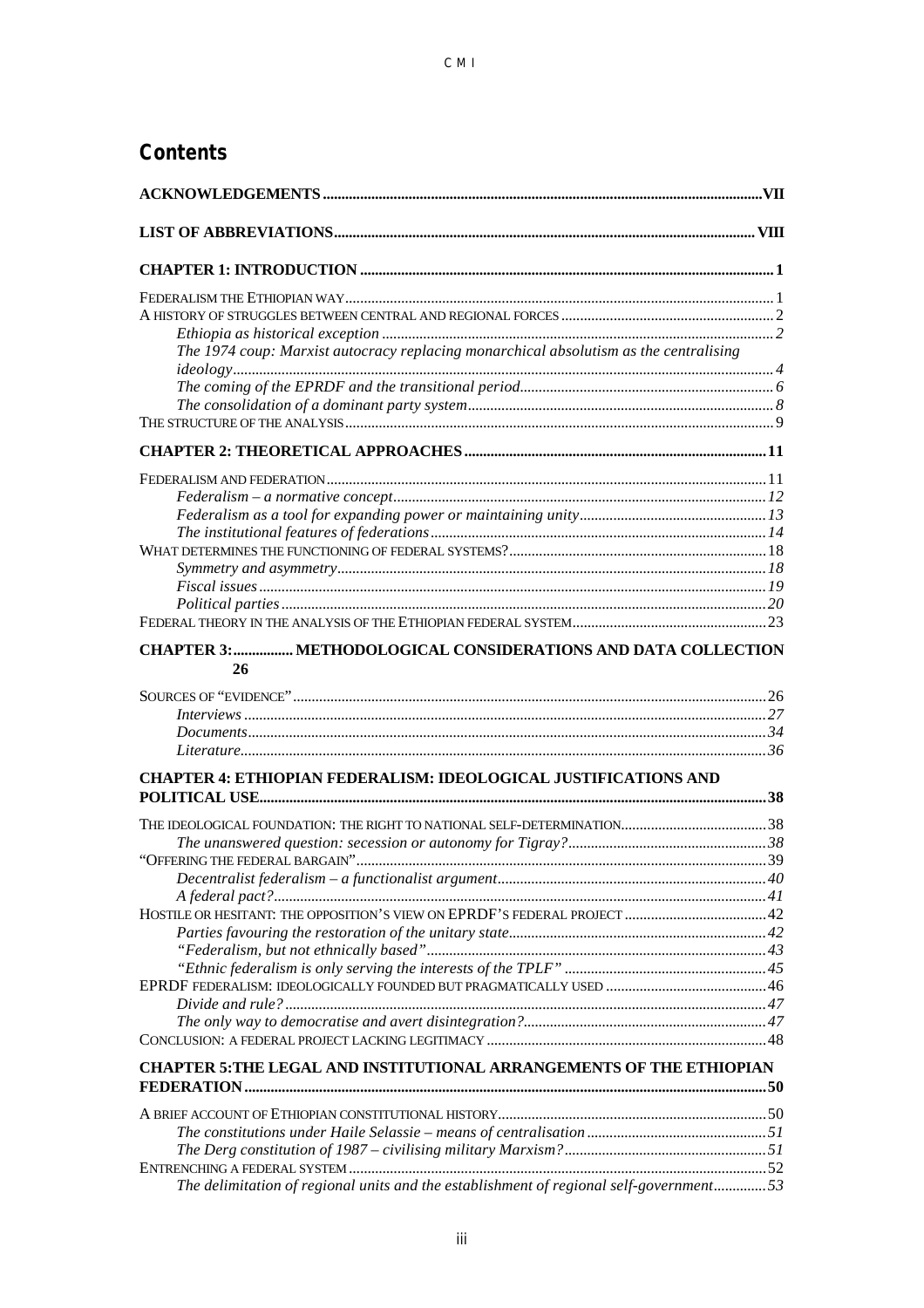| Setting the principles of national self-determination and federation in the constitution of 1994 |  |
|--------------------------------------------------------------------------------------------------|--|
|                                                                                                  |  |
| Central-regional power division and regional representation as defined in the constitution55     |  |
|                                                                                                  |  |
| IS THE ETHIOPIAN MODEL REALLY FEDERAL? PARTICULARITIES AND AMBIGUITIES OF THE ETHIOPIAN          |  |
|                                                                                                  |  |
| The contradiction of regional power – meagre authority but the right to secede59                 |  |
|                                                                                                  |  |
|                                                                                                  |  |

#### 65

| THE DYNAMICS OF REGIONAL AND CENTRAL PARTY POWER - EXAMPLES FROM TIGRAY AND SNNPRS 89         |  |
|-----------------------------------------------------------------------------------------------|--|
|                                                                                               |  |
| TPLP's and SEPDF's regional positions and relations to the central EPRDF  91                  |  |
|                                                                                               |  |
|                                                                                               |  |
|                                                                                               |  |
|                                                                                               |  |
|                                                                                               |  |
| Does the de facto centralisation of the Ethiopian system disqualify it from being federal?102 |  |
|                                                                                               |  |
|                                                                                               |  |
|                                                                                               |  |
|                                                                                               |  |
|                                                                                               |  |
|                                                                                               |  |
|                                                                                               |  |
|                                                                                               |  |
|                                                                                               |  |
| APPENDIX 3: CONSTITUTION OF THE FEDERAL DEMOCRATIC REPUBLIC OF ETHIOPIA 116                   |  |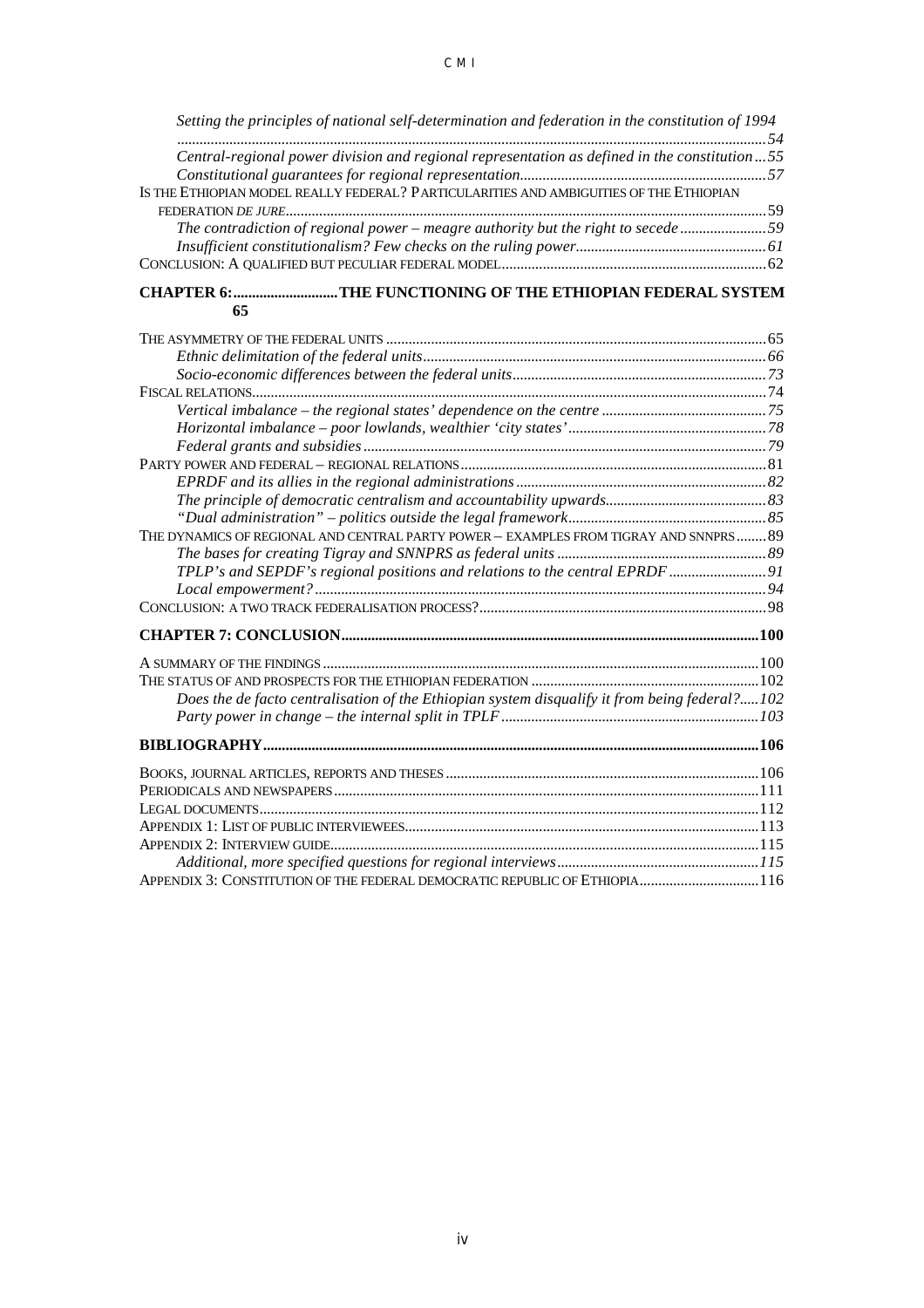## *Figures:*

| 1.1 | OVERVIEW MAP OF ETHIOPIA                       |    | VIII |
|-----|------------------------------------------------|----|------|
| 6.1 | MAP OF REGIONS AND ZONES IN ETHIOPIA           |    | 64   |
| 6.2 | <b>ERPDF PARTY STRUCTURES</b>                  |    |      |
| 6.3 | SUB-REGIONAL STRUCTURES IN THE REGIONAL STATES | 89 |      |

### *Tables*

| 3.1 | <b>OVERVIEW OF GOVERNMENT OFFICIALS INTERVIEWED</b>                 | 28 |    |
|-----|---------------------------------------------------------------------|----|----|
| 3.2 | OVERVIEW OF REPRESENTATIVES FROM NGOS, JOURNALISTS AND "ORDINARY"   |    |    |
|     | <b>CITIZENS INTERVIEWED</b>                                         |    | 30 |
| 6.1 | POPULATION, AREA, NUMBER OF ZONES AND WOREDA OF THE REGIONAL STATES |    | 63 |
| 6.2 | REPRESENTATIVES TO THE HOUSE OF FEDERATION 1995-2000                |    | 65 |
| 6.3 | SELECTED SOCIO-ECONOMIC INDICATORS OF THE REGIONS OF ETHIOPIA       |    | 69 |
| 6.4 | SHARE OF FEDERAL AND REGIONAL GOVERNMENTS IN REVENUE IN ETHIOPIA    |    | 72 |
| 6.5 | FEDERAL AND REGIONAL SHARES OF PUBLIC EXPENDITURE IN ETHIOPIA       |    | 72 |
| 6.6 | REGIONAL IMBALANCE IN ETHIOPIA                                      | 74 |    |
| 6.7 | <b>BUDGET SUBSIDIES TO THE REGIONAL GOVERNMENTS</b>                 |    | 75 |
|     |                                                                     |    |    |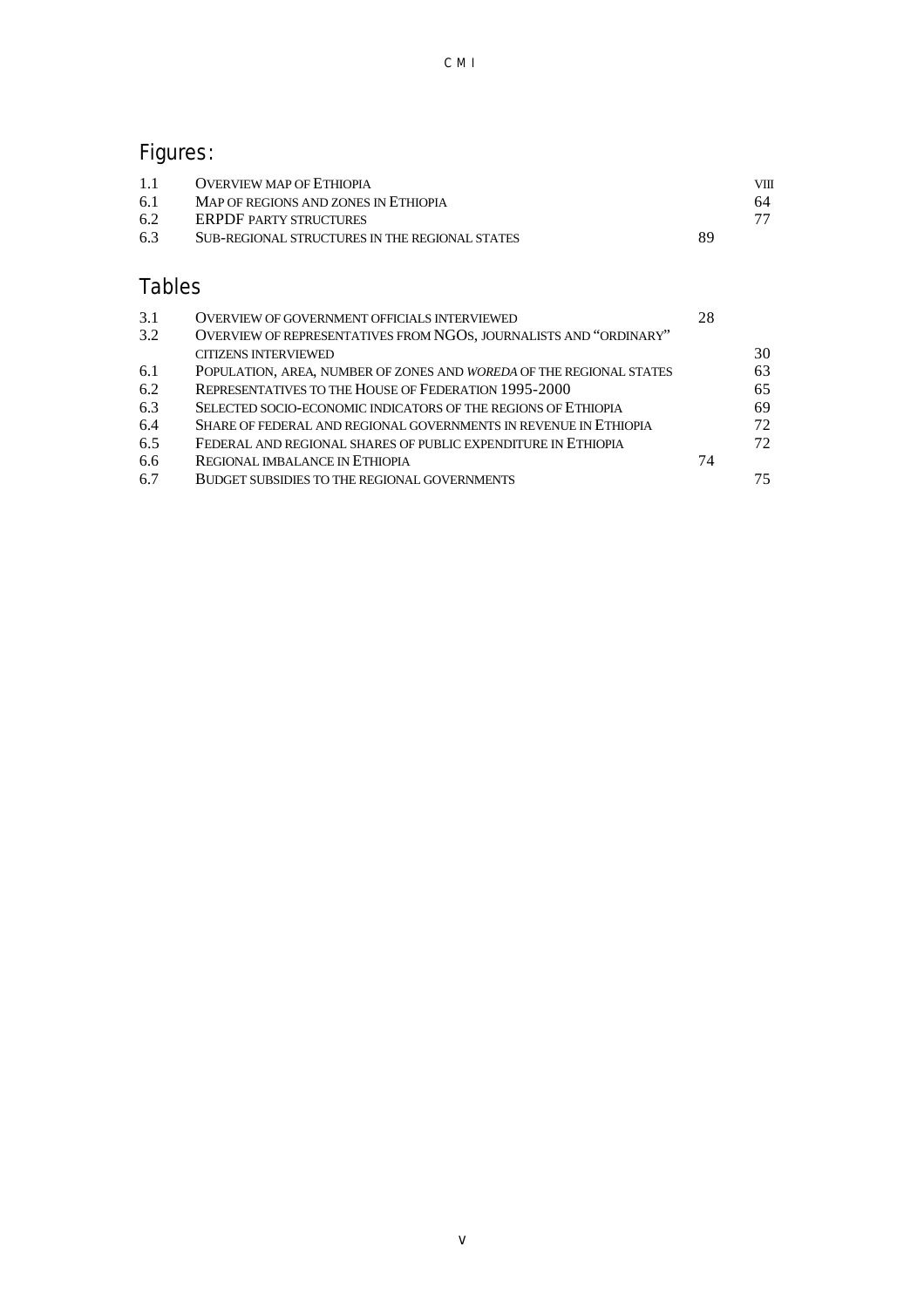# **Summary**

Since 1991, when the Ethiopian People's Revolutionary Democratic Front came to power, two parallel political processes have taken place in Ethiopia. Firstly, the country is restructuring into a federal system, where the regional governments are obtaining the right to self-government and representation at federal level. Secondly, the party in power is strengthening its control of the regions by creating satellite parties and including them within its centralised party structures. These processes have two fundamentally different aims. The federal system, formalised in the constitution, aims at enhancing regional autonomy from the central government, while the building of a centralised party system has the objective of concentrating the power in the hands of the party leadership at the top.

This study is an analysis of the implementation of a federal system within a dominant party state. It includes examinations of both the legal and functional aspects of the federalisation process in Ethiopia. Theories on federalism and federations are used as guidelines in the exploration of literature, documents and own interview material on the implementation of the federal system.

The analysis of the Ethiopian constitution and various proclamations has shown that the Ethiopian de jure model meets the requirements to be classified as federal. But the process of drafting and ratifying the constitution was totally dominated by the ruling party, and hence, the federal project lost legitimacy. The exploration of the functioning of the federal system disclosed that the federal division of power as defined in the constitution is severely undermined by the centralised party structures.